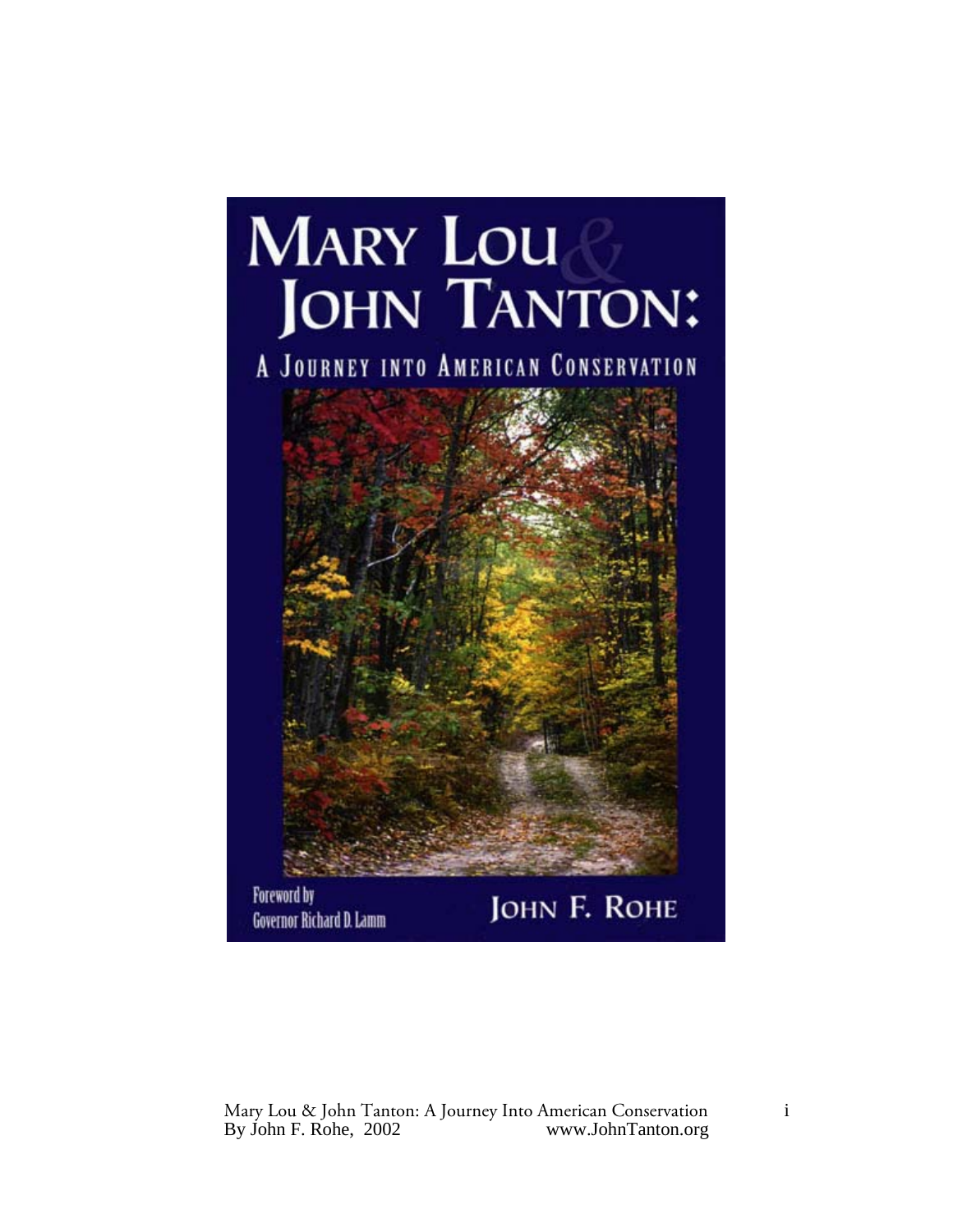# **Mary Lou and John Tanton; A Journey Into American Conservation**

# **Biography of Mary Lou and John Tanton**

#### **by John F. Rohe**

Copyright 2001-2002 John F. Rohe

Foreword by Governor Richard D. Lamm Edited by Frederick M. Baker, Jr.

Published by FAIR Horizon Press ™ 1666 Connecticut Ave, NW, Suite 400 Washington, D.C. 20009 *Reprinted with permission.* 

ISBN 0-9710079-0-x

*Cover photo courtesy of Gary Williams Cover design by Kelli Leader* 

*This electronic book version is similar, but not identical to, the physical book. Page numbering differs and formatting differs slightly. The photographs section, present in the physical book, is not included here (to view selected photographs and more information about John Tanton, see www.JohnTanton.org). An index is not present in this version. Appendixes A and B contain original articles authored by John Tanton, whereas in the physical book they are edited slightly. In addition, minor editorial changes may be present.* 

> *Net royalties from this work will be donated to the causes founded by Mary Lou and John Tanton.*

> > *To Debbie, for the privilege of a shared life.*

Mary Lou & John Tanton: A Journey Into American Conservation ii<br>By John F. Rohe, 2002 www.JohnTanton.org By John F. Rohe, 2002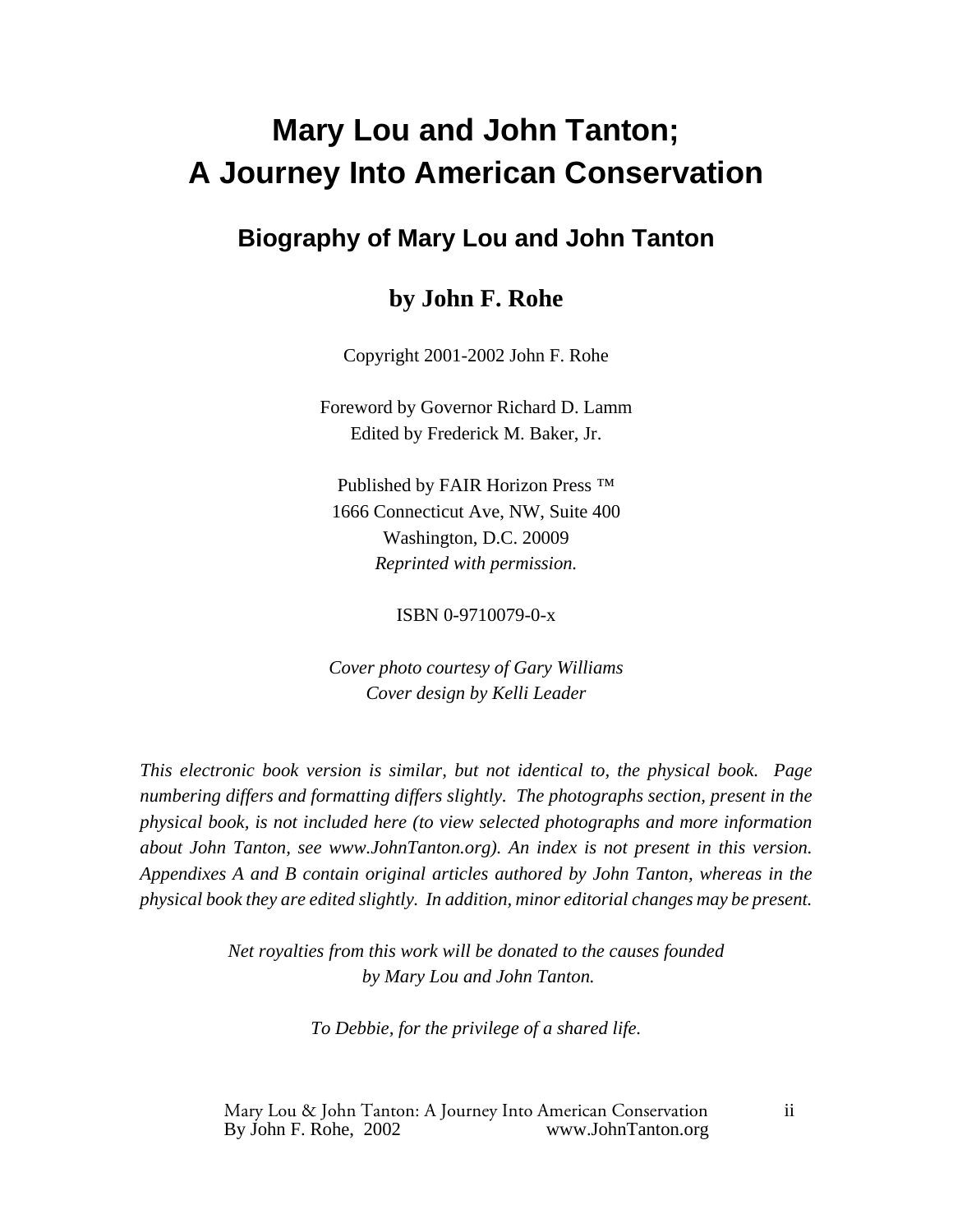# **Contents**

| Appendix D. Social Contract Themes during John H. Tanton's Editorship 154 |  |
|---------------------------------------------------------------------------|--|
|                                                                           |  |
|                                                                           |  |
|                                                                           |  |
|                                                                           |  |
|                                                                           |  |

Mary Lou & John Tanton: A Journey Into American Conservation<br>By John F. Rohe, 2002 www.John<br/>Tanton.org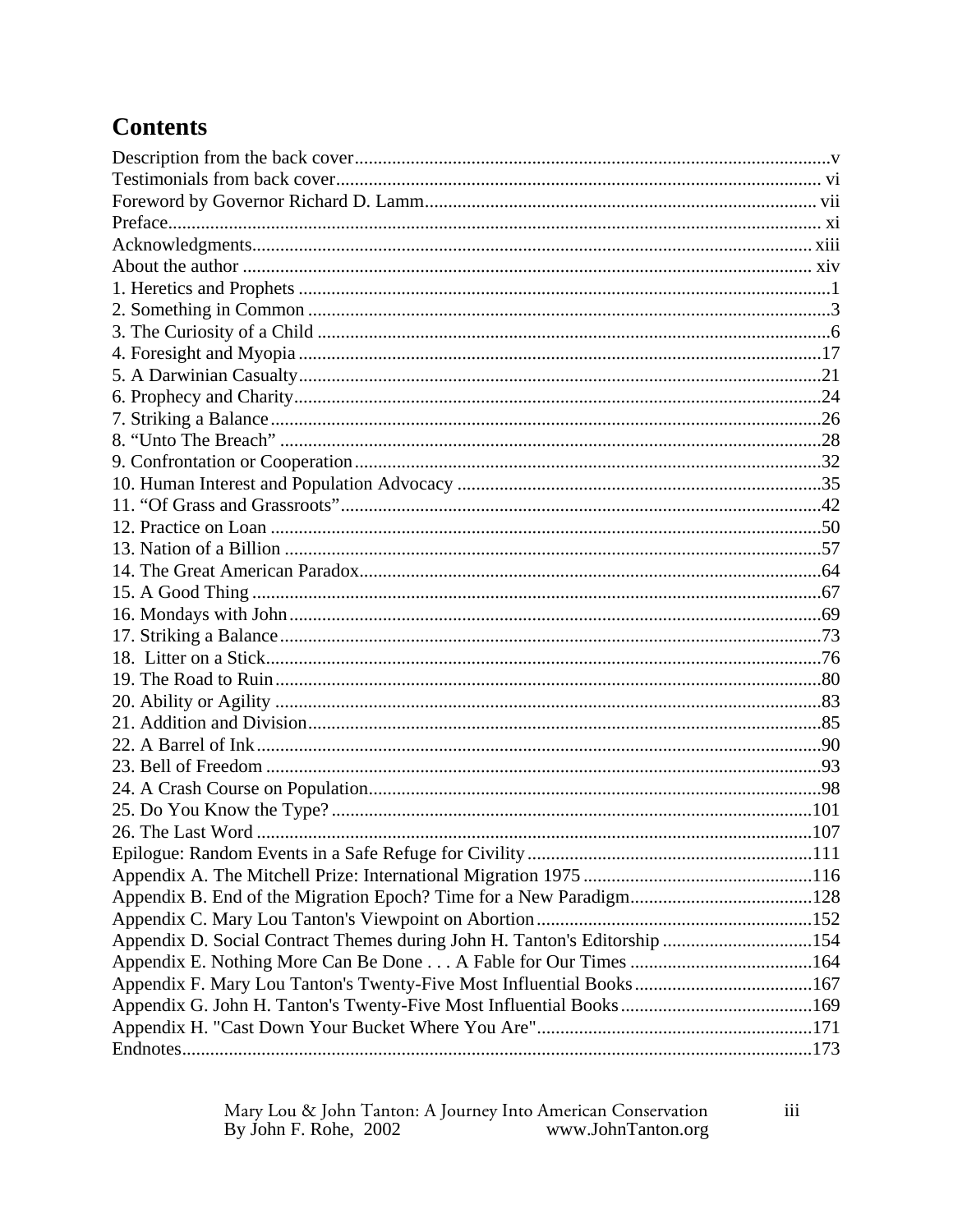Mary Lou & John Tanton: A Journey Into American Conservation iv By John F. Rohe, 2002 www.JohnTanton.org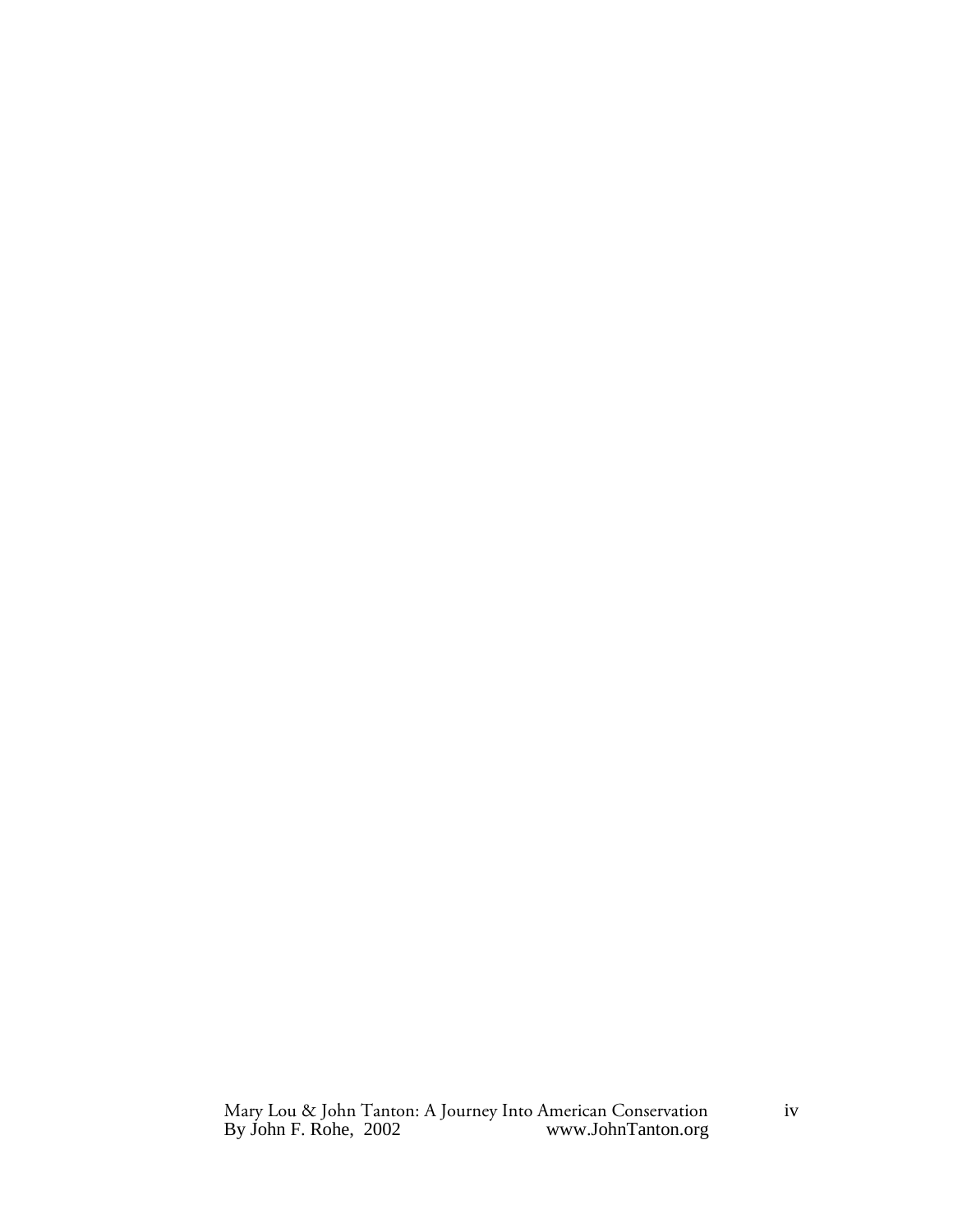#### **Description from the back cover**

In the Foreword to this book, Governor Richard D. Lamm observes two themes: "First, it is an insight into how new viewpoints gain a foothold in the world of ideas (perhaps more specifically it is about the emergence of new and heretical ideas), and second, it is a lesson on how people from even remote parts of America can assert their ideas by the power of their message, the wisdom of their strategies, and the strength of their personalities."

These twin themes draw on the charitable works of two people.

Their life begins with an affinity for natural lands. It culminates in the hub of a divisive national controversy involving citizenship, economic growth, language, culture, family planning, conservation, and American identity. Resource protection and language issues might seem unrelated at first blush, yet these issues converge in the philanthropic causes adopted by Mary Lou and John Tanton.

When future historians search for a caring voice in our age, an echo from the Tantons will still be heard.

Raised on family homesteaded farms, they independently developed a passion for the land and a compelling sense of place. This sentiment found expression in conservation activism. Their charity started with a biological principle: growth of human numbers and depletion of nature's web will leave more people competing for dwindling resources. They routinely identified opportunities to work on the fundamental cause of problems rather than the eventual symptoms. In every case, their empathy for the future has ushered them on a collision course with short-term interests.

According to Mark Twain, "You cannot depend upon your eyes when your imagination is out of focus." Fertile imaginations are nurtured over a lifetime. With curiosity cultivated during childhood, Mary Lou's and John's inquiring minds carried them upstream in the quest for root causes of future threats. The product of their curiosity eventually became the cornerstone for a public debate probing our national identity.

Mary Lou served as a social worker with low-vision patients while John maintained an active ophthalmology practice at the Burns Clinic in Petoskey, a small town in northern Michigan. They have restored the blessing of sight to thousands, yet their charitable efforts have conferred the gift of foresight to thousands more.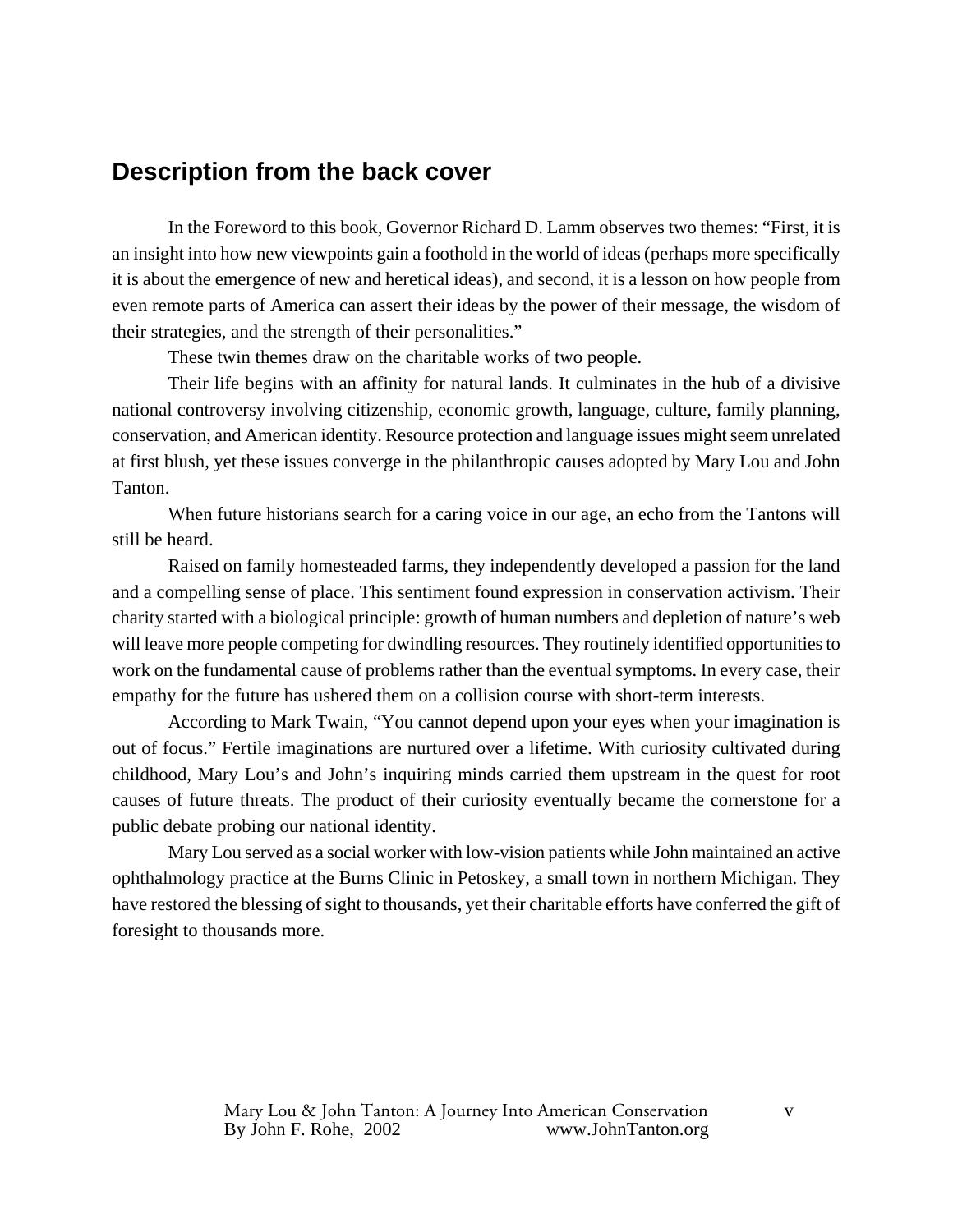#### **Testimonials from back cover**

"This biography confirms that two people can still make a difference." — Senator Eugene McCarthy.

"John and Mary Lou Tanton are two extraordinary Americans, and their work over the many years — in preservation, in immigration reform, and in the world's so-necessary population control — has made them Americans in the finest tradition. This book reminds us of what it has really meant to be "American" — and what it still should mean."

> — Georgie Anne Geyer, syndicated columnist, Universal Press Syndicate, and author of *Americans No More: The Death of Citizenship*.

"Mary Lou and John Tanton have tirelessly and courageously challenged the conventional wisdom that our species need not be troubled by demographic projections."

> — Leon Bouvier, author, demographic advisor to the U.S. Select Committee on Immigration and Refugee Policy, visiting professor of demography at Old Dominion University.

"Dr. John Tanton, an authority on malfunctions of the human eye, is equally expert on disorders that afflict our political organizations. All Americans are beneficiaries of the unstinting corrective efforts of John and Mary Lou Tanton. "

> — Garrett Hardin, Author, Professor *Emeritus*, University of California, Santa Barbara. "

"Mary Lou Tanton founded Scenic Michigan to stem the tide of gigantic billboards and other forms of visual blight. Her commitment to land conservation and scenic protection today is a gift to future generations."

— Meg Maguire, President, Scenic America.

"This book will enable future historians to appreciate the challenges confronting anyone still hoping to become a good ancestor."

— Lester Brown, Founder and Chair of the WorldWatch Institute.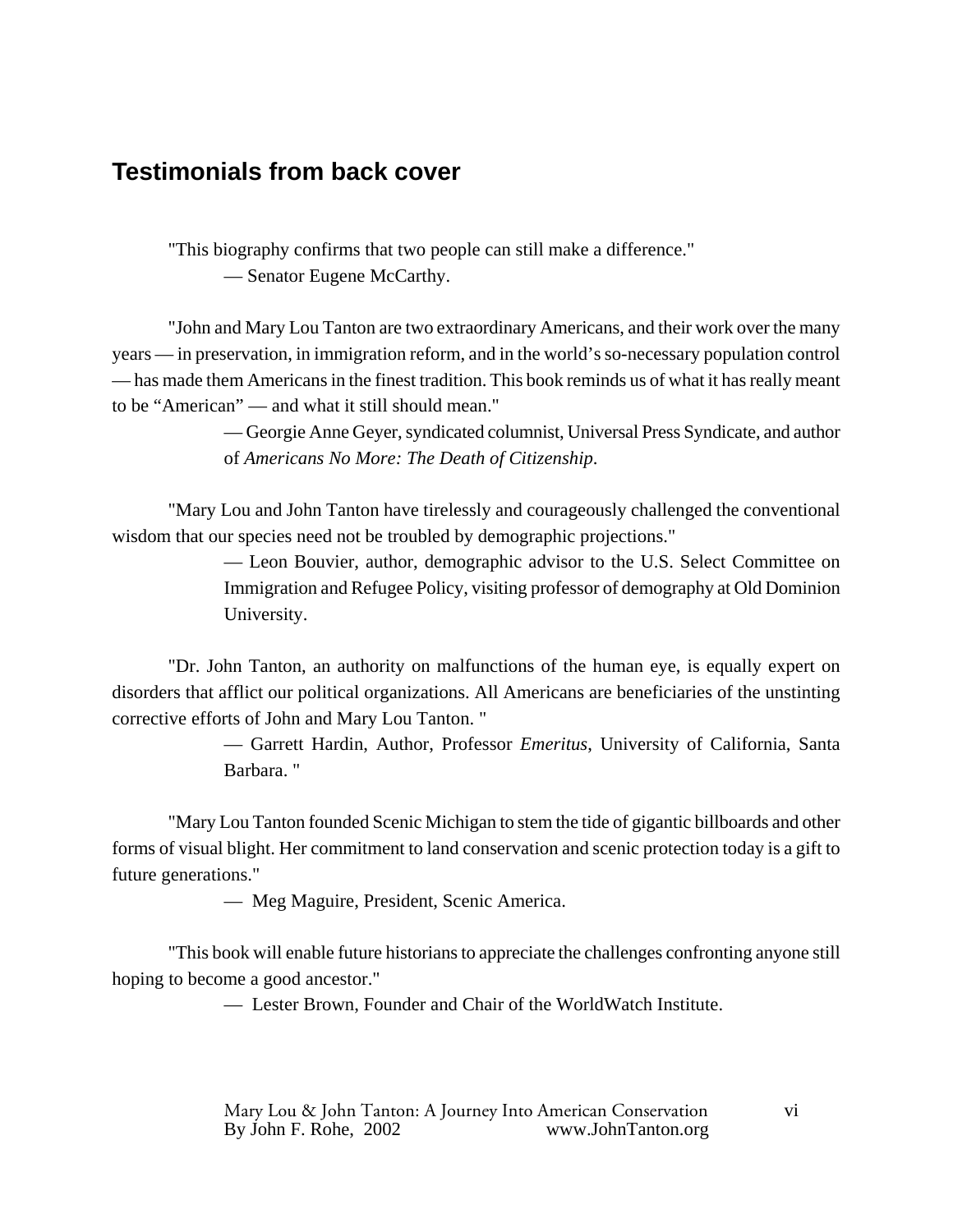#### **Foreword by Governor Richard D. Lamm**

This is much more than a book about two very talented people. It is also a book that articulately illustrates two powerful themes. First, it is an insight into how new viewpoints gain a foothold in the world of ideas (perhaps more specifically it is about the emergence of new and heretical ideas), and second, it is a lesson on how people from even remote parts of America can assert their ideas by the power of their message, the wisdom of their strategies, and the strength of their personalities.

The world of ideas is always in flux but occasionally certain old, deeply established ideas are in need of revolution. "In every age there is a turning-point, a new way of seeing and asserting the coherence of the world" says Bronowski in *The Ascent Of Man*. Copernicus caused a revolution in how humankind saw the Universe, Darwin in how we viewed the human place in the natural order, Freud in how we think about the unconscious, and Betty Friedan in the way we view women's roles in modern society. All these and many more were branded heretics. But John Rohe wisely reminds us of George Bernard Shaw's statement that "All great truths begin as blasphemies," when referring to the work of John and Mary Lou Tanton.

Giving birth to a new vision is one of the great challenges of history. These new ways of "asserting the coherence in the world," however logical, do not come easy. Reformers always face entrenched opposition from the status quo and more than a few have lost their lives trying to assert a new coherence. The status quo is always protected by an army of conformists blocking the door. James Joyce observed that "It's as painful to be awakened from a vision as to be born."

This is not true in the world of innovation or technology. Technological change usually forces itself on a competitive society. Technology does not wait for a consensus. It diffuses speedily through competition and the marketplace. Miss the latest technological advance and you could be out of business. Alvin Toffler describes the results of this process: "Western society for the past 300 years has been caught up in a fire storm of change. This storm, far from abating, now appears to be gathering force. Change sweeps through the highly industrialized countries with waves of ever accelerating speed and unprecedented impact." Consequently we have a great imbalance between change in the real world and how tradition and public policy react to that change.

The Tantons often ask cosmic questions, forcing us to see the consequences of present change. I remember well when John pointed out that the original U.S. Census in 1790 found four million. John observed that meant in our short 200 year history we have had six doublings of that original number (4, 8, 16, etc) and that with only two more doublings we would have a nation of over a billion people. Is that what we wanted for our grandchildren? All his listeners knew the movement had a new metaphor.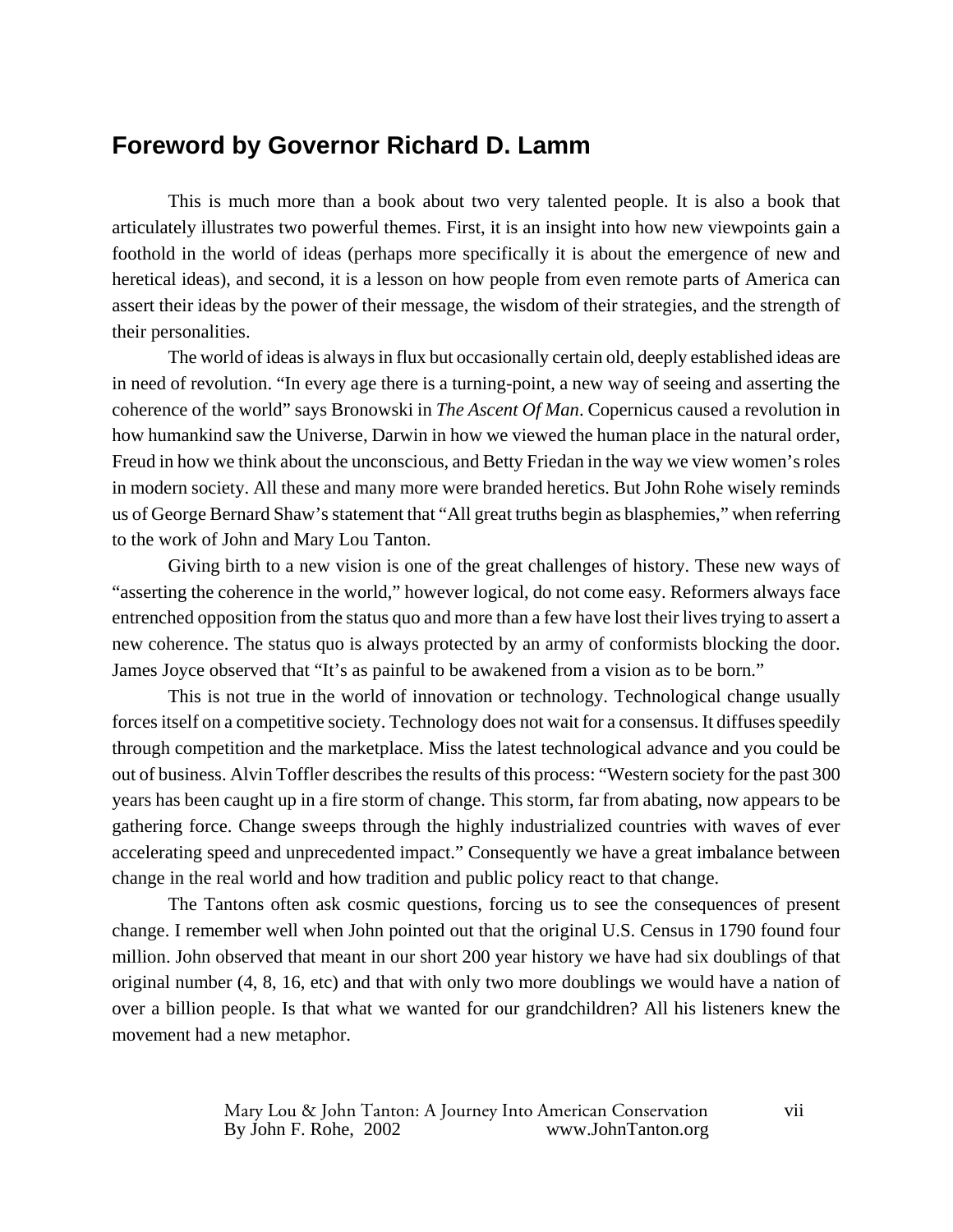Typical of the type of questions that the Tantons ask is "What is our nation's demographic destiny?" We define the world by the questions we ask and we have too few people like the Tantons asking long range questions. These two creative minds saw 25 years ago that "how many" and "who" would soon become a controversial issue in most of the world's nations. John, in his 1975 Mitchell Prize essay (Appendix A), recognized that this would be a particularly painful question in the United States, with its tradition of immigration. Yes, the United States could physically absorb more people, but what would that mean to our quality of life? Increasingly, citizens of this nation (and citizens of most states and regions) are asking: "Why do we want additional population growth?" "Who benefits?" "What public policy reasons are there to double the population of Michigan or Colorado?" "Why would America want to leave its grandchildren a nation of one billion people?"

The Tantons, years before most other environmentalists, saw that a nation's demographic future has shifted from an unalterable given to an alterable variable – from something we blindly inherit, to something we consciously determine. Yes, earlier environmentalists had known that the world institutions atavistically promoted population growth and were starting to ask heretical questions about population limits. But most of us had not focused on how important immigration was to this challenge in the United States. Even today, most experts are uncomfortable about nationspecific population and look at population only from a worldwide viewpoint. In 1992, the U.S. Academy of Sciences and the Royal Society of London warned:

If the current predictions of population growth prove accurate and patterns of human activity on the planet remain unchanged, science and technology may not be able to prevent either irreversible degradation of the environment or continued poverty for much of the world.

In the same year the Union of Concerned Scientists issued a "World Scientists Urgent Warning to Humanity," signed by 1,600 of the world's leading scientists, including 102 Nobel Prize winners. It stated that the continuation of destructive human activities

... may so alter the living world that it will be unable to sustain life in the manner that we know. A great change in our stewardship of the earth and the life on it is required if vast human misery is to be avoided and our global home on this planet is not to be irretrievably mutilated.

These are not ordinary public policy questions. These are life and death questions about the future of the globe. But does it require a question of "life or death" before a nation considers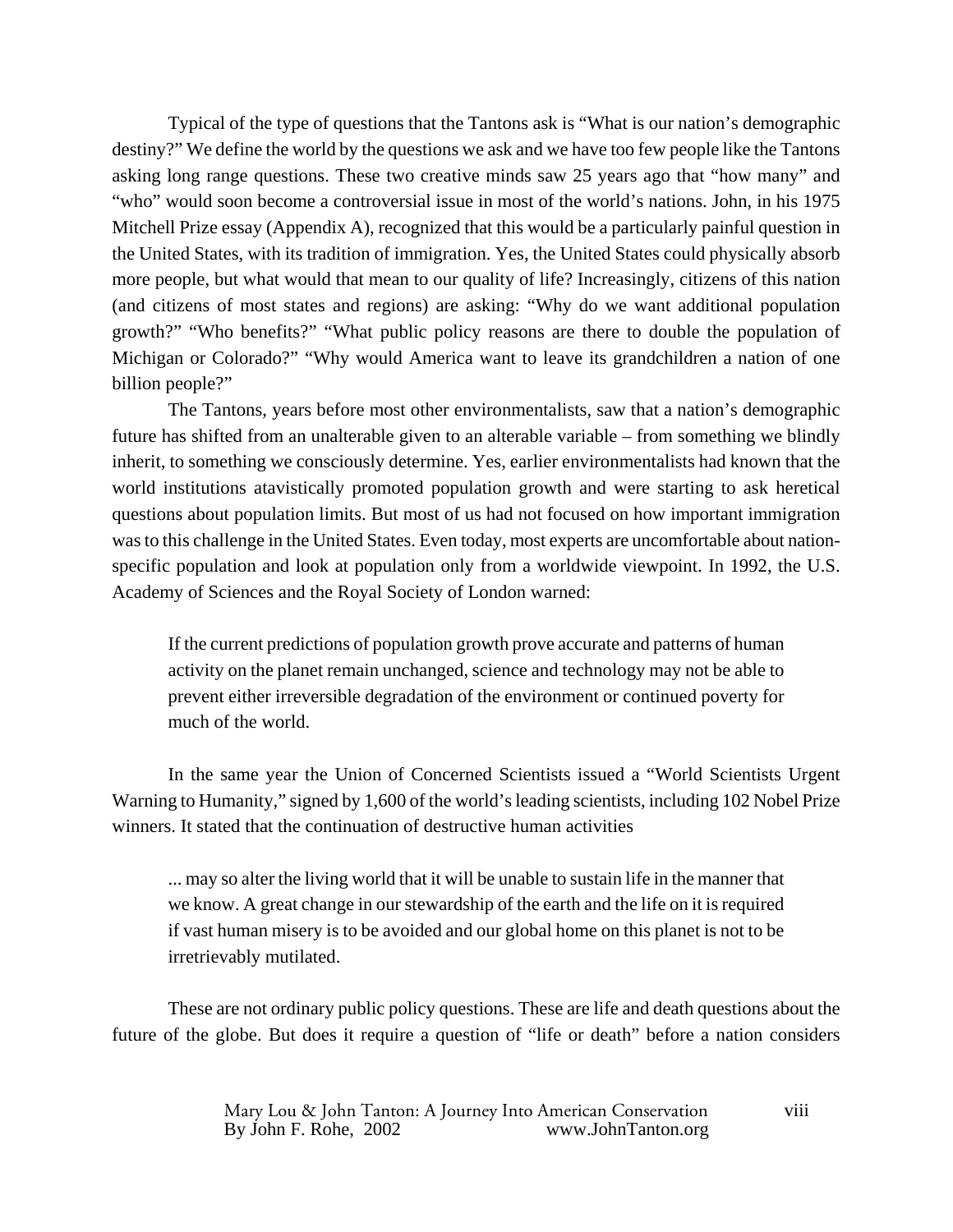population a threat and attempts to set limits? Does a nation or a region have to let its demographic situation deteriorate to intolerable limits before it acts?

In one sense, human history can be seen as asserting control over factors once thought immutable. Children were a "gift from God" until humankind discovered the fertility cycle. We either lived or died until we discovered the "miracles" of medicine and public health. We were stuck in the same social class as our parents until our institutions reformed to allow social mobility. Human history is constantly redefining the unacceptable and changing what was thought to be unchangeable.

This is clearly true of world and national population growth. For most of human history, the question of how many people the world or a particular nation should have was never asked – never thought of. Population growth was an asset, and the more population increased, the more blessed a country considered itself. France and Russia gave medals for large families; pre-World War II Germany had a variety of pro-natalist policies to encourage population growth; Mussolini turned off the lights in state-owned housing at 9:00 p.m. so people would go to bed and conceive new Italians. "Be fruitful and multiply and replenish the earth" had its counterpart in all the world's religions, and public policy followed. The larger a country's population the stronger the country was thought to be militarily, economically, and geopolitically. Towns equated size with success. "Watch us Grow" was once the literal or symbolic slogan outside most of the world's cities and towns.

These conflicting visions are being played out in the nation. Growth versus no growth. New ideas versus old concepts. Essentially, the Tantons have been confronting the implications of finitude. They start thinking about the world from a different, but emerging, viewpoint. They ask: "Is a given human pattern ecologically possible and sustainable? Is it consistent with the integrity of the world's biosystem?" I suggest that these might well prove to be the ultimate 21st century questions.

Increasingly, the whole world has started to ask the type of questions the Tantons have been asking for 30 years. For instance, the report of the Cairo Conference on Population and Development stated:

Population-related goals and policies are integral parts of cultural, economic and social development, the principal aim of which is to improve the quality of life of all people.

What should be the "population-related goals and policies" for America? Asking the question at this stage is more important than the answer. Politicians almost always confirm change after it has been brought about by others outside the political system. This is never more true than in contemporary America, where politicians base their campaigns on polls and focus groups and seldom take a very long lead from the safe second base of conventional wisdom.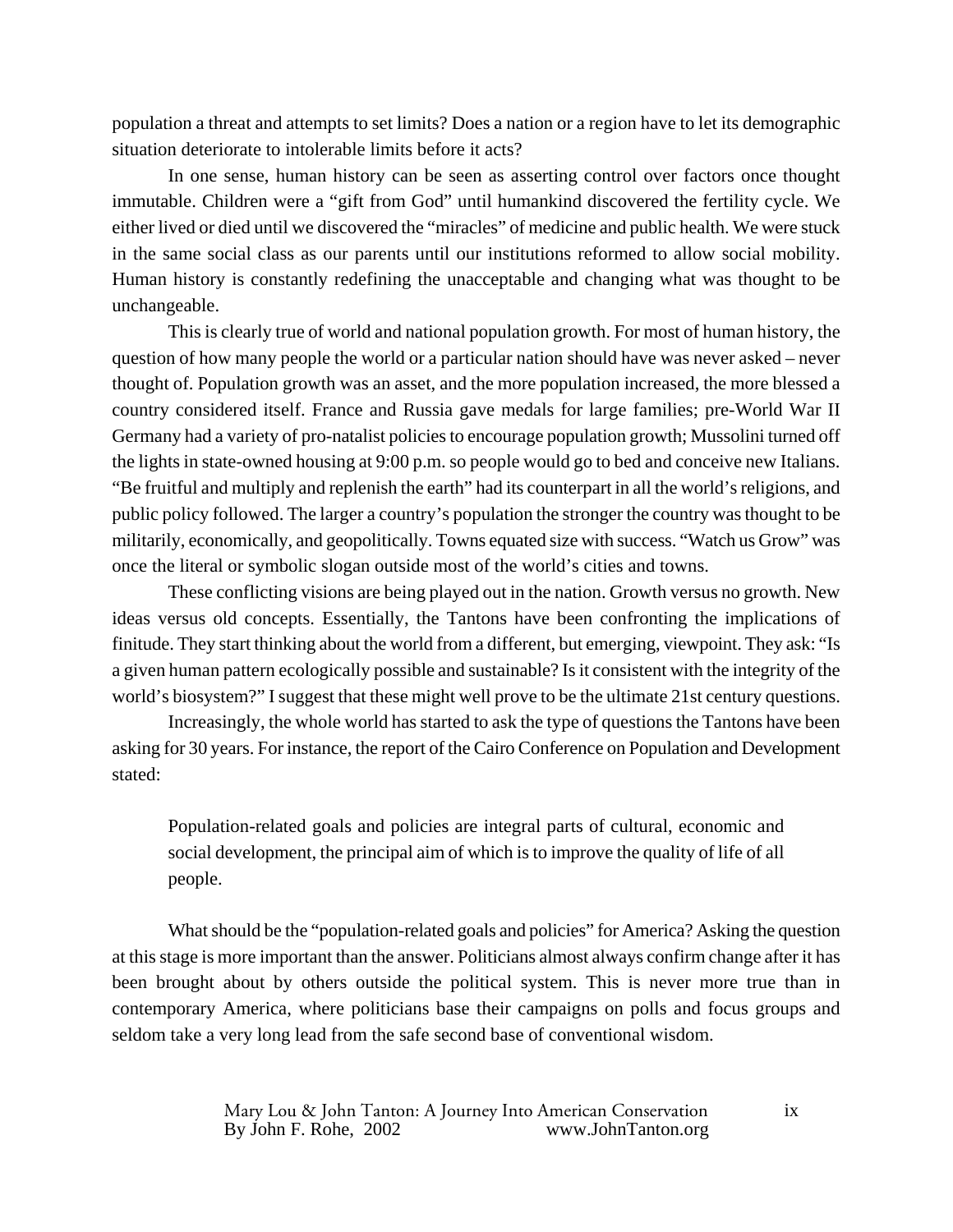That leads us to the second virtue of this book. The only thing harder than changing the status quo is to attempt to change it from an obscure place. Universities, think tanks, and pressure groups all generate new ideas. Most people feel powerless to effect change, especially if they are not associated with one of the more conventional change agents.

America often has found its leadership in obscure places. Dwight Eisenhower came from a small farm in Kansas, Harry Truman from a small town in Missouri, Ronald Reagan from even a smaller town in Iowa. Martin Luther King Jr. rose from a neighborhood church in Atlanta, Betty Friedan from the role of a frustrated homemaker with a wider vision. The challenge of any society is to be open enough to recognize talent and vision, even if it does not arise from the established order.

John Gardner, former Secretary of the Department of Health and Human Services, stresses so well the need for excellence at the various levels of society:

Our society cannot achieve greatness unless individuals at many levels of ability accept the need for high standards of performance and strive to achieve those standards within the limits possible for them. We want the highest conceivable excellence, of course, in the activities crucial to our effectiveness and creativity as a society, but that isn't enough. If the man in the street says, "Those fellows at the top have to be good, but I'm just a slob and can act like one," — then our days of greatness are behind us.

It is said that "Revolutions are started by one individual, but succeed through the efforts of many." So now it's our turn. Our turn to take the Tantons' creativity, passion, and sense of the future, and help give birth to a new world.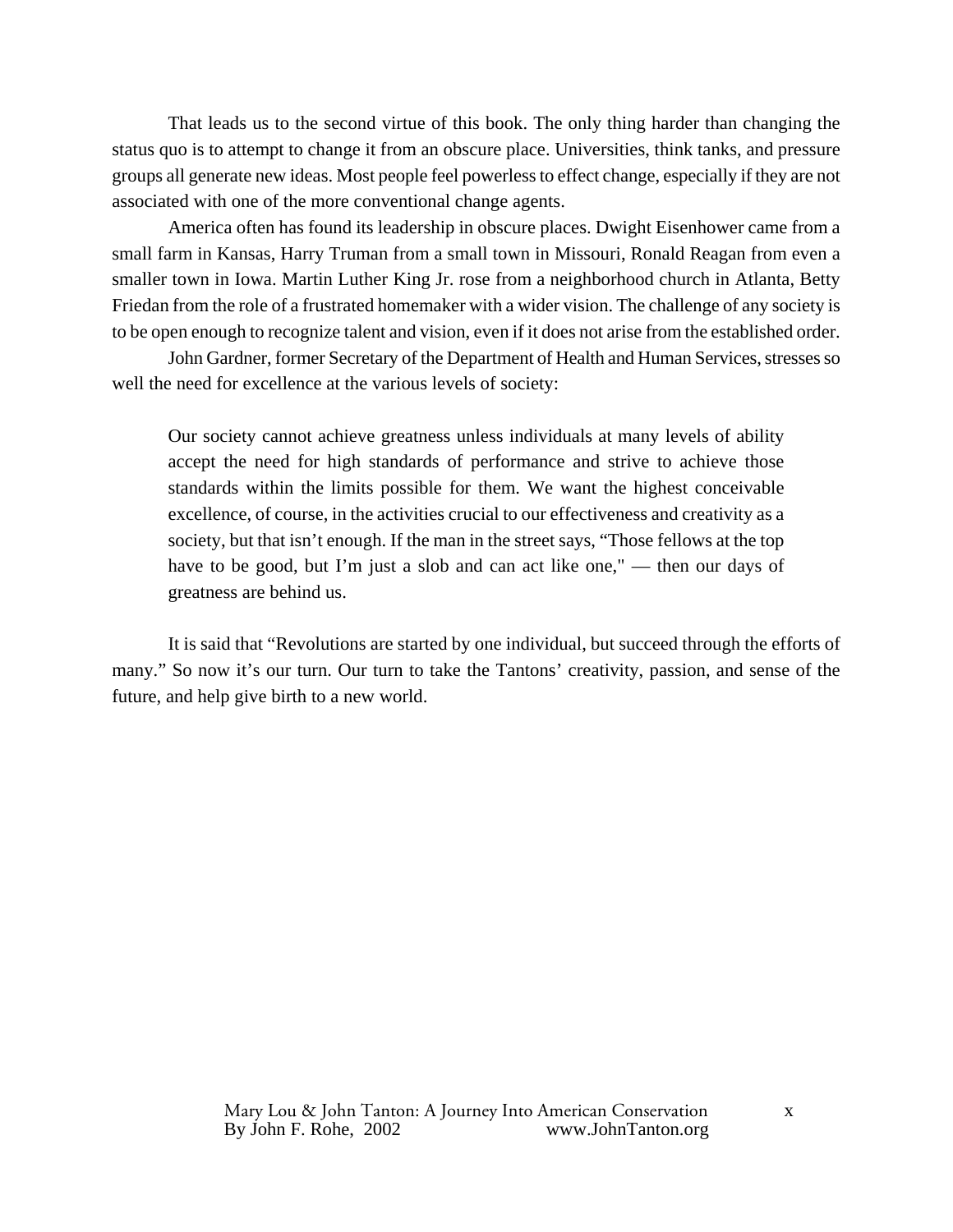#### **Preface**

In our time, celebrity status has been devalued.

The media brims with scandals and corruption. We harbor a numbing disdain for names and faces in the news. The search for eligible mentors has become altogether unrewarding. Self-absorbed glory seekers actively compete for our attention on the celebrity pages. Meanwhile, worthy role models elude recognition. Unsurprisingly, we live in cynical times.

The selfless still find themselves in a world they did not invent, and seldom transcend. Yet, they remain tirelessly engaged in the business of trying to make this a better place, a more civil society, a safe refuge for dignity and compassion. They respond persistently to the call of the future. Their theater awaits tomorrow's audience. Meanwhile, they are easily overlooked on today's stage. They are not likely to be found in the videos, locker rooms, and corporate boardrooms spawning contemporary role models. The future will search them out. And so can we.

Our search will be advanced by looking in the still patriotic hearts of Americans, the neighbors who, in their quiet ways, touch our lives, provoke a thought, prompt an insight, and keep our sense of vulnerability and false security in perspective.

That's the justification for this biography in conservation: to restore an interest in identifying worthy mentors, the folks we can present to our children as good citizens and role models – the family up the hill, the neighbors who, in their quiet ways, have not been distracted. Through their fellowship we establish more meaningful friendships. Through their kindness others are empowered to bring out their best; through their insights we understand that the tools with which we shape our surroundings will also shape us in the process.

Through their writings about who we are today a reflection of who we could be gazes back from the page. When they speak to us about the end of the nation's frontier we realize that the next frontier resides in our hearts and minds. Their land ethic enables us to appreciate how our well-being fades when the life light dims for endangered species.

By recognizing the neighbors up the hill, by peering through their wide-angle lens, we derive a better sense of place on our new frontier. While the conservation movement has capably focused on preserving valued habitats and biodiversity, our mentors have often been allowed to slip away. A biography in conservation enables the conservation community to preserve the history of its mentors.

If you seek a biography brimming with innuendo and gossip, proceed no further. You will be disappointed. If you expect a biography to expose secret, scandal-filled lives, the time spent with this book will be entirely unrewarding. If you hope to read a glowing account of unbounded success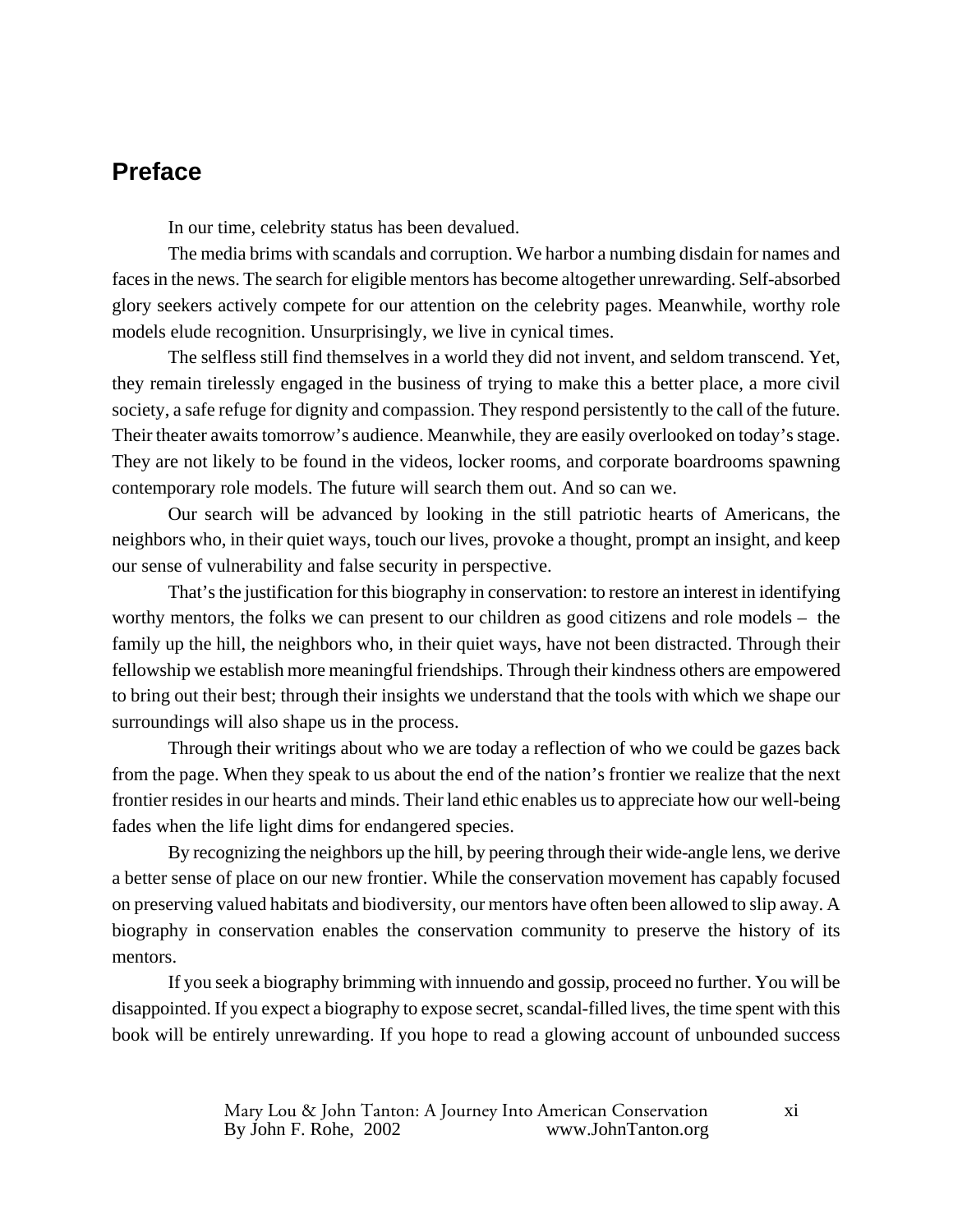enjoyed by two people on the front lines of conservation, your excursion here may be unfruitful. But if you are satisfied to read a case study of conservation in action, if you still believe our humanity allows sufficient rewards for selfless charitable works in service of the future, and if an interesting biography does not, for you, require cynicism, then, kind reader, your time here will be well spent.

This manuscript was written to memorialize two lives while the facts are readily accessible. The author anticipated the book might see the light of day near the middle of the  $21<sup>st</sup>$  century, when the effects of surging population pressures will increasingly bear upon our successors. The book might have become a posthumous tribute. If the hastened interest in publication causes the book to seemingly lack poignancy, then please set it aside for a few decades. History will be the final arbiter.

Welcome to this biography on conservationists Mary Lou and John Tanton.

John F. Rohe February 2001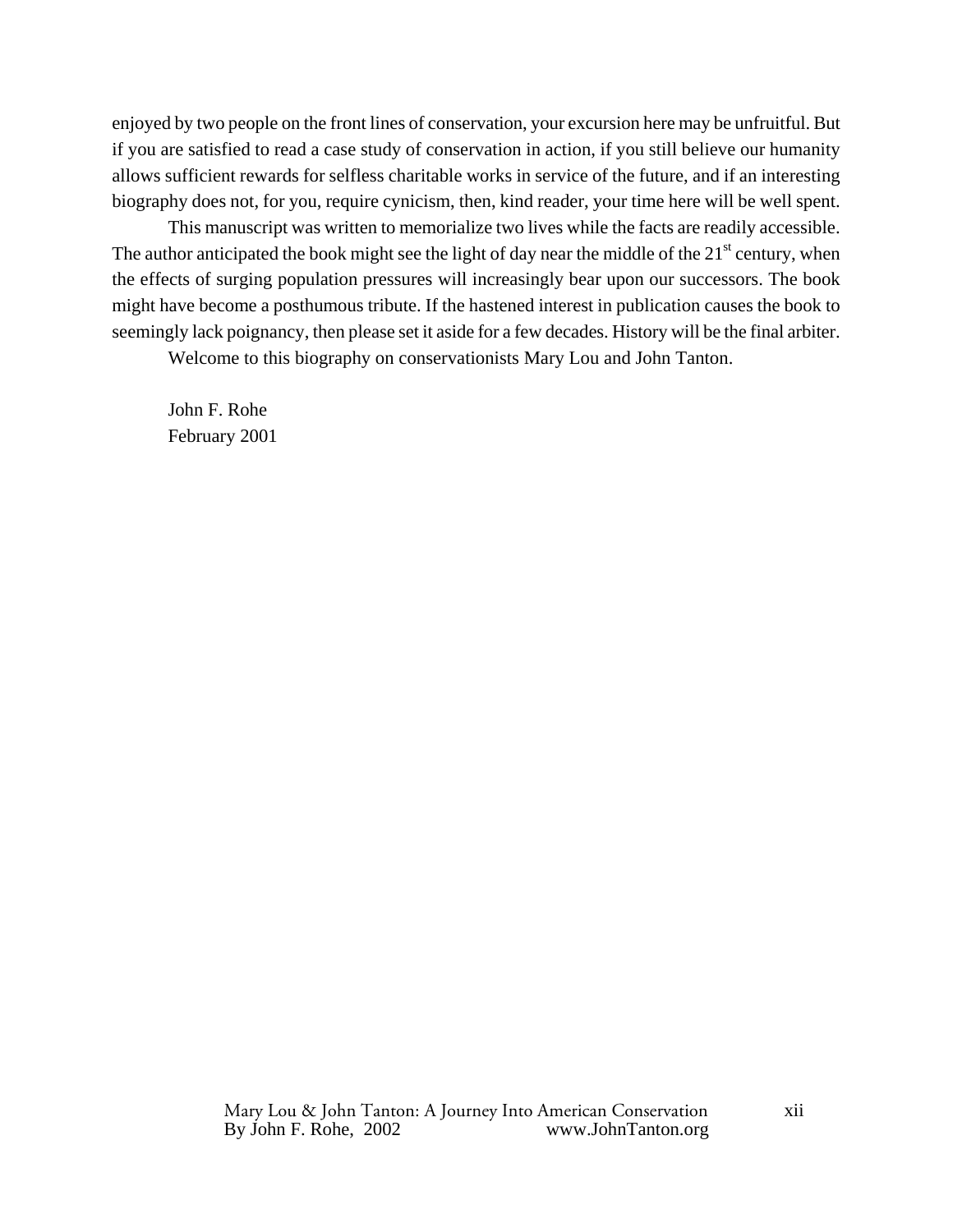#### **Acknowledgments**

HIS GUIDANCE HAS AIAVAYS BEEN VALUED. In 1978, when we moved to Petoskey, Michigan, he urged us to get to know our new neighbors the Tantons. First and foremost, the author's father is thanked for that bit of sage advice.

Living a life is distinct from evoking it. Mary Lou and John Tanton have maintained a respectable distance from the manuscript prior to publication. Disclosure of the information in this biography is neither specifically authorized nor unauthorized by the Tantons. To know them is to become familiar with their overriding humility. They are drawn to issues but will not draw attention to themselves. This biography consists of the author's personal observations and reflections as a friend and co-worker on many projects.

The facts in this biography have been derived principally from a personal relationship spanning several decades, including insights drawn from activities and observations as a member of the board of john's charitable foundation, known as U.S. Foundation. We also have participated regularly in several discussion groups over the years. In one, we reviewed the complete works assembled by the Great Books Foundation. Few secrets survive open discussions of history's great writings. '

 The Tantons have chosen how to live their lives. History will judge whether they merit credit or criticism. On the other hand, responsibility for shortcomings or inaccuracies in how their lives have been evoked rests exclusively with the biographer.

This work includes the observations and insights of the Tantons' family, friends, and colleagues. Thank you Kenneth Scheffel, field representative at the University of Michigan Bentley Historical Library, David Irish, Kathryn Bricker, Niki Calloway, Rev. Robert Kyser, Wayne Lutton, Ph.D., Laura (Tanton) deOlazarra, Jane (Tanton) Thomson, Sherry Barnes, Glen Sheppard, Max Thelan, Tom Bailey, Gerda Bikales, K.C. McAlpin, David G. Payne, Ph.D., Otis L. Graham Jr., Ph.D., and Don Ward.

Particular gratitude is expressed to several other individuals. Thank you Donna L. Theriault. Our mutual career as co-workers spans several decades. And thank you Fred Baker. A valued and enduring friendship has oddly resulted from your willingness to freely offer a brutally harsh, albeit truthful, critique. Particular gratitude is thus extended for your dispassionate editorial invectives as well as for the insights of Bob Kyser. I also wish to thank Jennifer Denson; Rebecca Chown, for her invaluable editorial and proofreading expertise; as well as Mareesa Orth at the Jenkins Group, who maintained the timely pace of production.

This publication has been made possible by a generous grant from the Hardin-Swensrud Fund.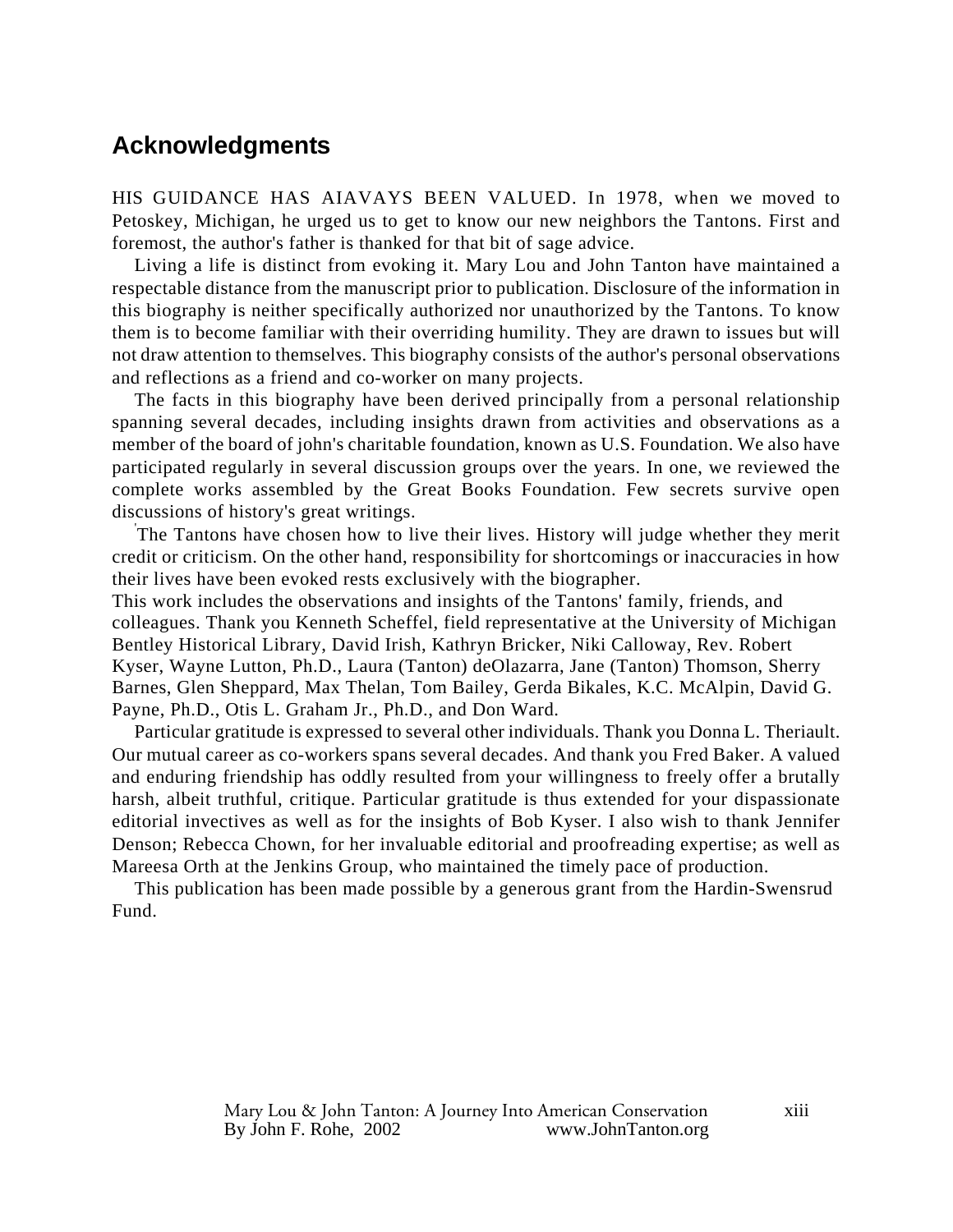# **About the author**

John F. Rohe is a former Peace Corps volunteer, a mechanical engineer, and has practiced law. He lived for many years in Petoskey, Michigan with his wife, Debbie, and son, Karl.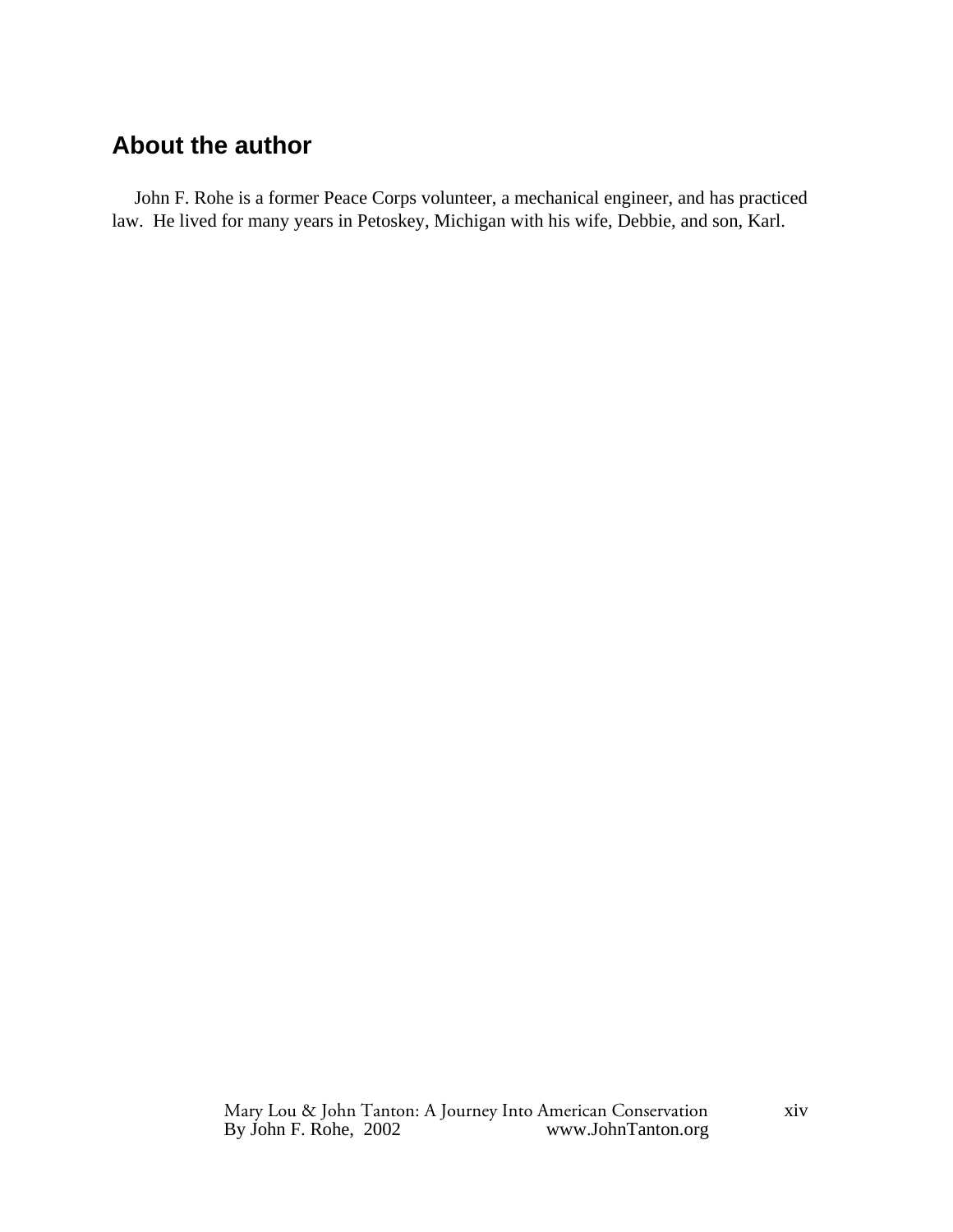#### **1. Heretics and Prophets**

- *All great truths begin as blasphemies.* George Bernard Shaw
- JR: *Which of today's heretics do you believe will be recognized tomorrow as prophets?*
- JT: *Only history will tell which were prescient. Keep in mind that the role of a prophet is not to predict the future, but to project where current behavior will lead, thereby convincing people to change their ways, so the prophecy will not be realized.*
- MLT: *I believe demographers citing below-replacement fertility in several countries will be recognized for prophesying notable changes in the future of those countries.*

Heretics have never been in short supply.

The foundational principle in a democracy is this: no one really knows how to run a government. If someone did, then even dictatorship might prove satisfactory. Democracy involves the steady exploration of new concepts and ideals. It provides fertile soil for new ideas to take hold. Some do. Others perish on the vine by trial and error. Receptivity to new ideas, some deemed heretical, allows the experiment in self governance to continue for ourselves and for our successors.

Heretics are to be found in every age. Only some heretics are eventually recognized as prophets. Heretics probing the future challenge the constraints of prevailing orthodoxy. They elude respected recognition in their day. Their restless souls must be content with posthumous rewards.

For example: Susan B. Anthony, Mary Wollstonecraft, and other heretics of the day argued that women deserved a political voice. The first organized convention for women's suffrage was held in Seneca Falls, New York in 1848, yet women were not given the right to vote until 1920. In 1859, Charles Darwin humbled his fellow human primates by unearthing their genesis in the fossil record, yet his discoveries are assailed still. We were unable to recognize Mendel's early insights in genetics until several decades after his death. Galileo epitomized the friction between conventional wisdom and heresy in the  $17<sup>th</sup>$  century. At age 69, he was placed under house arrest and condemned to the gallows until his death nine years later. He defied prevailing dogma by gallantly denying that the earth was the center of the universe. When his oppressors were invited to peer into his telescope, they declined. He was forced to recant, but over 300 years later, his oppressors' successors recanted.

Similarly, many of our political ideals began as heretical notions. Jefferson and Locke introduced the revolutionary notion of self-governance. Abraham Lincoln aspired to confer dignity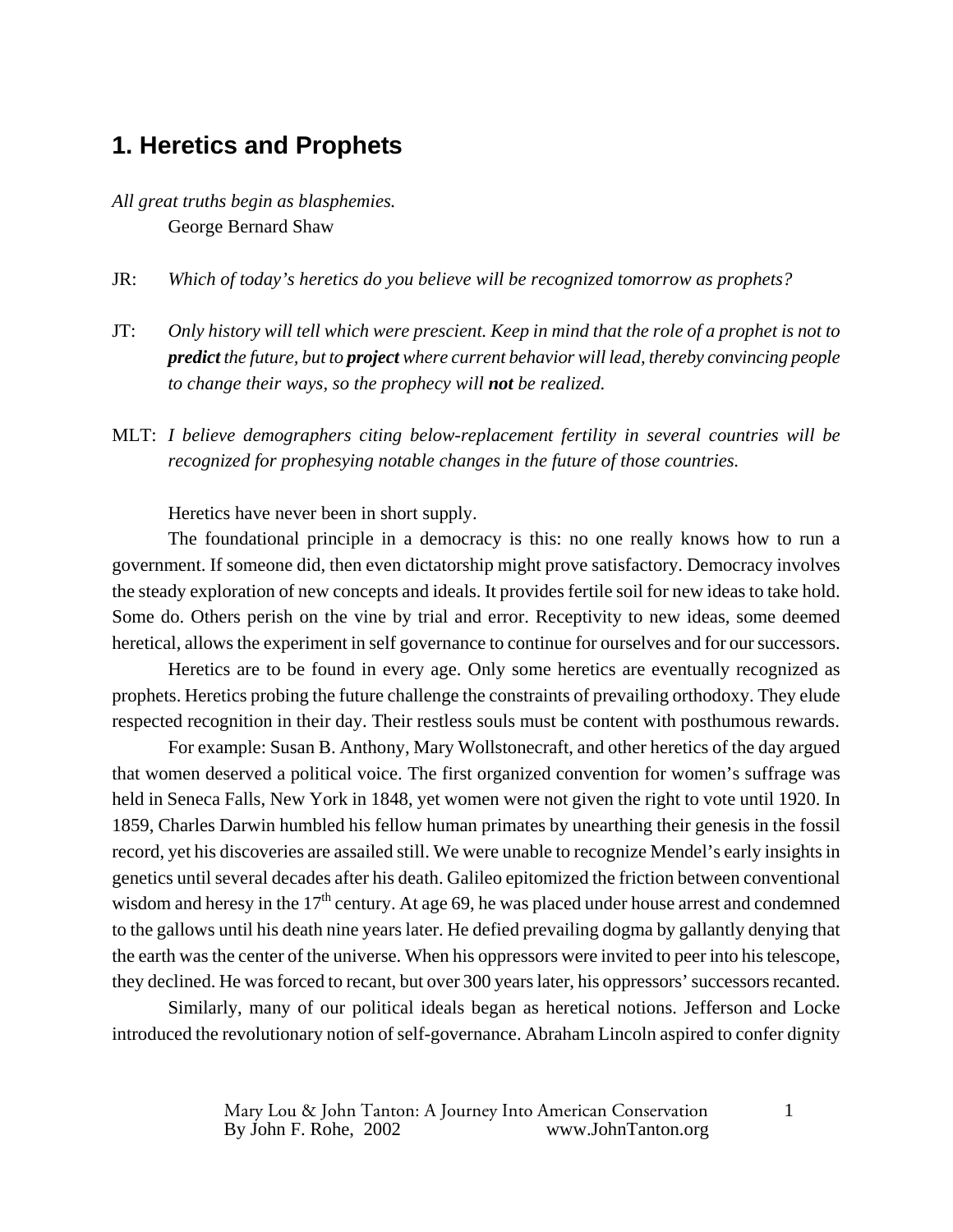upon those who were not considered part of humanity. In 1862 he stated: "As our case is new, we must think and act anew. We must disenthrall ourselves."

All were heretics in their time. They were mocked by the raging forces of their present. Their vision awaited the validating vision of history's long view. They became prophets only when vindicated by the future.

We know future prophets dwell among us now. But where? Will their great truths be masked for present observers? Orthodoxy inhibits our perceptions. Perhaps this is why Arthur Schopenhauer observed that "All truth passes through three stages: first, it is ridiculed. Second, it is violently opposed. Third it is accepted as being self-evident."

Among today's heretics, how might we distinguish those destined to become tomorrow's prophets? Who, today, possesses tomorrow's self-evident truths? Will they be found defending future interests today? Or will they be content to leave future interests to chance? How will they be known? Can we capture a glimpse through their eyes? How can we loosen the jaws of orthodoxy to release their "great truths"? Might we "disenthrall ourselves"?

Today's heretics will be judged by future standards. Meanwhile, they will be shrouded by controversy. Clairvoyance is best defined with the benefit of hindsight. By challenging the ordained wisdom they are readily misconstrued and misunderstood by conventional wisdom.

We make our deals with the future invisibly, unconsciously, and in its absence. The future will reflect on our transactions, just as we reflect upon the legacy of our forebears. Future historians will acquit only some of today's heretics.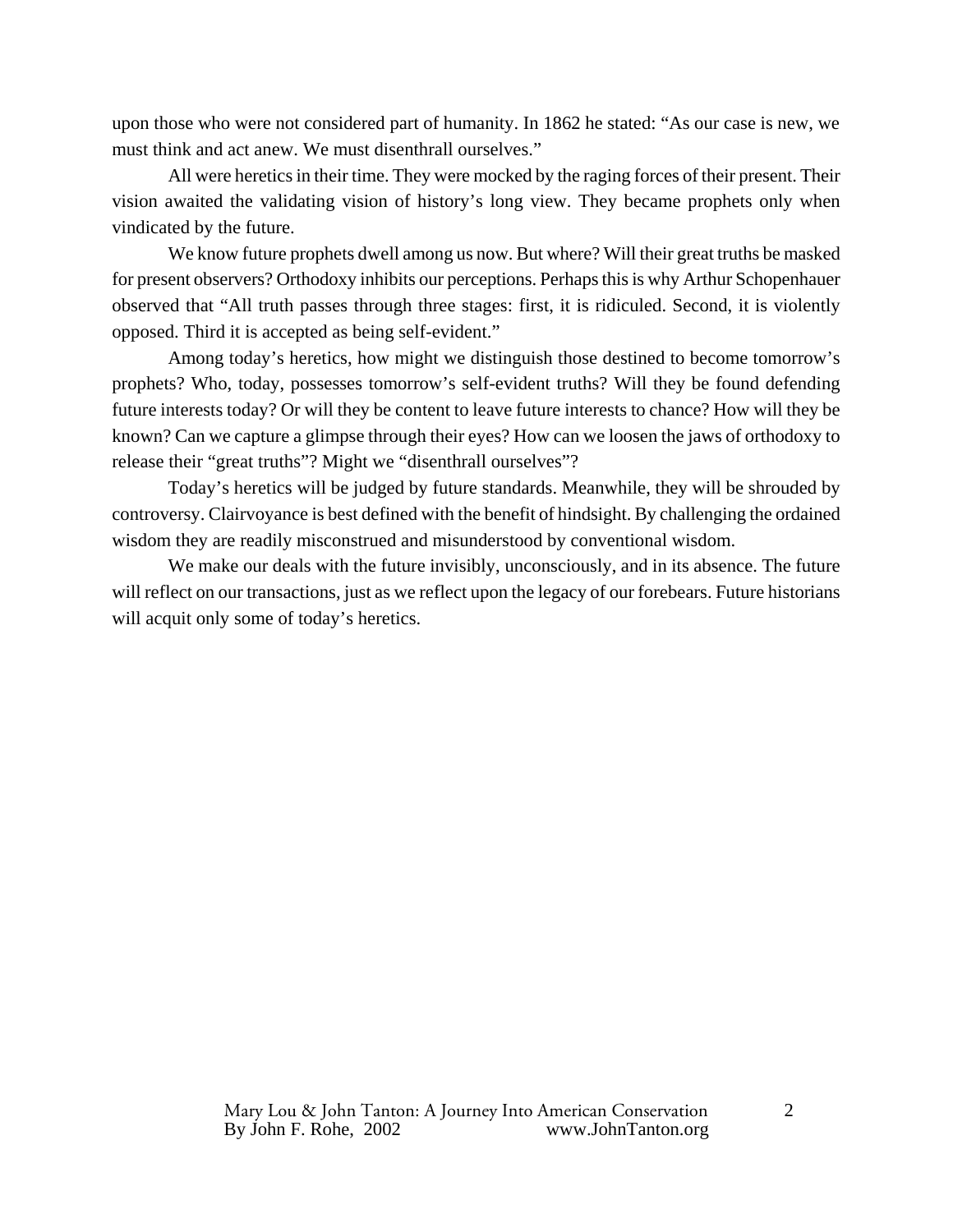# **2. Something in Common**

*The Night is mother of the Day. The Winter of the Spring.*  John Greenleaf Whittier

JR: *What should someone look for when selecting a mate for life these days?*

- MLT: *Someone who meets the definition of good friend and shares common ethical, spiritual values and interests.*
- JT: *Try to marry above yourself, as to strength, intelligence, and ethics. I did. (Presumably that means Mary Lou didn't!) A commonality of interests seems essential to me.*

They both had better things to do that week night. It was a study night, so a social gathering held little promise.

Mary Lou was Vice President of the Kappa Alpha Theta sorority, and scholarship chair. By then she had outgrown the "Brownie" appellation as she became known as "M.L." She quickly learned the best bridge players had the worst grades. Bridge M.L.? Probably not.

As a junior at Michigan State University, she took responsibilities to heart. She played clarinet and was involved in synchronized swimming. There was little time for a social life if she was to maintain her grade point average. She made time only for Friday night parties and an occasional pizza and beer at the Coral Gables in East Lansing. And there were still the obligatory sorority functions. As scholarship chair she assigned a sorority member to study tables when her grades weren't up to par. They relied upon her regimen to keep up the Kappa Alpha Theta grade point average.

John was in his senior year, president of the Delta Upsilon fraternity, and relieved to know that tonight would be his last exchange dessert. The protocol for an exchange dessert with a sorority involved the ritualistic greeting by house mothers, a round of desserts, small talk, and spirited chants of traditional house songs. He was preparing for medical school and preoccupied. Time was at a premium. Fraternity life was primarily a means of securing housing and a social life on campus. At times, however, social imperatives became a meddlesome infringement on school responsibilities.

Mary Lou and two of her study mates were hoping to dodge an obligatory social function on a springtime evening in 1956. They were discreetly tucked away in a back room studying for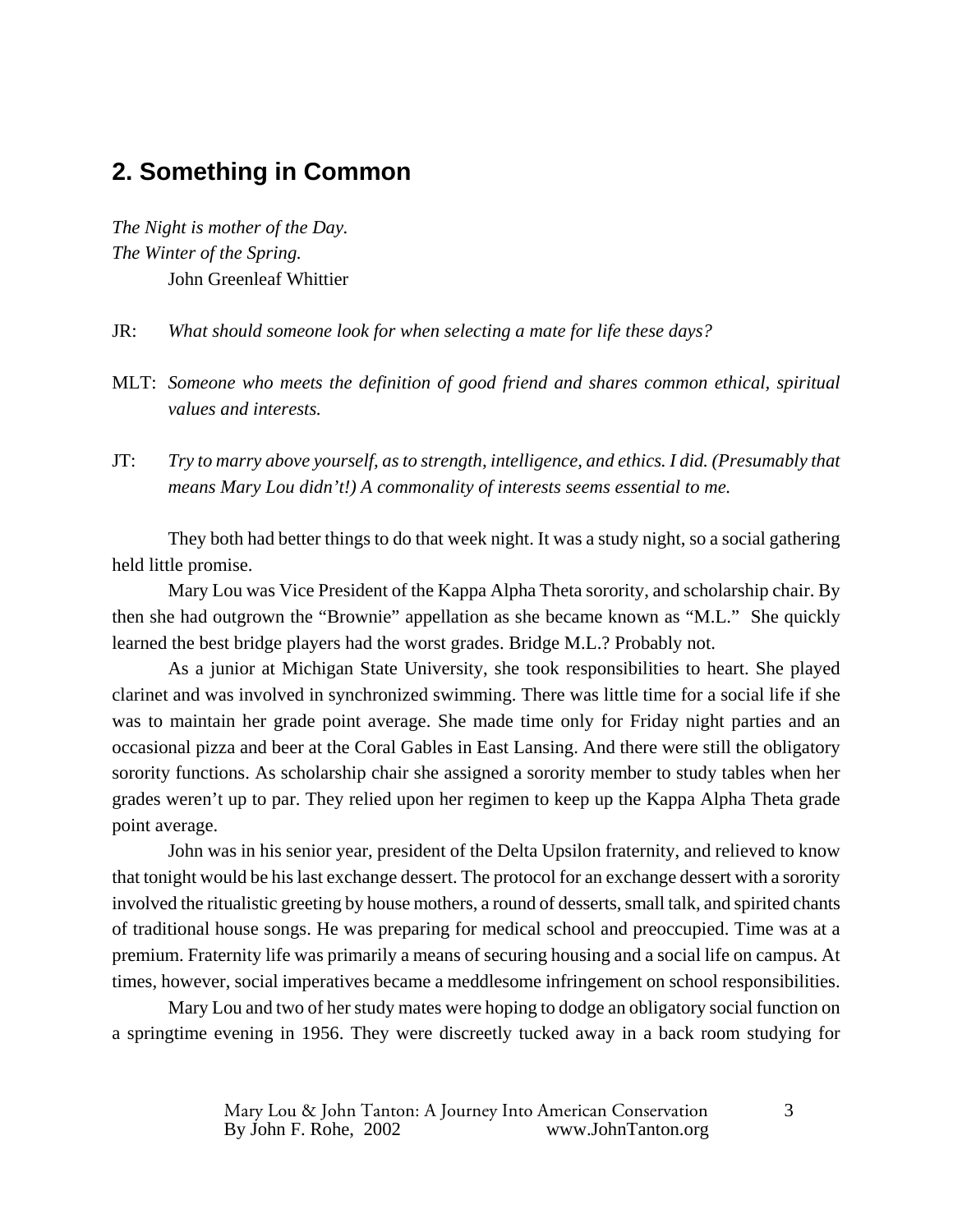comprehensive exams. If successful, they could waive several course requirements. This was a priority of the first order. The sorority count, however, was three short for the evening's exchange dessert with the Delta Upsilon fraternity on Evergreen Road at Michigan State University. Several fraternity members were waiters at her sorority. It was a familiar group. Any three members would fill the quota. High spirits were not essential. M.L. and her two study mates would suffice to fit the bill.

She was discontented and disgruntled. Even an evening's entertainment with John's fraternity brother, Paul Stuckey, was not a sufficient inducement. After all, Paul was a known underachiever. His grades were slipping (but that didn't keep him from eventually slipping into the billboard charts as Paul, of the Peter, Paul and Mary trio).

The sorority was determined to make the count. Mary Lou's plans for the evening were set, so when the 40 or so sorority sisters walked the block and a half to the Delta Upsilon house, M.L. begrudgingly abandoned her nightly studies.

On this weeknight the sorority visited about 30 fraternity brothers in the downstairs livingroom of the Delta Upsilon house. Festivities started at 7:30 p.m. and continued for about two hours.

These were simpler times. Individual identities were less confrontational but still marked by fashionable distinctions. Bobby sox, saddle shoes, skirts, sweaters and turtlenecks were the norm. For men, "casual attire" implied a blazer and an occasional tie. "Nifty," "groovy," "cool," "wow," and even "spiffy" were not yet common parlance. They used words like "classy." It was pronounced "ca-lay-ah-see," and spoken with a distinctively haughty, cynical wince.

It was April 1956. The media was just beginning to notice a 21-year old truck-driving-guitarpicking upstart named Elvis. And M.L. was just beginning to notice the seemingly preoccupied, intriguing D.U. President. By any credible wager, both would likely become passing fancies.

Their eyes had never met. They had never spoken. Yet his was a familiar face. He was known through a friend, Carolyn Lintz, who was pinned to John's roommate, George Snyder. Mary Lou had spotted him a few months earlier. She was sipping coffee with a friend, Donna Sandberg, at the Spudnut Shop in East Lansing. This was a convenient stop along the way to class. With a little extra time on their hands, they took a few frivolous courses: Family Finance, Floral Design, and Horseback Riding. M.L. considered this a form of fun. She periodically returned to the Spudnut Shop to discreetly view him from behind the window. While unsuspectingly ambling to class, he became a routine subject of conversation for M.L. and Donna.

She walked the block to the Kappa Alpha Theta - Delta Upsilon dessert exchange and arrived on time. He merely descended the stairs and was fashionably late. Her bobby socks were folded. His arms were crossed. She leaned inconspicuously against the wall. He mingled indeterminately. Both were decidedly intolerant of the trivial distractions from a scheduled night of study.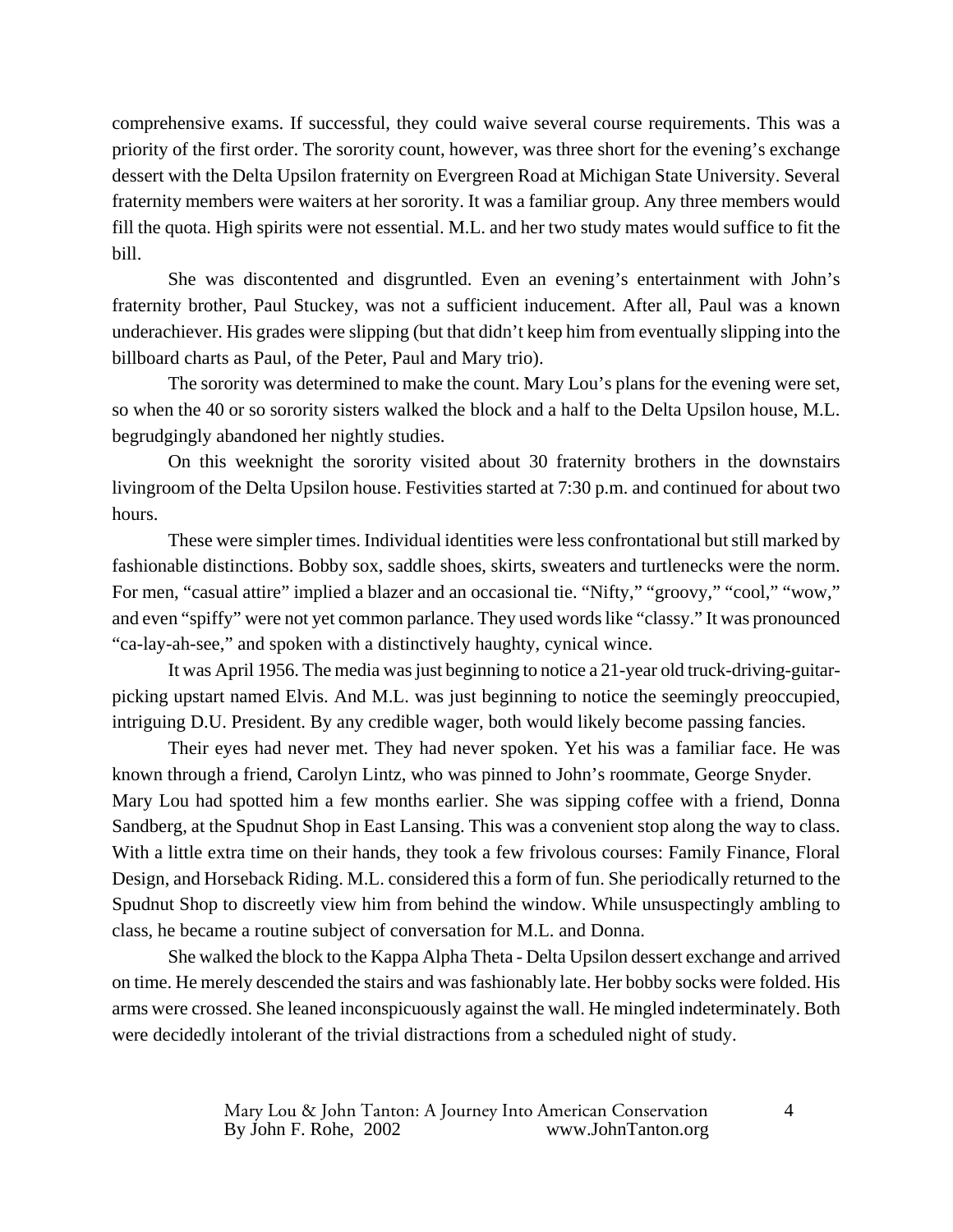Although she never said it the thought must have crossed her mind: did anyone else in the room find these events equally meddlesome, boring, and dismal?

Ordinarily, obligatory attendance would diminish aspects for civility, but on this night civility mysteriously triumphed. Both were unable to conceal their boredom, but that inured to their advantage. Languor imparted a strangely endearing quality to each. Their mutual distaste for the social tedium drew them together.

Common friendships were the topic of their initial, and surely awkward conversation. One thing led to another, and soon Carolyn, George, Mary Lou, and John were double dating. On their first date they went to a movie near campus. The four maintained an enduring friendship. George eventually went to law school and assisted John in advancing the first claim under Michigan's Environmental Protection Act.

M.L. soon met John's family on the farm. Their warm welcome and her frequent visits fostered a comfortable relationship in the familiar farm setting. By May 1956, she was spending weekends there, and her other suitors were abruptly consigned to the sphere of past friendships. Similar backgrounds, common interests, shared methods of structuring priorities, and like-minded values sealed the promise that this would become more than a passing association for the hopelessly bored. In Mary Lou's words, the relationship proceeded "deliberately, but fairly rapidly." She continued to visit the farm even after John graduated from MSU and began attending medical school at the University of Michigan.

Mary Lou was raised in the glacially carved, gently sloping region known as the Irish Hills, in south-central Michigan. John's family farm was flat bottomland in Michigan's "thumb." Several thousand years ago this region was submerged beneath what would become the Great Lakes. The flat character of the land required a conscious adjustment for Mary Lou. It is a habit she has retained; she develops a consuming sense of place by making a conscious effort to understand her surroundings. Natural history and the imprints of ancestors become a tangible part of the surrounding landscape for Mary Lou.

On June 15, 1958, Mary Lou and John tied the knot, two years after their cheerless, yet memorable, first meeting. As their joined lives began, they forged a union of principles. They did not just stumble upon a life of good works. Their conservation ethic was no accident. There is a trail of causation. Even in a world of infinite variability, general patterns emerge. Their patterns begin with the curiosity that set the stage for their future works.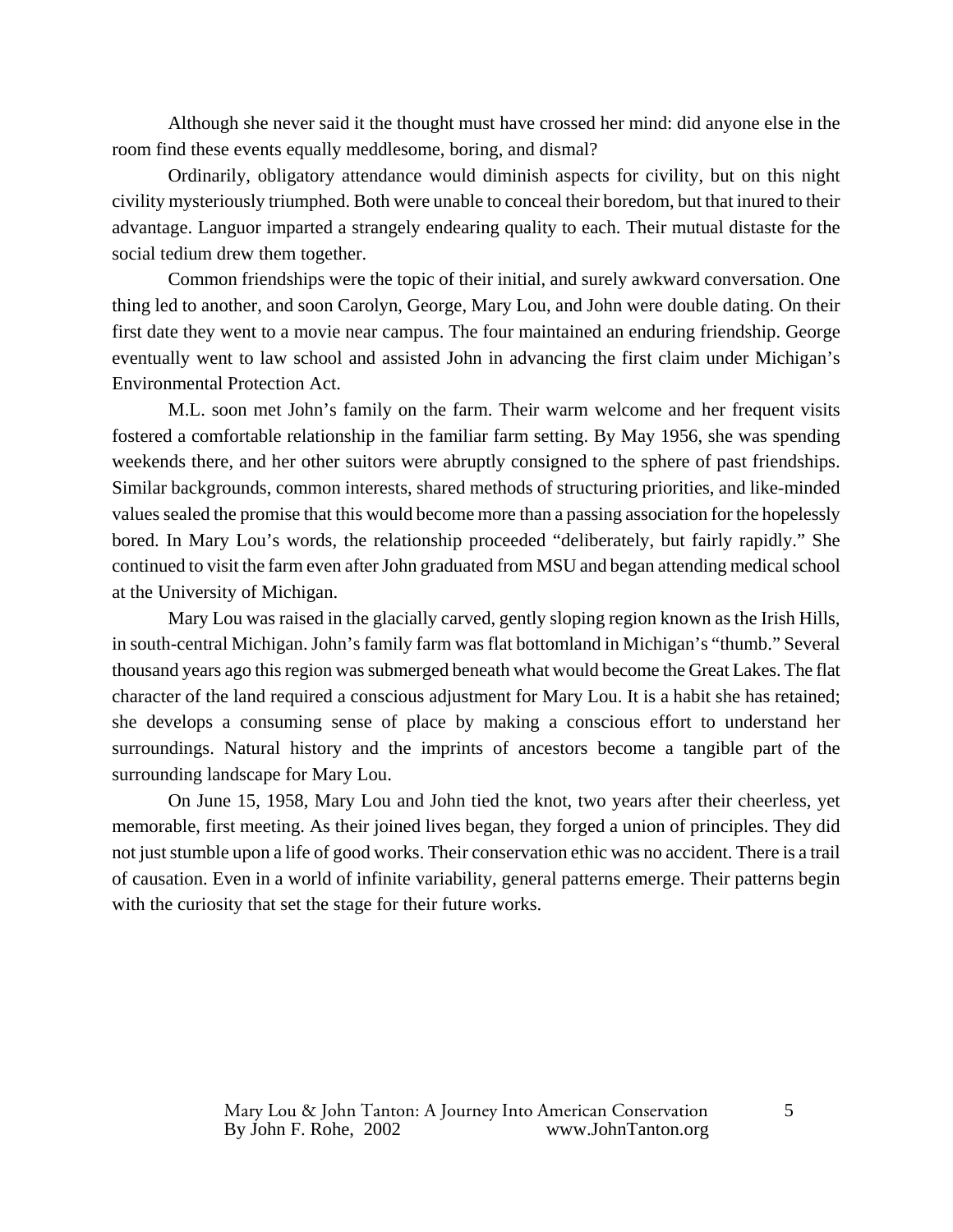### **3. The Curiosity of a Child**

- *Old farmers, like old soldiers, never die. They stamp a piece of land with an indomitable spirit.*  Gene Logsdon, *You Can Go Home Again,* 1998*.*
- JR: *At what age, if ever, in your life was the die cast?*
- MLT: *Accompanying my grandfather to mill to grind our grain, listening to my grandmother tell of her childhood on the farm; helping with the garden, pets and farm animals, riding my pony around the farm, and "practicing" for school are vivid early childhood memories.*
- JT: *I was a slow starter . . . couldn't read very well until the sixth grade. I knew all four of my grandparents – a great advantage in the intergenerational relay race we call life. Our children had the same advantage. I still feel quite flexible – I don't think the die is finally cast at any particular age – or ever.*

There was a time when nature's persistent cycles resonated clearly, when formations in the night sky kept time with planting and harvesting sequences, and dwelling in the near-term carried a long term price. There was a time when the line between success and failure was not drawn by imaginary fears. The harvest was the only safeguard that preserved the basicness of subsistence farm life from the bitterness of a bank's foreclosure. Life's vicissitudes were not determined by frenzied abstractions of the stock market. There was a time when rain was patiently awaited in the blistering sun, when the same disciplined patience sought a reprieve from floods after a drenching downpour. Understanding the land required uncommon sensitivity to crop rotation and fertilizers.

In the haze of recollection, there was a time when learning, thinking and caring were not optional, when the exercise in self-sufficiency of a family farm became a lesson in nature's delicate balance. It was a pastoral time, when the morning sun illuminated a soft fog in the meadow, and bees, our now forgotten pollinators, busily stirred in the blossoms.

It was a time when a child's sense of wonder was coaxed by the diversity of life's fascinations. Trees were not just rigid structures, they were a moment in life's endless cycle, part of a ceaselessly changing past and an indeterminable future. The land informed as it transformed. The freedom to succeed implied the freedom to fail and the tenuousness of the thread of each individual in life's complex web was palpable. It was a simple time, when dreams were fulfilled with a warm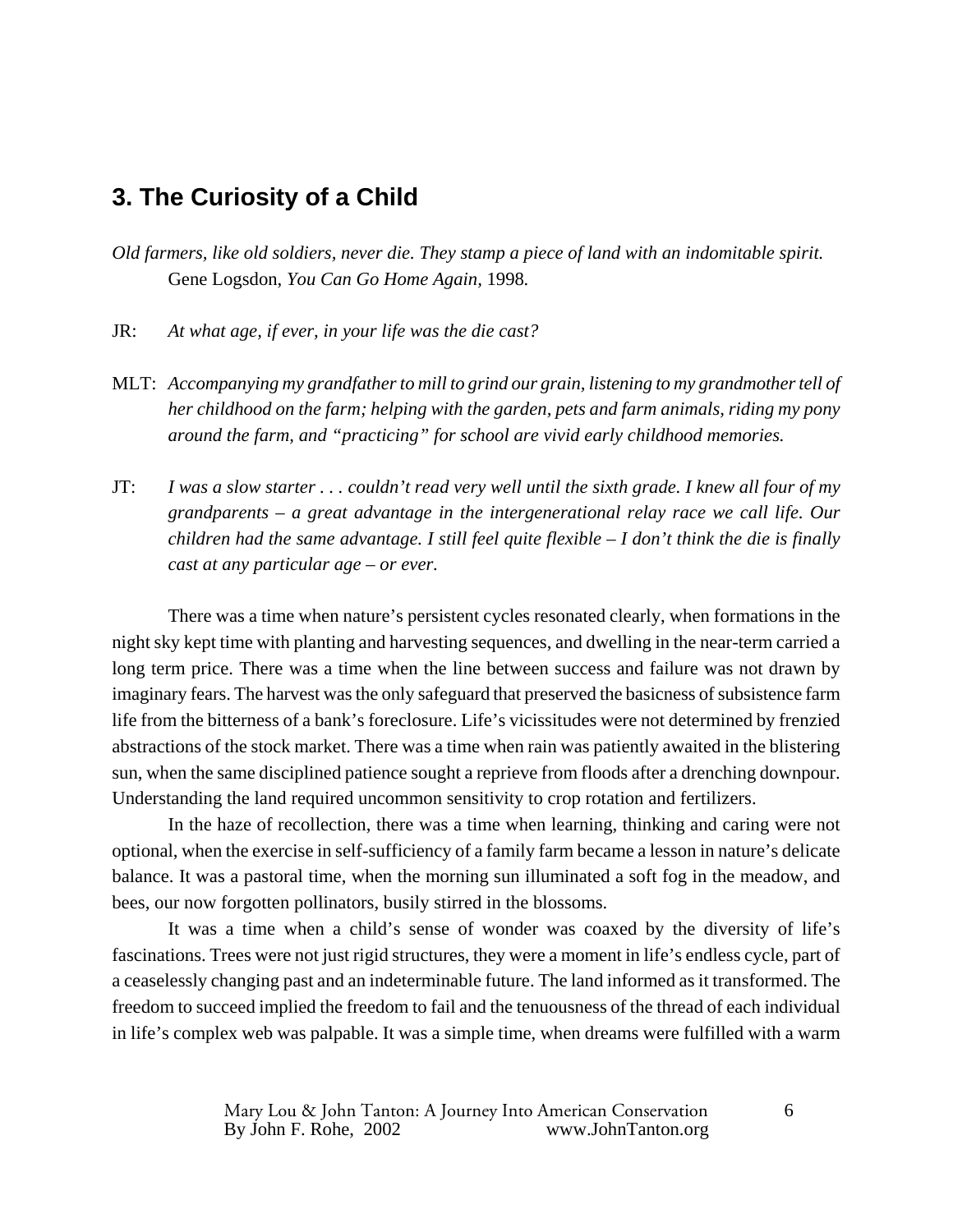meal in the comfort of the family home on the farm. Human effort was meaningful because feeding the chickens and putting up the hay was a matter of survival. Satisfaction from humble activities may seem quaint in an urban culture, yet today there are fewer opportunities for constructive and meaningful activities for our urbanized children.

In their time, rain glancing off the rooftop nourished thoughts, even as it soaked softened seed beds. The deliberate pace of agricultural growth satisfied the quest of childhood wonder. Winter's leaf buds, poised to receive spring's carefully timed signal, burst forth in spring, and inspired the hopes and aspirations of youth. Harmony and balance with nature's rhythm was not just a topic of pride, but the mainstay of life.

There was a time when Harry S Truman was up in the White House and Mary Lou and John were down on the farm. Time was momentarily frozen as they worked hand in hand with two other generations husbanding land homesteaded by ancestors. They defined themselves through the perils of farm life. Pets were accidentally killed, and hazards loomed with every chore. Every deed was dependent upon weather conditions and seasonal cycles. Like a branding iron, patience scorching a discipline.

Shaped by the rigors of subsistence farming and schooled by seemingly humble tasks, the skills and habits of thought they acquired helped them withstand the blows when they were swept into the center of a divisive national controversy.

Mary Lou Brown was born at the local hospital in Hillsdale, Michigan, on November 25, 1935, during a blizzard. Keith, her only sibling, was three years her senior.

Her mother's maiden name was DeGraff (quickly assimilated from LaGraff when the family fled to Holland during the French Revolution). Her great-great grandfather accompanied another Dutchman, Mr. Steketee (the great-great grandfather of a later figure in this biography), on a boat to America. The two settled in the Grand Rapids area.

Mary Lou's maternal grandparents were educators in Berlin, a southwest Michigan town. Because World War I engendered animosity toward Germany, the hometown name was changed to Marne (a less recognizable German name). The family still speaks of grandfather's distress as an educator, when German books were burned in the town square during World War I. Her maternal grandmother's name was Bowmaster. She was also a teacher.

Mary Lou's maternal grandparents moved from Grand Rapids to Owendale, in Michigan's Thumb in 1911. Her grandfather, Martin M. DeGraff, became a superintendent of Owendale schools, where his name can be seen today on the school cornerstone. Coincidentally, Owendale lies within ten miles of Sebewaing, where John was raised.

Mary Lou's ancestors were predominantly farmers in southeast Michigan. Israel Buck (1807- 1886), her great-great grandfather, homesteaded near Jonesville, in Moscow Township, Hillsdale County, in 1835. This was just two years before Michigan statehood. Born in Peru, New York, Israel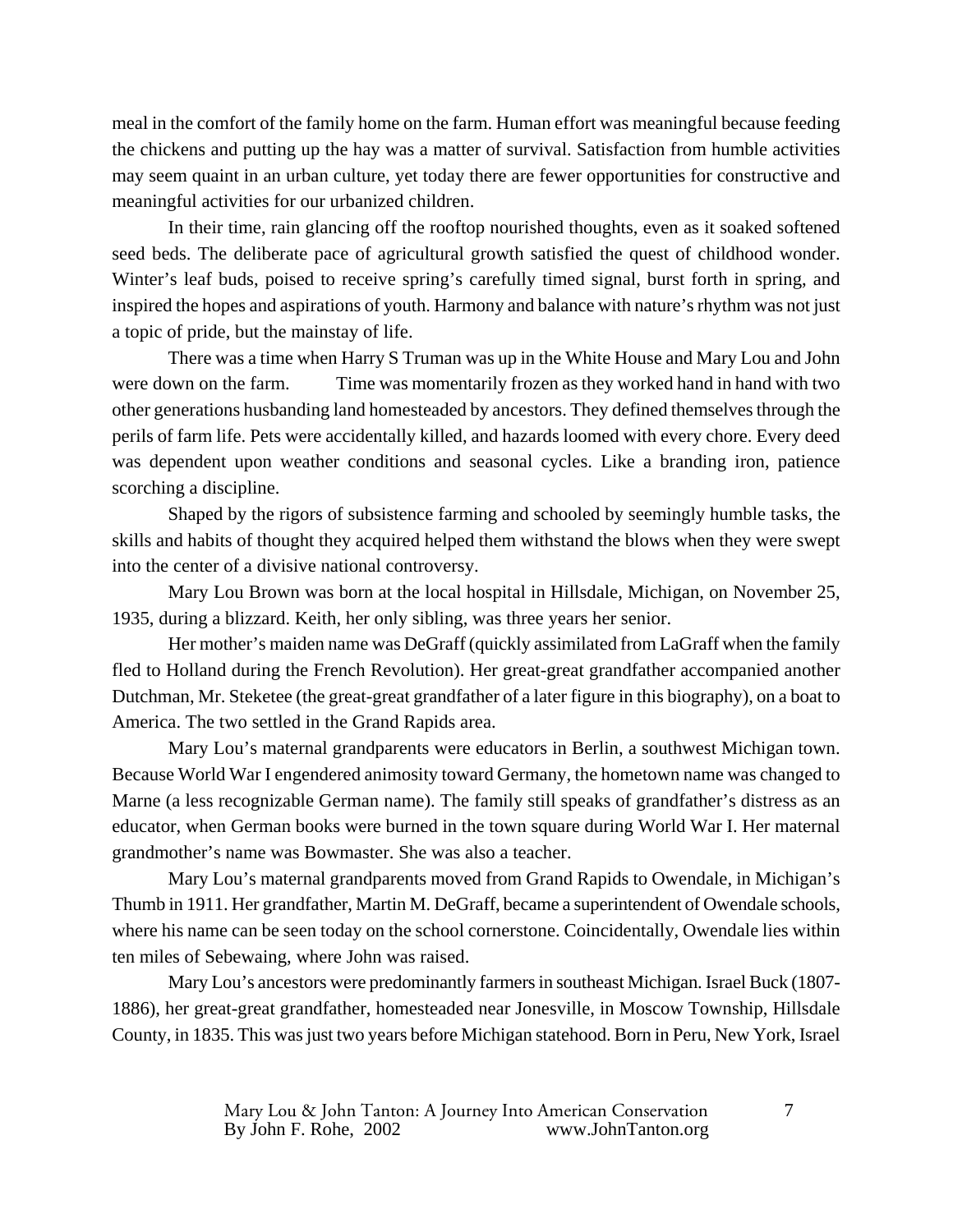was orphaned at age nine. He made a career of farming and the ambition for more land drew him to Michigan. His parchment deed for the family's 200 acres was signed by President Van Buren in exchange for \$1.25 per acre. Eventually, he traded forty acres for a team of horses. Mary Lou was raised here, and the land remains in the family as a "Centennial Farm" (state recognition for having been held by the same family for at least 100 years).

Israel married Jane Green (1808-1882) from Dutchess County, New York, in 1828. With hard labor clearing the fields, he developed a productive farm. Grain was hauled to a mill in Adrian, 35 miles away. Round trips with a team of horses often required three days. Neighbor accompanied neighbor to provide protection against hazards along the way.

Israel, and his youngest son, Albert (1847-1897), became lamb and cattle feeders. In the year of Albert's birth, a timber frame house replaced the log home on the property. They raised registered livestock, including Hampshire sheep, Duroc and Poland China hogs, Percheron horses, and Holstein cattle. In 1919, a Western Electric farm lighting plant was installed, but by 1937, Consumers Power extended lines up to and beyond the farm, calling it the "Brown Extension."

After the farm passed through the hands of several family members, including Mary Lou's parents, her brother, Keith Brown, acquired it in 1970. The family maintains a dairy herd of up to 350 animals and have increased the original 200 acres to 665. Keith's sons, Vern and Dwight, are likely to maintain the family's agrarian heritage.

Mary Lou was not the first woman in her family to carry an activist's torch. Her mother summed up her life's philosophy: "The best of life is the joy of service and the way we serve is the test of human worth." She was a schoolteacher (in 1927 taught the first class of individualized education in Michigan, while in Jackson), a 4-H Club leader, president of Jonesville Woman's Club, president of Hillsdale County Federation of Women's Club, American Red Cross chair for Moscow Township, American Cancer Society chair for Moscow Township, Polio Foundation chair for Moscow Township, Needlework Guild of America board of directors member, Community Concert Association township representative, president of Hillsdale County Association Order of Eastern Star, a Sunday school teacher for 40 years, primary superintendent for 20 years, active in a variety of other organizations, and also "Mom."

For Mary Lou, life on the family farm seven miles from town involved active participation in household chores. She helped her mother and her paternal grandmother with canning, cooking, sewing, flower gardening, feeding the chickens, gathering the eggs, and the other activities expected of young girls. Her grandmother resided with them. Riding a horse for pleasure was permissible, but showing it in the 4-H Club was taboo for females of her time. Fond childhood memories include poking around back on the lane, visiting the farm's lake, and horseback riding with Dad. Outdoor activities were a "special treat." She even looked forward to cleaning the barn stalls for a change of pace.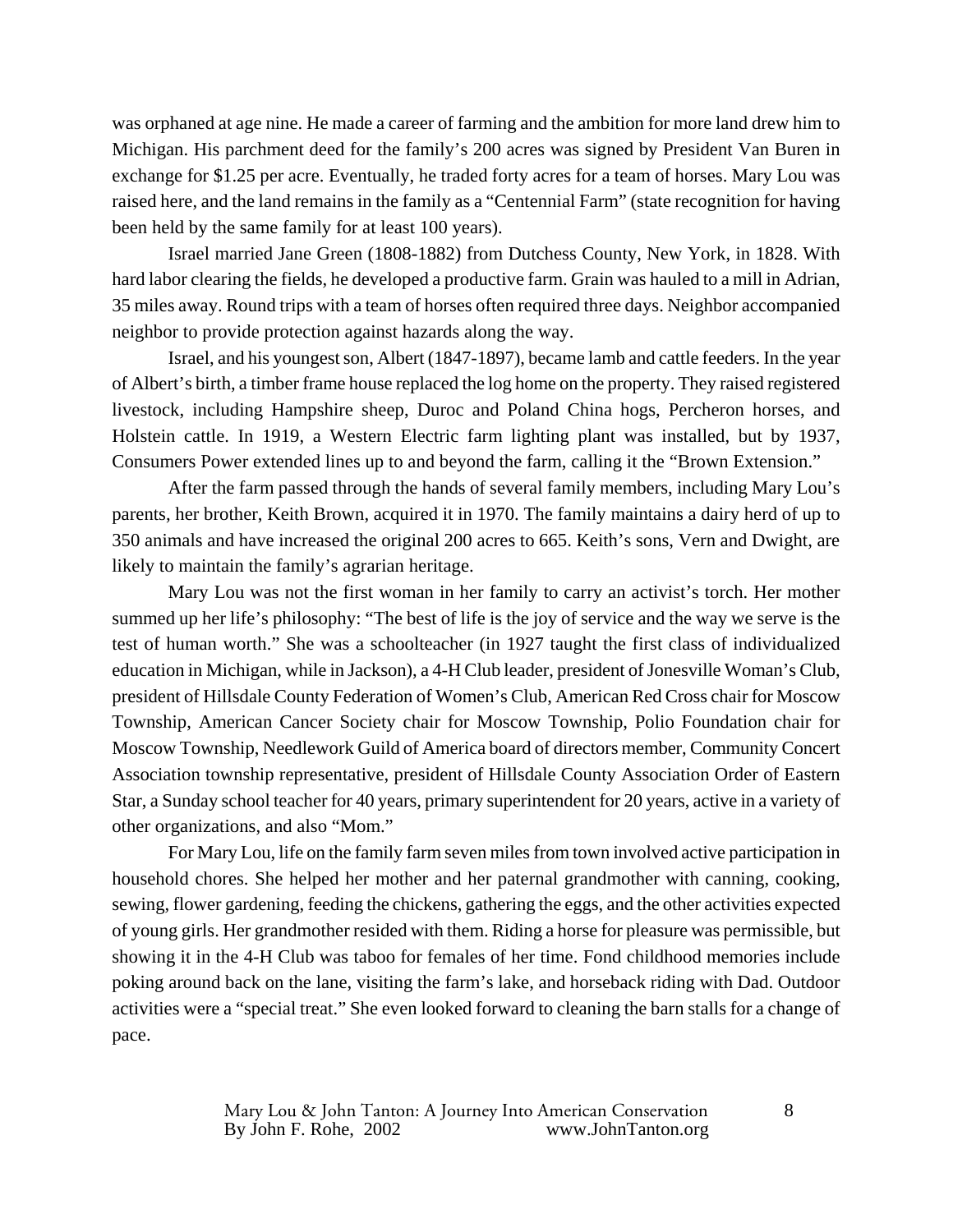The neighbor across the road was affectionately known as Grandma Denning. After completing the day's work, Grandma Denning's memorable homemade bread and apple butter became a cherished treat. Childhood images persist.

Grandma Denning's granddaughter, Nancy, was one year older than Mary Lou and lived half a mile up the road. This friendship born in days spent riding ponies, playing clarinets and engaging in 4-H Club activities, continues today.

Mary Lou usually rode the school bus, but since her father's insurance business was just across the city park from the school, she occasionally hitched a ride with him. Her father also transported her to Hillsdale for piano lessons, in which she studied from third grade through high school.

Before freezers and televisions, there was a wooden ice box on the back porch and a radio in the home. Ice would be hauled from the lake, swaddled in sawdust. The radios were hand-crafted, floor models. "Mr. Keene, Tracer of Lost Persons," was on Thursday night radio. Huddled around the set with her brother, friends, snacks, school books, and hopeless prospects for homework, Private Investigator Keene captured her imagination.

When Mary Lou reflects on her childhood, she vividly recalls transporting bags of grain to the mill in North Adams with her grandfather, spinning the handle on a corn sheller, carrying the swill pail, and grandmother's tales of deer running through the ol' woebegone log cabin.

Recycling wasn't just a trendy thing to do in those days. It was a family tradition. Everything was reused. Wax paper, foil, and paper bags survived multiple uses. Nothing escaped her father's fix-it imperative. Grandmother was equally compulsive about conservation. For decades, she pressed her full weight upon rubber rings to reuse and seal the same fruit jars. On a self-sufficient family farm with pigs, chickens, rabbits, dairy cows, sheep, and beef cattle, the family worked close to the land. Three family generations occupied the same household. They were governed by the admonition to "waste not, want not."

Mary Lou describes herself as a serious person, but her solemn dedication to charity and her introspection can be deceptive. A fun-loving person with a resourceful, and subtle, sense of humor lurks not far beneath the surface. On a personal level, Mary Lou's sense of purpose imparts values and a meaning from which she derives satisfaction. She is serious about living life to the fullest, realizing a few goals that stretch the limits of feasibility, and about preserving a legacy for the future. She acquired this "serious" discipline and insight at an early age.

In 1953, Mary Lou was valedictorian in her high school graduating class, where she was known as "Brownie." In 1957 she graduated *magna cum laude* with a Bachelor of Arts degree in elementary education from Michigan State University. She was also elected Secretary of her Senior Class, and named one of the Fifty Outstanding College Senior Women. In 1963 she received a Master's Degree from MSU in special education for the orthopedically challenged. In 1969 she was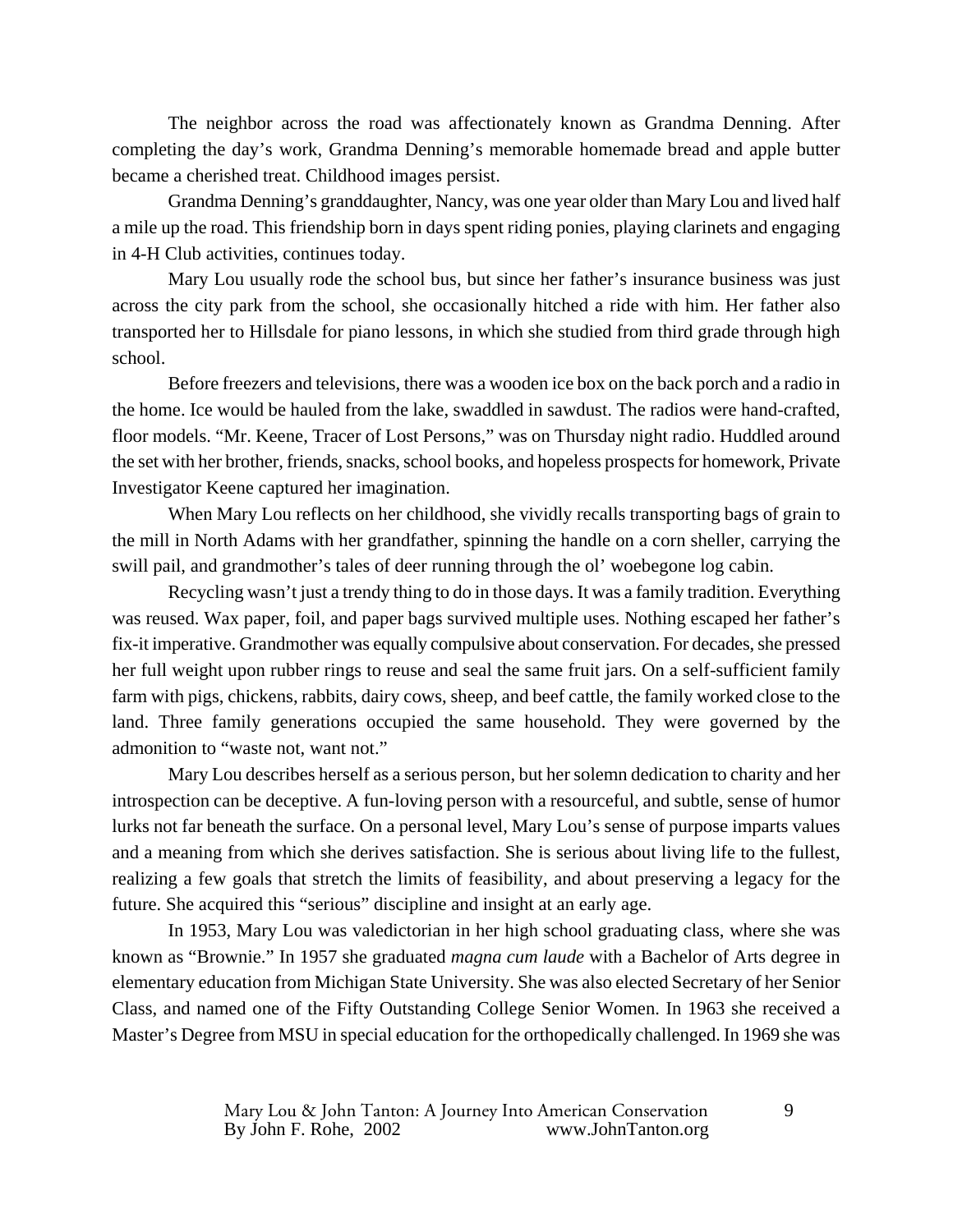named one of the Outstanding Young Women of America.

The Tantons' family history corresponds with the Browns'.

John's paternal great-grandparents purchased their land from the government in 1880. The Tanton side of the family hailed from Devon, in the west of England. John's paternal great-greatgreat grandfather was a tenant farmer in 1850 near the town of Greater Tarrington. Workable land was in short supply, and there was a general surplus of labor. The family sold its possessions, packed the remnants, and set out on a seven-week voyage to New York. The elder Tanton was accompanied by his wife and 11 children. Subsequently the three youngest children returned to England with their parents.

John and Mary Lou have visited the family farm in Devon. They were able to locate distant relatives with the same surname. Headstones of deceased family members bearing the family name had by then been stacked against the churchyard wall. Ancient cemetery plots were being reused.

John's maternal great-great-great grandfather Koch was born in 1827. He served in one of the Germanic armies in the Saarland (now in southwest Germany). Upon discharge from military service he emigrated as quickly as possible. He was naturalized in Niagara Falls, New York, in 1854, and started farming in upstate New York. By 1880, the Koch family had proceeded toward the frontier, due in part to population pressures. The westward advance brought them to Sebewaing, Michigan. By then, railroads were already servicing some regions and Michigan's White Pine harvest was well underway.

Grandfather Koch built the family farmhouse in 1916 for the sum of \$5,000. Agricultural prices were high during World War I. This enabled him to pay for the home with the proceeds of one bean crop. The wine cellar in the basement was sixteen feet square. It had bunkers with troughs around two sides. Sixty gallon drums of fruit wines and hard cider were stacked on the troughs.

His grandfather bought a carload of surplus dynamite at the end of the first World War to remove stumps. Dynamite also had other innovative uses. They called it a shivaree: the late night ritual celebration after a wedding ceremony, which occurs after the newlyweds retire for the evening. Their first night together is expected to be an earth-moving experience. The marvel could be explained by either the detonation of dynamite (the shivaree), or some other equally earth-shaking event.

Families sustained themselves. Grandfather's fields were plowed with a team of horses. There was no need for the jug of homemade hard cider to carry a warning about operating heavy equipment. In the hot sun, the cider was metabolized without effect. Wine and hard cider were made with the juice of home grown grapes and apples processed in the neighbor's press down the road.

While working as a registered nurse at Harper Hospital in Detroit, John's mother, Hannah, met a chemical engineer from Canada. He had served with the Canadian Expeditionary Forces in World War I. Thereafter, he graduated from the University of Toronto. Though his family was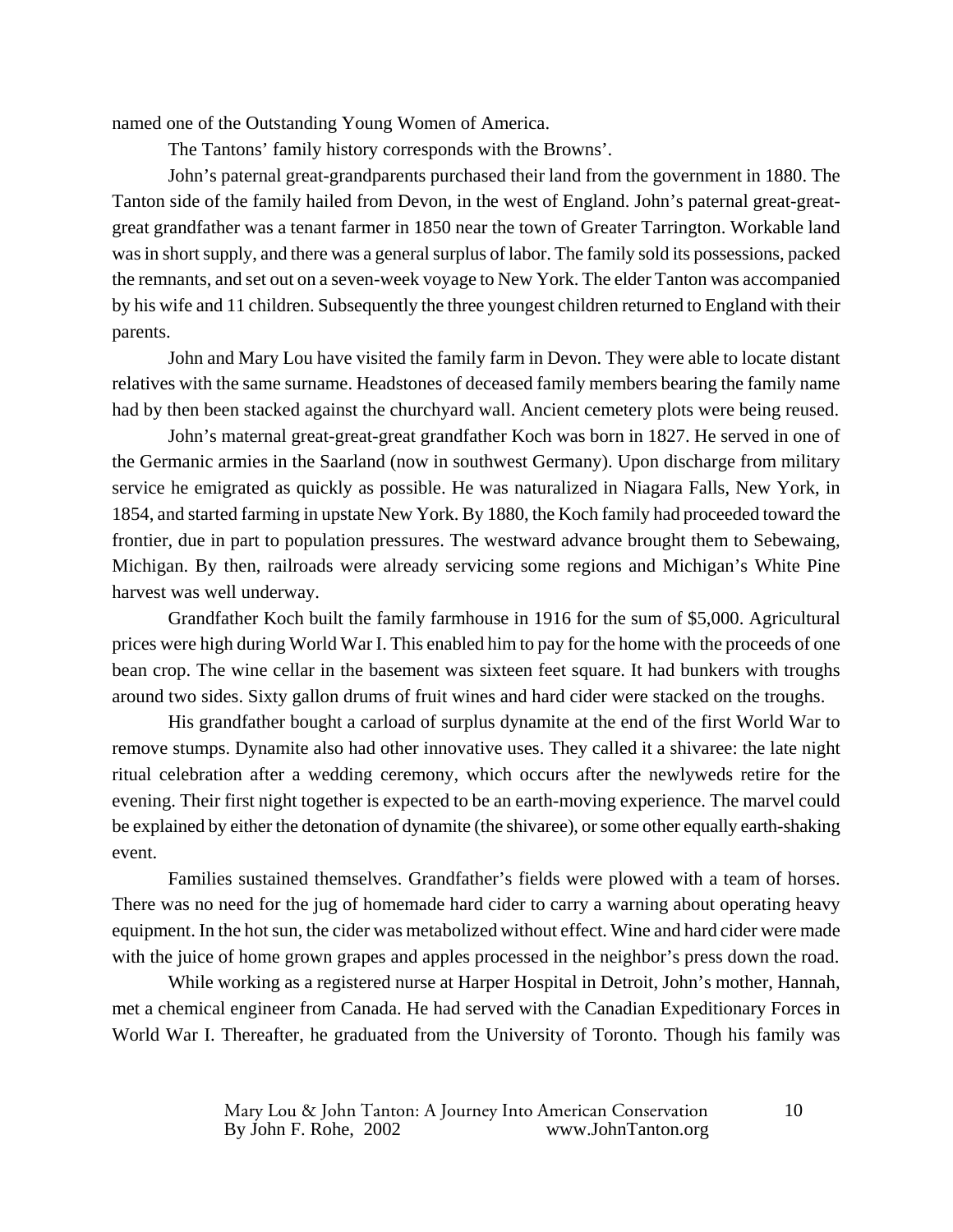involved in several business interests, his graduation coincided with the Depression, so he searched out opportunity (and eventually a wife) in Detroit. She received a nursing degree in Detroit, the first in her family to receive an education beyond high school. John was born two years after their marriage.

They started raising a family on what was, at the time, the outskirts of Detroit. The home was on Artesian Street, near the intersection of Grand River, Southfield and Five-Mile Road.

John was born on February 23, 1934 in Detroit. His early life in the city was uneventful and largely unmemorable in comparison to the life awaiting him on the farm. By the time he was 10, in 1945, the war was nearing conclusion. The family became disenchanted with city life at the same time that many others were lured to the city for reasons that eluded John and his family. While much of the United States was escaping the rigors of agrarian life, the Tantons were fleeing the routines of city existence for a life on the farm.

Financial reversals had been visited upon the family farm in Sebewaing while it was in the hands of Hannah's brother, John's uncle. The farm came to the brink of a bank foreclosure just as John's folks were preparing to forego city life. By returning to Sebewaing, Hannah hoped to keep the farm in the family.

But there were still a few obstacles to overcome. First, John's father, the chemical engineer raised in the city, possessed precious few skills transferable to a life on the farm. Second, farm implements were difficult for the family to acquire during World War II rationing. Against all odds, a tractor was procured. Third, valuable information about farming was commonly shared at the local Lutheran Church, but the Tantons were not Lutherans.

The German community had a strong Lutheran orientation, and this was Hannah's childhood faith. There were sharp divisions along religious lines, and stiff competition between the public and Lutheran parochial schools, which sometimes even erupted in open animosity between the two groups. Hannah returned as a member of the Evangelical United Brethren Church, a more fundamentalist denomination. They had to rely upon John's maternal grandparents to network with the Lutherans. This information stream, along with Grandfather's expertise, was essential to the farm's success.

As a child John was earnest in his religious beliefs, although John's parents were not particularly religious. Mary Lou and John relate to a spiritual realm and to a Supreme Being, but they do not look to an intervening miracle worker. Some might seek divine intercession to free a parking spot on a busy day, and deem themselves endowed from above when the parking space unfolds. Mary Lou's and John's spirituality has a more deep-seated dimension. Their spiritual side is more akin to the Deism of Thomas Jefferson's day.

The inter-generational experiences of John's childhood are still cherished. He often reflects on the loss to our culture that results when children are unaware of not only one parent, but also of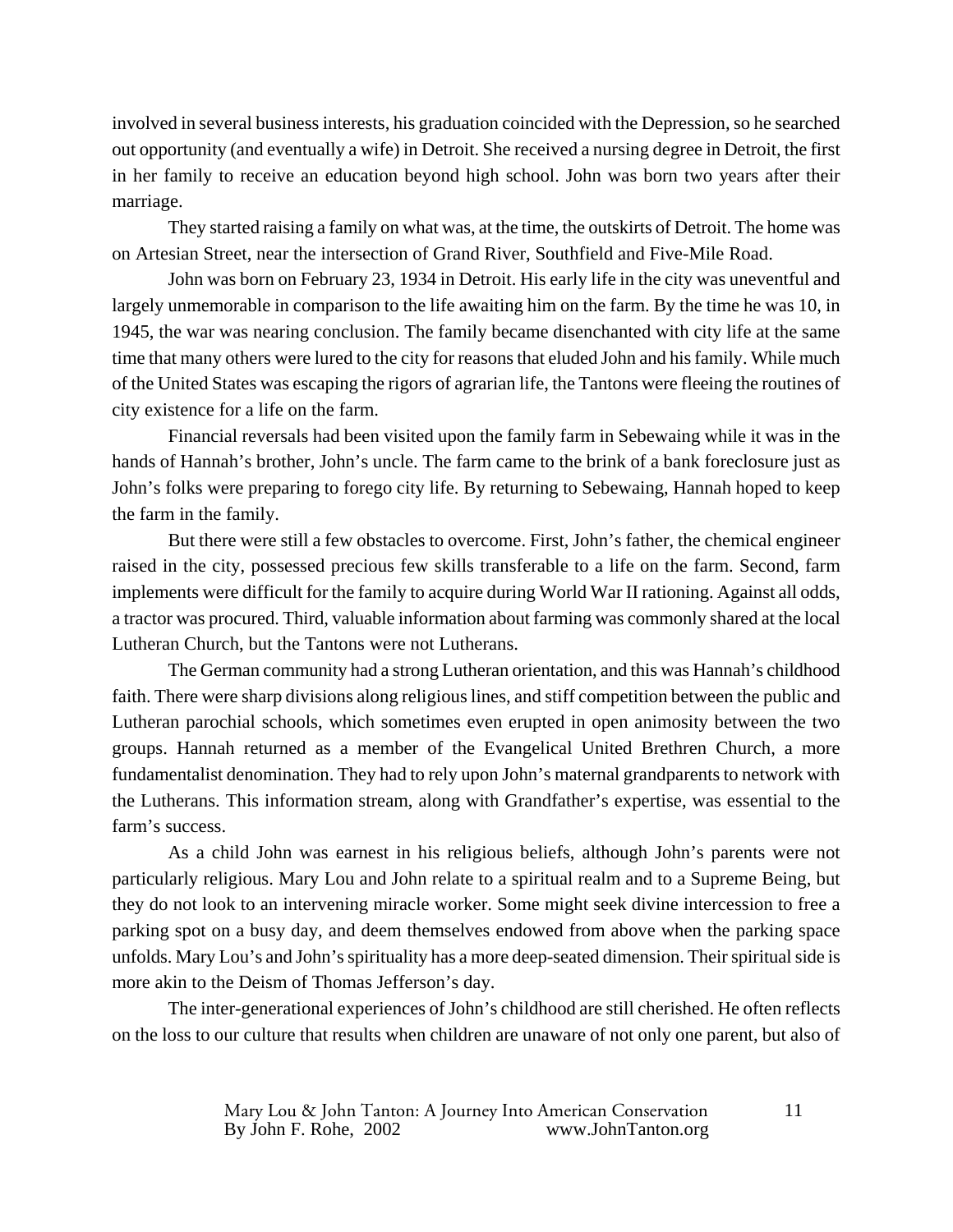another generation. If civilization is an inter-generational relay race, then John perceives that a few generational gaps may cause us to fumble the baton. It will test the ingenuity of our successors to resume the race.

The escape from city life introduced the Tantons to subsistence farming. That wasn't exactly the objective; it just worked out that way. An urban world of childhood play yielded to a farm world of meaningful work. For John's father, an office of shuffled papers was exchanged for tangible results for a day's work: a bin full of grain, a mow full of hay, and a dinner table of food raised by hand.

Today, we react to circumstances after the fact. Students under siege in a school shooting foster the anti-gun lobby. Highway carnage at the hands of a drunk driver prompts a temperance reaction. Similarly, we respond to environmental concerns only after the resource is devoured. But subsistence farming tolerates only a small margin of error. The land has no patience for inhabitants failing to anticipate the future.

An ounce of prevention is still worth a pound of cure. The cost of a cure was, however, often prohibitive on a subsistence farm. As a teenager, John became intimately involved in the family's administrative decisions involving crop rotations and planting cycles. Meticulous planning was imperative for fertilizers, nitrogen-fixing and nitrogen-releasing plants, and planting green manure crops. There was seldom a second chance.

Before John arrived on the farm, much of the land was used to pasture cattle. In an earlier interglacial period, the region was a lake bed, with fertile soil that provided fruitful bedding on one of Michigan's agricultural gems. Water retention, however, inhibited soil fertility and the Tanton farm had only an eight-foot slope over the half mile distance from one end to the other. Thus, because it was ideally suited to tiles for improved drainage, much of John's childhood was devoted to laying tiles. The first tiles were four inches in diameter. They led to six-inch mains draining into eight-inch tiles. These were four rods (66 feet) apart, and extended across the farm. After school, John would typically be found loading the tiles into a wagon and laying them in carefully measured trenches. These efforts, of course, preceded the federal Wetland Reserve Program to restore wetlands drained by earlier tiling. A delicate balance defines our relationship to our surroundings. Drain tiles on one farm in the 40's might not upset the overall balance, yet the cumulative effect of drained farms and marginalized wetlands across the region reveal how people laying tiles can become the innocent multiplier in disrupting a delicate balance.

John milked the cows before school in the morning and worked the farm after school. Life on the farm left little time for studies. In John's words, the rural school was predictably not "big on homework." Unsurprisingly, his major writing project in high school involved the field tiling technology. John claims the expertise he cultivated in the fields at home compensated for shortcomings in his writing skills at the time.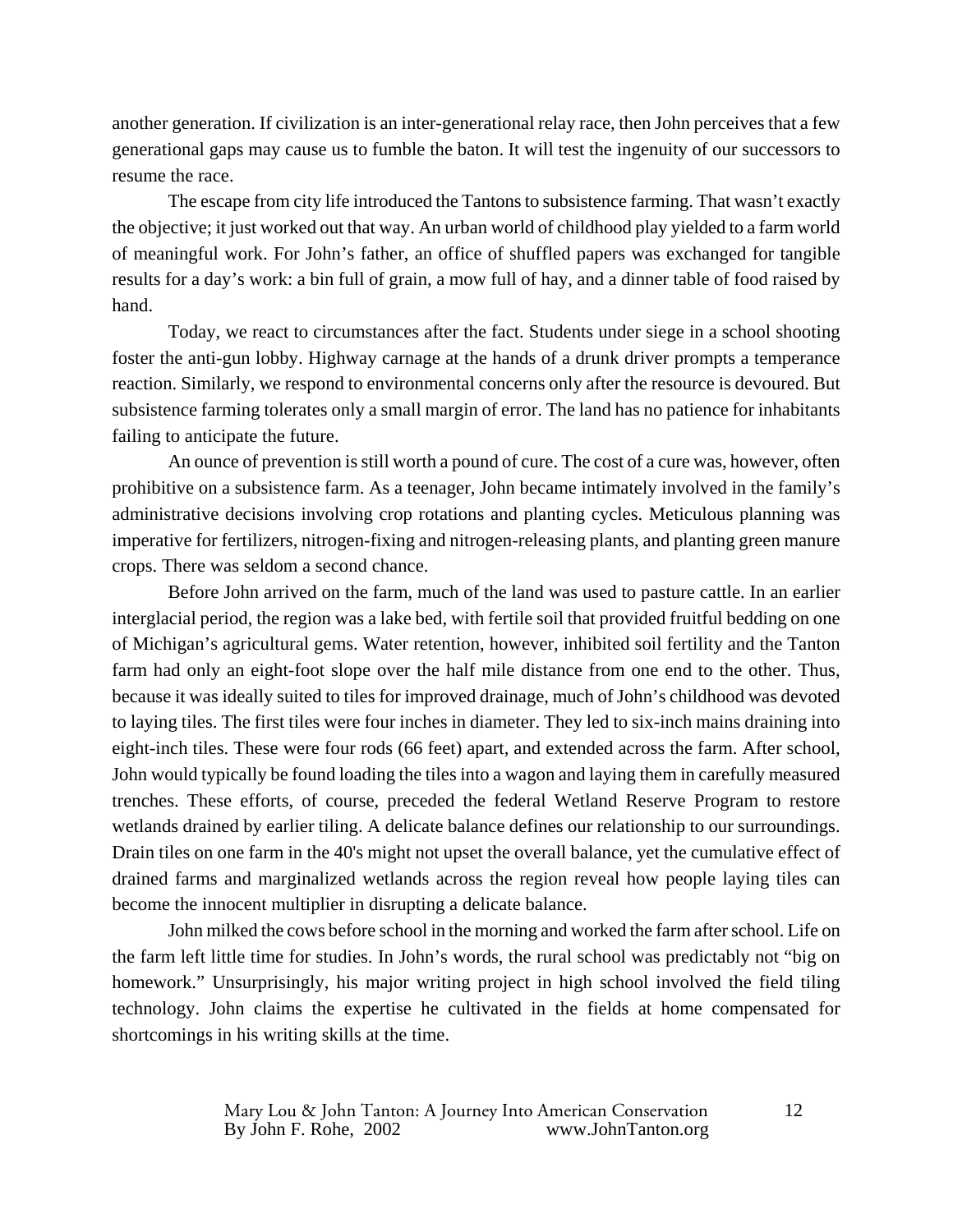Since his earliest days on the farm, John recalls being captivated by his interest in life cycles and growth. He vividly remembers the soil's high fertility during the first few years after pasture lands and forests were converted to crop use. Certain crops, like sugar beets, were hard on the soil, so they could be planted only once every four or five years. Navy beans were a known nitrogenfixing crop. Corn returned green manure to the soil. Cows were pastured on some fields every three to four years. Fields were planted with oats, then intersown with alfalfa. Perhaps they became alfalfa pastures for three to four years. After it was plowed, the field became rich with organic matter. The rain was soaked up immediately, quite unlike the hard packed soils following a sugar beet harvest.

John enjoyed gardening then, and still does. In his words, he "just gets a kick out of seeing things grow." His contemporaries disliked working the fields and hoeing. He, on the other hand, enjoyed the outdoors and took pride in the view of a manicured, weed-free field with straight rows of crops.

There were four or five acres with trees near the back of the farm. To convert this to crop land they cut the trees, blasted the stumps with dynamite, hauled off the roots, picked rocks, and leveled the bumps.

His fascination with scientific agriculture led John to study new ways for growing legumes as inter-plantings and cover crops. Winter wheat was sown in fall. It germinated, survived the winter, and started growing again in the spring. Alfalfa, or sweet clover, was then broadcast on the same fields. When the winter wheat crop grew, the alfalfa strained for sunlight in the shadows. When the wheat crop was harvested in August, the underlying legume was exposed to the full sun. It would vigorously grow for the remainder of that season. The nitrogen-bearing and nitrogen-fixing growth was then plowed under in spring to return organic matter to the soil. Keeping a finger on the pulse of the natural growth cycles was the necessary ounce of prevention that enabled the farm to succeed.

By the end of the 40s, agricultural prices were rising, and the family was getting back on its feet, as John continued working alongside his parents and grandparents. Grandfather Koch taught him how to keep bees, a hobby John continues to pursue.

Genetics and the human genome project became a hot topic in the 1990s. For John, however, practical genetics were already a way of life in the 1940s and 1950s. The weed-free state of the family farm caught the attention of Michigan State University. Their farm was selected to grow Foundation wheat seed. The family received a small volume of a new variety, and grew it to a larger volume. This then became seed for other farmers to produce commercial quantities of the innovation. The Tanton turkeys were Broad-Breasted Bronze, bred at the U.S. Department of Agriculture, Experiment Station at Beltsville, Maryland. The pigs were Yorkshires, longer and leaner, with less fat than others. The cows were pure bred Holsteins, registered with the National Holstein Association at Brattleboro, Vermont. The foundation for John's med school studies in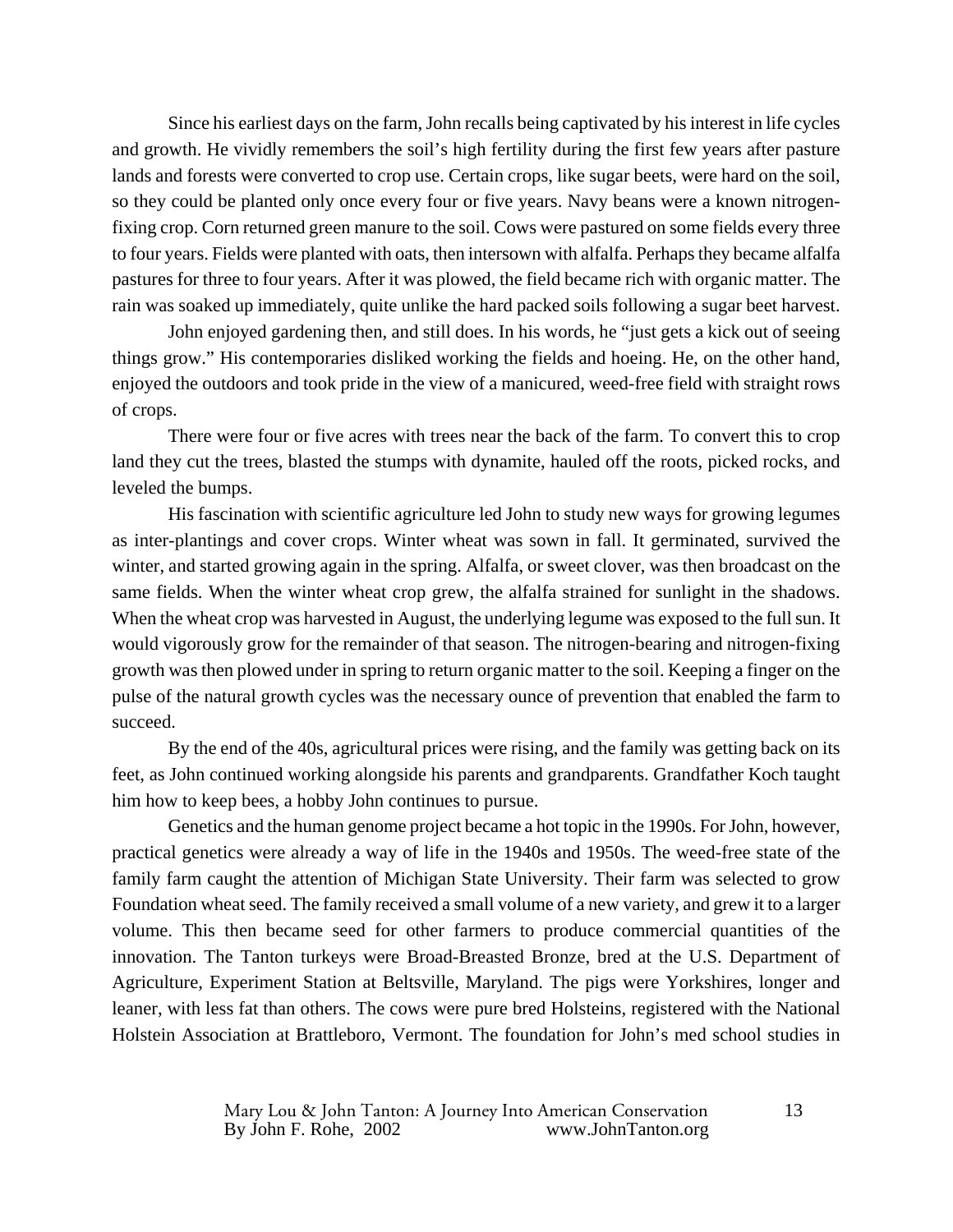genetics was established by John's practical farming experience.

Putting up the hay ahead of a cloudburst always held a particular suspense. Wet hay combusts spontaneously. There was only a brief window of opportunity. Poor timing could render the barn vulnerable to a blazing fire. Gathering the hay, monitoring the cloud formations, and learning the growth cycles caused John to resonate with the pulsations of the land at an early age.

During these impressionable years, John cultivated an appreciation for the land. As the nation migrated to urban centers and learned the culture of the cities, his attention, of necessity, shifted to seasonal patterns, the hidden pollinators, weather patterns, and the subtle complexities of crop rotations.

His was a world of balance and limits. Balancing his family's security against the available farm resources was a daily fact of life. His was not a world of surging stock markets with delusions of endless profits and growth. Rather, natural constraints governed every action. There were limits to how much hay could be gathered in the barn ahead of the cloudburst. There were limits to how many cows could be milked before pedaling to school in the morning. There were limits to sowing and harvesting cycles based on weather patterns. There were limits to the nitrogen-fixing capacity of alfalfa. Learning to live within limits was not optional. He inhabited a world of finitude.

When "Brownie" and John were in high school, the term "environmentalist" was not yet in use. The word "conservationist" was recognized, but its connotations did not always include the principles of conservation biology. In high school they would not have known either word, but by then they had already developed a sensitivity to our natural surroundings and a protective ethic for the land.

Even as an early teenager, John had formed the understanding that our role was not to multiply and subdue the earth. He believed we were to co-exist in an easy partnership with it, and to study the natural world. Alexander Pope said that man was the proper study of mankind, but John found studies of the physical world more captivating. At this early stage he was already interested in assuring that we adopt a hands-off policy with at least some areas, to preserve both natural beauty and what we would now call genetic biodiversity.

John's father had a disdain for politics. All too often, he found it self-serving and corrupt, yet he joined the school board when John was in late grade school and high school. John grew accustomed to the anticipated ribbing when a school board member's son drew enviable grades.

John's maternal grandfather was a "tinkerer." Nothing was discarded. Everything was restored. John's brother, Tom, four years younger, was less enthusiastic about farming and more interested in grandfather's tinkering. Tom also played a bass violin in a band. He worked alongside his father and grandfather as he cultivated working skills with lathes, drills and tools.

John's sister, Elizabeth, was six years younger. Because of their age difference they had little in common on the farm, but have grown closer in their adult years.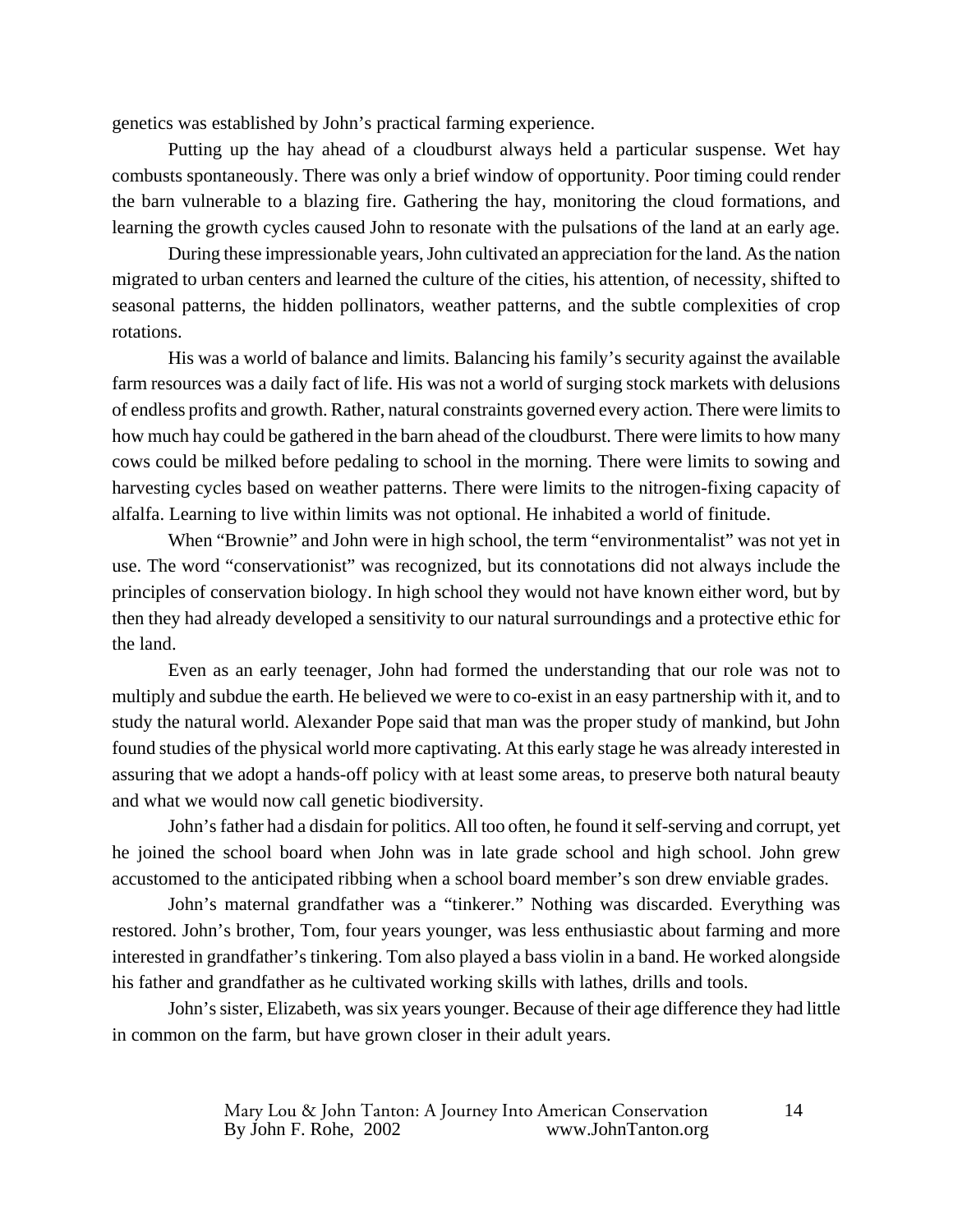The bicycle remained John's preferred mode of transportation on the four-mile trek to school during grade school and high school. The bus was used in winter.

In high school John played football, basketball and baseball. He became the second highest scorer in basketball. He is quick to point out that there were only 38 in his graduating class, but nevertheless, the team once took the district title. Participation in sports was almost obligatory if the school was to field a team.

After high school, John enrolled in the nearby land-grant college, Michigan State University.

During his early years at MSU, John studied soil science in the School of Agriculture. He remained in the program for two years, but inspired by good grades, he transferred to pre-med in his junior year. In 1956 he received a degree in Chemistry with a grade point average just shy of 4.0.

During his undergraduate years John was active in fraternity life, but was not otherwise politically active. These were quiet years at Michigan State University. He assembled the fraternity's historical records and learned about organizational affairs, conducting meetings, making agendas and keeping minutes. He produced the first alumni directory for the MSU Chapter of the Delta Upsilon fraternity.

There was a strong medical tradition on his father's side of the family. A relative had been a Rhodes Scholar and became head of surgery at the university hospital in London, Ontario. This family history and his high grades prompted John to enter the Rhodes scholarship competition. He became the runner-up during his senior year. The award requires strong writing skills, but there were virtually no writing requirements in John's farm life, soil science, chemistry, zoology and calculus curriculum. Nevertheless, he emerged from the first round of Rhodes scholarship interviews in Detroit as one of two finalists, and then attended the finals at the University Club in Chicago. Only six scholarships were awarded to the twelve hopefuls. He was eliminated in the final round after competing against students from Harvard and Yale,.

In the fall of 1956, he enrolled in the University of Michigan medical school. Medical school became an all-consuming activity. John found time for Phi Chi, a medical fraternity, and Mary Lou Brown continued to play a prominent role in his life. They were married between his second and third years of medical school.

As a sophomore he worked as a researcher in the thyroid lab. During his senior year at the University of Michigan John served as President of the Galens, a medical school honorary society. He also rewrote the organization's constitution and compiled the first directory of Galens' members.

John graduated seventh in a class of 200 from U of M medical school in June 1960. He and Mary Lou then moved to Denver for his internship at Denver General Hospital, where he was in "general rotation internship" between 1960 and 1961. The pay amounted to \$105 per month, plus room and board. He circulated among twelve specialties in as many months. In the coming age of specialization such rotating internships would soon slip in popularity.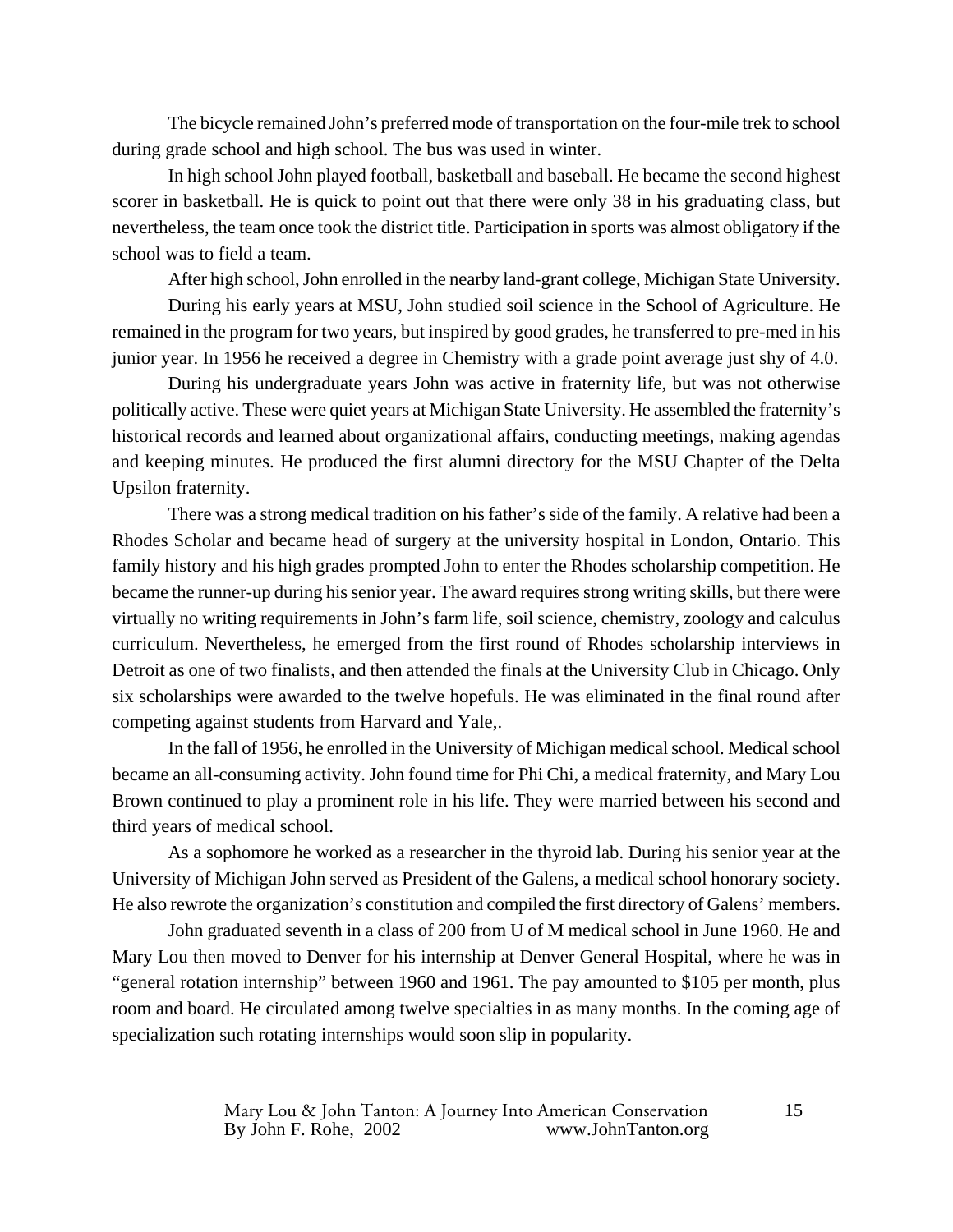He then began a three year residency at U of M in ophthalmology. His schedules relaxed slightly while in residency, permitting him to accept an appointment as secretary to the Michigan Natural Areas Council.

John's brother, Tom, died in 1958 while a student at Michigan State University, a victim of a blood disease known as "aplastic anemia." Tom died within one month at the University Hospital in Ann Arbor, as John worked helplessly in the same medical ward. In John's words: "That experience reinforced my natural tendency to take life seriously, and impressed on me just how short and tenuous our time here is. It also encouraged me to make sure I didn't waste too much time. If you want to get something done, you'd better realize that the clock is running and get on with it."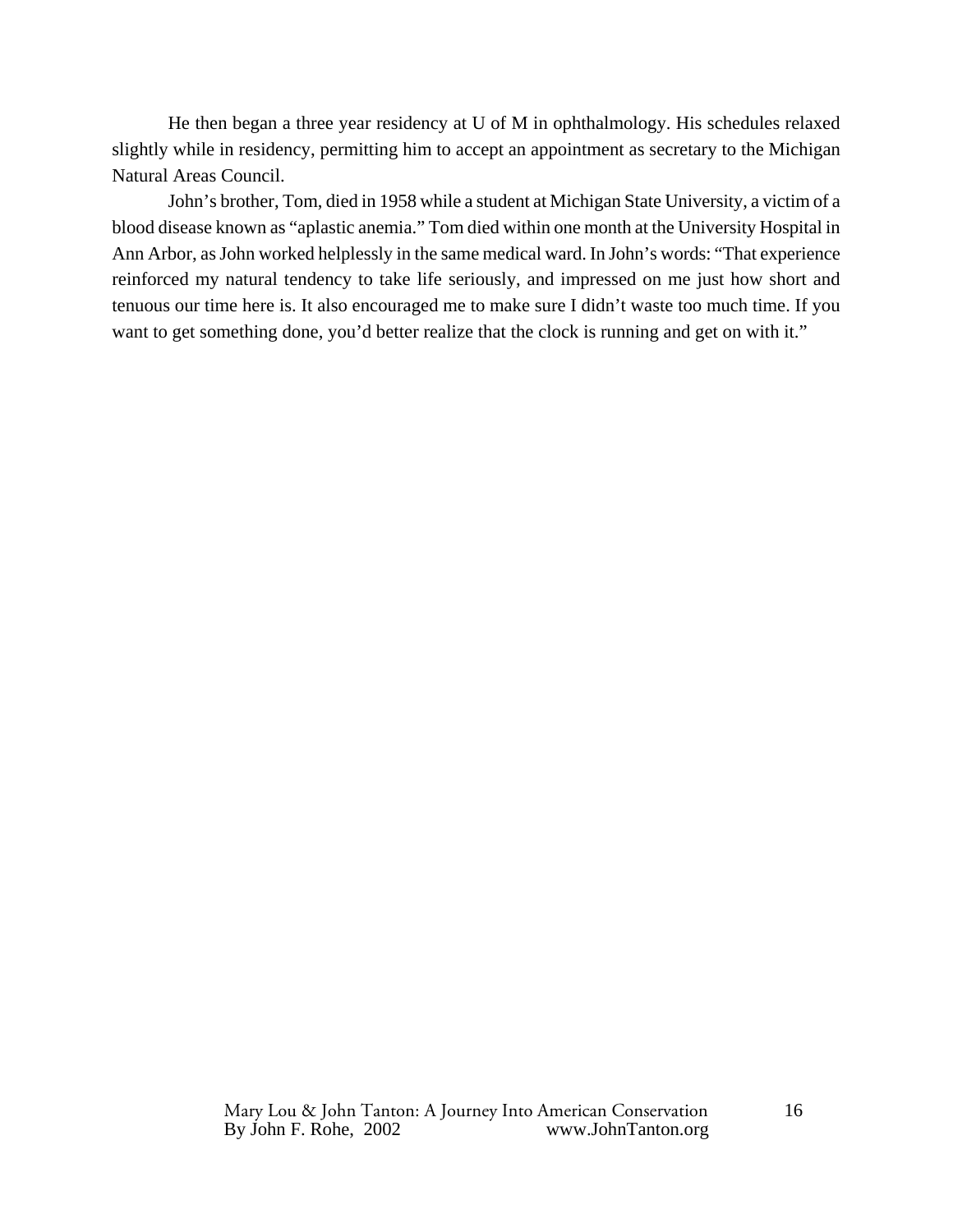# **4. Foresight and Myopia**

*The vast, unexplored morality of life itself, what we call the immorality of nature, surrounds us in its eternal incomprehensibility, and in its midst goes on the little human morality play with its queer frame of morality and its mechanized movement; seriously, portentously, til some one of the protagonist's chances to look out of the charmed circle, weary of the stage, to look into the wilderness raging round.*

D. H. Lawrence

- JR: *If we hope to become good ancestors, how far ahead should we be thinking? The next generation? One hundred years? Like the Native American, seven generations?*
- JT: *It depends on the topic. Some have short horizons (one eats a healthy diet one meal at a time), some intermediate (population changes = several decades), some long (storing nuclear waste). The key I guess is to at least think about the future, and pay it due consideration. Our current situation traces to plans our ancestors laid – at least in part. But much of life just can't be planned and must be lived on the fly in light of time-honored principles and moral/ethical codes.*
- MLT: *We should span the history of several generations to help our children develop the values and perspectives required to guide them and their future.*

Their decision to move to Petoskey was influenced by their childhood homes on the farm. They wanted to keep bees, a skill John had developed under the guiding hand of his paternal grandfather. In northern Michigan, they could maintain a garden, chop their own wood, and still live close to the land while maintaining a modern practice at the Burns Clinic. John was eager to join a group of physicians dedicated to providing comprehensive medical care. At the time, he was the  $25<sup>th</sup>$ physician to join the Clinic, one of the first large clinics established in the nation. It was patterned after the Mayo Clinic in the early 1930s by a visionary country physician, Dean Burns, M.D.

John was employed as an ophthalmologist at the Burns Clinic. He started in 1964 under a senior ophthalmologist whose interest in operations was waning. From John's earliest days at the Clinic, he inherited an active surgical practice and also performed routine eye exams.

After the two Tanton girls departed for college, Mary Lou began part-time work as a low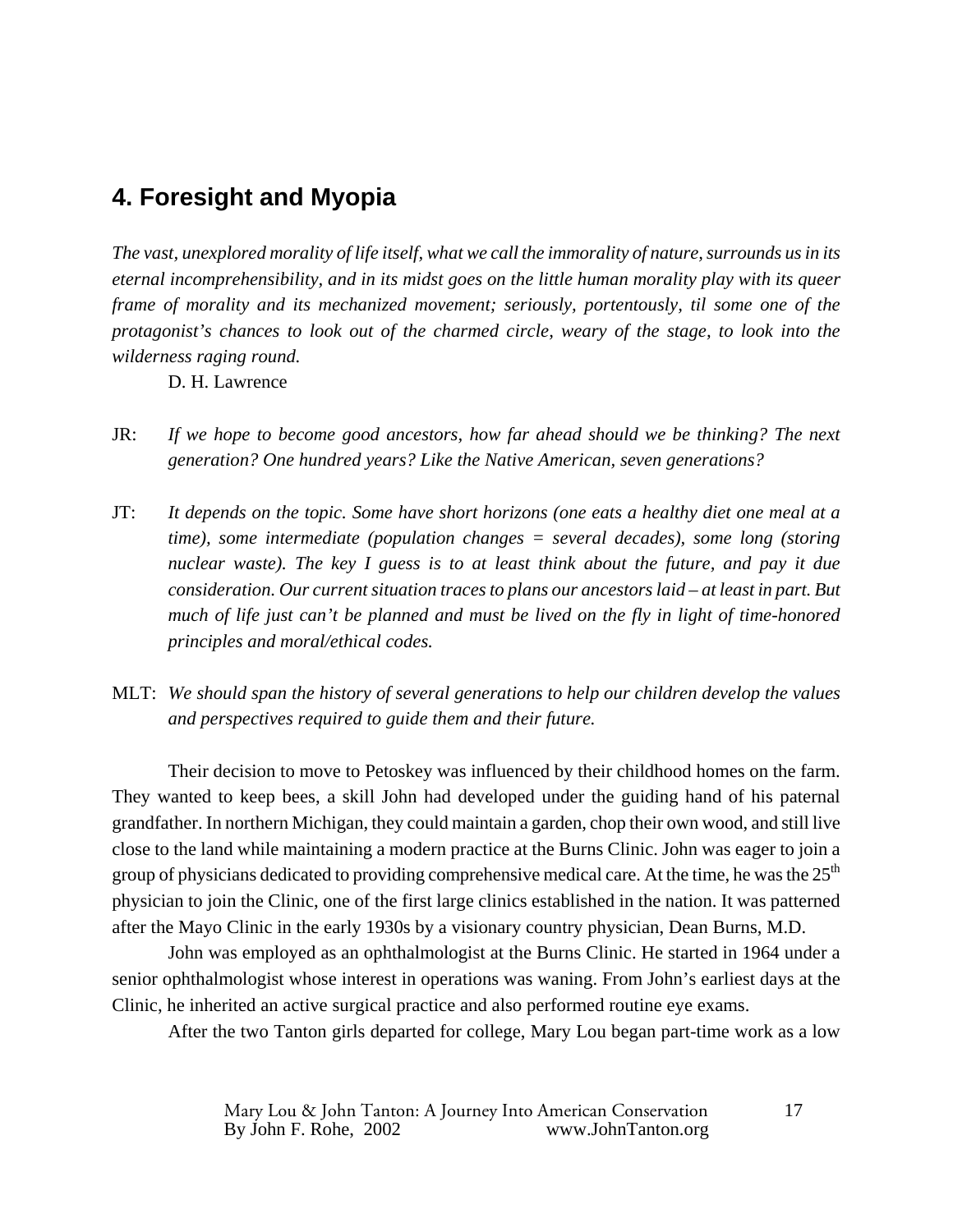vision specialist at the Burns Clinic in Petoskey, Michigan. She matched low vision disorders with available products, and offered suggestions to restore or maximize sight.

John's philosophy on the practice of medicine is captured in his essay, appearing in the Appendix, entitled: *Nothing More Can Be Done ... A Fable for our Times*. It bespeaks the personalized sensitivity and concern Mary Lou and John brought to their respected patients over the years.

When he began practicing in the early 1960s, cataract surgery required a week's hospitalization. It left the patient with heavy, thick glasses, and distorted vision. Since then it has become an out-patient procedure that restores vision to pre-cataract levels.

John enjoyed a close relationship with many of his patients over the years. In retirement, he readily concedes this aspect of professional life is not easily replaced.

John always valued the input from patients, even if they might be of a different philosophical bent. He misses this exchange in retirement. His patients were generally interested in and supported his charitable causes. Even if they held differing opinions, their voice of opposition was not expressed by choosing an eye surgeon elsewhere. The next practitioner was several hundred miles away. John's market position made it less venturesome to embrace controversial causes. Foresight collaborated with his liberation from the tyranny of the marketplace. He was uniquely wellpositioned to raise divisive issues.

His patients reflected the broad spectrum of northern Michigan opinions. Even patients with differing views respectfully conceded he was striving, in good faith, to avert a problem before it arose. This was true for his vocation as their treating physician and for his avocation as a conservation activist. Where others could be found foraging for symptoms, John could be found rummaging for causes.

The demarcation between sight and foresight defined the zone where Mary Lou and John drew the battle lines for their charitable causes. It was the line between near-sightedness and farsightedness. This line separates the priorities of a short-term profiteer from the long term visionary. The line differentiates those aspiring to be a good consumer today from others hoping to become a good ancestor tomorrow. This is the severed continuity between near and far, short and long, consuming and conserving. These are the defining polarities for Mary Lou and John.

Their priorities are ordered to contemplate and accommodate the long term. These priorities were established before the nation and its economic system became possessed by possessions and consumed by consumption.

In the relatively short time between their birth in the 1930s and their retirement in the 1990's, sweeping changes have affected the United States and the world. Mary Lou and John strive to maintain a sense of where we have been and to where we are proceeding. The conservation ethic ingrained in their childhood has survived the nation's transition to a consumer-based, resource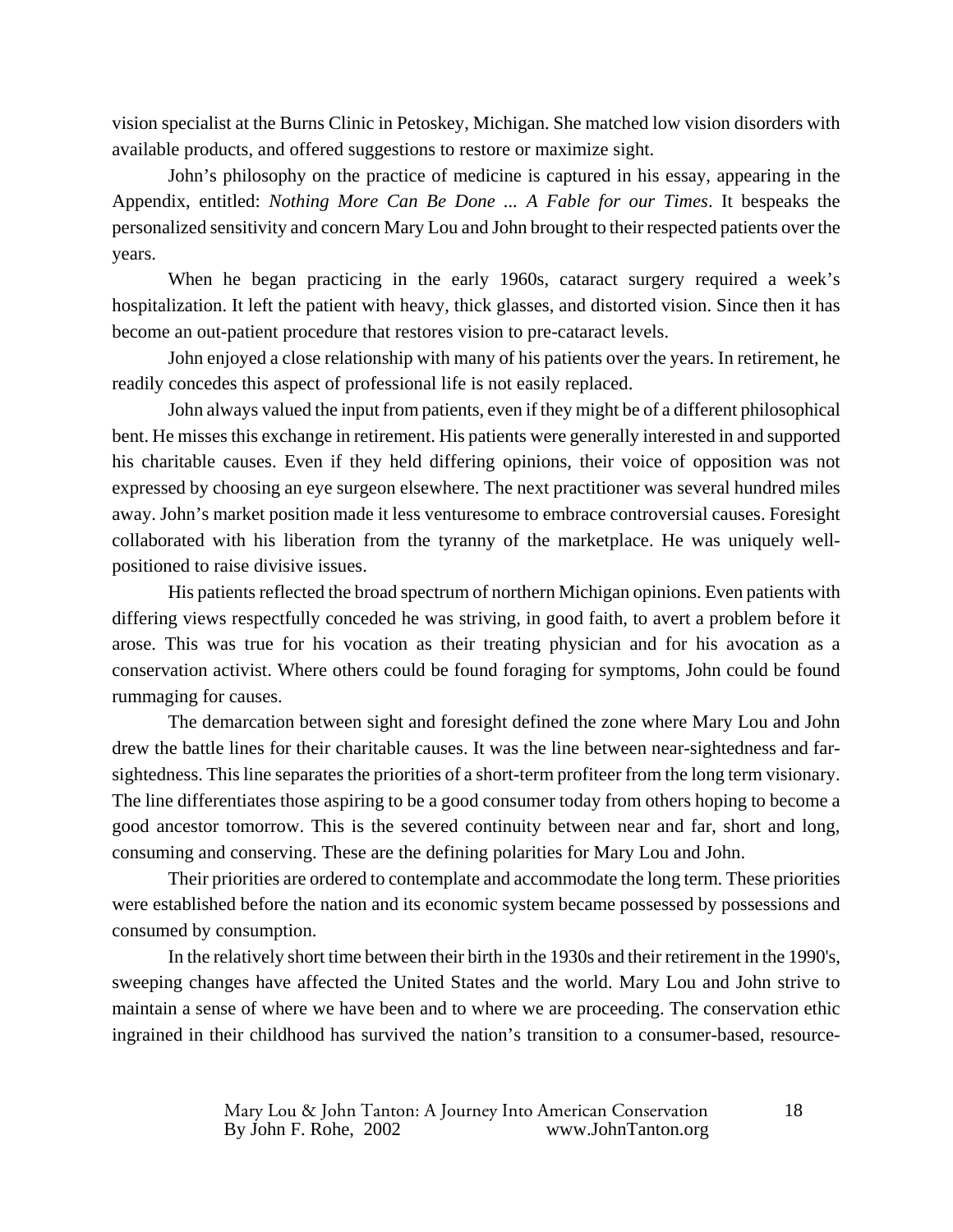depleting, growth-oriented, waste-generating economy. To fit the self-sufficient, family-oriented talents of their childhood into the dependent, here and now, self-absorbed psyche of today is to coerce a square peg into a well-rounded hole.

 They recoil when resources are squandered and they bristle when the purveyors of consumption unfairly prey on our self-doubts and vulnerabilities. When financial consultants speak of the need to build economic growth, they hear an argument to pauperize the future quality of life at an ever increasing pace.

They did not ask for controversy. That's just how it worked out if they were to remain true to their conscience. When action was required, they had essentially three choices: find someone else to do it (seldom a viable option), do it themselves, or conclude they can't be bothered. John often recounts the story of a person asked about ignorance and apathy in society. The response: "I don't know and I don't care."

Mary Lou and John readily concede their time and resources were often stretched too thin. Something approximating the "I just can't be bothered" reaction was the only feasible response they could muster. But just how did they distinguish causes meriting their attention from others? How they drew these lines is no small part of the Tanton story. It illuminates their mastery of the art of the possible. Their causes were always on the outer reaches of the attainable. For example, the world had a daily net population gain of 230,000 people (births minus deaths) when they retired.<sup>i</sup> Did world population merit their attention? Of course. The global drama continues to unfold. While the Tantons promoted international family planning efforts, they did not focus their time on this issue. The goalpost of their homespun causes was not quite this high.

In the April 5, 1976 edition of *Medical Economics*, John authored an article entitled: "Get More Out of Giving to Your Favorite Causes." In this essay, John revealed how payments to charitable appeals were often followed by an even more compelling solicitation in the next day's mail. So Mary Lou and John established a budget and a special charitable account from which all charitable contributions would be paid. Realizing no one can contribute to all causes, John's article recommended focusing charitable gifts in areas of interest, and striving for the best return on each donated dollar. It suggested contributions toward resolving fundamental causes rather than effects, and not scattering the charitable shot. In the article, John stated: "\$25 to help prevent unwanted pregnancies, for example, may return literally tens of thousands of dollars in benefits to the community in reduced expenditures for schools, social welfare, and so on."

The article also addressed the desirability of non-deductible donations: "The Sierra Club, for instance, one of our national conservation organizations, ran a full-page ad in *The New York Times* protesting the proposed construction of dams in the Grand Canyon. The next day, the organization was notified by the I.R.S. that contributions to it would no longer be tax-deductible. Is it better to give \$10 to a tax-exempt group that isn't going to get much done or to give the same amount to some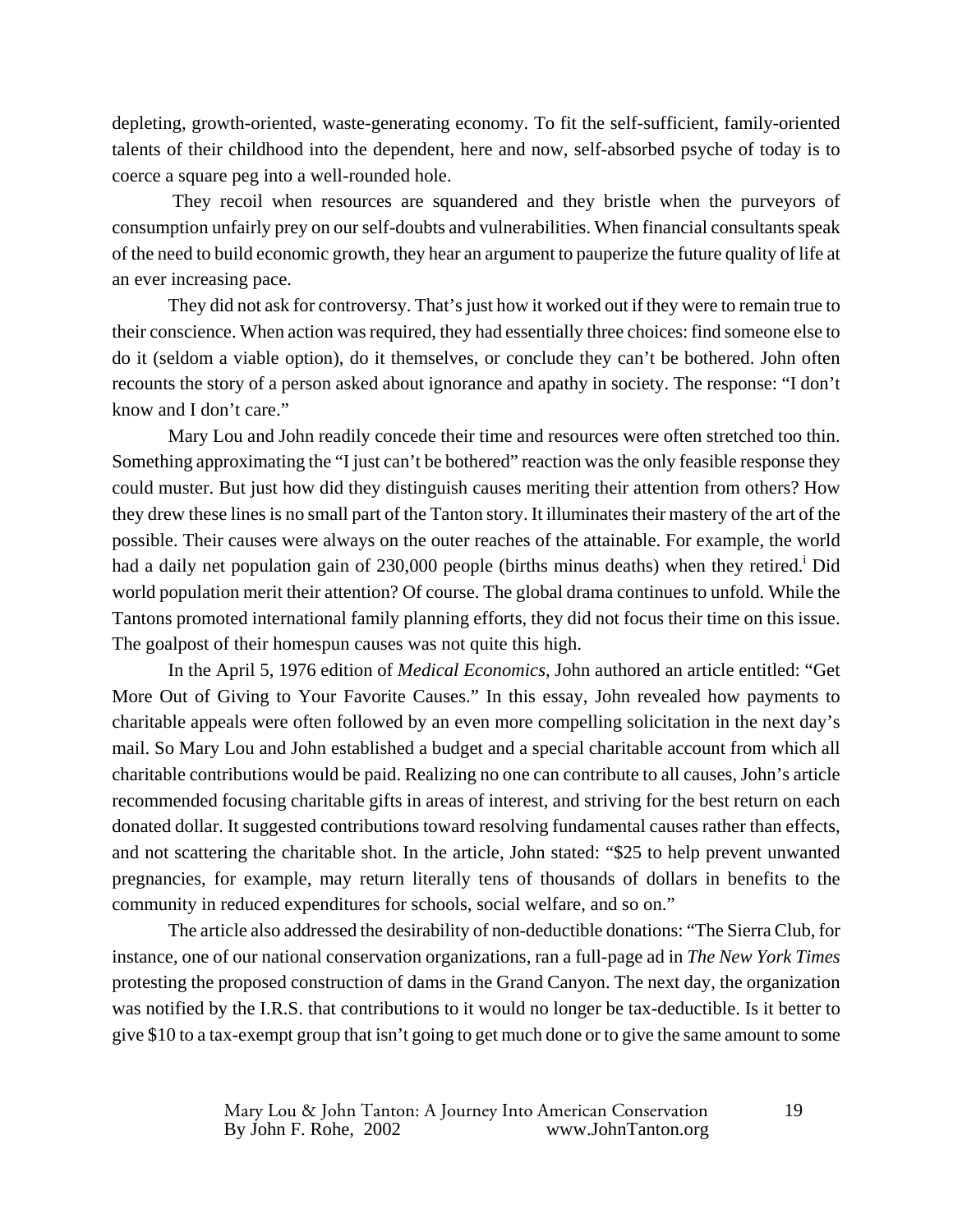non-deductible outfit like the Sierra Club that is really effective? Personally, I'll opt for the latter." John's proving ground on population advocacy traces back to his involvement with the Sierra Club. In the intervening years, the Club has retreated from national population issues out of a concern that they could become divisive. A position relating population with urban sprawl would unavoidably lead the Club to take a position on immigration reform. Interestingly, the Sierra Club would not shrink from addressing U.S. fertility rates, but it will decline the immigration issue.

For Mary Lou and John, the decision to dedicate time to a cause followed a soul-searching effort. They intuitively defined the art of the possible for themselves and their charitable pursuits. First, they determined whether there were attainable goals from the vantage of a husband and wife in northern Michigan. Could they have a meaningful impact on the population issue on a worldwide terrain? Or might their limited time be spent better elsewhere? Perhaps the problem of global population growth was beyond their humble means. With the benefit of at least partial hindsight, we can now consider whether their time could have been better spent elsewhere.

On June 30, 1998, and after 4,000 surgical operations (according to a well-preserved list), John retired from active practice to expand upon his charitable pursuits. In the letter announcing his retirement to patients, John fondly reflects upon the 1,000 patients assisted by Mary Lou's lowvision expertise. It expresses appreciation for the opportunity to blend vocational with avocational pursuits. He mentions Planned Parenthood, Little Traverse Conservancy, Sierra Club, Zero Population Growth, Federation for American Immigration Reform (FAIR), U.S. English, U.S. Foundation, Pro-English (previously known as English Language Advocates), and the Social Contract Journal. The letter indicates he will continue working on the charitable causes, while hoping to also make time for hiking, gardening, beekeeping, reading, and writing. John reflected on 37 years of practice concluding: "Like an aging ballplayer, one wants to leave before others start suggesting it – before the cheers change to jeers!"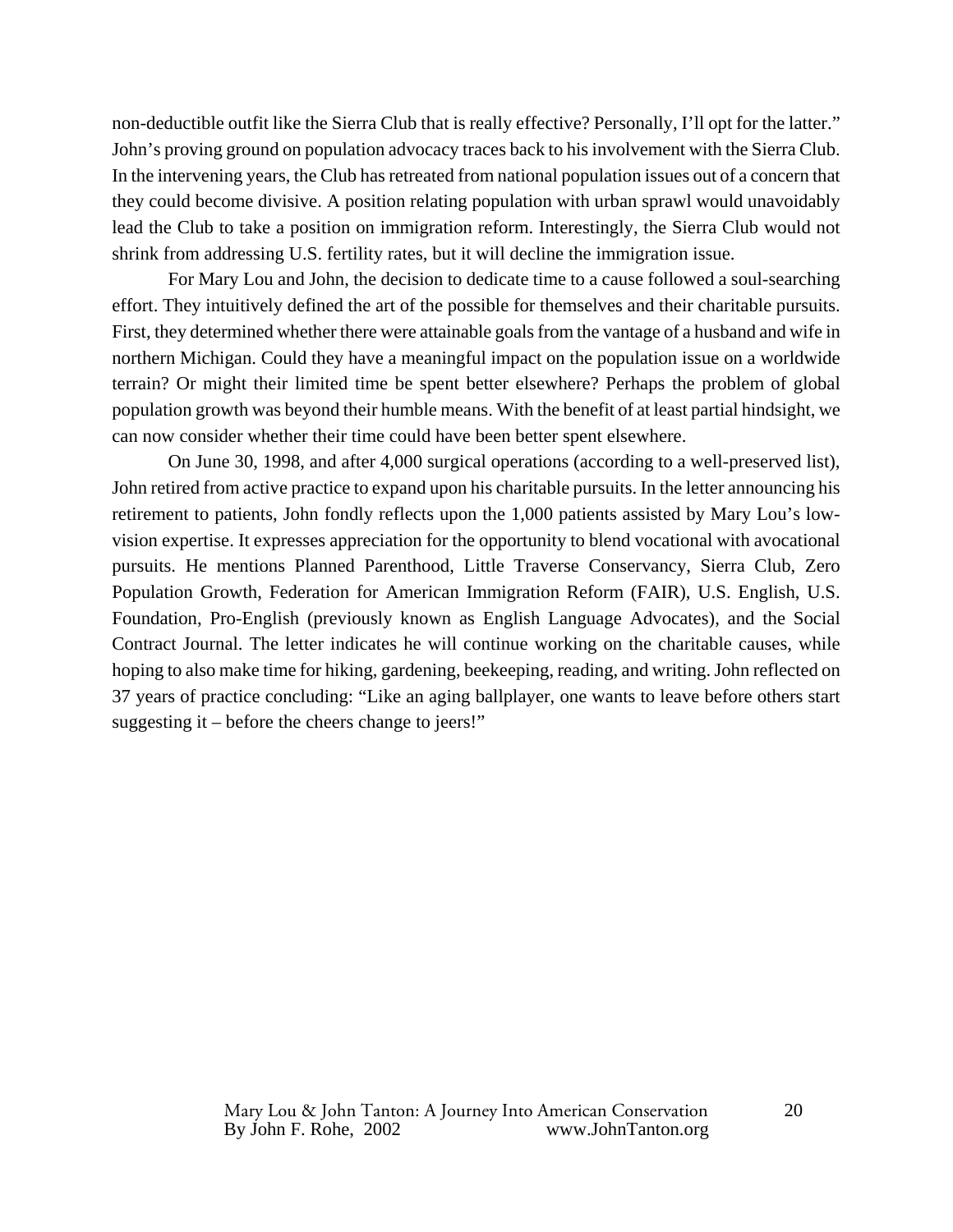## **5. A Darwinian Casualty**

*Nature bats last.*

Yogi Berra

- JR: *Describe your most recent walk in the woods.*
- JT: *Unfortunately, I ended up at a paintball field, where a youth group from one church was trying to "kill" another church youth group . . . on a Sunday afternoon no less. Hmmm . . . the plastic balls with which they were littering the ground will be there until the Second Coming. Will that count as a plus?*
- MLT: *I spent the late afternoon and evening by myself, on a familiar lakeshore, amongst tall fragrant pines. Fog was moving in; I was in completely silent surroundings. I have never before experienced such a satisfying sense of being – of solitude, peace and silence.*

Our biological clocks resonate with the world around us. Sleep is regulated by solar cycles. Ovulation generally follows a lunar cycle. Our memories relate events to the seasons. We might not recall exactly when an event occurred, but we'll remember whether there was snow on the ground.

The pace of environmental change follows neither a solar, a lunar, nor a seasonal cycle. It does not resonate with our biological clocks. Environmental losses often are imperceptible to our senses.

To comprehend our dramatic impact on the world, it is necessary to telescope 10, 20, 50, or even 100 years together. Only then can we begin to understand that ours might be the last generation to experience fresh water slipping through its hands.

An evolutionary psychologist might suggest that we have been hard-wired to react only to short-term changes requiring an immediate response. The predators confronting our distant ancestors 100,000 years ago presented short-term risks. Our ancestors either reacted swiftly or they were doomed. Impulsive responses became an essential lifesaving skill. If they did not neutralize shortterm risks, their genetic fabric disappeared. Anyone seriously contemplating a 200-year volcanic cycle, rather than short-term risks, became lunch meat to the lurking predator. Genes that disposed one exclusively to the long view had little chance to survive into the next generation. The predisposition to contemplate long term changes, if it ever started, would soon have been eliminated as a Darwinian casualty.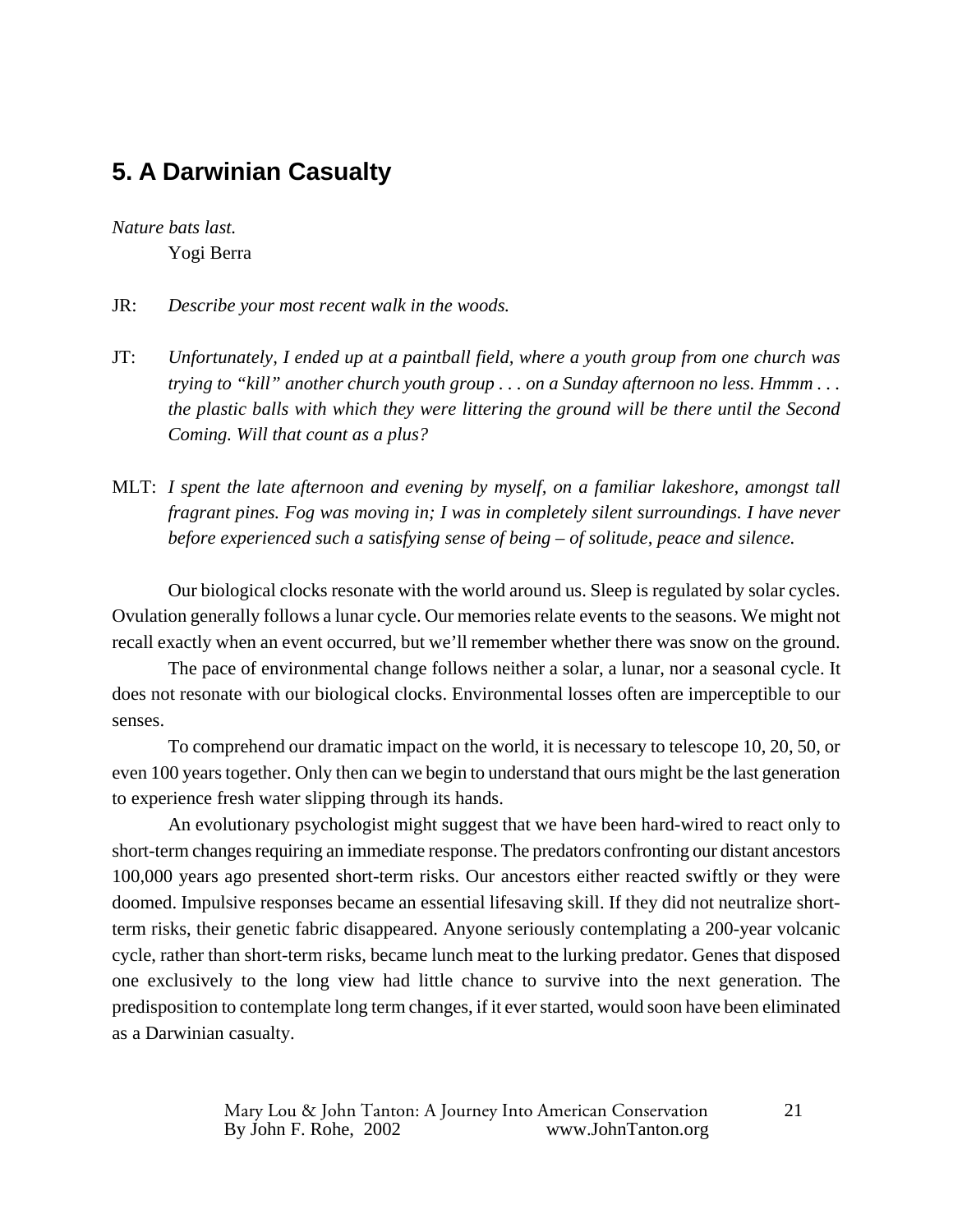Today's predators, however, are of a different sort. Lions and tigers pose no threat to us. The "predators" of our time include ozone depletion, wetland losses, acid rain, groundwater contamination, greenhouse gas emissions, mass extinctions, population pressures, dwindling resources, and habitat losses. These contemporary predators are practically invisible to the near-term oriented human mind, yet they stalk us in a drama that unfolds in the blink of an historian's eye. Through the process of natural selection we have been finely tuned to react only to immediate threats. Yet these very skills, honed by eons of selection, are useless to equip us to react, as we now must, to the long term predator. Reason, not instinct, will be our salvation in confronting the stealthy hazards now confronting us.

The ability to appreciate the significance of habitat losses spanning a period of, say, 50 years, is rare. It was rarer still in the early 70s. But for Mary Lou and John, it was an acquired skill. The cadence of their perception resonated with the accelerating pace of environmental loss. Their compelling affinity for the land and compassion for the wild is derived from the long term management skills developed during their childhood. These skills imbued them with unique sensitivity and insight, but frequently elicited negative responses from those disposed to take a shorter term view.

At an early age John became convinced that population pressures were at least part of the threat to the lands he loved. A clear cut virgin forest reflected a need for timber. One reason for extracting more timber was the need for more homes to house a growing population. This awareness implies a recognition that limits exist and that the forests of the earth do not extend infinitely beyond one person's horizon.

By the late 1950s, John encountered publications from the Population Reference Bureau  $(PRB)$ .<sup>ii</sup> This is the oldest demographic organization in the world, and remains a leading source of population information. Influenced by the PRB information and by Mary Lou's interest in Planned Parenthood, he worked in the family planning clinic at Denver General Hospital as part of his internship. This was the first such publicly-supported hospital clinic in the United States.

The Tantons know nature is not to be mocked, and that we are not exempt from universal biological laws. They apprehended nature's revenge in the overpopulated, resource-depleted regions of the world. Those who believe we soar above nature's commands place blind faith in an exemption from universal biological principles. Every species on the face of the earth must learn to live within limits. We are not exempt from those limits. Garrett Hardin labels disbelievers as "exemptionists."iii

To presume that we soar above the universal biological principles governing all other forms of life on the planet is to bet against nature. The Tantons see our successors becoming the unwary stakeholders in this losing wager. Whatever else may be said about exemptionists, they just don't make good ancestors. Mother Nature will determine our destiny. Although her jury is still out, and time remains to correct the growing imbalance that threatens humankind, it is not clear that she will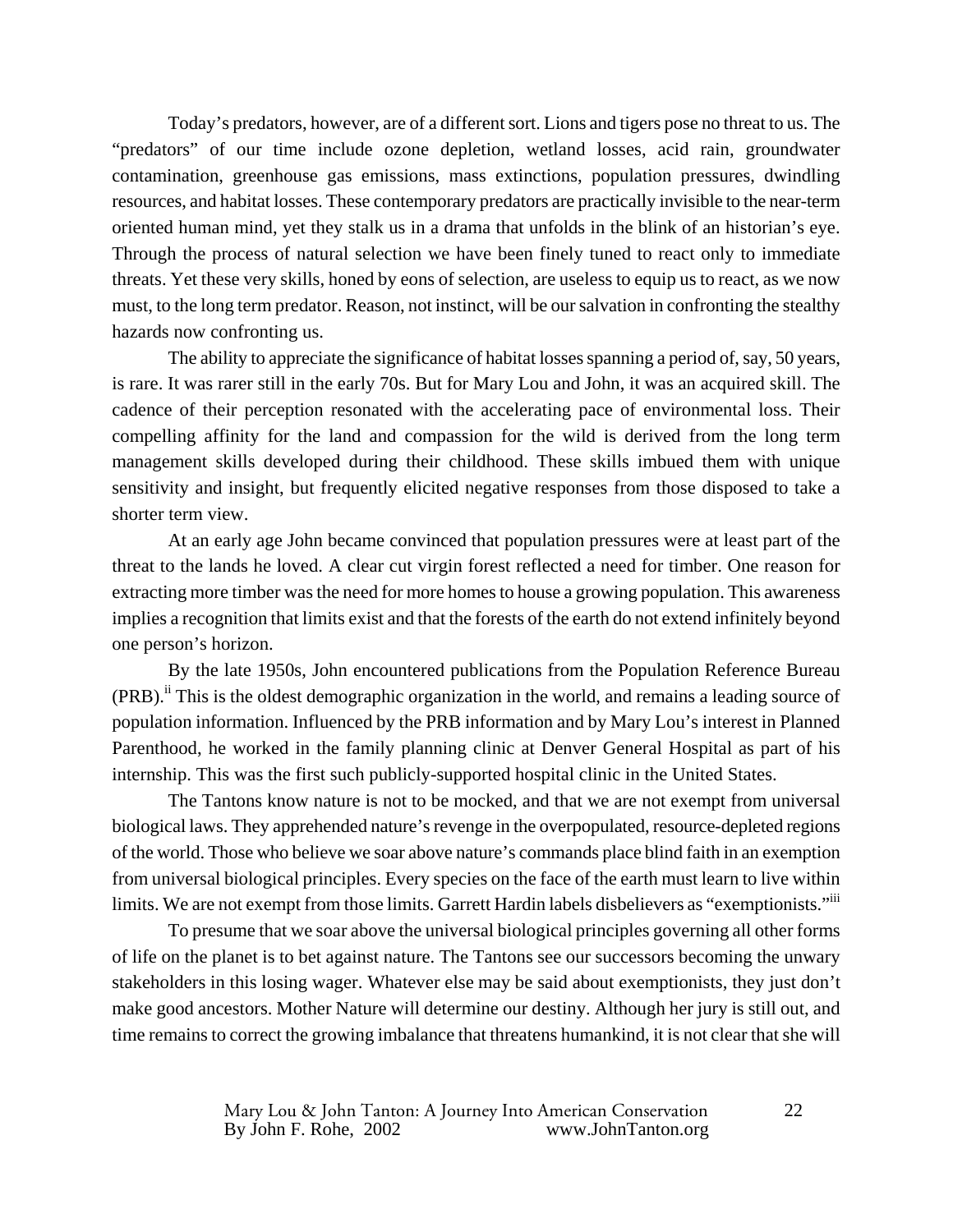have the patience to await our awareness.

Some view history as a continual series of "improvements" in a chain of unremitting "progress." This superficial, materialistic view is defiantly indifferent to the consequences of overcrowding, biological extinctions, groundwater contamination, ozone depletion, global warming, and the loss of natural amenities. It dismisses incivility, road rage, and increasingly common forms of depravity as mere anomalies. The Tantons recognize them as symptoms of much deeper problems confronting us. Mary Lou and John understand that we are integrated in the natural world, that integration extends beyond the profit motive, and involves an active relationship with natural processes. They are active participants in the natural drama.

By laying down roots they became grounded. Their's is a life of collaborative relationships with the natural world around them. Their search for meaning is rewarded by the discovery of patterns in nature. These patterns are all too often invisible.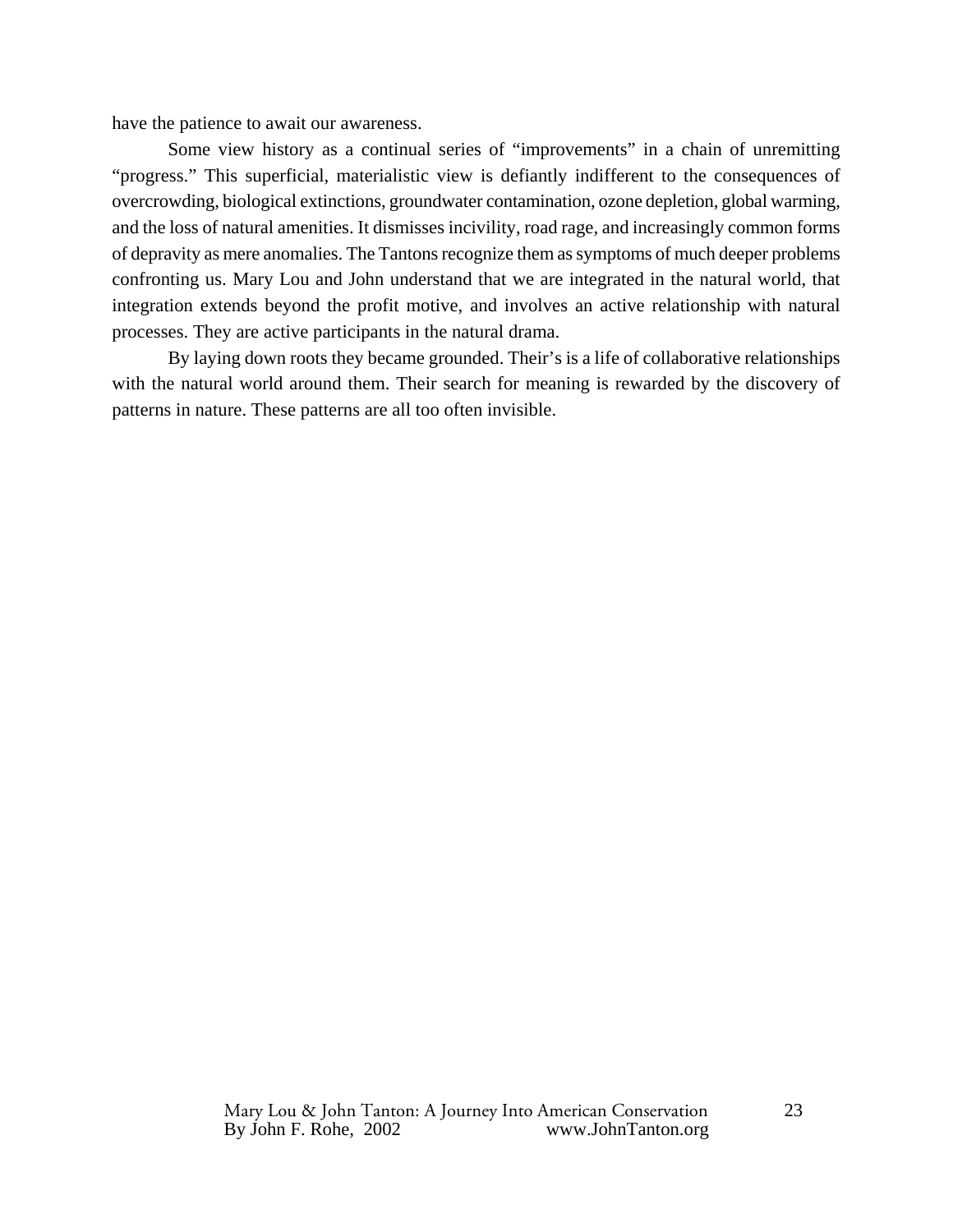### **6. Prophecy and Charity**

*Those who cannot remember the past are condemned to repeat it.* George Santayana

JR: *How do you manage your philanthropic budget?*

JT and MLT: *We save most requests for funds for a single year-end session where we try to match opportunities with the budget we've set for donations. We try to give to some non-tax deductible items as well – chiefly political ones. We look at philanthropy as buying into ideas – which unlike material goods, have very low carrying costs. If you buy a good bottle of wine, what do you have to show for it in 24 hours? An idea, one can carry for a lifetime.* 

The United States is the most philanthropic<sup>iv</sup> nation in the world. Charities thrive on the enthusiasm of well-intentioned, altruistic, selfless folk.

Mary Lou and John select their charities cautiously.

Ironically, charitable organizations often allocate their resources at cross purposes with the efforts of other charities. They respond to different perspectives on the same problem. The Tantons' charitable causes often are seemingly at odds with others, but, on closer examination, the conflict is more apparent than real: the Tantons strive to address causes, rather than mere effects. Some charities work to alleviate hardship, while others address the poor planning that leads to hardship. The distinction is the difference between causes and effects. This difference may pit one charitable cause against another, thus dividing resources of the well-intentioned.

For example, water resource specialists in China might promote population control. By contemplating future needs, they strive to avert the distress that results from predictable water shortages. This effort clashes with charitably-oriented organizations opposed to family planning while seeking to enhance food production with intensive farming practices. These practices, however, place further strains on water supplies. Both efforts are well intentioned, both address the problem of hardship, but only population control addresses the root cause of the problem. The Tantons anticipate the causes of future hardship. Thus, they would support efforts to avert future water shortages. Similarly, they would allocate charitable contributions and time toward family planning efforts.

Others, equally well intentioned, but less prone to contemplate the future, might allocate their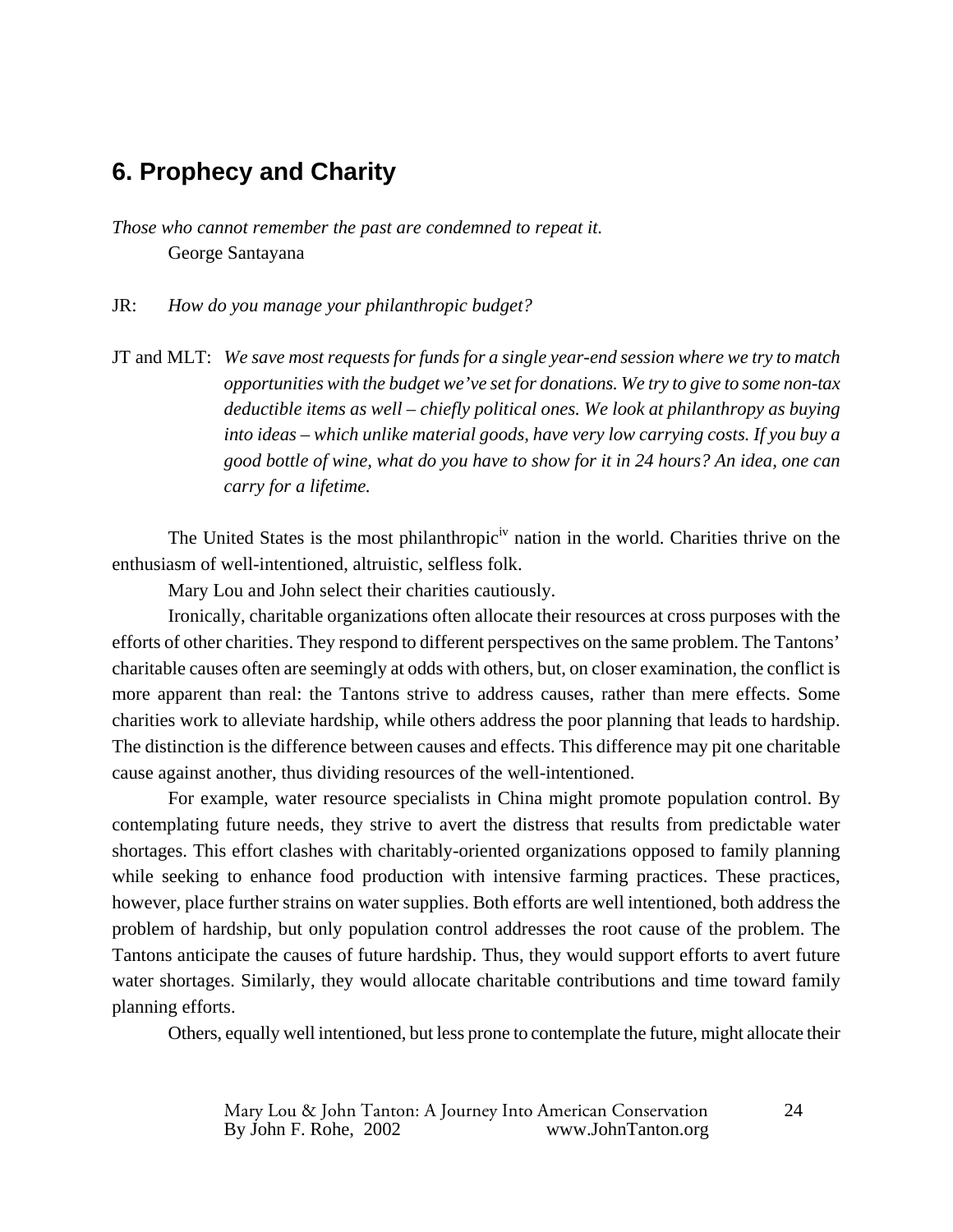charitable contributions in ways specifically opposed to the Tantons' causes. Examples abound. Refugees experience a tragic plight in each of the 45 violent uprisings that commonly rage around the globe in any calendar year. According to the United Nations High Commissioner for Refugees, there are over 21 million refugees and displaced persons.<sup> $v$ </sup> Some charitable organizations promote the permanent resettlement of a relatively few selected refugees in the United States by any available means. Others respond to their conscience by seeking fair treatment for all refugees.

The Tantons would propose a non-immigration resolution, because immigration is not a solution. There are far more refugees in war torn regions around the globe than there are available places for them to go. The masses will never have a meaningful chance to emigrate. The growing numbers of potential refugees require that hardship be alleviated at home. The refugees admitted to the U.S. – often the most talented and capable – lose the incentive and the ability to contribute to improving conditions in their nation of origin. By admitting (or luring) them to the U.S., we may satisfy our conscience, but we may also be making matters worse for those left behind.

Many respond generously to televised pleas on behalf of the world's starving masses with unconditional food aid. Others would condition this aid on the acceptance of family planning measures because unconditional aid will, generation by generation, add to the human suffering. Misery, alongside population, expands at an exponential rate. The starving masses in Somalia, for example, increase their number by 580 people each day according to year 2000 statistics maintained by the Population Reference Bureau.<sup>vi</sup> Garrett Hardin claims that unconditional aid only adds to the starvation,<sup>vii</sup> thus actually compounding the distress.

The Tantons' causes take us upstream in the chain of causation. Their charitable contributions of time and money must be an investment in the future, not merely palliatives that leave the underlying causes of distress unaltered. They invest in ideas, and their investments touch every one of our lives. Precisely because the purpose and effect of their contributions of time and money is to produce long term changes that will improve the human condition, rather than the conditions of a chosen few, Mary Lou and John often find themselves in adversarial relationships with other charitably-inclined folk. The difference is not of sympathy, but of sensitivity: sensitivity to the future, and the need for change to ensure that there will be a future.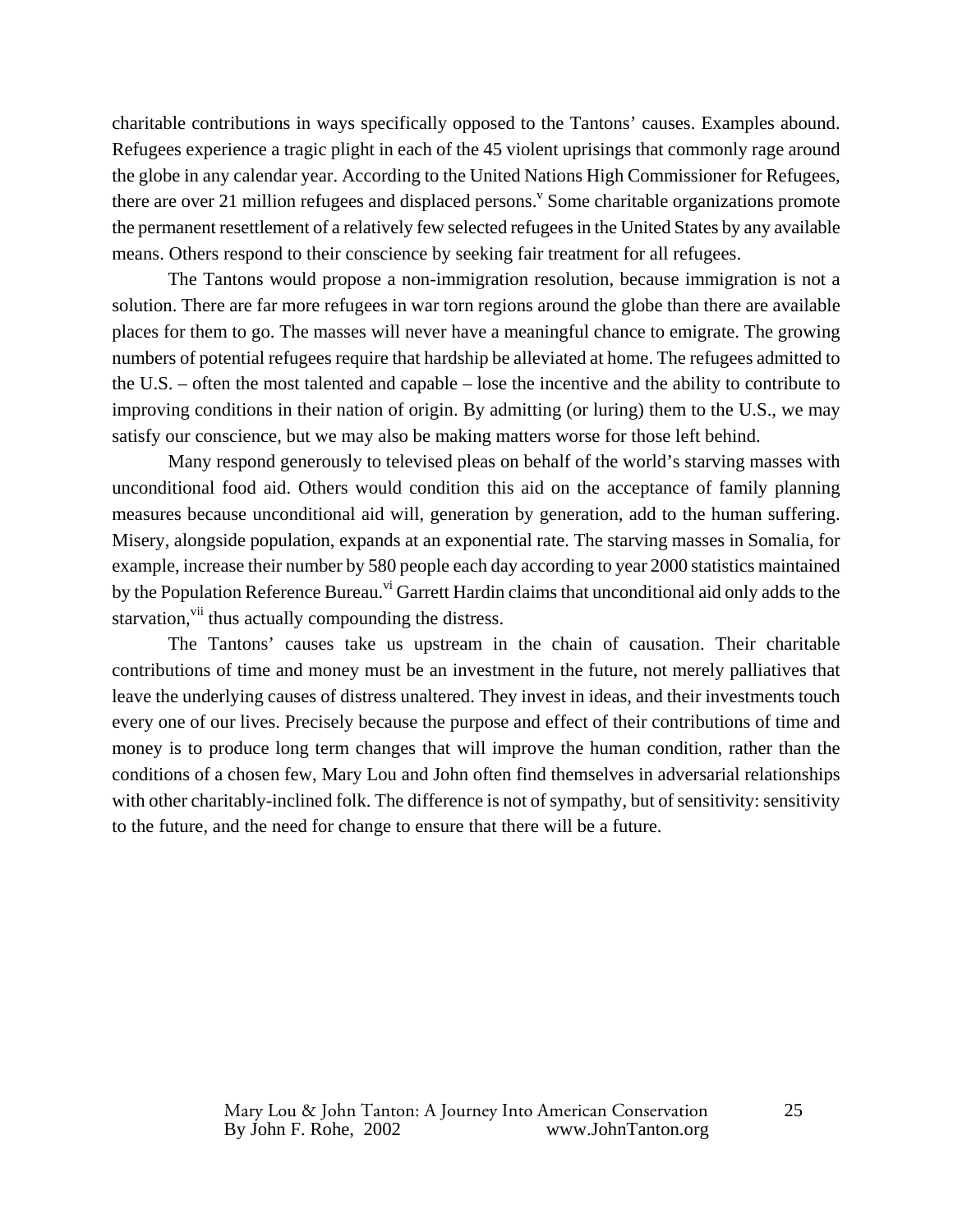# **7. Striking a Balance**

*Just as there must be a balance in what a community produces, so there must be a balance in what the community consumes.*

John Kenneth Galbraith, 1958

- JR: *What is the earliest memory of a conversation between the two of you when you thought land conservation might merit your attention?*
- MLT: *From the early days of our relationship, we both hoped to see our family farms remain; we became aware that all progress involves change – that all change is not progress.' We often discussed conservation, which raised the question: "Saving the land from what?" This led to addressing population and family planning issues, and our involvement in both.*
- JT: *I can't recall a time when I wasn't sensitive toward the land and its inhabitants. Mary Lou shared these feelings – this was one of the common traits that drew us together, and has had me thinking about running for the U.S. Senate.*

In 1958, during the summer after their marriage, Mary Lou and John backpacked the 45-mile length of Isle Royale, an island wilderness in Lake Superior. This is Michigan's northernmost land mass. During the trip they met a group of hikers active with the Wilderness Society. After the trip, they visited Mary Lou's cousins from Knoxville, Tennessee, who were also enthused about the Wilderness Society. John and Mary Lou (M'Lou as she became known) were soon sold on the organization and joined.

Later in 1958, they were introduced to a natural area preservation group known as the Michigan Natural Areas Council. This organization identified and advocated the protection of significant botanical and natural features. John became secretary. Over the next few years, until the final enactment of the 1964 Wilderness Act, they became active in writing letters, and offering testimony in Washington, to promote the passage of the Act.

The Wilderness Act of 1964 was designed to provide the most permanent protection for wilderness areas. Wilderness protection designations began approximately 40 years earlier, when Aldo Leopold, a member of the U.S. Forest Service, convinced the Forest Service to designate an area near Gila, New Mexico, for preservation. Over the next few years, the Forest Service identified other areas for protection, but eventually, special interests attempted to expand access to these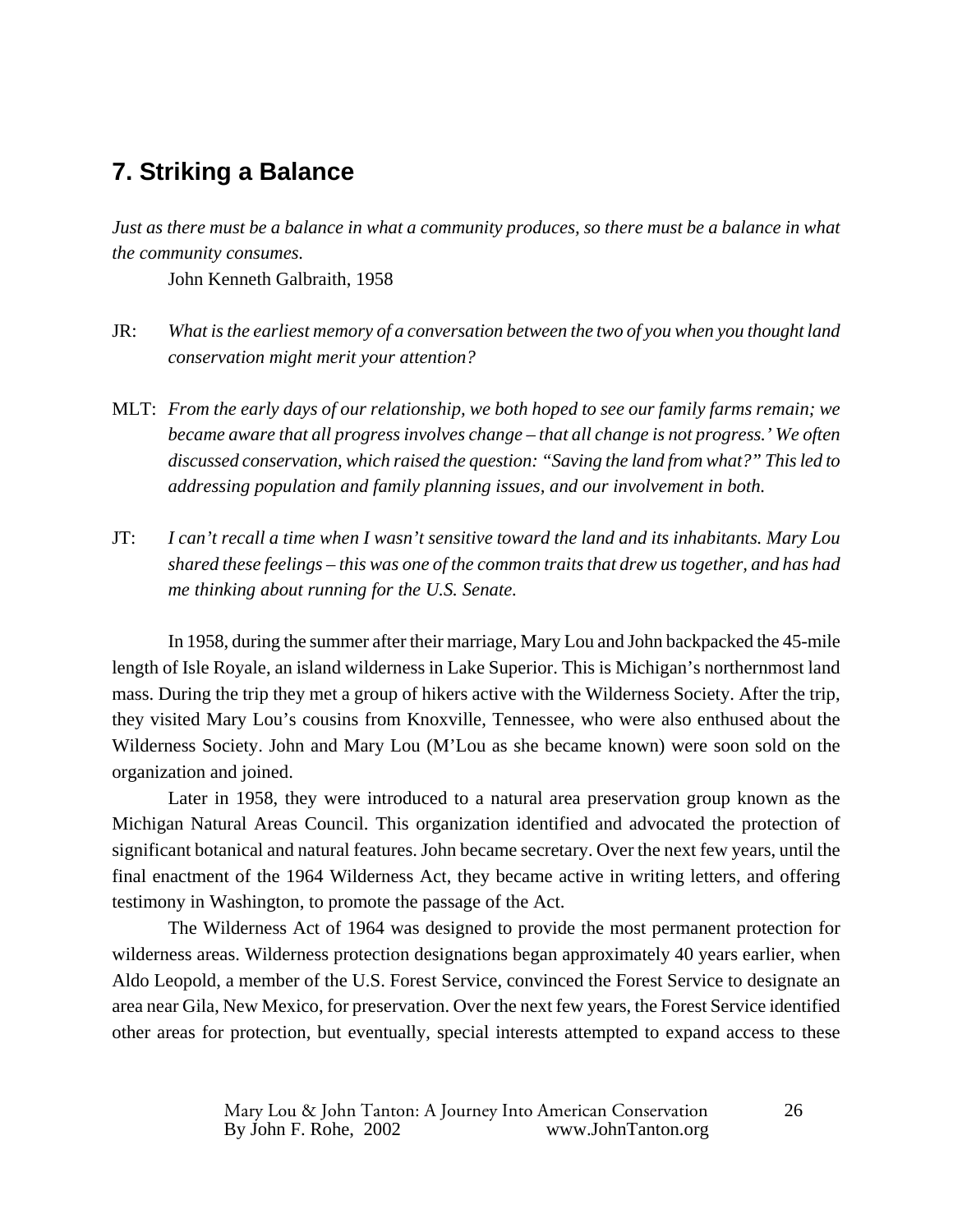protected lands. On occasion, the Forest Service yielded to the pressure, and protected lands were declassified.

Wilderness advocates sought a more secure form of protection that would require an Act of Congress to lift the protections. To declassify the land, applicants would be required to invoke the legislative process, which would afford notice and an opportunity for others to be heard. After negotiations spanning over half a decade, President Johnson signed the Act in November 1964.

This formative experience in advocacy led M'Lou and John to the first of many battles for the land. It resulted from the friction created by efforts to protect 7,000 acres of still virgin forest on the north shore of Michigan's Upper Peninsula. White pine and maple trees towered in the canopy of this well-preserved forest. At the time, Michigan's Senator Hart proposed a shoreline drive through the area. The road would have invaded the still virgin forests. In this battle the Tantons were introduced to the heated conflict between the defenders of long term interests and the advocates for short-term profits. It led to a compromise that served to preserve the wilderness character of the land – a rugged, gravel road allowing limited access without spawning the "Jellystone" parody of the wilderness experience. By preventing pavement they rendered the heart of formerly pristine wilderness inaccessible to large recreational vehicles.

Activism in public land conservation, and the often disappointing compromises that resulted, eventually led Mary Lou and John to become advocates for private conservation. During John's internship in Denver they learned about The Nature Conservancy (TNC), and then attended a TNC meeting in Wheeling, West Virginia. Familiarity with the operations of The Nature Conservancy sparked an idea to form the Little Traverse Conservancy (LTC), northern Michigan's first regional land trust. Eventually, LTC would protect thousands of acres, and emerge as a leading voice for the national conservation movement.

Conciliatory efforts to perpetuate the integrity of private land would be placed on the back burner for a while. There was still a little steam to vent – their concerns over the systematic dismantling of the biological integrity of the land they called home led them to invoke Michigan's newly adopted Environmental Protection Act. This personal experience introduced them to frustrations with our legal system.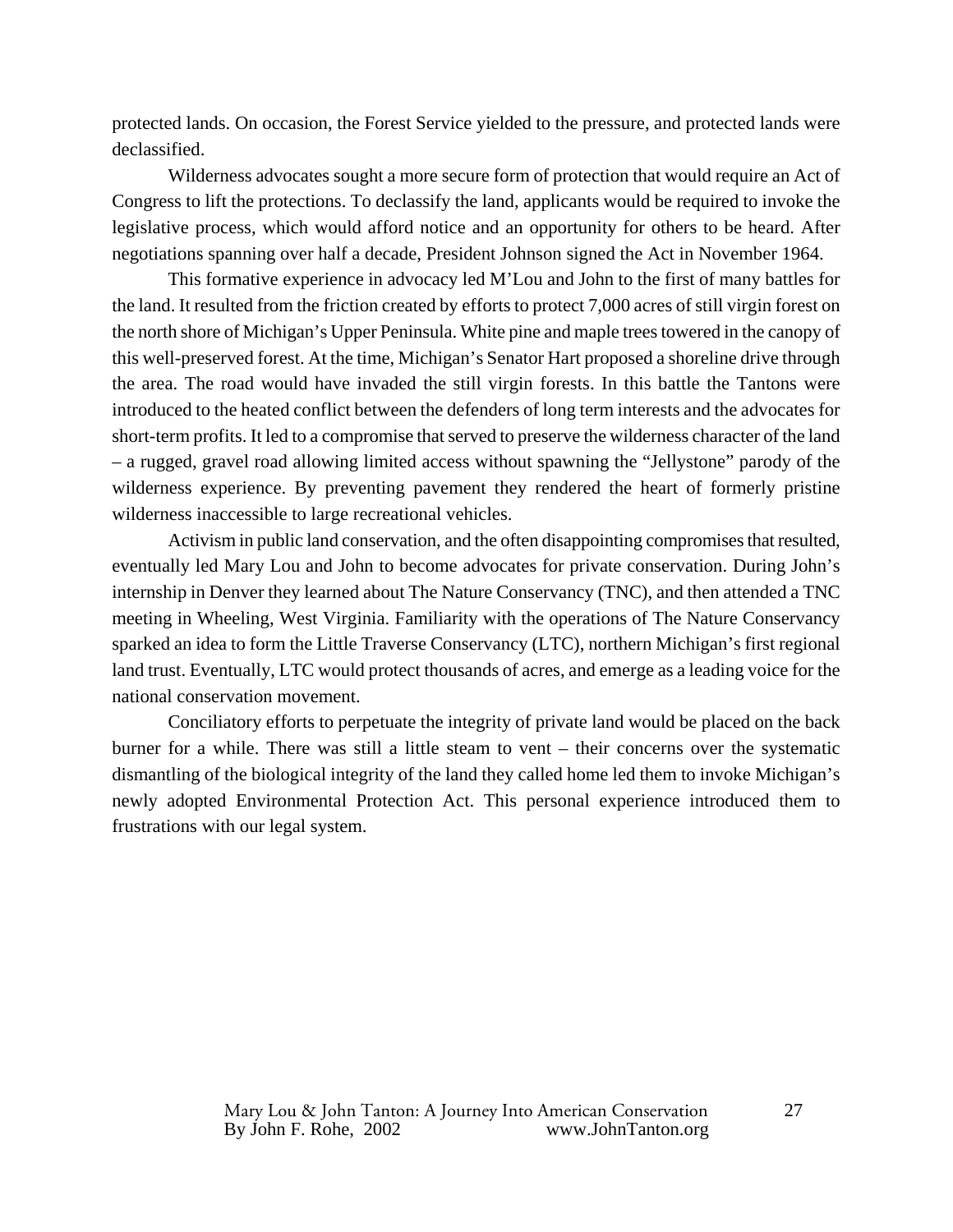# **8. "Unto The Breach"**

*Once more unto the breach, dear friends, once more;* Henry V, Shakespeare

- JR: *What principles should a judge keep in mind when evaluating the merits of a lawsuit brought by a group of concerned citizens to preserve the land?*
- JT: *In Michigan, I would cite the Michigan Environmental Protection Act under which I was a plaintiff in three suits over land use. Also, the*  $10<sup>th</sup>$  *Amendment – I'm not impressed with judicial activism. And then there's the Preamble to the U.S. Constitution, with its closing regard for "ourselves and our Posterity." A judge should also have an eye toward the stakeholders not formally represented in the courtroom, as it's seldom possible to do merely one thing.*
- MLT: *Precedent-setting cases acknowledge the validity of aesthetic considerations in the resulting decisions. Michigan's constitution requires that our legislators protect our natural resources; I believe this includes our state's scenic resources.*

The Tantons' personal intensity for preserving the land in the early '70s coincided with the adoption of the Michigan Environmental Protection Act (MEPA), one of the first such legislative enactments in the nation. MEPA is a plainly worded statute that, in theory at least, gives any Michigan citizen the means to protect any natural resource from impairment, pollution, or destruction. Plans to construct a dam on Monroe Creek in Charlevoix County were unveiled in the summer of 1971. This called for flooding 400 acres of land to create a lake around which 400 homes were to be interspersed.

Surprisingly, Michigan's Department of Natural Resources (DNR), the state's protectorate of natural resources, issued a permit to authorize the dam's construction. John attended the ill-fated public hearing in the State Capitol. During the four hour return trip to Petoskey, he resolved to explore the possibility of a legal challenge under MEPA.

Upon returning home, John called Peter Steketee, an attorney from Grand Rapids, and together they helped organize the Michigan Environmental Protection Fund. Their personal history traces back even further. Steketee was the great-great grandson of the Dutchman who accompanied Mary Lou's great-great-grandfather to the United States in the 19th century.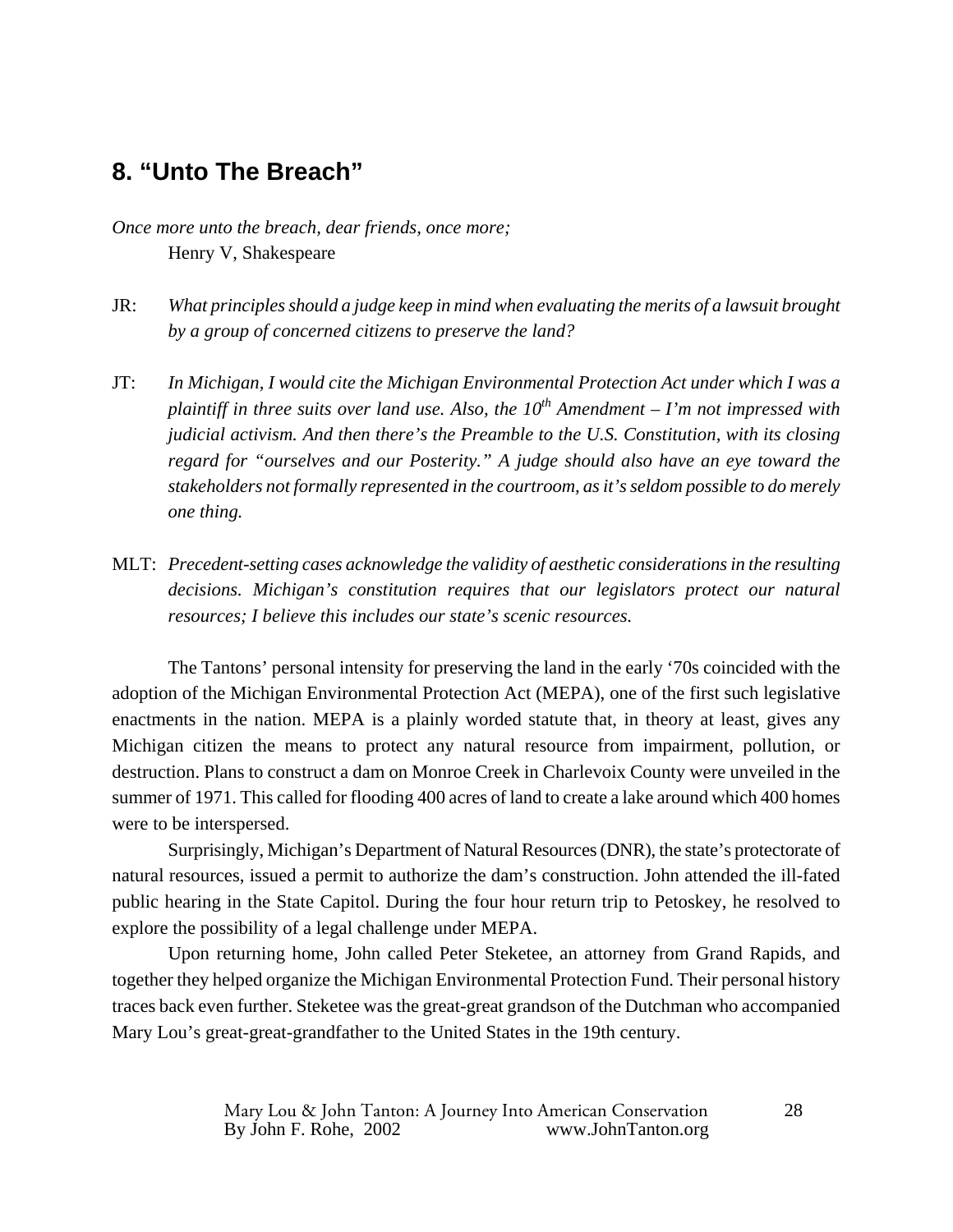Peter estimated litigation costs might run between \$4,000 and \$5,000. Since this was the first suit under MEPA, John knew this to be a crude estimate at best. Even if the litigation costs could not be raised, John delivered the personal guarantee to absorb the costs. Five thousand dollars might not sound significant today, but to place the sum in perspective, John earned \$16,000 during his first year at the Burns Clinic. Five thousand dollars represented a venturesome sum for the Petoskey surgeon at the time.

The suit was filed and, because it invoked landmark environmental protection legislation, it became a newsworthy item across the state. Newspaper publicity caught the attention of Detroit-area Attorney George Snyder (John's fraternity brother at Michigan State) who generously offered assistance.

Glen Sheppard (affectionately known as "Shep"), editor of the *Northwoods Call*, Michigan's voice for conservation, remembers John's unconditional commitment to Monroe Creek. In preparing the case, Shep and John accompanied a professor of biology, Gale Gleason, to the creek. Gleason had the misfortune of discarding a cigarette butt into the creek while in Shep and John's presence. Big mistake! Bad timing! Before departing, there was little subtlety in John's demand that Gleason retrieve the cigarette butt from the creek ... in his dress shoes. Gleason developed an appreciation for John's sense of resolve and commitment to the creek the hard way. After this initial test of their relationship, they soon developed a sense of mutual respect.

The case was tried in the spring and summer of 1972. Experts in the Monroe Creek case included Don Eschmann, a geologist from the University of Michigan and co-author of a treatise entitled *Michigan Geology*. Gale Gleason assisted by offering water quality testimony. Trout Unlimited (T.U.) became a co-plaintiff in the case. T.U. was represented by Attorney Joe Wilcox, an avid trout fisherman and a colorful addition to the courtroom drama.

The case was not decided by Circuit Judge Charles Brown until his last day in office, December 31, 1972. In light of the sensitivity we have since acquired for the value of fragile ecosystems it is difficult to conceive of a decision blithely affirming the right to flood 400 acres for 400 homes. But in 1972, judicial appreciation of emerging environmental concerns was still in the formative stage. While the court imposed minimal protective requirements, John was obliged to acknowledge that the case was lost in the Circuit Court.

Nevertheless, even the minimal court-imposed requirements delayed dam construction. This delay bought vital time. The owner, a pedophile, was often accompanied by young boys for a "weekend experience" at his privately owned North Fox Island. When this came to light, one of the young boys committed suicide. The owner abruptly absented himself from the area and never returned. The DNR permit eventually expired. A victory of sorts had been won, but at a terrible cost, and without vindicating the fundamental interests at stake.

A second suit was filed in the Spring of 1973 against Birchwood Farms. This involved the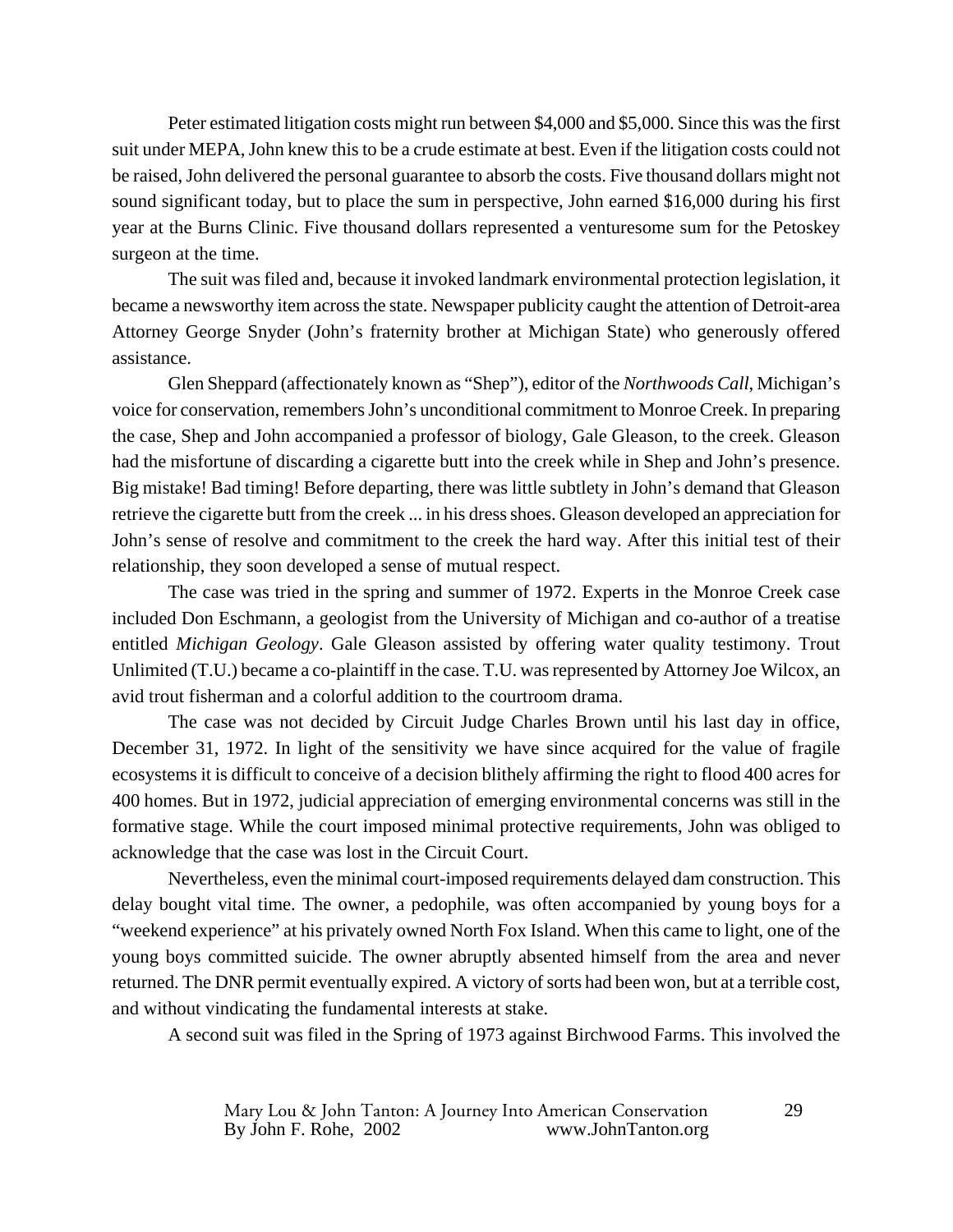construction of a sizable residential and golf project west of Harbor Springs, Michigan. The Monroe Creek expert witnesses were again retained, as the case also involved ground water protection. This time Tanton and the co-plaintiffs prevailed. Strong court-imposed protective measures significantly affected how the project would proceed.

The third case arose at about the same time in an area east of Harbor Springs, Michigan. When the municipality built a sewage treatment plant, the owner of a tract of land fronting on Lake Michigan paid additional money for the sewer to run along her property. With the sewer servicing her property, her wetlands could have been compatible with construction. Plans were announced for a hotel complex to be constructed on the property. Judge Ned Fenlon ruled against Tanton's MEPA challenge in the Emmet County Circuit Court. To avert an appeal, however, the owner voluntarily agreed to conditions that preserved the wetlands and substantially reduced the density of the development.

As it turned out, the Monroe Creek case fees were on the high side of \$5,000 – they came to about \$30,000. Michigan's TU Chapter shared in the costs, but most of the funding was raised by direct mail appeals to lake associations and summer visitor lists.

To fund the three suits, approximately \$150,000 dollars was raised in the early 1970's. Much of it came in the form of small contributions from concerned individuals. These contributions demonstrated an emerging sensitivity to human impacts and a growing grassroots commitment to conservation in northern Michigan. But they also revealed just how difficult it would be to save a few pieces of the biodiverse puzzle before we could even assess the loss *–* before the inventory was even taken.

Based on the *outcomes* (as distinct from the *rulings*) of these suits, it can be said that Tanton's group prevailed in all three cases. Their struggles seared an indelible imprint upon Michigan's legal environmental landscape. They were the first to litigate, and theirs was a baptism by fire. Victory came in spite of, not because of, judicial sensitivity to the needs of future generations.

In the Monroe Creek case, victory resulted from an unpredictable event: the authorities were catching up with a pedophile before the earth movers caught up with the land. The Birchwood case was resolved favorably only because someone took the initiative to file suit. And even after losing in Circuit Court, concessions were achieved in the third case. Success in litigation ultimately turned on the fortuity of Tanton's group being there to raise a voice in opposition.

This experience parallels that of other environmental causes. Success cannot be measured by prevailing in every endeavor. Sometimes it is just a matter of being there at the right time and deflecting the course of events enough to change the outcome. Environmental organizations were hapless ventures before the oil spill washed ashore in California several decades ago. "When the effluent met the affluent," activists conceded, "the environmental movement was born." John's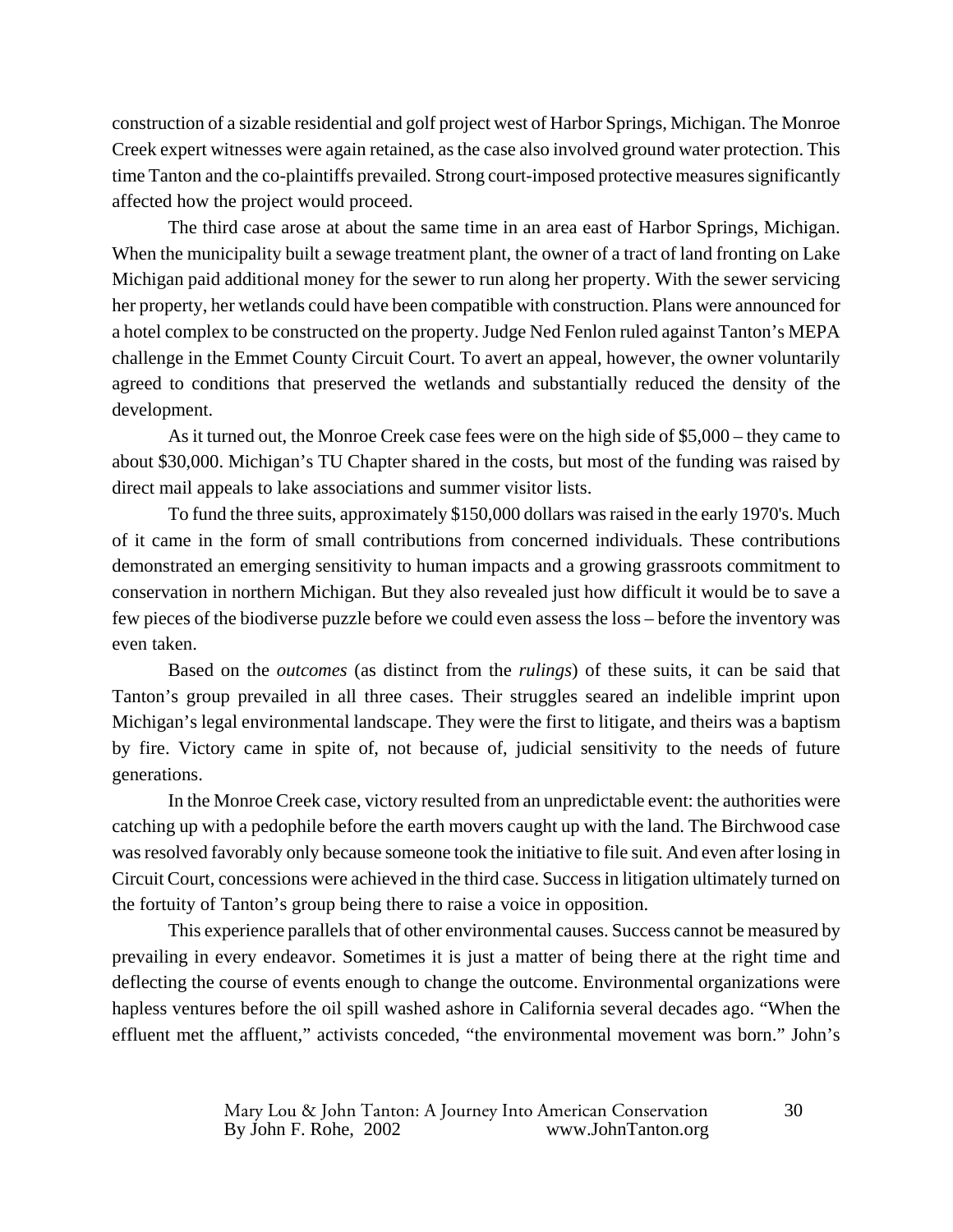litigation experience must have left him feeling something like that: he and his co-plaintiffs prevailed not because the courts demonstrated real sensitivity to the impact of human activity on our natural surroundings, but because they happened to show up at the right time to extract concessions from developers accustomed to having their way with the land. A bittersweet "victory" at best.

The litigation experience taught M'Lou and John to appreciate northern Michigan's commitment to conservation, which found expression in generous contributions of ordinary concerned citizens. A few angels made substantial gifts, but the remainder came from direct mail solicitations to the northern Michigan community.

Beleaguered after three combative and costly court experiences, the Tantons returned to the more conciliatory efforts they had begun years before with the land conservation movement in the hope and prospect of producing more enduring results. But not without due circumspection.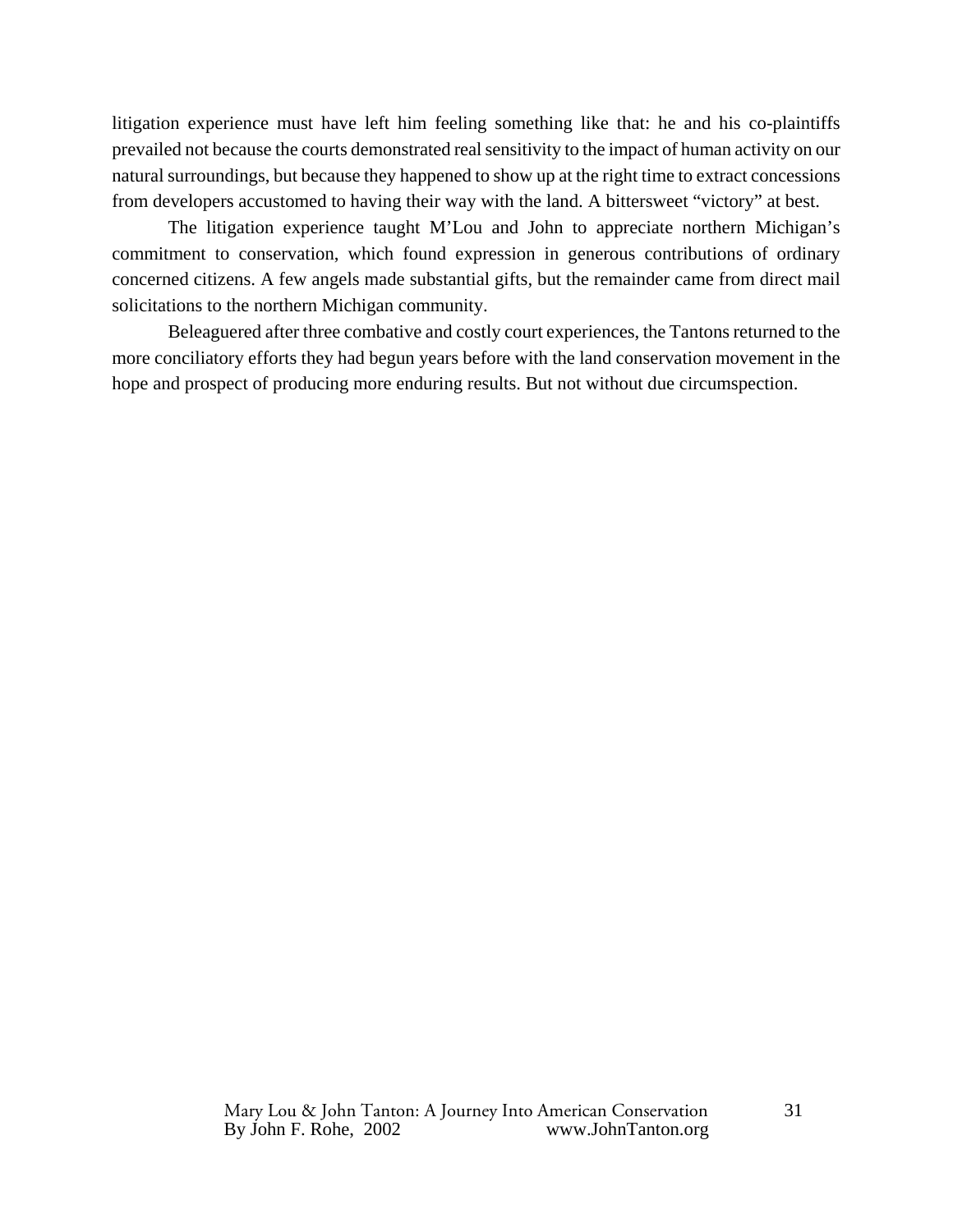### **9. Confrontation or Cooperation**

- *An olive leaf he brings, pacific sign.* John Milton, Paradise Lost
- JR: *Why has the Little Traverse Conservancy been so successful in its mission and in its fundraising efforts?*
- JT and MLT: *It was the right idea at the right time and place. Lots of folks here have lived elsewhere, and have seen how bad it can get – and hence are willing to ante up the time and money to pReserve and Restore what we have, and Reform the underlying systems (such as the zoning codes that led to the degradation). Those are the three "R's" of the conservation movement.*

From the clutch of contentious litigation there was a message about the heart of northern Michigan. Residents were committed to speaking up for the land. And they were willing to put up hard-earned cash for this voice.

But there was also a commitment to civility. Thoughtful sentiment for land conservation often originates in a conciliatory spirit. It is ideally neither bold nor confrontational.

The Tantons were life members in The Nature Conservancy. In 1972, Michigan's Governor William Milliken appointed John to the Wilderness and Natural Areas Advisory Board within the Department of Natural Resources. Formulating the plan to organize the Little Traverse Conservancy (LTC) was part of a natural progression.

According to co-litigator and LTC co-founder Dave Irish, "The idea started with John. He was the catalyst. He was the force that made it happen. LTC would not have become a reality in the absence of John Tanton." The other co-founders of Little Traverse Conservancy also were involved in Tanton's lawsuits: Earl Larson, John Fischer, Edward Kosa, and Frank Pierce.

The co-founders considered forming a chapter of The Nature Conservancy. Instead they decided to form an independent regional conservancy. Conveniently, they were armed with a list of proven donors from the three lawsuits.

The Little Traverse Conservancy was founded upon a mission of conciliation. It would avoid controversial causes. LTC maintains a vigilant allegiance to this founding principle. It remains an amiable forum for persons of diverse environmental persuasions.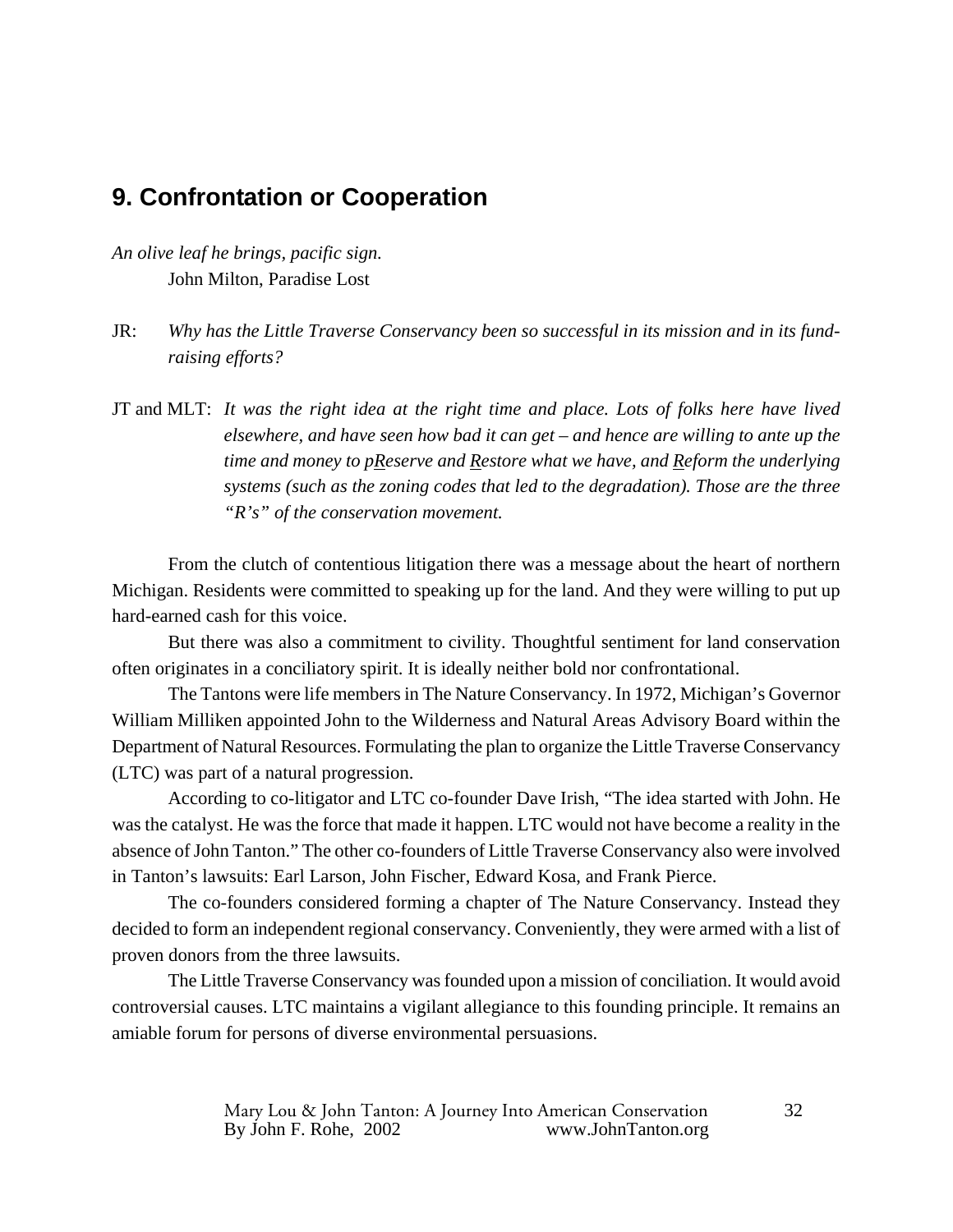This is true even on the contentious "property rights" issue. "Property rights" are one of the most heated environmental topics, yet all activists in the field find a common ground at the Conservancy. Invoking notions of "property rights," business interests often claim land owners have the right to destroy a natural habitat or wetland for private economic gain. If they are deprived of this "right," they claim a right to compensation at the taxpayers' expense. Others respond by asserting a community interest, by claiming that "property rights" never included the ability to use one's land to a neighbor's detriment.

The conflicting interests are bitterly polarized on this issue. The battle rages on the Constitutional terrain of the Fifth Amendment right to "just compensation" when private property is taken for public use. Nevertheless, both sides agree on one essential "property right": the right to preserve one's own land. Even divergent interests can unite under one roof in support of this property right.

The Conservancy provides a common ground. Here the conservationist finds something in common with even the timber and mining industries. The naturalist meets the entrepreneur in a congenial venue. The conservation biologist here teams up with the venture capitalist. The LTC's founders made these peace-keeping alliances possible by applying the lessons learned in the trenches of litigation.

When the Little Traverse Conservancy was incorporated in the Summer of 1972, annual membership dues were one dollar. Life membership could be secured for a \$100.00 donation,

The first brochure stated: "The Little Traverse Conservancy was established to help preserve natural lands for the general public benefit. It acquires land through gift or purchase, preserves and protects the land and makes it available for appropriate use by the public. The Conservancy operates in Charlevoix, Cheboygan, Emmet and Mackinac Counties. In addition to the primary role of identifying, obtaining and managing land, the Conservancy can assist other organizations or governmental bodies in attaining similar objectives."

LTC's history illustrates that effective organizational principles, a talented staff, and a committed board of directors can build successful programs. LTC's endowment at the turn of the millennium is over \$4,000,000 in cash and deferred gifts. Its environmental education programs have become a favorite for northern Michigan's schools. Children participate by the thousands every year. Over 11,000 acres have been protected permanently.

John served on the board of directors long enough to give LTC a healthy start and a formidable donor base. He then moved on to other philanthropic causes, never letting LTC stray far from his heart. A conservation easement on the acreage around the Tanton home, including the foraging ground for their bees and a well-preserved woodland, is planned for the LTC's protective custody.

Mary Lou and John have provided a direction to the conservation movement in northern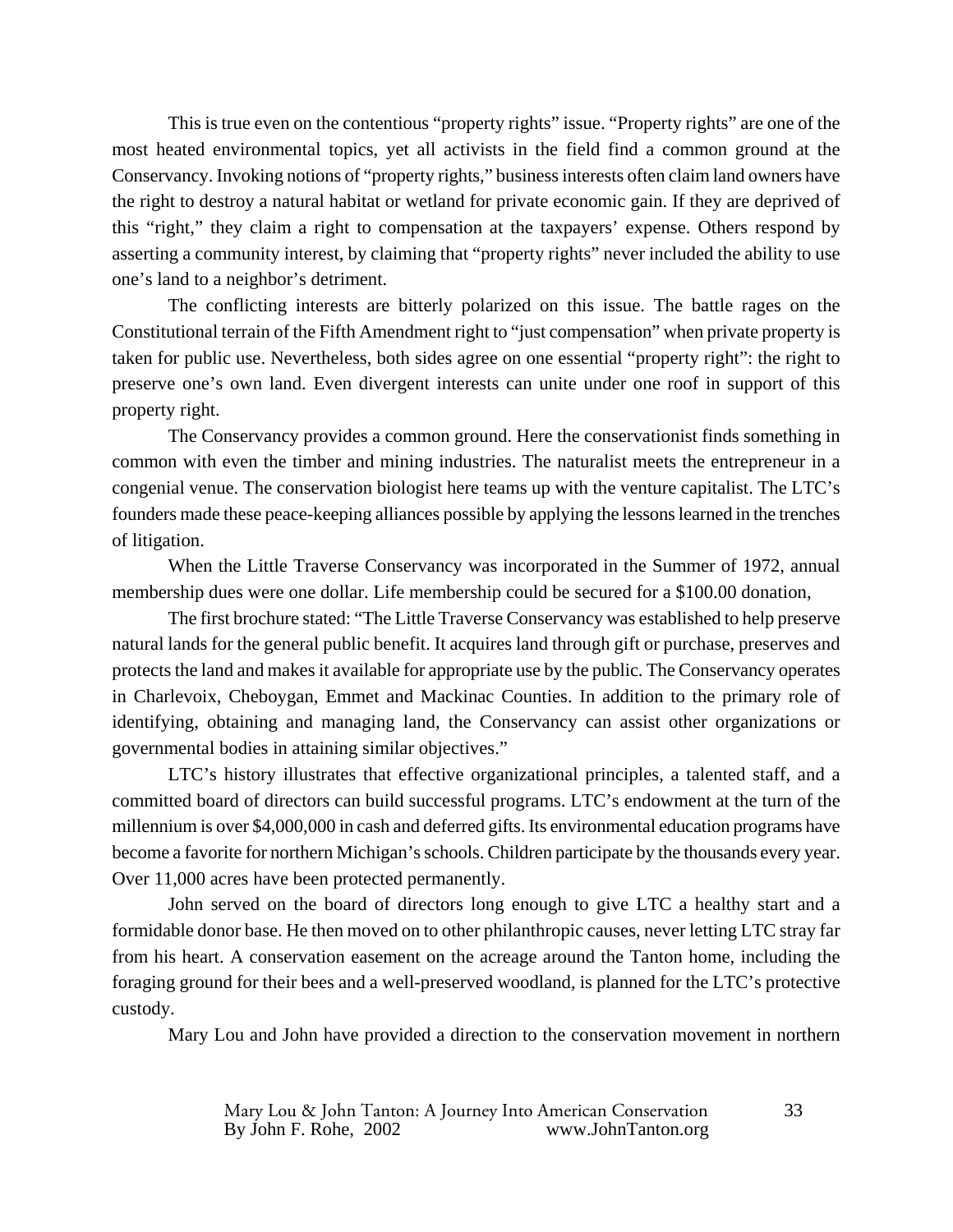Michigan, one that often influences the conservation movement on a national level. For example, while John was serving as the Chair of the Sierra Club's National Population Committee (1971 to 1975) he attended a population meeting at Lake Tahoe in 1974. While there, he walked the forest at Donner Pass. Here John formulated the often quoted "3 R's," which have become the mantra of the conservation movement: Reservation, Restoration and Reform. Reservation is the effort to save a few pieces of the biological puzzle before they are lost. Restoration is the eventual transplantation of this preserved genetic material to biologically pauperized regions. And Reform involves environmental education efforts to assure reasoned and informed decisions on matters affecting our surroundings.

LTC continues to develop innovative programs. It works cooperatively with Native American tribes to maintain culturally significant lands. It recognizes the donors in a Conservation Biography program. The LTC membership base is well over 4,000. This depth of penetration in the heart of a sparsely populated community is unprecedented in regional northern Michigan philanthropy. In the State of Michigan, LTC's protected acreage (nearly 20 square miles) ranks just behind The Nature Conservancy. These totals do not include partnership conservation "assists" achieved in cooperation with public agencies.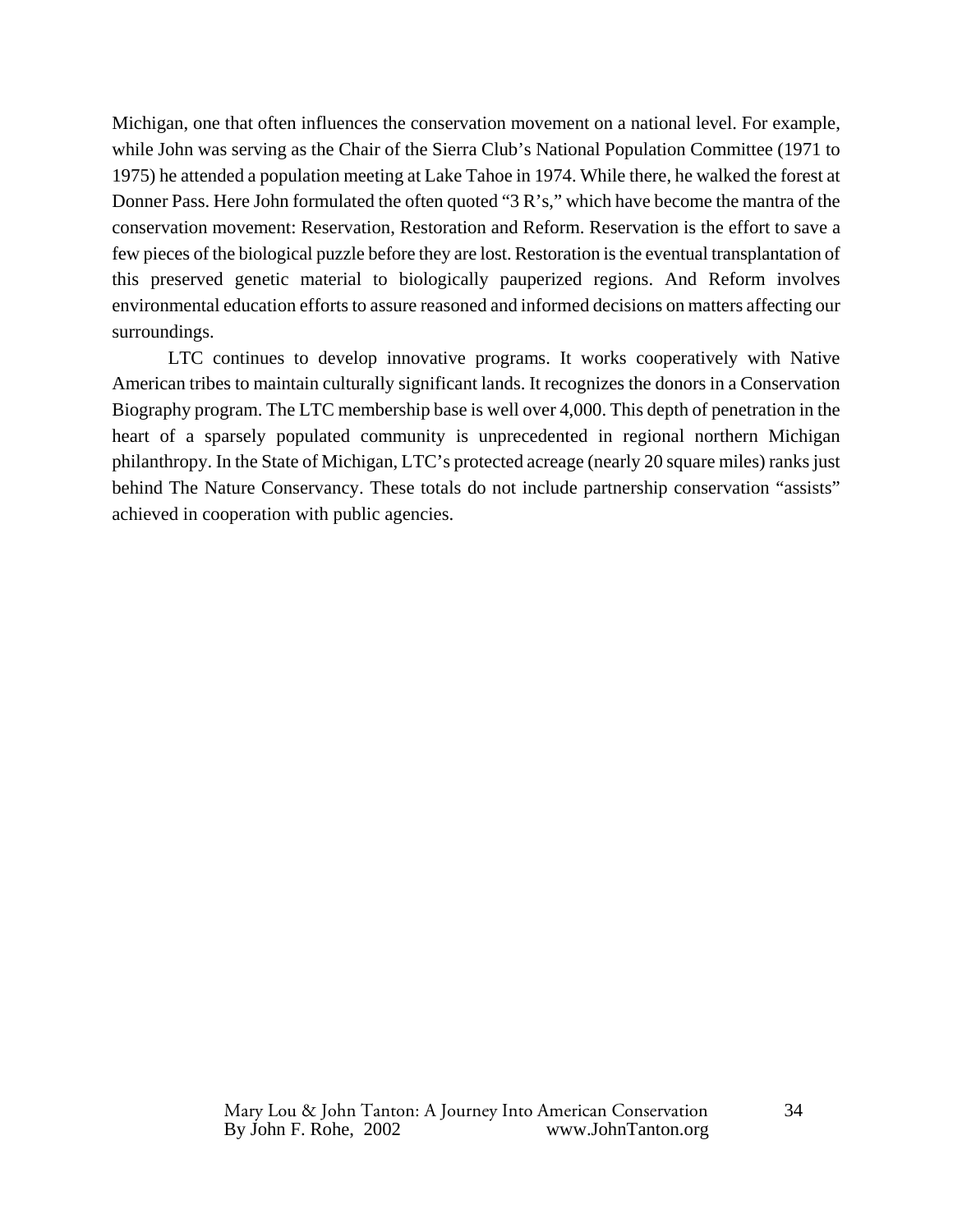# **10. Human Interest and Population Advocacy**

#### *What's past is prologue.*

The Tempest, Shakespeare

- JR: *With respect to life-threatening toxins and contamination, it has been said people are the multiplier. How does the "multiplier" affect your analysis?*
- MLT: *We often [fore]see a problem only after it hits 'hindsight is better than foresight.' Hopefully the solution prevents recurrence and results in more people with a common purpose taking a closer look and choosing a better course.*
- JT: *The language of life is mathematics, according to Lord Kelvin. The fundamental human equation is the one we all learned with our multiplication tables: (multiplicand) x (multiplier) = (product). The things people do individually, whether positive (like donating time to community projects) or negative (like wasting resources), when multiplied by the number of people involved, yield the total effect. If we cut pollution per capita in half, but double the number of people, we're back where we started.*

During her childhood, Mary Lou recognized that children of smaller families generally received more personal attention and enjoyed a higher quality of life. When she and her mother visited local households to pick up knitting for the wartime effort, she noticed that large families were in persistent need of assistance. As a school teacher in 1957, Mary Lou again encountered children subject to abuse. The financial hardships of large families often seemed to correlate with the frequency of child abuse. Families with more children had a harder time getting ahead. The children were economically disadvantaged and often emotionally deprived. These observations prompted Mary Lou to provide needed information about family planning.

Mary Lou was initially drawn to Planned Parenthood by a personal interest in women and children. John was drawn to the movement by a concern over the imbalance between human numbers and available resources. In time, M'Lou's and John's interests would converge not only in effect, but also in purpose.

Mary Lou was named Outstanding Planner by the Northwest Michigan Council of Governments in 2000, after serving on the Emmet County Planning Commission and its committees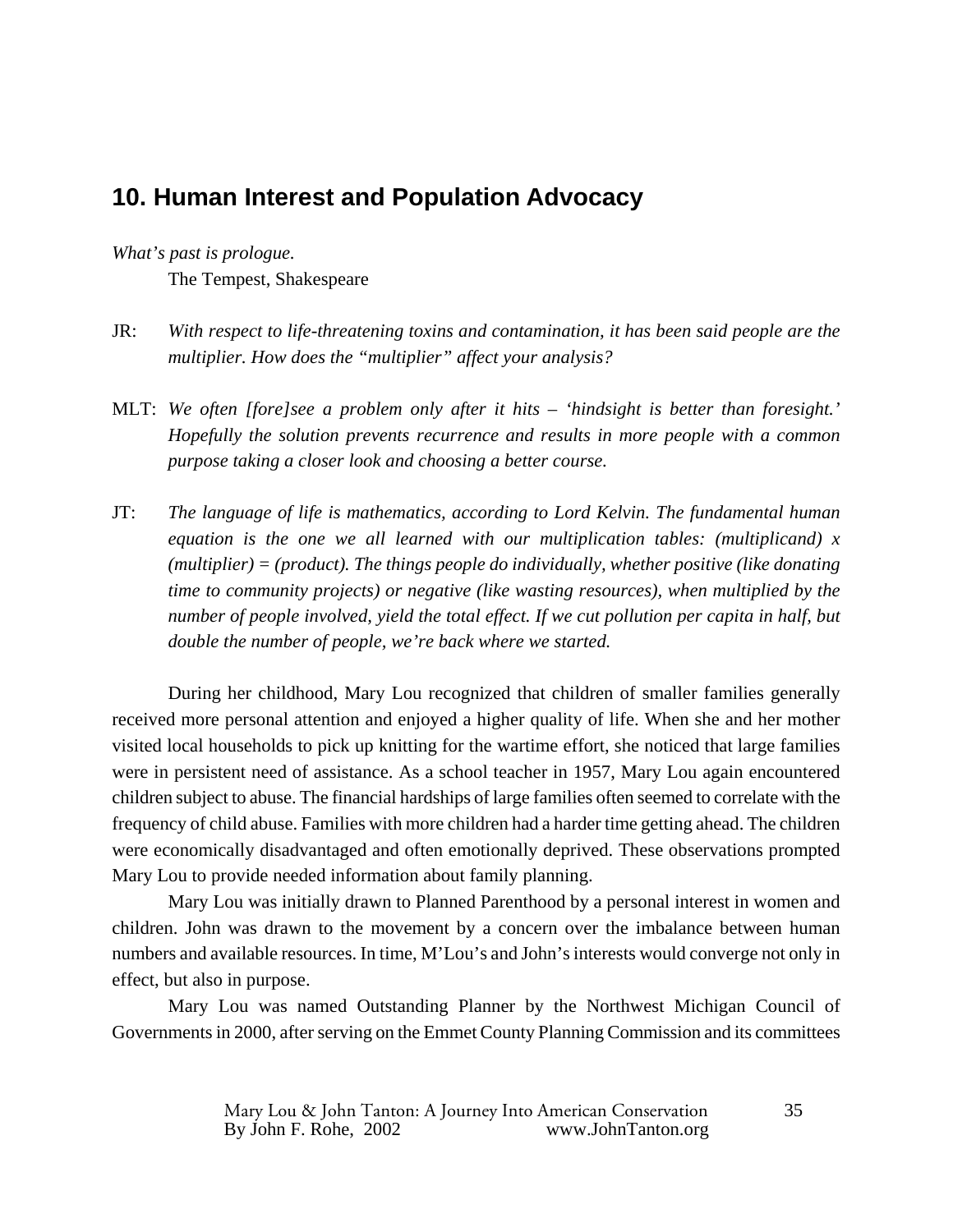for over a quarter of a century. Here she acquired first hand insights into the persistent human pressure on resources. This experience shifted the underpinnings of her population advocacy. While still maintaining a humanitarian interest in women and children, she eventually also came to appreciate the humanitarian need to maintain a responsible balance with biological systems.

The initial basis for John's involvement in population issues also has shifted over the years, evolving toward a new emphasis. Though he remains concerned about the impact of human activity on resources, his population and immigration advocacy has been informed by a growing awareness of culture, language, and civic affairs.

In Denver General Hospital, where their first child, Laura, was born, Mary Lou noticed a table for dispensing birth control information to the women leaving the hospital with their newborn babies. Upon returning to Ann Arbor, Mary Lou joined the local Planned Parenthood board in 1961. She and Nancy Bell Bates, granddaughter of Alexander Graham Bell, visited clinics and gathered contraceptive histories from women.

They soon found that many women were misinformed about contraceptives. Many women frequently confused feminine hygiene products with contraceptive products. Nancy and M'Lou asked drugstores to separate these products on the shelves. They also discovered that women often confused the term "germicidal," used on feminine products with the phonetically similar term "spermicidal." It became apparent that some women needed personalized assistance in identifying proper contraceptive products.

Between 1961 and 1964, John was consumed by academics while in ophthalmology residency at the University of Michigan in Ann Arbor. Their daughter, Laura, was born in June of 1961 and Mary Lou was pursuing a masters degree in special education, while also tutoring children. Despite the family and educational demands on her time, Mary Lou continued to pursue her advocacy in family planning with Nancy.

When they moved to Petoskey, Michigan, Mary Lou continued meeting individually with women in the maternity ward. She received a warm reception from obstetricians and gynecologists, and nurses alerted her when intervention was particularly needed. They often offered helpful comments such as: "Be sure to visit this girl. She is 16, just had a baby, and she is just a child herself." Having given birth often to an unplanned child, these new mothers generally welcomed contraceptive information. Intercepting these women before they left for home enabled Mary Lou to distribute necessary information efficiently and to achieve maximum effects.

Some women were misinformed. Others were afraid even to ask for contraception information, fearing that their (usually male) physician might trivialize the question. Little information on family planning was available to women, so M'Lou and her friend, Jean Beckley, converted an overnight case into a kit containing information on available contraceptives. The kit was easily transported.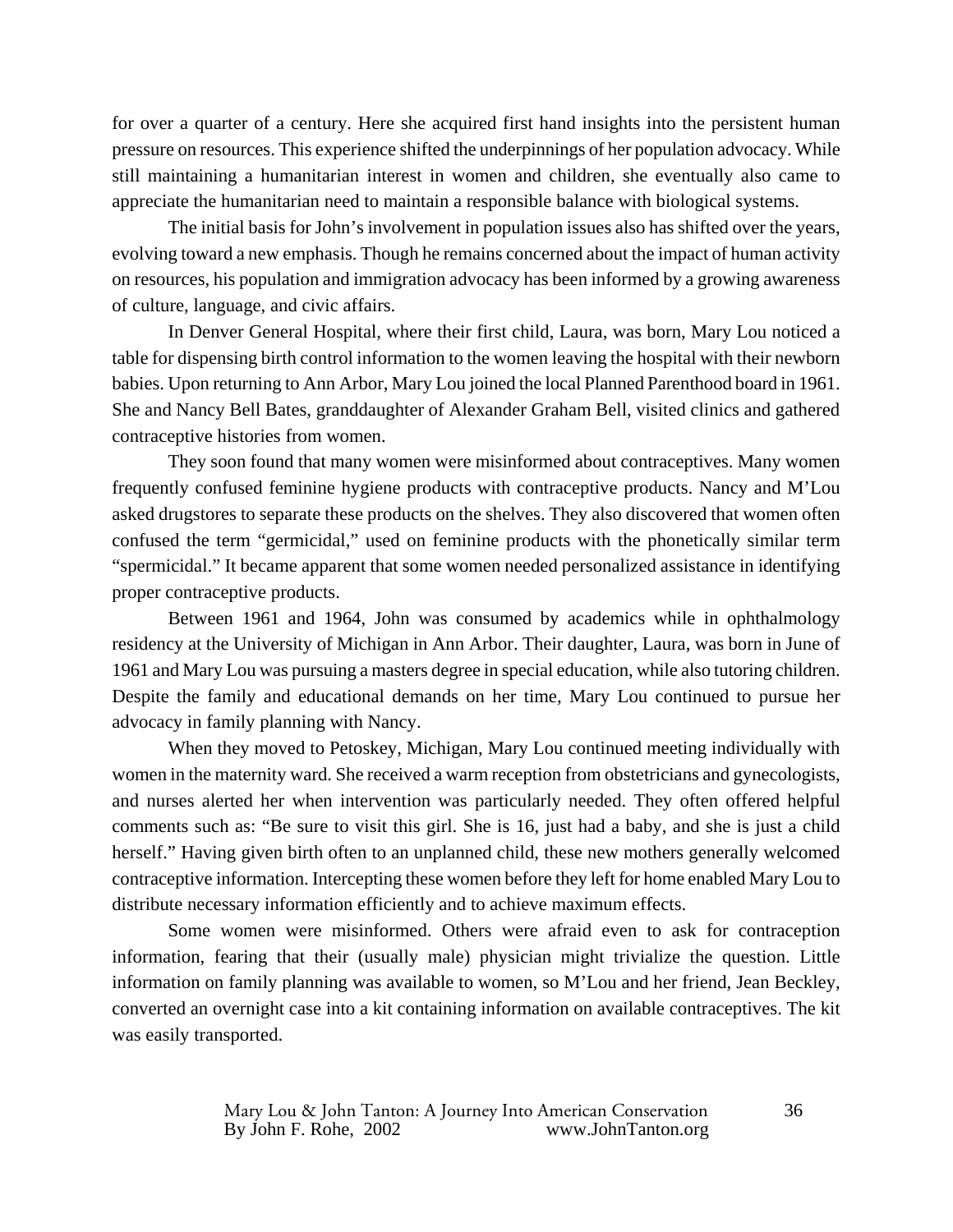Mary Lou's interest in Planned Parenthood originated in her concern for needy women and children who, throughout history, have borne the brunt of the hardship when resources are scarce. Her advocacy intersected with John's interests, although his commitment was grounded on related, but distinct concerns. He was focused primarily on the competition of surging populations over dwindling resources.

Initially, the Tantons' conservation efforts were conciliatory. Upon arriving in Petoskey in 1964, for example, they took note of an under-appreciated community resource: the Bear River. This river drained Walloon Lake and a network of spring-fed tributaries through much of the glacial architecture around their home town. The Bear emptied into Lake Michigan in downtown Petoskey. Old tires and trash were strewn along much of the river corridor. M'Lou and John formed the Bear River Commission to remove refuse and to heighten appreciation for this resource. Soon thereafter they founded the Petoskey Regional Audubon Society (1967), the Hartwick Pines Natural History Association (1969), and the League of Conservation Voters for the  $11<sup>th</sup>$  Congressional District (1970).

By 1967, Mary Lou and John became interested in establishing a Planned Parenthood affiliate and clinic in northern Michigan. This was one year before Paul Ehrlich wrote *The Population Bomb,* and three years before the first Earth Day (1970). The Tantons observed that natural systems replenish themselves, much as soils on the farm are rejuvenated by proper crop rotation. Natural systems were, however, threatened. Wherever they looked they saw a new road, another clear cut, tires in an old riverbed, and a mounting waste stream. The problems of everincreasing pollution and diminishing habitats had a common root cause: the sheer number of people. People are the multiplier. With an affinity for addressing causes, as distinguished from effects, they found a comfortable home in the population movement.

Two people inflict twice the damage of one. And six billion inflict at least two times the damage of three billion. For the Tantons to express respect for natural systems it became necessary to speak out on population issues. Their voices first resounded in the councils of Planned Parenthood where they noted the alarming implications of the rising percentage of births to teenagers and single parent households. John wrote a letter to the president of Planned Parenthood World Population (PPWP) to urge that contraceptive information be made available to teenagers and single women. Today we would not expect Planned Parenthood to withhold information from the most needy and vulnerable. At the time, however, providing contraceptive information to teens and singles experiencing unplanned parenthood was still a revolutionary idea.

If the hope for planned and wanted children in two-parent households was a worthy goal for the nation, this would not have been a controversial topic. Nevertheless, the president soundly rejected John's suggestion. The insights of those on the cutting edge can be obscured by the conventional wisdom of onlookers.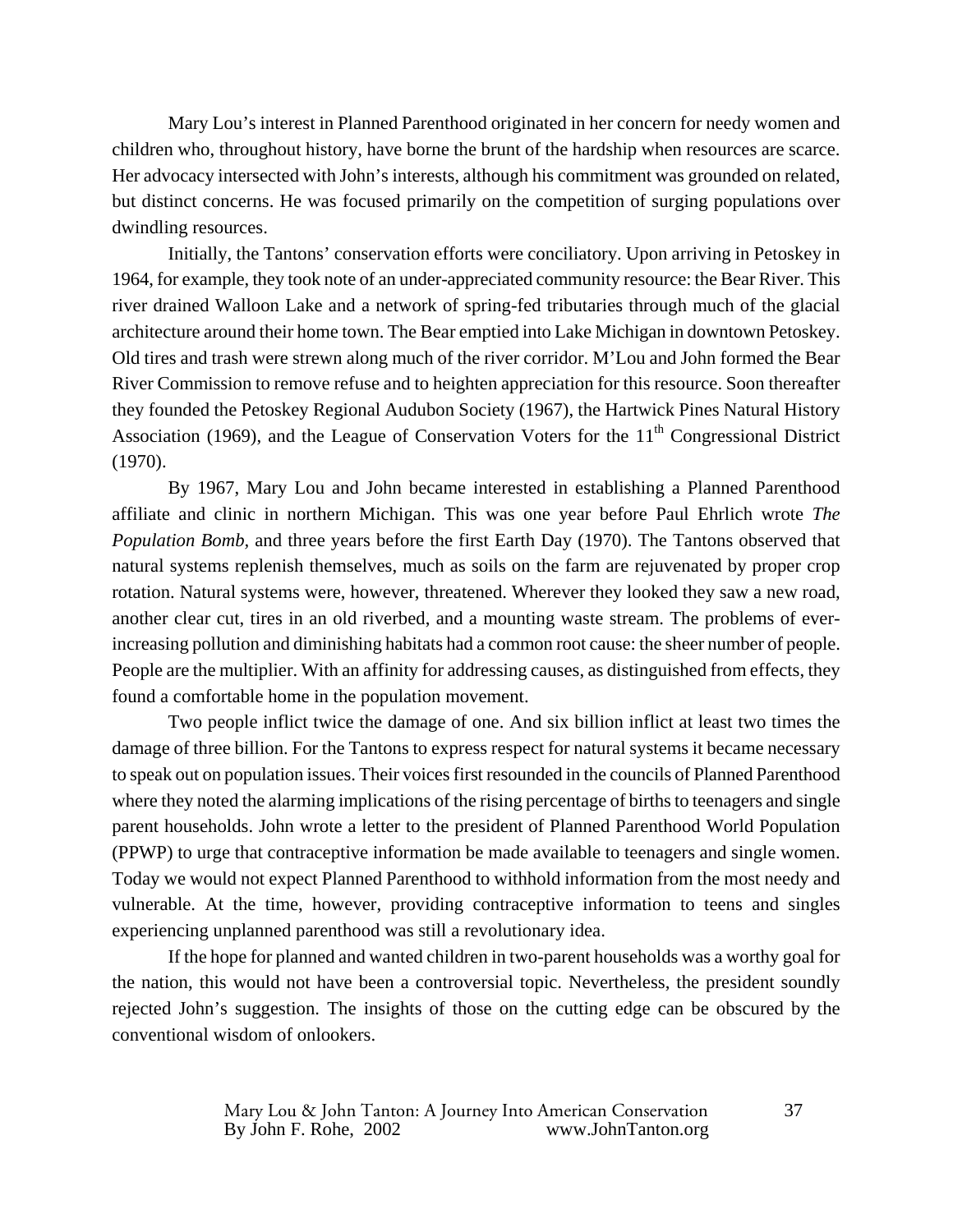The organizational talents John developed as president of the Delta Upsilon fraternity at MSU were readily transferred to the formation of Northern Michigan Planned Parenthood (NMPP). John served as president from 1970 to 1975. During his tenure, in addition to expanding the informational services, NMPP instituted a direct health services program. It became a full service family planning organization with clinical services.

Concurrently with these efforts, during the late 60s and early 70s, M'Lou and John organized a local chapter of the Sierra Club and of the Audubon Society. Their co-founder of the Audubon Society chapter, Bill Sheldon, was a patient of John's. He had visited John for eye difficulty secondary to the tumor that eventually claimed his life. John had to inform his good friend of the tumor. The close relationship forged in their common endeavor made this physician's task a memorably distressing duty.

In 1968 M'Lou became a founding member of the Michigan Women for Medical Control of Abortion (MWMCA), and also served on the board of the Michigan Council for the Study of Abortion. Mary Lou's views on abortion at the time are preserved in her op-ed found in the Appendix. MWMCA informed legislators and Michigan residents of the need for medical abortions to assure healthy and well-loved children. The organization promoted the ideals that motherhood is a vested right of every woman. The right was to be exercised at the individual discretion of the mother and her physician, within the confines of responsibility to the child, the family, and to society.

MWMCA spearheaded an initiative petition drive to reform Michigan abortion laws. The initiative would have allowed abortions for the mother's physical and mental health. M'Lou sought and received support from the American Association of University Women, as well as from Methodists and Presbyterian women's groups. After working on this initiative for four years, market opinion research polls revealed Michigan voters favored reform by a margin of two-thirds to onethird. But then, on the eve of the election, the opponents hired advertising men who blanketed the state with red-filtered photographs of fetuses. Many were even displayed on church doors. By the time of the election, voter support waned. Michigan voters rejected the initiative by a margin of twothirds to one-third. Soon thereafter, the U.S. Supreme Court superseded this vote with the landmark decision in *Roe* v *Wade*.

The late 60s and early 70s also afforded M'Lou and John a series of opportunities to acquaint their friends with the natural amenities on state lands. They organized camp outs at Wilderness State Park, where an old CCC building housed about 80 of their friends from across the state. These outings became fund-raisers for the Sierra Club. They hired a cook, bought the food, and made all the necessary arrangements. The outings, usually in the last weekend of February, introduced many to cross-country skiing in the northern Michigan area. For one of the outings, lessons were offered by a former Olympic cross-country skier from Czechoslovakia. The last weekend in February remains a favored date for their cross-country gatherings, now commonly held in Canada.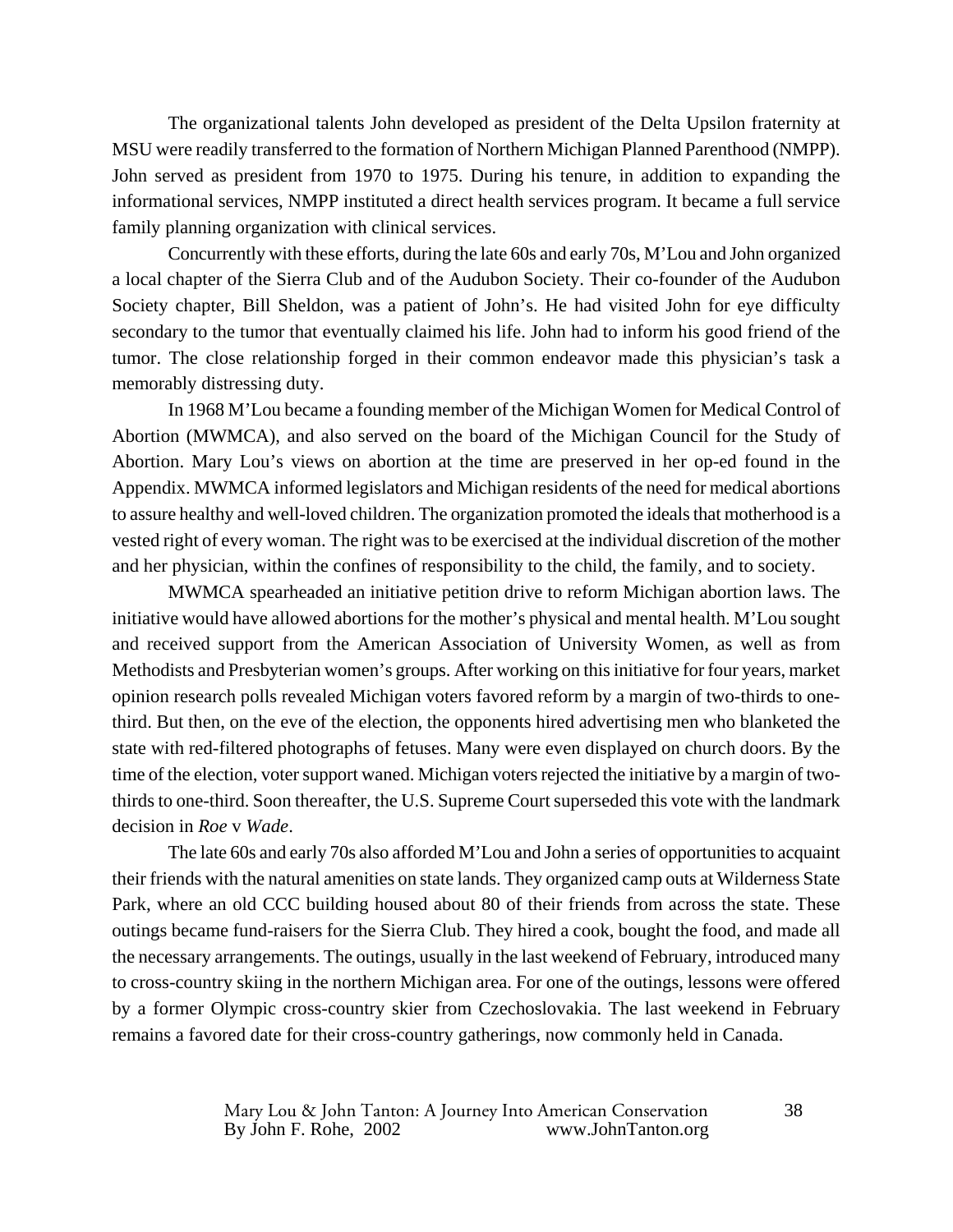In the late 1960s, M'Lou and John joined the newly formed organization known as Zero Population Growth (ZPG) as soon as they learned of its existence. This led to active involvement in planning the first Earth Day, an unforgettable event in the environmental movement. It was celebrated in April, 1970. While preparing for Earth Day, they met Roger Conner. He would eventually become the first Executive Director of the Federation for American Immigration Reform (FAIR).

John and M'Lou were on the road during Earth Day week in 1970. They traveled the state and gave 30 speeches on population growth. As chair of Michigan Women for Medical Control of Abortion, Mary Lou spoke on and debated the need for medical control of abortion. When discussing these concerns, John was careful not merely to complain, but to offer helpful advice. Thus, his talks examined the components of the population growth equation: unplanned children in unwelcome settings, teen pregnancies, single parent households, families financially strained with 5 or 6 children. He also noted that immigration accounted for 10 to 15% of total population growth.

While there was a receptive audience for the message about voluntary fertility reduction in the United States, he also detected an aversion to the topic of immigration. Interestingly, the U.S. was willing to voluntarily reduce its population by bringing down its fertility, but it was reluctant to discuss population growth due to immigration.

John began to ask questions about this disregarded component. He found no one knowledgeable. Many believed it was not a proper subject for discussion. Undeterred by the prevailing reticence, he began opening files and accumulating materials, hoping someday to deliver the information to a qualified writer on the subject. None was to be found. At the time, it was already clear that the topic would become a rising national concern. John trusted that eventually someone would follow their conscience to advance meaningful discussions on the topic.

Advocacy on population issues soon led John to a select group of activists. In retrospect, this activism may have produced one of the most effective charitable media campaigns ever. Its message left an enduring mark on the nation's demography. In June of 1970, John attended a conference in Chicago, the "Congress on Optimum Population and the Environment" (COPE), joining writers Paul Ehrlich, Garrett Hardin, Willard Wirtz (Secretary of Labor under Presidents Johnson and Kennedy), Stuart Udall and others. Hubert Humphrey addressed the general meeting (having the misfortune to show up in alligator shoes).

In the early 1970s, Richard Salarius asked John to organize a population committee for the Michigan Sierra Club. Salarius was an instructor at the University of Michigan and eventually became a member of the national Sierra Club Board of Directors. In the wake of Paul Ehrlich's classic, *The Population Bomb,* and Earth Day 1970, population studies soon became a familiar, even fashionable topic.

John formed the Population Committee for the Michigan Chapter of the Sierra Club. This led

Mary Lou & John Tanton: A Journey Into American Conservation 39<br>By John F. Rohe, 2002 www.JohnTanton.org By John F. Rohe,  $2002$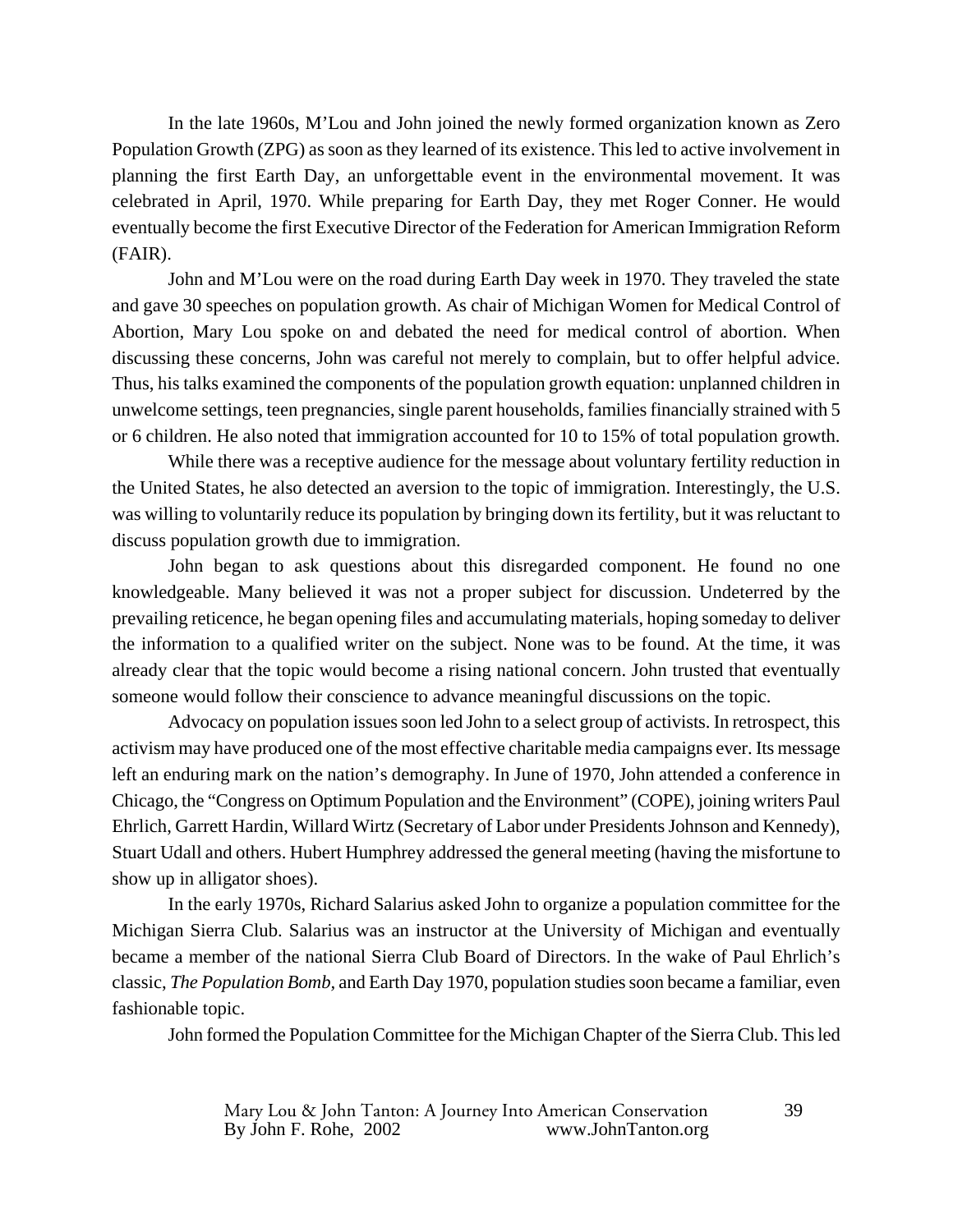to a meeting of Midwestern Sierra Club activists at the Morton Arboretum in Chicago in the fall of 1972. George Treichel, a geographer from San Francisco State University, attended the meeting. Treichel was on the national ZPG board. Impressed with John's work with the Sierra Club, Treichel recommended John for ZPG board membership. John was elected in April of 1973.

John was appointed chair of the national Sierra Club Population Committee. There he learned that Garrett Hardin was a member. Having read several of Hardin's works, John wrote to him enthusiastically. Hardin's jarring response left an enduring memory: Hardin announced his immediate resignation! Hardin was singularly a writer. He just wasn't a committee-type person. Until he received John's letter, he had not even been aware of his appointment to the committee several years earlier. Despite this resignation from the committee, a bond formed between the two: his letter of resignation was the first in a series of hundreds of letters exchanged between Hardin and Tanton over the ensuing years.

In early 1974, John chanced upon an ad in *Science* magazine for an essay contest held in conjunction with the upcoming Limits to Growth Conference, underwritten by Texas oilman George Mitchell. The conference followed the acclaimed Club of Rome book entitled *Limits to Growth*.<sup>viii</sup> John submitted a synopsis of his thoughts on immigration and was selected to write a final paper on the subject.

The paper on immigration placed third in the contest. A fellow contestant, Englishman Teddy Goldsmith, was editor of *The Ecologist*, a British periodical. Goldsmith did not place, but he liked John's paper well enough to run it as a cover story in *The Ecologist* in 1976.<sup>ix</sup> John was now armed with a handout with which to promote his concerns over the unmentionable topic. This essay on immigration is reproduced in Appendix A.

As soon as John became a ZPG Board member in 1973, he undertook efforts to steer the organization toward immigration reform. This led to his appointment as chair of an immigration study committee. The committee produced two papers over the next two years. The first analyzed the immigration situation and the second made recommendations for change in basic immigration laws. Both papers were adopted by the national board and the executive committee, but his ZPG efforts foundered at that point. Eventually the Sierra Club also refused to advocate for immigration reform. The subject was simply too sensitive.

During his two year term as President of ZPG, John unceasingly suggested that the organization recognize the importance of opening a national dialogue on immigration. Although most board members were unable to conceptually switch from domestic fertility to immigration, this was not true for everyone at ZPG. Gerda Bikales, also an early ZPG member and Holocaust survivor, was employed as a medical social worker in Newark, NJ. Here Gerda directly confronted the effects of legal and illegal immigration. Even during the early days with ZPG, Gerda offered John enthusiastic support for his still controversial writings on immigration reform.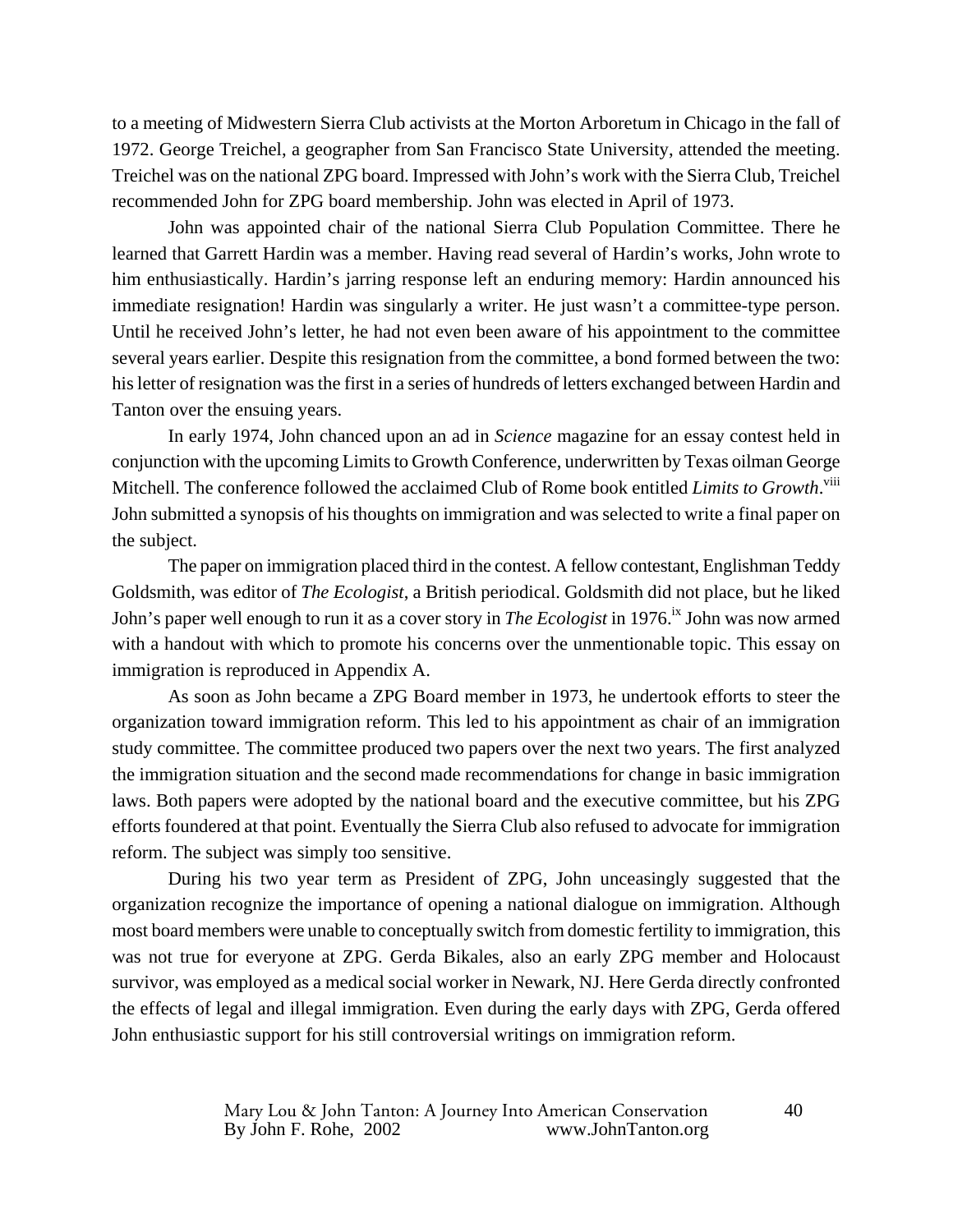At the end of his presidential term in 1977, the issue was still a taboo subject for the ZPG board. John remained on the board through December 1978, but it became increasingly apparent that the ZPG Board was beyond reach on the issue. In late 1977 and early 1978 John entertained the idea of establishing a new organization devoted to immigration issues. Thus it was that during his last year with ZPG, John was organizing the Federation for American Immigration Reform. FAIR opened its doors on January 2, 1979, and Mary Lou eventually became the president of the U.S. Immigration Reform Political Action Committee (IRPAC). The Tantons had enlisted in yet another cause.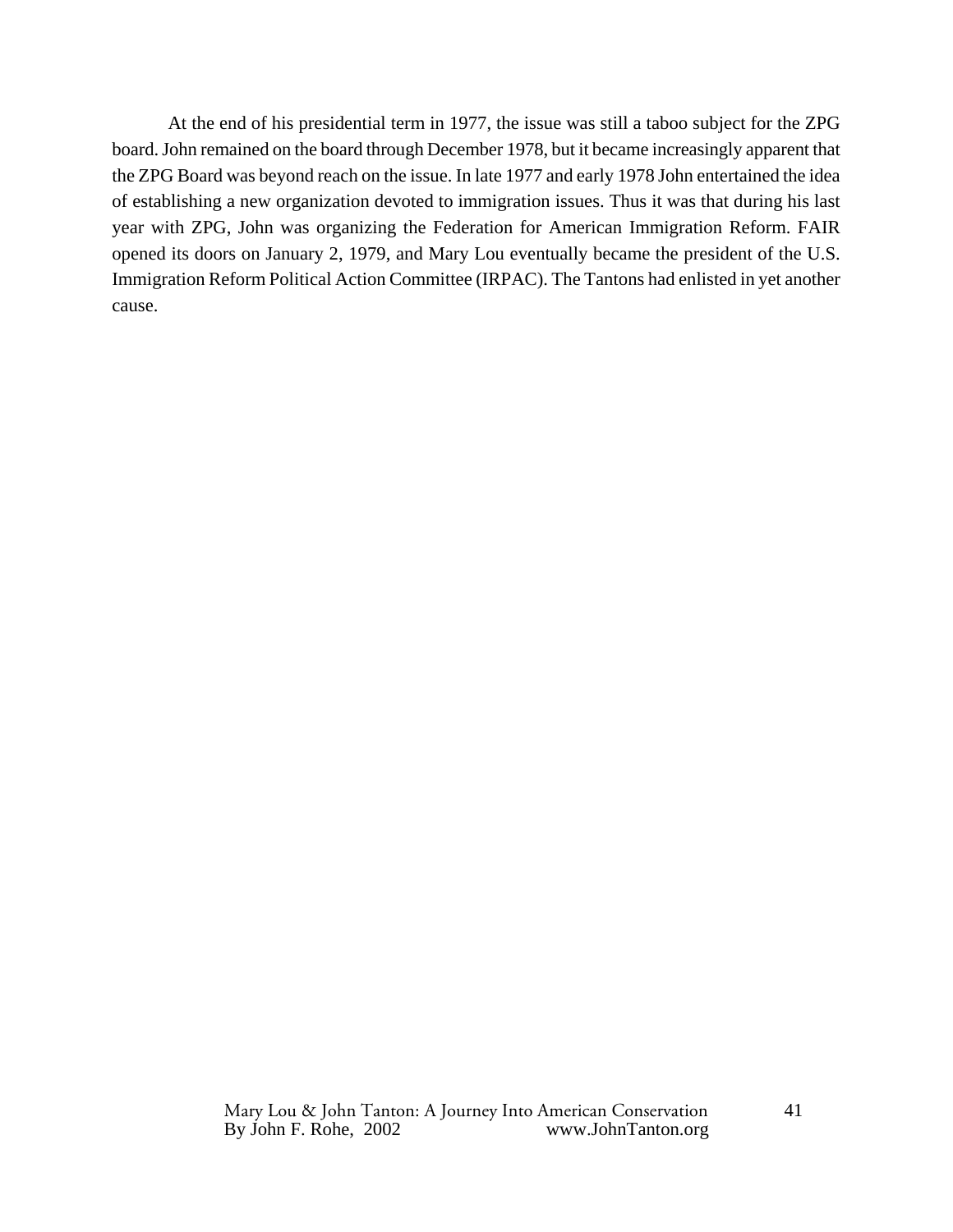# **11. "Of Grass and Grassroots"**

*There are a thousand hacking at the branches of evil to one who is striking at the root.* Henry David Thoreau

- JR: *How do we honorably discharge our responsibility to the less fortunate in foreign lands with exploding populations?*
- MLT: *Any humanitarian relief program should be evaluated regularly. Does it maintain low overhead costs? Does it reach the target population? Does it "teach one how to fish"? It should address the root ailment, not just treat the symptoms.*
- JT: *As to their brightest and best, the ones with the best education and a vision of a better future – help assure they stay at home and develop their own country, rather than bail out for the MDCs (more developed countries). We then need to provide them with all of the information and at least some of the tools they need to realize their dreams and aspirations (ad astra per aspera!).*

In 1999, Mary Elizabeth Brown, an assistant professor in the Social Science Division of Marymount Manhattan College, published *Shapers of the Great Debate on Immigration, A*  Biographical Dictionary.<sup>x</sup> This book traces the history of U.S. immigration policies through its leaders, starting with Thomas Jefferson, and including other notables: Booker T. Washington, Henry Cabot Lodge, Theodore Roosevelt, Henry Ford, Edward M. Kennedy and Alan K. Simpson. Of the 20 persons whose histories are memorialized in this book, only four are still living. Of the four, John Tanton is the youngest, and is the subject of the last chapter entitled *Of Grass and Grassroots* (from which the title of this chapter is respectfully "borrowed"). Explaining her rationale for entitling John's chapter *Of Grass and Grassroots*, Mary Elizabeth Brown states:

The play on words in the title is deliberate. John Tanton first became interested in immigration questions through a lifelong interest in the natural environment. When he determined that immigration was a significant danger to American natural resources, he also found that there were no mechanisms in the political system for getting his views across and for affecting legislation. Hence, he turned to a grassroots effort combining mass appeal, leadership by a few dedicated individuals, and attempts to influence officials at the highest levels of the federal government.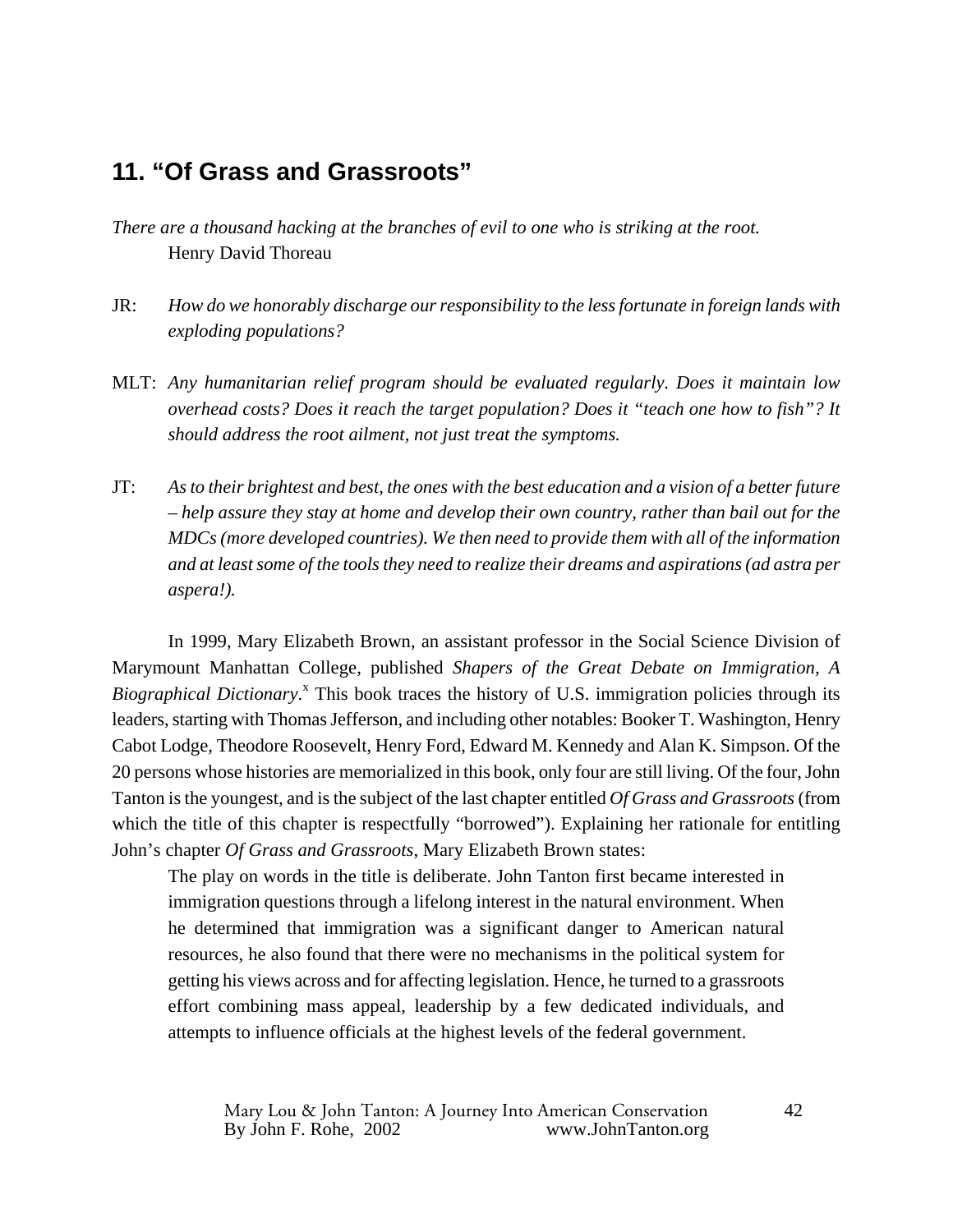If you were to ask for John's nomination of the most influential person in recent history, who might he select? John Locke? George Washington? Thomas Jefferson? Abraham Lincoln? Martin Luther King, Jr.? Albert Einstein? Wrong.

His nomination is Emma Lazarus.

When the history of the  $21<sup>st</sup>$  Century is written 100 years from now, the effect of demography will be impossible to ignore. Estimates are that well over 100 million additional U.S. residents during the first 50 years of the  $21<sup>st</sup>$  century will alter indelibly the nation's environmental conditions, culture, language, air quality, and water purity. This population expansion will intensify the competition for resources and drastically affect countless other aspects of life. This population surge, demonstrably driven by immigration, rather than a fertility increase, is only the first installment of the demographic portrait expected from the U.S. Census Bureau.

The unprecedented high wave of immigration results largely from a revisionist interpretation of the Statue of Liberty. The poem authored by Emma Lazarus beckoned the "huddled masses yearning to breathe free." Despite the dramatic changes in the earth's demographics since the days of Emma Lazarus, the open-bordered imagery of the poem prevails in public discourse on the immigration debate. Images trump reason. Accordingly, it elevates the author to the most influential person of our times, according to John's calculation.

Emma Lazarus (1849-1887) wrote the poem entitled *The New Colossus* in 1883. It was part of an effort to raise funds for the pedestal of the Statue of Liberty. When French sculptor Bartholdi assembled the 152-foot statue as a gift from the French nation, he intended to commemorate the successful American experiment in republicanism, our cherished freedoms, liberties, selfgovernance, and the rule of law. Thus, the statue became known as "Lady Liberty." The Lazarus poem, only one of many manuscripts on the statue, shifted the symbolism from "Liberty Enlightening the World" to a beacon for immigration. The poem's title refers to the Colossus of Rhodes, a bronze statue of the sun god Helios that overlooked the Greek city's harbor. It became one of the seven wonders of the world. The Lazarus poem reads:

Not like the brazen giant of Greek fame, With conquering limbs astride from land to land; Here at our sea-washed, sunset gates shall stand A mighty woman with a torch, whose flame Is the imprisoned lightning, and her name Mother of Exiles. From her beacon-hand Glows world-wide welcome; her mild eyes command The air-bridged harbor that twin cities frame.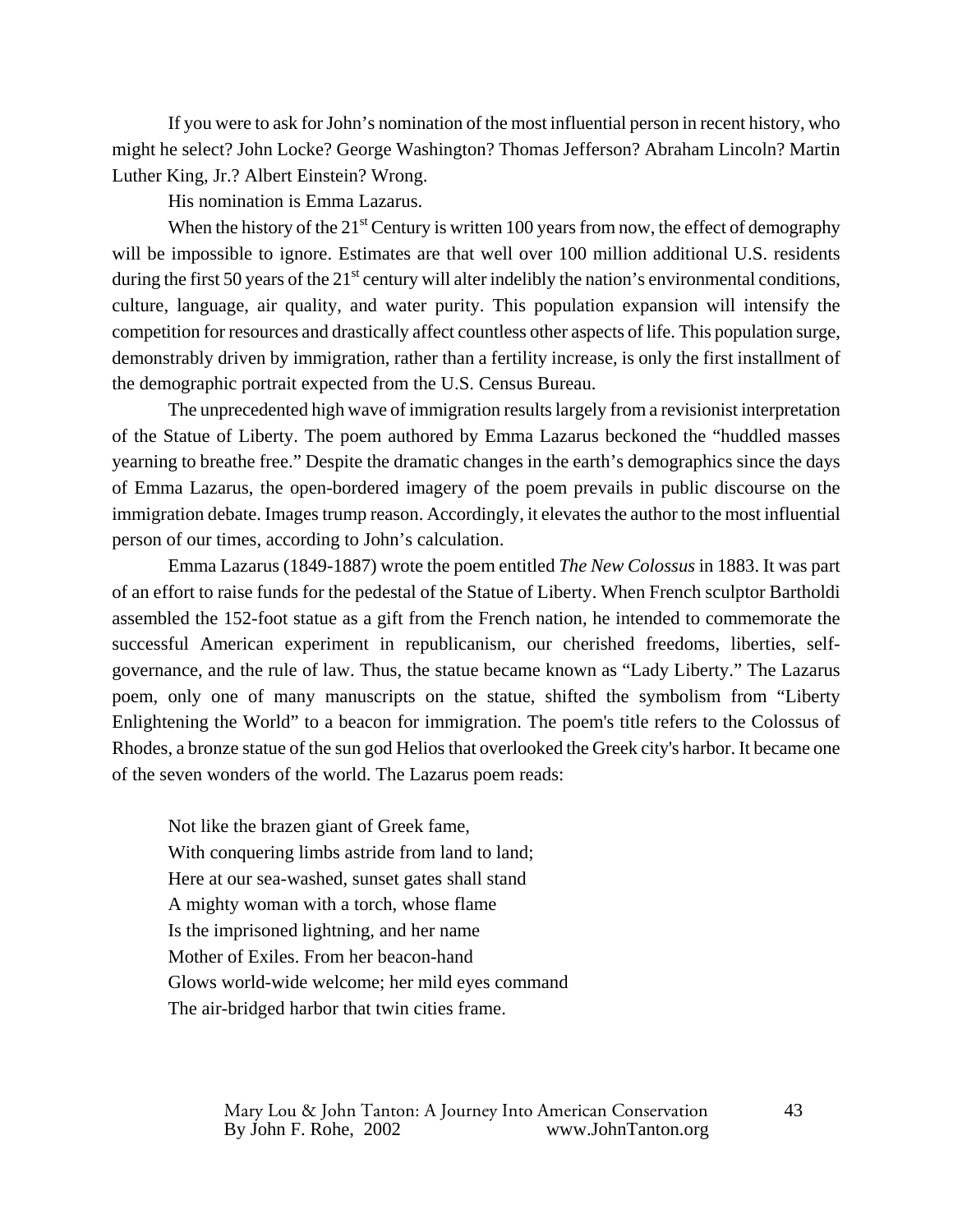"Keep, ancient lands, your storied pomp!" cries she With silent lips. "Give me your tired, your poor, Your huddled masses yearning to breathe free, The wretched refuse of your teeming shore. Send these, the homeless, tempest-tossed to me. I lift my lamp beside the golden door."

The immigration debate provides a unique insight into how an idea in our democracy can build on the strength of a singular image, a phenomenon of Emma Lazarus' poem. In the face of this tendency, the Tantons' immigration reform efforts illustrate how, even today, the power of such an image can be affected by the energy the Tantons have devoted to their tireless conservation ethic, which has moved a national debate. The Federation for American Immigration Reform became Mary Lou and John's vehicle for delivering this conservation ethic to the public.

In 1977, John arranged for Roger Conner to be invited to join the ZPG national board. Two years later, John recruited Conner to become FAIR's first Executive Director. Roger had served in the trenches of Michigan's early environmental movement. His experience included an appointment to the Michigan Air Pollution Control Commission by Governor Milliken, and he became the second executive director of the West Michigan Environmental Action Council.

Roger characterizes an early visit to the Tantons as his "trip to the mountaintop." He met M'Lou and John at their home in Petoskey, overlooking the valleys, the bay, the hills, and the Tantons' beloved beehives. They discussed population, immigration, and the need for a new organization. Roger had dedicated five years to the West Michigan Environmental Action Council, but was not planning to become a lifer. He was ready to expand his professional horizons. This was a new endeavor on the national scene, and that is where FAIR's story begins. Roger and John agreed to commit five years to determining whether it was possible to achieve any definable goals.

Roger's verbal skills as a national champion debater at Oberlin complemented John's disciplined organizational skills. As an example of this discipline, John carried a notebook everywhere to record ideas as they dawned on him. He also acquired a small tape recorder for his night stand. When thoughts emerged in the middle of the night, the handy tape recorder was in close reach to record them.

Maybe too close.

Before long, John was given the choice of sleeping with his tape recorder, or with M'Lou. Since then, the tape recorder has been spending lonesome nights in distant corners of the Tanton home.

Roger and John would compare their respective checklists and monitor the progress of the organization on Mondays. The issues involved not only immigration reform advocacy, but also the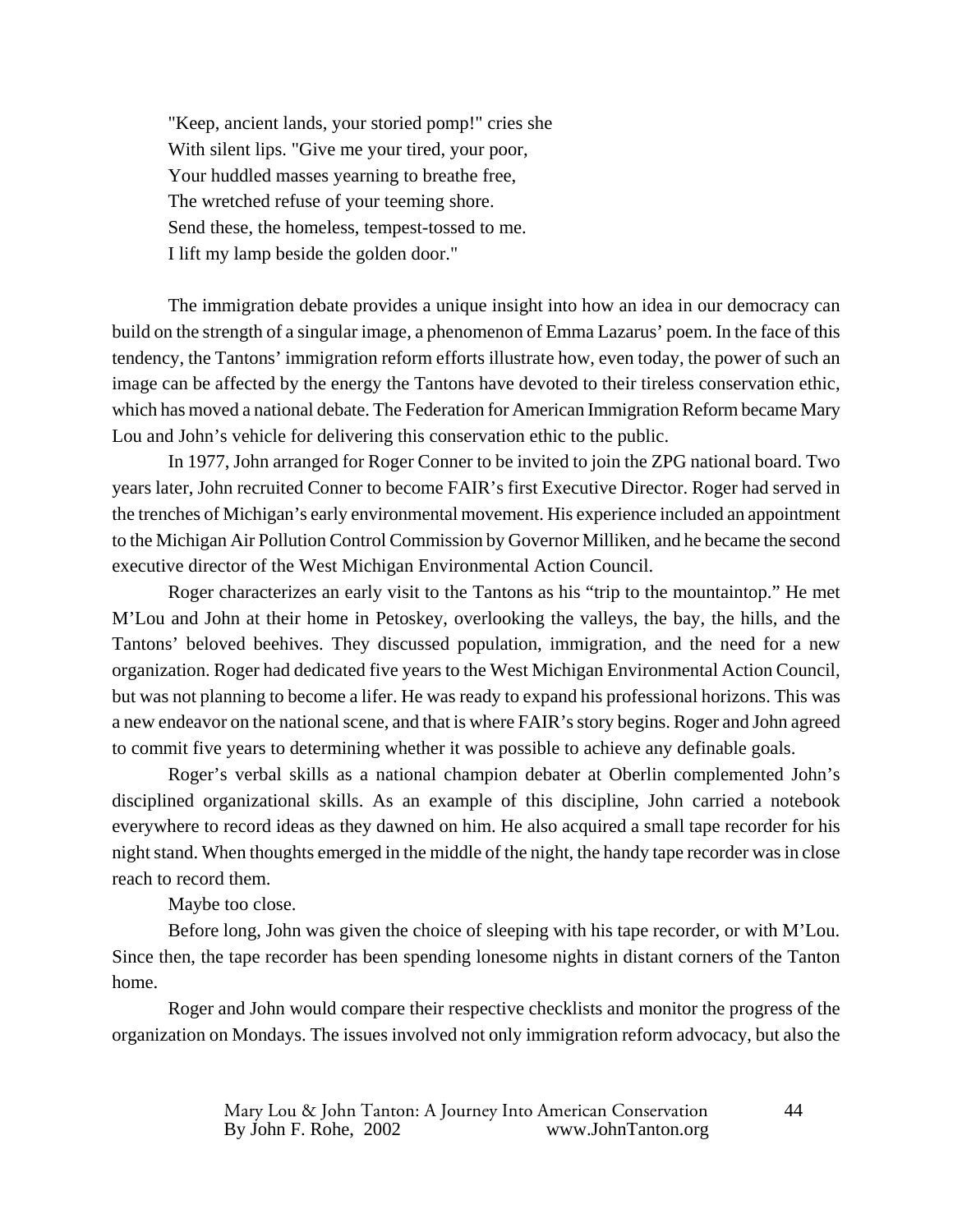customary problems of operating a charitable organization: identifying the strengths and weaknesses of the staff, filling new positions, and maintaining a cooperative spirit in the workplace. There was a sense of mutual respect for the other's resolve and unique talents.

Staffing the new organization was a challenge. If its concerns had been strictly conservation and environmental issues, any number of other organizations in the same field would have offered a vast pool of mobile employees to fill new positions. Immigration reform was a new and disquieting subject, however, and no prospective employees experienced in the field were readily available.

Staff was recruited from college graduates with a certain vision of the world, its future, and a commitment to ideological aspirations. Well-educated people dedicated to the cause had more to offer than uncommitted writers merely capable of grinding out press releases on any subject. Since no one was schooled on the immigration issue, college recruitment involved discussions on the applicant's world view and ideology.

They located basement space on New Hampshire Avenue, N.W. If you are wondering where to find Ground Zero in the immigration reform movement at an organizational level, then this basement crevice in Washington D.C. is a good place to start. After hiring secretarial help, they found a writer in Gary Imhoff. Barnaby Zall, then attending law school at night, was engaged as a lobbyist, and Gerda Bikales was enlisted as a writer and policy analyst "on loan" from the National Parks and Conservation Association.

It was thought, or at least hoped, that by opening an office in Washington, DC, the environmental and population interests would come to FAIR's aid. This did not prove to be the case.

The U.S. fertility rate had dropped precipitously in the wake of Paul Ehrlich's *Population Bomb*, Earth Day 1970, and the efforts of organizations such as ZPG in the early 70s. Population control groups had shifted their focus to the surging fertility rates overseas. A number of conservation groups had not yet made the transition to working on these root causes rather than effects: they were still vigilantly trying to save selected patches of wilderness rather than seeking ways to relieve the population pressure and resource hunger that jeopardizes all wilderness.

John knew Sherry Barnes through the ZPG Executive Committee and her work for Planned Parenthood. Unlike other colleagues at ZPG, Sherry was able to discuss topics like immigration meaningfully. Bill Paddock, another ZPG board member and a writer on population issues, was also sympathetic to the cause. Otis L. Graham, Jr., historian from the University of California, Santa Barbara, shared a sensitivity to the need for immigration reform. Sydney Swensrud, former chairman of Gulf Oil, and acquainted with Sherry Barnes through International Planned Parenthood, also joined the board. This was FAIR's original board: Barnes, Paddock, Graham, Swensrud, and Tanton. Their first meetings were held in the basement space on New Hampshire Avenue.

John established an organizational structure with an active, cohesive board having a manageable number of members. Each board member was selected for at least two of the three W's: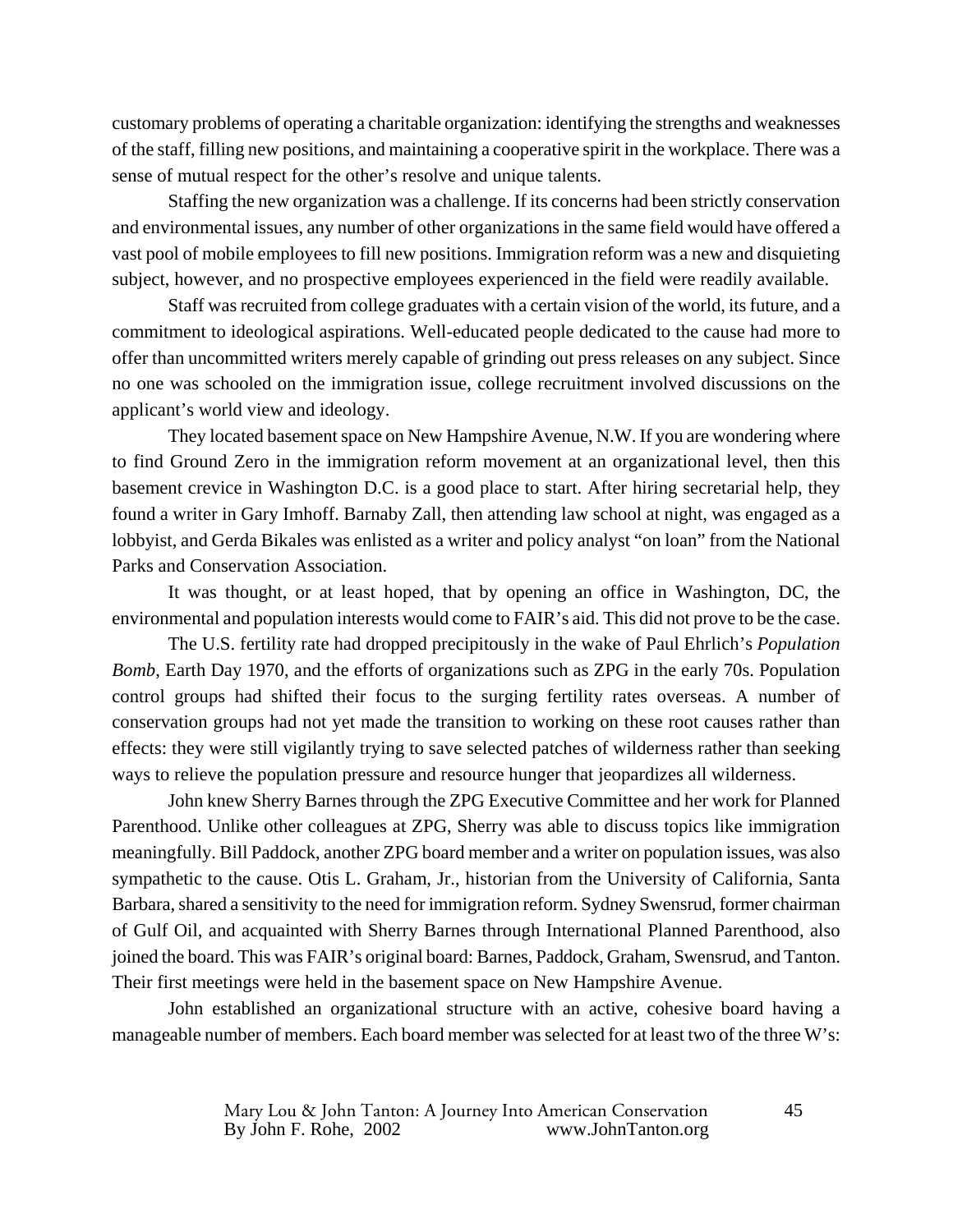Wisdom, Wealth and Work. With Otis Graham, they also found value in a fourth "W": Wit.

If FAIR enjoyed any measure of success in the early days, it was because of their ambition and persistence. On all fronts, they were outgunned and outmanned by groups advocating open or relaxed borders. "John," according to co-founder Otis Graham, "did it all with a partner of crucial importance – the vision, find the people, find the language, find the money, build the organization, run the organization, start another one, keep playing on all these strings. We need a word larger than philanthropist or activist to describe him."

The board established a disciplined organizational routine. They met quarterly, and rigidly followed a defined agenda. They insisted on staff reports assessing accomplishments to date and projecting specific anticipated achievements for the upcoming quarter.

Individual board members brought diverse talents to the organization in its formative years. Mr. Swensrud was a prior chair of Gulf Oil Corporation. As a successful investor, he readily drew upon an assortment of maxims which distilled his decades of business success to their essence. In 1980, Swensrud's business sense impelled him to recommend an "emergency fund" for FAIR. Five percent of all contributions plus interest earned was placed in an emergency fund which often was used to tide FAIR during the precarious times. The funds were replenished when support improved.

Bill Paddock combined vast experience on the population issue with an enthusiastic spirit. Sherry Barnes had strong organizational skills, was fluent in population issues, and had the intellectual courage to deal with challenging issues crucial to the nation's future.

The immigration issue is not conveniently characterized as either liberal or conservative. High immigration levels undercut employment opportunities for disadvantaged labor (a liberal concern) while straining the bonds of national unity (offending a conservative agenda). Immigration reform draws on support – and excites opposition – from both the left and the right. Of the five board members, Graham and Barnes gravitated toward the left, Swensrud leaned to the right, and Paddock and Tanton were centrists.

Now, how to raise money for the movement? As 1980 was a presidential year, direct mail solicitations would draw little attention, so it was necessary to rely upon individuals. Donations of over \$174,000 were needed during the first year to keep the organization afloat. One of the primary sources of early support was Jay Harris, John's predecessor as ZPG President. Harris was a descendant of Henry M. Flagler, a lawyer and associate of John D. Rockefeller. He established the railroads down the east coast of Florida and built up Palm Beach. Sympathetic to John's interest in the "unspeakable" immigration issue at ZPG, Harris pledged \$100,000 over five years to launch the Federation for American Immigration Reform.

Early funding was also provided through the Environmental Fund. Bill Paddock and Garrett Hardin were on the board to which John was admitted in 1980. Eventually, the Environmental Fund became known as Population-Environmental Balance (PEB).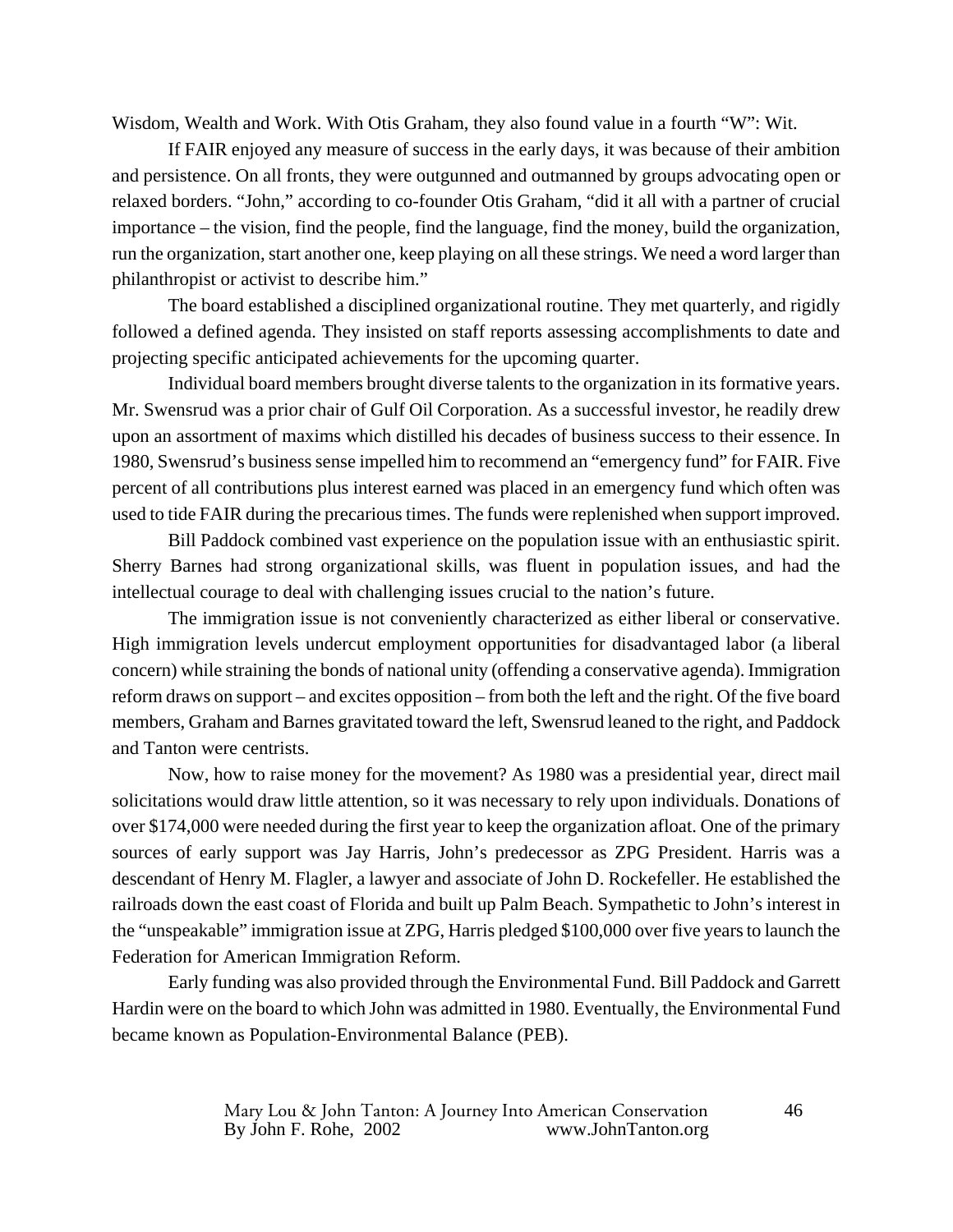The early days taught a fund-raising lesson: the areas most responsive to FAIR's appeals were those that felt the consequences of immigration most acutely: California, Texas, and Florida. FAIR soon learned that, surprisingly, the political system in these jurisdictions was unresponsive. Politicians in the areas most dislocated by rapid immigration found it difficult to withstand the pressure for expanded immigration. Thus, paradoxically, FAIR's most outspoken political allies in the immigration reform movement were from states least threatened by immigration, including Senator Huddleston and Congressman Mazzoli from Kentucky, and Senator Simpson from Wyoming.

Opposition to reform came from those subject to political pressures from the immigrants themselves and their advocates in California and Florida. Nevertheless, Roper Polls have consistently revealed that 70% of U.S. residents believe U.S. immigration should be under 300,000 per year. The same polls have revealed that approximately 55% of U.S. residents, including minorities and recent immigrants, believe overpopulation is a major national problem needing immediate attention.<sup>xi</sup> Perhaps the minorities and underprivileged understand that their jobs are the first threatened by the next wave of immigration. Increasingly, employment prospects of college graduates are also being eroded as U.S. immigration policies lure the best and brightest from underprivileged nations.

Formulating a conceptual framework for the immigration topic resembled the taxonomic efforts of early botanists. FAIR needed an organized system of classification, so its initial efforts focused on creating categories and terminology for describing and analyzing legal immigration, illegal immigration, immigration volume, optimum population, employment policies, and others. It soon became apparent that immigration issues could be distilled into three fundamental questions:

– How many people should be admitted?

– Who should be admitted?

– How should the rules be enforced?

FAIR's introductory monograph, *Rethinking Immigration Policy,* was derived from John's Mitchell Prize paper, which became the cover story in *The Ecologist*.<sup>xii</sup> Gary Imhoff reworked the article for FAIR.

Legal and illegal immigration numbers were increasing. As a matter of priority, the first, and theoretically easier, question pertained to illegal immigration. According to John: "It didn't make much sense to change the rules if nobody was following them anyway." Thus, FAIR supported the Simpson-Rodino Bill of 1986, which principally addressed a component of the third issue: enforcing the laws on illegal immigration.

In early 1987, Roger Conner left the position of executive director and became president of FAIR. This enabled him to focus on fund-raising. Dan Stein filled the executive director's shoes as FAIR made the transition from advocating for passage of the Simpson-Rodino Bill of 1986 to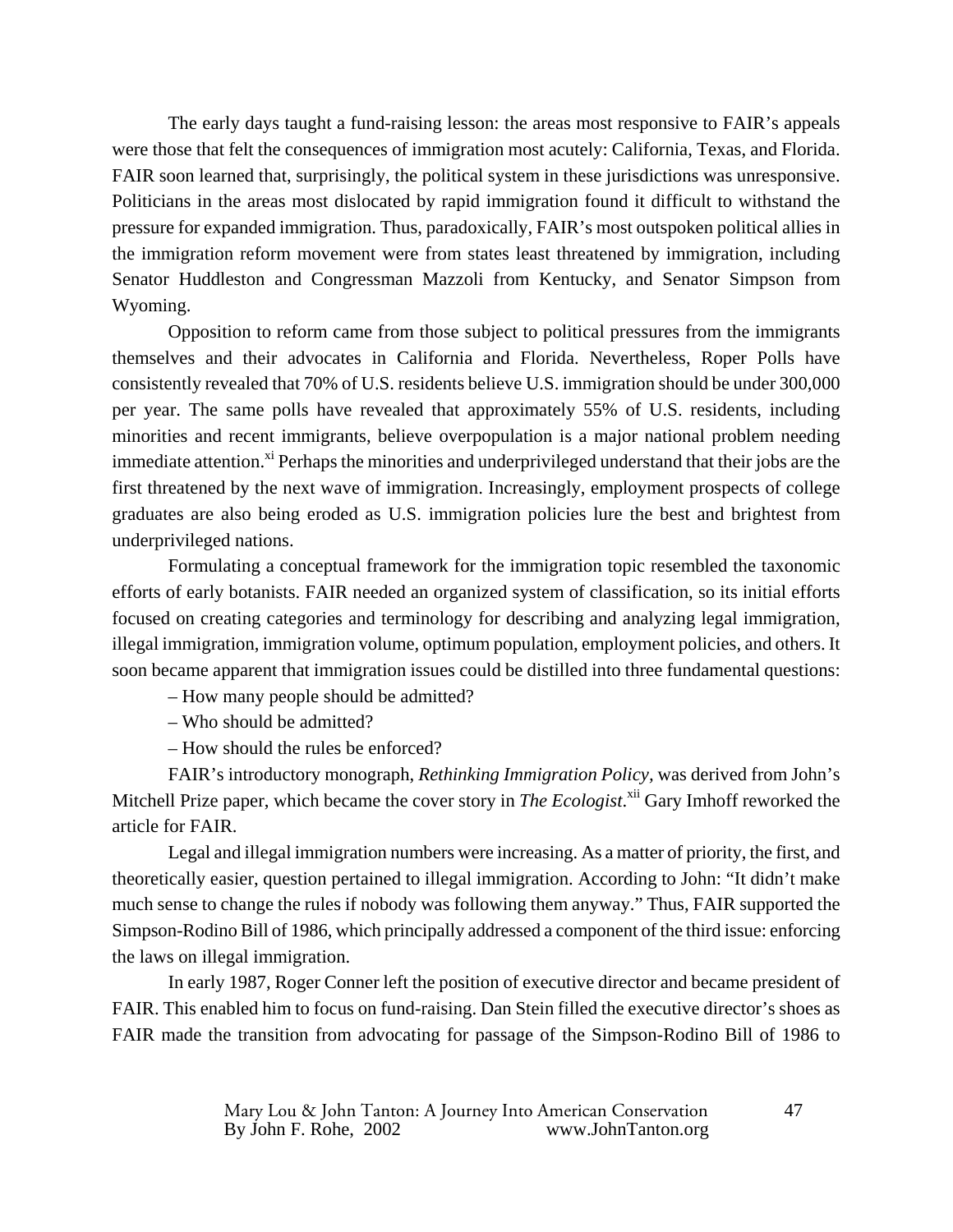advocating for its enforcement. Over the years, Stein has distinguished himself as a leading voice in the national media on immigration reform. His wife, Sharon, has served a similar course of advocacy as director of Negative Population Growth (NPG).

It was impossible to predict which themes would appeal to the public and which allies would step forward. It was also unclear from what quarter opposition would materialize. The early strategy had to be resilient enough to accommodate emerging issues and opposition.

At the start of the 1980s, FAIR was only able to react. Refugee issues demanded a humanitarian response, yet even in that context issues were already brewing. The arrival of Cuban prisoners in the Mariel Boat Lift drew national attention and caused considerable consternation even in pro-immigration circles. The new organization's finite resources were strained in the struggle to deal with all aspects of the immigration policy. This was a new challenge for the board and its executive director, all of whom emerged from the well-funded population movement. Although immigration reform was the logical next step for population advocates, it required a new discipline, a new emphasis, and a new constituency. The transition was not free of challenges.

Population issues are essentially biological. In any biological system, the demand for resources is balanced against the available supply. Immigration, on the other hand, involves a complex cluster of interrelated, and often politically volatile, issues. These issues included economics, social welfare, English education, bilingual ballots, political fragmentation, job security, burgeoning ghettos, resource conservation, the brain drain in foreign lands, a host of cultural issues, and many more.

If FAIR expected an informed and sophisticated Congressional perspective on the issue of immigration, it sadly misjudged the nation's representatives. Years earlier, Sam Ervin, head of the Senate Judiciary Committee when the 1965 immigration bill passed, indicated this was the single most sensitive topic ever to have reached Congress. Over 100 organizations testified in connection with that legislation. John complimented Sam Ervin for his judgment in insisting upon a ceiling on immigration from the Western hemisphere. Ervin denied possessing foresight. He said it intuitively felt like the right thing to do. Congress established a ceiling of 120,000 from the Americas because it "sounded good."

Elected officials seemingly had little appreciation for immigration's eventual role in population growth or its impact on a national population policy. For example, on, July 12, 1971, Michigan's Senator Philip Hart responded to a letter from John as follows:

"Your letter of June 17 has not been an easy one for me to answer. ... My own judgment is that since immigration into this country is not a major factor in the population problem we would do well not to separate it out for special treatment."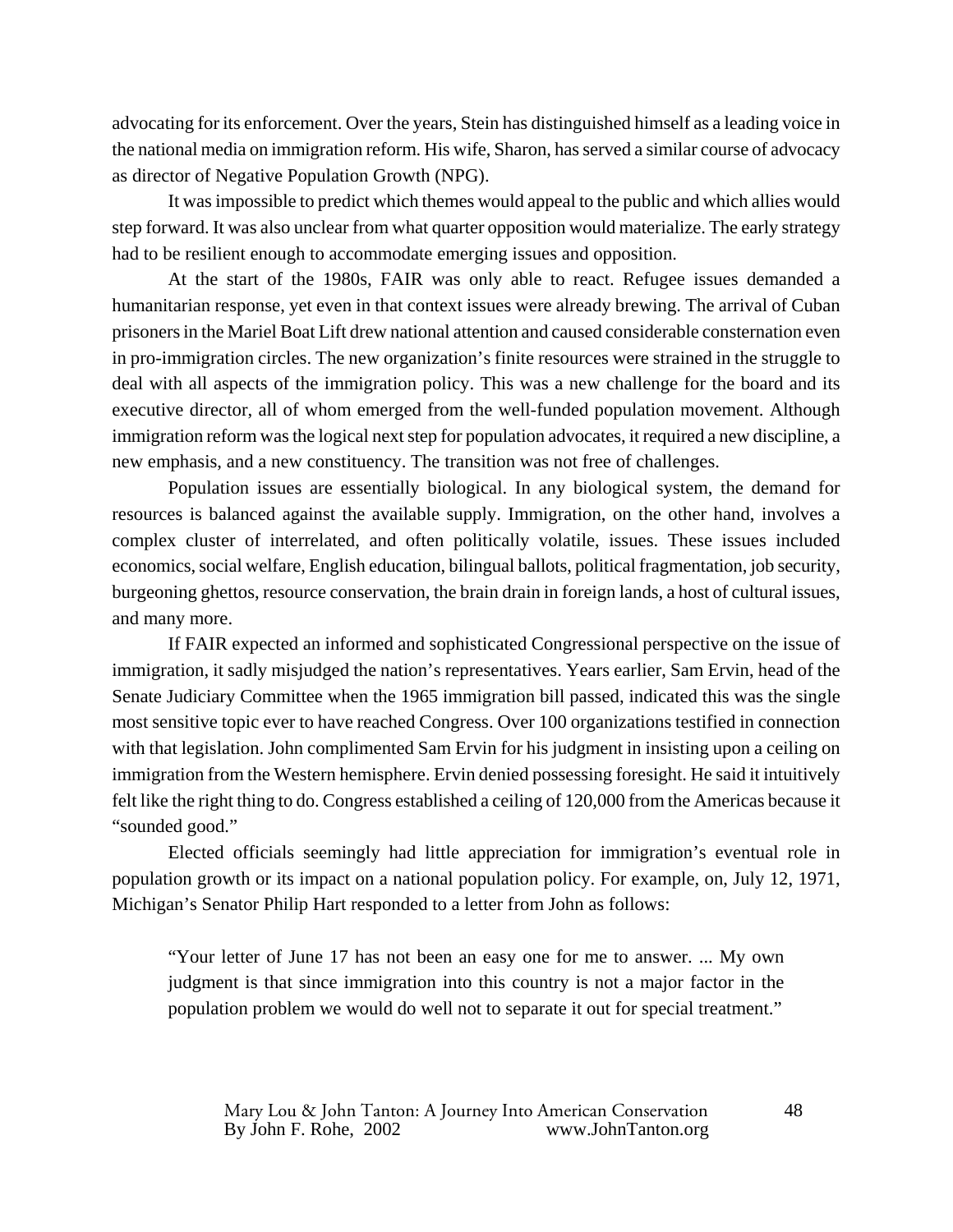Thus, FAIR could not wait for instant adherents to come forward and help the organization. Of necessity, FAIR's early efforts in Congress were focused on building coalitions by helping others engaged in immigration issues. Senator Alan Simpson and Congressman Romano Mazzoli, who served on the Select Commission on Immigration near the end of the Carter years, were educated on immigration issues. Senator Simpson became chair of the Judiciary Immigration Subcommittee. Simpson and Mazzoli were dedicated to addressing the immigration issue, and FAIR was eager to provide support for their staff.

In the early days, FAIR was running against prevailing American pro-immigration sentiment and going it alone. "One of our goals," according to Roger, "is to make the discussion of immigration a legitimate topic for thinking people." FAIR's founders envisioned three stages in the immigration debate. The first stage was the "Statue of Liberty" phase. Whenever you brought the topic up, the Emma Lazarus poem was quoted in response. It was a sufficient answer to any possible argument. Phase two was designated the "Caveat" phase. Here people would say: "Now, I want to make sure you understand I am not a nativist, racist, or mean-spirited, but I've been thinking about immigration, and maybe there are some important points here. For example, what about the effect of the brain drain on the nation of origin?" The third, "Mature Discussion" phase, will emerge when immigration is accepted as a legitimate topic for discussion, *sans* pejorative epithets, and without having one's parentage questioned.

The frequency of news reports on immigration and its effect on politics, language, and the environment, suggests that the  $21<sup>st</sup>$  Century will deliver us to the third phase.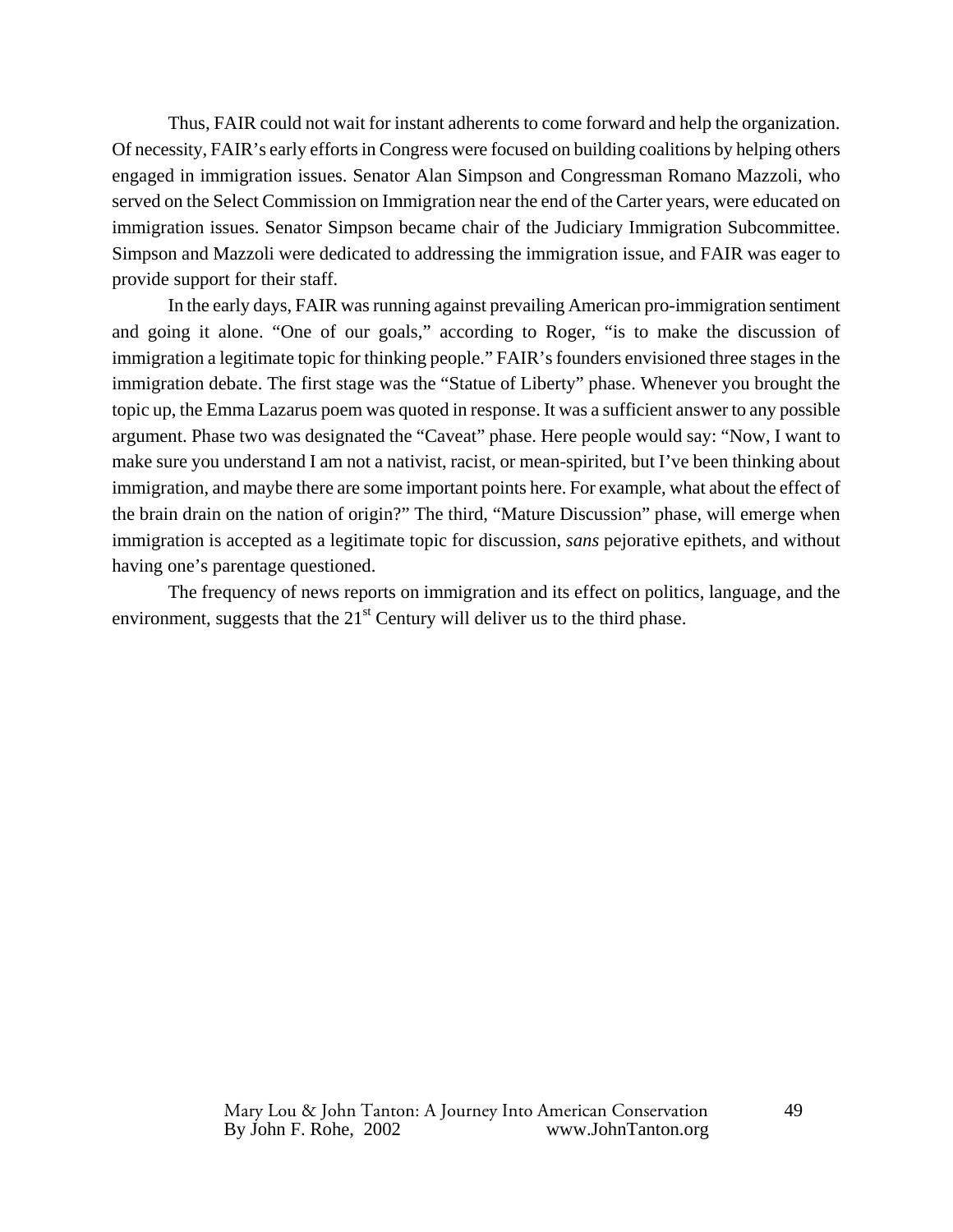### **12. Practice on Loan**

*In no country in the world has the principle of association been more successfully used or applied to a greater multitude of objects than in America. Besides the permanent associations which are established by law under the names of townships, cities and countries, a vast number of others are formed and maintained by the agency of private individuals.*

Democracy in America, Alexis deTocqueville

- JR: *How did you strike a responsible balance between employment and charitable pursuits?*
- JT: *My ophthalmology practice was very concrete: one could see results in the short term. But being good at it was built on endless reputation. My public-interest life was the opposite:*  long term and abstract, and thus hard to measure, but very stimulating and constantly *changing. This made for a nice contrast and balance, which I adjusted as circumstance and feelings dictated. Since few are so favored, I felt a responsibility to spend extra time on the public interest side.*
- MLT: *My teaching career spanned part of John's medical school, internship and residence years. Motherhood was then balanced with babysitting, private tutoring, graduate school, and volunteer counseling and board membership for Planned Parenthood.*

The Tantons are the descendants of immigrants, some of whom fled to the United States to escape political oppression in the early 19th century. They sought a place of refuge, and they found it here, on our sea-washed, sunset shores, in the land of the free, and the home of the brave; the land of opportunity, where every child can legitimately dream of becoming president; where amber waves of grain and purple mountains' majesty nurture the image of seemingly endless frontiers. This place became their sanctuary. They came to a place where their descendants could satisfy their yearning to breathe free, acquire advanced degrees, build a life of comfort, and perhaps even lift their lamp beside the golden door.

Is it an act of irony, or a natural progression, for the heirs of these immigrants to advocate a greater respect for the nation's borders? Are Mary Lou and John fulfilling their ancestors' legacy? Did the descendants and intellectual heirs of 19th century immigrants change the circumstances? Or did the circumstances change them?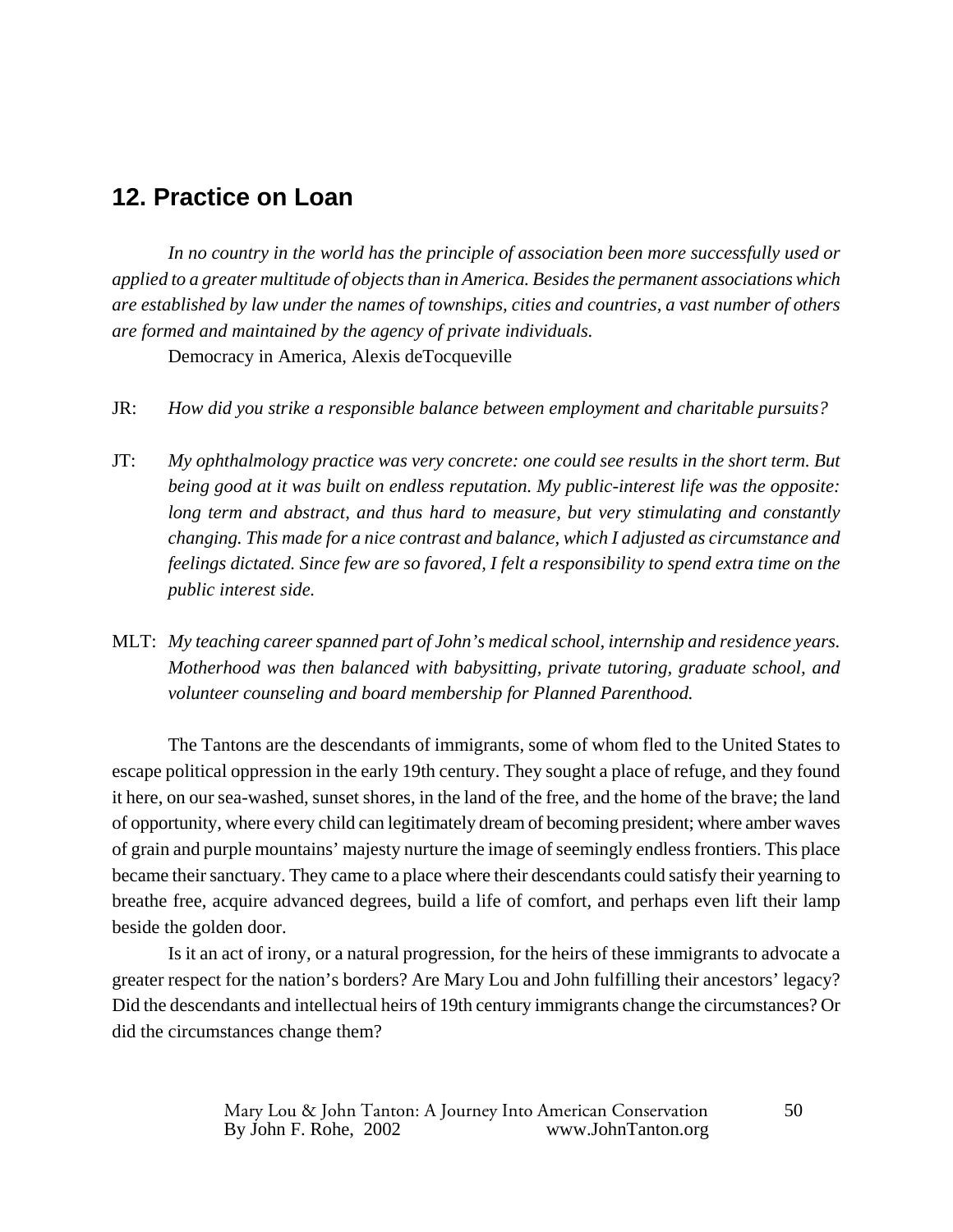The paper trail suggests that the circumstances have changed – the world has become a different place. John organized his thoughts in an essay addressing the shifting paradigm in this new world. This essay is set forth in Appendix B. It might eventually be seen as his opus. The essay's title poses a salient question: "End of the Migration Epoch?" Here John draws on years of experience as a seasoned advocate. He squarely confronts conclusions drawn from the cliche that "we have always been a nation of immigrants."

When Mary Lou's and John's immigrant ancestors were arriving in the United States during the early 19th century, the world's population was approximately one billion. At the time it took over 100 years for the population to double. Since then, the world's population has swelled to over six billion, and it doubles in less than 50 years. In a world of one or two billion, the dissatisfied could pack their bags, find a new place with deep rich soils, fresh waters, and abundant resources. Here they could settle into a new home. But in a world of six billion, where are these verdant unoccupied lands? Realistically, they are not to be found. These changes led John to frame the poignant question others were afraid to address: "have we reached the End of the Migration Epoch?" Long before he framed the question in his essay, John and Mary Lou understood that an organized effort would be required to move the issue forward on the national agenda.

DeTocqueville observed U.S. democracy in action when visiting from France in 1831. His treatise, *Democracy in America,* remains a respected account of America's early experiment in selfgovernance, one that is consulted even today by those seeking insight into the nature of our democracy. One of De Tocqueville's most perceptive insights was his recognition of the importance of organizations in the American democratic process. DeTocqueville suggested that organizational skills in building associations were a prerequisite to achieving goals in our system. This observation about the character of our democracy remains as true today – indeed, perhaps truer – than it was in DeTocqueville's day.

As a result of the Tantons' experiences in fraternity and sorority life and in numerous charitable nonprofit organizations, they understood organizational structures. Bylaws, agendas, the ritualistic recording of minutes, and the peremptory motion to adjourn were familiar tools for organizing a group effort and directing it toward achieving a selected goal. In the early days, FAIR needed the Tantons' organizational skills. But M'Lou and John were still tucked away in northern Michigan, removed from Washington by a distance of some 600 miles.

In 1980, the three ophthalmologists of the Burns Clinic decided to add a fourth. That year's class of residents was expected to finish training in July, 1981. The candidate would be found in this crop of graduates. Timothy Van Every, M.D. was selected and accepted the position.

John had experienced the challenges of starting a practice and he knew it takes a while to get established. In John's words, "A little light went on." He could take a year's leave of absence while "lending" his ophthalmology practice to the newcomer. After building his practice for 16 years, it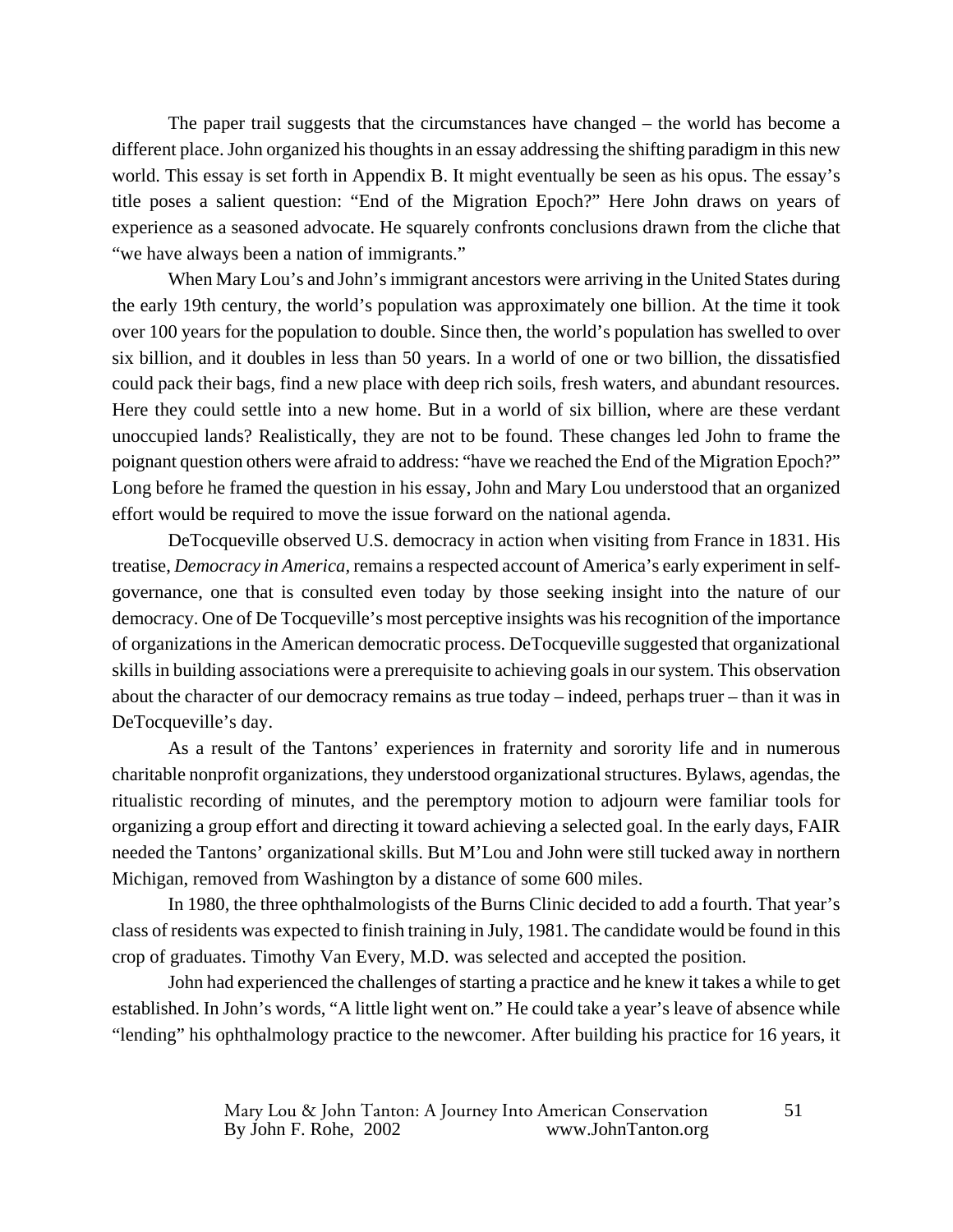was, at the time, the largest in northern Michigan. The opportunity to take it over for a year would be an irresistible lure with which to attract the best possible candidate.

John was 47. Daughter Laura was in college. Daughter Jane would be entering her junior year in high school. Though it might not have been a prudent decision financially, it was nevertheless the right time for a midlife hiatus from his practice. It would free him to turn his hand, full-time, to the issue that had become all-consuming for him.

Jane willingly left her high school class as a junior, knowing she would return for her senior high school year to graduate with hometown friends. M'Lou harbored the same apprehensions as others in the family, but on balance knew this was the right move. So, on September 1, 1981, M'Lou, John, and Jane loaded a share of worldly possessions into a rented truck and headed for Washington, D.C. The glacial topography on the outskirts of Petoskey requires travelers to scale a series of hills. But they were "in the truck that couldn't." Red indicator lights on the dashboard signaled engine failure only minutes after they were underway. The threesome wondered whether this was a foreboding omen of the year that lay ahead. But the truck was quickly exchanged for another and their journey unfolded uneventfully.

It proved a productive year for the family. The Tantons resided in Arlington, where Jane enjoyed her high school junior year experience. Two-thirds of John's salary was paid by FAIR and one-third by the Environmental Fund. Monthly revenues of \$2,500 covered the essentials, but not much more. While Mary Lou served as a lobbyist for FAIR on the House side of the Hill at a nominal wage, John's assignment included substantial travel and fund-raising. He also continued to develop FAIR's organizational infrastructure.

The trip to Washington, D.C. was timely not only because the nation was entering an era of lower fertility rates, but also because the Simpson-Mazzoli Bill was being debated in Congress. This bill emerged as the U.S. was experiencing large-scale immigration resulting from the 1965 immigration bill. Debates on the Simpson-Mazzoli Bill began in 1981 and continued to 1984. The Tantons' one-year sabbatical in Washington, D.C., and the founding of FAIR, coincided with the entry level of the Congressional debate on the Simpson-Mazzoli Bill.<sup>xiii</sup>

This early experience in the trenches of the legislative process introduced M'Lou and John to the arguments for increased immigration, the adversaries in the debate, the vested interests, the immigration bar, and religious groups (curiously both for and against increased immigration).

John found that the chief roadblocks to immigration reform were tradition and inertia. The scales weigh heavily in favor of the status quo. To pass a bill, lobbying efforts must succeed in the subcommittee and the full committee in both houses before it can move to each chamber. That's six opportunities to fail, even assuming the bills pass each house in anything like the original version. If different versions are passed along the way, then it goes to a conference committee, where the conferees for each house vote separately. Then the conference report goes back to the floor on both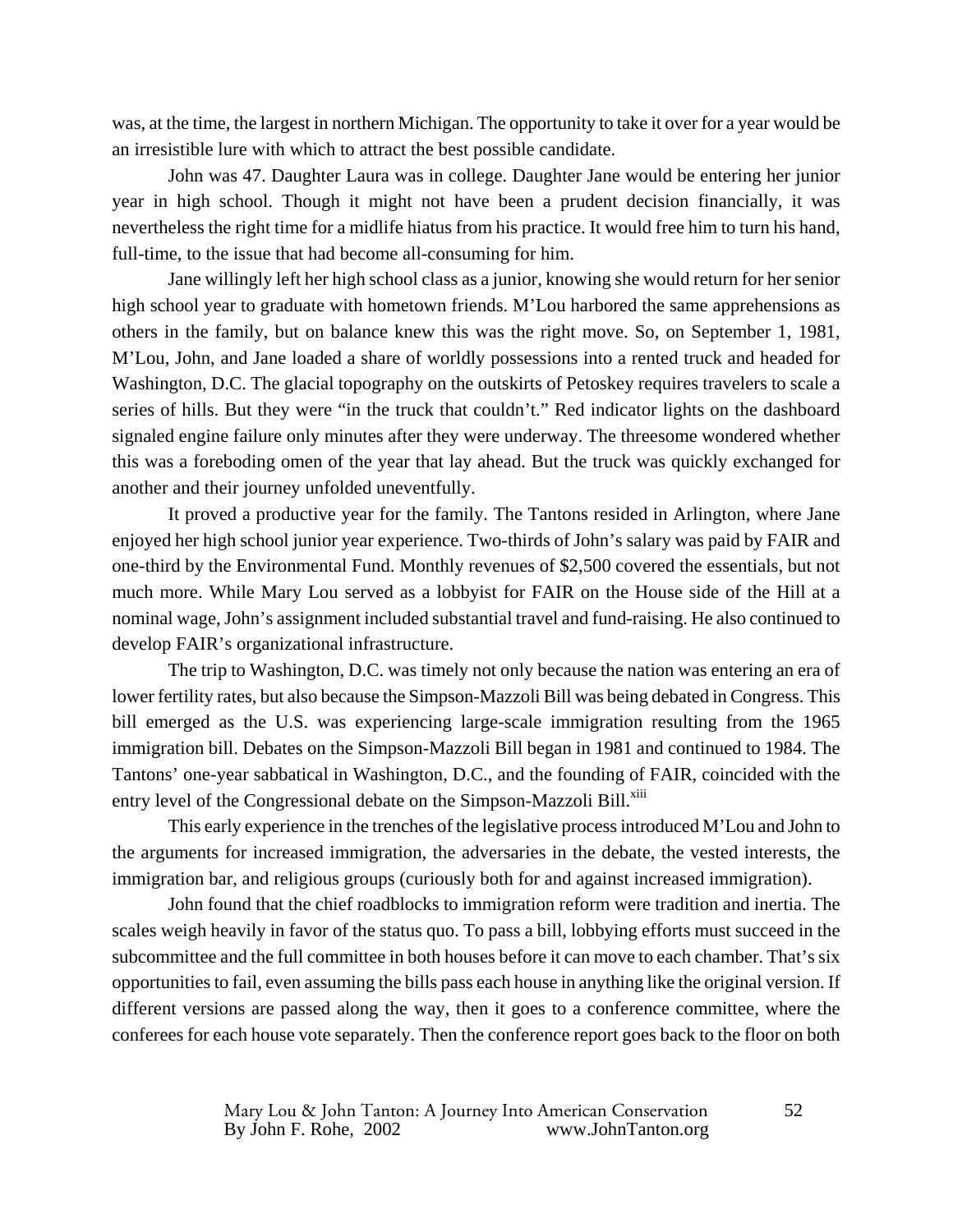sides and there are more votes. That's ten opportunities to fail. Then it proceeds to the President, for an approving signature. Thus, eleven "yes" votes in a row are required to pass a bill, while to defeat a measure the opposition need only prevail in one of eleven stations. It is much easier to defeat a measure than to pass it. In John's words, "The legislative system is stacked against getting anything done."

The most frequent reaction to immigration reform proposals is the "nation of immigrants" argument. Although opponents of immigration reform commonly invoke this argument, John points out that it does not withstand scrutiny. All nations, with the possible exception of an area near central Ethiopia, are peopled by immigrants, yet only a handful of nations, like the U.S., still accept immigrants in any substantial numbers.

The Population Reference Bureau, one of the leading demographic organizations in the world, publishes an annual *World Population Data Sheet*. Surprisingly, however, this Data Sheet includes no immigration data, because, on a worldwide scale, the volume of migration is literally insignificant. Indeed, restrictive immigration policies of all but a few countries already have been established.

In the United States, approximately one in eleven persons is foreign born. This means that ten in eleven are native born. Thus, notwithstanding its high levels of immigration, the United States remains a nation of the native born.

When the Simpson-Mazzoli Bill for immigration reform was introduced, opposition had not yet reached a fever pitch. Groups joining the opposition later in the 1980s were not as polarized as they later became. Nevertheless, the advocacy required to achieve passage of the Simpson-Mazzoli Bill consumed millions of dollars.

During the early days, amnesty for illegal aliens was also a difficult issue for FAIR to confront. People around the world were standing in line, following the rules, waiting for a chance to migrate. Amnesty confers special status upon those who cut the line, and enter out of turn. FAIR was concerned about the precedent established by granting amnesty. It also had to accept the political reality that all illegal immigrants were not going to be deported.

FAIR found Senator Simpson generally receptive to immigration reform legislation, but he also maintained a firm commitment to amnesty. The staff and board at FAIR wavered on the issue. Amnesty was difficult to square with the fundamental notion that a nation unable to control its borders cannot control its destiny. Ambivalence led to delay, and by the time FAIR resolved the issue within its ranks, it was too late to influence the debate.

John found it challenging to establish firm policies on several knotty issues that arose in FAIR's formative days. There was an occasional lack of unanimity among the staff and board, which split on whether the organization should be reactive or proactive. There was also a need to build a membership base and well-reasoned positions to influence the debate. As the organizer and chair, it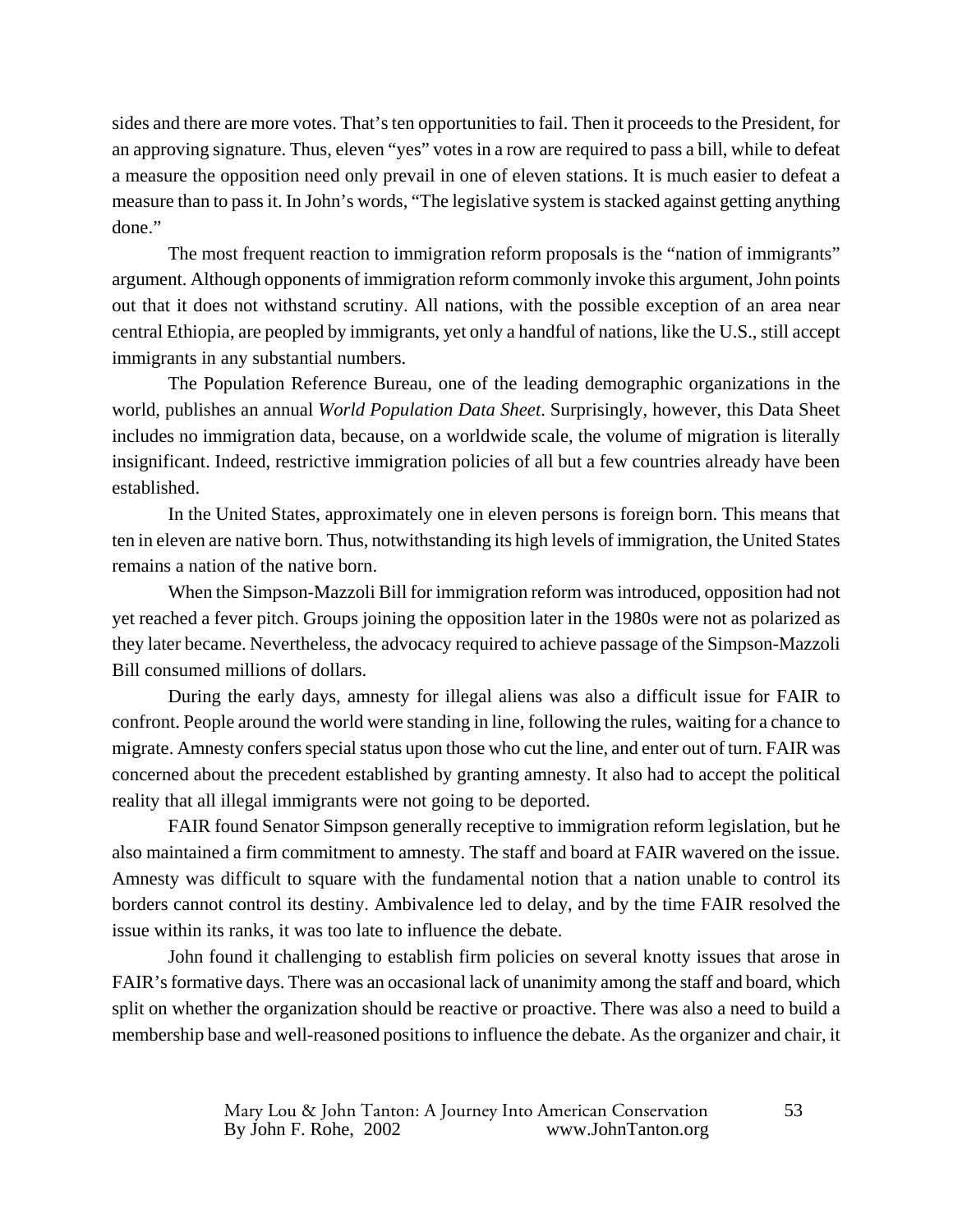was difficult to strike a healthy balance between maintaining a united front and avoiding micromanagement of the staff, particularly before FAIR had formulated policies decisions on major issues.

Raising money and building membership for an organization devoted to this issue was difficult. Immigration was still not on the national radar screen; its effects on culture and language and the strain it exerted on natural resources were apparent only in a few isolated regions. In many circles, immigration was not a comfortable topic for discussion. Nevertheless, a few benefactors came forward.

Fund raising efforts can bloom unexpectedly. John recalls one benefactor offering \$42,000 to run a full page ad in the nationwide edition of the *Wall Street Journal.* Though it struck the FAIR board as a waste of money, the gift was graciously accepted. The ad drew only about 100 responses, but a Texan, K.C. McAlpin, was one of the respondents. K.C. soon became a staff member of FAIR. His loyalty to the organization, and to the Pro-English movement, spans the decades. His contributions have been immeasurable. So the \$42,000 ad became a profitable investment, notwithstanding the paltry response.

FAIR used direct mail to build its membership base, but because there were no lists of donors committed to the cause of immigration reform, FAIR's mailings to "cold lists" seldom broke even. Nevertheless, subsidizing direct mail programs to find members was not optional. The organization needed members to build credibility, even if the cost of identifying them exceeded their contributions. When money was in short supply the direct mail program suffered. Understandably, this impaired FAIR's long term prospects of building membership, but even in the tight-budget conditions of the organization's early stages, scarce resources were allocated to achieving this crucial goal.

John recalls a lunch with Al Bruen in Washington during 1982. Al mentioned another organization that received 70% of its revenue by including a postpaid business reply envelope in the newsletter. It was not a direct pitch for money, it just made giving easy. The mere effort of finding an envelope, ascertaining the address, and adding the postage often deterred a donor. John suggested that an envelope accompany FAIR's newsletter. When the idea met with resistance, John designed the envelope himself, printed it up, and added it to the newsletter. To FAIR's great amazement, thousands of dollars came rolling in without anything more by way of solicitation. This simple and unobtrusive technique alone has yielded over \$100,000 every year since then.

By 1985, FAIR had a membership base of approximately 15,000. Members included anyone who had paid \$10 or more over a two year period. FAIR has never been willing to write the kind of appeal that would attract the far end of the political spectrum, so its membership traditionally has been composed of moderates on both the right and the left.

FAIR's moderate position allowed new immigration organizations to employ a more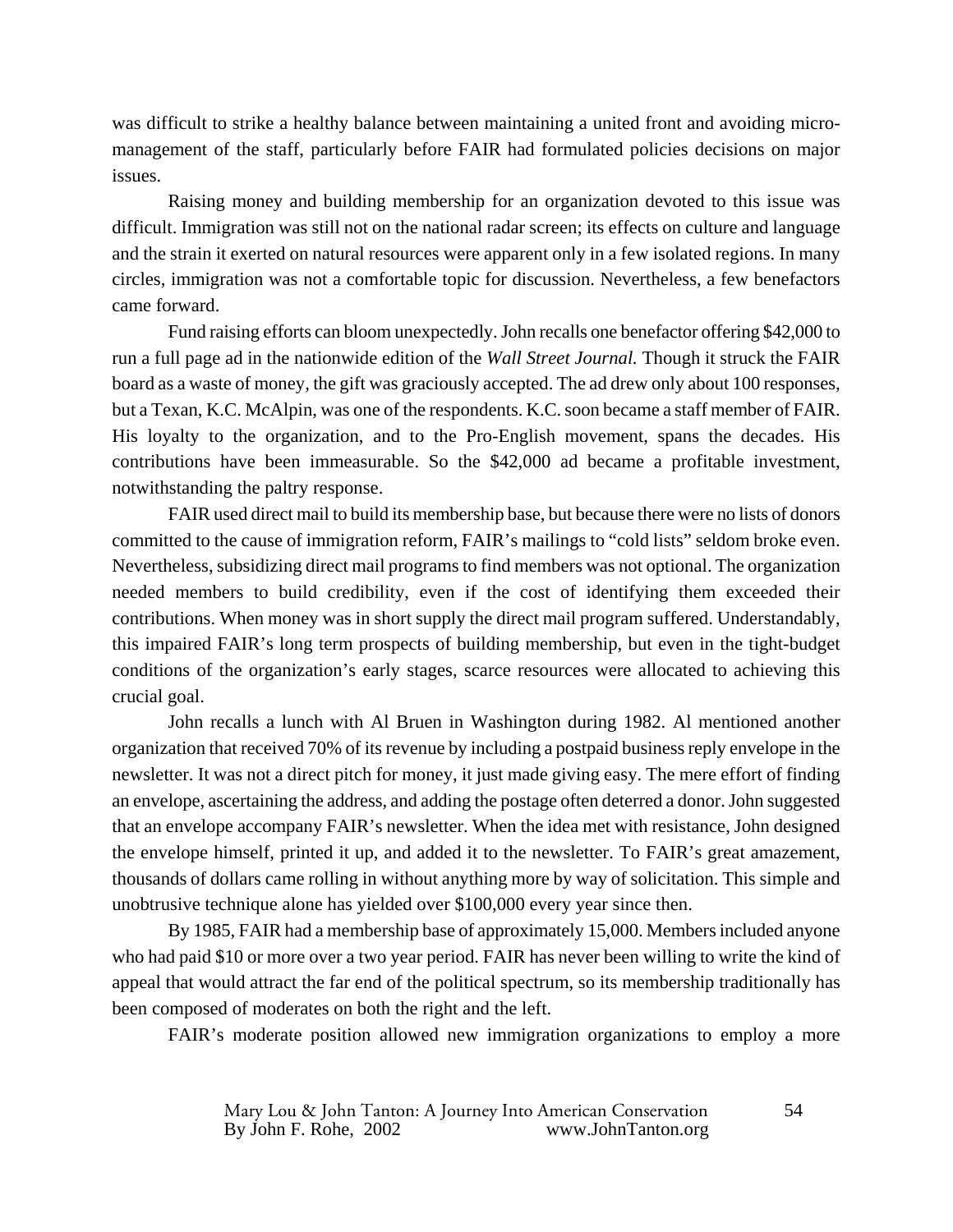emotional appeal. For example, Palmer Stacey, a staffer for Senator East, a conservative Southern senator interested in immigration, founded the American Immigration Control Foundation (AICF) by using appeals far more strident than FAIR's. Though they raised money, their reaching and emotional appeals could have undermined their effectiveness in the legislative process.

As FAIR's chair John worked to procure an effective commitment from the staff by giving them "ownership" of the issues. The only way he moved an issue forward was for the staff person to move with it. Thus, the staff person responsible for the issue was expected to write the paper on that subject. It then became a part of the author.

John planned one of these commitment-building experiences for Roger Conner in the summer of 1980. They spent a week on a sailboat in the North Channel of Lake Huron. This is an unblemished scenic area in the Great Lakes. Granite outcroppings, tranquility, and protective coves make this an environment for serious thought. It is a favorite destination for mariners and inspiration-seekers. During the week Roger formulated a case statement for FAIR.

The idea of forming coalitions with other public interest groups is seductive to new organizations, but it proved difficult. FAIR had its agenda, and other organizations had theirs. Signing on to the policy statement of another was seldom productive because it diluted the focus on FAIR's issues. John learned the best way to form coalitions with other organizations was not to become formal allies, but rather to share mailing lists. By contacting them directly, John would find which of their members agreed with FAIR's views and sign them up as members.

John developed a policy of promoting from within the organization and of working with people well known to him. At this early phase in the immigration reform movement it was still difficult to find people committed to the cause.

The politically and socially active often belong to a variety of organizations. Perhaps this explains why special interest groups become highly focused on a single issue. When too many causes combine under a single umbrella, some members will lose interest and drop out. The FAIR board, for example, coalesced around the population issue. Had they included gun control, zoning policy, international trade, or protectionism, some would have fallen by the wayside. According to John, "That's not bad, it's just human nature. So we continually try to form coalitions. These coalitions are not among organizations, but rather among individuals who happen to agree on one issue. The individuals may disagree substantially or even profoundly on another issue."

The anticipated longevity of the organization became an important consideration in its early stages. Some thought that FAIR might have a life of five to ten years, complete its mission, and then fold its tent. This happened with the U.S. immigration reform movement after 1924, when Congress adopted measures to stem the tide of immigration. The prior heavy wave of immigration had produced ghettos across the United States in the early 1900s. The successful advocates disbanded into the night after the bill passed.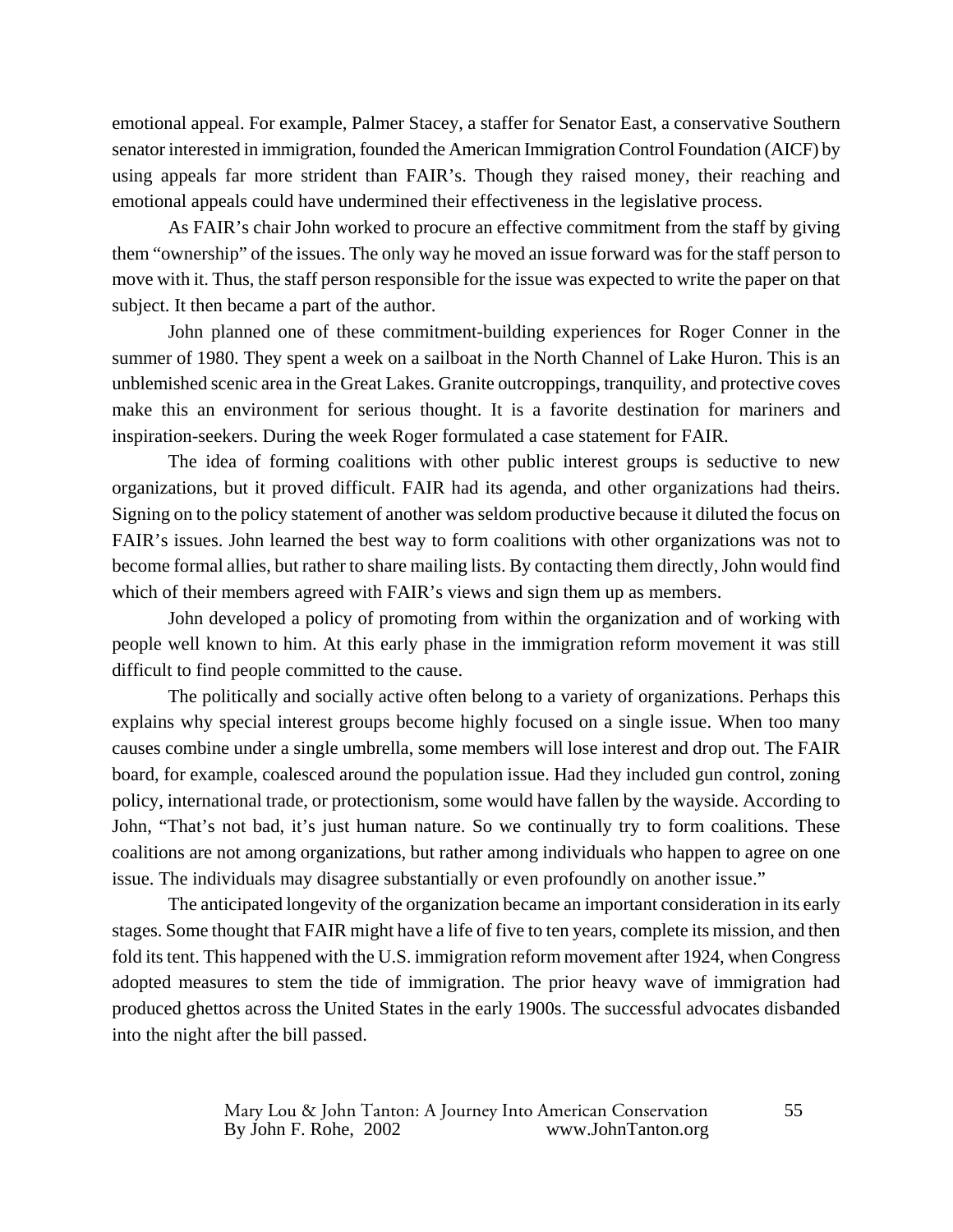History shows, however, that the opposition will persistently peck away, day after day, week after month, month after year. If no one is present to defend the gains, in time the beachhead will be eroded and a distorted history of the efforts will have been composed by the opposition. Several facts suggested that FAIR should plan to be engaged for the long term because the issue is fueled by long term circumstances:

- 1. Rampant population growth around the planet,
- 2. Dire circumstances in sending countries, and
- 3. Declining fertility rates in a nation obsessed with economic growth.

Finally, John recognized another principle: "Don't take the credit, take the blame." He recalls the words of Lao-Tse, the Chinese philosopher: "He leads best who, when the job is done, finds his people saying: we did this ourselves." From John's perspective, to make the organization successful it was necessary for the leaders to be quick to take the blame and slow to take the credit. He knew the truth of the saying that "Success has a thousand fathers; failure is an orphan." He conferred credit for FAIR's successes to those who, by claiming "parentage," also became allied with FAIR and its goals.

These early efforts, born of his methodical leadership, and his hiatus from medical practice, secured John's position as the eventual "dean"xiv of the immigration reform movement.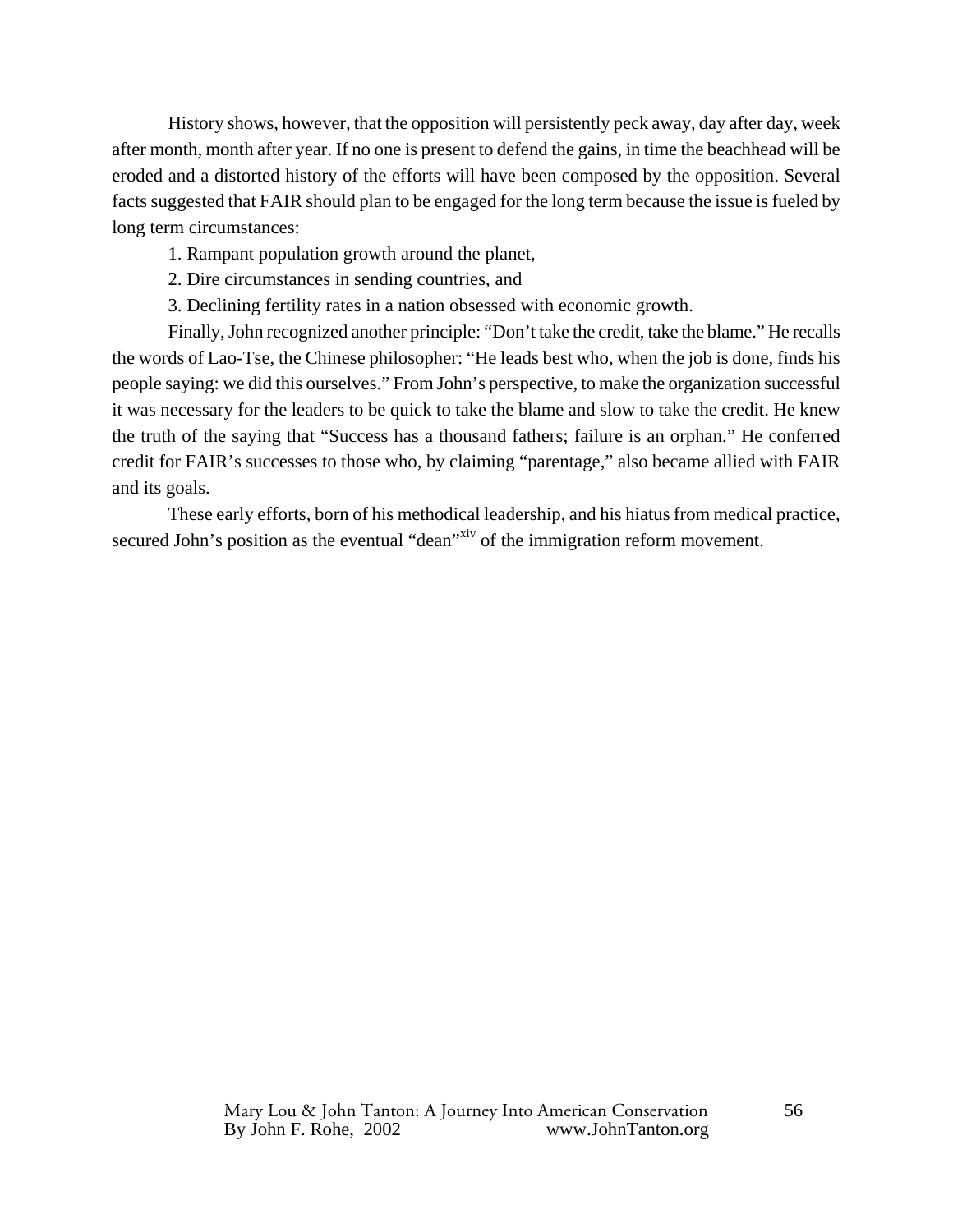# **13. Nation of a Billion**

*The stewardship of environment is a domain on the near side of metaphysics where all reflective persons can surely find common ground. For what, in the final analysis, is morality but the command of conscience seasoned by a rational examination of consequences?* Edward O. Wilson, *The Diversity of Life*.

JR: *What will it take to prevent the United States from becoming, like India and China, a nation of over one billion people?*

- JT: *The "core" population, i.e., those here in 1970 now has sub-replacement fertility, which dictates reaching a peak population in several decades, and then a slow retrenchment back to present-day levels. It is immigration that is making us grow – and that must be cut to levels where immigration = emigration, if we're to avoid continuous population growth – even to one billion.*
- MLT: *Conservationists and others concerned with balancing numbers of people with resources and quality of life issues must weigh in all components of population growth: births, deaths, and fluctuations due to migration. A population policy for the United States can then be revisited.*

John met Roy Beck through the immigration reform movement. Beck was a journalist in the Washington, D.C. area with an interest in environmental issues. He had a broad writing background in religious issues.

John hired Beck as the Washington correspondent for *The Social Contract*, a quarterly journal on environmental and migration issues. John was the initial editor. Beck's familiarity with the immigration issue led him to author a well-recognized article entitled "The Ordeal of Immigration in Wausau" in the July 1994, *Atlantic Monthly*. The article chronicled the experiences of a small town in the Midwest.

In Wausau, Wisconsin, well-intentioned Lutheran church members arranged for several Hmong refugees from Southeast Asia to be accommodated in the city. This was a goodwill gesture from the outset. There were plans for the few refugees to swiftly become assimilated into the city. But the 1965 Immigration Act had another outcome in mind for the small town.

The Act allows for family members to be reunited in the U.S. under so-called "chain migrations." These provisions are peculiar in that they permit the longest migration chains from the very nations having the highest fertility rates. The voluntarily low fertility rates of United States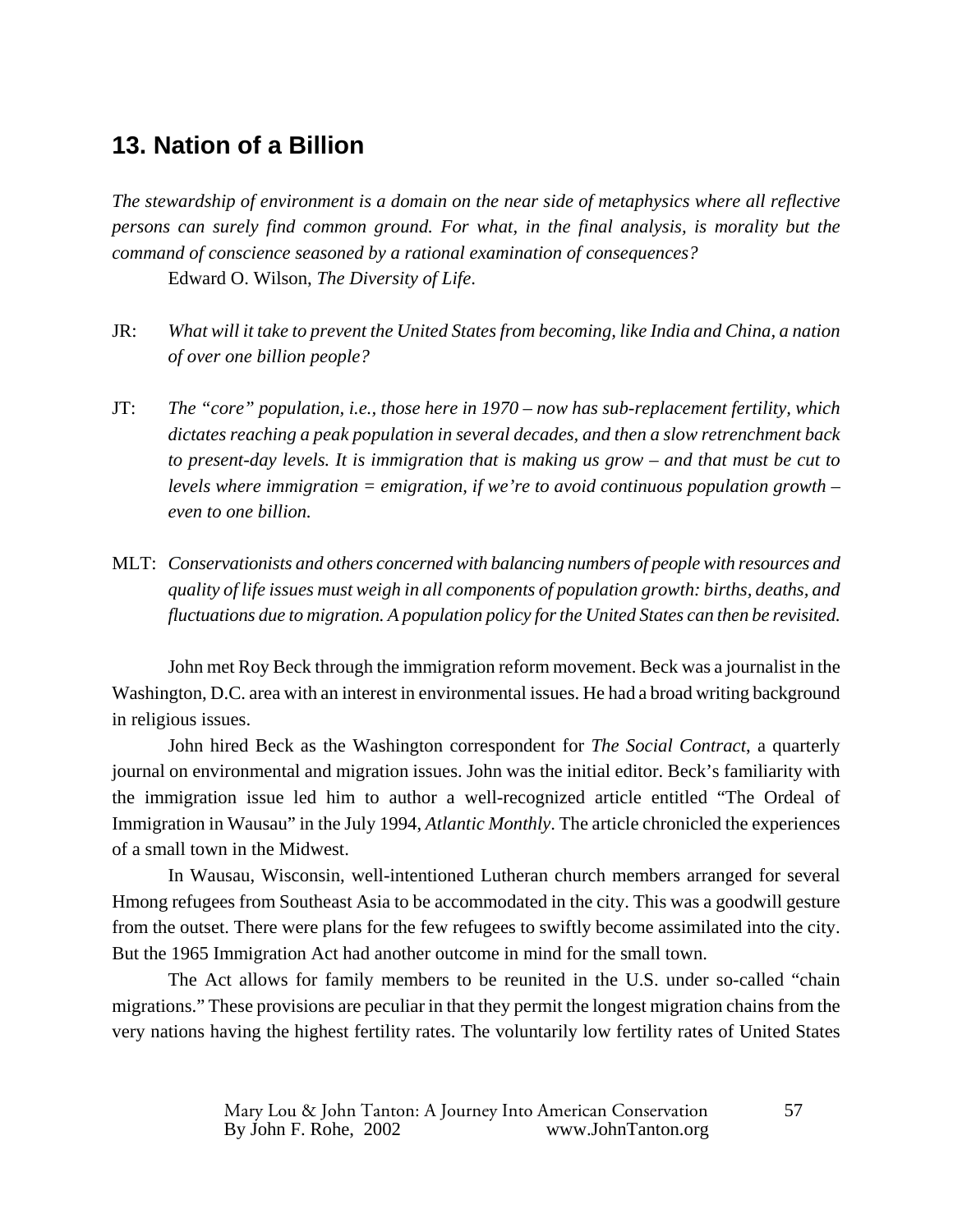residents are offset by the fecundity of "chain immigrants" from high fertility nations.

In Wausau, the nature, educational opportunities, and culture of the town were rapidly and markedly transformed. Southeast Asian gangs became a recognized threat. Teenage pregnancies, culturally permissible and encouraged in Southeast Asia, were noticeably affecting welfare rolls. Language barriers in the schools affected education for all students. Over time, out of concern for their own children's education and safety, many bedrock families found it necessary to pull up stakes and leave town.

The story in the *Atlantic Monthly* prompted a CBS *60 Minutes* documentary on the effect of immigration on Wausau. This national exposure, in turn, provided Beck the opportunity to author a book published by W.W. Norton entitled *The Case Against Immigration.*

Through Beck's affiliation with John, the <www.NumbersUSA.com> website was developed under U.S. Foundation. The site has become an interactive resource for persons interested in stabilizing U.S. population. It is also a springboard for direct communications with the body having the singular Constitutional responsibility to regulate our nation's borders: the U.S. Congress.

Pursuant to a grant from the Cowell Foundation, Roy Beck also authored *Re-Charting America's Future* for The Social Contract Press. Published in 1994 to correspond with the national high school debate topic dealing with immigration, each chapter of the book states a general claim against stabilizing U.S. population. Each argument was derived from the common arguments of special interest groups advocating population growth or increased immigration. Beck's book, which systematically dissected each argument, was a helpful handbook for high school debaters and others interested in becoming familiar with the issue.

Beck's graphic depiction of demographic information from the U.S. Census Bureau, shown below, was central to the book. The chart has been updated with the year 2000 projections from the U.S. Census Bureau. It illustrated John's reflections when first addressing the issue as he toured Michigan on Earth Day 1970.

### HERE INSERT THE ROY BECK CHART AS REVISED IN 2000.

The chart begins in 1970, when the U.S. had just over 200 million residents. This coincided with the first Earth Day. Population was then high on the nation's conscience, following the publication of Paul Ehrlich's *Population Bomb* in 1968. The U.S. became a "replacement level fertility" nation shortly after  $1970$ <sup>xv</sup> Notwithstanding this dramatic reduction in the native born birth rate, the U.S. Census Bureau projects that the U.S. population will expand to 404 million by the year 2050!

Beck's chart includes two graphs. The lower chart depicts the growth in the U.S. resident population from 1970 to 2050. In other words, it includes those here in 1970 and their living descendants. The upper graph depicts the U.S. population growth resulting from immigrants arriving between 1970 and 2050, and their offspring.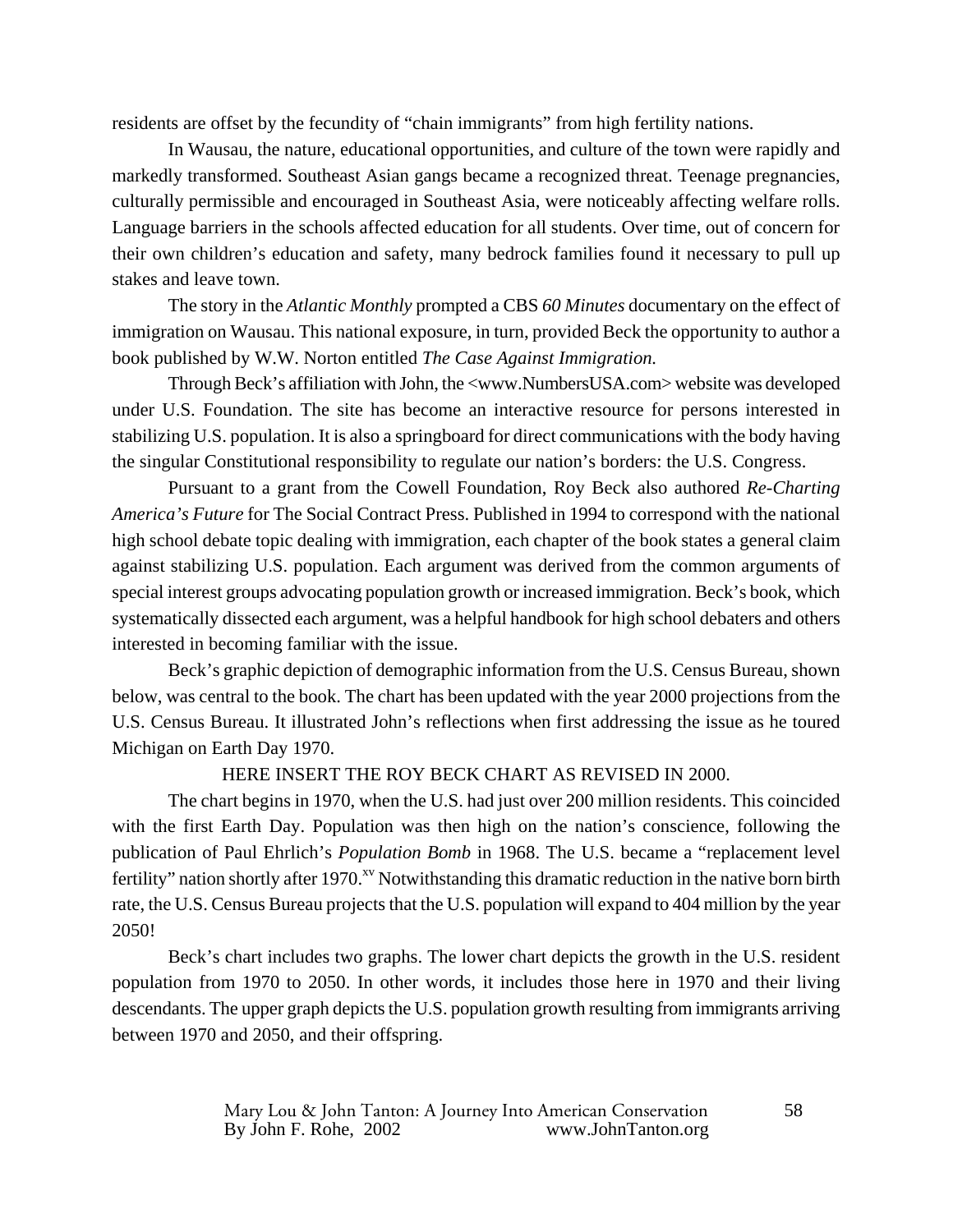The chart reveals that population growth from descendants of U.S. residents in 1970 will begin tapering off by the year 2035. This results from the sub-replacement fertility rate of that group in the 1970s and beyond.

The upper portion of Beck's chart indicates the U.S. Census Bureau's mid-range U.S. population projection of 404 million by the year 2050. Thus, the post-1970 growth is principally attributable to immigration. Demographers will often find the U.S. Census Bureau projections to be on the low side.

This chart illustrates a favorite Tanton saying: "Only Congress can now determine whether we become a nation of one-half billion, or like China, a billion people."

A word on population momentum was commonly included in John's speeches and writings. Even though the U.S. became a "replacement level fertility" nation shortly after 1970, the Beck chart reveals an increase in 1970 U.S. residents, and their descendants, until approximately 2035. This is because of "population momentum."

If the U.S. were to maintain "replacement level fertility" (2.1 children per woman), then one might expect no further growth in the resident population. But there is a momentum to population numbers. A growing population will continue to grow for several decades even after the nation moves to replacement level fertility. The population will not stabilize until the young children move through their child-bearing years. For example, even if the fertility rate in Mexico plummeted from 3.1 in 1998 to 2.1 by 2020, its population still would surge from 91 million in 1998 to 154 million in 2050, when it would still be escalating. $x<sup>vi</sup>$ 

Thus, Beck's chart contrasts the voluntary, non-coercive decision by the U.S. citizenry to reduce its fertility with the effect of a Congressional policy to relax the nation's borders. Were it not for immigration, the 1970 resident U.S. population would have stabilized at approximately 240 million by the year 2035. But while our fertility rates are down, John would still be quick to mention concerns over our rate of consumption. With only 5% of the world's population, the U.S. is generating 72% of the world's toxic waste. $^{xvii}$ 

In the United States, political influence, is often rationed among ethnic groups. John points out that the federal government claims to disfavor discrimination based on ethnicity, yet it actively continues to promote ethnic political separation. Tax-exempt status and grants are conferred upon nonprofit organizations for advocating the rights of particular ethnic groups. This is a tax benefit subsidized by other taxpayers. The political influence of one group can grow only at the expense of the influence held by another because politics is still a zero-sum game. Thus, the political influence of Native Americans and African Americans is diluted when the influence of another organization expands.

Studies from the Population Reference Bureau reveal how immigration will influence future political power in the United States. Approximately one in ten U.S. residents is Hispanic at the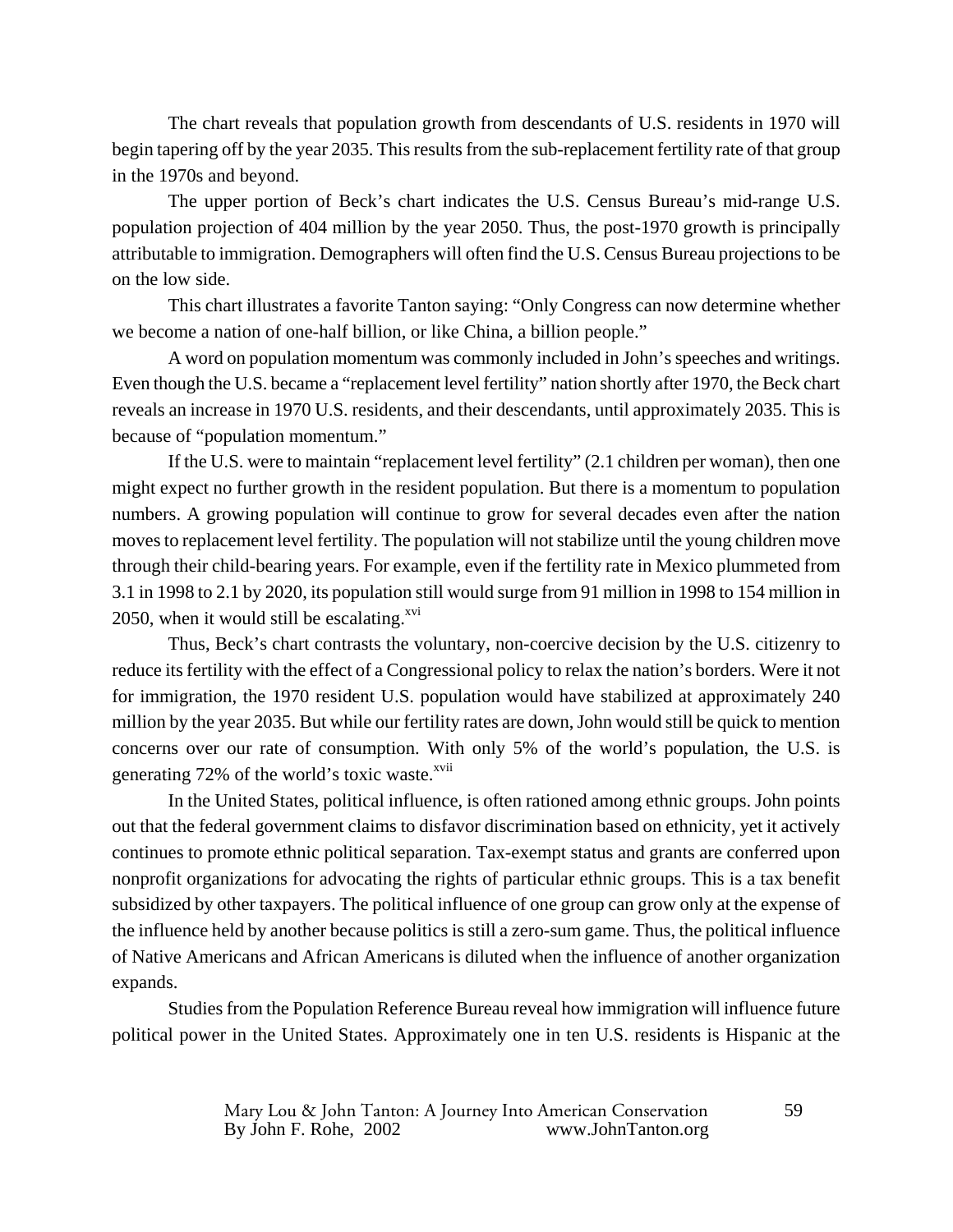millennium. By 2050, the proportionate Hispanic population is projected to become one in four residents. In just 50 years this surge in resident population and demographic transition will continue to affect resources, language, culture, and politics. The influence of the existing ethnic groups will correspondingly yield to this demographic shift.

If the nation's drinking water is endangered by contaminated groundwater with 275 million Americans, what will it be like with 400 million? If our national parks are loved to death with 275 million Americans, what will it be like with many more clamoring for admission? If 40% of Americans are breathing air unfit for human consumption with 275 million Americans, what will the air be like with a 50% population increase in 50 years?

Immigration reform's position on the national agenda falls somewhere between international terrorism and White House lawn maintenance. Many environmental organizations have embraced the cause of immigration reform, but others still shrink from the issue. Why? Roy Beck joined Leon Kolankiewicz in analyzing just this issue. Environmentalists vigorously advocated a reduction in the nation's fertility to reduce environmental threats, yet some will now refuse to address immigration. Beck and Kolankiewicz extensively analyzed this issue in their paper entitled "The Environmental Movement's Retreat from Advocating U.S. Population Stabilization (1970 - 1998): A First Draft of History."<sup>xviii</sup> The study looks to a variety of social, religious, political, and cultural factors in explaining the environmentalists' retreat from population issues.

When the sink is overflowing, some will fetch the mop, while others will reach for the faucet. The Tantons do both.

For example, Mary Lou and John identify this major concern: there is no sunset provision to require periodic reevaluation of our immigration policy. Agricultural programs, for example, are debated in Congress, agreed upon, and then given a certain life that expires in the absence of further legislative action. The program might be authorized for a period of years. It then requires periodic re-authorizations. This enables Congress to monitor how the plan is working.

Immigration laws, on the other hand, have a theoretically perpetual shelf life. They have no date for reevaluation. No sunset. As a practical matter, an immigration policy continues until circumstances become so severe that Congress is forced to react. As the numbers build, constituencies become more divisive, differences are accentuated, problems proliferate, and, according to Mary Lou and John, they become harder to resolve. The compromises required to enact new legislation yield partial solutions. At best they address conditions as they existed years before the debate started. Legislation is often rendered obsolete by the time it is adopted because by then new conditions have developed. One of FAIR's goals over the years has been to provide a sunset clause in immigration legislation. Periodic review would encourage Congress to address current and future conditions.

Another difficulty arises from illegal immigration. On this issue, FAIR advocated three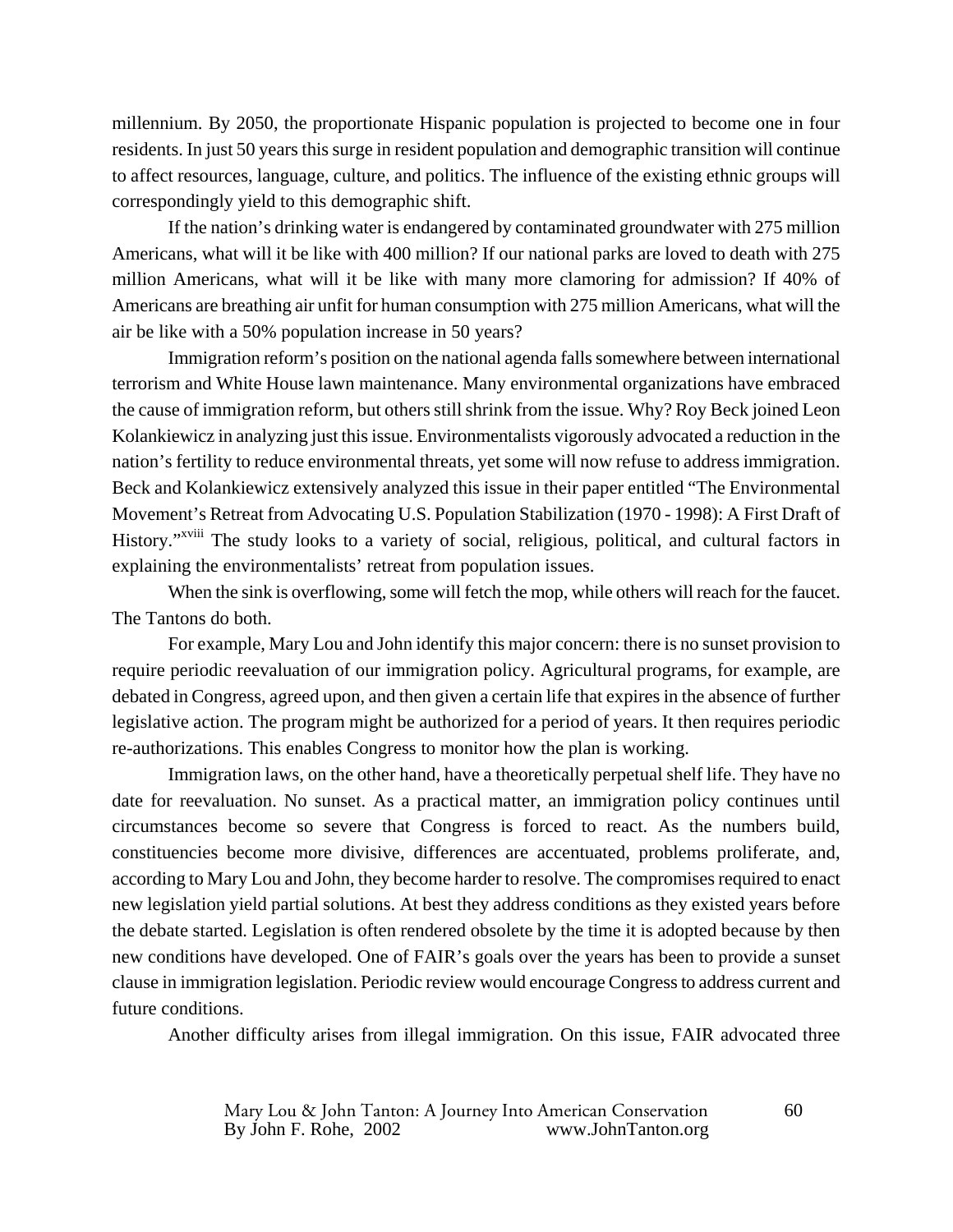measures.

First, within the United States, legislation could impose employer sanctions and tightened immigration controls. Ultimately, employer sanctions could be effective only if Congress prescribed a system of identification on which the employer could rely to assure compliance. If employers were unable to determine who is entitled to a job, employer sanctions would fail. FAIR also advocated that Congress adopt a statement on the purpose of immigration policy. United States immigration law is largely ad hoc; it has no particular purpose at present. It is fundamentally unlike the Full Employment Act of 1946 which states the objective of full employment. It is unlike the Wilderness Act of 1964, which defines wilderness and provides a mechanism for protecting some of it. FAIR proposed that the purpose of immigration policy should be debated and discussed. The national interest of the United States, and possibly even that of the nations of origin of potential immigrants, should be considered when formulating a policy.

The second measure was to strengthen the borders and points of entry.

The third was to assist in resolving conditions in the nations of origin. This would enable the citizenry to be satisfied where they reside. When there is sufficient education, employment opportunity, and freedom, there is little impetus to flee.

Of the planet's daily net population gain of approximately 230,000 people (births minus deaths), the vast majority (over 90%) are being born into impoverished circumstances. All could advance a legitimate claim on the collective conscience of the United States. Over one billion people go to bed hungry every night and several hundred thousand slip beyond the brink of malnutrition annually.<sup>xix</sup> How may the interests of the needy billions in distant lands be advanced meaningfully and respectfully?

During the 1990s, the U.S. admitted over one million immigrants every year. Compelling sympathies extend to the newcomers, but those left behind are far more numerous and have nowhere to flee. Those deciding to "cut and run" are typically better educated than the law abiders left behind. Those who aspire to the freedom we offer might flee their nation of origin, but they would also be the most likely citizens to agitate for change at home. Every dollar spent on assisting recent immigrants and in meeting responsibilities for bilingual education will be unavailable to help the far more abundant and needy foreigners lacking the means to flee.

Immigration reformers question whether the United States has a responsibility to open its borders to the world's underprivileged. Can the U.S. meaningfully address the hardship in foreign nations by admitting a select few? Is this problem solvable with open, or relaxed, borders?

The issue for Mary Lou and John is not whether the United States should act with compassion. Clearly we must. The issue is what form our compassion should take. How should it be expressed? Soaring world population figures confirm that the problem defies resolution through open borders.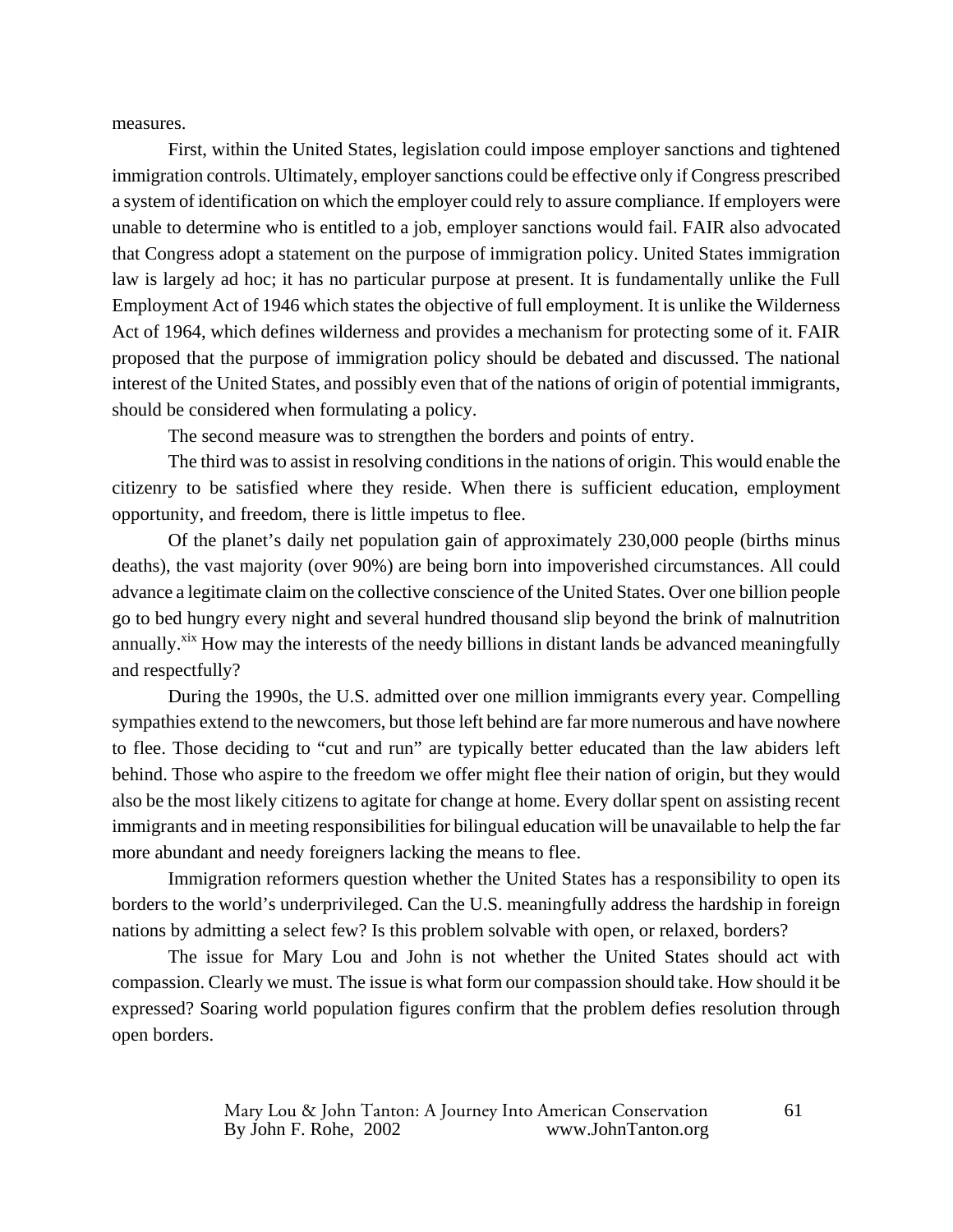Immigration is one of the most divisive issues confronting the nation. It strikes to the heart of a nation's culture, language, identity, and demographics. It is neither liberal nor conservative, Democrat nor Republican. It engages environmental activists and anti-environmental forces alike. Some right-wing religious organizations favor immigration reform. Other religious sects try to pry the nation's borders open. Forces aligned on this issues for different reasons can make for strange bedfellows.

As U.S. immigration policy promotes a brain drain overseas, it is also courting a "brain restrain" in the U.S. Every high tech job awarded to a highly trained recent immigrant is a job not available for a U.S. graduate. Over time this translates into a disincentive for U.S. students to pursue an education in high tech fields. It also discourages employers from providing training and educational incentives to local employees.

Just how should the issue be framed to embrace the differing views? From John's perspective the issue does not even necessarily involve a debate between "anti-immigration" and "proimmigration" factions. The immigration reform movement is not anti-immigrant; it acknowledges the patent truth that immigrants have enriched America. The movement recognizes that this enrichment will, and should, continue. Rather, the reform movement is opposed to a policy that opens our borders to unprecedented levels of immigration at a time when the bonds of national unity in the United States are fraying and population pressures are noticeably straining the natural resource base. Moreover, this surge in migration paradoxically coincides with a voluntary fertility reduction by the native population. A realistic prospect of achieving a more favorable balance with our biological surroundings and natural resources existed, only to be undermined by our immigration laws.

John believes reasonable people should be able to agree on reasonable limits. Even "proimmigration" advocates do not favor the immigration of criminals or supporters of apartheid. The issue cannot be framed as either "pro" or "con." Rather the issues are how much, by whom, and how to enforce the rules. John draws on a dietary analogy: "Dieters are not just for food or against food. Rather, the issue is how much food, what kinds of food, and how to achieve specific goals."

Some might favor immigration policies that would cause the United States to become a nation of 500 million and eventually one billion. The Federation for American Immigration Reform favors policies that would achieve a balance. Approximately 225,000 people emigrate from the United States every year. Immigration levels of approximately 200,000 would cause the U.S. population to stabilize within a few decades. FAIR continues to advocate stronger border controls to achieve this goal. Present policies, by contrast, offer no prospect for eventual stabilization.

Perhaps it will just take a while for the nation to awaken to the Tantons' message which cannot be reduced to a punchy cliché or slogan. It was Goebbels who said that the art of politics consists in reducing all beliefs to a slogan. In current political circles this represents the triumph of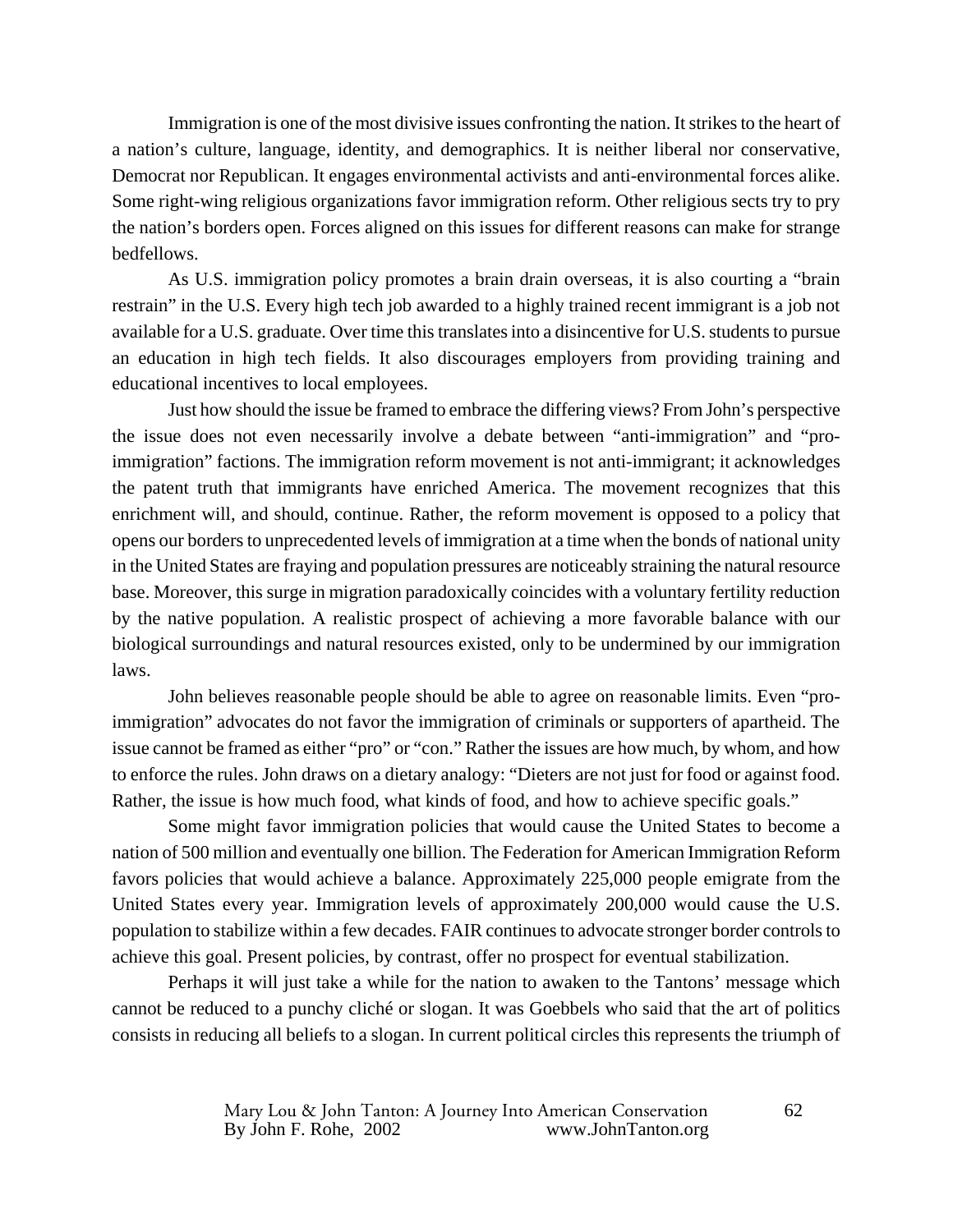the sound bite over reasoned thought. The Tantons have no slogan. Their message defies abatement to the dimension of a bumper sticker. Goebbels was wrong. Communicating complex and far-sighted concepts is where the true art is to be found.

Would M'Lou and John like to envision a borderless world? Perhaps, but they are constrained by global realities. In John's first article on immigration in  $1976$ <sup>xx</sup> which garnered the Mitchell Prize and presaged the activism that would claim his future, John lamented the lack of equilibrium that makes borders essential:

Happily, it is possible to envision a world in which international migration could become free and unfettered. Appropriately, it is the world of a stationary state, in which people in different regions are in equilibrium with resources, and in which there is a reasonable chance in each region for self-fulfillment, matched with social equity. Under these conditions, international migration could be unfettered, because there would be little incentive to move. Contentment with conditions at home, coupled with man's strong attachment to things familiar, would serve to keep most people in place. While the freedom to migrate at will is incompatible with the physical realities of today's world, it is one of the many things that can be restored as man achieves balance with his environment.

Eventually, as we overburden the nation's physical limits, immigration is destined to emerge as a leading issue. Until then, the voice of concerned citizens will continue to draw some attention and prompt an anticipatory thought process. As the following section demonstrates even the U.S. Census Bureau sometimes needs a wake-up call on the issue.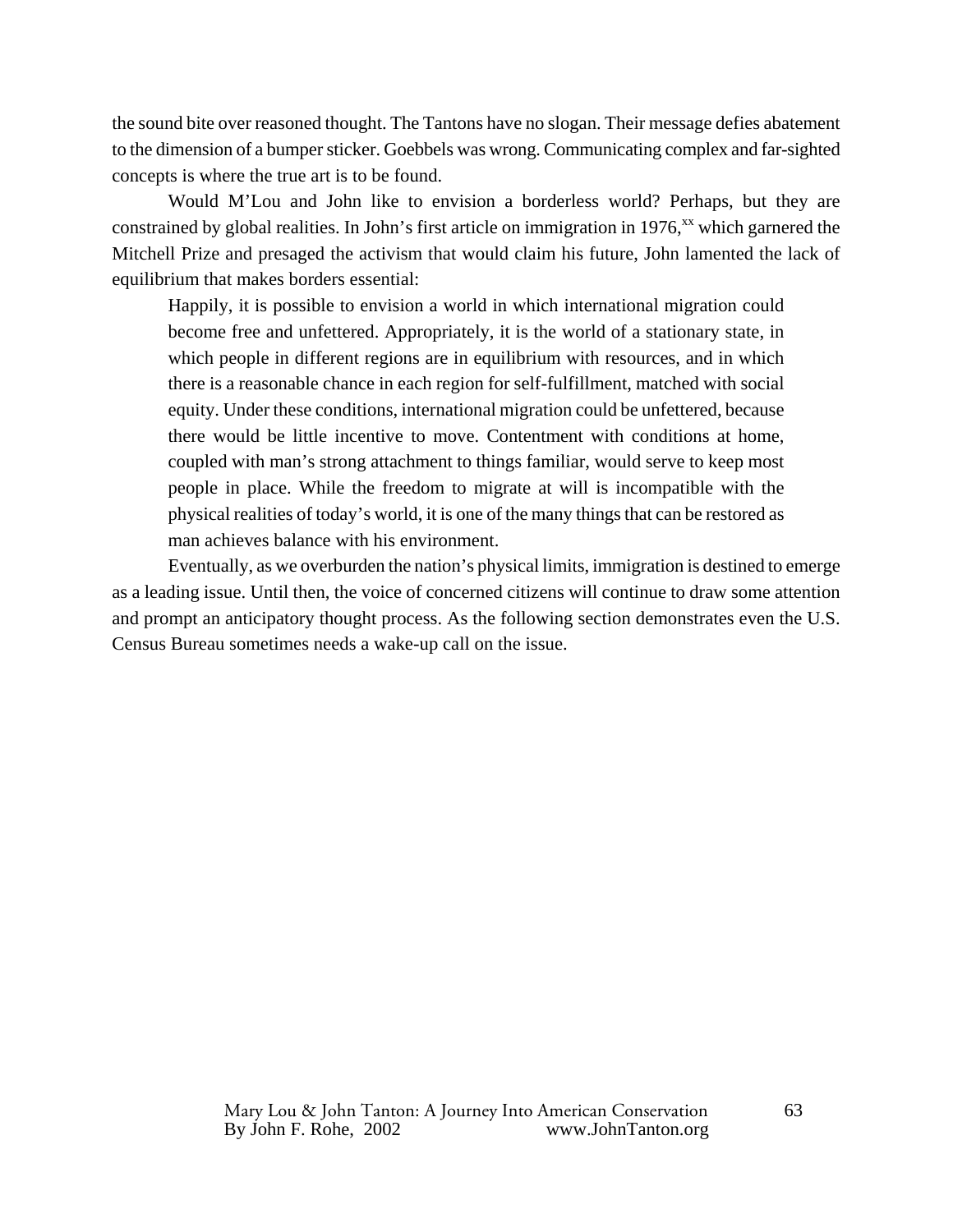#### **14. The Great American Paradox**

*For about two decades, the federal government has sabotaged the American people's dreams for environmental quality, economic security, and social stability and equity.*

Roy Beck, *Re-Charting America's Future*, 1994

- JR: *While the U.S. voluntarily reduced fertility, why is immigration increasing at unprecedented levels?*
- JT and MLT: *Fertility has fallen all over the developed, modernized world to replacement levels or below – not due to government policy, but traceable to economic, social, cultural and other factors. Immigration is much more in the purview of government policy, but we have no government population policy to guide it. Hence tradition, myth, and short-term considerations dominate.*

A curious thing happened at the U.S. Census Bureau between 1989 and 1992. Its significance is apparent only in the context of this demographic data.

In 1989, the Bureau projected U.S. population would peak at 302 million people by 2040. Then it was projected to begin a slow, but steady, decline toward lower numbers.

Then, in 1992, a little known revision to this projection was buried in the mountain of paperwork churned out by the U.S. Government. By then the Bureau had determined that it miscalculated by a wide margin. The U.S. population would peak not at 302 million, but rather it would rise to 383 million (later increased to 404 million) by 2050. Prospects for a plateau or reduction were no longer in sight. Population projections regularly undergo marginal revisions from year to year. There was nothing marginal about this revision. What went wrong?

By April 1975, when John was elected president of ZPG, the U.S. birth rate was dropping precipitously. In 1957 the United States experienced the peak of the U.S. baby boom. The nation's Total Fertility Rate (TFR)<sup>xxi</sup> was then 3.767 children per woman. A total of 4,308,000 domestic births were recorded in 1957. U.S. births ran over 4 million annually from 1954 to 1964 (the end of the baby boom). By 1977 total annual U.S. births had dropped to 3,326,632, down almost one million from 1957. The nation's 1977 TFR stood at the record low of 1.7. By contrast, the TFR between 1960 and 1964 was 3.5!

Interestingly, the Census Bureau's 1997 Population Profile reports that U.S. population grew by 52 million between 1950 and 1970, when the population was 203 million. Then growth slowed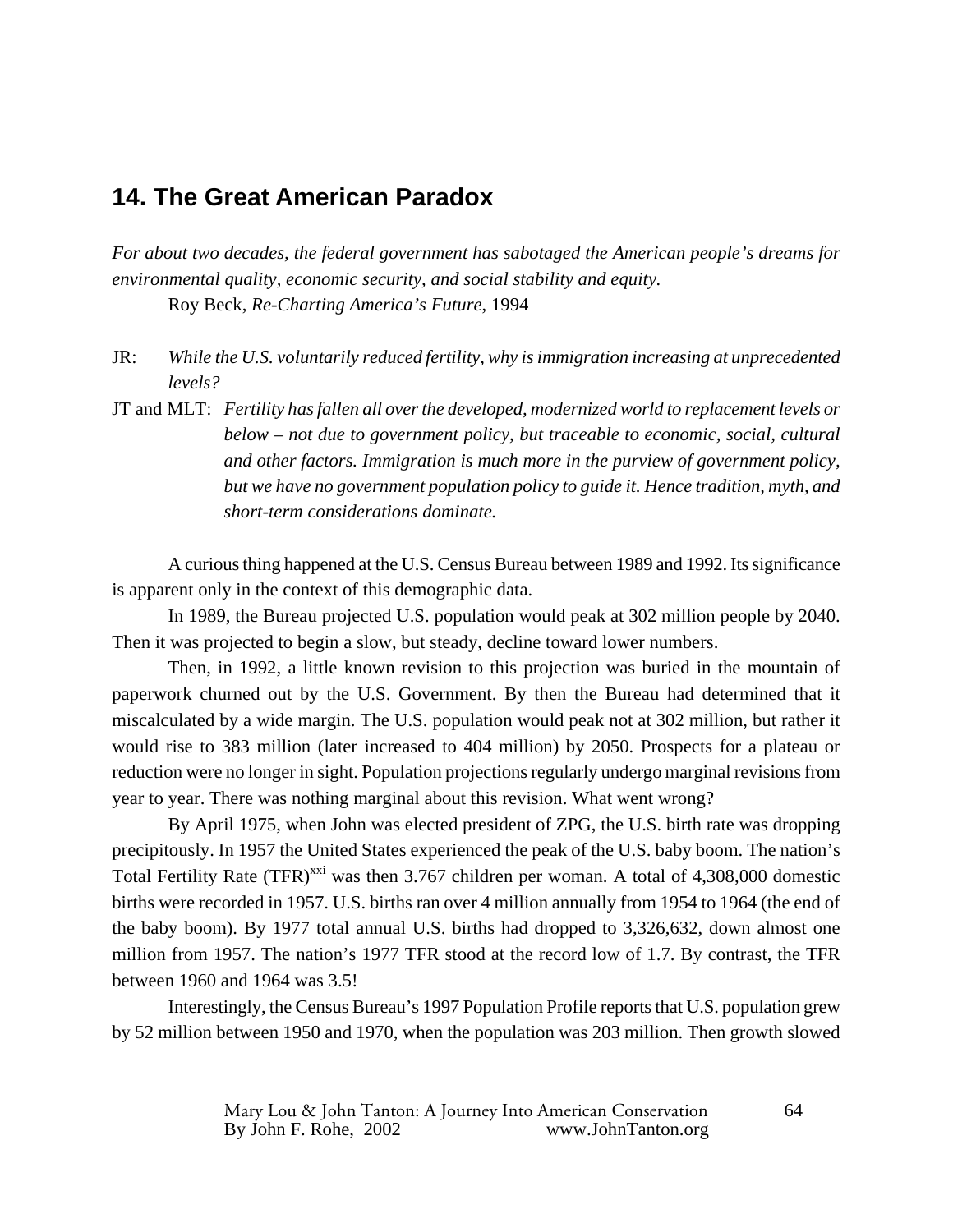between 1970 and 1990 when 46 million were added. Census Bureau projections reveal our population growth between 1990 and 2010 will likely exceed even the baby boom era. Moreover, "Beginning in 2012," reports the U.S. Census Bureau, "the number of births each year will exceed the highest number of births ever achieved in the United States."xxii This increase in sheer numbers will occur even though the fertility rate of native-born U.S. residents is expected to remain at subreplacement levels.

Immigration emerged as an increasingly important population factor in the nation over the last half of the  $20<sup>th</sup>$  Century. In 1950, immigration accounted for only 1% of U.S. population growth. It steadily increased year by year. By 1996, the children of immigrant families were responsible for 61% of the nation's population growth! $x^{\text{xiiii}}$ 

The sharp decline in domestic fertility in the 1970s understandably caused the U.S. Census Bureau to project that our population would plateau at 302 million in 2040, and then decline.

Why were the figures dramatically revised between 1989 and 1992? What did the U.S. Census Bureau miss? Were our fertility rates actually much higher? Was there a computer glitch? Or did the Bureau fail to recognize another factor?

The 1989 determination was not entirely unfounded, so long as immigration continued to be of marginal importance. The U.S. Census Bureau failed to take the Tantons' concerns into account until three years later. The Bureau overlooked the unprecedented high rate of immigration. By 1992, however, the Bureau began to recognize the effect of immigration on U.S. population.

This oversight illuminates one of the great paradoxes of our time: just as U.S. citizens were reducing fertility, Congress began increasing the population. It actively undermined the efforts of U.S. citizens to address population growth. As the U.S. was beginning to curtail its population growth for a more favorable balance with available resources, Congress began tilting the scales with increased immigration. Under 1965 and 1990 legislation, our nation's borders have been opened wider than ever before to waves of migration.

Although the U.S. Census Bureau remained oblivious to the Petoskey ophthalmologist's message for several years, eventually it was obliged to take note. The Bureau concluded that the nation's 275 million residents at the millennium would swell to over 400 million in just 50 years because of immigration. And it will not peak there. The continuing increase has no end in sight.

Over the centuries, immigration surely has been beneficial for America. It has enriched our lives and immigrants merit recognition in our noble history. But today, the issue is not whether immigration is a beneficial for America. Rather, the issue is one of proportion and limits. The Tantons' concerns are becoming more clearly reflected in our strained landscapes, overburdened water resources, air impurities, and quality of life.

Success remains elusive. Since the time they embraced the issue, the impact of immigration has, year after year, increasingly added to the nation's census by number.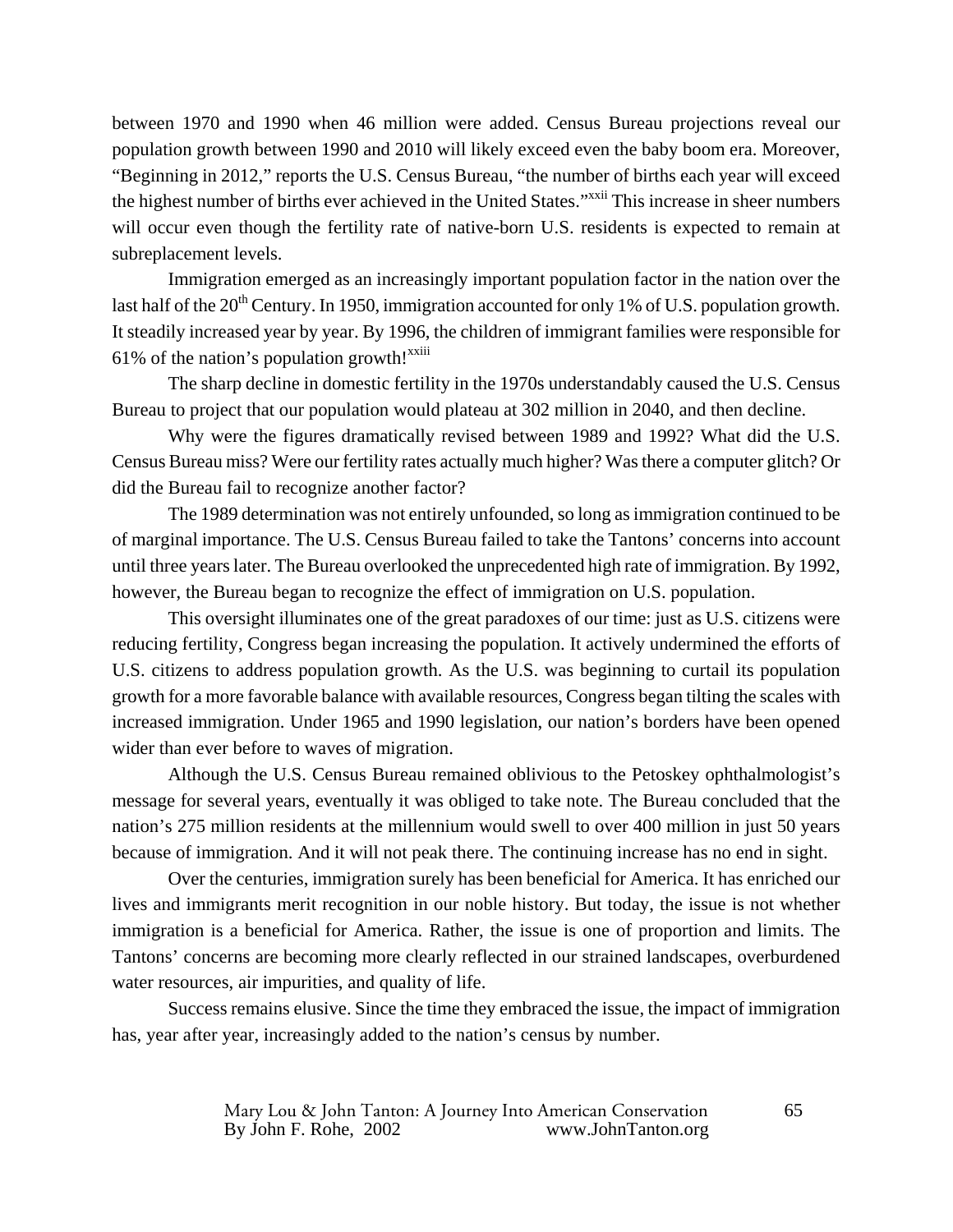Between 1925 and 1965 the U.S. averaged 178,000 legal immigrants every year. Between 1989 and 1997 annual admissions more than quintupled, averaging  $1,063,000$  annually.<sup>xxiv</sup> This high volume of immigration is unprecedented in our nation's history. Congress is leading the nation toward less environmental security and more congestion.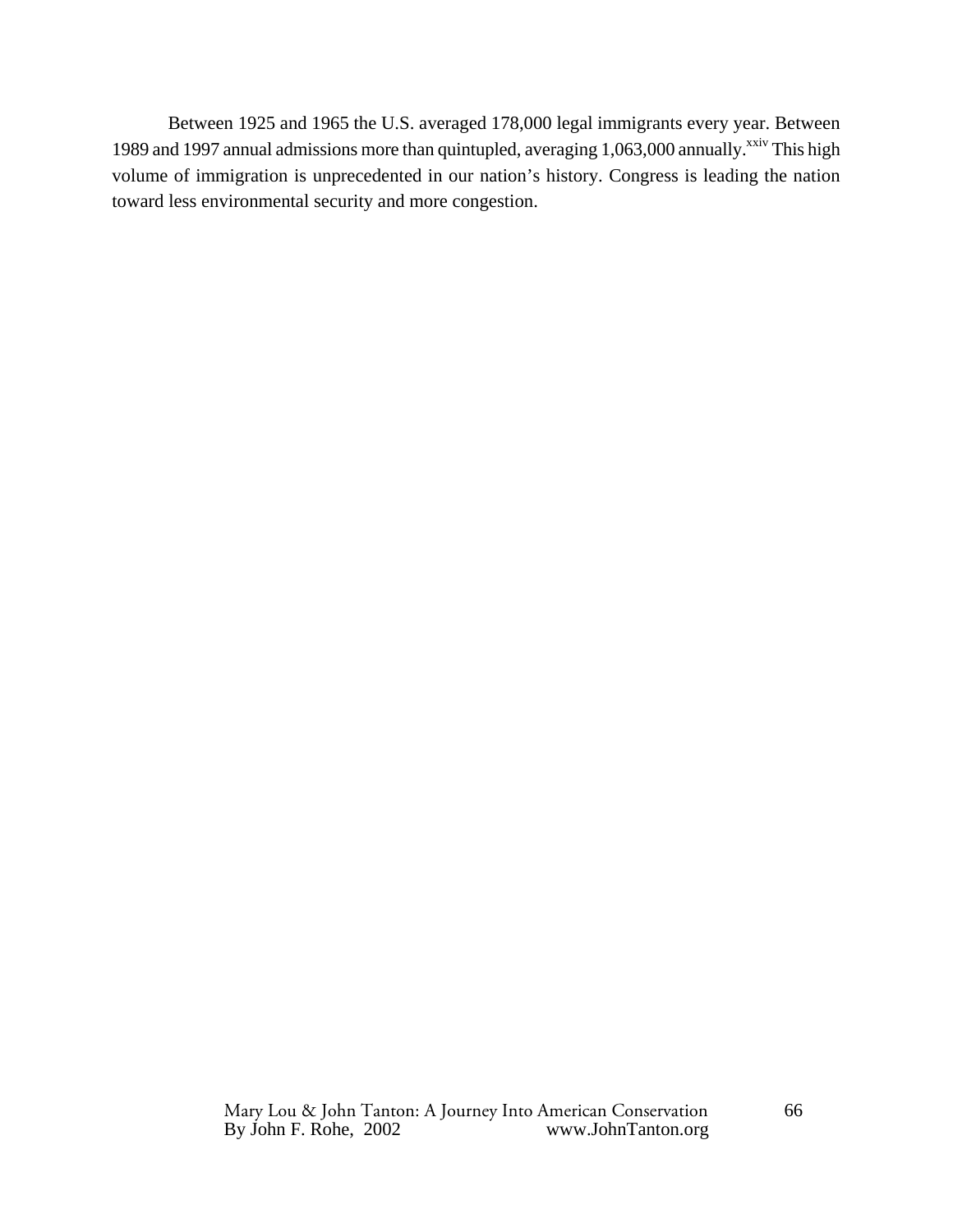### **15. A Good Thing**

*... this much I think I do know – that a society so riven that the spirit of moderation is gone, no court*  can *save*; that a *society* where the *spirit flourishes, no court* need *save*.

Learned Hand, *The Contribution of an Independent Judiciary to Civilization* (1942)

JR: *How has immigration benefitted the United States?*

JT and MLT: *It obviously had its pluses and minuses. Do you want the American Indian viewpoint? The black viewpoint? The viewpoint of the countries that lost their Nobel Laureates? Bill Gates? The engineers he fired to hire cheaper Asian Indian substitutes?* 

> *The right question is what factors should be given what weight in setting immigration policy – how can we reach an agreement, and implement the results?*

In politically correct times, concern for the culture of a nation tends to draw fire. For expressing an interest in preserving the nation's culture and language, John has endured his share of name-calling. Few words are as mind-numbing as "racist." Perhaps the word "heretic" in the Middle Ages had a similar effect. The label has a mind-numbing influence, even when it is unjustly applied.

Those first in line for discrimination under relaxed immigration policies are the underemployed minorities in the United States. Where we stand on the immigration issue often depends on where we sit. Interests finding it advantageous to maintain access to cheap foreign labor erode the employment gains of minorities within the United States. Ironically, these special interests often freely label anyone concerned about immigration as racist.

There is a hard truth about America: social change will not occur when only the underprivileged and politically powerless are adversely affected. Massive immigration levels undercut employment opportunities for those hardest hit and least able to protect themselves. Stiff foreign competition for low wage jobs with no benefits ravages the household income of America's minorities. A globalized work force erodes hard fought gains for the American worker. Mary Lou's and John's advocacy upholds the dignity of labor for the United States workforce. Ironically, their efforts to control our borders invite perverse charges.

A "politically correct" movement purports to be based on tolerance. Yet there has been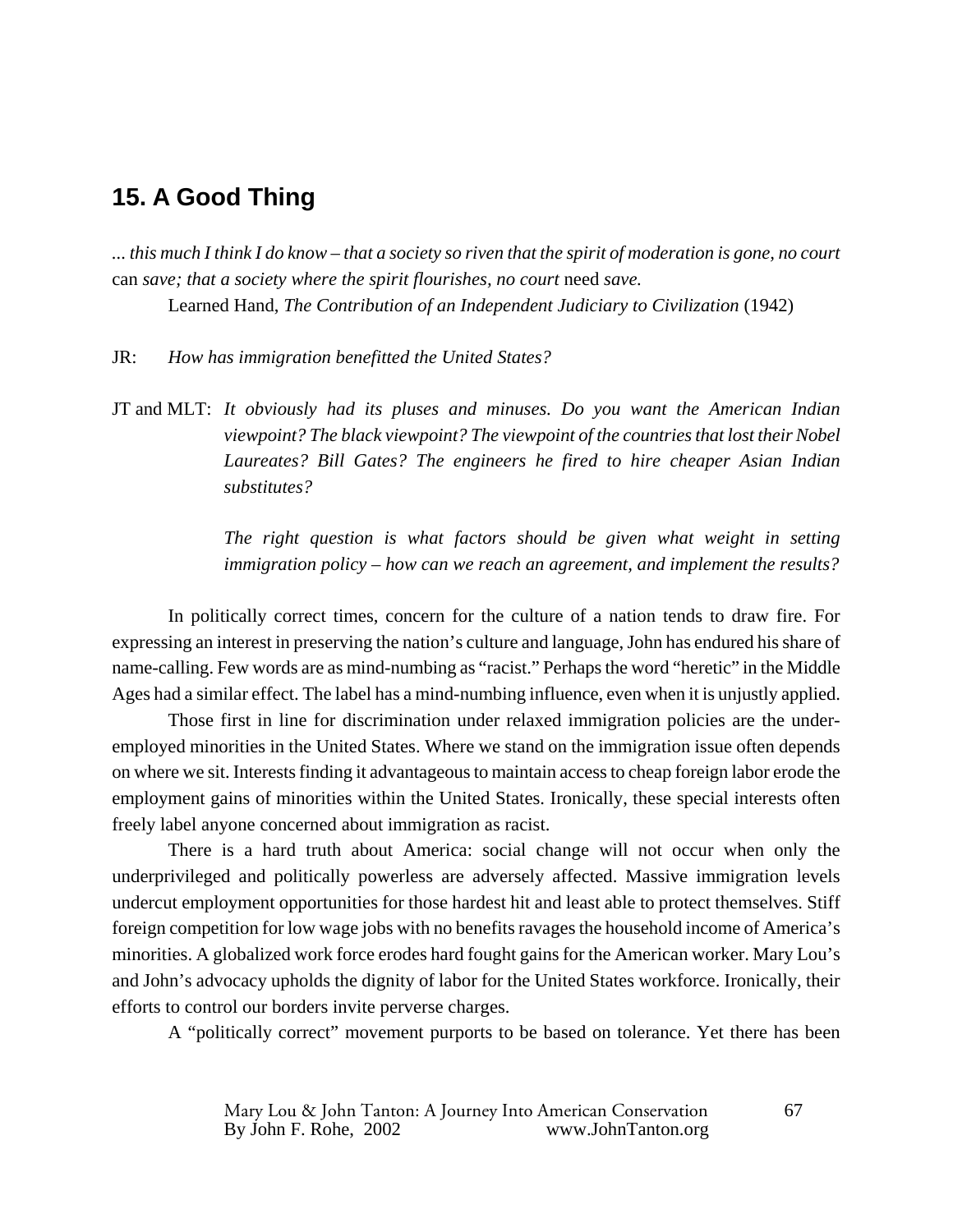surprisingly little tolerance for the Tantons' concern for U.S. jobs and the well-being of its minorities.

Mary Lou and John see diversity as a good thing, but so is preserving the common bonds of a nation. While diversity maintains an engaging atmosphere in which new ideas can be tested, too much diversity strains the foundational roots of a nation. Achieving both objectives requires a sense of proportion. John observes that as we undergo the present national transformation, we may find ourselves creating precisely the circumstances from which our immigrants flee.

The cultural shift will test the limits of toleration and compromise. John questions how a nation that respects the separation of church and state will accommodate the views of newcomers favoring the absolute fusion of church and state. Religious freedom in the U.S. is upheld only by vigilantly maintaining the separation of church and state. Other less tolerant cultures are based on a fusion of church and state. How might these antithetical notions be reconciled in a single nation? Other cultures practice female genital mutilation (FGM). Should the U.S. allow this time-honored practice in the name of tolerance, political correctness, and multi-culturalism?

The transformation by immigration will also alter the marketplace of ideas in the United States. Perhaps we could promote the use of the world's 6,000 languages in a small town in the name of diversity. But as John points out, communications would become hopelessly tangled. The exchange of ideas would be compromised by this level of diversity. The issue is one of balance. John asks just how much of a good thing really is a good thing.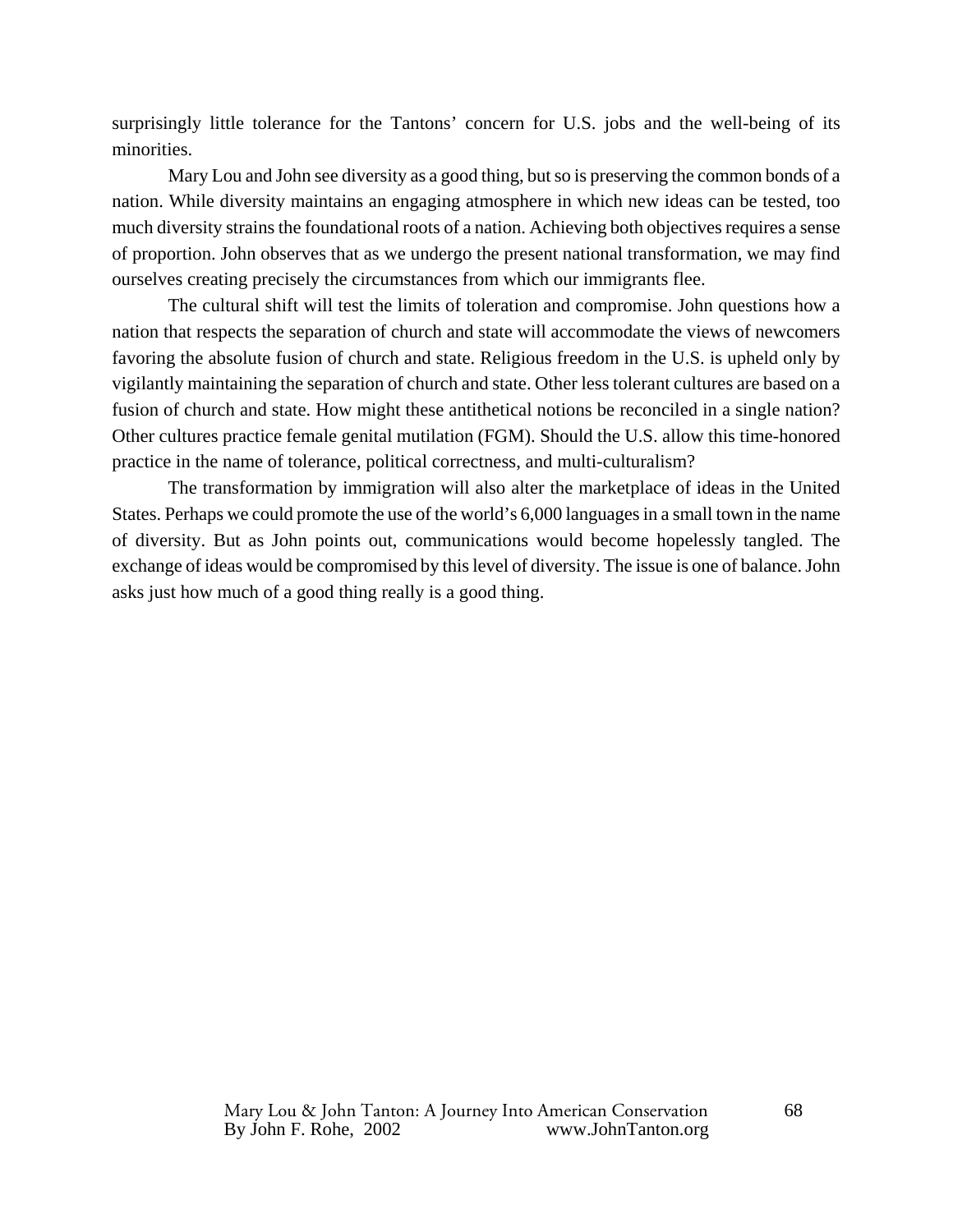## **16. Mondays with John**

*The world is too much with us; late and soon; Getting and sending, we lay waste our powers; Little we see in nature that is ours; We have given our hearts away, a sordid boon!*  Wordsworth*, The World is too Much with Us.*

JR: *How did you select Mondays?*

JT: *Partly because few other doctors took time off on Mondays – so it helped spread the workload at Burns Clinic, and partly because it gave us a long weekend.*

His partners at the clinic knew not to expect him. After all, it was Monday. Other considerations competed for his time. Tuesday through Sunday were vocational days, but on Mondays, it took an emergency for John to show up for the ophthalmology practice. If anyone asked how he spent his day off work, they would soon find themselves engulfed in a long and captivating conversation.

Since the time he began practicing at the Clinic in 1964, Mondays have been reserved for avocational pursuits. For John, his profession was never a means of amassing vast personal wealth. He provided the essentials for the family, with enough to spare for rewarding family excursions. We can now reflect upon his medical career and his practice of setting aside avocational time with the benefit of hindsight.

Over the course of a career, one day each week has a cumulative effect, but it comes at a price. Does John have any regrets? Perhaps. Working to become a better ancestor correspondingly reduced his time as a parent. Extended family trips only partially compensated for this lost family time. Moreover, the national controversies exacted an emotional toll. This limited the residual energy available for patients and profession.

On Mondays, at his personal expense, John hired Donna Pikur, secretarial co-worker at the Clinic, to perform typing, filing, and mailing related to his charitable pursuits. Until FAIR was formed in 1979, this one day arrangement worked fairly well. The dramatic increase in the workload in the Spring of 1980 demanded a full time assistant. He recruited Kathryn Bricker. She had served as the first executive director of the Little Traverse Conservancy.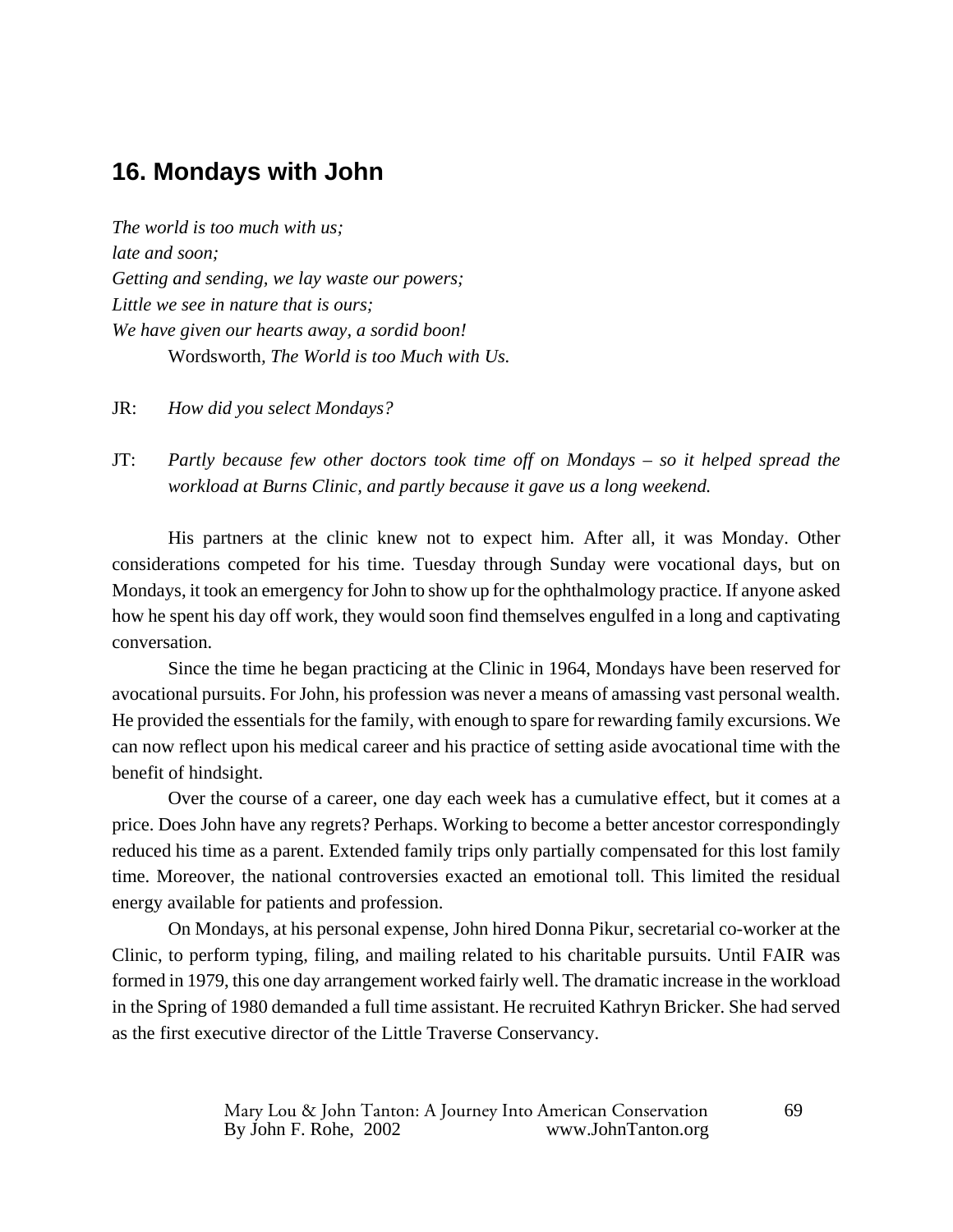With a full time assistant for charitable projects, it became necessary to organize a separate office. John rented space from the Burns Clinic. He purchased the necessary typewriters, filing cabinets, and phones.

It soon came time to incorporate. With a portentous and seemingly uneventful stroke of the pen at the time, John signed the articles of incorporation for the Conservation Workshop on July 6, 1981. The Conservation Workshop changed its name to U.S. Foundation in 1982 to reflect its broad purpose of serving as an incubator for a variety of new projects. Over the years, Mary Lou and John had been involved in forming a number of charitable nonprofit organizations. The red tape in starting each entity became an impediment for new projects. Under the umbrella of the U.S. Foundation, Mary Lou and John hoped to establish a nursery for new projects without incurring hefty start-up costs. Funding was derived from a variety of farsighted sources. In 1983, for example, a donor agreed to contribute \$90,000 per year, for a period of three years, to John's charitable efforts. All projects were related to conservation objectives. Once a satisfactory cash flow and donor base was established, a fledgling project was expected to take wing and explore its heights independently.

Over the years, U.S. Foundation has become the extension of Mary Lou's and John's personalities and commitment to conservation. It has undertaken projects to conserve natural resources, balance national unity with diversity, encourage foreign language studies, promote English in official government speech, support discussion groups, assist the vision impaired, and to facilitate charitable ventures. Employees of U.S. Foundation range from 1 to 25 per project. All are on a central payroll, which allows for heath, disability, and retirement plans. Each constituent project has its own board of directors but operates under the broad supervision of the U.S. Foundation board.

A review of some of the U.S. Foundation projects – some ongoing, others concluded – lends insight into the Tantons' broad vision and commitment. Following is a brief summary of these projects.

– Raptor Research provided support for the field work of ornithologist Sergej Postupalsky on the great birds of prey, such as eagles, hawks, owls, and ospreys, in the upper Great Lakes region.

– Regrants Program raises funds for studies on population, resources, environment, immigration, language, and assimilation. Typical grants underwrite the preparation and publication of papers and continuing education courses.

– PROWILD promotes the ranching of native animals in East Africa and the dry land parts of the United States as an alternative to cattle ranching.

– U.S. English, starting as a project of U.S. Foundation in 1983, attained independence on June 30, 1988. This national organization was the catalyst for constitutional amendments making English the official language of state government in Colorado, Arizona, and Florida.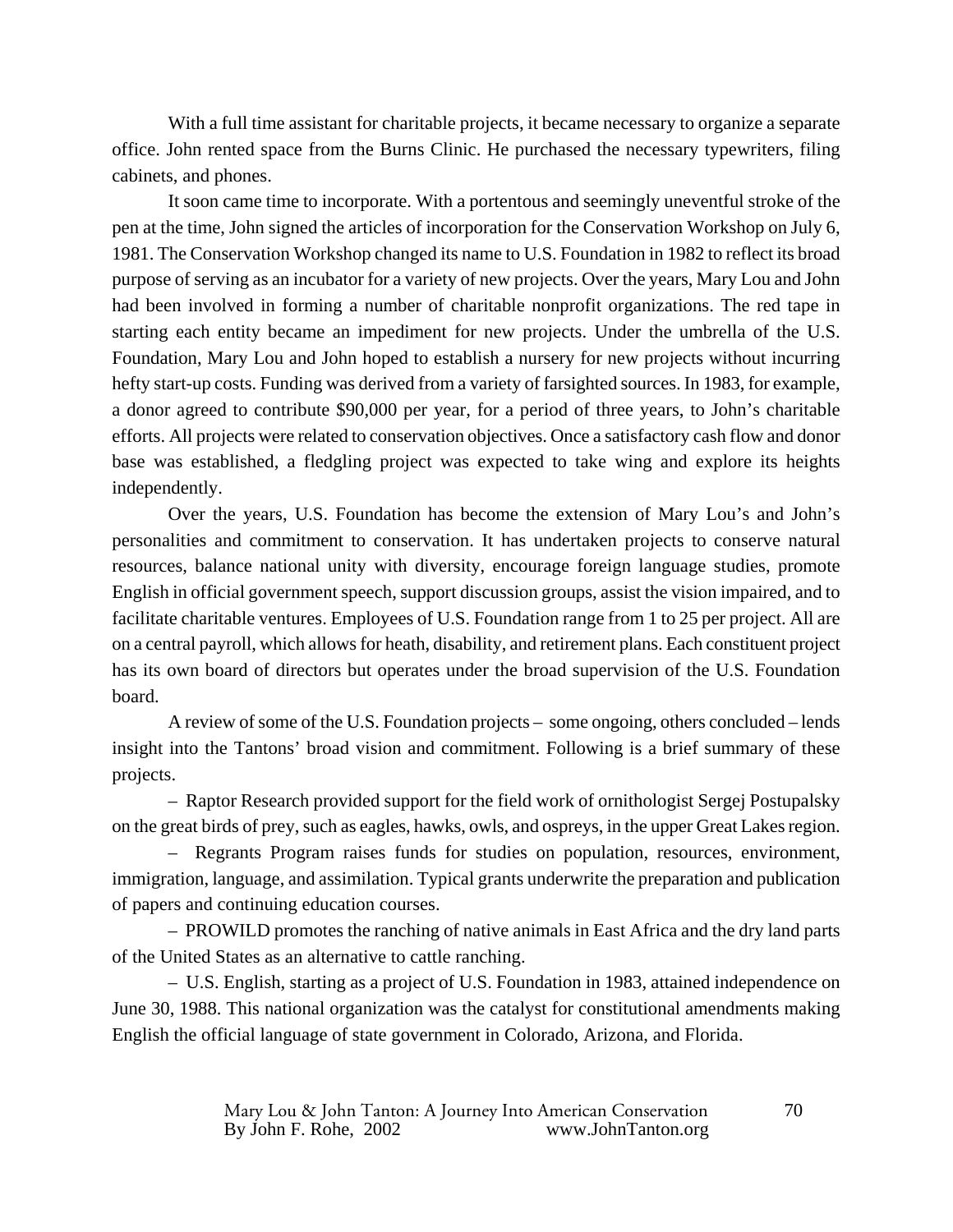– Recycle North started the local citizens' recycling program in northern Michigan. It is now a function of county government.

– U.S. Foundation sponsors the study of literature gathered by the Great Books Foundation and from the Foreign Policy Association's Great Decisions Series. It holds annual workshops for writers, academics, politicians, and philanthropists to discuss population, resource conservation, environment, immigration, language, and assimilation policy questions. U.S. Foundation also sponsors town meetings, periodic discussion groups on current issues, and foreign language meetings.

– American Alliance for Rights and Responsibilities is a national organization exploring the interrelationship between rights and correlative responsibilities. It is predicated on the recognition that every right is supported by a reciprocal responsibility. AARR became independent after 3 years in the U.S. Foundation "nursery." It eventually became known as the Center for Community Interest.

– Bringing out the Best in Ourselves is a series of small grants to local public and parochial schools to emphasize and encourage academic excellence.

– Alcohol and Drug Awareness Hour was a series of public lectures and other programs designed to address and prevent alcohol and drug abuse.

– Growth & Development Forum was a public forum for the study and debate of growth and development issues confronting local communities.

– The Social Contract and The Social Contract Press publishes a quarterly journal on immigration, language, population growth, and individual rights and responsibilities. The Press publishes and promotes books relating to environment, immigration, national bonds, and conservation.

– The Emergency Committee on Puerto Rican Statehood is a citizen-based organization addressing the implications of Puerto Rican statehood for national language, unity, and cohesiveness.

– Pro-English, and its precursors, English Language Advocates and E Pluribus Unum, has been a national membership organization working for English to become the official language of government. It opposes bilingualism at the ballot box. It promotes bilingualism in the schools for educational and transitional purposes. Its early acronym, ELA, might someday correspond with the abbreviation for the English Language Amendment to the U.S. Constitution.

– Conservation News Service was formed to restore an interest in conservation. CNS arranges for and circulates articles on conservation in the media and it sponsors the Conservation Summit, an annual conference of leading environmental and conservation organizations.

U.S. Foundation projects span diverse topics. They are designed to avert hardship before, rather than after, it becomes unmanageable. All are united by principles of conservation and foresight.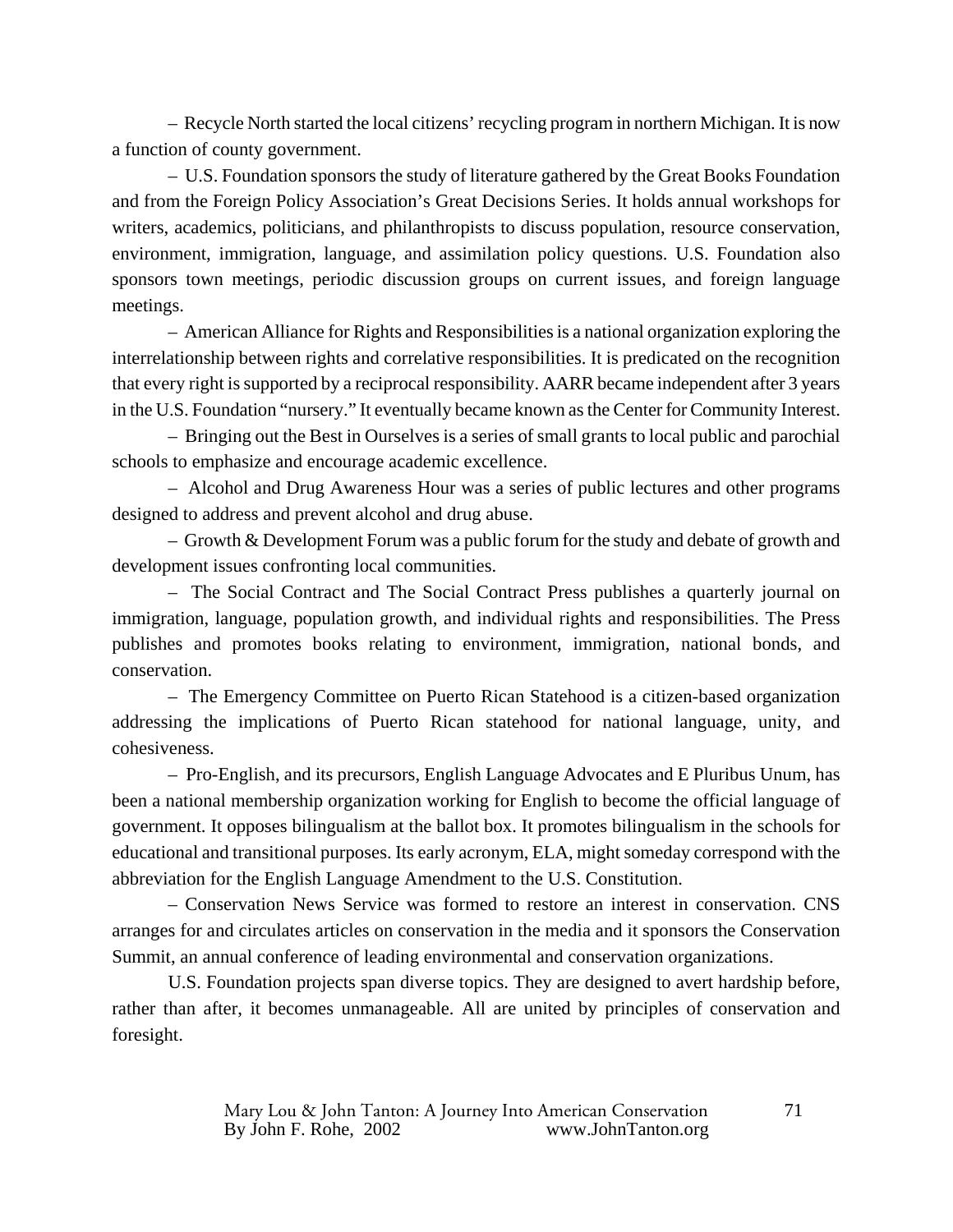It is possible to overstate the role of a founder and it is also easy to underestimate the contributions of others. While Mary Lou and John have been the catalysts for U.S. Foundation projects, the organization relies upon a talented staff, including Rev. Robert Kyser, Niki Calloway, Dorothy Koury, Faith Peruzzi, Marion Kuebler, Wayne Lutton, Ph.D., Linda Purdue, and Roy Beck.

John's medical practice provided much needed "immediate gratification" when, for example, he surgically restored a patient's eyesight. Few of us will ever experience the elation John has felt when a patient reports: "Doctor, I can see again." This sense of accomplishment was a needed antidote to John's long term, contemplative, and often frustrating charitable endeavors.

U.S. Foundation projects remain controversial. For example, even today, some still are not convinced that we are in the most severe extinction spasm since the age of the dinosaurs. They remain in a perpetual state of indecision, seemingly unaffected by the alarming findings of biodiversity studies.<sup>xxv</sup> Indecision carries consequences. At U.S. Foundation, however, there is little risk of sleeping through an era with indifference.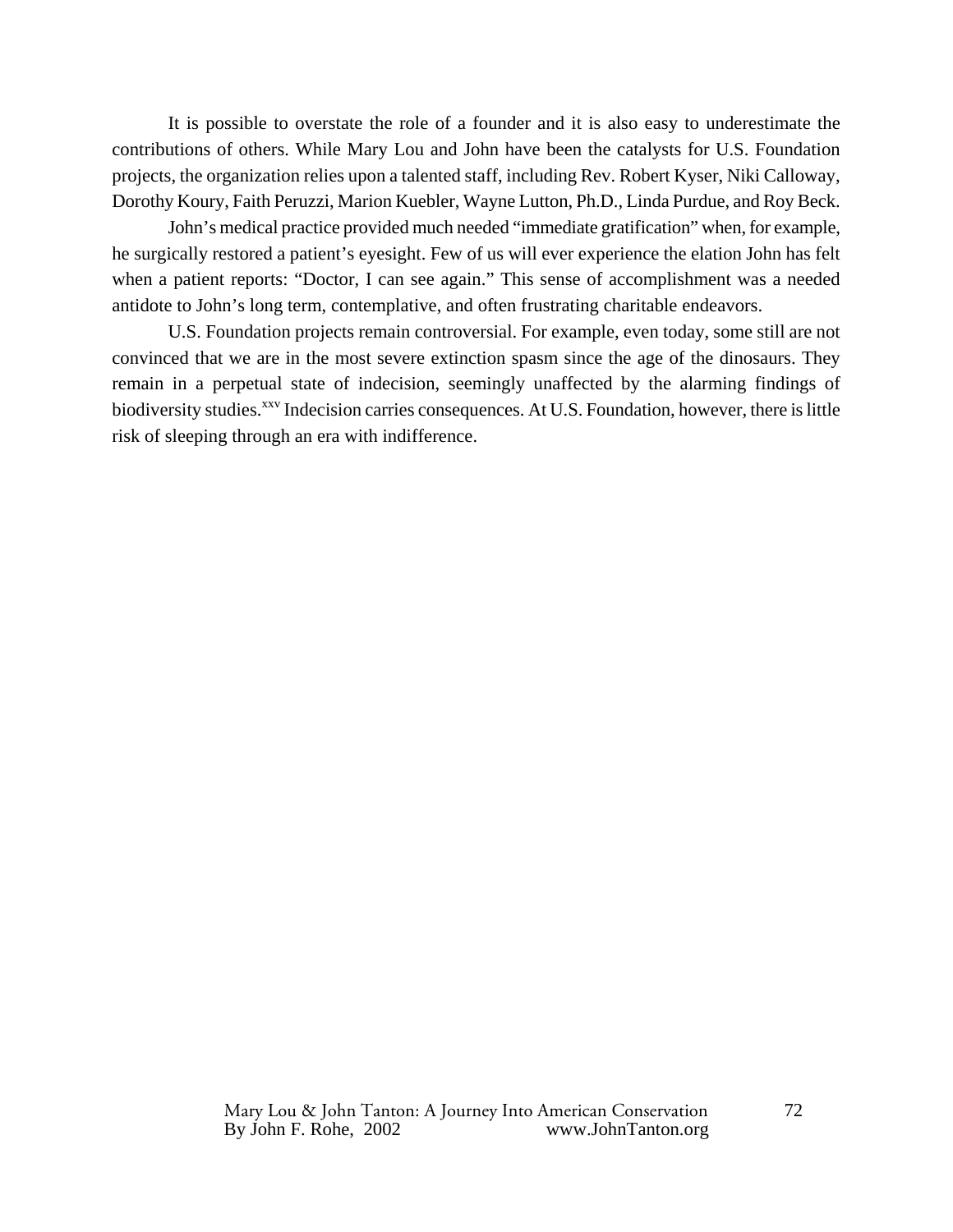## **17. Striking a Balance**

*Thou shalt not exceed the carrying capacity.*  Hardin's Eleventh Commandment, by Garrett Hardin.

JR: *How do you define an optimum population?* 

JT: *Conceptually one can envision four levels of population:* 

*1. Maximum: The maximum that can be stuffed in, short term.* 

*2. Carrying Capacity: A smaller number, one that can be accommodated long term without spoiling support systems. It can weather adverse turns of events, such as a drought, due to reserve capacity. One exact number can't be fixed, since it's technology-influenced, and this changes over time.* 

*3. Optimum: Doubtless smaller yet, but also inexact, as values modify technology: how much peace and quiet, wilderness, wildlife, do we want? Requires an even larger reserve capacity.* 

*4. Sub-Optimum: Much smaller yet, but too small to sustain culture and economics, enable division of labor, etc. Theoretical.*

MLT: *Let's take a community as an example. Isn't it optimum size when crime is low, when you know the people in your school, your neighborhood, and when you are held accountable for your actions. Apply these same concepts in communities nationwide.* 

M'Lou and John have no present without the past. By invoking principles of biology, humanity, history, and literature, they strive to discern coherent patterns.

 Different people will look at the same facts and arrive at different conclusions. Mary Lou and John explain the different perspectives by positing two contrasting views of the world. These world views tend to overlap within both the individual and the issues. The two views were discussed in *A Conflict of Visions* by Thomas Sowell.<sup>xxvi</sup> The line separating these views distinguishes many of the Tantons' views from others. In John's words:

One view is the constrained view of mankind, which basically sees man as being born a savage who needs to be civilized and brought into society. This view does not expect the ideal and sees, as did the framers of the Constitution, that governments were instituted because men were not ideal, and there was a need for restraint in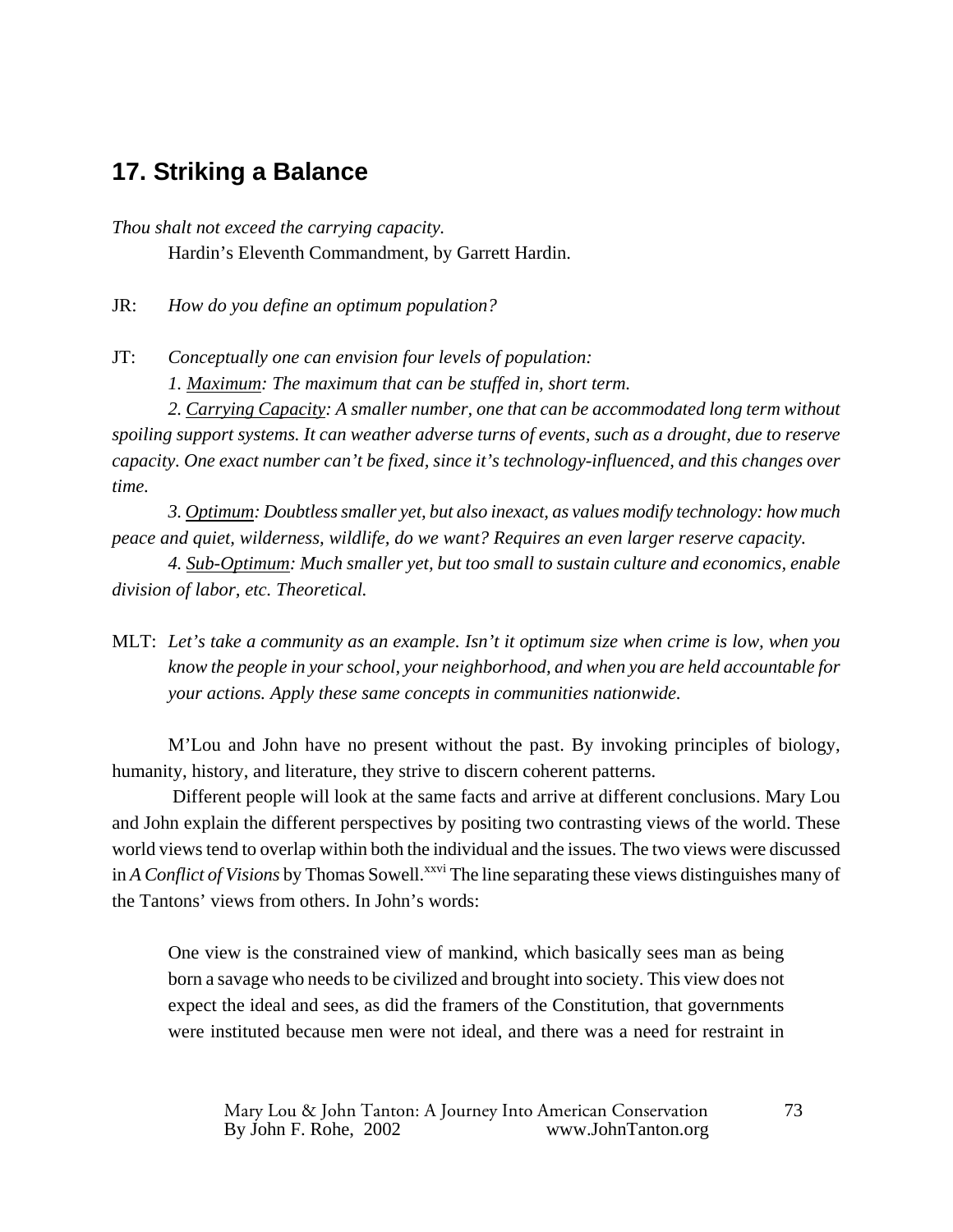human affairs.

The other side Sowell characterizes as the "unconstrained" view, which would be the Rousseauian view that man was born free and is everywhere in chains. This view holds that man is innately noble, that it is human institutions that are basically at fault and need to be changed. It holds that we should strive for the ideal. If there are social costs like the killing of millions of people in Cambodia in order for the ideal government to be brought into place, that is unfortunate, but a cost that can be easily borne in pursuit of the ideal. That side does not believe in trade-offs, but rather looks for absolutes and perfection. Sowell acknowledges there are gradations of these attitudes along issue lines and within each of us as individuals. I have found it a helpful framework.

John sees the immigration battle as a "skirmish in a wider war."<sup>xxvii</sup> The wider war embraces fundamental ideas regarding limits to population, economic growth, national bonds, and language diversity.

In the fall of 1988, John wrote down some of the differences between these conflicting views of the world xxviii

The first difference arises out of a basic biological principle that all species live within limits and boundaries. The limits are not easily defined. The opposing view, held by the Julian Simon and Ben Wattenberg school of thought, would claim that people are the ultimate resource and there are no limits to resources on the planet. Under this world view, universal biological principles do not apply to the human species. We would be considered exempt to these universal biological laws because our intellect can perpetually push back the limits.

The second difference arises out of John's belief that "the nation" is still a valid concept. While there is a need for local and state governments, and also a need for global authority to address transnational issues such as global warming, CFCs and acid rain, a need also exists for structure at the national level. Even those theoretically opposed to national governments and nationalism would not be prepared to cede their sovereignty to a global authority. Mary Lou and John see validity in the concept of a nation. And here lies another point of difference between two sides in the immigration debate: orthodox, politically correct notions suggest that all mankind should fit somehow within a single mold. Even if that is a valid ideal for some, John's understanding of history, biology, evolution, and instinctive territorialism suggests that it just is not a workable idea.

The third difference arises out of the "melting pot" metaphor. Mary Lou and John see the United States now striving to accentuate the differences among people, while minimizing the similarities. John points out that the Civil Rights Act of 1964 was based on Martin Luther King's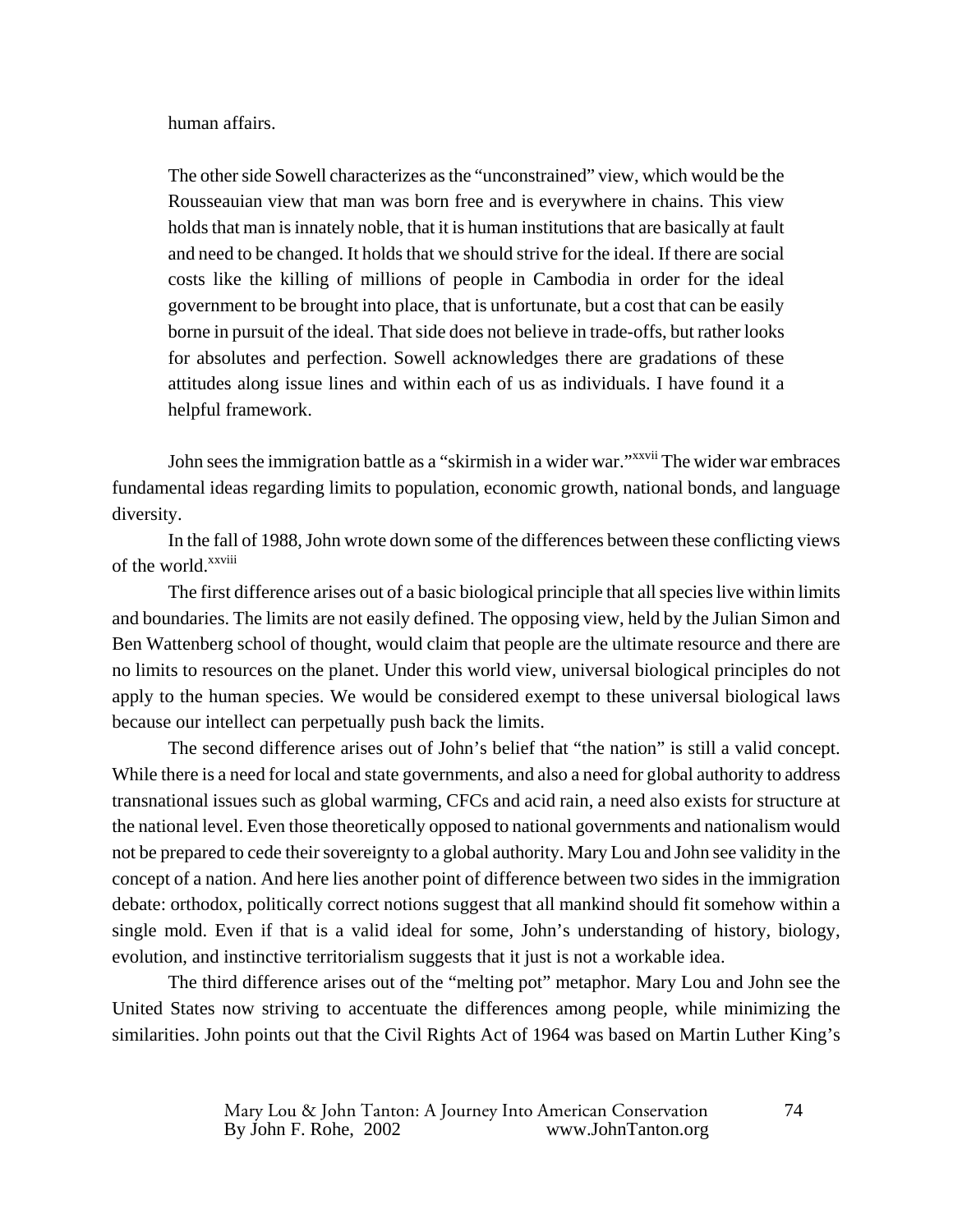admonition that we judge others by "the content of their character rather than the color of their skin." We were then prohibited from inquiring into race, religion, creed, or national origin in hiring practices. Since then, the nation has seemingly turned its back on Martin Luther King's message. We are now compelled to base employment decisions explicitly upon race, religion, creed, or national origin. The goal of integration has been replaced with the ideal of separatism. National unity is being sacrificed on the altar of diversity.

A fourth difference relates to the need for commonality in the official language of government. The U.S. Census Bureau reports there are 322 different languages spoken in the United States.<sup>xxix</sup> In a democracy, unlike other forms of governance, the exchange of information among the populace is essential. It would be difficult for an effective democracy to maintain a lively and informative debate without the bond of a common language. John observes that individualism might be benefitted if each of us had our own private language, but the experiment in individualism would undermine our ability to function as a democratic community.

A fifth difference relates to the question of culture. Mary Lou and John believe that an American culture exists, even though it may be difficult to define. For example, the United States is the most philanthropic society on the face of the earth. All of the Tantons' charitable projects are supported by a spirit of philanthropy. Undermining American culture erodes American philanthropy.

After having been subjected to personal attacks for advocating his charitable causes, John identifies a final difference, one unlike the other differences mentioned above. It reveals his personal rules of engagement in a controversy. According to John, "Attacking an opponent personally, impugning the person's motives, or making the individual appear in a poor light, are no substitutes for debate. Rather, we should deal with the issues." He will challenge views and perspectives, but he is not known to lodge a personal charge.

While changes from one day to the next might be unnoticeable to many, the same change imposes a stressful disquietude upon John. He often awakens at 4:00 a.m. pondering the nation's future. He visualizes the pendulum on an historic course. By John's internal clock, these changes are advancing rapidly, and not for the better. The biodiversity losses, increasing congestion, rising tensions, diminished civility, and erosion of family life introduce personal strains. John is also apprehensive about the adoption of hate speech legislation, which will intimidate concerned citizens from addressing openly the root cause of disunity in the United States.<sup>xxx</sup>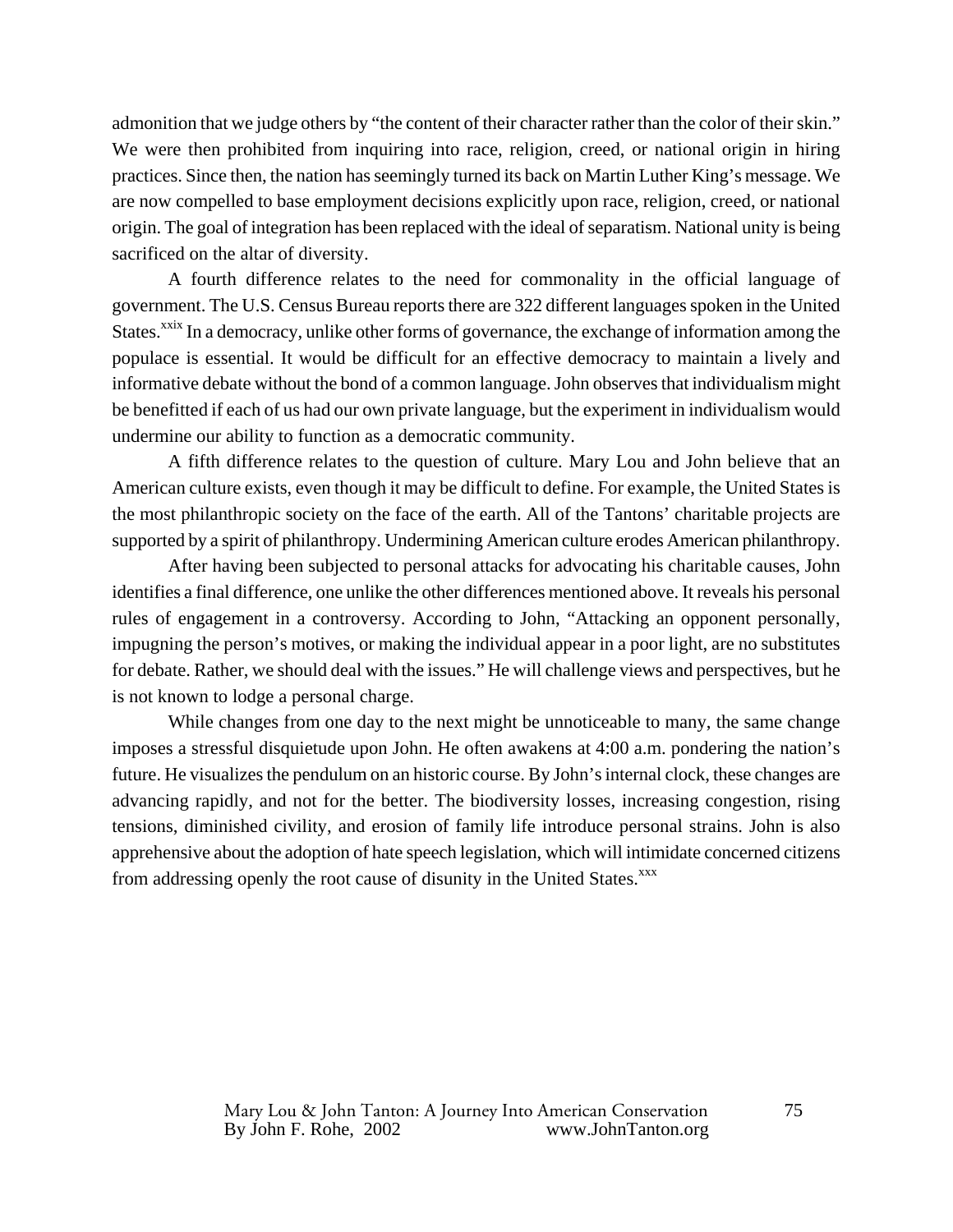#### **18. Litter on a Stick**

*The concept of public welfare is broad and inclusive . . . The values it represents are spiritual as well as physical, aesthetic as well as monetary. It is within the power of the Legislature to determine that the community should be beautiful as well as healthy, spacious as well as clean.* 

U.S. Supreme Court Justice William O. Douglas in *Berman v Parker*.

- JR: *Define the attribute of billboards that you personally find the most troubling.*
- MLT: *Years ago, Burma Shave 44 inch square signs amused us as we traveled. Today, billboards defile a drive through the countryside. Merriam Webster's Collegiate Dictionary, Tenth Edition, defines Defile – "to make unclean or impure: as to corrupt the purity or perfection of (the countryside defiled by billboards.)" I find billboard alleys and highway "Yellow Pages" are both excessive and the most offensive.*
- JT: *My personal objection is to their furtherance of the dominance of the commercial over other aspects of life. One just can't escape their message to Buy! Buy! Buy! as one can with radio, TV, or print . . . which one can turn off. Beauty is in the eye of the beholder – and they (billboards) are not in my eye (or Mary Lou's either!).*

Why would Mary Lou become an outspoken critic of billboards? Why would she organize Scenic Michigan, a nonprofit entity? Why would she become a defender of the night sky?

Situated next to their greenhouse, their garden, and the fields that provide nectar and pollinating opportunities for their bees, Mary Lou and John still enjoy a relatively undiminished view of the night sky. But signs of "progress" abound. Urban sprawl devours the farmland and the agricultural heritage around their home. The sense of place and serenity is incrementally compromised.

We were a nation built upon principle, but now the dominant principle seems to be shifting toward consumption. Descarte's axiom has become: "I shop, therefore I am." Shopping has become a form of recreation. Even our July  $4<sup>th</sup>$  parades have become a stream of advertising messages promoting more consumption. Commercial messages lurk at every corner. We are besieged by 3,000 commercial messages every day.<sup>xxxi</sup> Even though we do not respond to each of the advertisements, the central theme is reinforced: buy it now! Happiness is expected to be derived from immediate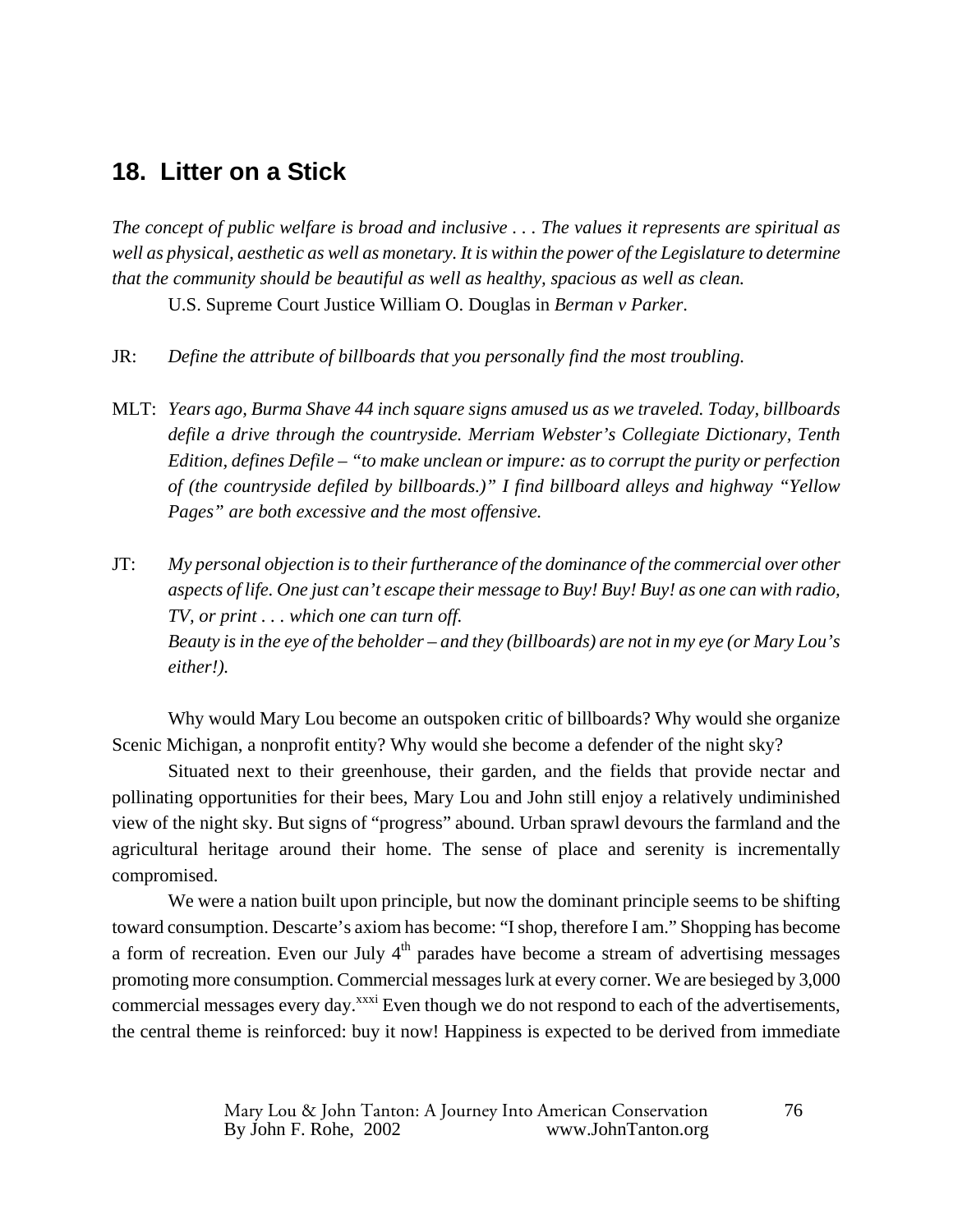self-indulgence. And even our valued viewscapes have yielded to the principle of consumption.

John Miller, founder of the Washington, D.C. - based *Scenic America* condemns the proliferation of billboards in his 1997 book entitled *Egotopia*:

In years past, the marketplace was clearly defined and physically limited. The physical space and influence of the family, the neighborhood, the school and the church stood distinctly uncompromised by the attractions and the seductions of the market. In the New American Landscape, designed to enhance self-indulgence, the entire society must become literally a perpetual, omnipresent, round-the-clock market . . . What we are dealing with is not so much the evidence of a Madison Avenue conspiracy haranguing us to buy snake oil as our collective cultural need to be the constant recipients of instructions in the liturgy of consumption.<sup>xxxii</sup>

There is no more intrusive form of advertisement than billboards. They intrude upon our public space and have an oppressive presence.

Picture this. On returning to the historic section of a well-preserved hometown or university in the heart of America, you find billboards have been installed. They cling to the rooftops. They clutter the roadsides. And even a few old growth trees have yielded green space to the commercial message.

The experience defies description. Its sheer ugliness evokes U.S. Supreme Court Justice Potter Stewart's oft-quoted dictum "I know it when I see it."<sup>xxxiii</sup>

We are outraged when cherished historic settings are surrendered to billboards. Yet, we remain silent when billboards claim ever more space along roadsides, in community centers, and on pastoral open space. Mary Lou believes that apathy has betrayed aesthetics. Can treasured architecture and respected places still find a safe refuge in the face of such indifference?

The issue is one of balance. Just how should we balance the serenity of space and communal values against a billboard owner's right to profit from a captive highway audience? Freedom of choice hangs in the balance. Billboards have no "off" switch, like a radio. The right to avert our eyes from an unwanted message vanishes in the presence of billboards.

If good citizenship and cherished traditions are nurtured by a place worthy of our respect, where history is revered, and where individual choice remains a priority, then our priorities are being dishonored by the purveyors of billboards.

The website of a major billboard merchant carries its philosophy: "pure and potent and impossible to avoid." Billboard profits come at the expense of a defenseless captive audience. Our personal freedom in our road-bound cars becomes the stock in trade for billboard purveyors. Not all communities are willing to surrender these unavoidable spaces to the highest commercial bidder. By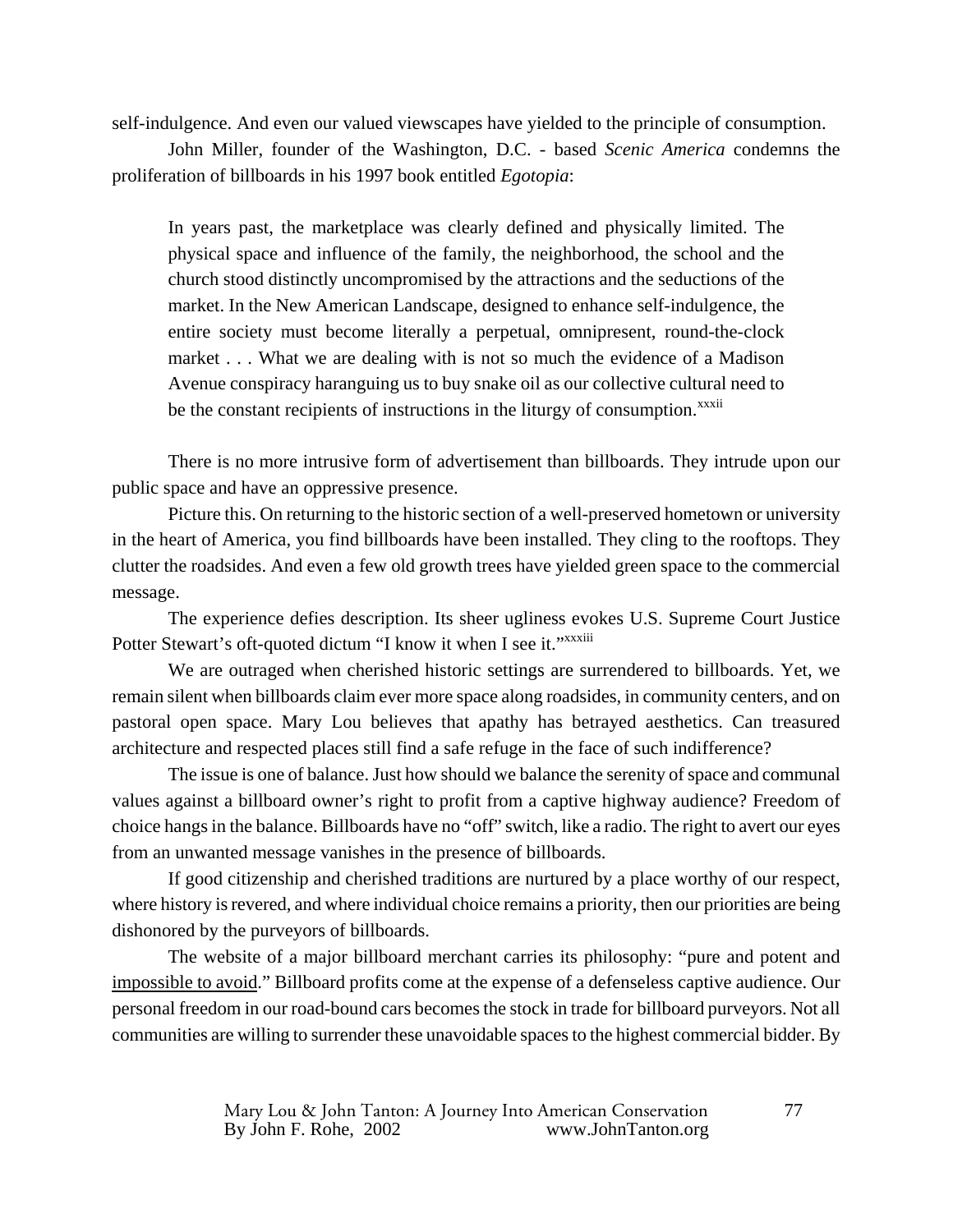striving to preserve a unique identity, M'Lou squarely confronts the well-funded billboard lobby.

Mary Lou co-founded Scenic Michigan, an affiliate of Scenic America. Both organizations promote respect for our revered scenic places. By necessity, this places them in the billboard industry's line of fire.

The influence of the outdoor advertising industry trumps aesthetics when billboards encroach on the public realm. The legal balance and the scales of justice are under steady pressure from the billboard industry. Unsurprisingly, this is one of the most formidable lobbying forces in the nation, because it derives its lifeblood from the tobacco, alcohol, fast food, automotive, and other industries that dominate our consumption-oriented epoch. It is resisted by the charitable efforts of Scenic America which seeks to preserve a sense of community and respect for a community's scenic past.

M'Lou's sense of presence and identity, and her rich sentiment for the land, are not isolated traits. These values derive from her life's experiences. They originated from the same sense of awe she experienced under vast starlit skies on her childhood farm. They were nourished by her appreciation, as a child, of the unblemished vistas on her family farm. And they nurtured a resolve to act as her sense of personal identity, defined by the place she calls home, was threatened by ugliness "impossible to avoid." She recoiled at the proliferation of billboards on the countryside, and cringed when historic places yielded to oppressive in-your-face commercialism.

It is difficult to improve upon Mary Lou's description of her sentiment for the land:

The villainous assault and intrusion on one's spirit – mine anyway – are the insidious effects billboards embody as I travel the highways. I resent their demeaning presence in pristine farm settings, on the historic Sauk Trail that threads through the community of my childhood and youth, and their invasion into the skyline; scarring a city's or village's unique character and identity. Without billboards blighting the roadsides, I concentrate on my surroundings; feeling an almost eerie peace and sense of humility and belonging as I become part of the land around me. Curious and appreciative of the changing geography, flora and fauna, and glimpses of history that enrich my journey, I hope for at least a few more miles before the next onslaught of commercial images displayed on the behemoth lollipops in the sky.<sup>xxxiv</sup>

An appreciation of the magnificence of the land, a love of the landscape, and a compelling sense of place enable us to become a more caring people and a more civil society. Indeed, it is a peculiar fact that those who respect our sense of place have a strangely endearing quality. Even when railing against billboards, they radiate a love of the land.

Billboard purveyors beware. Someday you may find yourself tormented and oppressed. If so, perhaps you will find a measure of comfort in understanding your oppressor. The bane of your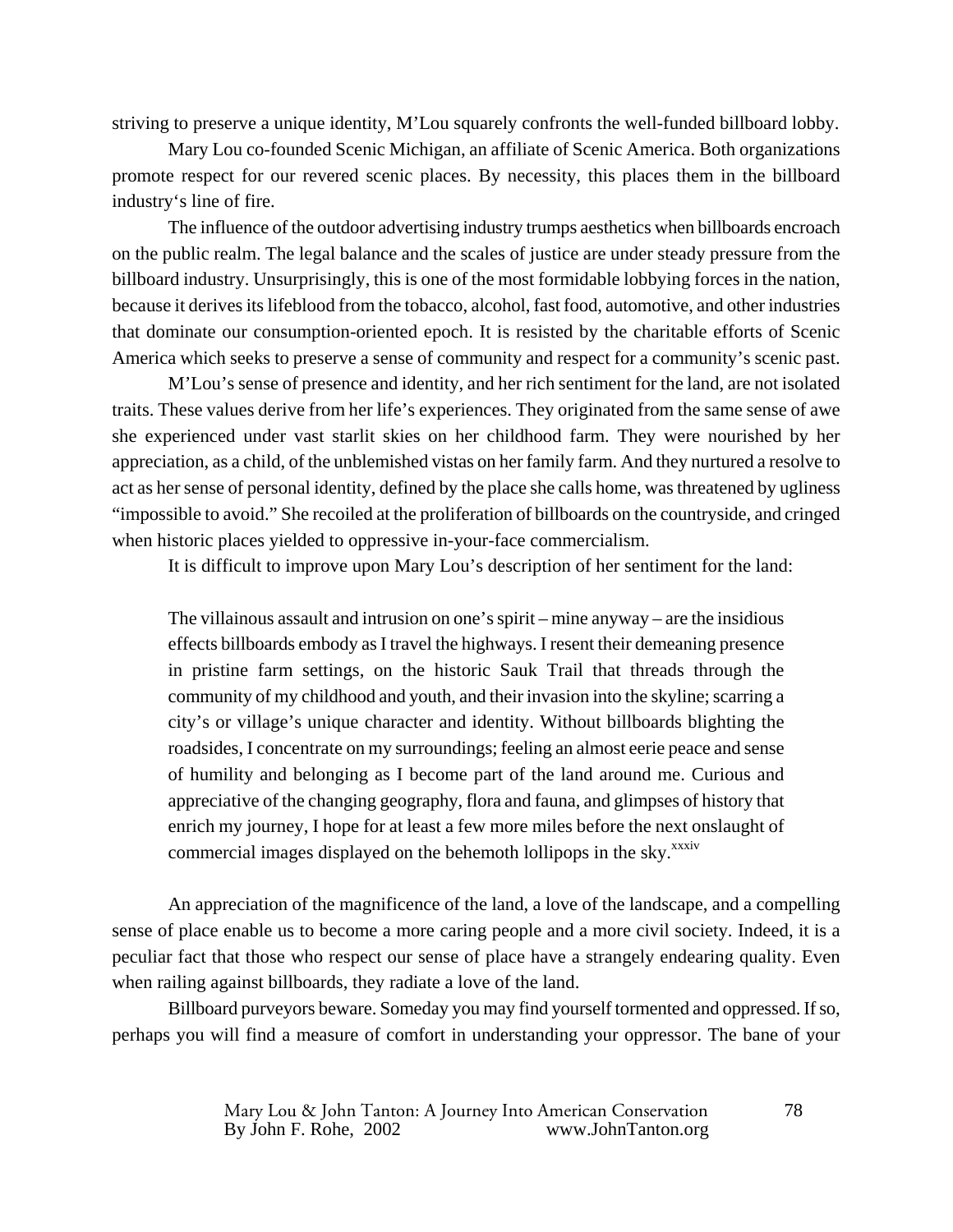existence is really only a warm-hearted, soft spoken, kind-spirited, sincere, altruistic, charitablyoriented, and doggedly persistent grandmother with a disarming smile in Petoskey, Michigan.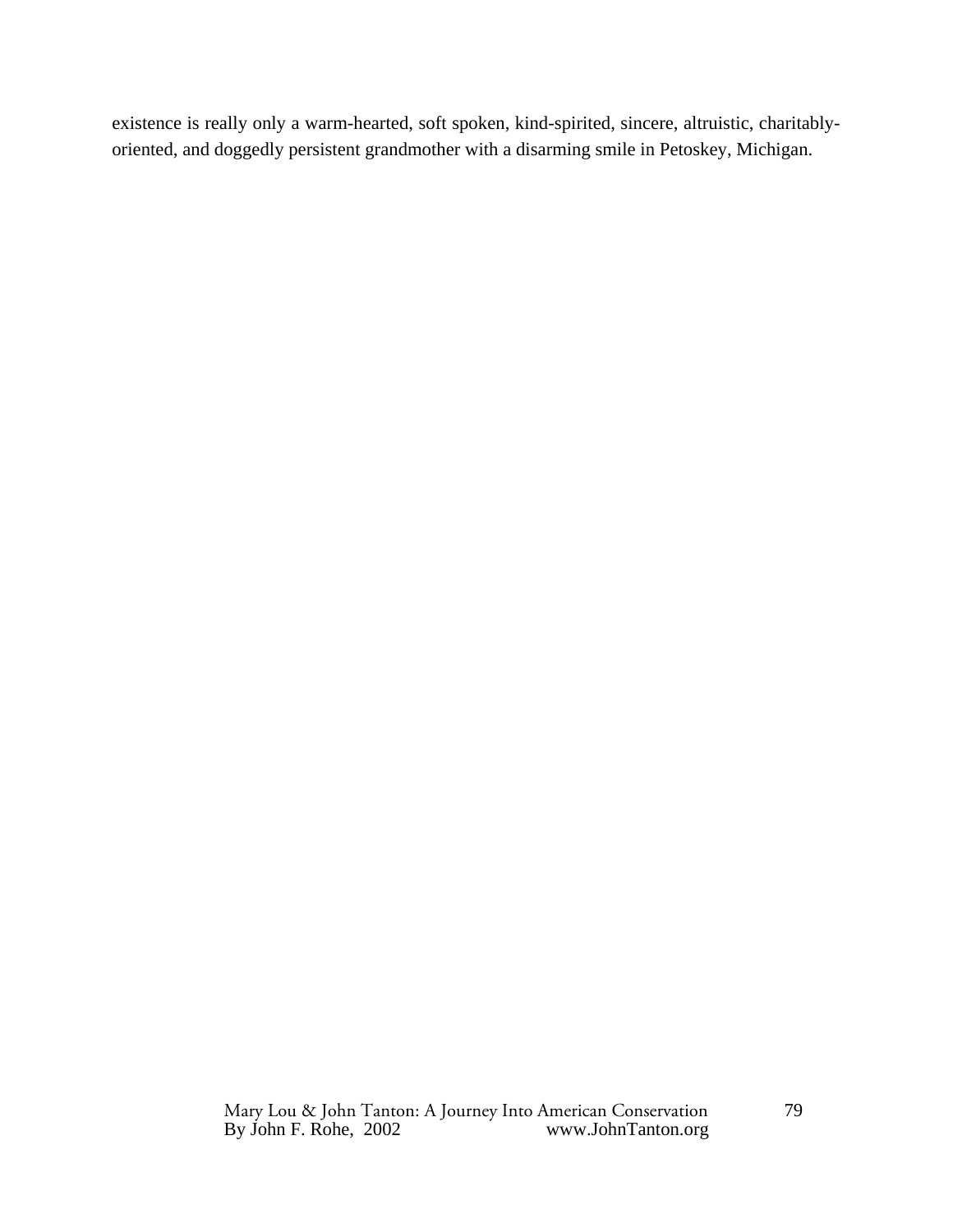## **19. The Road to Ruin**

*The most precious lesson The Crick taught me was the joy of cooperating with nature instead of forever beating my head against the wall of biological logic.* Gene Logsdon, *You Can Go Home Again.*

- JR: *Can we build ourselves out of a state of congestion with more roads?*
- JT: *Not if the number of vehicles and our auto dependency continue to grow and they are growing even faster than the population. (In California, from 1980-90, population increased by 25 percent and vehicles increased by 33 percent.)*

*With stable car numbers and usage, a good system of roads is a target we could probably hit*.

MLT: *Building more and bigger roads to ease congestion can be not only invasive upon a community, but likened to fighting obesity by loosening one's belt. We can plan fewer auto trips per day, walk or bike when possible, and create walkable communities.* 

Growth-oriented, consumption-based economies provide distractions from our appreciation of the unsullied natural world. We dwell on trivialities with the measure of our self worth often determined more by what we consume than by who we are. Amid the distractions, life in the fast lane has not obscured the view for everyone. The Tantons' perspective of a planned bypass around their small northern Michigan hometown exemplifies their sense of place. It also demonstrates how their activism comfortably moves from issues of national significance to matters of local concern.

They were among the first opponents of the road project in 1987. This was long before the town folk thought they might have the wherewithal to influence a governmental undertaking of this magnitude. They prompted the concerned citizenry to believe in themselves. Even decades later, many in the community are still waging the battle, but the Tantons are remembered as among the first to sound the alarm on this controversy.

In 1987, U.S. Representative Bob Davis represented the Tantons' northern Michigan district. As a result of Davis' non-public meetings with several members of the Petoskey business community, a \$28 million "highway demonstration project" was arranged for Petoskey in 1987. There was no public input for this pork-barrel legislation.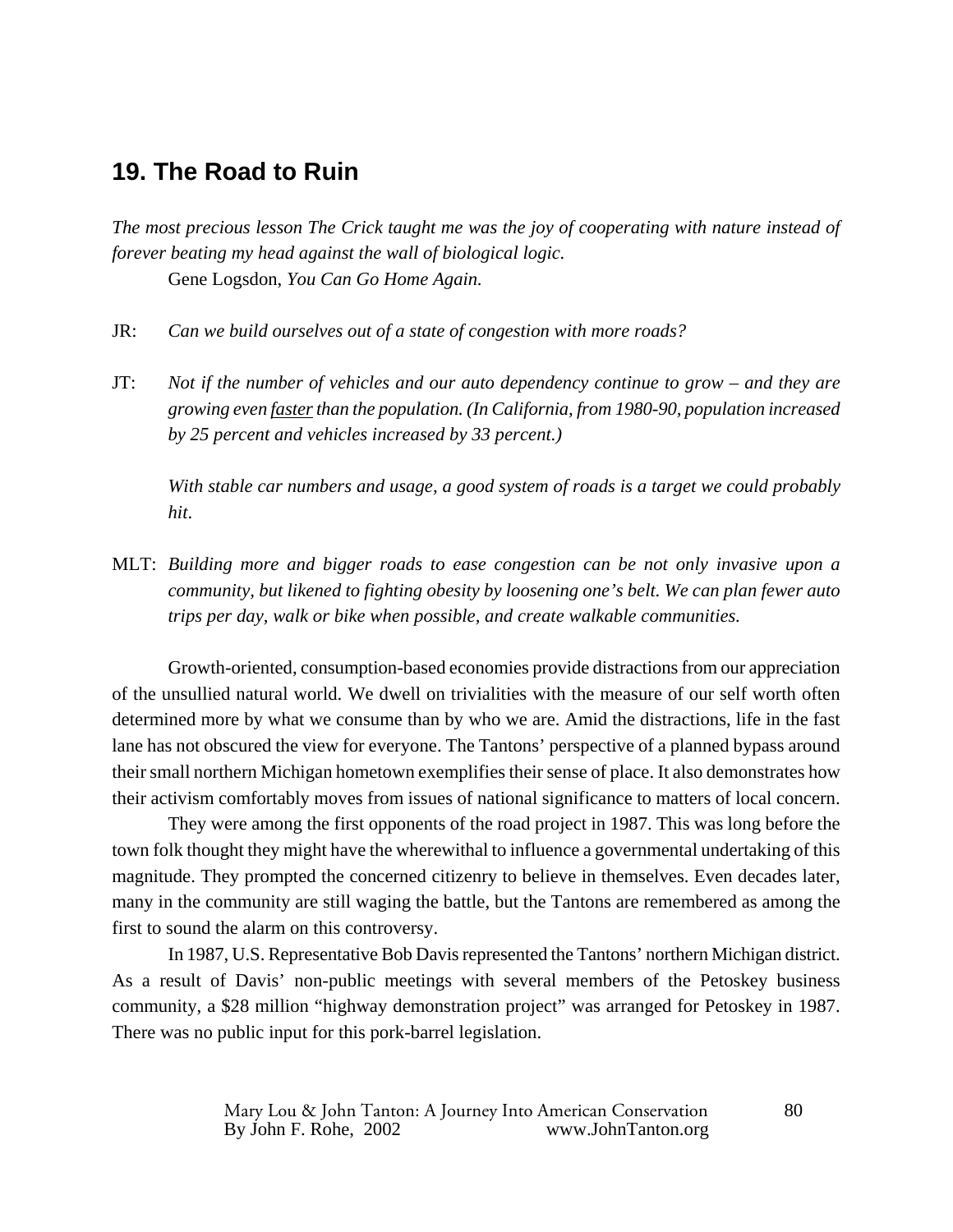Interestingly, 10 years after Congress arranged for the \$28 million in bypass funds, the Chamber of Commerce hired out-of-town consultants to study regional economic strengths. Upon completion, the consultants conducted a public forum on how the small town might improve its business climate. At this meeting, the opening remarks admonished Chamber members to oppose the bypass! Not surprisingly, because the Chamber had led the pro-bypass charge for years, more than a few jaws visibly dropped. Others in the audience exchanged consoling nods, while silently acknowledging the wisdom of the Tantons' early opposition.

Ten thousand years ago, rich and deep soils were deposited by receding glaciers on the hills surrounding Petoskey, a northern Michigan resort community situated on the shores of Lake Michigan. The most productive agricultural land in the region is situated on these hills. A dynamic agricultural heritage has become a natural legacy here for several generations.

As soon as plans for the bypass around Petoskey were announced, Mary Lou and John began organizing efforts to oppose the project and to respect the land. They were the catalysts for the Growth & Development Forum, a project of U.S. Foundation. In a letter to the editor of the local newspaper, John invited townsfolk to attend a town meeting on the need for a bypass and possible alternatives. The auditorium at the high school was filled, a mailing list from this meeting was developed, and the cornerstone for transportation planning with concerned citizen input was set in place. With a modest nudge and a healthy dose of foresight from Mary Lou and John, the movement soon developed a momentum of its own.

Admittedly, Petoskey was experiencing traffic congestion. As a resort destination, Petoskey's traffic patterns are seasonal. Congestion affects local roads during July, August and a few skiing weekends in winter. Michigan Department of Transportation origin - destination studies reveal that approximately 80% to 90% of the traffic is *Petoskey-bound*. So the bypass would only serve the traffic passing through; namely, 10% to 20% of the total. A nine-mile bypass removed from the downtown by several miles would not accommodate traffic destined for Petoskey, so 80% to 90% of the congestion would likely remain. And some of the 10% to 20% just passing by might opt for the more traditional and scenic waterfront route, even if it takes a little longer.

Just how much longer would it take? According to the Michigan Department of Transportation, motorists might save 1.5 to 2 minutes on the longer, but faster, bypass!

This savings would come at the expense of bisected farms, degraded wetlands, an indelible scar on the land, and over \$60 million in tax dollars. "These scars," according to John, "only ratchet their way in. They do not ratchet their way out."

As natural amenities gradually slip from our reach, a respect for the past and the future seems to elude us. The bypass would cut not only through valued lands, it would sever the continuity of a rich heritage. These scars might be imperceptible to some, but they would sear the Tantons' consciences. For others rooted in the place they call home, for those who derive a sense of place for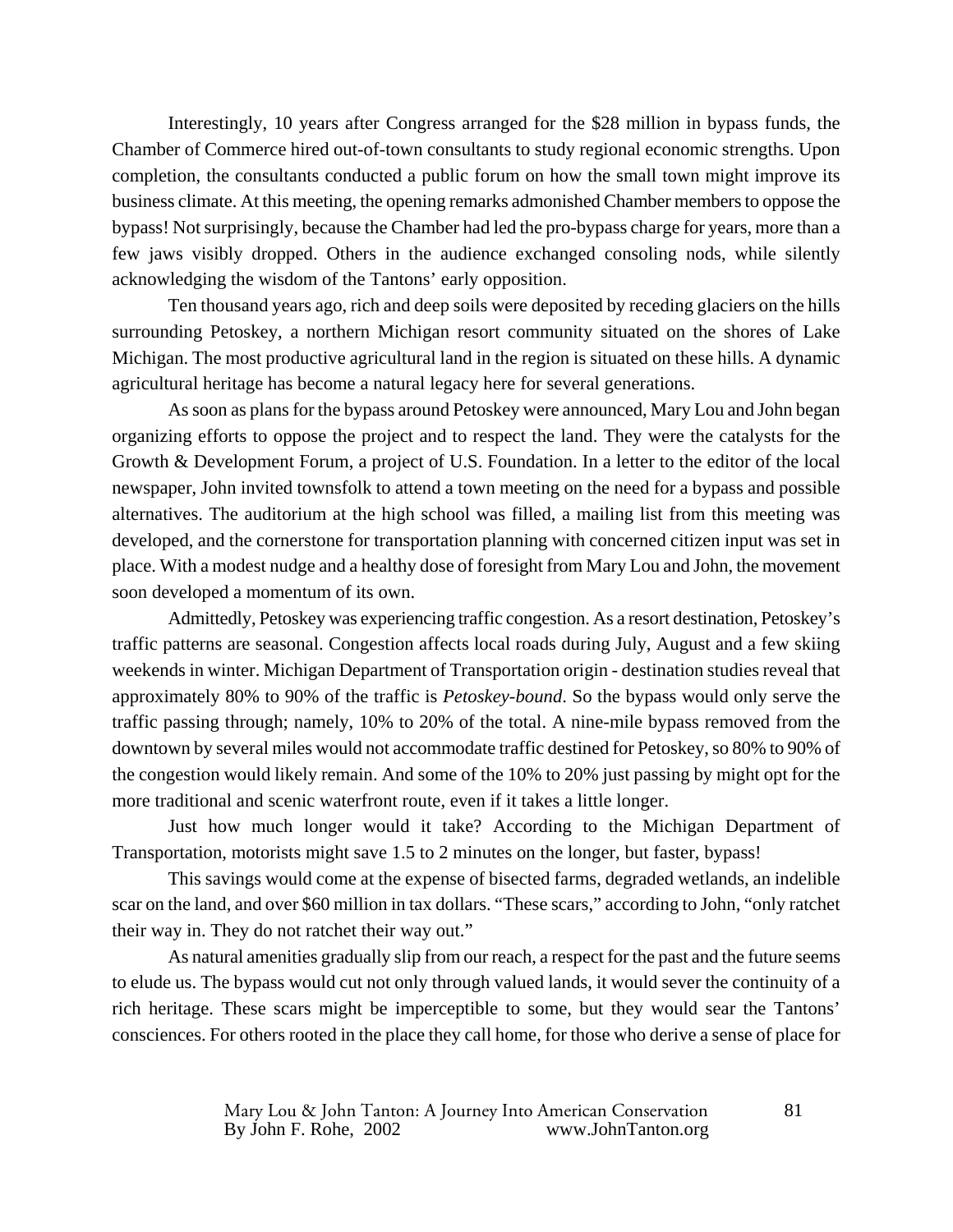the inhabited grounds that would be paved, and for Mary Lou and John the bypass would cleave their hearts just as surely as it would slice through lands and homes.

The Growth & Development Forum began by conducting town meetings. It arranged for Henry Richmond, founder of the 1,000 Friends of Oregon to appear for a Town Meeting. Mr. Richmond's organization led the charge in passing Oregon's urban growth boundary legislation. The Growth & Development Forum also arranged for other public meetings to study transportation issues. The speakers pointed out that bypasses only became a planning tool after World War II. They observed this post-World War II remedy was only a band-aid, but we now need a cure for 21<sup>st</sup> century wounds.

During the town meetings a common theme emerged. The cultural, civic, historic, and commercial town centers of communities across the nation have yielded to bypasses. The report card on these notions of "progress" is now in. The marks are not encouraging. The result is homogenized urban sprawl which, in Michigan, daily devours 240 acres of agricultural land. This translates into 2.5 average size counties per decade.<sup>xxxv</sup> Bypasses in the United States first attract strip malls. Then low density, auto dependent, land consumptive residential projects become the "last cash crop" of the obliterated agricultural heritage. Roads form the skeletal frame upon which urban sprawl hangs. Mary Lou busily circulated James Howard Kunstler's *Geography of Nowhere*. In Kunstler's words:

The road is now like television, violent and tawdry. The landscape it runs through is littered with cartoon buildings and commercial messages. We whiz by them at fiftyfive miles an hour and forget them, because one convenience store looks like the next. They do not celebrate anything beyond their mechanistic ability to sell merchandise. We don't want to remember them. We did not savor the approach and we were not rewarded upon reaching the destination, and it will be the same next time, and every time. There is little sense of having arrived anywhere, because every place looks like no place in particular.<sup>xxxvi</sup>

The federally-funded bypass threatened to carve a gouge in the land as it bisected the surrounding agricultural communities. In April, 1999, the Taxpayers for Common Sense published the *Road to Ruin*.<sup>xxxvii</sup> This report documented the "50 Worst Tax Wasting Road Projects in America." These are the projects harming our communities and damaging our surroundings. The Petoskey bypass drew national attention as one of the 50 worst. At the beginning of the millennium efforts to resist the bypass have remained successful.

Eventually, the most beleaguered side is likely to lose the bypass battle. To date, Mary Lou and John maintain their resolve and keep the fires of opposition glowing, exhibiting no signs of fatigue.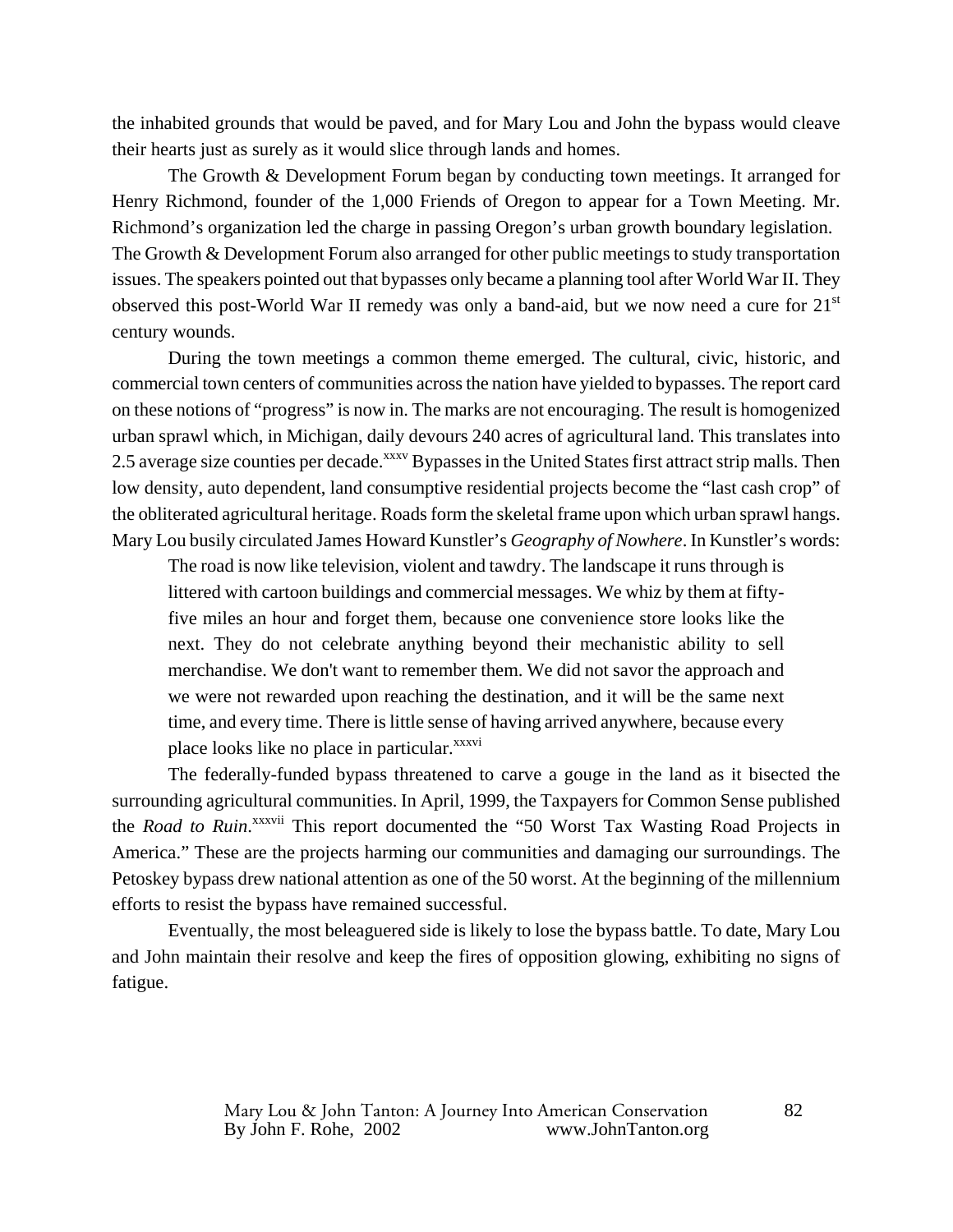# **20. Ability or Agility**

... the mind unaided by factual knowledge from science sees the world only in little pieces. It throws a spotlight on those portions of the world it must know in order to live to the next day, and surrenders the rest to darkness.

Edward O. Wilson, *Consilience, the Unity of Knowledge*.

- JR: *How would you improve upon the schools?*
- MLT: *More emphasis on music and the arts is a positive trend. Learning at all educational levels would be enhanced by smaller classes and individual attention. 'High tech' should be balanced with 'high touch,' and responsibility for one's academic and personal performance should be emphasized.*
- JT: *There is certainly no one-paragraph answer. But I'd prefer not just smaller classes, but smaller schools. (My graduating class numbered 39.) I don't want uniform schools, certainly not at the federal level, or even the state. Also, we need students to come from stable twoparent homes where there is a respect for learning. That's a big assignment, but there are some things that can be done, such as cutting teen pregnancy.*

Edward O. Wilson observes that "We are drowning in information, while starving for wisdom."<sup>xxxviii</sup> In the information age we have the means to amass a wealth of information in finite fields of specialization and sub-specialization. Biologists unveil new secrets of life everyday. Social scientists expose a never ending stream of information affecting the human drama. In our persistent quest for knowledge we become more specialized in narrow endeavors.

The ability to expand the store of knowledge in a finite field is empowering, but also confining. We are constrained by the straitjacket of our disciplined field of specialization. The more we know about one discipline, the less we understand about another. Abilities in one field detract from the agility to flow into another. Ability and agility can become inversely related properties.

The Tantons' most distinctive trait is their unique combination of cross-disciplinary agility and ability. For example, when economic reports assume growth is good and more growth is better, the Tantons adroitly move within the framework of mathematical and biological information to counter that assumption. Tantons' world knowledge is not limited by the perspective of economists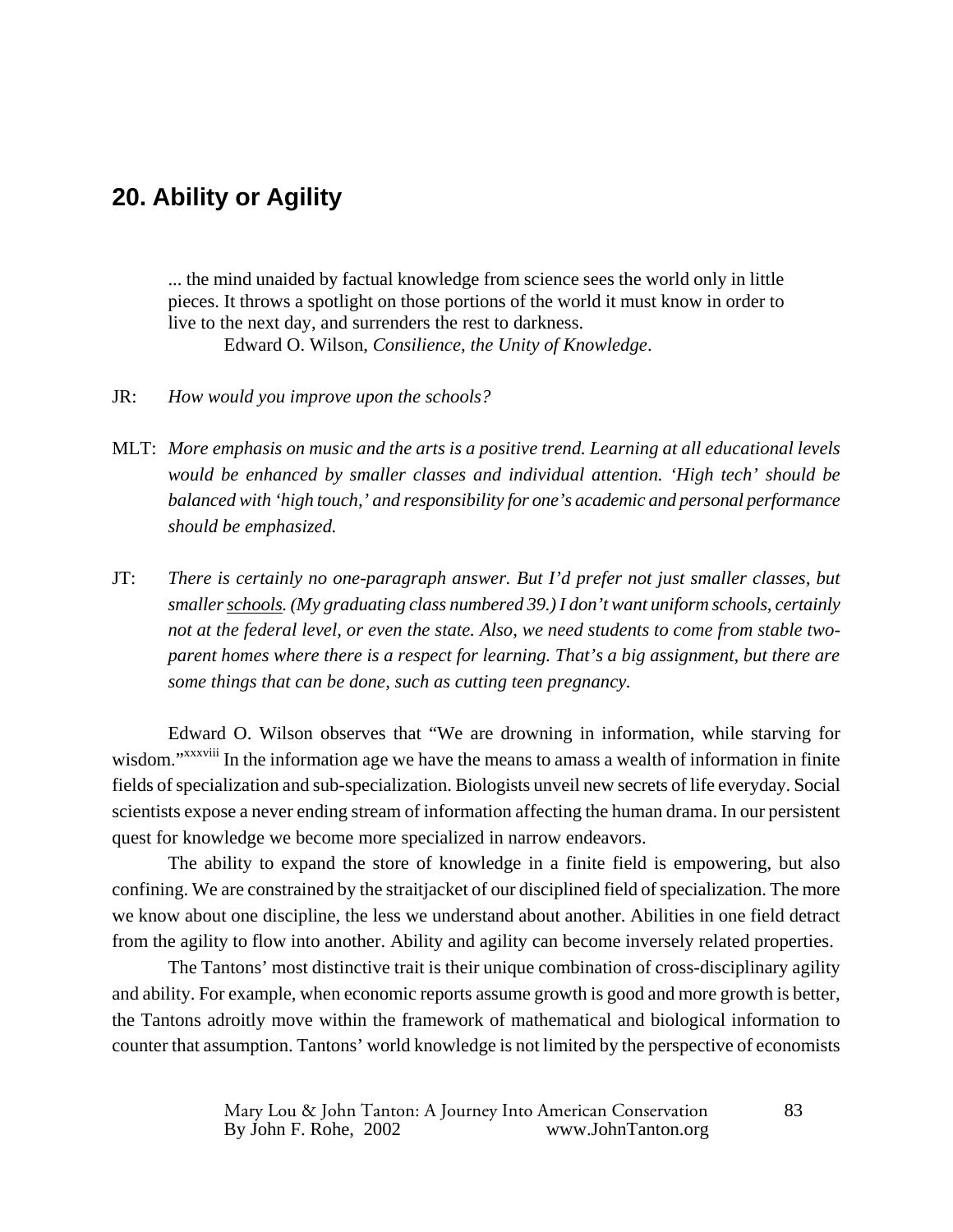and financial consultants striving to gain a competitive short-term business edge. Growth-based rhetoric does not satisfy their demand for information. They apply biological, social, and historical information. An affinity for the land nurtured in their childhood years imparts a view of growthbased dogma from a different perspective.

The Tantons distinguish themselves by the way they frame the issues and process the information. In the words of Edward Abbey: "Growth for the sake of growth is the ideology of a cancer cell."<sup>xxxix</sup> No economic system on a finite planet can accommodate perpetual growth. Mary Lou and John are quick to invoke biological principles in pointing out that we must attain sustainable levels of economic activity. Their insight derives from their agility in navigating among fields of specialization.

When community planners propose a bypass around an historic small town, the Tanton' mind leaps to the consequences for a valued agricultural legacy, the sprawl-inducing effect of automobiledependent lifestyles, the fragmentation of a community, the loss of biological habitat, the increased tax burden imposed by the cost of infrastructure and services, the loss of open space, and the inevitably dispiriting influence of architecturally uninteresting strip malls along the corridor. These are insights born of ability and agility.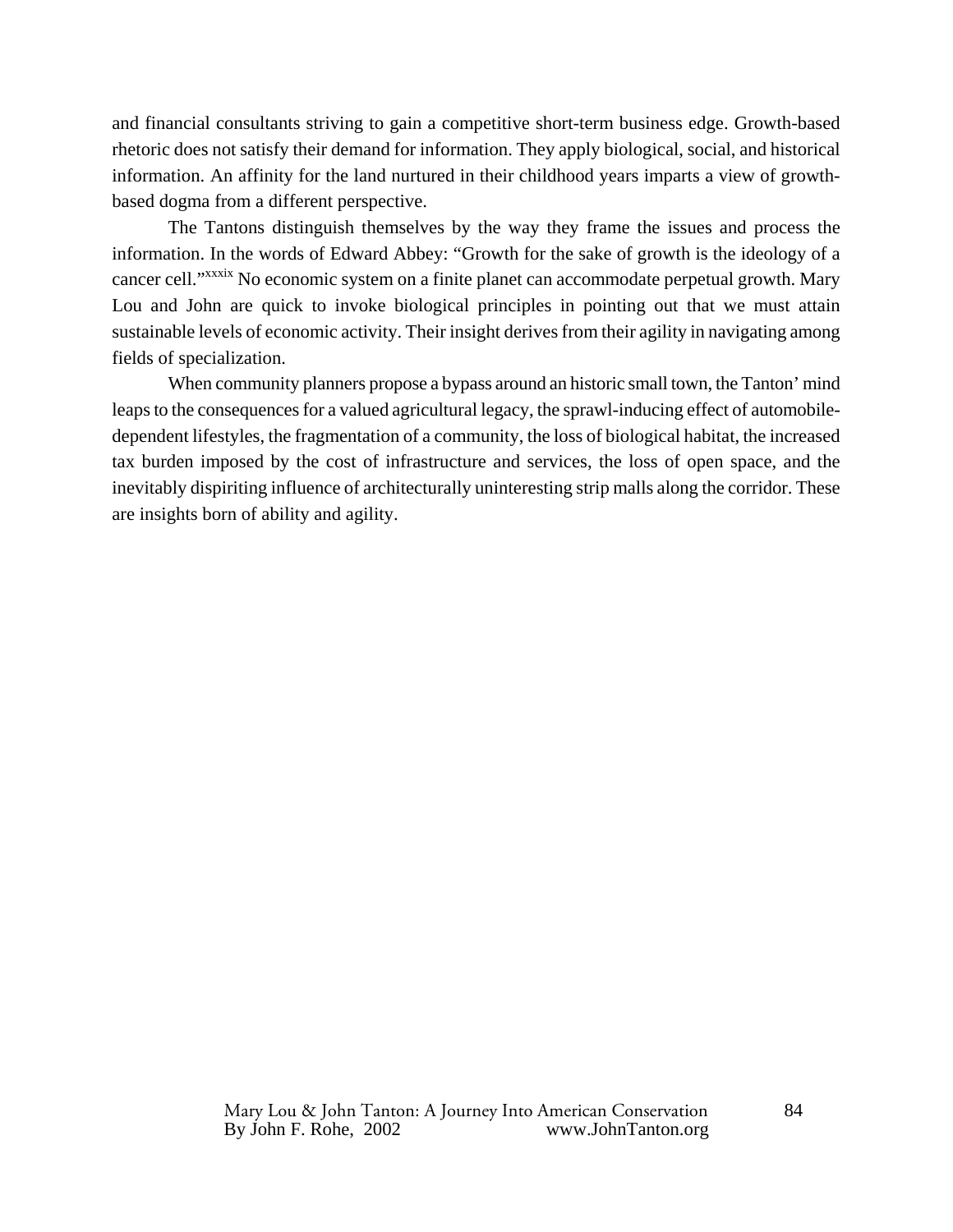# **21. Addition and Division**

*Language and religion are the ultimate dividers of mankind.*  Immanuel Kant.

- JR: *Explain the role of language in a culture or in a civilization.*
- JT: *A huge question: language is the carrier of culture. Forms of address, for instance, reflect and influence class structure. In German, the formal "Sie" vs. the informal "du" influences personal relationships. Becoming fluent in Chinese script is said to take ten years of intense study, and still yields only 45,000 characters, as opposed to 350,000 words in English. The Arabic decimal system of mathematical language was a huge advance.*
- MLT: *I enjoy the study of language. As a teacher, I took pleasure in the growth of my students'*  language skills and abilities. I enjoy reading selections challenging in content and *vocabulary. A good command of our written and spoken language binds our culture and enhances social interaction.*

John's interest in the population movement started with a biological principle in soil science: too many demands on a resource will lead to its depletion. Demand results from human activity, a growing population conspires with increasing per capita levels of consumption, resulting in a pauperized biological system.

In striving to leave a responsible legacy, Mary Lou and John pinpointed issues on which their advocacy could hold a promise of at least some measurable gains. Mass merchandisers prey on our self doubts and vulnerabilities, such as our perceived need for status, sexual prominence, or immediate self-gratification. We casually drift toward becoming a nation of self-indulgent consumers. Confronting this drift on a national or international level might reside well beyond the Tantons' scope of influence. Yet, in the realm of influencing personal decisions for voluntary simplicity they can still have a meaningful impact. Moreover, in Mary Lou's advocacy with Scenic Michigan and Scenic America, she has achieved a measurable impact on billboards, the most intrusive form of advertising.

Having been at the forefront of the population movement during the 70s, these two pioneers witnessed considerable success in reducing the fertility rates of a nation. As immigration is regulated only at the national borders (not at the boundaries of states or cities), the next logical subject of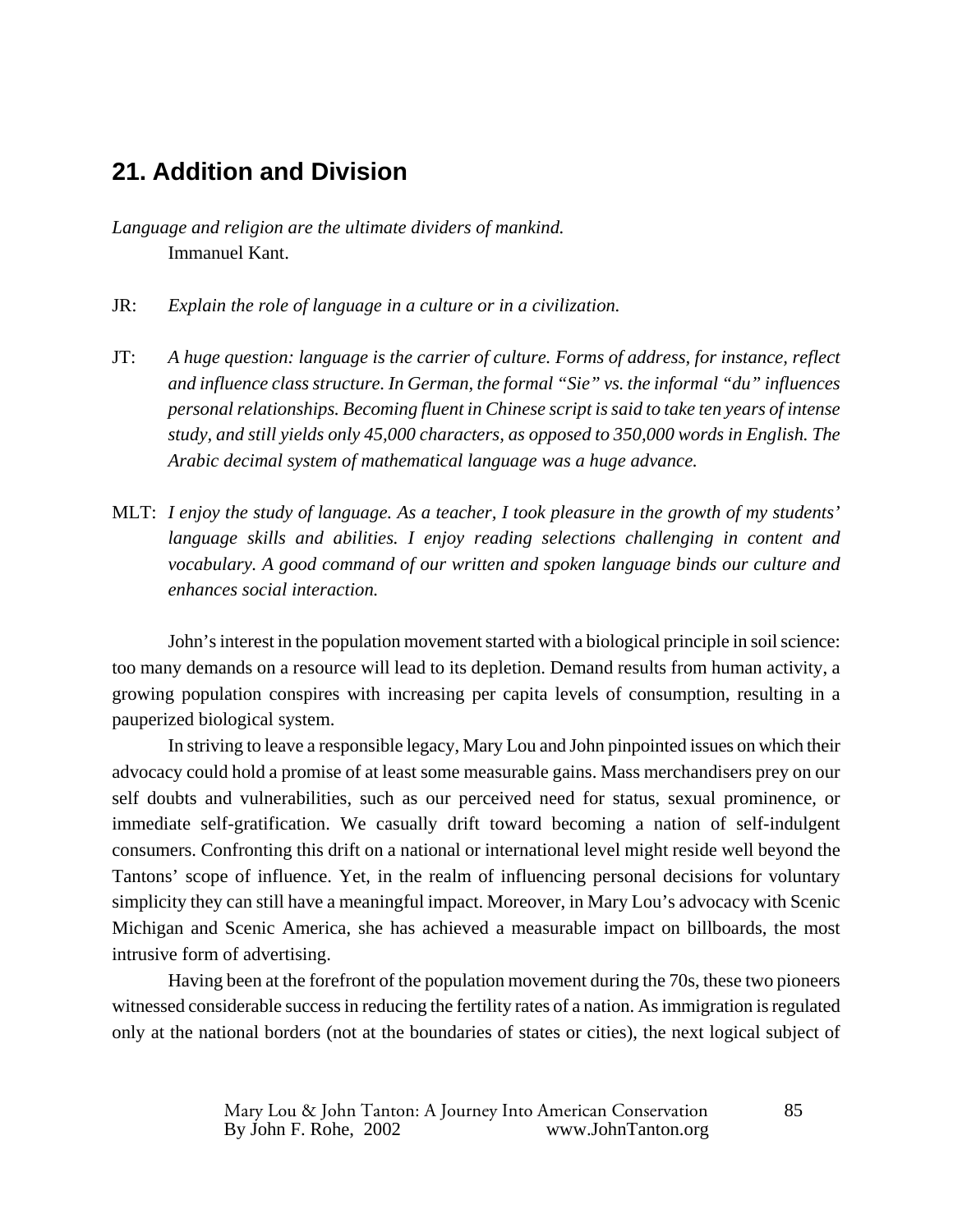population control advocacy was immigration reform.

In the early 80s, however, many were reluctant to discuss the issue, even though virtually everyone appreciated the need for secure borders. In a world of surging population, it would be irresponsible to call for open borders, yet few were willing to meaningfully address the fundamental issue of just how many should be admitted. This resistance was perceived both in government and on the streets.

In 1982, John visited Stanley Diamond, who ran Senator Hayakawa's San Francisco office. Although the Senator was not prepared to embrace immigration reform, his concern about the divisions resulting from language prompted him to introduce a constitutional amendment to make English the official language of the United States.

Mary Lou and John remained interested in upholding bilingualism at an individual level. Thus, U.S. Foundation has offered discussion groups in Spanish, German, and French. But at the level of official government business, they see bi- or poly-lingualism as a divisive movement. This is evidenced by the experience of our neighbor to the north. The separatist movement in Canada is based principally on language. Both sides share a common background in Western civilization, selfgovernance, democracy, and liberty, yet they are divided, chiefly by language.

Population growth and the divisive effects of bilingualism are not related issues for everyone. While immigration issues may remain abstract, there is nothing abstract about the inability to communicate with neighbors. The link between the two is plain; the unprecedented wave of immigration strains the national bond of language.

For an economic system to function, there must be common units of exchange. Thus, we use the U.S. dollar. For schedules to be maintained, common measurements of time are required. For manufacturing, exchanging merchandise, and transacting goods, common units of weight and measure are needed. And for an experiment in self-governance to provide a meaningful "marketplace of ideas" (the foundational purpose of our First Amendment), the Tantons respectfully submit that a common language is essential. By combining disciplines, the interrelationship between language and immigration comes into view.

Their language advocacy, while promoting familiarity with foreign tongues, encourages one common language *for government purposes*. Thus, because statehood for Puerto Rico could lead to dual languages in Congress, the issue drew their attention. They oppose the use of multiple languages in all government activities, from administering driver's exams to printing election ballots.

For a nation grappling with its identity in a politically correct environment, English language advocacy is viewed as a form of heresy in many circles.

In the fall of 1982, John brought the issue of bilingualism to the attention of the FAIR board where it met with a cool reception. Once again, the Tantons were confronted with the option of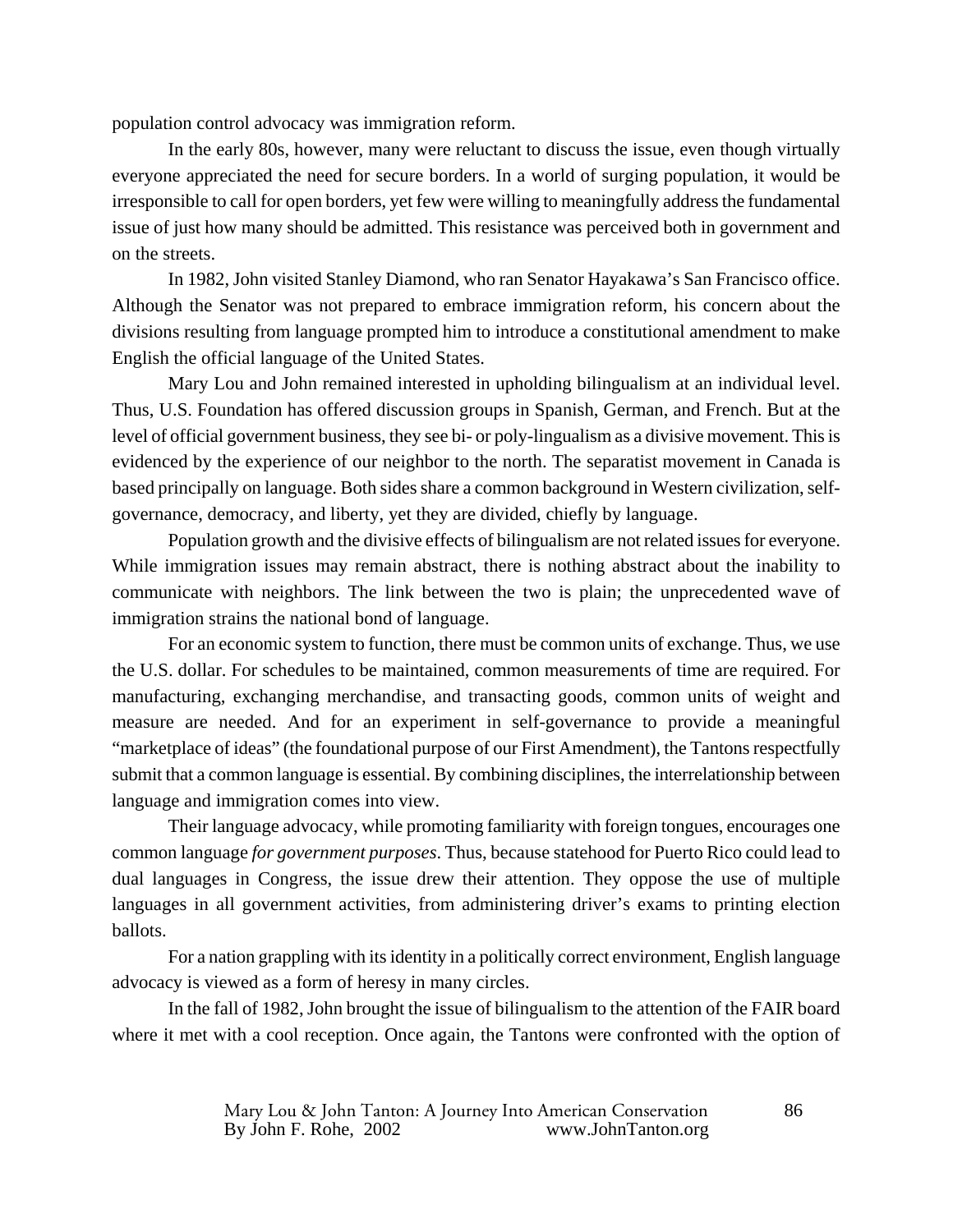either concluding they couldn't be bothered or, alternatively, starting a new movement. They had a proven track record of starting organizations. They understood direct mail, knew organizational structures, understood the process, and knew they had an important issue on their hands.

John arranged another meeting with Senator Hayakawa, who was about to leave the Senate. He was willing to pursue the matter further after leaving office, and provided a list of campaign donors. John returned to some of the original FAIR donors for seed money and also received some support from FAIR itself (even though it was unwilling to dilute its main message with the language issue).

A staff person at FAIR was also particularly interested in the subject. Gerda Bikales had worked on population and migration issues with the Tantons for many years. An immigrant to the United States, she learned English upon arriving as a teenager. She authored a 180-page paper in which she concluded that multiple official languages would become a divisive drain on resources and tax our national bonds. It was an issue that demanded our attention.

John recruited Sen. Hayakawa, along with two of his friends, Stanley Diamond and Leo Sorenson, as board members. Along with Gerda Bikales and John, the first board consisted of five members. Walter Cronkite and Alistair Cooke became members of the board of advisors. The organization was known as U.S. English. Eventually it attracted over 400,000 members and was responsible for initiatives making English the official language of state government in Colorado, Florida and Arizona. In Colorado, the initiative passed 60% to 40%; Florida, 84% to 16%, and in Arizona, 51% to 49%.

The fledgling organization received a favorable response in 10% of its first direct mail solicitations, which is 8 to 10 times higher than the norm. It was apparent that U.S. English struck a chord with America. The rapid success of U.S. English was atypical for a Tanton project. In most cases it took much longer for their championed cause to catch on.

Those on the front lines will be the first to trip land mines. For as often as the Tantons were on the forefront of emerging issues of national importance, it remains a tribute to their sensitivity to the conventional wisdom that more land mines were not tripped along the way. One such land mine lay in waiting in 1988 when the U.S. English language initiatives were debated in Colorado, Florida, and Arizona. The opposition chose to focus its attack on the individual, rather than the issue.

The history of this controversy requires insight into John's basic observations. His view of natural history suggests that individuals have never fared as well as a group. Our biological past reveals that evolution selects for the survival of the fittest group, rather than the fittest individual. Birds of a feather flock together. "It's not surprising that a flock of geese would fly overhead," according to John, "but it's interesting that there are no sparrows in the pack." In his study of the natural world, John found survival in numbers and an affinity for group identity. "Life," claims John, "remains a group sport." During a trip to the Galapagos Islands he was particularly impressed with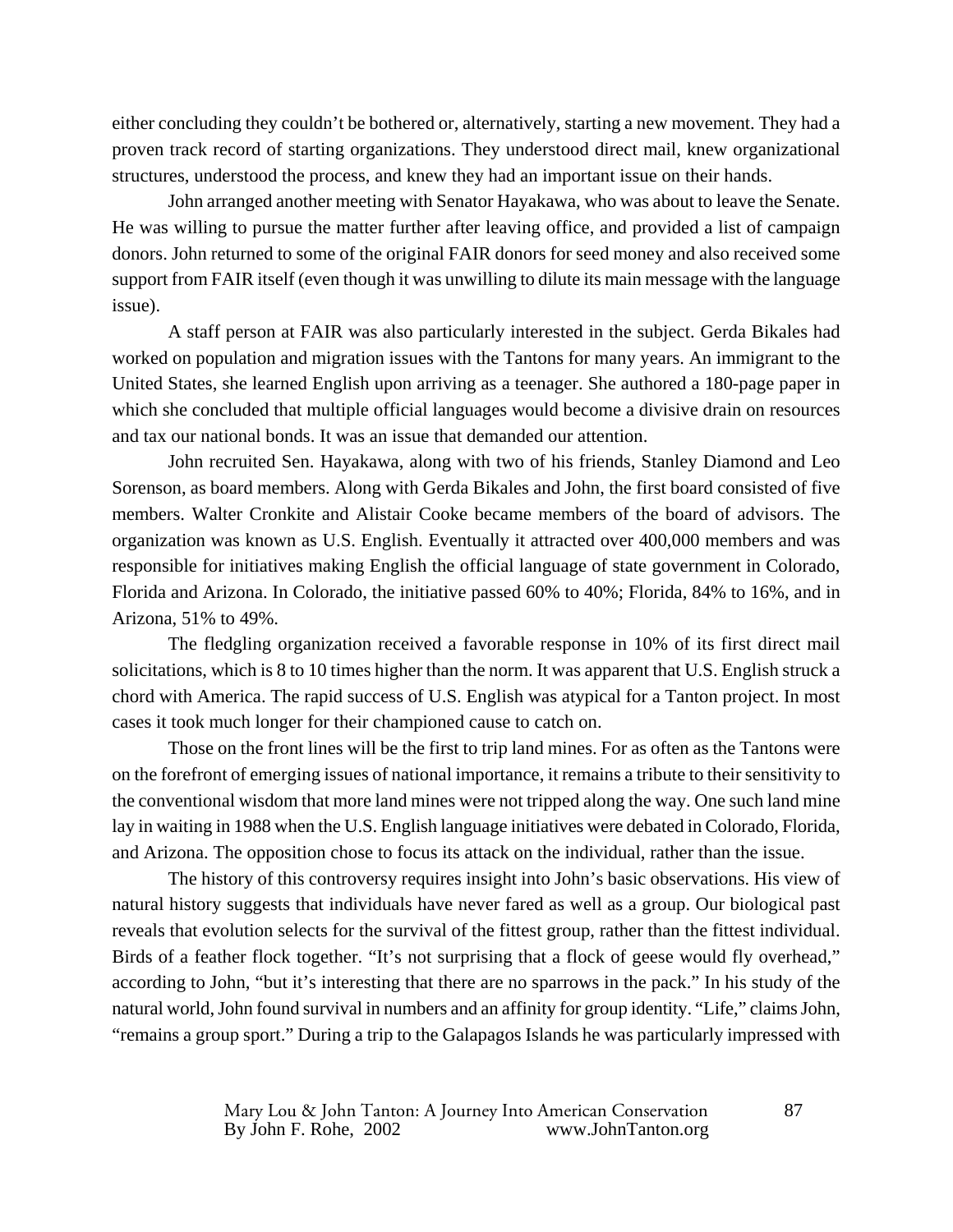the harshness of life's condition. If a species was not eating, it was being eaten. As Tennyson observed "Nature, red in tooth and claw."<sup>xl</sup>

While John and Mary Lou remain individualists in forging new ground, at heart they nurture a spirit of altruism and community values. For some, the concern for community extends to family, to civic organizations, to their town, and to their state. For Mary Lou and John, the sense of community also extends to the nation's impoverished minorities, who are the first to experience an erosion of household income as a result of pro-growth immigration policies. These policies tend to cement the underprivileged and minorities in their socioeconomic level. At the same time, as the ranks of the poor swell through immigration, a new political force emerges reflecting the transplanted ideals of the failed systems from which recent immigrants have fled.

John addressed these issues in a memo dated October 10, 1986, for use in a discussion group. To prompt a thought process, John openly shares ideas on an issue. He is trusting and open, perhaps to a fault. With his characteristic candor, John posed questions on the demographic destiny of the nation. Opponents of the U.S. English message in Colorado, Florida, and Arizona decided to move beyond the message to launch an attack on the messenger. They labeled the author a racist. By maligning the integrity and motives of John Tanton and, thus, U.S. English, they hoped to thwart the initiatives.

John's memo drew fire for this quip: "Perhaps this is the first instance in which those with their pants up are going to get caught by those with their pants down." As a population activist and a land conservationist, John would readily address threats to the natural environment. The threat was metaphorically coming from those with their pants down. Yet, his adversaries were quick to twist the metaphor by ascribing improper motives to the statement.

Interestingly, the issues appearing in John's memo have since been addressed openly in a variety of newspapers, including the Sunday, November 1, 1998, edition of the *Washington Post*. This time there were no charges of racism. The *Post* reported that "competing ethnic groups too often waste their energy – and squander their country's resources – trying to dominate and sometimes exterminate their rivals." Similarly, in the July 12, 1999, *Newsweek*: "The Latin wave will change how the country looks – and how it looks at itself." Comment on the same issues now commonly passes as unobjectionable observation on matters of fact. Yet when John first raised it from a land conservationist's perspective, the opposition seized upon it as an opportunity to mount a personal attack.

In a move that John would later regret, he resigned from the board of U.S. English in order to refocus the debate on language, rather than on him. The strategy was successful. Arizona had the closest margin (51% to 49%), a mere 11,000 votes out of one million cast. "I console myself in the unpalatable step of resigning," concedes John "with the conviction that my action likely made the difference in the Arizona victory."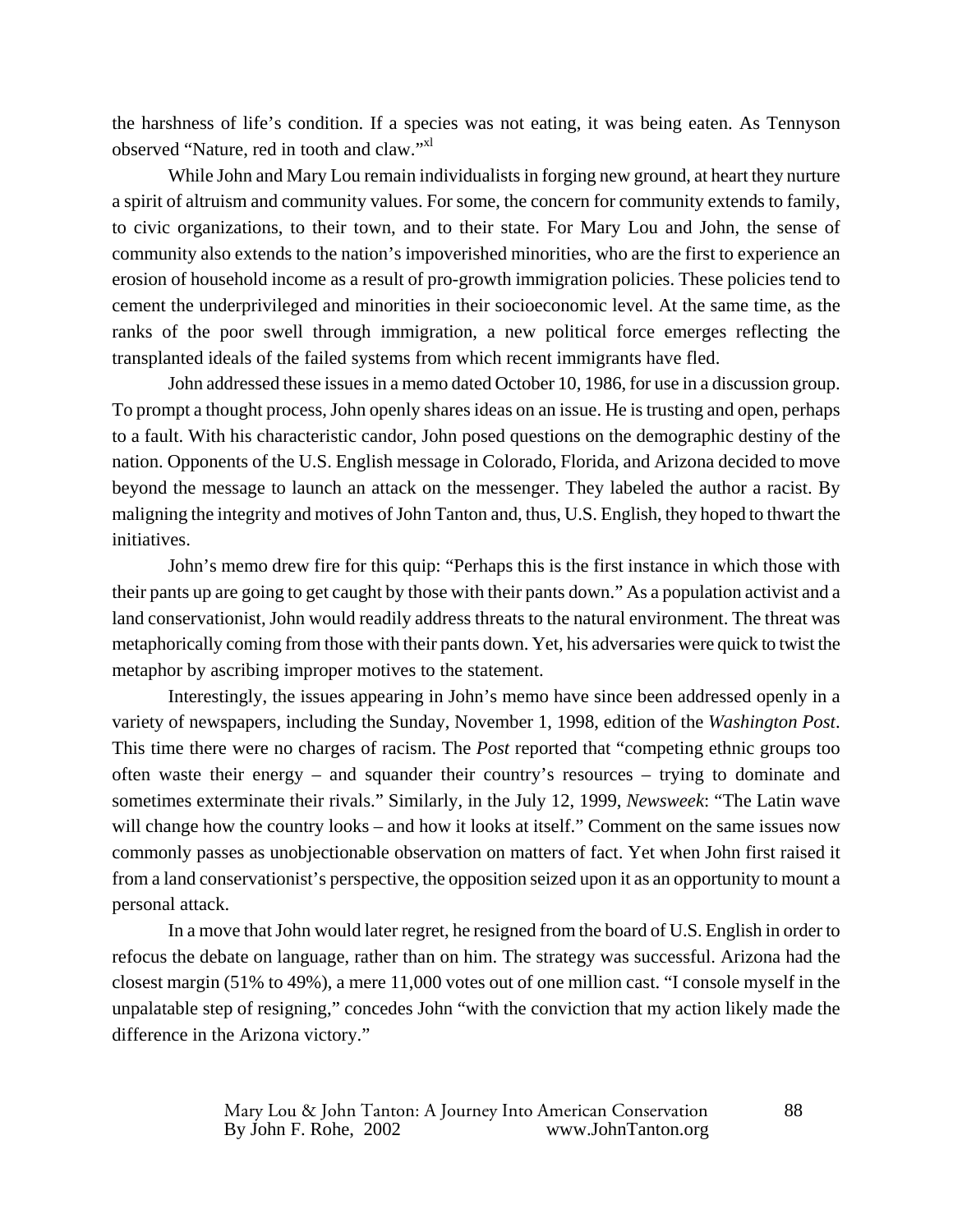After John resigned from U.S. English, the organization's temperament seemingly changed. It became less assertive, more interested in public relations, and more accommodating to the status quo. Tax documents from 1998 revealed that the President of U.S. English, Mauro Mujica, received a salary of over  $$427,301$ !<sup>xli</sup> By contrast, John served without compensation.

John's polite resignation did not signal his abandonment of the cause. To maintain the public interest perspective within the movement, John Tanton, Gerda Bikales, and Leo Sorenson have formed Pro-English, previously known as English Languages Advocates (ELA), under the auspices of the U.S. Foundation. His work to protect the common bond of a single national language in government continues.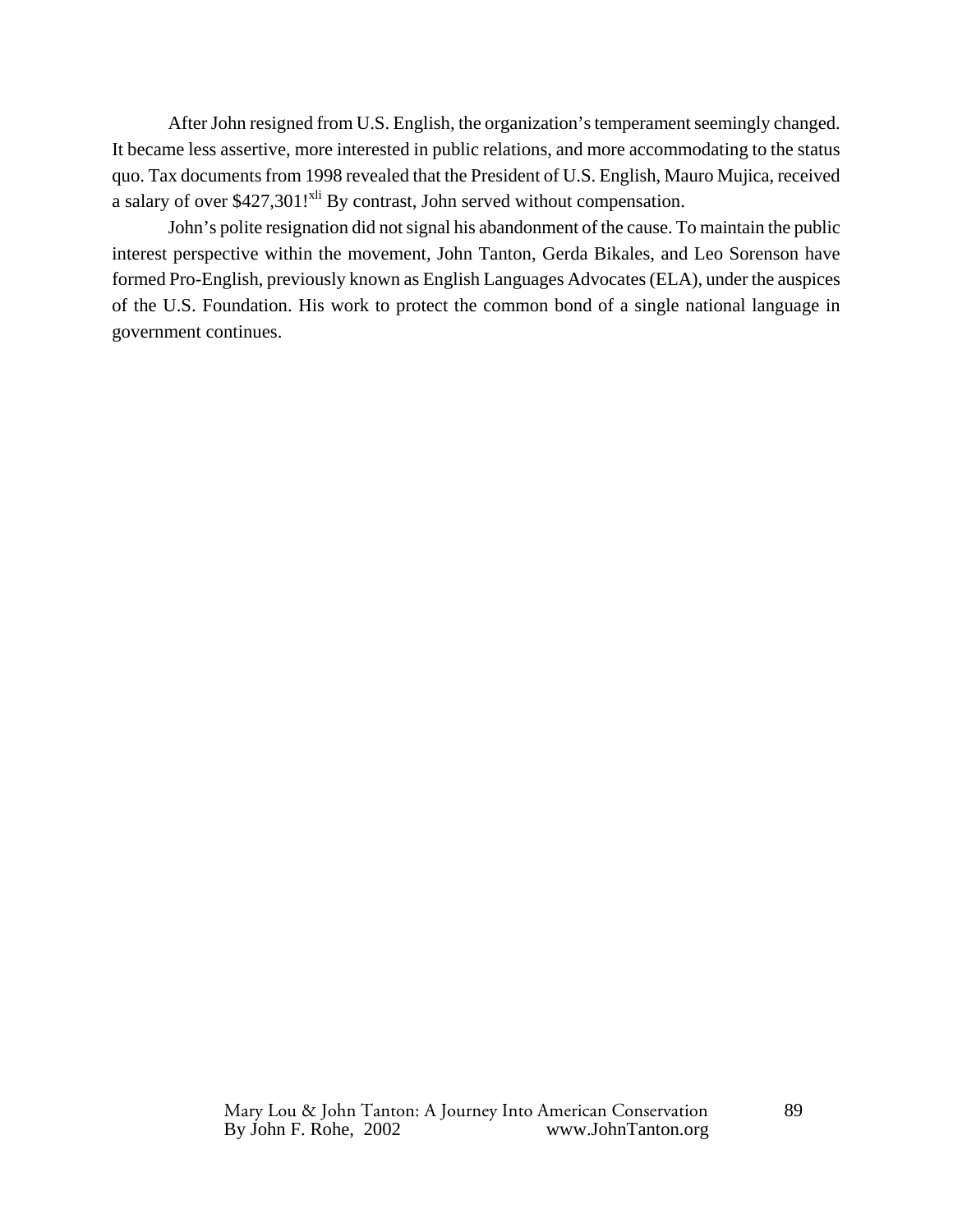#### **22. A Barrel of Ink**

*We can never do merely one thing.*  Hardin's Law, Garrett Hardin

JR: *How do you contrast"responsibilities" with "rights."*

- MLT: *Scales should at least balance our individual and communal rights and responsibilities. Then we should individually and collectively accept the challenge to apply more weight to the responsibility side of the scales.*
- JT: *We need to distinguish between legal "rights," which often impose responsibilities on someone else and "rights" to physical goods, such as food, health care, clothing, education, which require physical resources and labor/intelligence. There can be no requirement that others have to work without quid pro quo to supply us with the physical goods of life. The world does not owe us a living.*

Mark Twain reminds us never to pick a fight with someone who buys their ink by the barrel. In the fall of 1990, John Tanton launched a program to begin buying his ink by the barrel. As a project of U.S. Foundation, the inaugural quarterly issue of *The Social Contract* was published. In the first edition, editor and publisher John Tanton answered the foundational question: "Why another journal?" in the Editor's note. The note summarized much of his 20-plus years of experience with the population and immigration issues. As early as 1970, John had observed that a number of issues bear on human population growth, such as its absolute size, distribution, and rate of change. This resulted in the formation of the Federation for American Immigration Reform (FAIR). It also led John to consider the question of balance.

There is a balance, he said, between rights and responsibilities. "The right to swing one's fist," according to John, "stops at the end of the other's nose. And the other fellow's nose is going to be a good deal closer in the future than it has [been] in the past." While many raise the banner of rights, John reminded us that for every right there is a corresponding responsibility. If someone has the right to proceed on a green light, someone else has the responsibility to stop on red. This led to his formation of the American Alliance for Rights and Responsibilities (AARR).

The title of this new journal, *The Social Contract*, was resurrected from Rousseau's day to correspond with John's theme of balancing rights and responsibilities. The balance raises ethical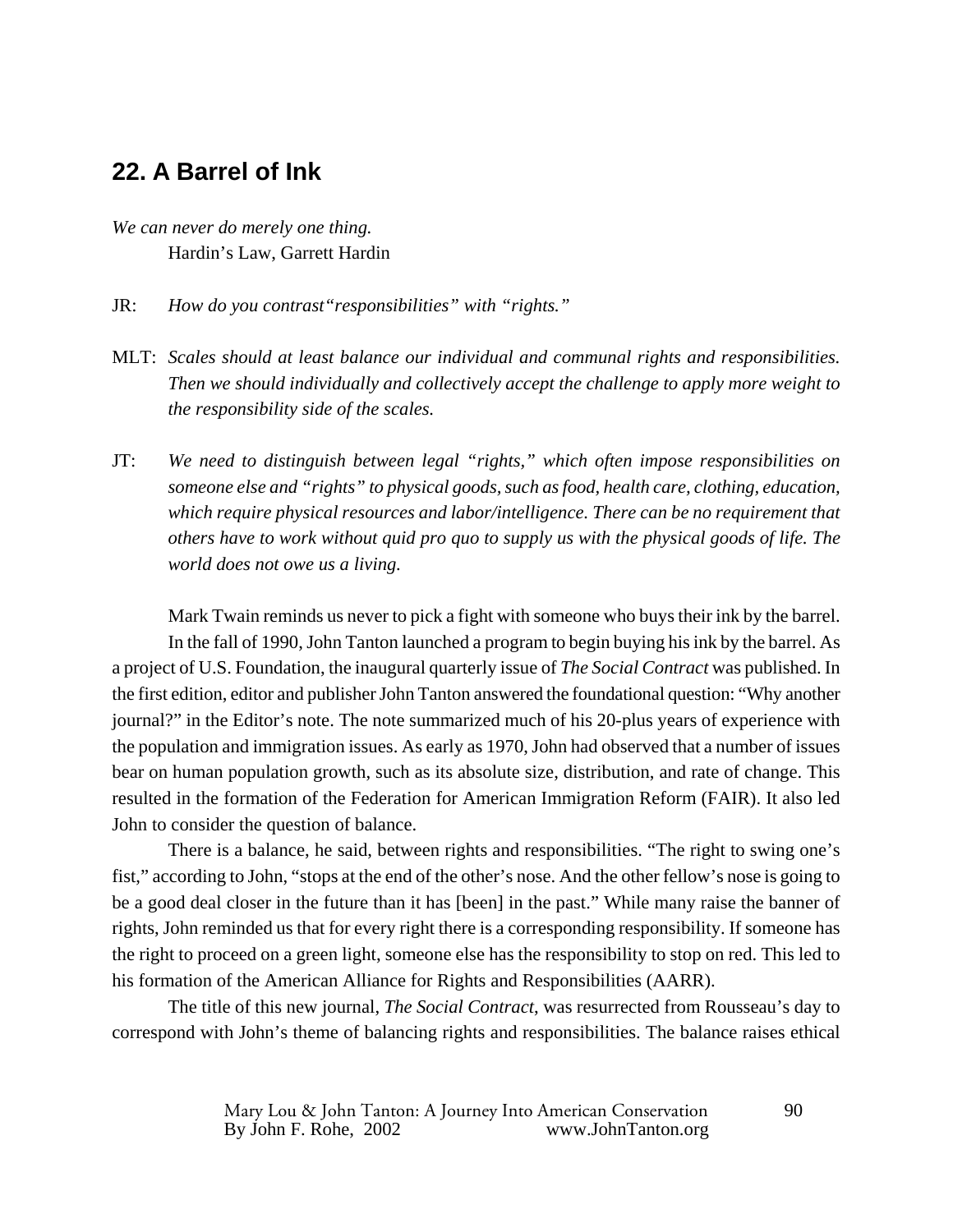questions.

As with the development of any social idea, literary efforts are needed. Mary Lou's and John's organizations have produced a long series of newsletters, a few books,<sup>xlii</sup> but few magazinelength articles.

Responding to the need for a coherent body of literature on these issues of emerging importance, *The Social Contract* was born.

The journal provided an opening for new authors and it also provided an opportunity to solicit articles from thought-provoking writers known to John.

The first article in the inaugural *Social Contract* was Garrett Hardin's essay, "The Tragedy of the Commons," reprinted from the December 13, 1968, *Science* magazine. This article is still commonly cited today. It led to Hardin's recognition as one of the great thinkers of our day. In this essay, Dr. Hardin's invokes biological laws in developing ethical principles based upon the concept of "carrying capacity."

Themes for *The Social Contract* reveal John's evolving thought during his eight-year span as editor. They also reflect his ability to anticipate issues meriting our attention. Always a step ahead of his time, the issues penetratingly addressed in this journal were reliably on the cutting edge of environmental and migration topics.

*The Social Contract's* quarterly themes (a brief summary is set forth in the Appendix)<sup>xliii</sup> often commemorated historic events or writings. For example, on September 18, 1895, Booker T. Washington's speech encouraged the employment of underprivileged blacks: "Cast down your bucket where you are." *The Social Contract* commemorated the anniversary of this well-known black educator's speech. Another edition recognized the  $20<sup>th</sup>$  anniversary of the 1972 report of the Commission on Population Growth and the American Future by John D. Rockefeller, III as submitted to President Nixon. In so-called "Occasional Papers" *The Social Contract* reprinted significant historic writings, such as Frederick Jackson Turner's 1893 speech entitled *The Significance of the Frontier in American History*.

In a particularly thought-provoking edition, John focused on the 40th anniversary of C.P. Snow's renowned *Two Cultures* lecture as the theme for the Summer 1999 issue. On May 7, 1959, Snow, a British scientist and writer, delivered his justly famous lecture at Cambridge University entitled, "The Two Cultures and the Scientific Revolution." According to Snow, scientific and literary endeavors were worlds apart. John drew an analogy to the polarity among the participants in the immigration debate. The hard scientists, biologists, ecologists, and those working with numbers, take a longer, more objective view. Their studies are readily projected into the future. Meanwhile, individual consumptive interests tend to focus on the here and now. Community considerations clash with individual interests, reflecting the same divisions Snow explored in 1959.

*The Social Contract* remains a rich source of information on issues of emerging import. All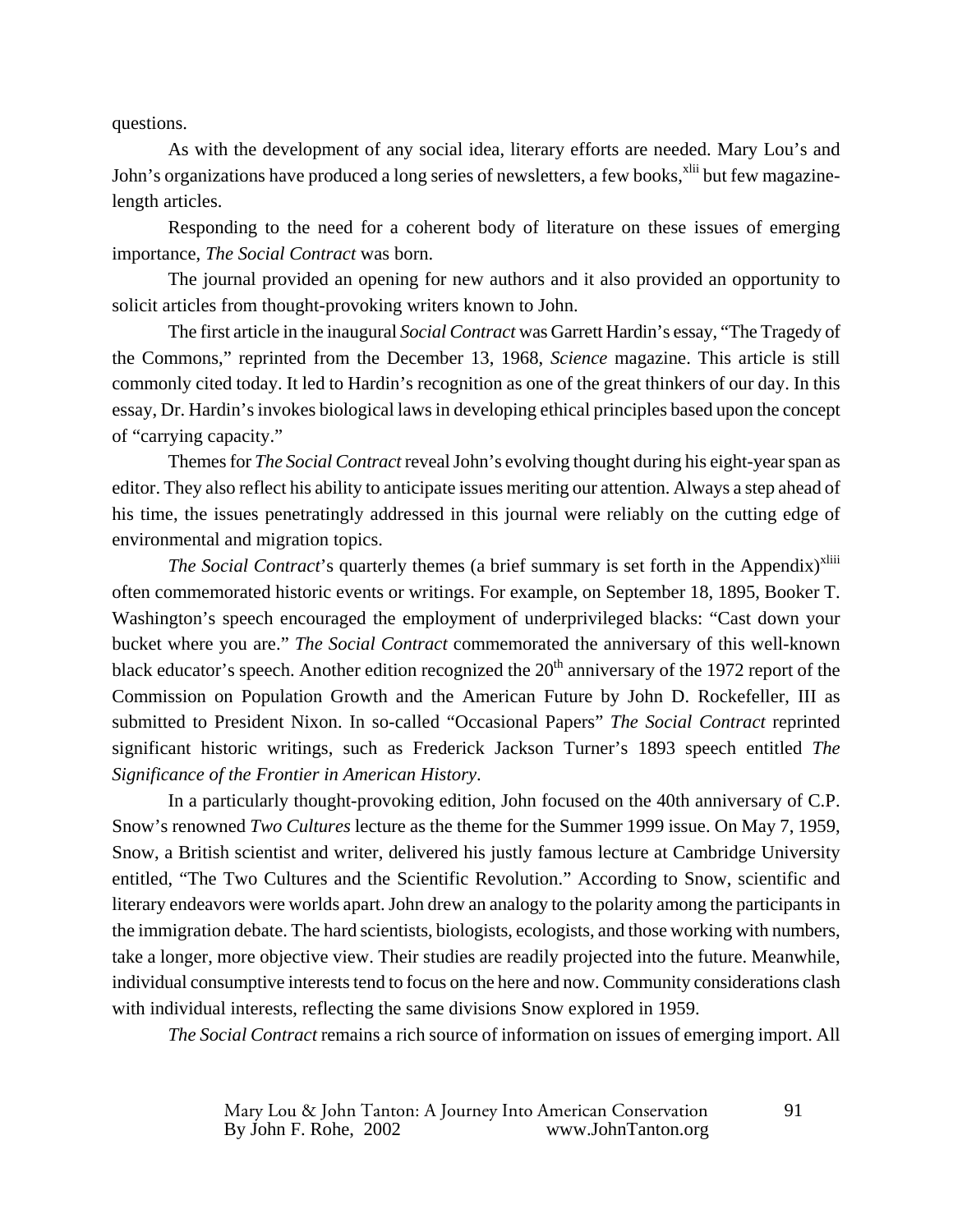editions can be found at  $\langle$ www.thesocialcontract.com which contains an effective research tool.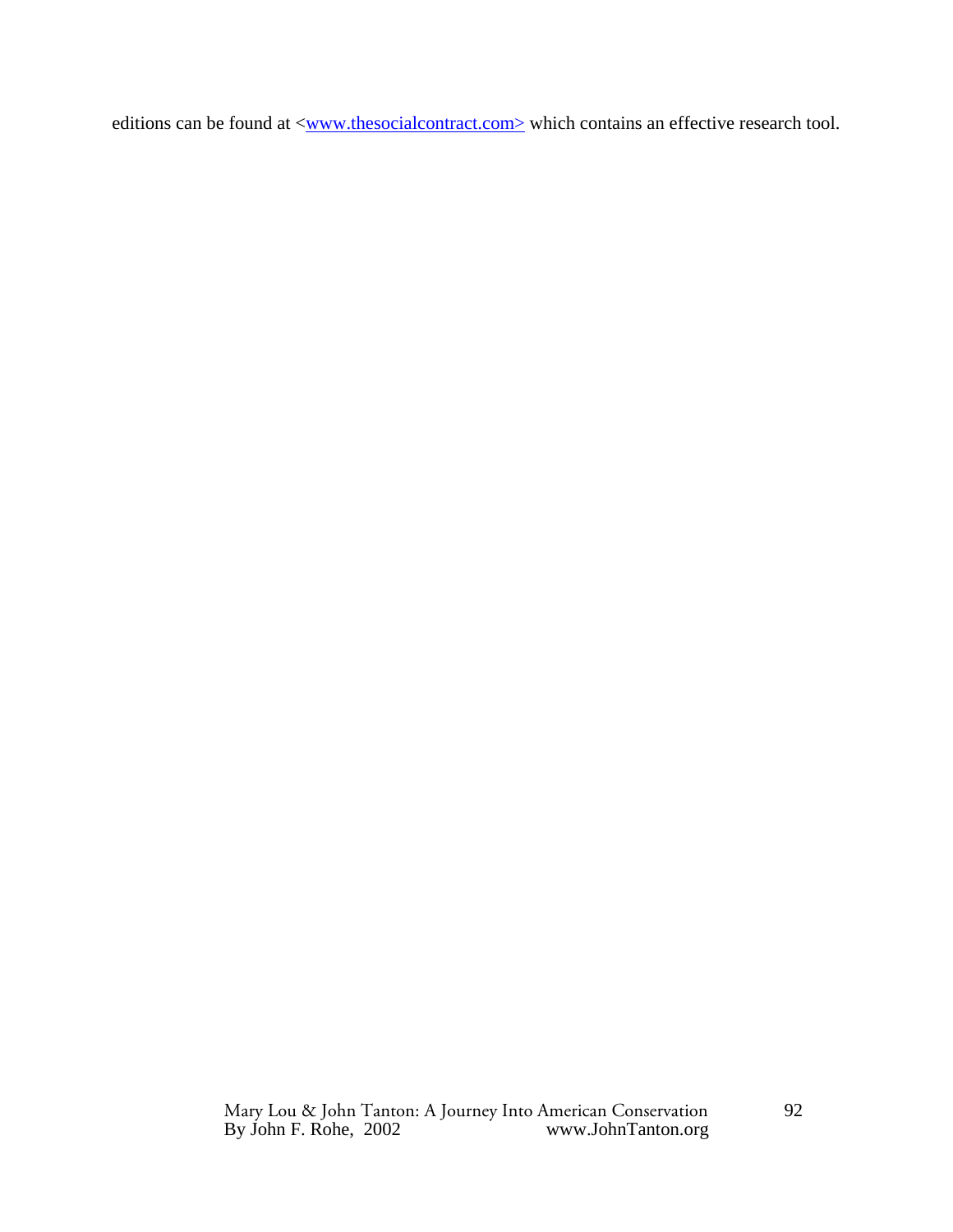#### **23. Bell of Freedom**

 *I got a hammer. And I got a bell. I got a song to sing all over this land. It's the hammer of justice. It's the bell of freedom. It's a song about love between my brothers and my sisters. All over this land.*

Peter, Paul & Mary.

- JR: *Which freedoms would you be willing to compromise in order to promote the cause of equality?*
- MLT: *I am willing to have my freedom of movement curtailed in order to conserve fuel and help others enjoy a healthier environment.*
- JT: *We need a balance between the antithetical properties of freedom and equality. I'm willing*  to sacrifice some free speech so we can have sworn oaths in court or copyright and patent *laws; I'm willing to pay some taxes to support common facilities; and I'd be willing to have some search and seizure to cut down on drinking and driving deaths.*

In population and migration studies, regional disparities of opportunity are palpable. It is impossible to ignore the plight of impoverished masses. Attributing the oppressive disparity to corrupt political systems and failed cultures provides no relief for their victims. Inequality abounds.

Five percent of the world's population resides in the United States. The United States accounts for 25% of the world's annual fossil fuel consumption annually, we use 33% of the world's paper, and generate 72% of the world's hazardous waste.<sup>xliv</sup> Our pets eat a diet higher in protein than many of the world's poor. When there is no place left to go in Manila, the impoverished resort to a landfill known as Smoky Mountain. Here the housing is fashioned from scraps of discarded tin and cardboard. Fertility rates are high and the human drama unfolds literally on the rubbish heap of an inequitable social system. The student of demography unaavoidably becomes an expert on the inequality of life.

John's persistent quest for fundamental causes led him to seek an explanation for this global inequity. In that search we in the U.S. were not exempt from blame. In our pursuit of the ideal we may have deceptively sought unity in opposing forces inherent in our system.

Liberty and freedom are fundamental to our system of self-governance. These foundational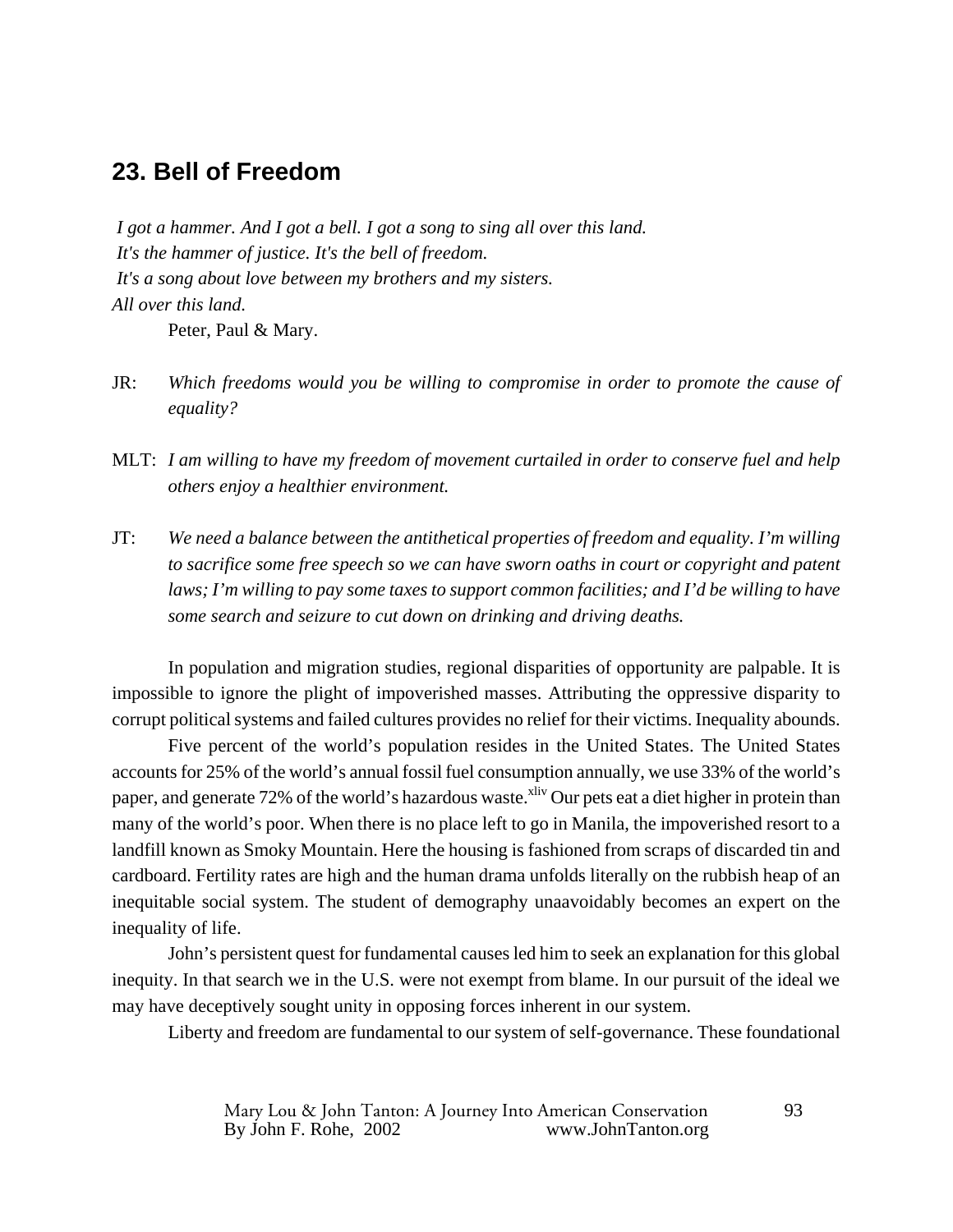principles are associated with conservation, according to Tanton's view. By protecting natural resources John sees himself as defending fundamental principles inherent in the freedoms we cherish. In an article published in *The Graphic* (a northern Michigan publication) on September 4, 1980, reporter Tom Dammann quoted John's statement correlating freedom to resources: "Freedom as we know it in this country is tied up with the ratio of population to resources." It follows, if John's observation is correct, that freedoms will vary inversely with population.

John's interest in this issue reveals his affinity for root causes of problems. These causes are often harbored in our daily assumptions. Over time, we no longer question the unexamined convictions in our conventional wisdom. The Tanton mind, however, would have us revisit the relationship between liberty and equality. We commonly believe these two properties are mutually reinforcing. If we extend freedom to all, we expect greater equality to follow. John believes that, in fact, Peter, Paul & Mary's "Hammer of Justice" and "Bell of Freedom," strike disharmonious chords.

We might prefer that history accommodate the prevailing notions that liberty and equality are complementary and mutually reinforcing attributes. In fact, history teaches that liberty and equality are inherently conflicting concepts locked in a timeless struggle. John reminds us that liberty and equality toss about in our legal system much like two rabbits in a gunny sack.

Liberty and equality are related to each other much like investment income is related to security. Security comes only at the expense of income, and vice versa. Liberty succumbs to the gravity of equality. And equality shoulders the weight of liberty. A homely example illustrates the point. We could decide to defend the liberty to ingest any substance of choice during pregnancy. But this liberty comes at the expense of equality. We can't expect the offspring of this pregnancy to begin life at the same starting line as a child nurtured in a toxic-free uterus. Conversely, by curtailing a pregnant mother's freedom to consume controlled substances, the offspring will have more equal footing in life's unremitting race. But the mother's liberty is curtailed in the quest for equality.

The harsh reality of the world's inequity can be easily ignored. We prefer to drink from the cup of freedom undiluted. We strive to nurture the assumption that the forces of equality will triumph if freedom is just given enough of a chance. In fact, we might do ourselves a great service by recognizing the polarity between liberty and equality. To ignore this polarity is to create unattainable expectations for ourselves and for our system of justice.

On November 20, 1992, John wrote a letter to the editor of the *Atlantic Monthly*. It quietly slipped onto the editor's cutting room floor. Since then, the subject has not resurfaced in John's writings, although it remains one of the principal pillars of his intellectual framework.

In this letter John critiqued an article in the November, 1992 *Atlantic Monthly* which asserted, without analysis, that the Declaration of Independence makes "enduring affirmations of liberty and equality." John pointed out that "these are antithetical properties." The unpublished letter stated: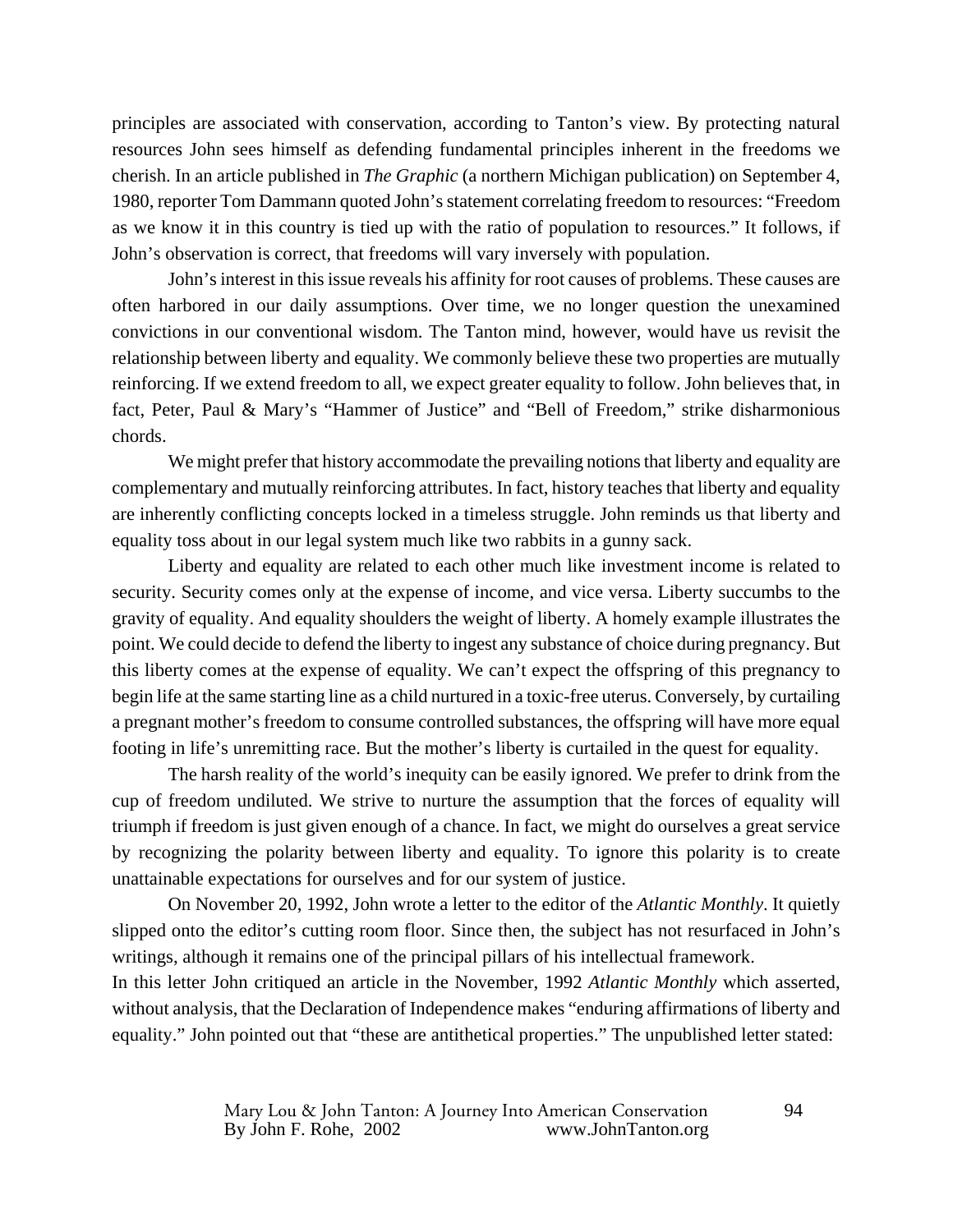We are all unequal as to **nature**: some of us are short, others tall; some are fat, some are thin; some are strong, others weak. As to our individual genomes, about which we're hearing a great deal these days, we are likewise unequal, with the possible exception of identical twins. Surely the child with an inborn error of metabolism, a hereditary eye degeneration, or Down's Syndrome is not equal to one not so afflicted. Among those with more conventional genetic endowments, some of us are bathed while still in utero in alcohol, nicotine, cocaine, or the AIDS virus. These, and many other influences, make for decidedly unequal footing at the starting line of extrauterine life.

We are all unequal as to **nurture.** Some of us start life as orphans, others with one parent or two. Some are loved and nurtured, others are beaten and rejected. Some of us have good food so that our brains can develop properly and then good education so we can take advantage of that development. William Julius Wilson, the University of Chicago sociologist, characterizes life as an "intergenerational relay race." Some individuals have a lot more relayed to them than others.

Finally, we are all unequal as to **luck**. It can make a big difference who we happen to (or happen not to) make friends with, run into, or are assigned as a roommate. Diseases and accidents, in some measure parceled out in a random and statistical fashion, strike some of us, and not others. If they could respond, the marines assigned by chance to that barracks in Beirut might have comments on this point.

The net result of all these factors is that we end up with vastly different abilities, training, ambition, and circumstances. If each of us was completely free to express these differences at will, we would end up with wildly unequal results. The only way this outcome can be avoided is through strictures on this freedom, whether through social conventions, customs or statutes that restrain one individual and favor another.

We need some degree of such restrictions on liberty, if society is not to self destruct from the disparity that would otherwise result. *Caveat emptor* is on the way out, *caveat venditor* is on the way in. On the other hand, we need a certain degree of freedom, if all initiative and productivity are not to be stifled. The classic political conundrum is exactly how to balance these opposites of freedom and equality.

Doubtless, none of this would have been lost on Mr. Jefferson. What he probably meant by the phrase was more fully expressed by George Mason's antecedent Virginia Declaration of Rights, "all men are born equally free." It would be interesting to know if the phrase as it made it into the Declaration was among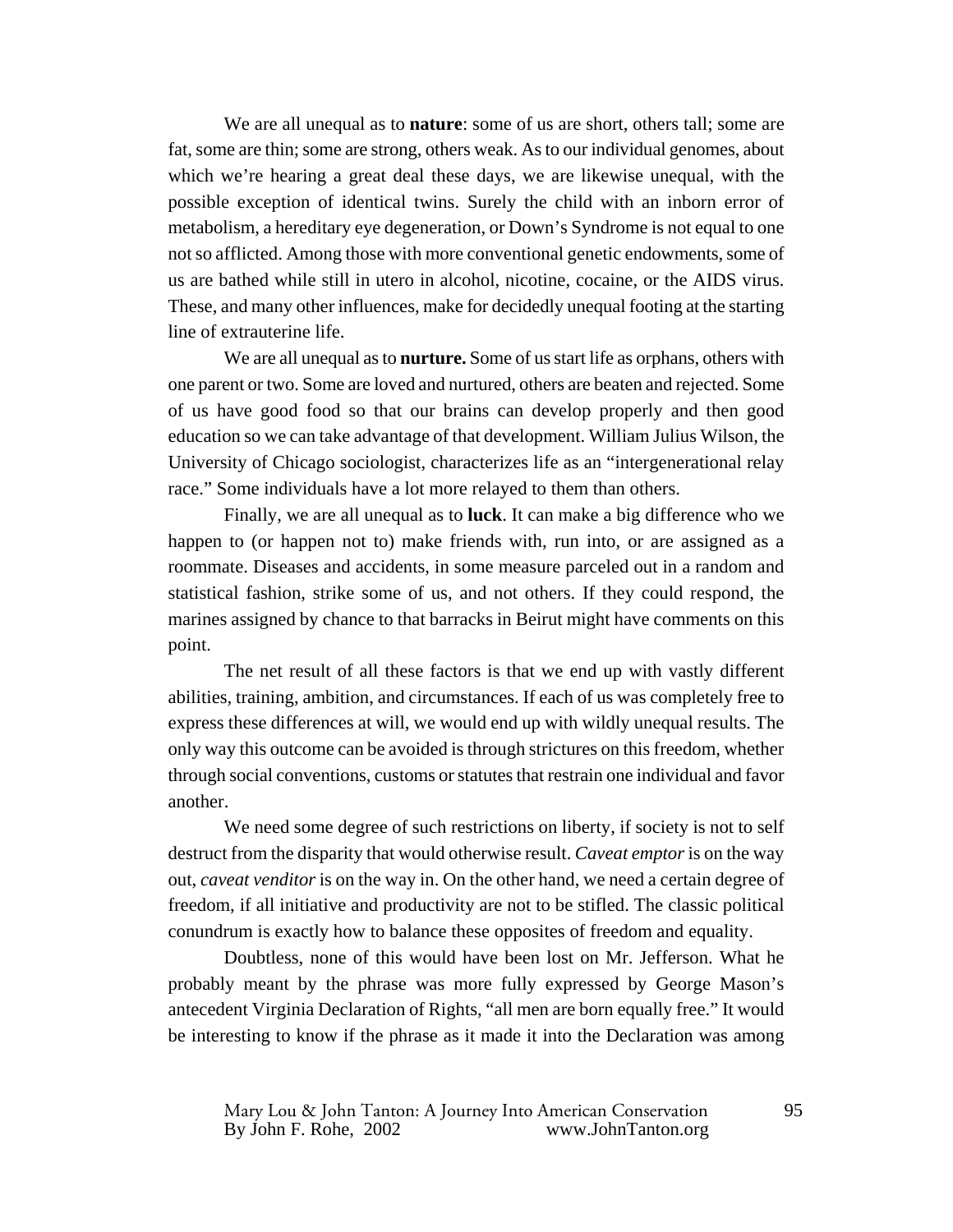these edited by the Continental Congress.

Freedom and equality – at least of results – are in eternal conflict, just as are high return and security in an investment. We could enrich our debate on public policies if we quit pretending that they both can be maximized at the same time, and instead discussed the proper balance between two opposites.

Cordially,

John H. Tanton, M.D.

The oft-quoted preface to the Declaration of Independence might suggest that our founders were unconcerned by the conflict between liberty and equality.

We hold these truths to be self-evident, that all men are created equal, that they are endowed by their Creator with certain inalienable Rights, that among these are Life, Liberty and the pursuit of Happiness.

This interpretation is reflected in a bestseller on the life of Thomas Jefferson<sup>xlv</sup> which suggests that the author of the Declaration of Independence perceived no tension between liberty and equality:

It was the vision of a young man projecting his personal cravings for a world in which all behavior was voluntary and therefore all coercion unnecessary, where independence and equality never collided, where the sources of all authority were invisible because they had already been internalized. Efforts on the part of scholars to determine whether Jefferson's prescriptive society was fundamentally individualistic or communal can never reach closure, because within the Jeffersonian utopia such choices do not need to be made. They reconcile themselves naturally.

From their assertion of self-evident truths about equality and the inalienable right of liberty, it might, at first blush, appear that Mr. Jefferson and the Declaration of Independence brook no compromise or accommodation between the two. If the opening lines of the Declaration of Independence were the only words by which to divine his views, one could conclude that he never acknowledged the eternal struggle between liberty and equality. But the early exposition in the Declaration of Independence was not Jefferson's last word on the subject.

The conflict between liberty and equality is not, however, a new idea. It has perhaps just been forgotten. Even the founders of our system considered it in framing the complex systems of checks and balances. The tension between liberty and equality did not elude Mr. Jefferson. He knew that the limits to "rightful liberty" were circumscribed by the "equal rights of others." In 1819, admittedly long after penning the Declaration of Independence, he wrote:

Of liberty I would say that, in the whole plenitude of its extent, it is unobstructed action according to our will. But rightful liberty is unobstructed action according to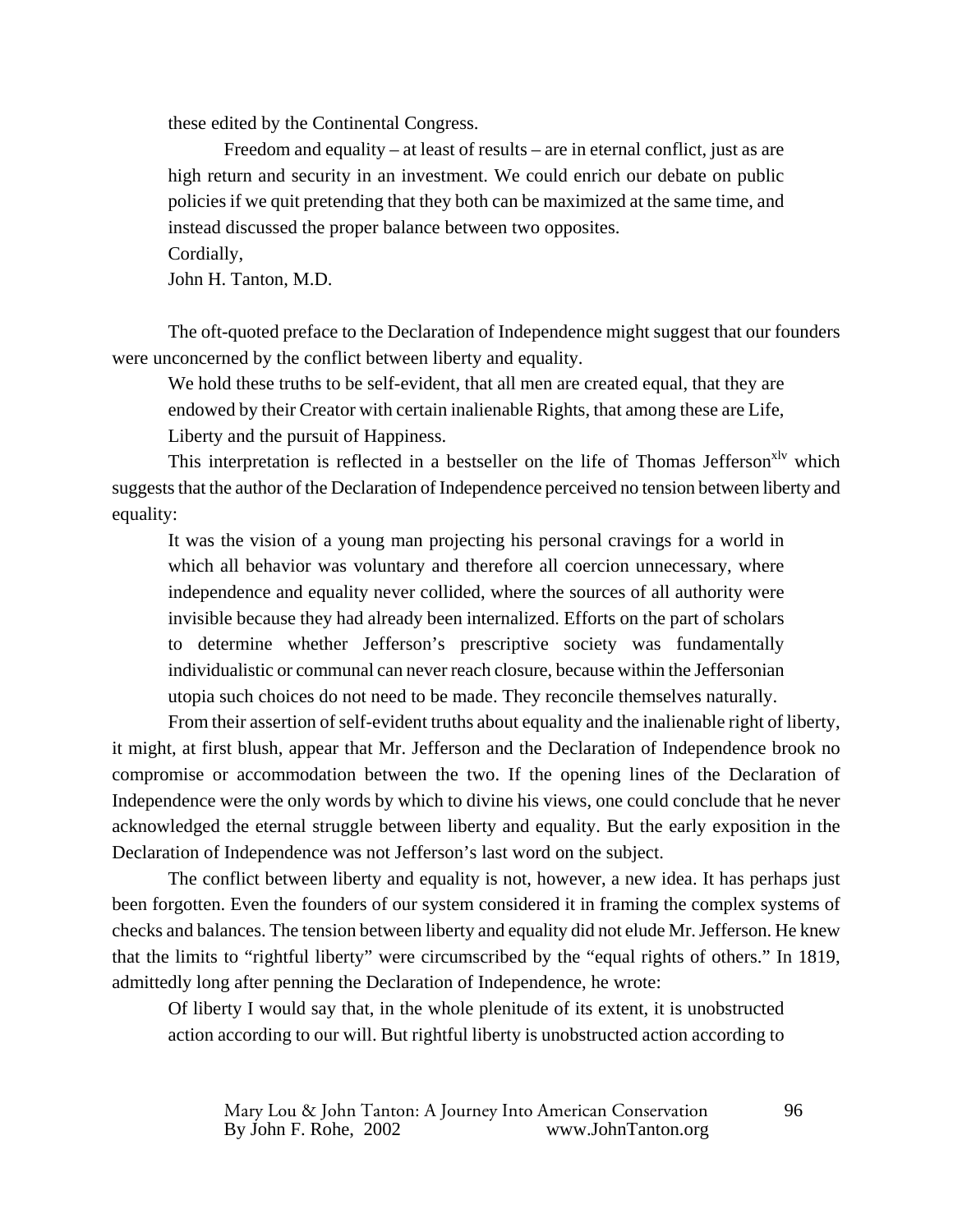our will **within limits drawn around us by the equal rights of others**. I do not add "within the limits of the law," because law is often but the tyrant's will, and always so when it violates the right of an individual. Thomas Jefferson to Isaac H. Tiffany,  $1819.$ <sup>xlvi</sup>

Jefferson's sensitivity to the issue was also evident in other letters written after 1776. For example:

Being myself a warm zealot for the attainment and enjoyment by all mankind of **as much liberty as each may exercise without injury to the equal liberty of his fellow citizens**, I have lamented that... the endeavors to obtain this should have been attended with the effusion of so much blood. Thomas Jefferson to Jean Nicholas Demeunier, 1795.

John would point out that the polarity between liberty and equality is evident when viewed from the perspective of human history. In 1968, after completing their monumental work on human history, an exhaustive 11-volume collection entitled *The Story of Civilization*, Will and Ariel Durant summarized their overall conclusions in a concise 117 page book. This resource is frequently quoted by Mary Lou and John. The book is entitled *The Lessons of History*. In Chapter III, entitled Biology and History, the Durants connect human history with natural history: "History is a fragment of biology: the life of man is a portion of the vicissitudes of organisms on land and sea." In this chapter the Durants correlate the study of humankind (the subject of their 11-volume work) with basic biological principles. "Nature" they observe "loves difference as the necessary material of selection and evolution; identical twins differ in a hundred ways, and no two peas are alike." The Durants found similar operational principles governing civic affairs. Within our civilization, the Durants observed:

Nature smiles at the union of freedom and equality in our Utopias. For freedom and equality are sworn and everlasting enemies, and when one prevails the other dies. Leave men free, and their natural inequalities will multiply almost geometrically, as in England and America in the nineteenth century under *laissez faire*. To check the growth of inequality, liberty must be sacrificed, as in Russia after 1917. Even when repressed, inequality grows; only the man who is below average in economic ability desires equality; those who are conscious of superior ability desire freedom; and in the end, superior ability has its way.<sup>xlvii</sup>

The issue did not escape the attention of our forebears and it does not elude the Tantons. The immense inequality introduced to the student of demography bespeaks the polarity between freedom and equality. Today, the Tantons call upon us to cautiously reexamine the reliability of assumptions underlying our decision-making processes.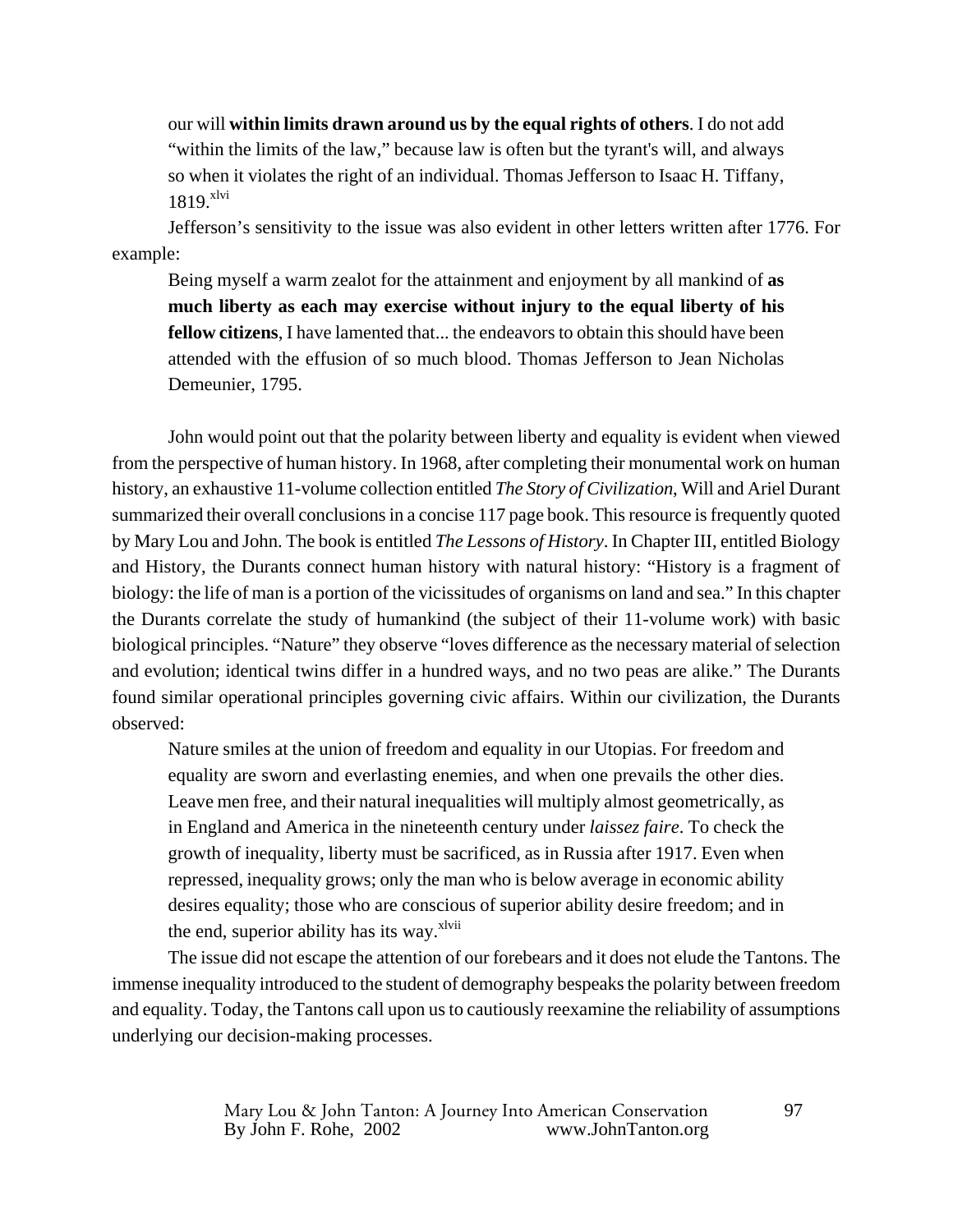## **24. A Crash Course on Population**

*Voluntary population control selects for its own failure.* 

Garrett Hardin.

- JR: *Which ideas are most endangered by the increasing global population?*
- MLT: *Perhaps we take our quality of life blessings too much for granted; good health, freedom to move about in relative safety and to express ourselves. More people means more rules, tighter zoning regulations, stricter rules and more infringements on the rights of others.*
- JT: *One of the major prices to be paid for increasing population is in individual liberty: bigger crowds require more crowd control. And, of course, the idea of perpetual growth will run up against experiential reality.*

After having served as advocates for population reduction during the better part of their adult lives, Mary Lou and John now find themselves poised on a new threshold. In the early days, Mary Lou regularly joined in the chant that "2.2 is the number for you," and sported the button "Only's are OK." But now that the effects of population advocacy have been settling in for several decades, the "one size fits all" remedy needs to be reexamined.

Italy, headquarters of the Roman Catholic Church, has one of the lowest fertility rates in the world. Since the middle of the  $20<sup>th</sup>$  century, Italy's fertility rate has been steadily declining. Italy's total fertility rate (TFR) has reached almost one child per woman,<sup>xlviii</sup> and still seems to be in decline. The TFR in many European nations is slightly higher than Italy's, but still substantially below replacement level. The population activists of the 1970's could have concluded that fertility rates might stabilize at or about replacement level. But for many nations, it continued to drop below replacement level. In John's words, "We need to start talking about this."

With a total fertility rate of almost one child per woman, Italy's population soon will attain a negative momentum. This will cause the next generation of Italian parents to drop by one-half in every generation: where there were once four Italians, the next generation will have two, and the third generation will have one. Gains on the goal of sustainability through cultural practices will prove illusory if population reduction is eroded by massive increases in immigration from high fertility areas.

Not long ago demographers were concerned about exponential population growth. Mary Lou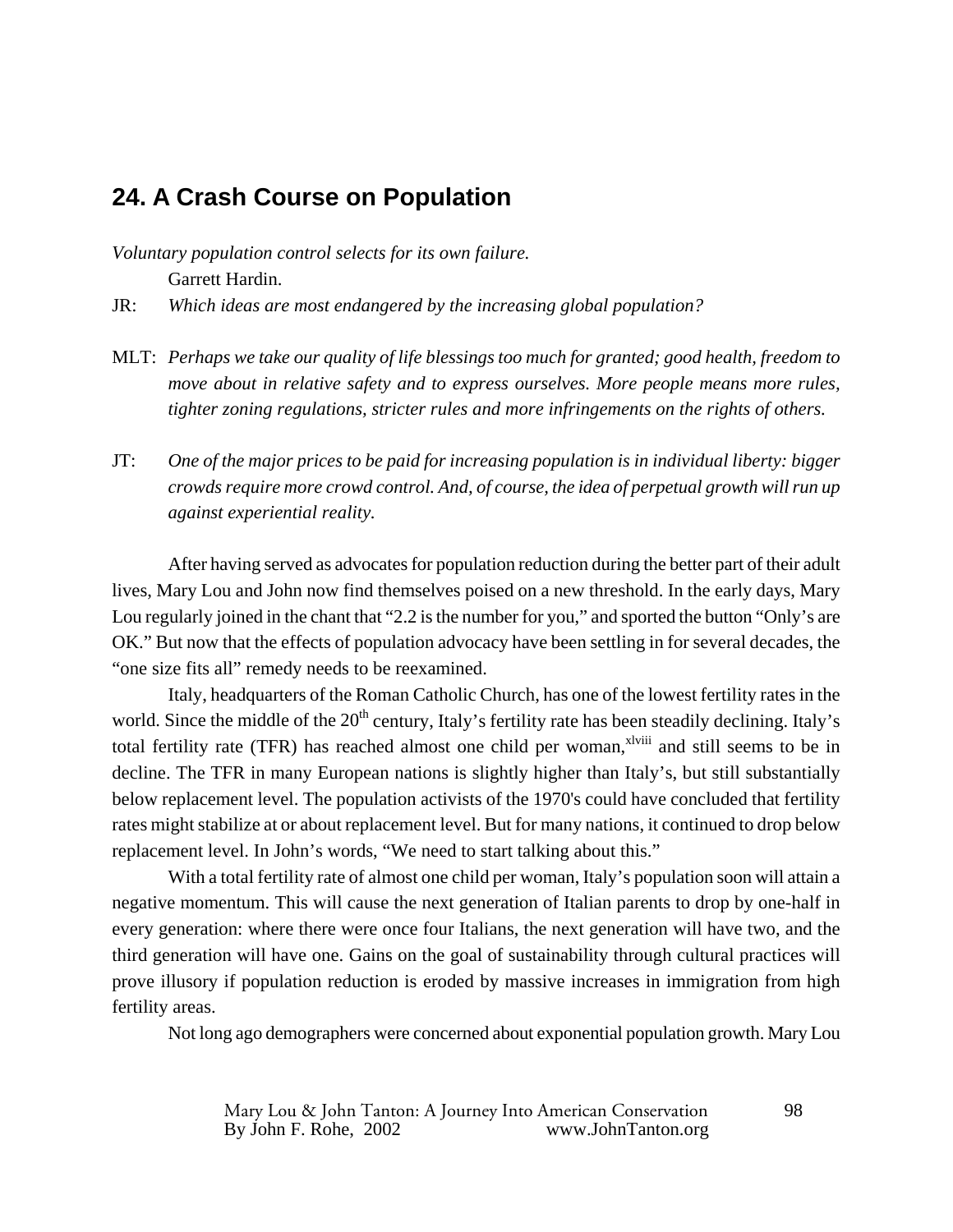and John are becoming equally concerned about the fate of nations such as Italy, which eventually will encounter an exponential population decline. The population movement sought to achieve a more responsible balance between people and resources, not the extinction of a civilization.

Fertility reduction in a number of nations, such as Italy, results from a variety of social influences. In part, it results from environmental concerns. It also follows urbanization. On farms, children are generally an economic benefit. In a congested urban setting, on the other hand, more children impose more costs. Fertility reduction also follows from gender equity and improved educational prospects for women. Children exact an economic opportunity cost from women with meaningful job prospects. Where two incomes are needed to maintain a household, and where the costs of child care are costly, there will be fewer children. Thoughtful, caring parents are concerned about how they will provide for the next generation. They limit the number of their offspring out of recognition that the children of smaller families will enjoy a greater concentration of resources and parental attention.

John and Mary Lou effortlessly move from the social to the biological realm. In any biological system, certain attributes will have survival features, and others will not. When a population drops by 50% in each generation, a vacuum will result. Consider a crude mathematical example involving two groups of differing fertility. In the first group, the population doubles every generation; in the second, the population declines by 50% in each generation. If the two populations initially had 12 members, then by the first generation, the higher fertility group would have 24 members and the other would have 6. By the second generation, the ratio would be 48 to 3. Thus, in two brief generations, populations of equal fertility will be separated by a sixteen-fold difference!

Mary Lou and John suggest that at some point it will become necessary to begin dispensing different advice to different populations. What works in one place will no longer work in another. Nations with a dwindling population will become extinct at some point if their population continues to decline by 50% in each generation. To suggest that all populations should reduce their fertility, no matter what their total fertility rate (TFR) might be, will cause some populations to suffer a Darwinian extinction, while others will continue to surge. In an extreme example, the early Shakers successfully advocated sexual abstinence. The laws of biology relegated their experiment in voluntary fertility reduction to an historical footnote, hence Hardin's dictum at the beginning of this chapter.

The biologist would tell us that a dwindling population in a borderless area eventually will disappear. The human attributes leading to substantial fertility reduction will disappear with its proponents. These attributes include: female empowerment, educational opportunities for women, and environmental awareness. These worthy developments and aspirations, when placed in borderless competition with a highly fertile population, eventually will vanish.

Surely nations experiencing exploding population growth still require intense family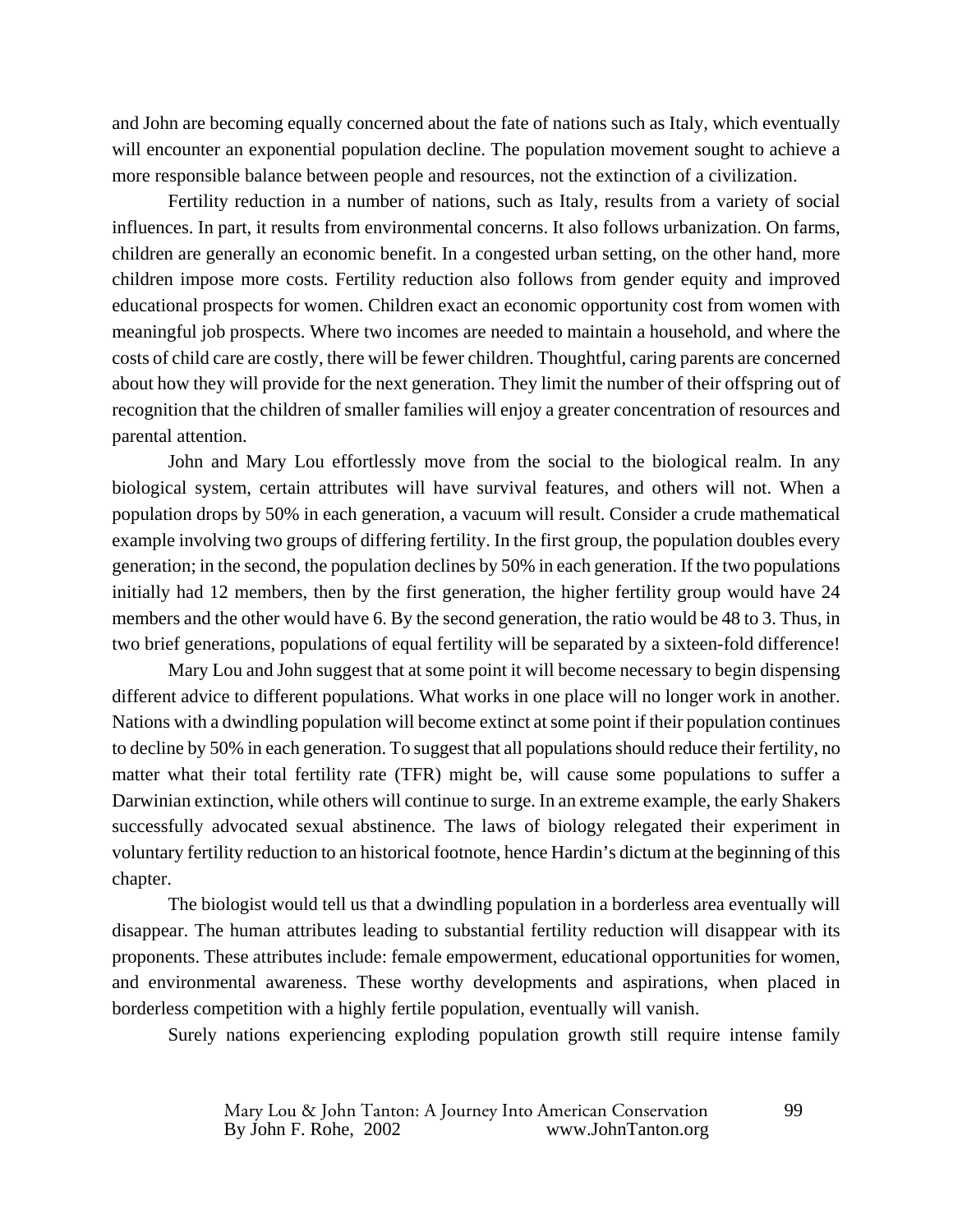planning efforts. On the other hand, in nations with aging populations, and thus fewer workers for every pensioner, at some point a slight increase in fertility to replacement levels will be necessary.

As John observes, there are three ways to slow a car: you can apply the brakes gradually, you can slam on the brakes, or by colliding, you can bring the car to an abrupt halt. Fertility collision has occurred in many nations in the advanced nations, and even in others, like China.

A declining fertility rate in the 1970s eventually creates an aging U.S. domestic population. Evermore elderly dependent will rely upon fewer and fewer workers. According to a report published by the United Nations, the U.S. dependency ratio of worker per retired person will decline from 5.21 to 2.82 between 1995 and 2050.<sup>xlix</sup> According to this United Nations report, the dependency ratio could be preserved only if our retirement age is postponed to approximately  $75<sup>1</sup>$ The U.N. study also reveals that by admitting 10 million immigrants every year until 2050, the retirement age could stay at 65 and the elderly dependency ratio of 5.21 to 1 could be preserved. This will present an interesting dilemma for the  $21<sup>st</sup>$  century. Will the fertility-reducing generation cash in the environmental chips to preserve their ability to retire at 65?

The ageing workforce in Western subreplacement fertility nations contrasts with burgeoning numbers of unemployed workers in other lands. This has prompted John to question the future prospects of Western civilization. The nations with reduced fertility generally recognize gender equity. Unsurprisingly, the high fertility nations provide fewer educational and employment opportunities for women. What are the prospects for gender equity if emissaries of high fertility (and thus low gender equity) nations continue to stream into low fertility nations?

John is likely to devote more of his time addressing this upcoming dilemma for subreplacementlevel-fertility nations.

Over the long course of history, it will be necessary to carefully thread the eye of the population needle to maintain a balance. If it were possible to identify an optimum population, we would strive to stabilize at that level, perhaps with a TFR of 2.1 children per woman. At the millennium, U.S. fertility stands at 2.03 children per woman. Once an optimum population is reached, replacement level will make it necessary for one family to have three children for every family having one. And for each childless couple, another family will needed to offset with four.

 Fertility reduction in a nation maintaining a firm resolve to regulate its borders would leave a more sustainable future for subsequent generations. If, however, fertility reduction merely becomes a safety valve for exploding foreign populations to transfer surplus numbers across borders, then the system will select against thoughtful and voluntary fertility reduction. Conscience selects against itself. Mary Lou and John remain avid population advocates, but the advice they dispense in the future will be based on a fact-intensive analysis of the demographic factors peculiar to each nation.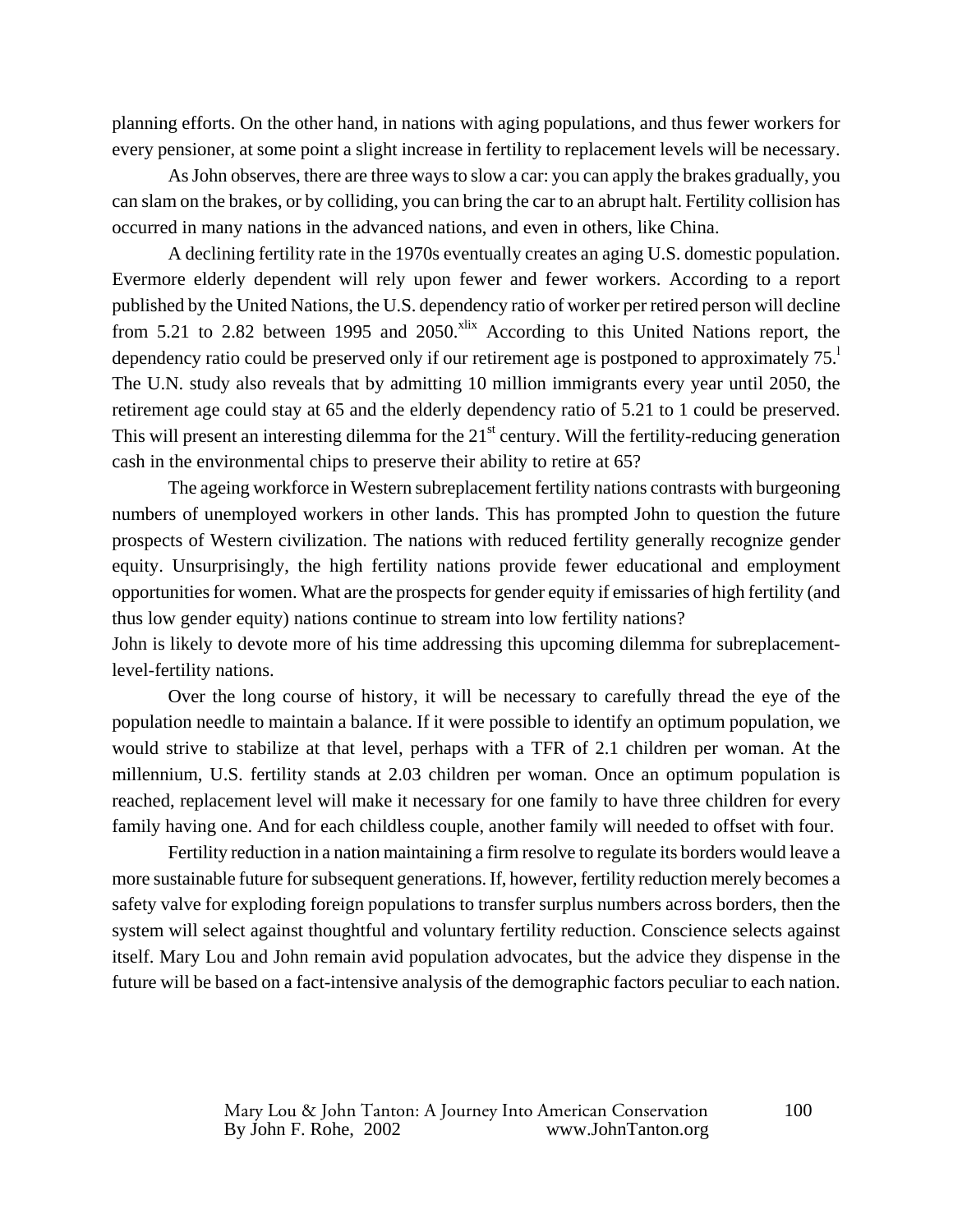## **25. Do You Know the Type?**

*How shall we live?* 

Mortimer Adler.

- JR: *Pick one of your idiosyncracies and try to explain it to the satisfaction of a detached reader.*
- JT: *I don't mind getting stung by my bees it seems like just retribution for pilfering their hardwon honey! One of my greatest pleasures is to spend a hot summer afternoon in the bee yard, observing and wondering at the bees' comings and goings and complexities.*
- MLT: *I enjoy observing 'washday.' I enjoy hanging out the laundry, seeing it blow in the wind, savoring the aroma of fresh air in clean clothes and bedding.*

We never noticed. Jars of honey were still stocked on store shelves, but the Tantons' bee colonies, like many others, were devastated by an infestation of mites in 1997. A few hives miraculously survived and the colony was restored in 1998. During the mite infestation, Mary Lou and John's domain grew quieter by the flutter of a bee's wing and paler by the hue of a yellow jacket.

Do you know the type?

Here is an anecdotal glimpse into the lives of Mary Lou and John.

Their days of charitable causes become a life of shared gratitude. This gratitude asserts itself in their well-maintained garden, in their greenhouse, in tending the bees, and in life's simple pleasures. They read poetry to each other while traveling.

They define themselves by reference to our natural amenities. They bristle when historic viewscapes, the night sky, and open space succumb to well-lit malls and commercial messages on billboards. They live to be a part of, not apart from, nature. For them, the loss of wildness marks a loss of depth and complexity. They wince in pain when a habitat is threatened.

To them, even the seemingly monotonous landscape holds endless fascination. A walk in the woods becomes a botany exercise. Celestial formations mark the seasonal migration of species. Weather patterns and growing cycles bring life to the land, and a sense of wonder to their surroundings. Biological events inform their sense of place. They will plan to protect a biologically developed region before the species it harbors are threatened.

Conservation is not just a concept, or even an ideal. It's a passion. It's as though they were hard-wired to maintain and restore a balance. They'll deliver their latest botanical findings to you in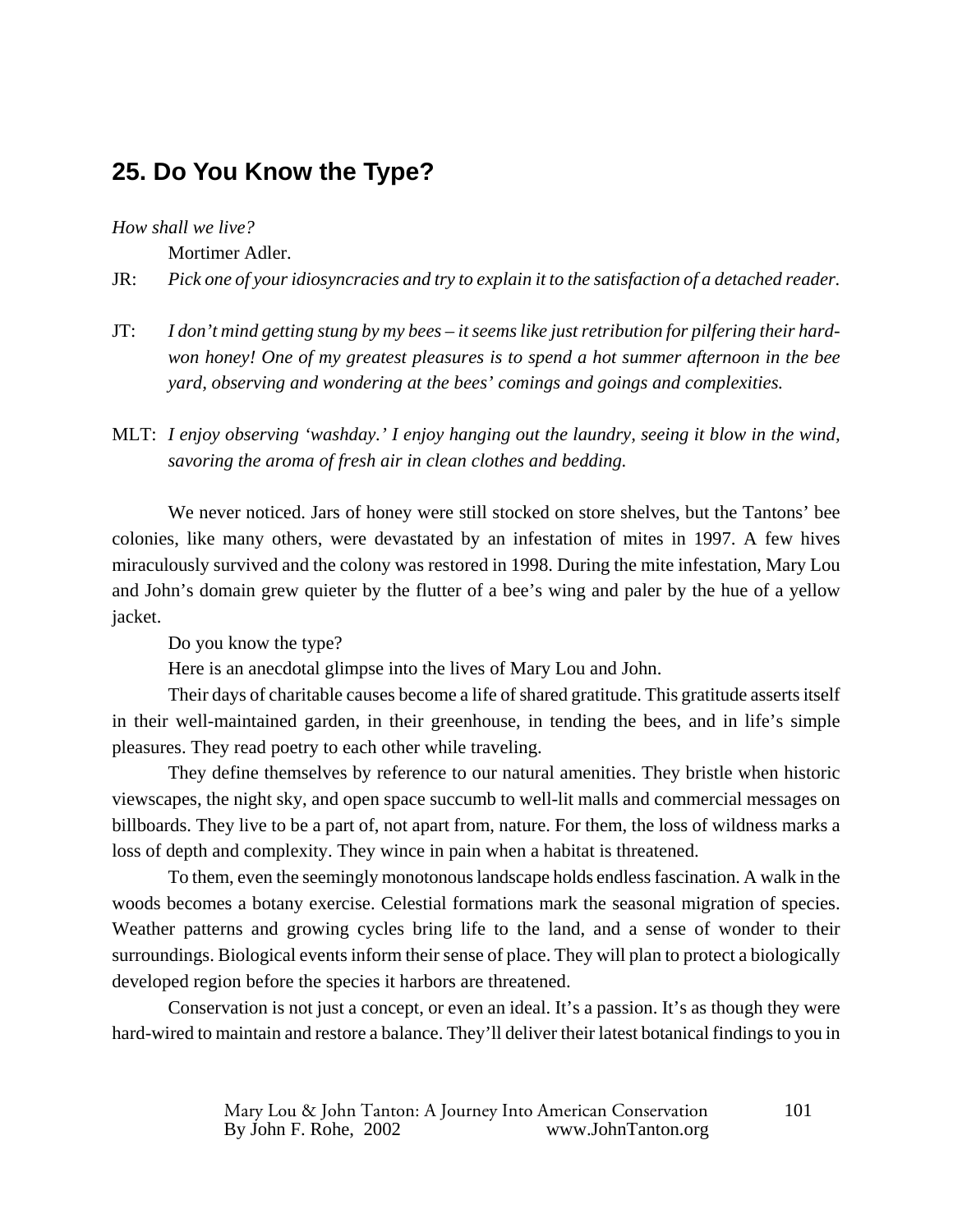a coffee shop.

While others might forget an extinct species, or worse yet, never even notice it missing, they will not forget. The loss exacts a spiritual toll from them long before others become aware of the loss.

Vanishing habitats along migratory corridors cause birds in their yard to slip beyond the brink of extinction. The music in their life slips into disharmony one note at a time. When conventional wisdom suggests that we have a land of vast, untapped frontiers, they respond with an explanation of this complex reality: the frontier has become a mirage. The next frontier is not "out there," but "in here," in our hearts, in our communities, our nation, our citizenship, personal values, mutual relations, and in our natural surroundings.

 When limited natural resources are thought to be boundless their future becomes dim. History's problems have been solved by moving elsewhere. That "solution" is no longer an option; the future they envision begs for a new paradigm.

Mary Lou and John have been influenced by photographs of our fragile spaceship Earth from outer space. They see a defenseless orb with a resilient, but finite, ecosystem. The image defines the outer limits of our growth. It constrains our horizons and commands an ever-present sense of symmetry and balance. The image from which the works of man cannot be detected might also, for others, inspire a claim for the vastness of opportunity.

The flowers in their garden are carefully planned to maintain an uninterrupted, colorful and ever-changing display throughout the season. The aligned rows in their vegetable garden are an expression of earlier days on family farms. Having mastered the art of using compost to conceal carrots from foraging deer, they'll serve up fresh garden treats in mid-winter. In their garden, and on a grander scale, through their advocacy, they defend a biodiverse past and a dignified future. When our consumptive imperative asserts itself by blazing yet another new trail into the nation's natural resources, the loss is registered on their conscience.

When telling you about a weekend trip to their cottage, they'll describe the silence. And they'll explain it with clarity. The silence becomes palpable.

The Tantons call upon us to recognize the physical constraints of biological systems. Though the Tantons need the security of natural systems, the natural systems may actually need them more. The choice is not between nature and humanity, because they choose both. When discussions of congestion, incivility, road rage, and resource depletion are imbued with unexamined assumptions, they fearlessly examine the root causes of our consumptive tendencies.

They contemplate seizing a compassionate future from the all-consuming jaws of the materialistic present. For them, the future must be met with resilience, not resistance. They don't just study the future domain, they dwell in it. When they observe the beginning of a trend, they ask: "How will this work out?"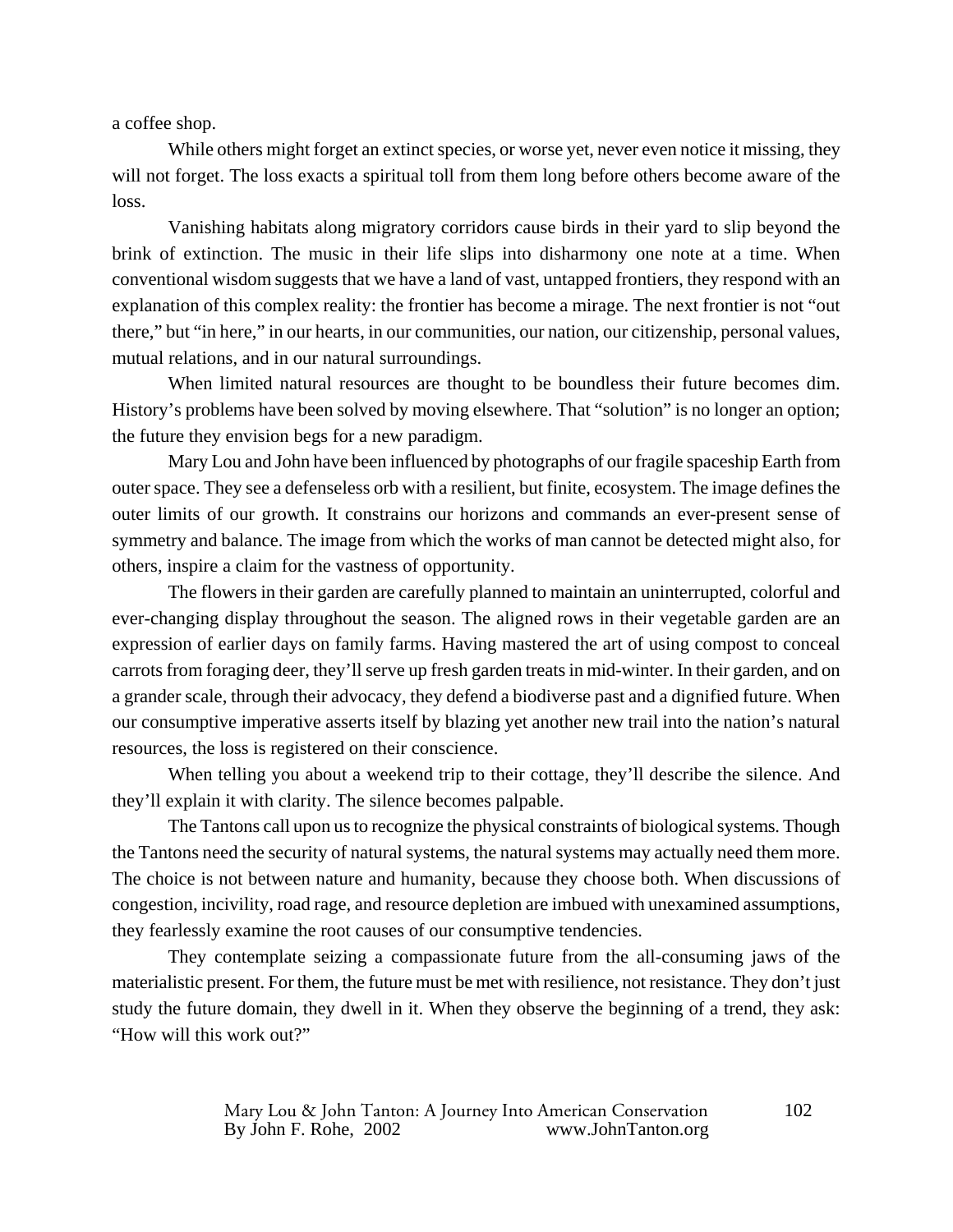Their charitable efforts are intended to protect the magnificent complexity of our fragile planet. And like features of our planet, theirs are layered. Above the surface, on a superficial view, they can be as invisible as the atmosphere to all but the most inquiring minds. The next layer, like the earth's flora and fauna, comprises a rich diversity and an allegiance to basic biological principles. Beneath their surface, like the earth's solid core, they are firmly grounded. They are bonded by patriotism, a love of nature, a shared conservation ethic, and, not least important, shared values, love, and mutual respect. To know them is to encounter them at all levels, at once.

They place a premium on both valued friendships and solitude. And there is no contradiction. Both are essential to complete them..

History is the handmaiden to their conservation ethic. They draw upon history in three ways: first, in their chosen mentors, such as Aldo Leopold, Rachel Carson, and Sigurd Olson; second, in learning from yesterday's heretics, and third, in drawing strength from historical figures who withstood withering opposition. This empowers them to absorb criticism without damage to their souls.

When their biographer turned 50, they would give him a plaque bearing an inscription reflecting their ethic:

Press On. Nothing in the world can take the place of persistence. Talent will not; nothing is more common than unsuccessful men with talent. Genius will not; unrewarded genius is almost a proverb. Education will not; the world is full of educated derelicts. Persistence and determination alone are omnipotent.

The trimmed saplings on their Chandler Hills tree farm will produce valued timber decades beyond their lifetimes. In caring for the trees, their lives incline now, as they have always, to the future.

They cringe when political candidates exchange the common good for campaign financing.

When the media reports that public officials in California hopelessly shrug their collective shoulders at the prospect of becoming a state of 50 million within a few decades,<sup>li</sup> the Tantons sigh in disbelief.

They wonder how to connect the dots for a nation with daily news headlines on impending water shortages, streams unsafe for human or aquatic life, polluted beaches, urban sprawl, loss of open space, degraded ground waters, loss of wildlife, and increasing divisiveness among groups.

When we discuss how to become better parents, they remind us to think also about how to become better ancestors. They tirelessly review the past to obtain a coherent glimpse of the future, identifying patterns, and discerning where they lead. They find themselves by discovering the future.

They address the implications of exploding population projections before finite resources are squandered. When the conversation turns to mistakes of the past, they ask which of our own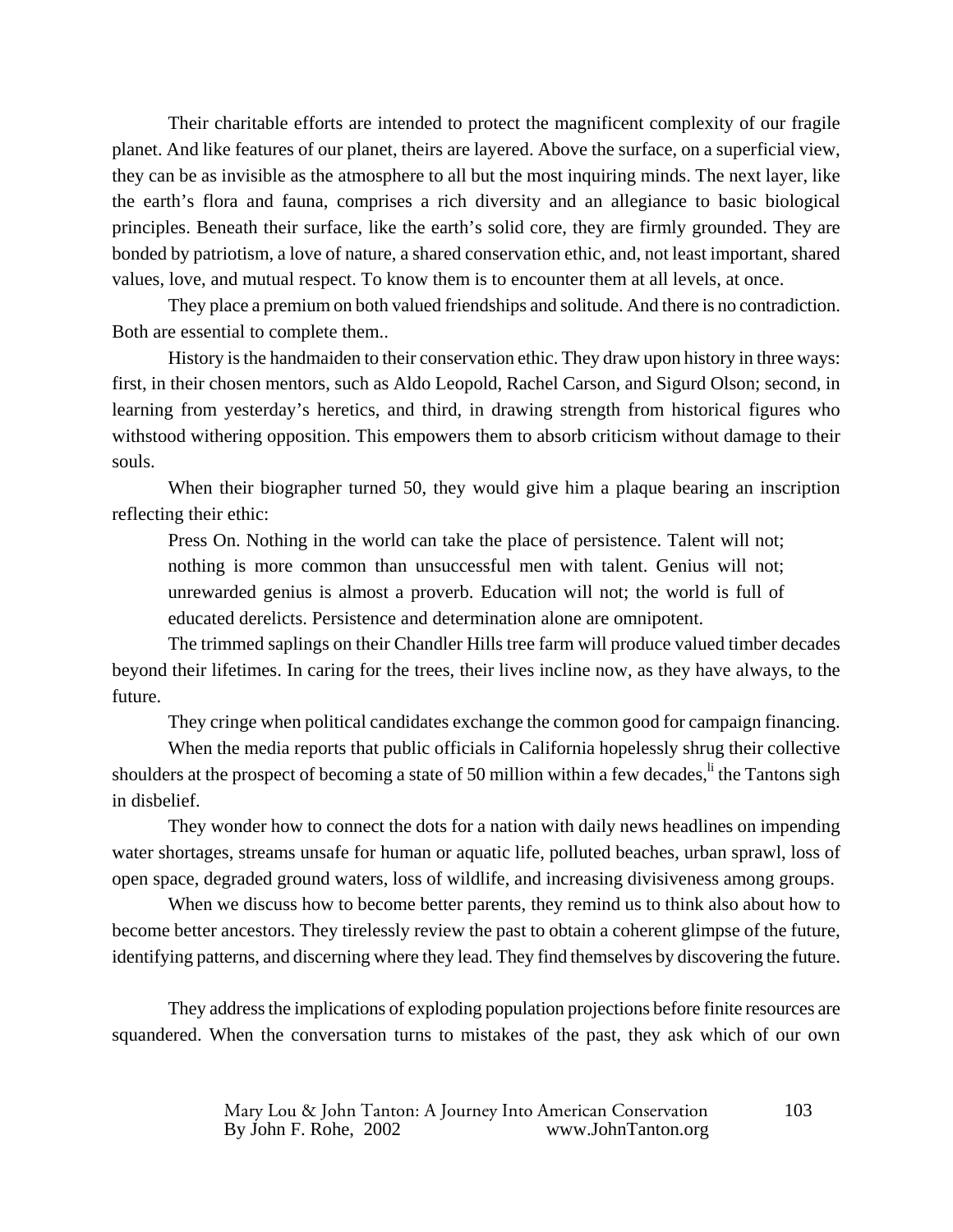cherished beliefs and self-evident truths will be disproved when we become the distant ancestors.

They lament the loss of natural amenities to fleeting notions of "progress." When the prospects for economic expansion stir the soul of a nation, they ponder whether a finite planet can accommodate perpetual growth. They appreciate the relationship between ecological health and sustainable economic prosperity. When the discussion moves to economic gains from extracted natural resources, they talk about the consequences of intruding upon the biological cycles in which our lives are intertwined. When we hoist the banner of economic growth for the sake of growth, they see us lowering the boom on the future.

John and Mary Lou prepared a list of a deceased parent's top 200 expressions to preserve his humor, wisdom, and world view for descendants who will never know him. The list includes classics such as: "Age before beauty," "Big enough to drive a Mack truck through," "Different kettle of fish," "Gone to his reward," "Got his wires crossed," "It's all over but the shouting," "Learn to play a poor hand well," "My first wife (when referring to his only wife)," and "Virtue has its own reward." The list is organized by topic, such as answers to "How are you?": "On my last legs." "Not in bad shape for the shape I'm in." "Fair to middling." "In the pink."And then, for good measure, they organize the sayings in alphabetical order. More profound than the sayings themselves is their understanding that these fragments of a parent should be preserved. Their effort assures that distant descendants will have some sense of who he was and how he saw the world.

They understand the value of getting away and making time for extended vacations. But the getaway often becomes a busman's holiday. While visiting Australia, they research the immigration challenges Australia has experienced and make lasting contacts with interested citizens. While visiting friends in Paris, they tour the ancient, yet still functional, infrastructure. Exploring the Parisian sewer system became a highlight of the trip. And for summer fun, they become residents at the University of Michigan Biological Center ("bug camp" on Douglas Lake) for a week, sampling the joys of entomology.

After dinner, one of them might sit down to a piano and effortlessly stroke out a few familiar songs, only to apologetically confess that his fingers always have been too short to span the octaves. The complaint generally elicits little sympathy.

In conversations they move comfortably from abstract projections to concrete particulars. They channel even trivial discussions into substantive issues. They form discussion groups to address timely topics. They tend to shy away from aimless chatter that creeps from rhetorical greetings to a stream of weather reports, yet it is impossible to think of them without recalling their subtle and insightful humor. When you ask for their opinion, they may respond with a quotation from Alexander Pope or Mortimer Adler.

Fear of controversy does not cause them to shrink from the demands of their conscience. With reasoned discourse and by holding to their beliefs, they enable others to build friendships and a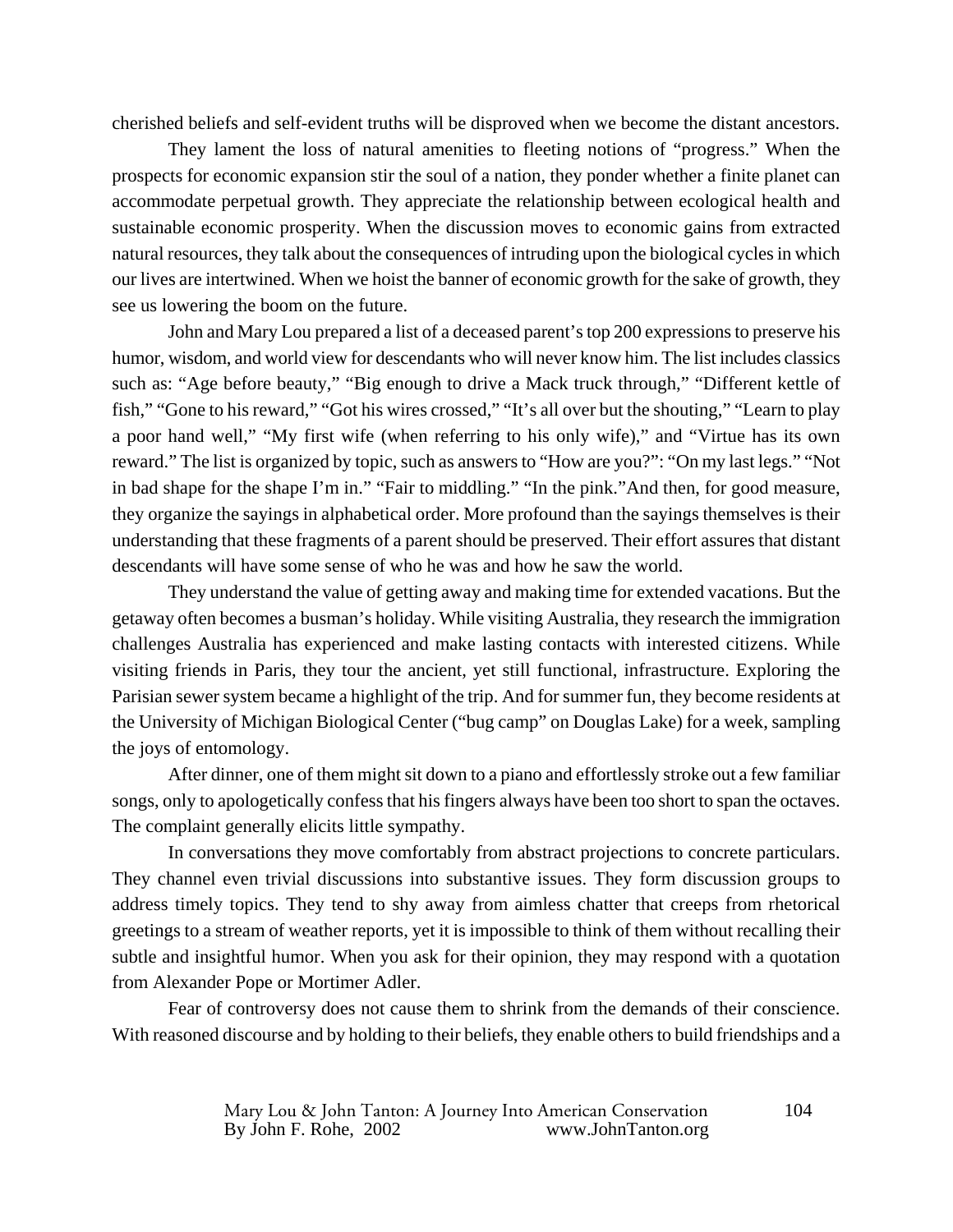stronger community.

To save paper, they'll scratch you a note on the back side of junk mail. The doctor, however, will realistically entertain no more than a faint hope that his penmanship will be legible to any but his closest intimates.

When the conversation turns to rights, they turn the dialogue to reciprocal responsibilities.

When someone close to them was afflicted with an alcohol problem, they reached out to resolve it. They then limited themselves to nonalcoholic beverages to provide an encouraging example, and then helped organize an Alcohol and Drug Awareness Hour (ADAH) to assist others confronted with similar challenges. When asked whether the ADAH sessions were measurably successful, they respond with other questions: "How do we prove what has been prevented?" and "Is there heightened community concern?" They strive to find a constructive response.

Their collection of tapes and CDs include memorable speeches on philosophy, economics, history, and politics. An assortment of classical music is also in the mix.

Their sense of self-worth is not dependent upon the opinions of others. They draw upon the strengths that lie within them.

They instinctively exercise a conservation ethic. Their acquired vision is no accident. It draws on the venerable authority of biological and human history.

They believe that if we are to have companions in our dotage then friends must be cultivated among the young, while there is still time.

Before it became readily available, they offered family planning counseling to avert the hardships of unintended pregnancies. Before others had the courage or the insight to discuss our demographic destiny, they opened the debate on establishing an appropriate level of immigration. They achieved what others charitably inclined could not by confronting issues lying at the core of our national existence.

They are willing to confront the possibility that the U.S. could become a mere address for disparate groups arguing over values in different languages, honoring different cultures, and divided by countless differences. They boldly question whether this is the future we should choose. When politicians profess that diversity is our strength, they agree in principle, but ponder how to balance the blessings of diversity with the need for unity and public commitment in a nation drifting from its foundational bonds.

When we analyze the justice of our actions, they consider the survival value of our decisions. When we elevate the value of individuality, they remind us that the human condition has, for the most part, been collective.

While others monitor stock market exchanges with dizzying accuracy, they transact exchanges in the marketplace of thoughts, trafficking in ideas.

They contemplate where constitutional boundaries should be drawn. They also note when the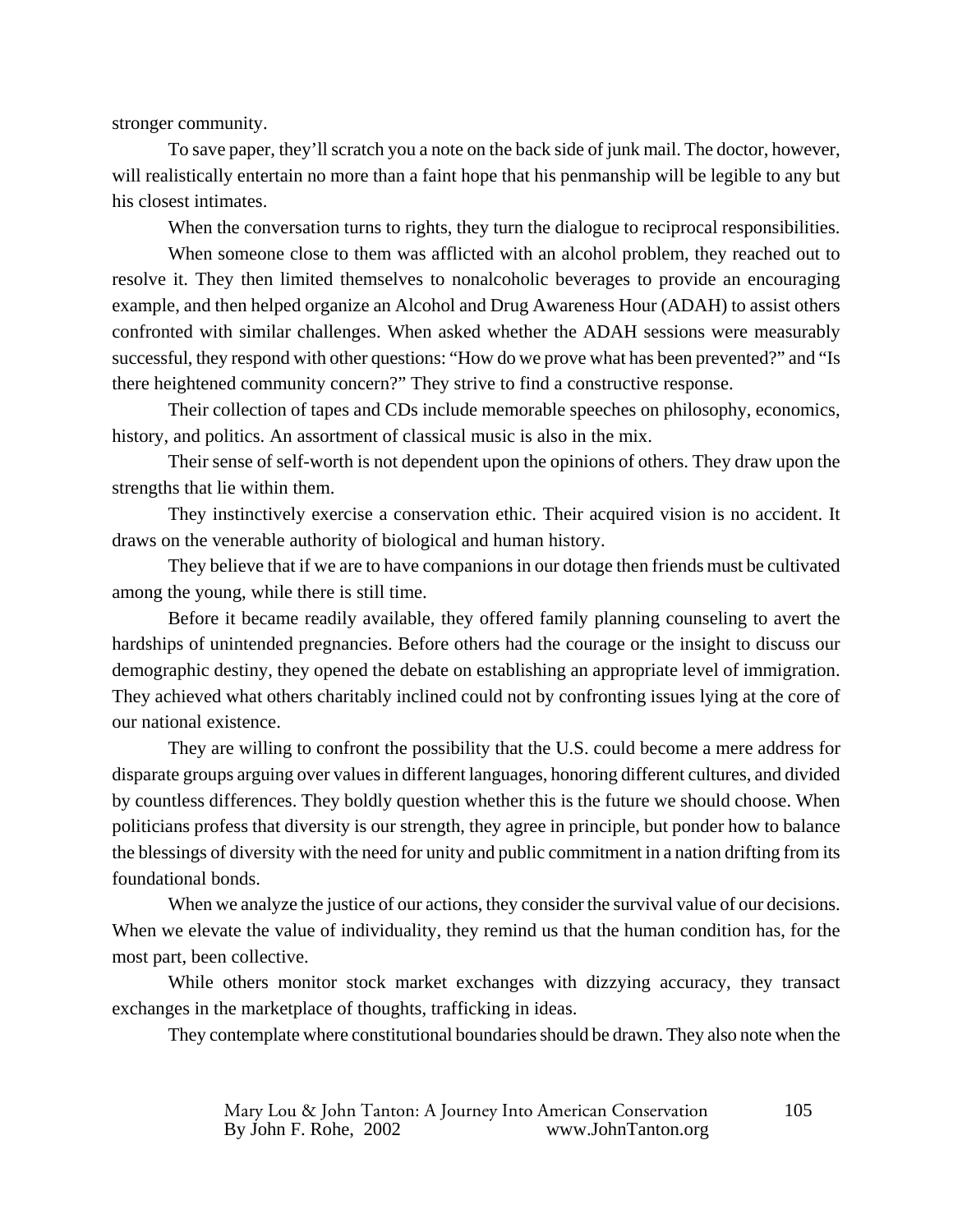boundaries have been disrespected, misunderstood, and ignored. By probing our national conscience, they force us to test our fundamental beliefs and belief systems.

They are respected by some, scorned by others, and misunderstood by many. Armed with the tireless habit of reason, they are humbly successful, inquisitively confident, solemnly humorous, and overtly subtle. When others disagree with their opinion, they will reevaluate their position methodically and, in the process, cause those who disagree to reexamine their own foundational assumptions.

By working hand in hand with parents and grandparents on historic homesteaded farms they learned how we are precariously embedded in a fragile biological system.

As modern-day successors to yesterday's pamphleteers, they distribute news clippings to friends and acquaintances.

They are stubbornly undeterred by the statistically accurate assumption that one person in a world of six billion souls cannot make a difference. Explicitly or implicitly, directly or indirectly, their quiet advocacy has touched each of our lives.

They are not likely to ask an empty question like "How's the weather." They would rather take the time to engage in a meaningful exchange, and perhaps form a new friendship.

They have an instinctive sense for the art of the possible.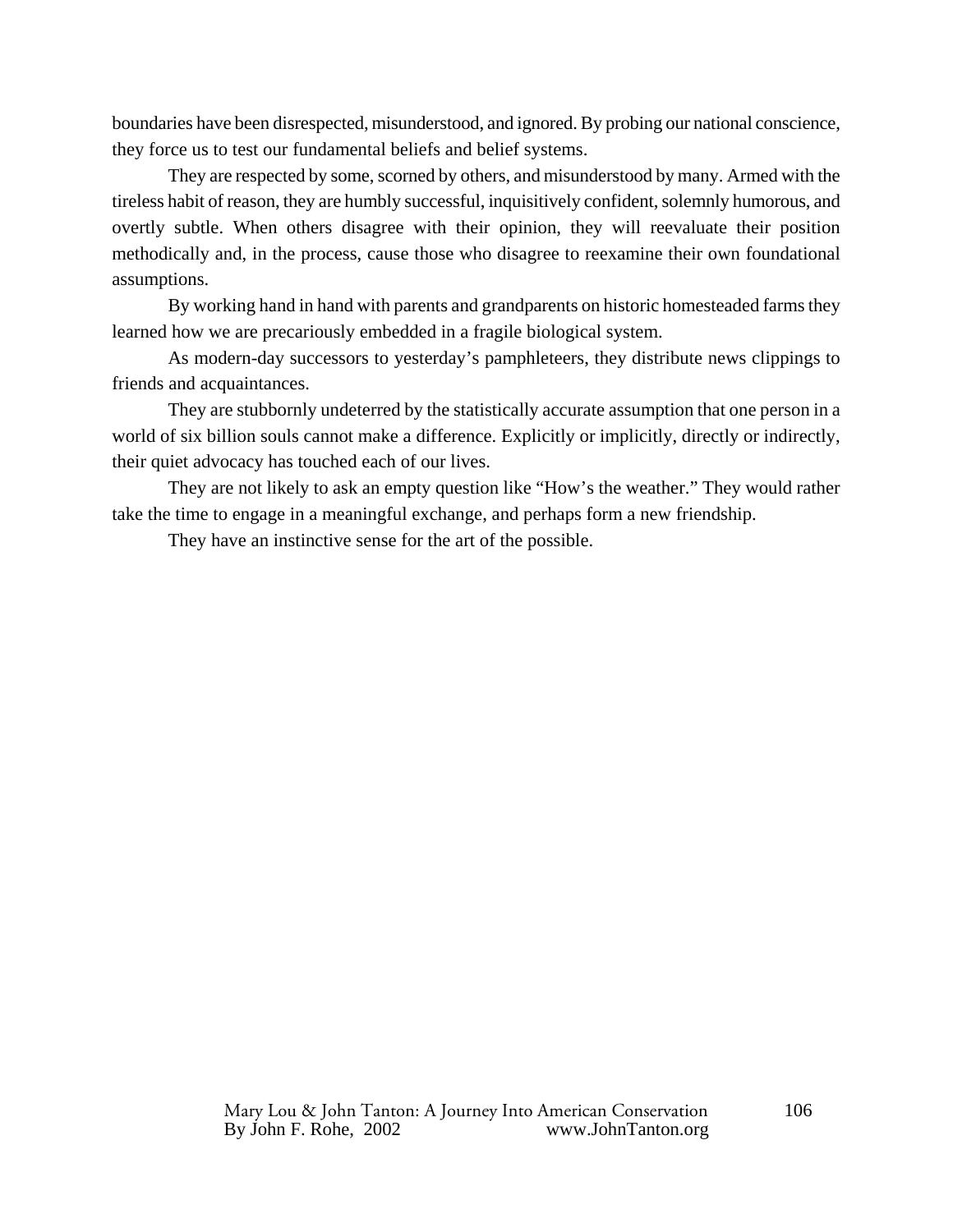## **26. The Last Word**

- *New occasions teach new duties. Time makes ancient good uncouth.* James Russell Lowell, *The Present Crisis*, 1844
- JR: *If you could write a paragraph in the last chapter of someone's book, what would you say?*
- MLT: *The person is greatly blessed; to have loved, been loved, and to have lived close to the earth.*
- JT: *The measure of a man is how much he will be missed!*

Mary Lou and John live their lives in a quiet and peaceful corner of the world. Their charitable efforts are offered without expectation or hope of personal gain. To empower others in the service of conservation fulfills their aspirations. A few onlookers have taken note. And these onlookers will be given the last word:

In recognition of Mary Lou's services as a pro-choice activist, Merle MacJannett wrote the following on June 25, 1970: "How satisfying to know that because YOU started the ball rolling in Michigan, women for generations will benefit."

The pro-choice movement was a hot topic on the national agenda in 1972. At the time, N. Thomas O'Keefe, M.D. commended Mary Lou for her activism: "Your individual effort and dedication was fantastic. Thanks for doing your share and my share in the public eye. Your cool exterior when under attack is admirable, if not amazing. I'm very proud to know you."

In recommending Mary Lou for the Milliken Freedom Award, Linda Lumley, Northern Michigan Planned Parenthood director, said: "Mary Lou has served on the Board of Directors of Northern Michigan Planned Parenthood from its founding in 1970 to the present. It is not an exaggeration to say that, without her continued commitment and involvement, the affiliate would not likely exist today– and certainly not in its current form. There is scarcely a role within the affiliate that she hasn't played. She has made countless presentations on Planned Parenthood or reproductive health issues to civic groups, written articles, extensively engaged in lobbying and educating legislators, organized and motivated others to write their legislators, engaged in public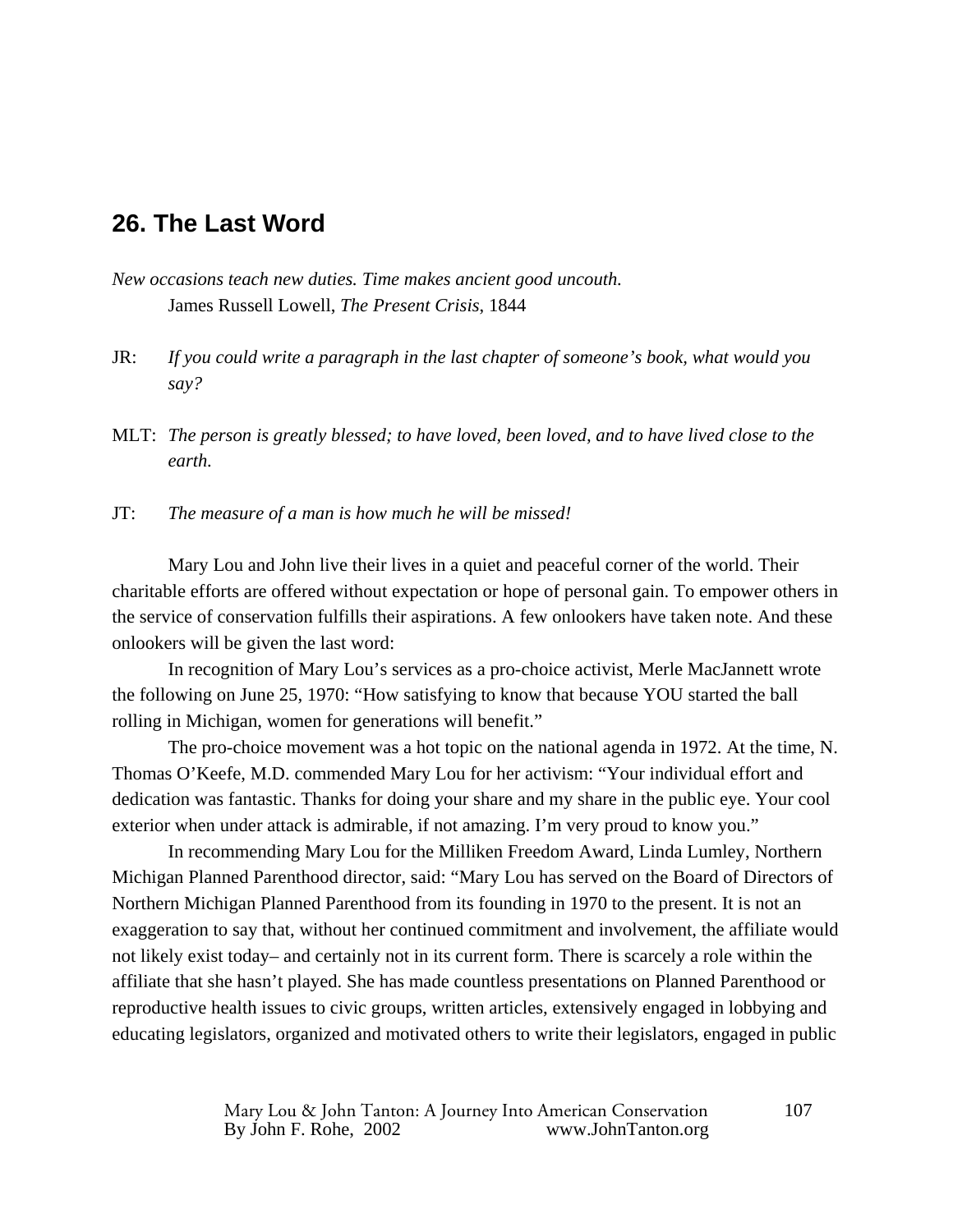debate with the opposition, served as Board President, Vice President and Secretary, and written fund-raising materials and proposals for funding. Because she is widely known and highly respected in the community by virtue of her other civic involvements, she has been able to cultivate many volunteers for the agency and has been able to open doors and ears that might otherwise have remained closed. Similarly, because of her contacts and standing in the community, she has been able to locate donors capable of contributing at the level necessary to allow the affiliate not only to survive, but to grow over the years. For many years, Mary Lou almost single-handedly raised the majority of private contributions to the affiliate."

In 1990, John received the Chevron Conservation Award in the Citizen Volunteer Category based on a nomination submitted by Colorado's former governor, Richard Lamm. In his nomination, Governor Lamm stated: "Perhaps it was through watching a small, interdependent community of farmers, or maybe the religious teachings of the church which he attended as a youth, or the enduring commitments he saw within his own family, but John decided early on that he had an obligation to contribute to his community and his country. Fortunately, for all of us, he picked environmental conservation as the focus for his public interest endeavors."

Patrick Noonan, then president of The Conservation Fund, and the former president of The Nature Conservancy, supported Governor Lamm's nomination by stating: "I have known Dr. Tanton for 15 years, and worked with him on several projects for the preservation of valuable open space. He had a true naturalist's intimate knowledge of the topography of the region, and an unfailing sense of what would be ideal and what was possible, and wisdom to distinguish between the two . . . In my many years at the helm of a major national conservation group, I had the good fortune of meeting many capable individuals, quite a few of them deserving of special recognition. Among these exceptional people, John Tanton stands out, not only for his natural leadership qualities and willingness to work hard personally, but because he never had any sense of himself as doing anything remarkable. For John, the opportunity to preserve a legacy for generations yet to come has been its own reward, adequate in every way. Should John be selected for this prestigious award, I am sure that he will be the most amazed of your winners– no doubt pleased but perplexed, protesting all the way that 'Really, it was nothing."

Edward G. Voss, curator of Vascular Plants and Professor of Botany at the University of Michigan, joined in the nomination by stating: "He (John) not only has the skill and experience to know how to accomplish things, but he also devotes an incredible amount of his time to using those skills and keeping up on his 'continuing education.' And he knows when it's time to turn an organization loose to thrive without his constant attention, while he goes on to revitalize another."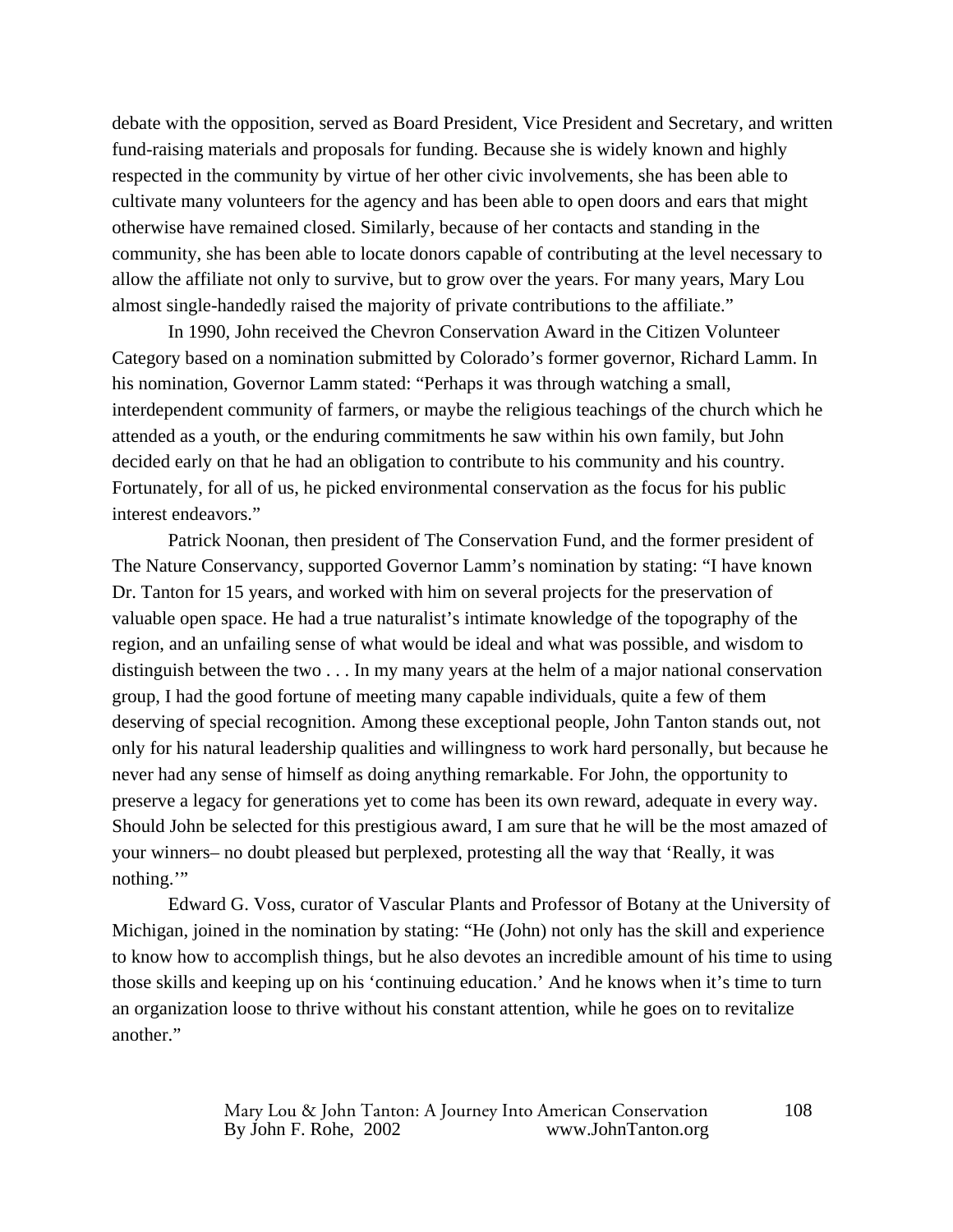David H. Irish, John's co-plaintiff in the early Michigan Environmental Protection Act suits and a co-founder in the Little Traverse Conservancy, endorsed Lamm's nomination by sharing this view: "The pattern has been for John to come up with an idea of a project that would protect or preserve or better our environment and lives, to pick from among his many acquaintances several individuals who have an interest in that area, and then to educate those individuals in the subject . . . John then will have the information on how to proceed, will work the hardest to get started, and will then gradually withdraw as others come up to speed. He always seems to have another project in mind . . . The attention, interest and stewardship have been unending on his part. We have seen others get a project started and then lose interest, but I believe John applies a perspective longer than his lifetime to his work. John is a leader who is always ready to step aside and let others lead, but never turns his back on a project he inspired. He is thus vastly effective in leveraging his own efforts with those of others who volunteer to help."

Thomas L. Washington, the late executive director of the Michigan United Conservation Club (MUCC), supported Governor Lamm's nomination by stating: "It would be difficult to find someone who has a broader and more varied interest in natural resource conservation issues than Dr. Tanton . . . John Tanton has spent his entire adult life serving his fellow man. As a medical professional and as a lay conservationist, he is eminently qualified and deserving of a Chevron Conservation Award, and we urge your favorable consideration of him for this high honor."

M. Rupert Cutler, president of Defenders of Wildlife, also endorsed the nomination: "While on the MSU faculty and later as the Assistant Secretary of Agriculture for Natural Resources and Environment, I have heard of many instances in which John was the essential catalyst in making good things happen for the environment through wise use of land and water in the Petoskey area. The people who live in that region today owe John Tanton a lot for his effective campaigns to save the quality of their lives. I hope you'll reward this unsung hero with a Chevron Award."

Kathy Bricker, the first executive director for the Little Traverse Conservancy stated: "John brings out the best in people, encouraging and guiding gently, nudging one step at a time. He explained his philosophy to me once as 'Learn one, Do one, Teach one.' He learns constantly by tackling difficult issues, always making sure he is grounded in fact about endangered species, threatened habitat, etc."

Roger Conner, the executive director of FAIR, stated: "I am trying to think of a single word which characterizes John and the word is generous. The U.S. is full of conservation activists who have made a difference and then discovered they enjoy the limelight. . . By contrast, John is forever always pulling someone else on stage to enjoy that crush of public exposure and then slips off to one side while they get credit. He focuses on people and their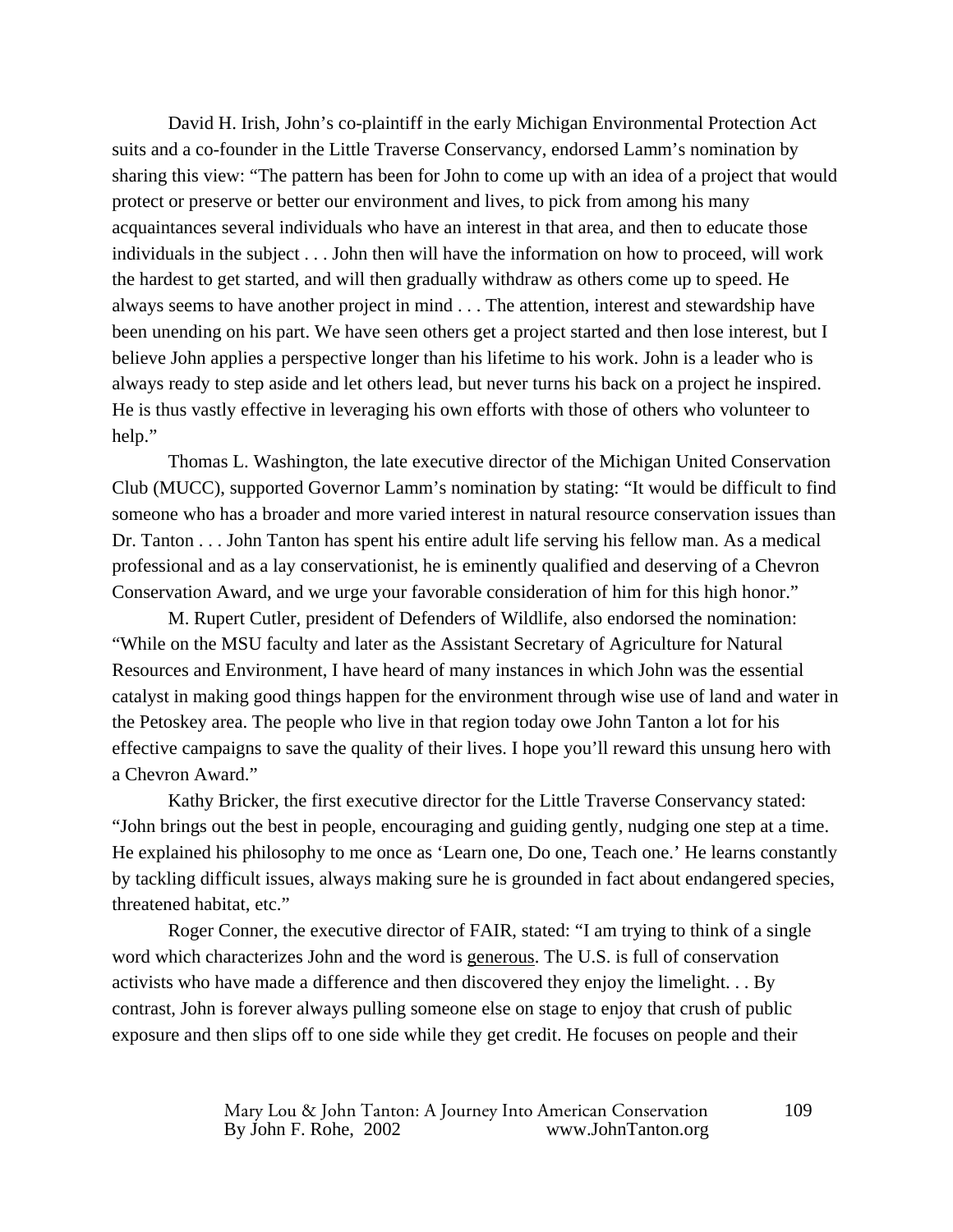interests as a genuine friend, not just as people who can help with his cause."

Tom Bailey, executive director of the Little Traverse Conservancy, spoke of the LTC's accomplishments in northern Michigan, and as a catalyst for other land conservation efforts nationally when he voiced his support of the Chevron Conservation Award nomination: "John's conservation work proceeds on a personal as well as an organizational level. He has taken hundreds of people on field trips on the Conservancy's behalf and on his own. He is a naturalist of considerable knowledge and is quite adept at interpreting the natural world for all people from outdoor neophytes to seasoned naturalists. John is a master storyteller, and always creates a pleasant atmosphere on his trips. He arouses curiosity, he raises people's level of consciousness, and leads people to become not only interested in the outdoors, but active as well."

Biologist Gary Williams (the eye behind the cover photo), of Mackinaw City, Michigan, stated: "When we socialize, and I have the opportunity to observe him interact with his friends and patients, I am often reminded of the fact that John has never lost touch with his roots. His association and interchange with common people in northern Michigan or Kenya reminds one of his solid, rural, agricultural roots. His easy conversation about local concerns and international problems indicates a quick grasp of complex situations. There is no one in my circle who has done more for his fellow man in efforts at general conservation. He is a true inspiration to those who know him. It is his opinion that I seek first on complex problems of a biological or almost any other sort. I have often commented that there is no person I more admire than John Tanton. It should be no surprise then, that I support him for this award in the strongest possible terms."

And finally, Glen Sheppard, editor of *The North Woods Call,* offered these words in support of Governor Lamm's nomination: "In 1970, Tanton was the first to use Michigan's then new Environmental Protection Act. . . With the lawsuit established as an effective conservation tool, Tanton shifted to the Conservancy to preserve land . . . I know of no other single individual who has made as great, or as lasting, a contribution to Michigan conservation  $\dots$ "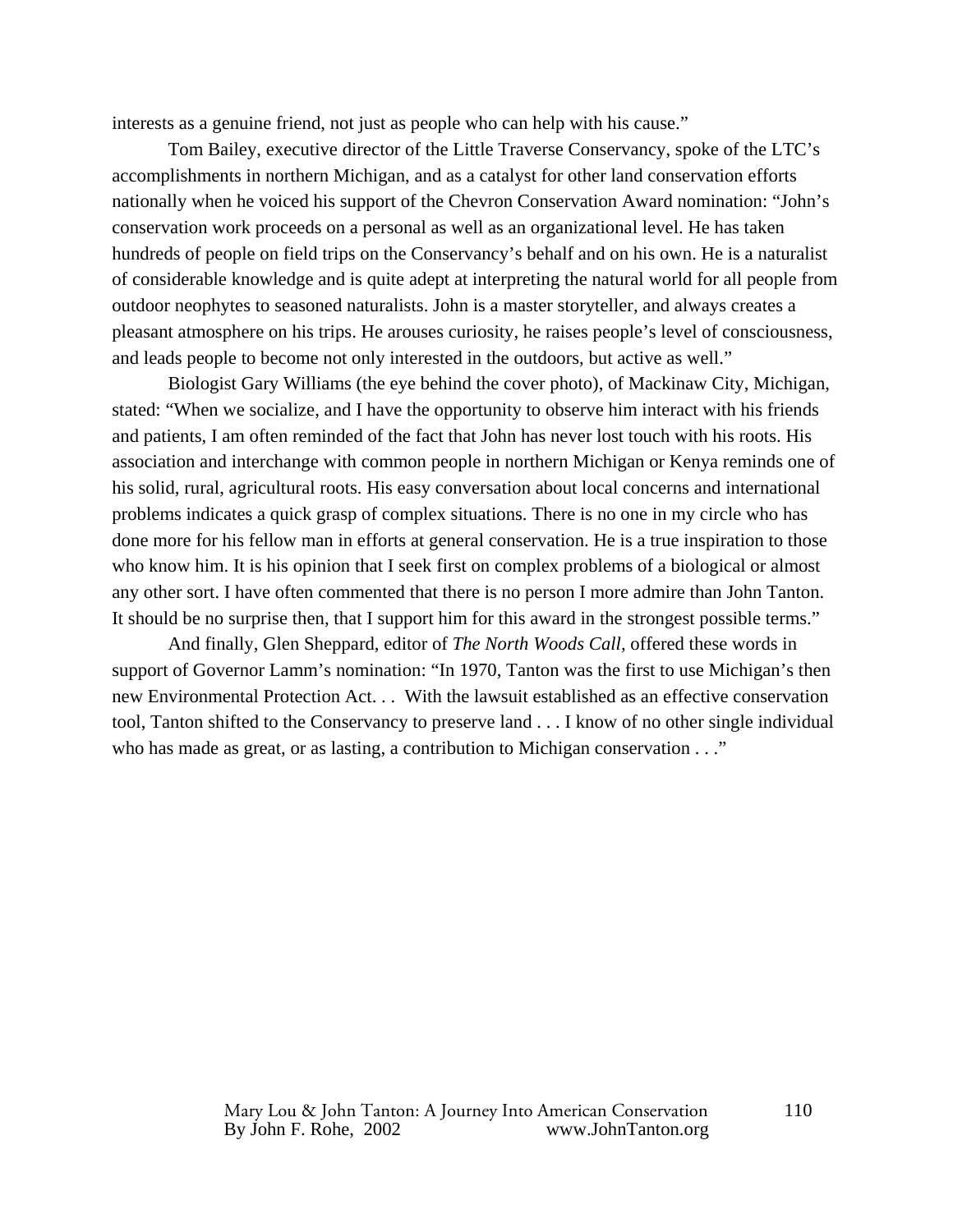# **Epilogue: Random Events in a Safe Refuge for Civility**

*The unexamined life is not worth living.* Plato, Apology 38

*The unlived life is not worth examining.* Attributed to Paul W. Sullivan, PhD.

History's pendulum continues its eternal sweep. On our edge of time, we glimpse only a snapshot of a moving target. As the conventional wisdom of one era fades, a new ideology will be ushered in by the forerunners of the next.

Ideas blossom and wither on the tangled vine of human history. By examining the causes founded by the Tantons, we can still derive unique insight into the issues germinating today. These issues bring us face to face with our forebears and our successors. They lead us to probe the scope of our responsibilities to the past and to the future. Examining these issues enables us to discern the shadow we cast upon the future by enabling us to define who we are, and who we wish to become.

Someday we will become the ancients. The insights Mary Lou and John have provided will, in time, give us a glimpse of how the future might peer back on us when our time has become history. A view from the future becomes, momentarily, almost perceptible.

 $\frac{1}{2}$ 

As the Tantons' story can be told only to the present, it can only foreshadow a process. The measure of their "success," as it is commonly defined, will have to await another day. Their early experiments under the Environmental Protection Act were not well received in the courts. Their population advocacy notwithstanding, human numbers in underprivileged lands continue to soar daily. Despite their efforts to provide for planned and wanted children in receptive homes, a high percentage of births in the U.S. are to single parent households. Despite their advocacy on immigration issues since the early 1970's, the rate of immigration into the U.S. has steadily increased.

Success cannot be measured merely by increments, weighing a victory here against a loss there. Rather, it must be judged in the light of the role the Tantons have played as part of an ongoing process. Yesterday's heretics – Galileo, Lincoln, Jefferson, Susan B. Anthony, Mary Wollstonecraft and Mendel – eventually claimed success, albeit posthumously. They were only part of a process in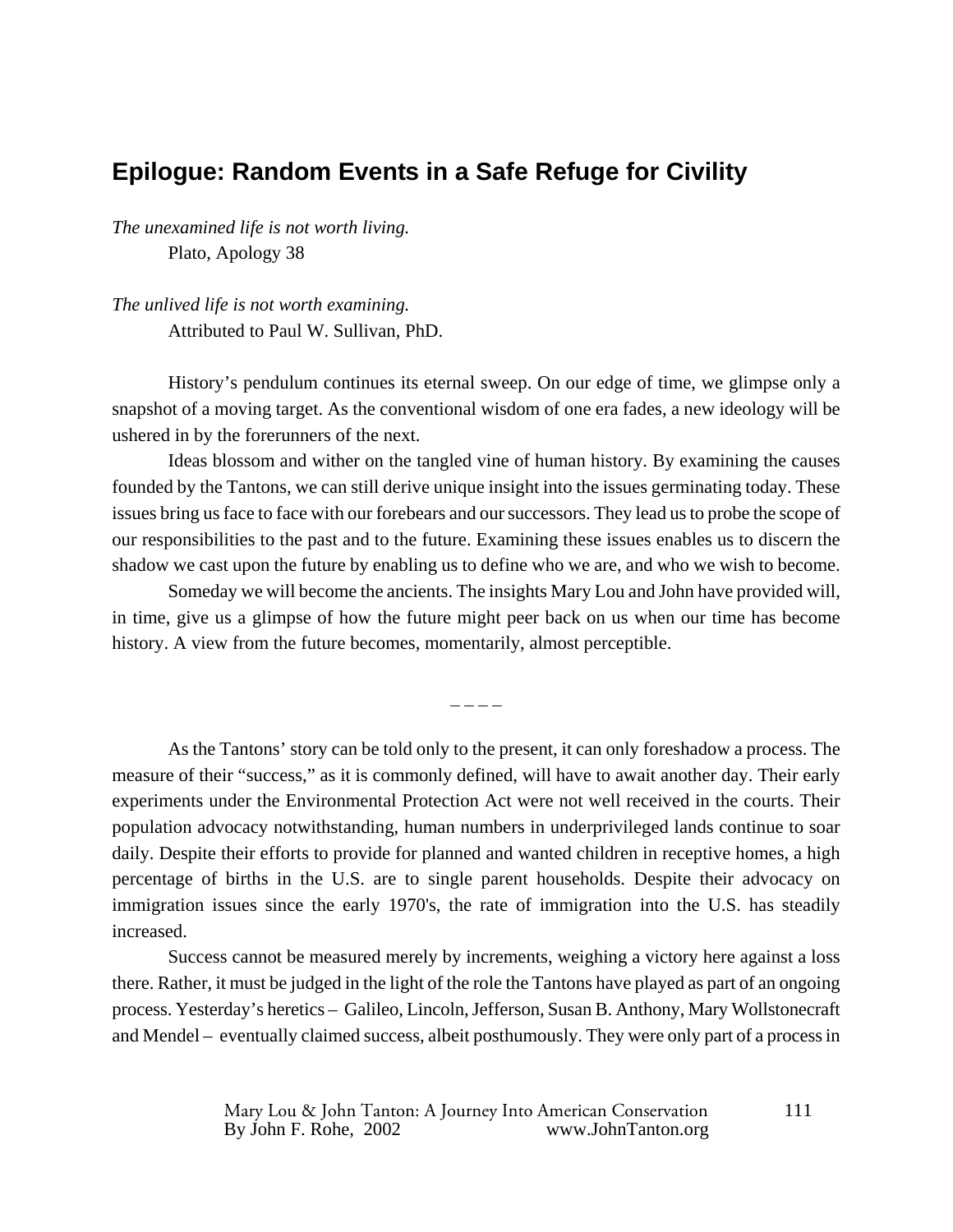which their ideas eventually triumphed. Unexamined convictions of the day inhibit our perceptions, much as Galileo's oppressors remained resolutely unaffected by the evidence in his telescope.

As a tribute to the tireless spirit of the heretic-to-be-prophet, Galileo muttered this footnote to his full confession to the Inquisition: *Eppur si muove*. ("But still, it moves"). In return for discontinuing his heretical experiments, he was spared the death sentence and remitted to house arrest for life.

Surely not all of the farsighted causes of the Tantons have been embraced by the nation. But the more fundamental question is whether they have advanced, and, in some cases, initiated the process of debate and inquiry. This, after all, is the process from which consensus must, at last, emerge. How different might our prospects for a responsible legacy be had they not raised a voice in our day?

 $\frac{1}{2}$ 

By contemplating the future and acting on what they saw, the Tantons have made today a better place. In the process, they have contributed to the creation of a more civil society; a safe refuge for compassion. These are the operational consequences of considering the interests of our successors.

By our actions, we can blindly disavow the future. The Southwest building boom drains fossil aquifers. There is no known source for life's essential water resources. Yet, the boom persists. The Great Lakes comprise 20% of the world's surface fresh water. We have so burdened this great body of water that the fish are no longer safe for human consumption. Strained resources are a symptom of short-sighted actions. Few are poised to respond to these future concerns.

 Scarcity prompts one of two human responses: either cooperation or competition. As the world drama continues to unfold, cooperation seems to prevail only among cohesive groups, not among the masses. Long term prospects for civility are compromised by rising human numbers and congestion. By gazing through the Tantons' telescope today, we may still improve the prospects for civility tomorrow.

Concerns for the future fade into the sheltering vastness of market strategies. If we take the time to look, even here the Tantons will be found provoking a thought and prompting an insight. They give us the tools to assess our responsibility to the future. In the future they find security. The future domain is their home.

History's judgment awaits us.

 $-$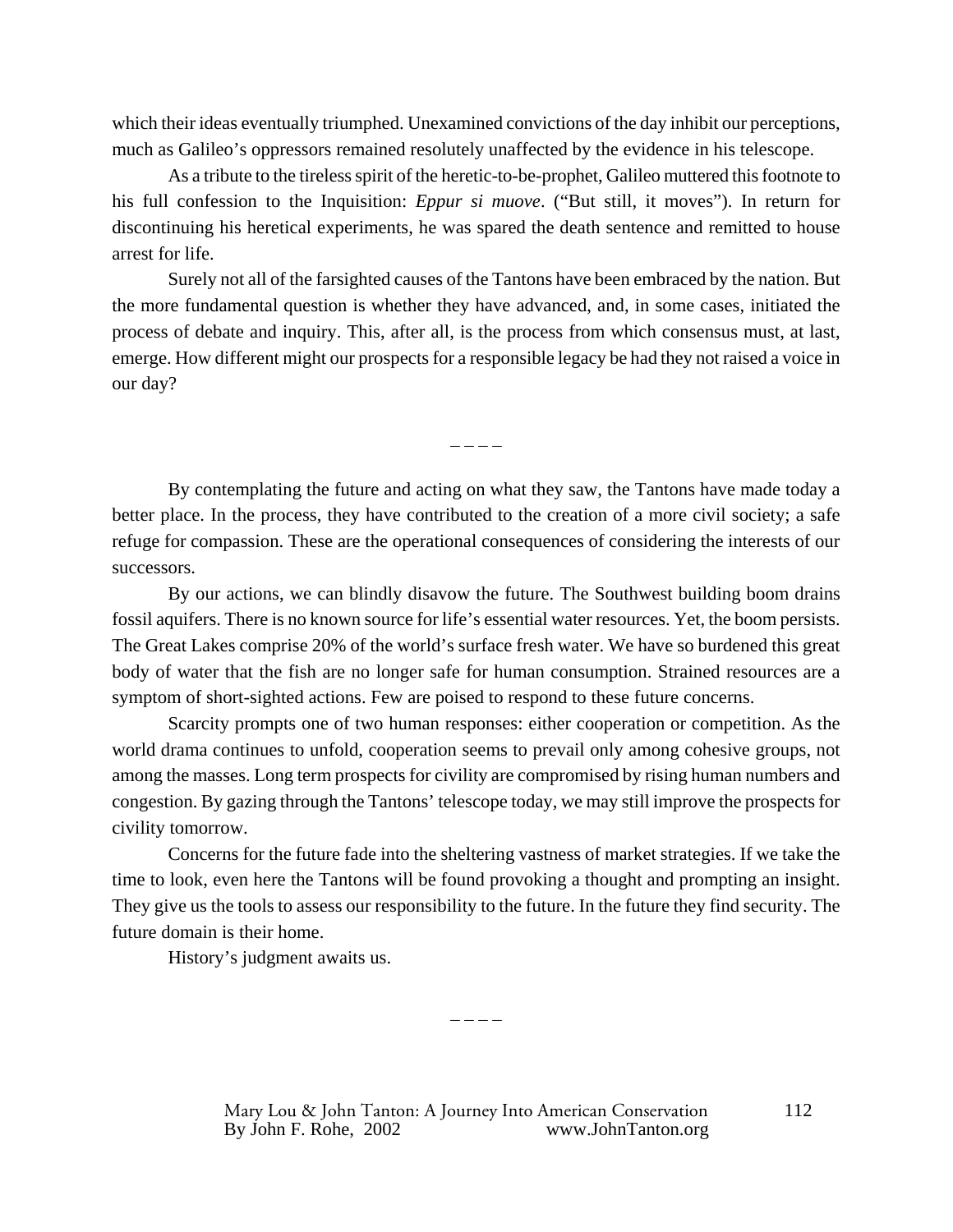The pilot detecting a thunderhead on the radar screen has two choices: navigate around inclement weather or fly directly into it. The second alternative affords the pilot the chance to be recognized for heroic aviation skills in battling the storm. Anticipating and avoiding the storm, however, seldom generates the same tribute from the passengers on board.

By anticipating future problems, today's prophets similarly hope for an uneventful journey. In their best case, the concerns, like the thunderhead, will be anticipated and averted.

When future consequences have been anticipated responsibly, the prophets become forgotten.

This is also true for the environmental movement. By anticipating problems and successfully advocating preventative measures, the movement, in a sense, has discredited itself. When the predictions have been successfully averted, the antagonist has a cynic's field day.

The U.S. experienced high fertility rates during the baby boom and the baby boom echo. Only by cautious planning and vigilant advocacy were fertility rates reduced. Mary Lou and John were on the front lines of this movement while domestic fertility rates were plummeting. When their adversaries point to gains in water and air quality, they seldom acknowledge the foresight having led to these gains.

The sheen of optimism invites the inference that population never really was a concern, or that environmental regulations were unnecessary. The conservationist's vigilance and activism have often subdued imminent threats of environmental harm. When the threats of harm are removed by diligent and thoughtful efforts, the opposition will be quick to minimize the averted harm.

Politicians are quick to clamor for recognition when they clean a toxic site, but are slow to recognize the forethought of others averting similar problems elsewhere. We continue to be enslaved by the rituals of consumption. A biography in conservation is intended to confer recognition upon the forgotten prophets of our day.

 $\frac{1}{100} = \frac{1}{100} = \frac{1}{100} = \frac{1}{100} = \frac{1}{100} = \frac{1}{100} = \frac{1}{100} = \frac{1}{100} = \frac{1}{100} = \frac{1}{100} = \frac{1}{100} = \frac{1}{100} = \frac{1}{100} = \frac{1}{100} = \frac{1}{100} = \frac{1}{100} = \frac{1}{100} = \frac{1}{100} = \frac{1}{100} = \frac{1}{100} = \frac{1}{100} = \frac{1}{100} =$ 

The experience of the Tantons is unusual, but only by proportion. Others like them strive in many ways to leave a more civil place and to save a few pieces of the biological puzzle while we can still take an inventory. Their services are offered without regard to profit or praise. They do not expect recognition from the present, so long as their spirit succeeds in blazing a trail into a better future.

We might do ourselves, and our successors, a great favor by recognizing worthy recipients of our attention, while there is still time.

 $\frac{1}{2}$ 

Mary Lou & John Tanton: A Journey Into American Conservation 113<br>By John F. Rohe, 2002 www.JohnTanton.org By John F. Rohe,  $2002$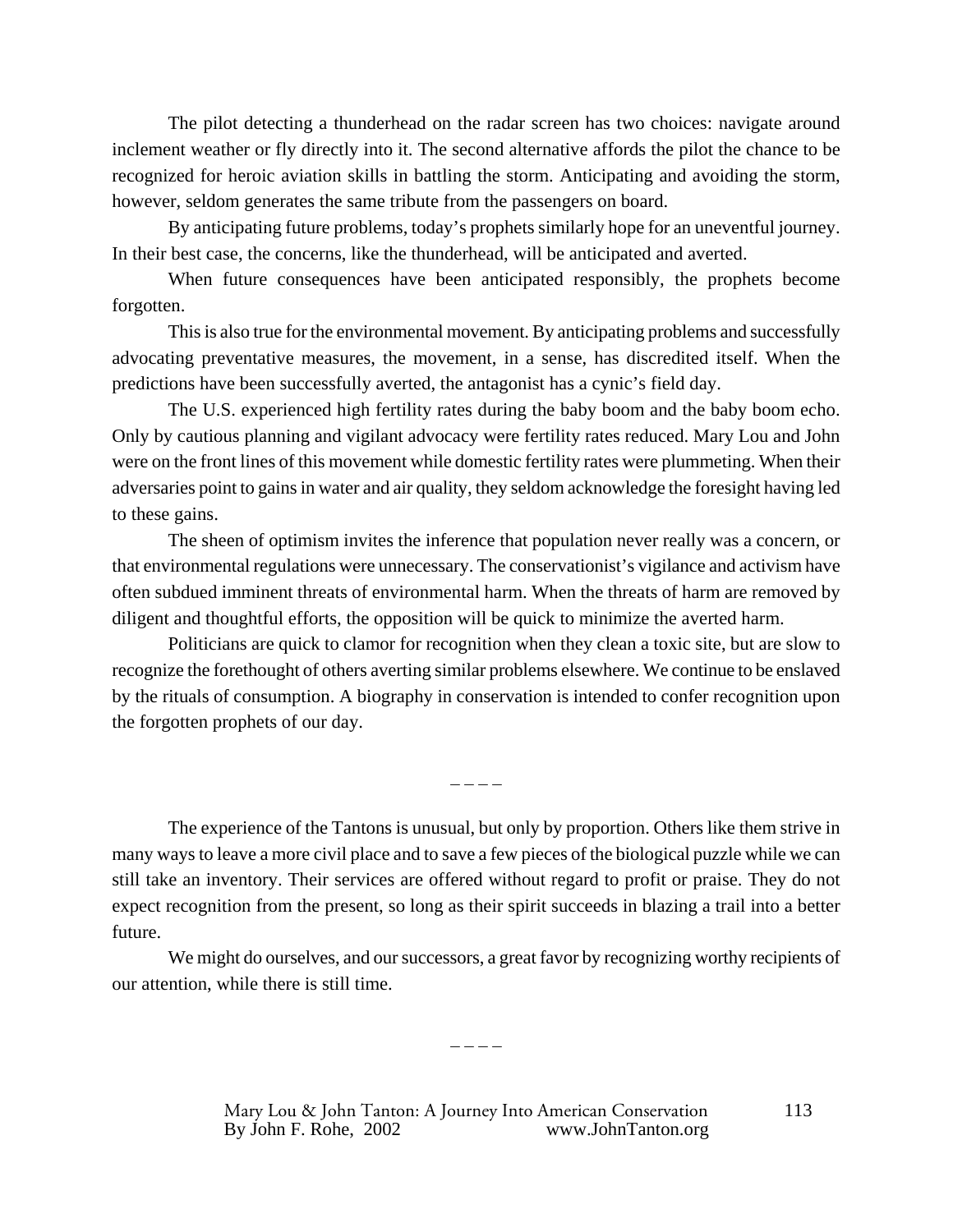John's advocacy in the 1970s and early 1980s drew the attention of Kenneth Scheffel at the University of Michigan's Bentley Historical Library. Mr. Scheffel has been employed here as a field representative since 1967. Like other historical libraries in the nation, Bentley preserves the personal records of noteworthy individuals. Field representatives identify notable people with ties to the State of Michigan, or to the University of Michigan, who might be creating significant documents of historical value. On February 25, 1981, Ken Scheffel requested authority to preserve John's papers at the Bentley Historical Library. Many of John's writings are now safely catalogued and archived in the library, alongside many other original historical documents.

Mr. Scheffel started with Bentley Historical Library in 1967. He has encountered many of the policy makers and thinkers of our day. In his words: "John Tanton has to be the most brilliant man I have ever met in terms of the breadth of his interests and the depth of his knowledge." While, in other cases, such a wealth of knowledge has been exploited for personal gain, in John's case it has led to a life of charitable works.

To dwell only in the present is to remain blissfully removed from the world awaiting our successors. The future presses upon those with foresight, placing them in close communion with our successors.

 $-$ 

Nature's fabric is unraveling around the planet. Fifty percent of the world's bird species, and one-third to two-thirds of **all** species, are doomed to extinction by 2050.<sup>lii</sup>

A few gifted eyes apprehend the effects. For them, the loss is tangible. It is imprinted on their souls with an indelible mark tracing back to childhood. They look in disbelief upon the lack of awareness and disrespect for the future.

 $\equiv$   $\equiv$   $\equiv$   $\equiv$ 

The decision by Congress to increase our population and congestion by relaxing our borders ignores the Tantons' message. If the nation needs more people, then where is the water too pure? Where is the air too fresh? Where are the trees beckoning to be cleared? Where is there too little congestion? Not enough traffic? Too little urban sprawl? Where are there too few visitors in our national parks?

Our immigration laws must be governed by compassion and ethics. We have a responsibility to the less-fortunate in foreign lands. We fail by limiting our compassion to those crossing the borders and positioned in our direct line of sight. We see only a thin veneer of the world's hardship.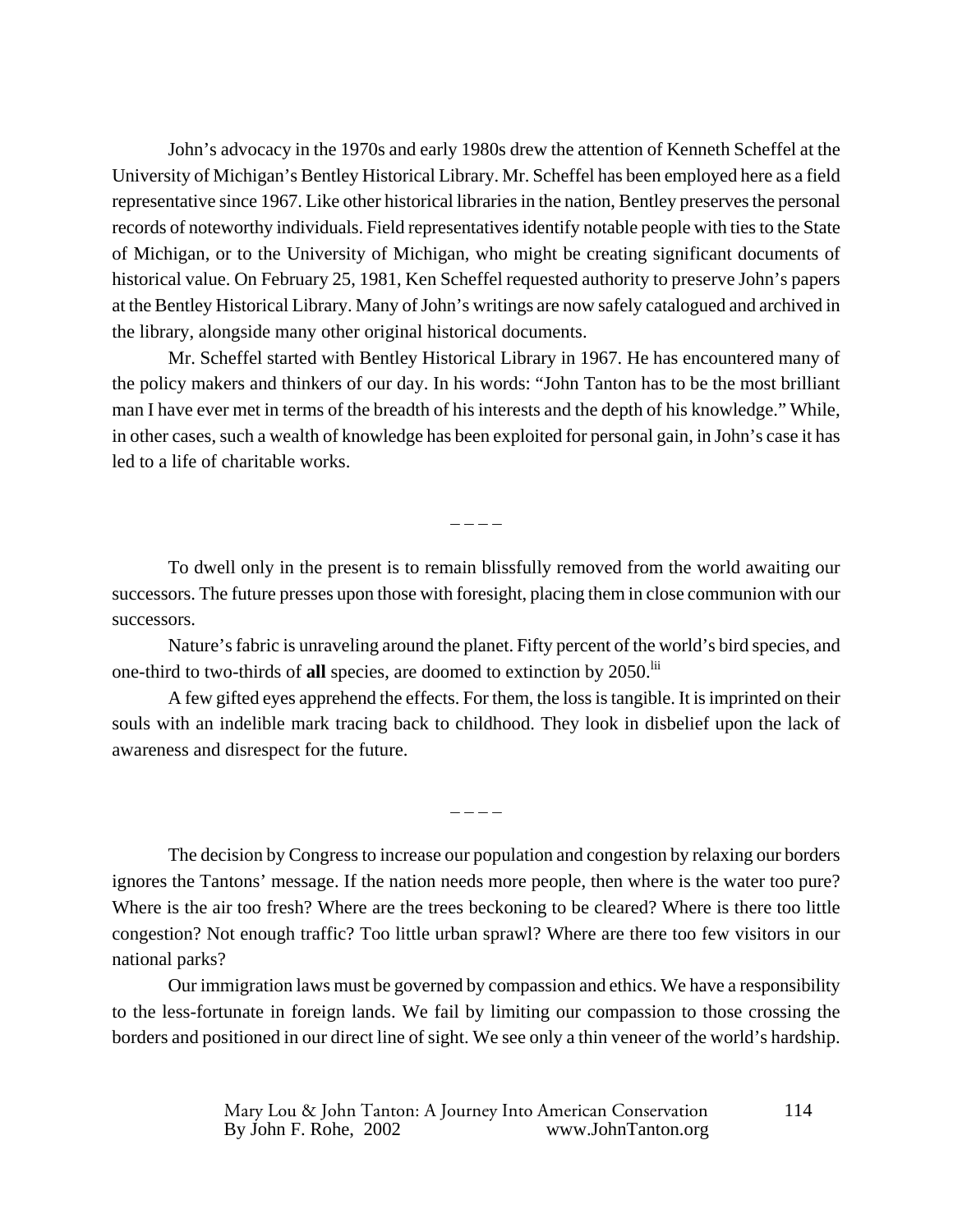This Epilogue will end where the Preface began: by expressing concern over the devaluation of celebrity status.

Worthy mentors elude recognition. They are no longer accessible to us. At times we shroud them with numbing disdain. Perhaps they are drowned out by the clamor of self-absorbed gloryseekers. We have good reason to question motives, to criticize results, and to ridicule wellintentioned actions. We have become a cynical people.

Where are our praiseworthy role models? Where have our mentors gone? Who can we hold up to our children as good citizens? Where are we to find folks worthy of emulation? Who is still selflessly engaged in the business of making this a better place? A more civil society? Is anyone undistracted by the trappings of a consumption-driven economy? Who still possesses the imagination and foresight to contemplate an undiminished legacy? Does anyone still rise above the quest for money and power?

Surely, but it runs against their grain to seek recognition. That's just not their style. They elude acclaim today -- they belong to the future, and the future will claim them. Yet, they might just be found residing up the hill from your home.

When the environmental history of the nation is written, from a resting place they'll still be silently protesting: "Really, it was nothing." But future historians may find it was really everything.

 $\frac{1}{2}$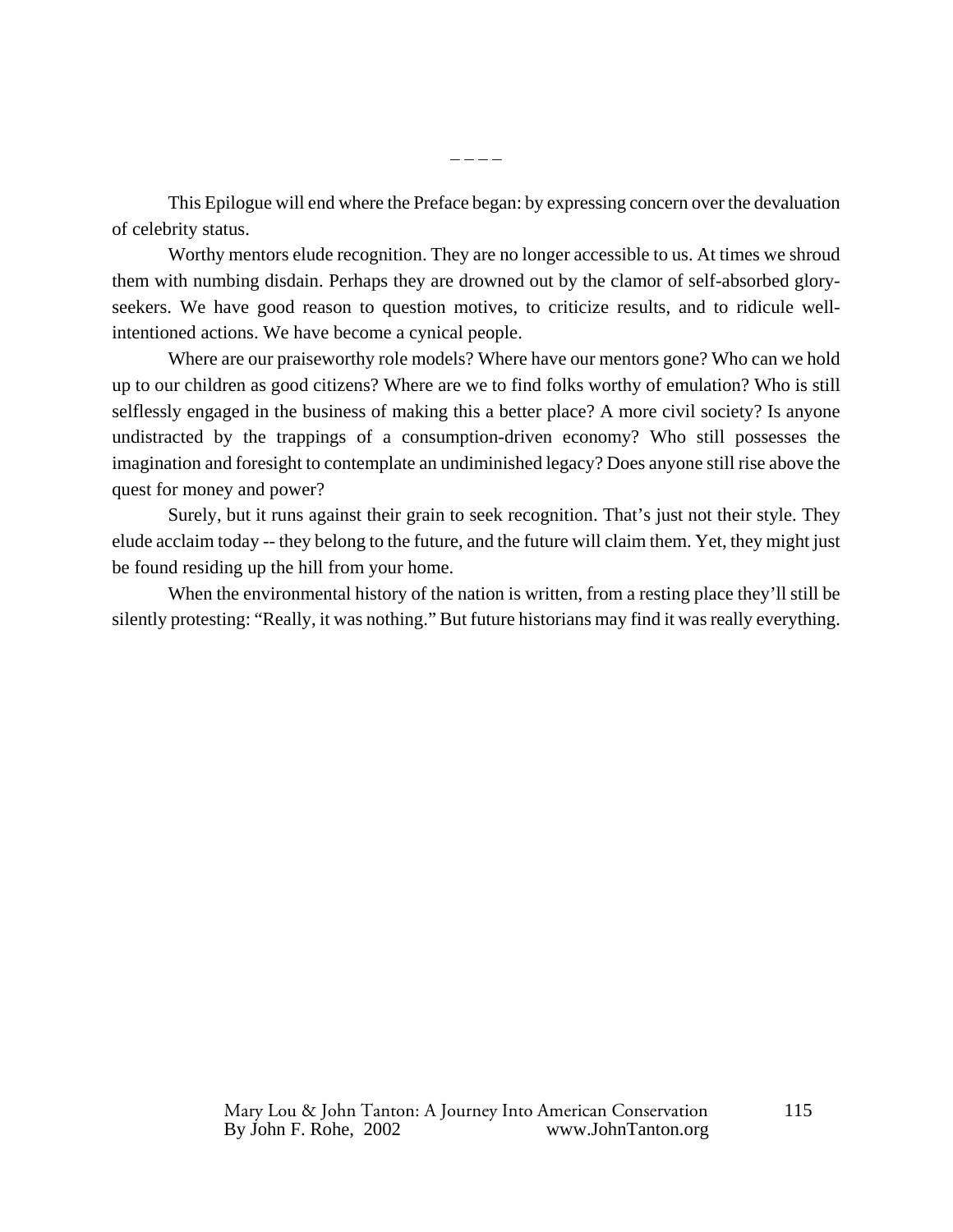# **Appendix A. The Mitchell Prize: International Migration 1975 by John H. Tanton**

*[The original version contained in the published version of this biography was slightly edited. The article below is reproduced in full from the original article, which is available on the website www.JohnTanton.org.]* 

*In 1975 John Tanton's essay entitled "International Migration" placed third in the Mitchell Prize competition. The award was given during the Limits to Growth Conference in the Woodlands, Texas. The Conference was sponsored by The Club of Rome, the University of Houston, and Mitchell Energy & Development Corp. The paper became the cover story for The Ecologist, in July, 1976. This essay is the earliest formal record of John's initiating thoughts on immigration reform. The movement needed a readily reproducible handout. It now had one. This essay planted the seed from which immigration reform germinated. While his subsequent writings reveal a deeper insight, none is more prescient or pivotal.* 

#### **Introduction**

Continued population growth is now widely recognized as a major component of the social, economic and environmental problems facing mankind. The inevitability of some form of stationary state is gaining wider acceptance. In contemplating the possible forms of a stationary state, it seems certain that one of its attributes must be human populations of relatively stationary size. Further, the spatial distribution of human populations is importantly related to such phenomena as urban areas insufficiently dense for mass transit, and the loss of prime agricultural land to development. Migration from the rural to the urban, and from the urban to the suburban, has many associated problems. Age structures in many



regions result in high dependency ratios. The huge size of some populations units even if stationary, would make their management difficult. The environmental literature has extensively discussed these and other aspects of the population problem.

Conspicuous by its absence from the environmental literature, however, is the role international migration plays in the demographic and other problems facing mankind.

This omission is perhaps due in part to oversight. So much stress has been laid on the role of reducing births in controlling population growth, that the role of international migration in perpetuating population growth has largely escaped notice. Agencies such as the U.S. Department of Health, Education and Welfare issue reports on births, deaths and resultant natural increase as part of their vital statistics, but make no mention of the contribution of immigration to the country's population growth. Even the papers laying out the ground rules for the Mitchell Prize defined a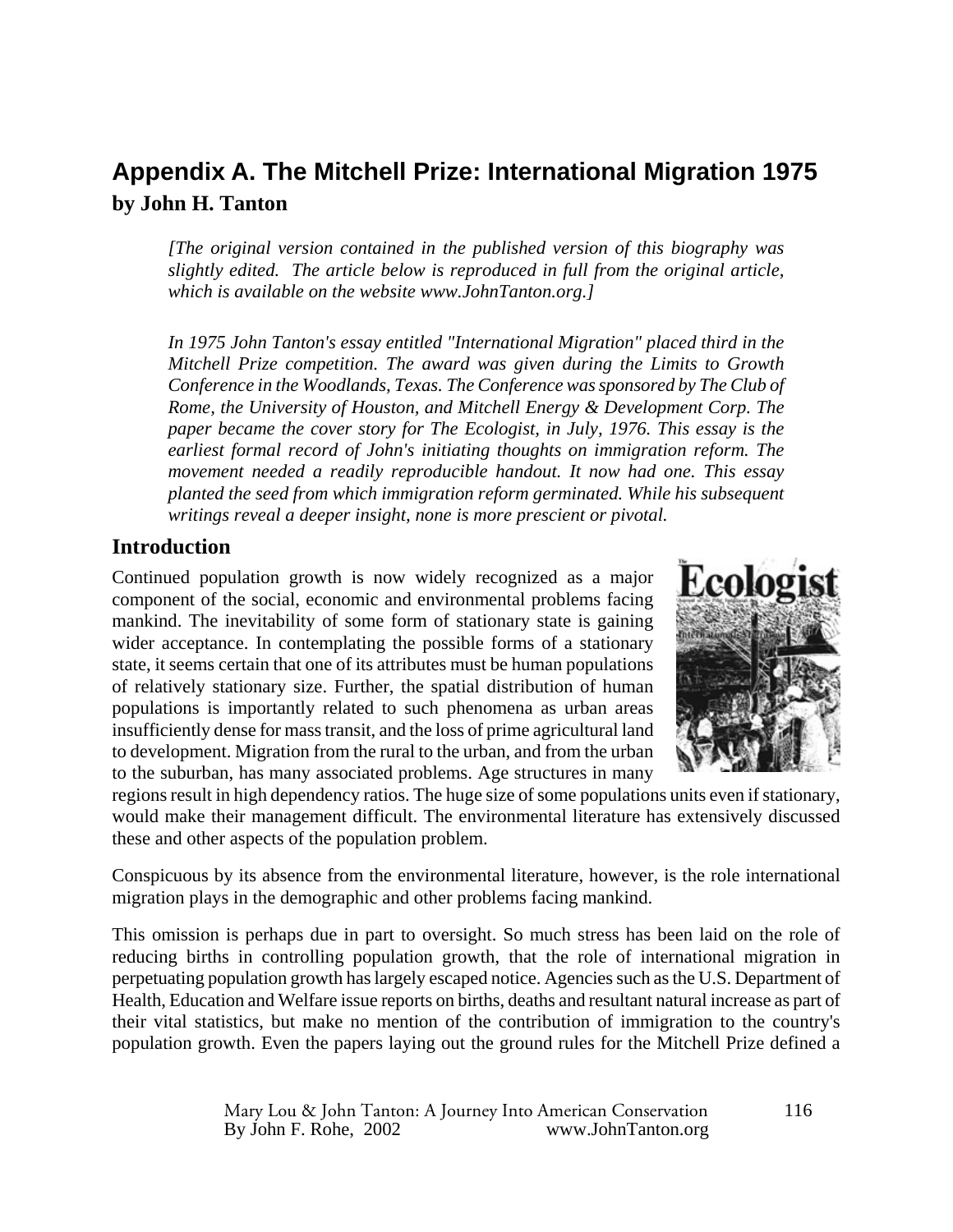population of constant size as one where the birth rate equals the death rate, ignoring the migration factor in regional or national population growth. Migration also proves to be a factor in global population growth, surprising as that may seem at first glance. International migration has also escaped attention because it has been the province of sociologists and economists, who have generally shown little concern about population and environmental problems. Conversely, those interested in environmental and population problems tend to be drawn from the physical and biological sciences, disciplines not traditionally touching the migration question. Complexity of the topic is another barrier. The U.S. Immigration and Nationality Act runs to 179 pages, and is said to be second in length in federal law only to the Internal Revenue Code.

Fear may well be another factor suppressing the discussion of international migration in environmental (and other) circles. I have often encountered otherwise thinking people who reject out of hand the consideration of immigration questions, as being too sensitive or controversial. This visceral reaction is understandable, as most of us have immigrant roots, and we feel compromised. It is, however, no more inconsistent for the offspring of immigrants to consider the limitation of immigration than it is for the products of conception to plan to limit births, or the beneficiaries of past economic growth to consider its limitation. An aversion to discussing immigration is also understandable in light of the seamy history surrounding past efforts to limit immigration. These were marked by xenophobia and racism, and gave rise to the likes of the Know-nothing political party, and the Ku Klux Klan. Other -isms of past debates that we seldom hear today include jingoism and nativism. The subject was often highly emotional and divisive (2). Any person who attempts discussion of immigration policy will soon learn as has the author that the situation is unchanged in this regard.

These difficulties must be overcome. In the inevitable stationary state to which man is consigned by the finiteness of our globe, the growth of both human numbers and material consumption must eventually end. We can now see that the inevitable stationary state may actually be an improvement over our present one and perhaps should be actively sought, rather than postponed as long as possible.

Similarly, international migration on its current scale is destined to end in the near future, owing to the same finiteness of the globe. As the principal countries currently receiving immigrants—the United States, Canada, Australia—reach or surpass the limits of population which they can support, they will likely move to curtail immigration. As with the coming material equilibrium we should ask whether this is a good or a bad thing. Is the end of significant international migration an evil to be deferred as long as possible, or could it be a benefit to be welcomed and encouraged with all deliberate speed?

It is time for environmentalists to deal with this important question. They will need to acquire knowledge in a field new to them, conquer its difficulties, and deal with controversy as they have so often in the past. Otherwise a whole new set of problems will catch us unawares, and the achievement of material equilibrium will be significantly delayed.

### **Historical Background and Demography**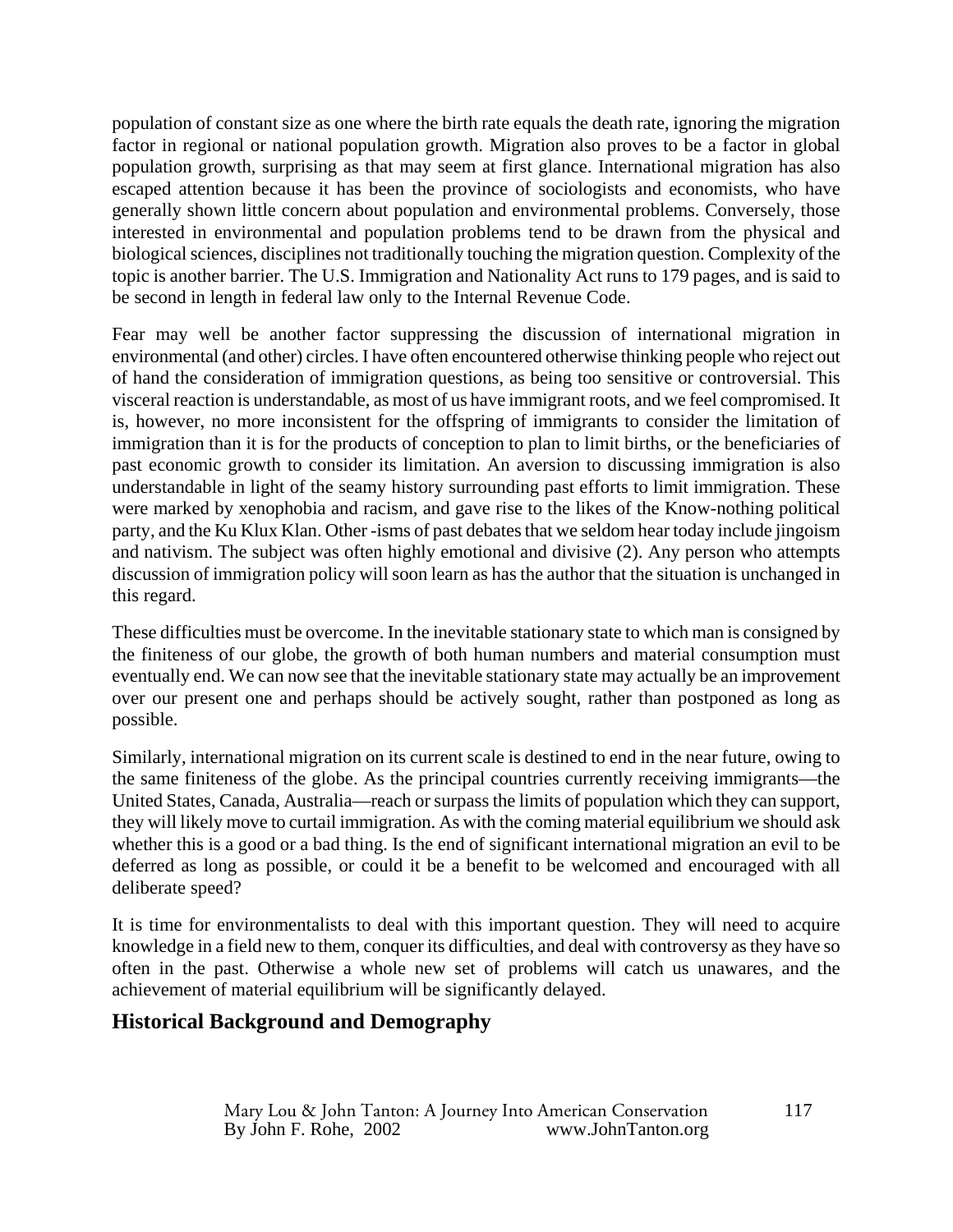A short historical background is advisable to provide a common basis for considering the international migration question. These notes generally follow Davis (3).

As civilization advanced and cities developed, the dominant pattern of migration through the 1700s was from less developed to more developed areas, and from the rural to the urban. Nor was all of this migration free, for slavery was a common source of energy for developing civilizations.

These patterns persisted until the middle 1800s, when in Europe populations began to press hard upon the resource base and environment. Timber resources had become depleted and epidemic diseases such as the potato blight fed upon monocultures which had developed to support increasing populations. Grave difficulties were avoided as the less developed world of that day—North America, Latin America and Australia—opened to comparatively easy migration at about the same time. Steamships came into use, lessening the difficulty and danger of the voyage (4). Excess population was exported and resources were imported, lessening pressures in Europe.

The twin factors of the "push" to leave home and the "pull" of opportunity abroad thus served to reverse the historic trend of migration. People began migrating from the then developed world to the less developed in massive numbers. Between 1840 and 1930 at least 50 million persons emigrated from Europe. In the past 100 years, 25 million have emigrated from Italy alone, a huge movement when compared with its present day population of 55 million. This trend of migration continued in pulses of varying strength through 1950, with the recipient countries developing and in some cases surpassing the countries of origin in their stage of development.

Since the end of World War II, the flow of migrants from the developed countries of northern Europe has slowed, and the historic pattern of migration from the less to the more developed countries has returned. The poorer countries around the Mediterranean Sea, and those of Latin America, Africa, and Asia are now supplying increasing numbers of migrants. Times have changed, however. This present day migration must be viewed in the context of the massive populations and overpopulation of many of the sending and receiving countries. There are no remaining virgin continents waiting to be peopled or to have their resources exploited.

What is the current scale of international migration? There have been very large movements of people since World War II. More important than the current scale are the trends and causes of migration. These promise large increases in migration pressures in the future if conditions continue to deteriorate in the less developed countries.

In Europe, since the end of World War II, more than 10 million "guest workers" have migrated from southern Europe and the Mediterranean area into northern Europe, to participate in and facilitate the economic recovery and prosperity which followed World War II (5,6). This phenomenon has reached its zenith in Switzerland, where migrants make up 30 per cent of the work force (20).

In North America, the United States has a current population growth from natural increase of about 1.2 million persons per year, supplemented by about 400,000 legal immigrants. (Emigration is estimated at 37,000 yearly by the Bureau of the Census.) Legal immigration thus increases the U.S. rate of growth about one-third over what it would otherwise be. More than 55 per cent of these legal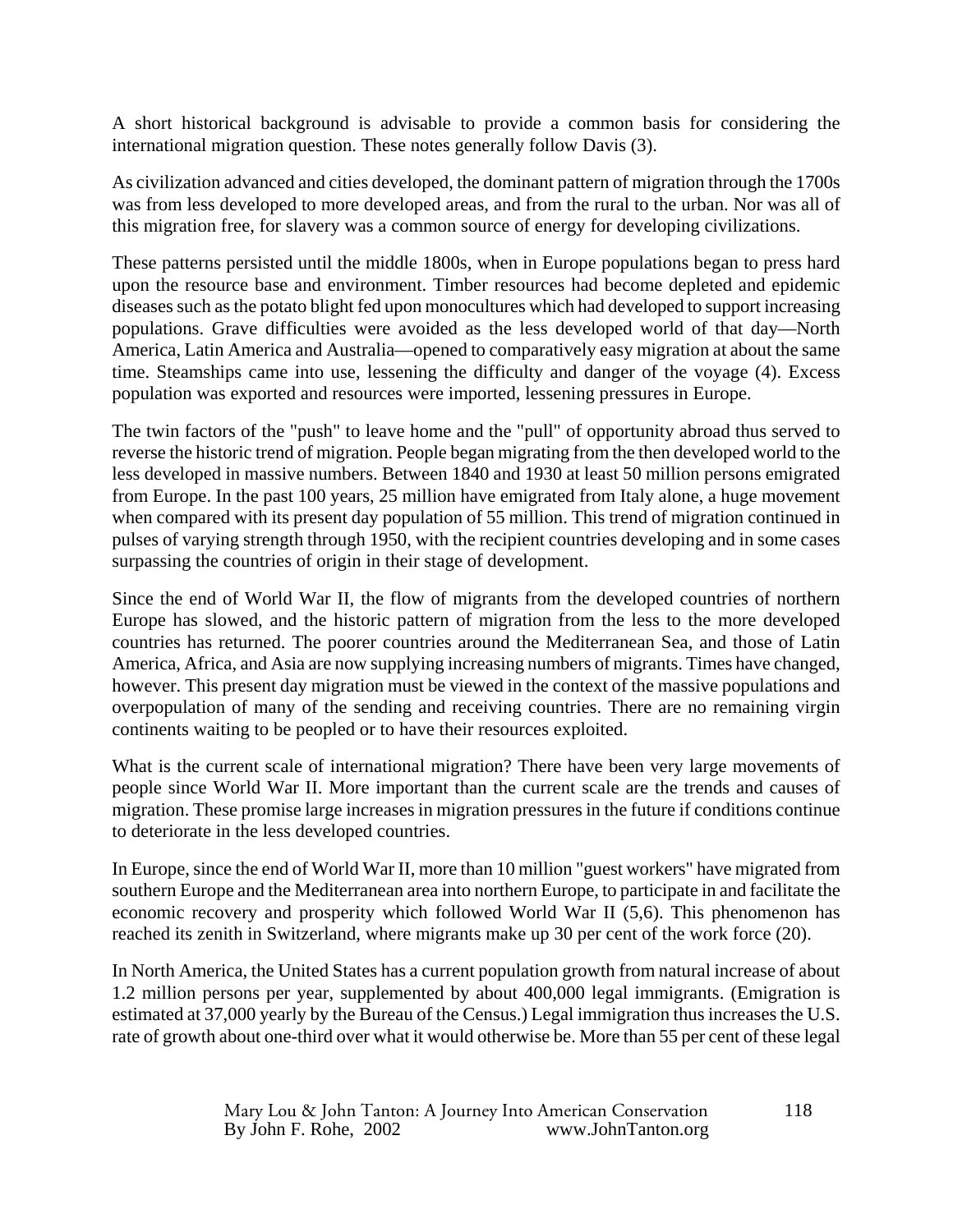migrants now come from the less developed countries (7). In addition, a new phenomenon of the last decade—large-scale illegal migration—adds an inaccurately known though apparently large number. Estimates range from 800,000 to 1 million or more yearly, most of whom come from a wide variety of less developed countries (8). Combining the lower estimate of 800,000 for illegal immigrants with 363,000 net legal immigrants, immigration accounts for about 50 per cent of the current annual population growth of the U.S. Continued to the turn of the century, these rates of immigration will account for the addition of an estimated 15 million (for legal) (9) and 40 million (for illegal) (10) persons to the U.S. For comparison, natural increase at replacement level fertility will add 38 million by the year 2000 (11). Similar situations exist in other major industrial nations.

The United States situation may be contrasted with its developing neighbor to the south. Mexico has 59 million people, an annual growth rate of about 3.2 per cent, which dictates a doubling time of 22 years. Forty-six per cent of its population is under 15 years of age (12), posed to enter a labor market in which unemployment/underemployment may be as high as 40 per cent (13,20). Mexico's natural increase is 1.8 million persons per year—50 per cent larger than that of the United States, which has nearly 4 times as large a population. Differentials in per capital GNP across the border are perhaps 10 to 1 [\(14](http://www.johntanton.org/articles/mitchell_essay_immigration.html#endnote14)), a ratio of averages which doesn't take into account that income distribution is generally more unequal in less developed countries (15).

Mexico is one source of illegal migrants to the U.S. The driving force behind the migration northward is the great disparity in employment opportunity and income between the two nations. This differential promises to increase with time, not so much from economic growth on the American side, as from a lack of economic growth on the Mexican side, relative to its high rate of population growth.

Conditions similar to those in Mexico exist throughout the rest of Latin America, which as a whole had a 1974 population of about 325 million, a 2.7 per cent annual growth rate, a doubling time of 26 years (12), and generally high underemployment/unemployment rates. Asia and Africa have similar situations. There is obviously a great storm brewing. Any scenario for the future should take into account these massive pressures to migrate from the less to the more developed countries, whether legally or illegally.

So much for the historic setting of the immigration dilemma and the numbers involved. The phenomenon of international migration touches many other aspects of human life, and significantly affects the prospects for achieving material equilibrium. Let us look at some of these effects.

### **Effects on the Country of Emigration**

The sociological and economic analysis of international migration has focused heavily on the effects of immigration on the recipient country, and the immigrant as a person. Let's look at the largely neglected effects on the country of origin, and those individuals who are left behind. The damaging effects of the "brain drain" have long been argued. The term originally applied to the migration of highly skilled persons and students from the war-torn yet developed countries of Europe to North America. Concomitant with the recent shift to migration from the less developed nations of Asia, Latin America, and Africa, this transfer of highly skilled persons has continued and even accelerated (16).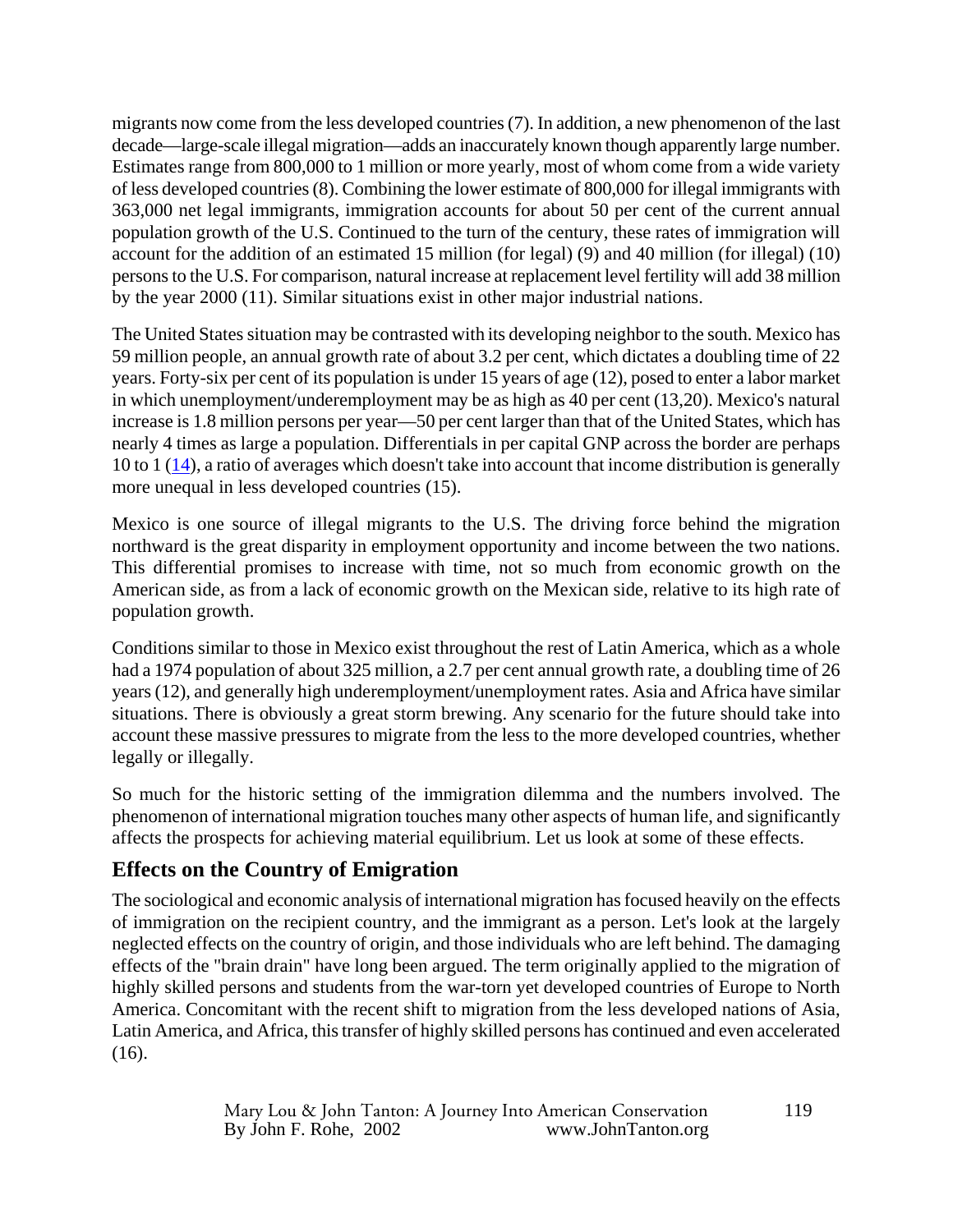This new form of the brain drain has a more profound impact. It is now the developing nations that lose not only some of their most talented citizens, but also the scarce capital which has gone into their rearing and training. They also lose the very persons on whom campaigns of social and economic development must be based; those with the highest expectations, the greatest initiative and intelligence, and those most dissatisfied with conditions at home. Educational systems continue to produce persons with skills inappropriate to the level of development of the country, often perpetuating patterns handed down from colonial times. Pressure to change the system is relieved as its products leave the country (17).

While there is widespread discussion in the developed countries about the effect on the less developed countries of exploitation of their material resources, there has been little concern in the same circles about the exploitation of their human resources. These are perhaps the scarcest and most valuable resources of all. The policies of the developed nations which perpetuate the brain drain, whether so intended or not, in effect are a new and subtle and highly effective form of colonialism. The brain drain helps ensure that the less developed nations will stay that way. Thus they will not become competitors of the more developed nations for raw materials and for markets for manufactured goods.

The loss of physicians and health workers in particular retards the development of birth control programs in the less developed countries (18). Resultant population growth further hampers their development efforts. Emigration also tends to remove persons of productive age, leaving behind the children and old people, aggravating the already high dependency ratios of the less developed countries (3). The dollar value of the "brain drain" from the less developed nations to the United States has exceeded its foreign aid to some of these same countries (17,19).

This is a form of "reverse" foreign aid. It is another example of the poor of the world subsidizing the rich. It is one more reason that the disparity in incomes between the developed and less developed countries is so large. One of the most effective forms of aid which the developed nations could give to the less developed ones is to stop appropriating their human resources.

The term "brain drain" should not blind us to the fact that most who emigrate, whether or not technically skilled or educated, have high motivation. These persons are an important key to develop at home if they are given the tools to work with.

Traditional analysis holds that these deleterious effects are in part balanced by remittances from migrant workers in the developed nations, and that this may be one of the more effective forms of foreign aid, instilled as it is at the bottom of a social structure. However, developing nations dependent on such payments are doubly vulnerable to the conditions in the developed countries. As rates of growth decline and employment falls, foreign workers are often discharged. The less developed country loses not only the foreign exchange, but often gets the unemployed worker back home as well. This is true whether the decline in the developed nation is unintended, as in Europe today, or planned, as in the transition to a stationary state. Stationary state planners in countries with large foreign worker populations will have to pay particular attention to these effects.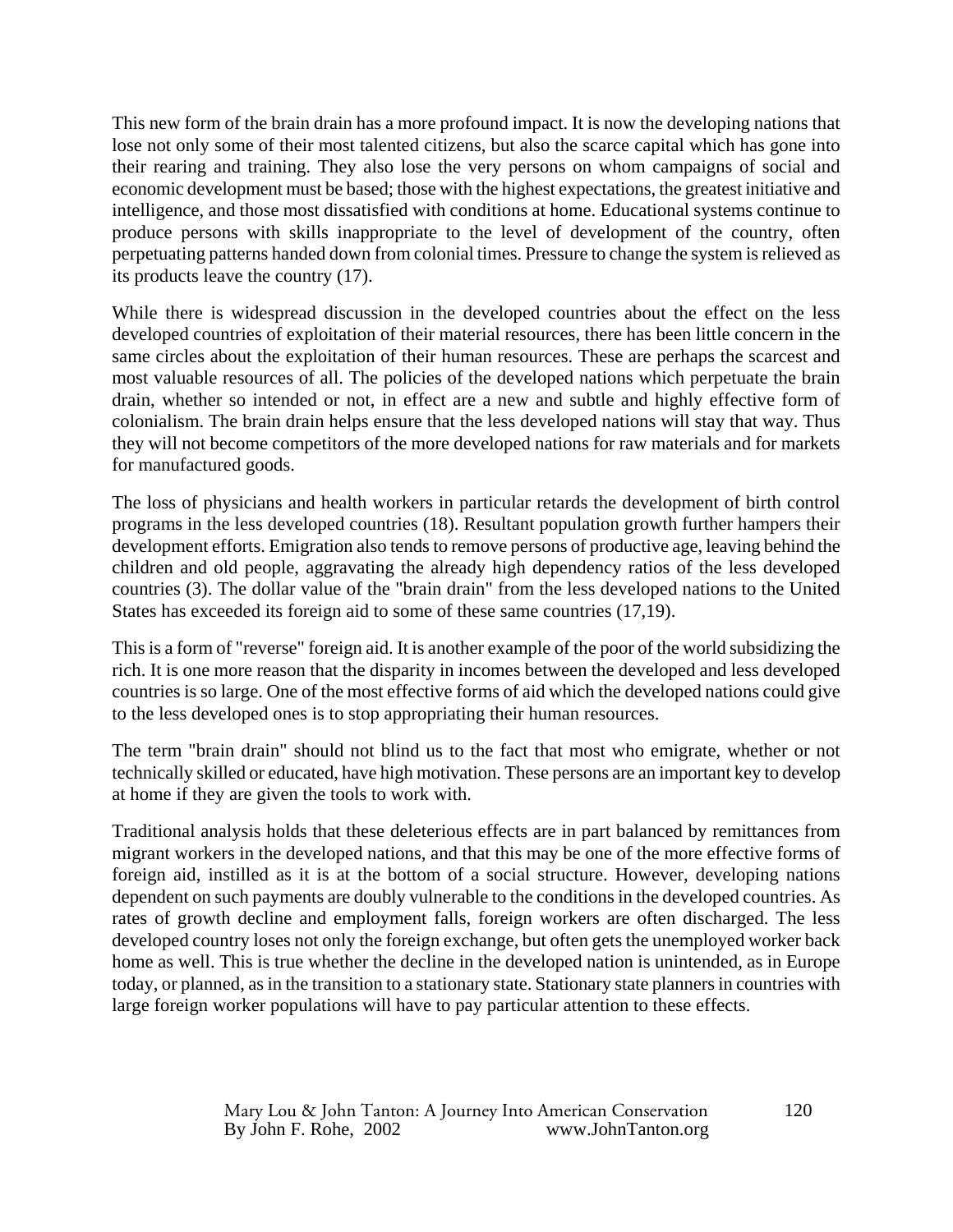The value of remittances has been questioned by Jonathan Power in an excellent analysis of costs of migration to the country of origin (20). He contends that such monies are spent mainly on consumer goods, often imported, and not on financing development. In the end, trade deficits are increased. Native agricultural systems are undermined. Sights are set on emigration, and enterprising families are lost to the economy of the less developed country.

## **Effects on the Countries of Immigration**

Let us know take a look at brain drain and related migration phenomena from the standpoint of the developed country, and in the context of the quest for the stationary economic state.

*Brain drain effects*. In recent times the countries of immigration—The Statue of Liberty's pronouncement notwithstanding—have actively sought out the skilled persons of the world as immigrants. The clear purpose has been to stimulate and facilitate perpetual economic growth and development, a purpose only recently challenged as a social good. The 1952 McCarran-Walter Immigration Act set aside 50 per cent of U.S. visas for those in the professions, who would "substantially benefit prospectively the national economy, cultural interests or welfare of the U.S." (21). There is no mention of the effect on the country of origin. There is little doubt that the infusion of highly skilled persons has been an effective economic stimulant (19,20), just as the ready supply of cheap labor provided by earlier immigrations was one of the essential factors in industrial growth.

At the same time that international migration is raising the dependency ratios of the developing nations, it reduces this ratio in the developed nation. The developed country gains highly motivated, ambitious, and hardworking persons whose goal is personal economic growth. All these factors stimulate growth.

On the pathway to stabilized world material consumption, the developed nations must not only consume absolutely or at least relatively less, but also some provision must be made for improving the living standards of the world's poor. The international migration of skilled persons has tended to increase the gap between the less and the more developed countries: its cessation is one step which would move us toward a more stable and less disparate world.

Internally, the importation of skilled persons delays the modernization of educational systems in the more developed countries as well as those of the less developed country. For instance, doctors are imported, rather than trained. This denies opportunities for upward mobility to native citizens, particularly minorities. In the United States, there are more Filipino than black doctors (9).

The developed countries have promoted skilled migration because of a faulty analysis of where their interests lie. They have asked what is good for their own country, ignoring the effect on the country of origin and on the world as a whole. It is as if the analysis of purse snatching ended with a determination of what was good for the thief, and ignored the effects on the victim. We need a new, broader, and world view of what is good for the developed countries. It must look not only at shortterm advantages, but also at the long term price to be paid in world instability for further increases in their prosperity, especially if a portion of that increase comes at the expense of the world's poor.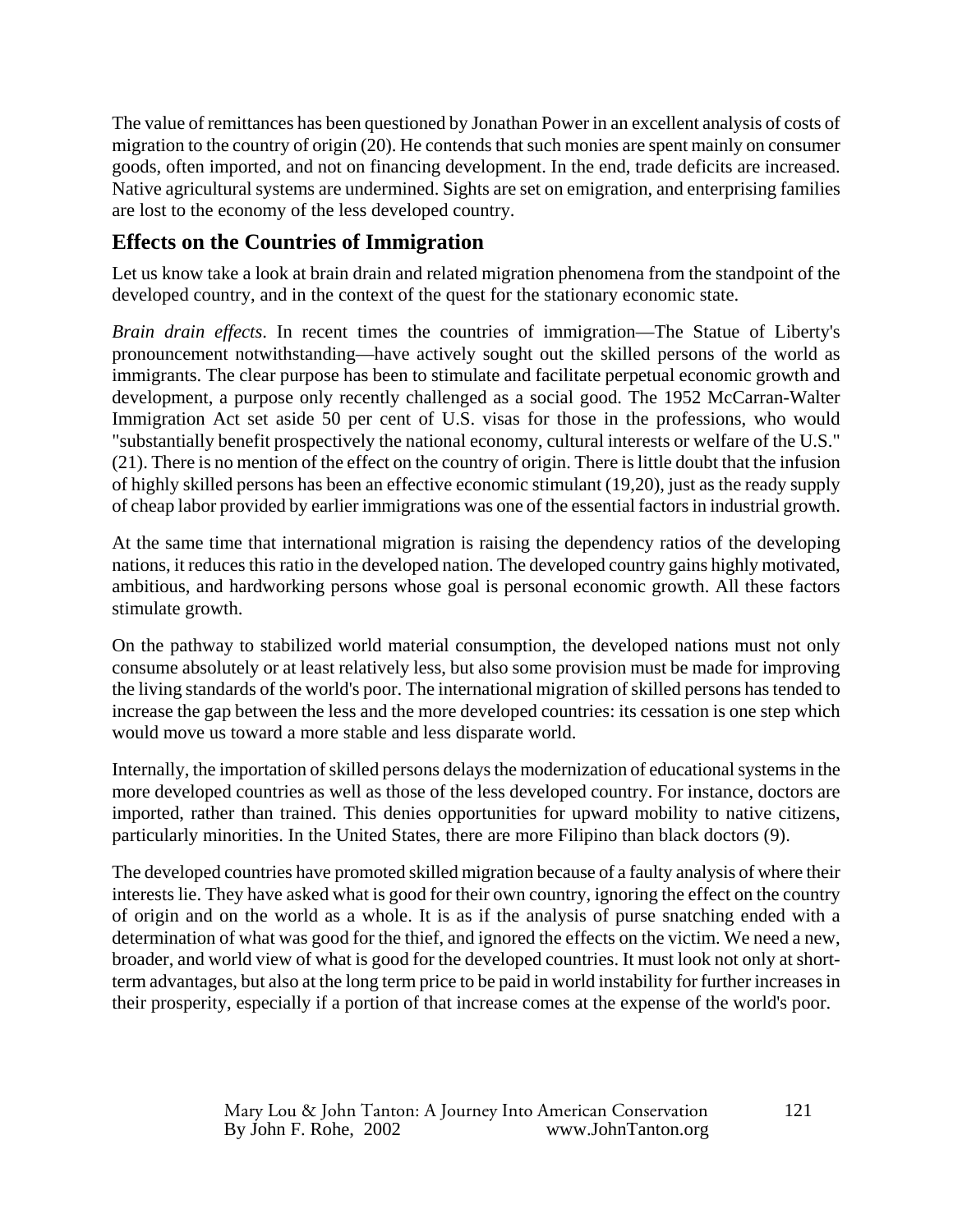*Illegal immigration* is at least a step-child of the brain drain, for it is increasing the economic disparity between nations that is the chief impetus behind this phenomenon. There is a measure of retribution about to be meted out, however, for some of the steps that will be required for the developed countries to control illegal migration promise to very directly affect some of their most cherished liberties and freedoms. These will likely include Orwellean measures ranging from considerable restrictions on movements across international borders, to the carrying of identity cards to establish one's right to social benefits, a job, and to be in the country. Thus will the residents of the developed countries most directly experience the effects of rampant population growth and the dire economic straits of the less developed nations.

*Resource effects* should be considered. Immigration helps to perpetuate the population and economic growth of the developed nations, which, in turn, will tend to increase their draw on the world's resources. Further population growth in the food exporting countries will likely consume more agricultural land, decreasing their food production capacity. At the same time their domestic food consumption will increase. These changes will decrease the amount of food available for export. These are deleterious changes for both the developed and the underdeveloped nations.

*Demographic implications* for the developed nations were outlined in the historical section using the U.S. as an example. To the extent that legal migrants from the less developed countries bring their traditionally high fertility patterns with them, the estimates for their increase are understated, for the presented data assume replacement levels of fertility. The developed countries lose some of the benefits of their declining fertility, to the extent that averted births are replaced by immigrants. Since the mean age of migrants is in the early twenties (7), and since the bulk of the post-World War II children are just entering this same age range, immigration adds further to the existing distortion of age pyramids caused by the excessive births of that period. This is another move away from stability.

*Socioeconomic problems* should not be side-stepped, though mentioning them immediately opens one to charges of the various -isms. Migrants tend to concentrate in urban areas where jobs and their relatives are found. In the U.S., with the resident population at replacement level fertility, immigrants will account for 23 per cent of all urban growth between 1970 and 2000. They thus add to already massive urban problems. Immigrants concentrate in a few states and cities, impacting these areas in particular (9).

Illegal immigrants tend to take jobs at the bottom of the socioeconomic scale, and thereby help to perpetuate some of the resource consumptive practices of the developed nations. Without this input of inexpensive labor, the developed society will have to choose between improving the pay and working conditions to have the job done, or going without (20). The former course would tend to level incomes, the latter would decrease consumption. Either course is desirable en route to a stationary state. As Daly has pointed out, "The rich only ride their horses—they do not clean, comb, curry, saddle and feed them, nor do they clean the stables" (22). Without someone to do the servile tasks, consumption is perforce limited by a lack of time, for the individual must do his own maintenance work. I judge this a more healthy situation both physically and ethically.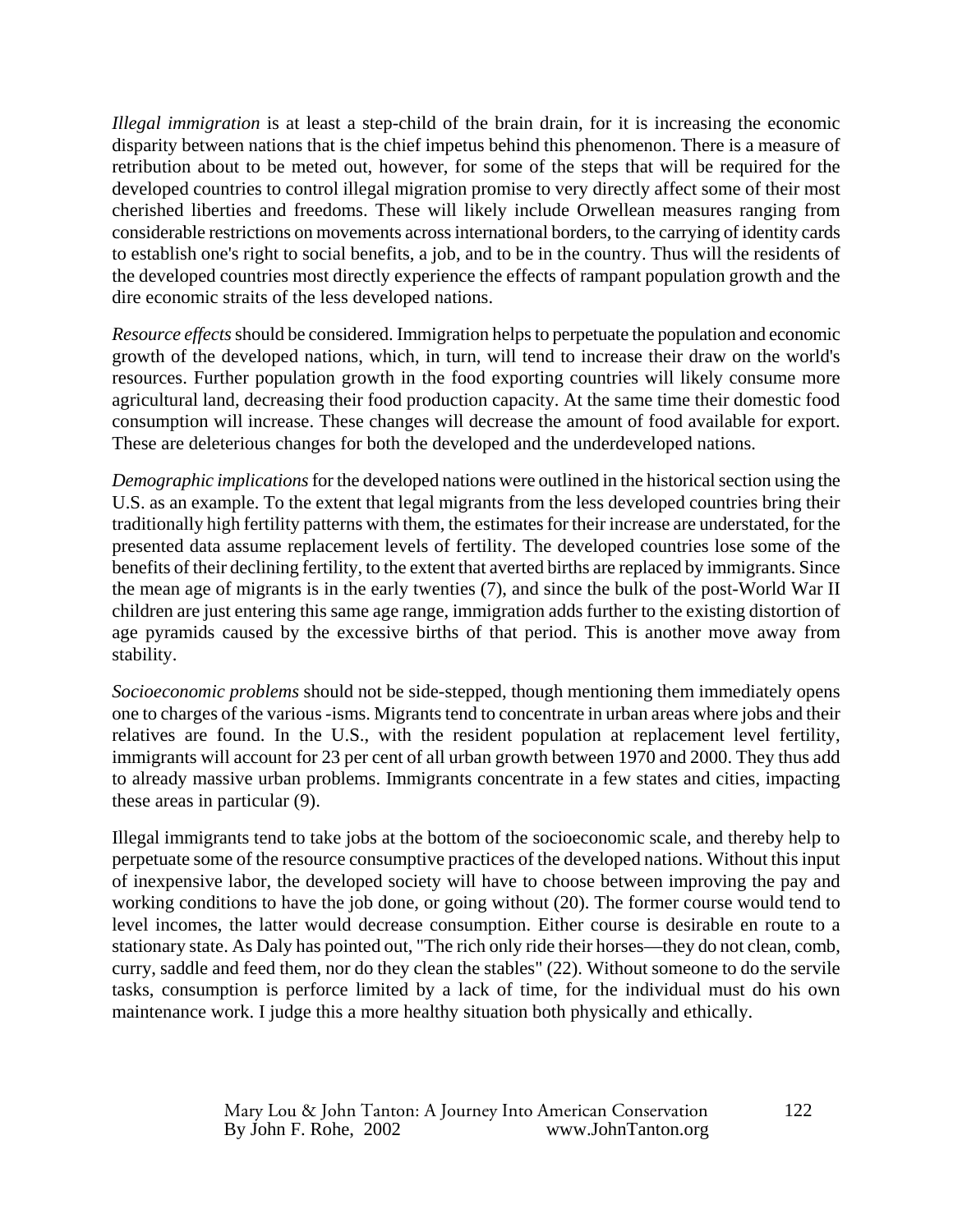By taking jobs at the bottom of the socioeconomic scale, illegal migrants compete for jobs with the disadvantaged and highest unemployment sectors of society: minorities and teenagers, and minority teenagers in particular. This again helps to prevent leveling of incomes, and frustrates their ambitions.

The achievement of material equilibrium, and many of the emerging qualitative environmental goals of the developed countries, will require a great unanimity of values and purposes among their populations. These are unlikely to be shared by the bulk of illegal immigrants who migrate looking for personal economic growth. As with the developed countries in their early stages, and the developing countries today, the ethic of environmental quality will doubtless come a poor second to economic growth. Any language barriers will increase the difficulties. These factors will weigh against the achievement of a stationary state.

# **The World View**

There is evidence that countries which traditionally export a large proportion of their excess population postpone necessary internal demographic changes which would make such emigration unnecessary (3). Thus emigration facilitates a segment of continued world population growth, which might otherwise be avoided. In the special case of Italy, it is interesting to speculate upon possible changes that could have occurred in the Roman Catholic attitude on birth control-related matter, if emigration had not relieved its population pressures. Such changes, if they had been brought about several decades ago could have markedly ameliorated the population problems many nations face today.

Internal migration moves people from less consumptive lifestyles to more consumptive ones - the chief reason behind migration is the hope of improving one's economic position. It thus contributes to increasing world consumption. The change needed in the world today is just the opposite: reduction of excessive and wasteful lifestyles. The resources required to support the migrant in his new, more affluent lifestyle could support many more of his former countrymen in their less consumptive lifestyle (23).

As we approach the stationary state, throughput must be minimized, for people as well as material goods. Demographically, this implies low birth and infant mortality rates, and long life expectancy, with births equal to deaths. It also necessarily means minimal throughput from migration, with low levels of immigration equal to emigration.

The world population problem cannot be solved by mass international migration. If the developed nations took in the annual growth of the less developed nations, they would have to accommodate 53 million persons yearly. This would give them an annual growth rate of 6.3 per cent, and a doubling time of 11 years (3). In the face of this impossibility, the main avenue open for the developed nations to help the less developed ones is to restrict their own growth, and seek to apply the resources thus conserved to the solution of the problems of the less developed nations.

### **Conclusions**

It is time to take a fresh look at international migration in the light of the need to slow the economic growth of the developed nations, rather than stimulate it, and in turn to promote the economic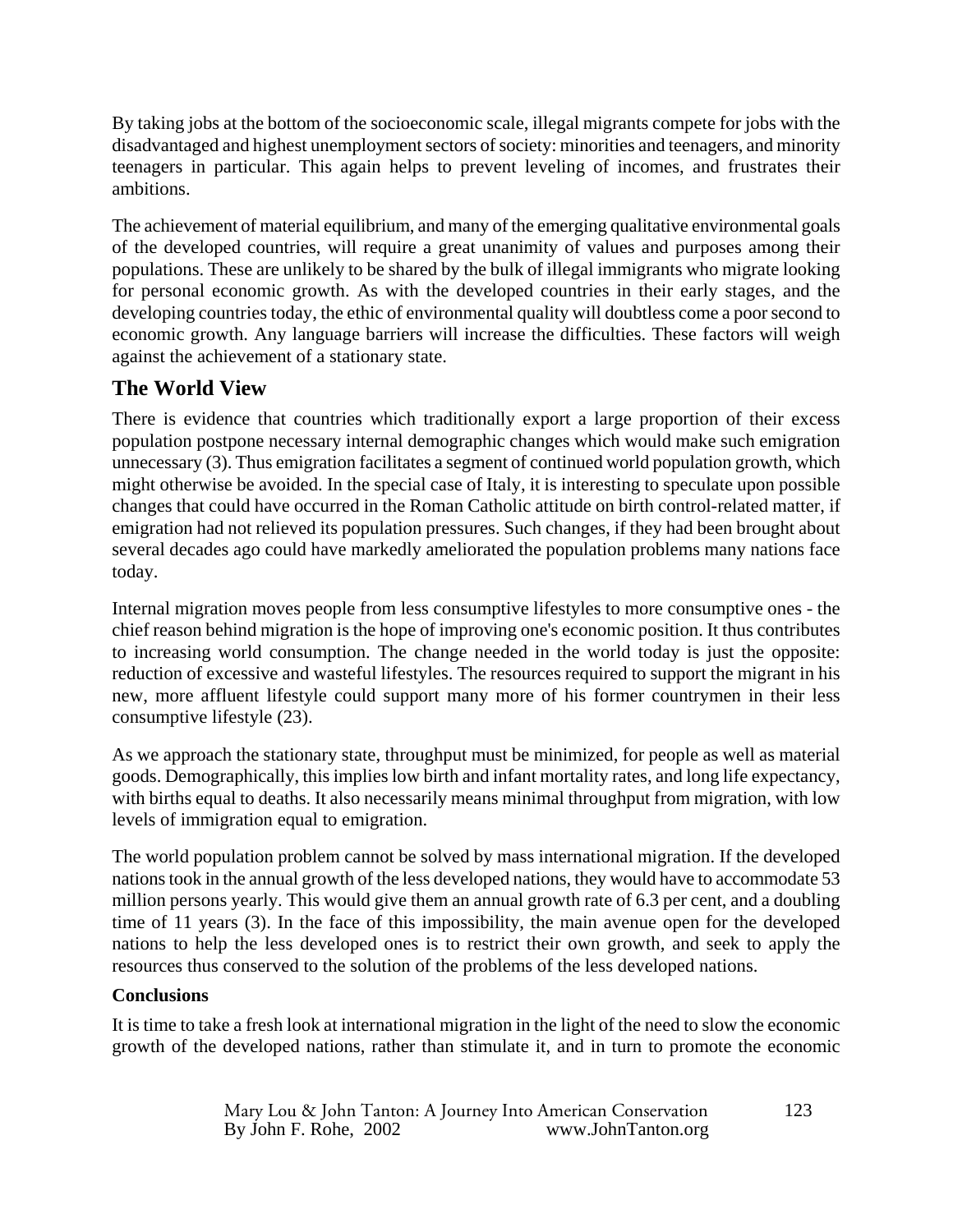growth of the less developed countries, at least to some minimal acceptable standard. Current migration policy pushes both considerations in the wrong direction, and stimulates overall population growth as well.

As certain portions of the globe deal with their problems more effectively than others, they will stabilize more quickly. This will doubtless increase their attractiveness, especially if other regions are not making progress or are even slipping backwards. This will increase pressures for international migration which, if it is allowed, will tend to destabilize those regions otherwise approaching stability. Thus international migration will have to be stringently controlled, or no region will be able to stabilize ahead of another. If no region can stabilize ahead of another, then it is likely that no region whatsoever will be able to stabilize in an orderly and humane fashion. A more hopeful scenario calls for some regions stabilizing at an early date, and then helping others to do so.

Given the demographic and development situation of the world, the control of international migration will be one of the chief problems the developed countries will face in approaching equilibrium conditions.

Immigration may be good for the vast majority of the migrants themselves. They find new economic opportunities and in the special case of refugees, new freedoms. It emerges, however, that their migration in the main runs counter to the real interest of both the countries of origin and the recipient countries, and the world as a whole. This is true whether the analysis is conducted in the traditional growth framework, or in the context of the stationary state. What first appears as a new area of conflict between the interests of the individual and those of society, is really a conflict between the interests of the individuals who migrate and those who do not. It is time for the larger and longer range interests of the latter to prevail. We need in particular to give more weight to the interests of the unseen countrymen of the immigrant who are left behind, to live with the conditions the migrant might have helped to change.

Future historians may well record such a broadened examination as one of the factors that led to the end of the age of international migration, one of the alterations that will necessarily accompany the transition to a stationary state.

The question we face is not whether immigration should restricted, for it has been for decades in all countries. Rather, the question is, what restrictions are appropriate to today's world? Re-examination of this question is made easier by the realization that current limits are arbitrary in their origins. Many were set decades ago without consideration of population, resource, environmental, and other facts that can and should be taken into account today.

Happily, it is possible to envision a world in which international migration could become free and unfettered. Appropriately, it is the world of a stationary state, in which people in different regions are in equilibrium with resources, and in which there is a reasonable chance in each region for selffulfillment, matched with social equity. Under these conditions, international migration could be unfettered, because there would be little incentive to move. Contentment with conditions at home, coupled with man's strong attachment to things familiar, would serve to keep most people in place.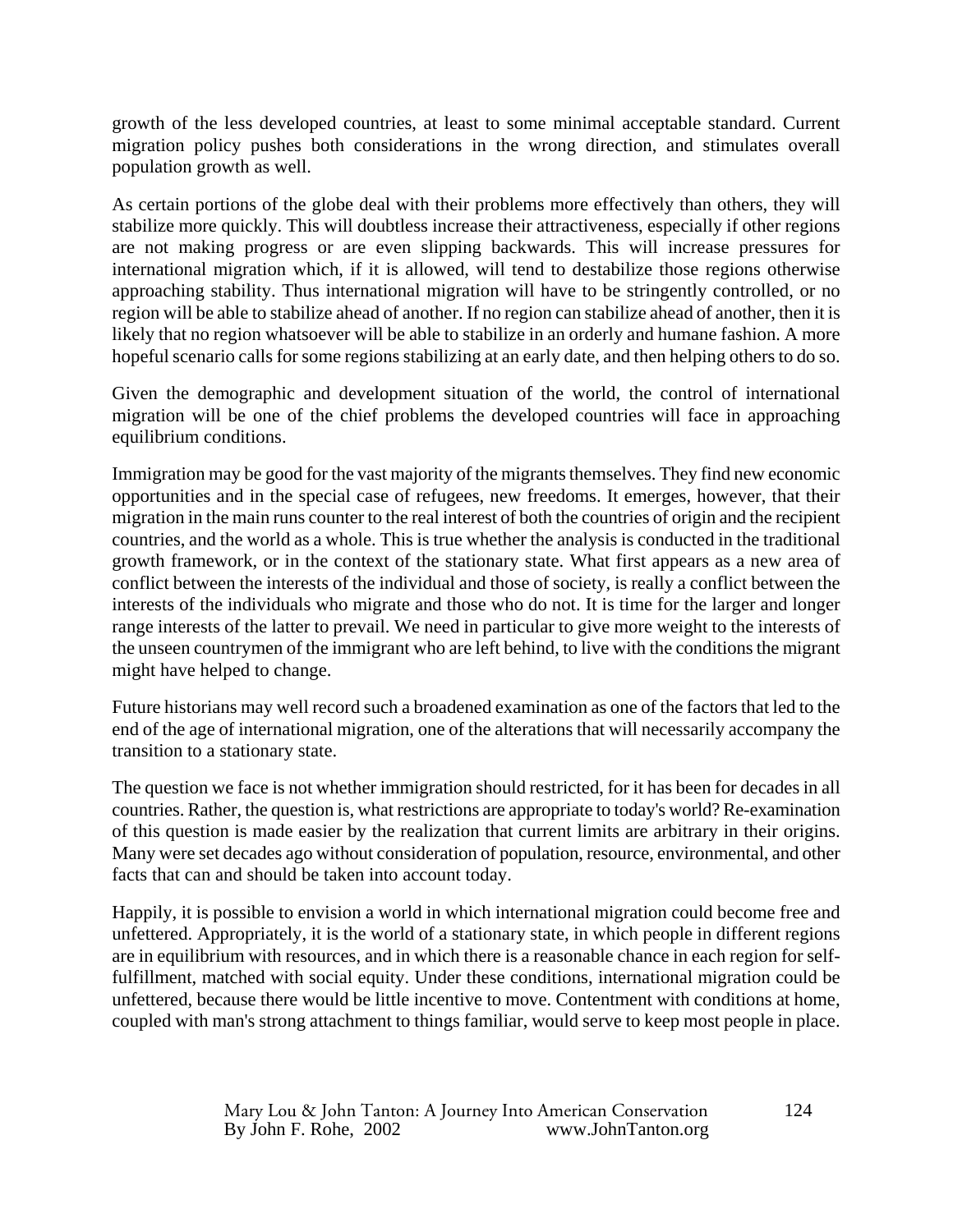While the freedom to migrate at will is incompatible with the physical realities of today's world, it is one of many things that can be restored as man achieves balance with his environment.

### **References and Notes**

- 1. *Declaration of U.S. Policy of Population Stabilization by Voluntary Means*, 1971. Hearings on S.J. Res. 108, special Sub-committee on Human Resources, Committee on Labor and Public Welfare, August 5; October 5, 8, 14; and November 3, 1971. Doc. No 68-976, p. 13.
- 2. See in general, Higham, John, *Strangers in the Land*, New York: Atheneum, 1963.
- 3. Davis, Kingsley, "The Migrations of Human Populations," *Scientific American*, Vol. 231, No. 3, September 1974.
- 4. See in general, Hansen, Marcus L., *The Atlantic Migration*, 1607-1860. New York: Harper-Row Torchbooks, 1961.
- 5. *International Migration Trends 1950-1970*. U.N. Secretariat Background Paper for the Bucharest World Population Conference. Document E/Conf. 60/CBP/18, 22 May 1974.
- 6. Hume, Ian M., "Migrant Workers in Europe," *Finance and Development*, Vol. 10, No. 1, March 1973.
- 7. *Annual Report, Immigration and Naturalization Service*, U.S. Government Printing Office, Washington, D.C., 1974. Available from the Superintendent of Documents, price \$2.00.
- 8. "How Millions of Illegal Aliens Sneak into U.S," *U.S. News and World Report*, July 22, 1974.
- 9. *Population and the American Future, Report of the Commission on Population Growth and the American Future*. U.S. Government Printing Office, 1972. See Chapter 13. Available from the Superintendent of Documents. Price \$1.75.
- 10. McLellan, Andrew C., and Boggs, Michael D., "Illegal Aliens: A Story of Human Misery," *AFL-CIO Federationist*, August 1974.
- 11. *Current Population Reports*, *Population Estimates and Projections*. Series P-25, No. 493, December 1972. U.S. Bureau of the Census, Dept. of Commerce, See Series "X", p. 26. Available from the Superintendent of Documents, price  $35¢$ .
- 12. *1975 World Population Data Sheet*, Population Reference Bureau, Washington, D.C., Available from the PRB, 1755 Massachusetts Avenue, Washington, D.C. 20036.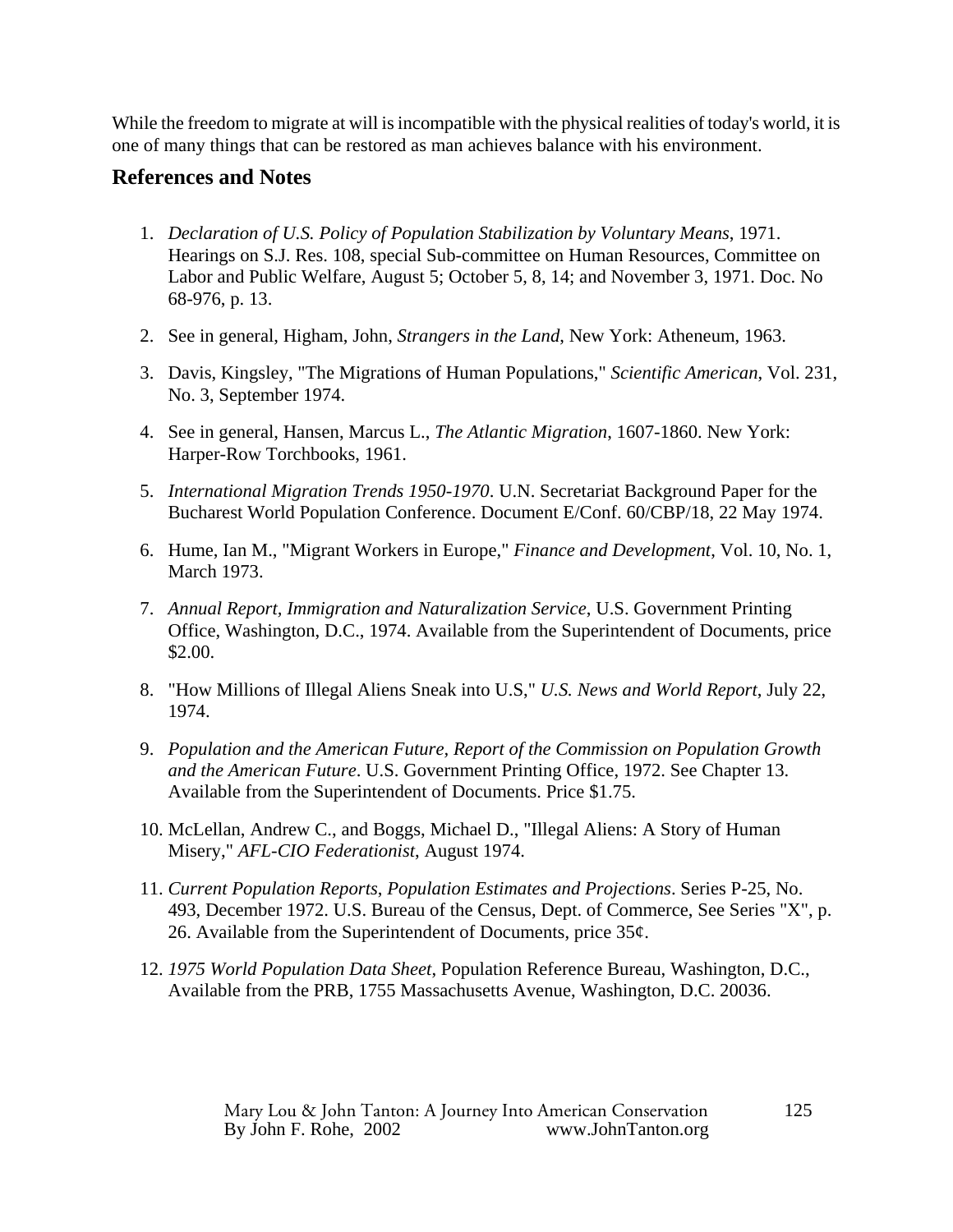- 13. Ardman, Harvey, "Our Illegal Alien Problem," *American Legion Magazine*, December 1974. Hard data on rates of unemployment/underemployment in the developing countries are difficult to come by.
- 14. *1973 World Population Data Sheet*, Population Reference Bureau, Washington, D.C.
- 15. *The U.S. and World Development*, Overseas Development Council, New York: Praeger, 1975.
- 16. Keely, Charles B., "Immigration Composition and Population Policy," *Science*, Vol. 185, p. 587, 16 Aug. 1974.
- 17. *Brain Drain: A Study of the Persistent Issue of International Scientific Mobility*. Subcommittee on National Security Policy and Scientific Developments, Committee on Foreign Affairs, U.S. House of Representatives. Sept. 1974. Doc. No. 35-962. Available from the Superintendent of Documents. Page \$2.15.
- 18. *U.S. Aid to Population/Family Planning in Asia*. Report to U.S. House of Representative, Committee on Foreign Affairs, February 25, 1973. Doc. No. 89-939, p. 9. Available from the Superintendent of Documents.
- 19. Fortney, Judith, "Immigrant Professionals, a Brief Historical Survey," *International Migration Review*, Vol. VI, No. 1, Spring 1972.
- 20. Power, Jonathan, "The New Proletariat," *Encounter*, Vol. XLIII, No. 3, Sept. l974.
- 21. Immigration and Nationality Act, Sect. 203(a)(3). Copies of the entire act with amendments and major case decisions are available from the Superintendent of Documents. Price \$1.00.
- 22. Daly, Herman, "Toward a New Economics: Questioning Growth," *Yale Alumni Magazine*, May, 1970.
- 23. Tanton, John, "Immigration: An Illiberal Concern?" *Zero Population Growth National Reporter*, Vol. 7, No. 3, April 1975.
- 24. *Annual World Refugee Report*, U.S. Committee for Refugees, New York, 1974.
- 25. *Immigration Policy Perspectives*, A report of the Canadian Immigration and Population Study. Ottawa: Information Canada, 1974. Available from Information Canada, 171 Slater Street, Ottawa, Ontario, Canada. Price \$1.50.
- 26. *International Migration, Proceedings of a Seminar on Demographic Research in Relation to International Migration, Committee for International Coordination of National Research in Demography*, Paris, 1974. Available free from CICRED, 27 rue du Commandeur - 75675 Paris - Cedex 14 France. See especially the summary statement, p. 17, and the final report, p. 284.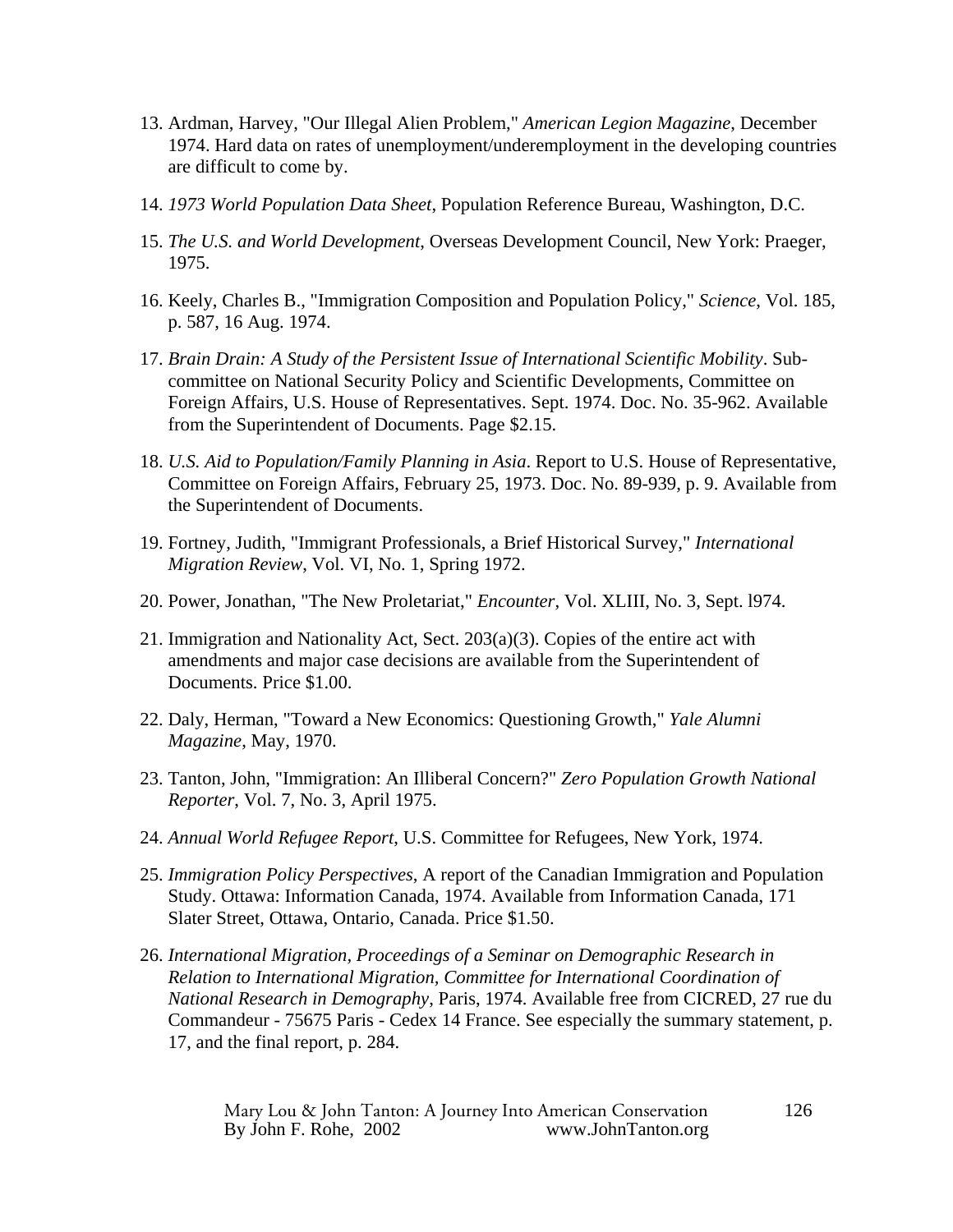27. *Recommendations for a new Immigration Policy for the United States*, Zero Population Growth, 1975.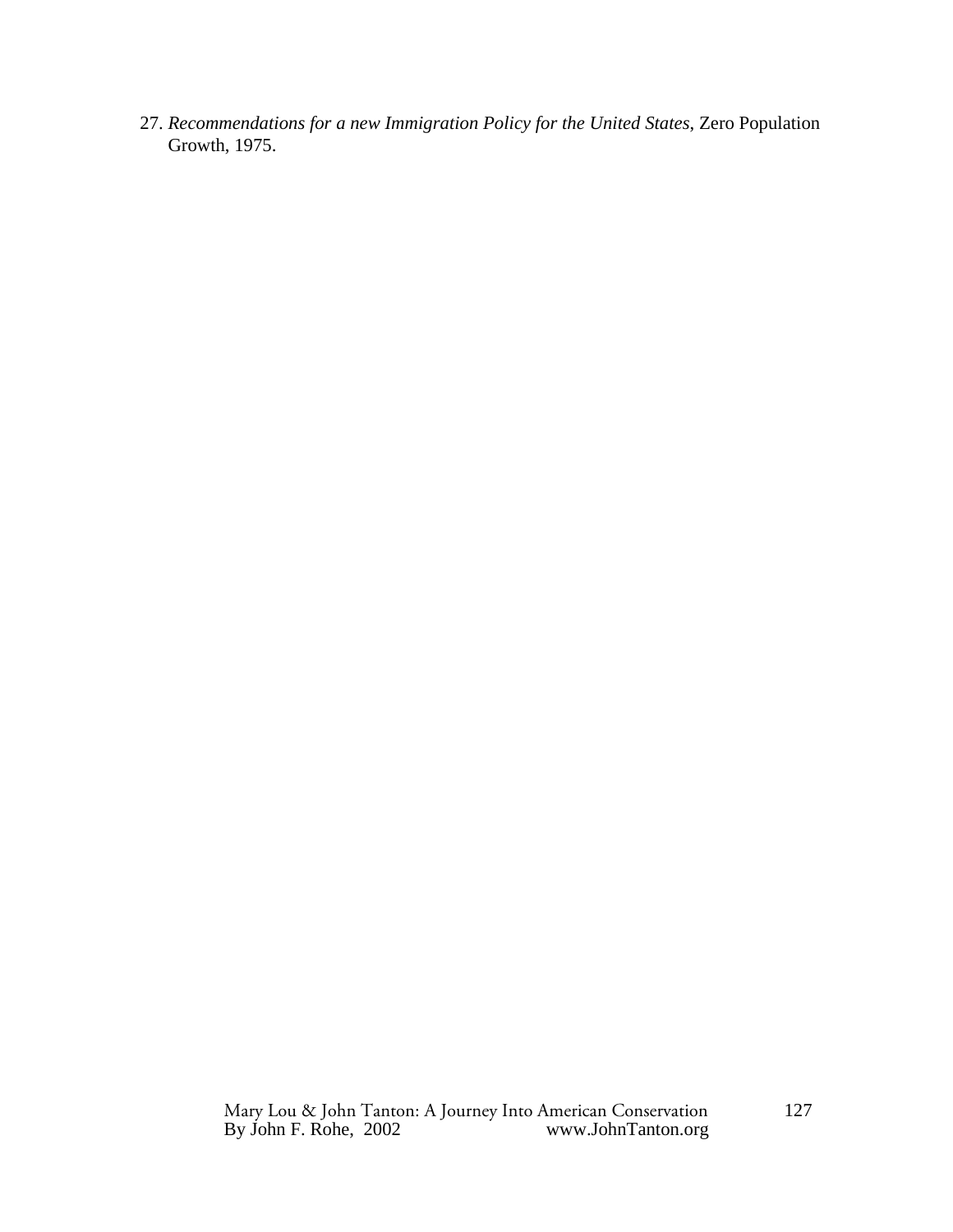# **Appendix B. End of the Migration Epoch? Time for a New Paradigm by John H. Tanton**

*[The original version contained in the published version of this biography was slightly edited. The article below is reproduced in full from the original article, which is available on the website www.TheSocialContract.com.]* 

> *"It is hard to envision a win/win outcome to our migration dilemma. as the second millennium closes we find the `irresistible force' of growing migration pressure confronting the `immovable object' of escalating resistance to migration."*

> > - John H. Tanton

John Tanton is editor and publisher of The Social Contract and a retired physician who has worked on population issues for thirty-five years and on immigration policy for twenty-five.<sup>1</sup> In this article, published in the spring of 1994, he summarizes the demographic view of international migration.

#### **Prologue**

Adage tells us that we often 'don't see the forest for the trees.' Nowhere is this more true than in immigration policy: the complexity of immigration law or the plight of individual migrants tends to narrow our focus and bog us down in minutiae.

This paper backs away from the details and examines the bigger picture—in the longer run. It explores the three 'pillars' on which the contemporary migration edifice is built: population growth engendered by public and personal health measures, better transportation, and better communications. It closes with a new paradigm for under-standing migration phenomena, and with a new set of ethical principles to guide immigration policy in the twenty-first century.

#### **In the Beginning**

The human migration story begins with our earliest forebears. Divergent schools of thought on our origins nonetheless agree that humans were initially few in number and far between. From very modest beginnings we have gradually spread across the globe.

> Mary Lou & John Tanton: A Journey Into American Conservation 128<br>By John F. Rohe, 2002 www.JohnTanton.org By John F. Rohe,  $2002$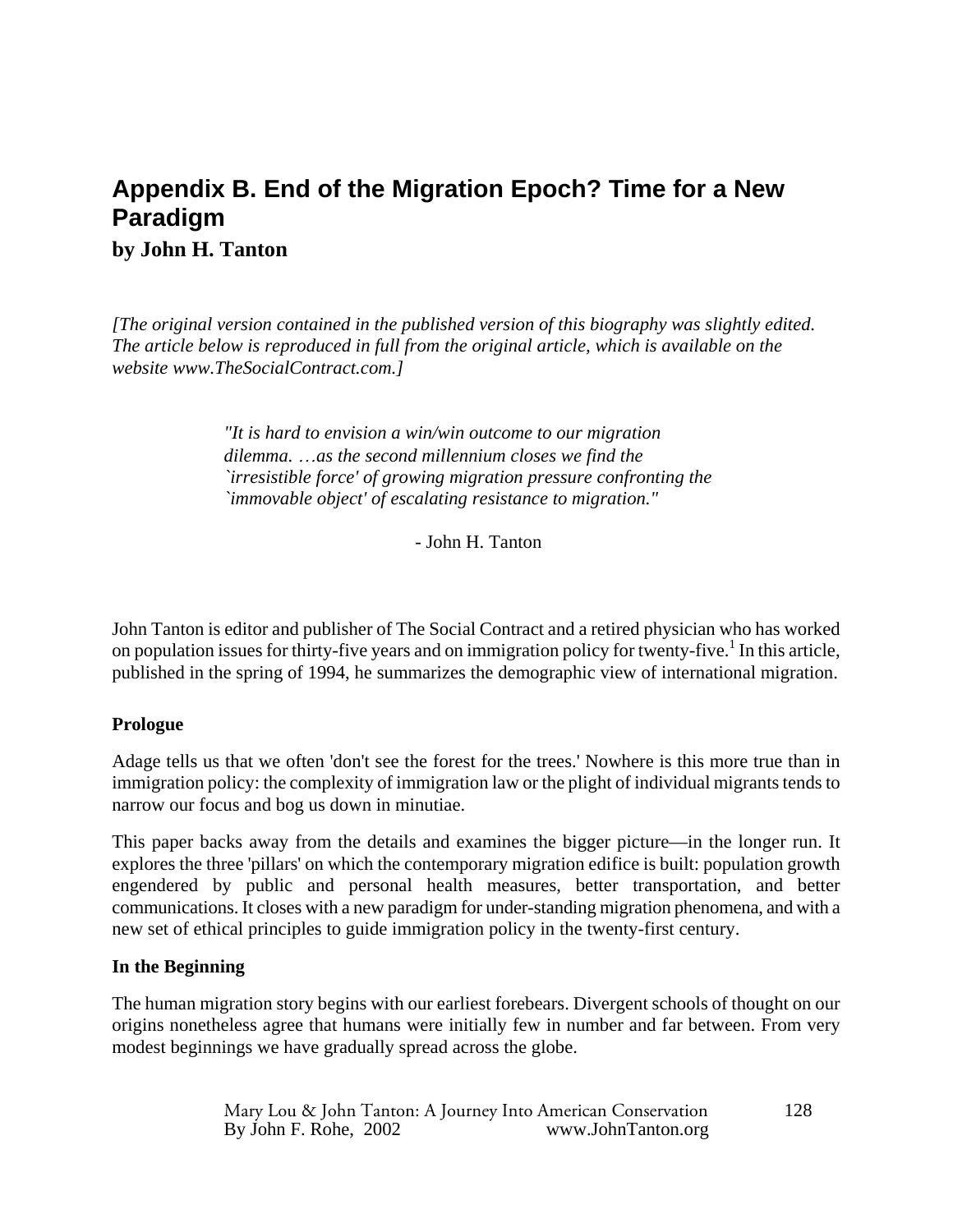Our ancestors were apparently nomadic peoples. Hunters and gatherers, they moved when local stocks of animals and plants were exhausted, or simply followed the seasons and the migrations of animals on which they preyed. Later, a more settled pattern developed with slash-and-burn or rotating agriculture. People moved on when nutrients ran low or weeds took over. Even after a more permanent agricultural system evolved, people pushed out from the historic population epicenters and resettled, if only locally.2

Demographers estimate that at the beginning of the Common Era world population was about 150 million. Although humans had by this time spread a considerable distance from their places of origin, the most dense populations remained in the Mideast, southeast Asia and the Indian subcontinent. Figure 1 approximates the demographic situation in  $1 A.D.<sup>3</sup>$ 

Populations were relatively stable during the first millennium A.D. due to the historic demographic balance of a high birthrate, matched by an equally high death rate. Together they dictated a short life expectancy - about 25 years at the height of the Roman Empire. There was only slow change until 1350 A.D.; demographers estimate that by then the population had doubled to about 300 million. Figure 2 roughly depicts this growth. Note that vast areas of the globe were very sparsely settled, and that humans were only gradually spreading from their places of origin. The Americas were scantily populated, even though the forerunners of the American Indians had crossed the Bering Strait some 25,000 years before.

The plagues of 1350-1450 actually reduced population somewhat, but by 1600 human numbers had recovered and were beginning to grow more rapidly, reaching about 500 million—approximately three times that of 1 A.D.



Figure 1 (Each dot represents one million people)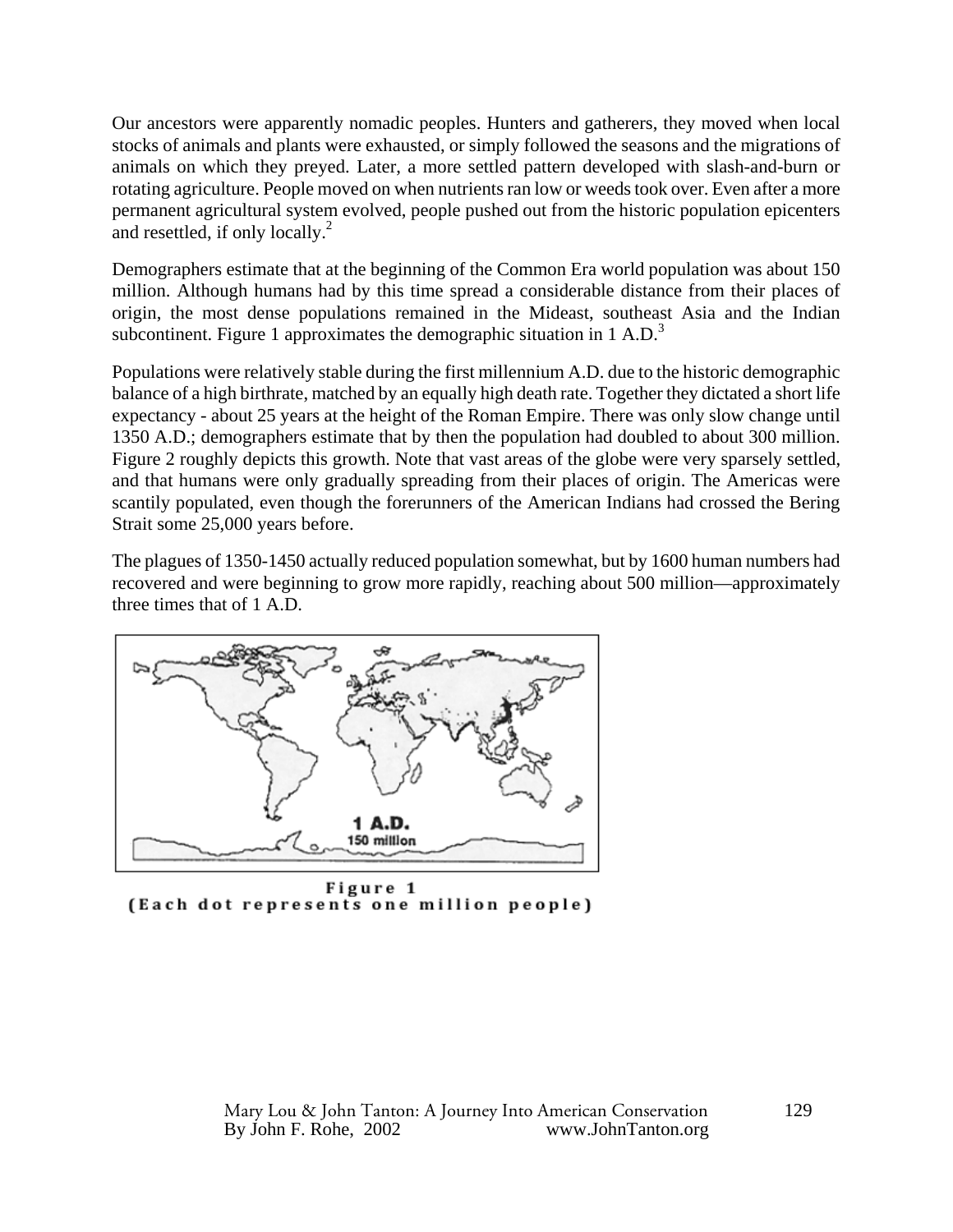

Figure 2

#### **I. The 1600s and Pillar One: Public health measures, pre-modern medicine, and the beginnings of the population explosion**

During the seventeenth century, the foundations were laid for the first of three main pillars that account for the migration dilemmas we face three centuries later. Scientific and medical discoveries led eventually to the first public health practices and, much later, to modern individualized health care. These both ultimately reduced death rates while disturbing high birth rates very little, leading to the unprecedented growth of human numbers we see today.

A quick survey of the medical highlights of the 1600s shows that Barelli<sup>4</sup> did pioneering work on human physiology, as did Santario. In 1626, the latter was the first to measure human temperature with a thermometer. In 1619, the Royal College of Physicians in London issued its first pharmacopoeia, presaging today's compilations on drugs. Harvey announced his seminal discovery of the circulation of the blood in the same year. Quinine came into use in the 1640s, as did arsenic. The Dutch physician, Diemerbrock, published a book on the plague in 1649. Books on anatomy and surgery appeared. Willis described typhoid fever in 1659; midwifery forceps followed in 1665; a description of diabetes appeared in 1670. The first medical treatise written in the Americas was published in 1678, discussing smallpox and measles. These were all forerunners of today's public health practices and powerful medical technology.

Perhaps most significantly, in 1674 the Dutchman Leeuwenhoek first saw microbes with a microscope he had invented, paving the way for the germ theory of disease and the discovery of antibiotics. But the story of civilization is not one of uninterrupted progress; in 1697, Daniel Defoe first recommended the adoption of an income tax!

Figure 3 shows the demographic situation at the close of the 1600s the human population was about 600 million, four times that of our starting point of 150 million.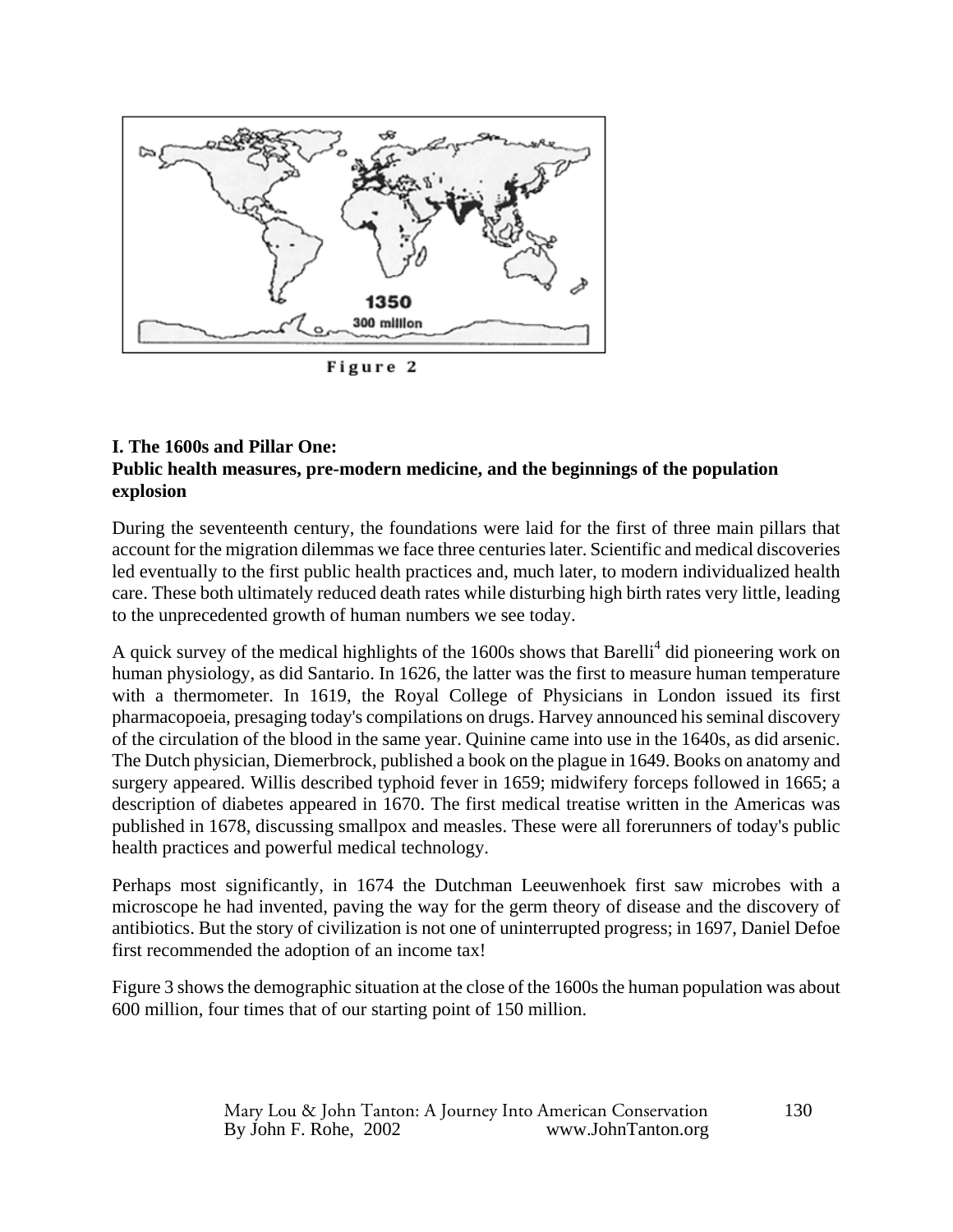

Figure 3

# **II. The 1700s and Pillar Two: The industrial and transportation revolutions**

The 18th century saw the early development of the second pillar on which modern-day migration problems rest the self-reinforcing industrial and transportation revolutions. The central figure in these advances was surely James Watt, with his inventions relating to the steam engine.

Beginning in 1765, the 28-year old Watt invented a condenser to recapture energy from waste steam and thus increase the energy efficiency of steam power. By 1769, he had patented his steam engine. In 1781, he invented the gears that converted the engine's reciprocal motion into the rotary motion of a shaft, highly important for applications to transportation.

In 1782, Watt constructed a more efficient double-acting engine, in which the piston was pushed from both sides. Then in 1784, he came up with what he considered his most ingenious invention, which he called 'parallel motion.' It was a new way for connecting a piston to a shaft. He followed up with his centrifugal governor in 1788, a pressure gauge in 1790, and then a counter, an indicator, and a throttle valve.

While Watt's engine powered the industrial revolution, it also revolutionized transportation. By 1783, d'Abbans had installed a steam engine in a paddle wheel boat. In 1804, Trevithick built the first steam locomotive.

Overseas travel was further aided by Vitus Bering, Captain James Cook, Louis-Antoine Bougainville, and George Vancouver, who explored the globe and made maps. Navigators improved their instruments, allowing more accurate determination of latitude. The British Parliament in 1714 offered a £20,000 prize for the discovery of a method of calculating longitude within 30 miles during a sea voyage. The Englishman, John Harrison, solved this age-old problem and won the prize by inventing a highly accurate and durable chronometer, tested in 1761-62. Lighthouses were built, improving safety on the seas.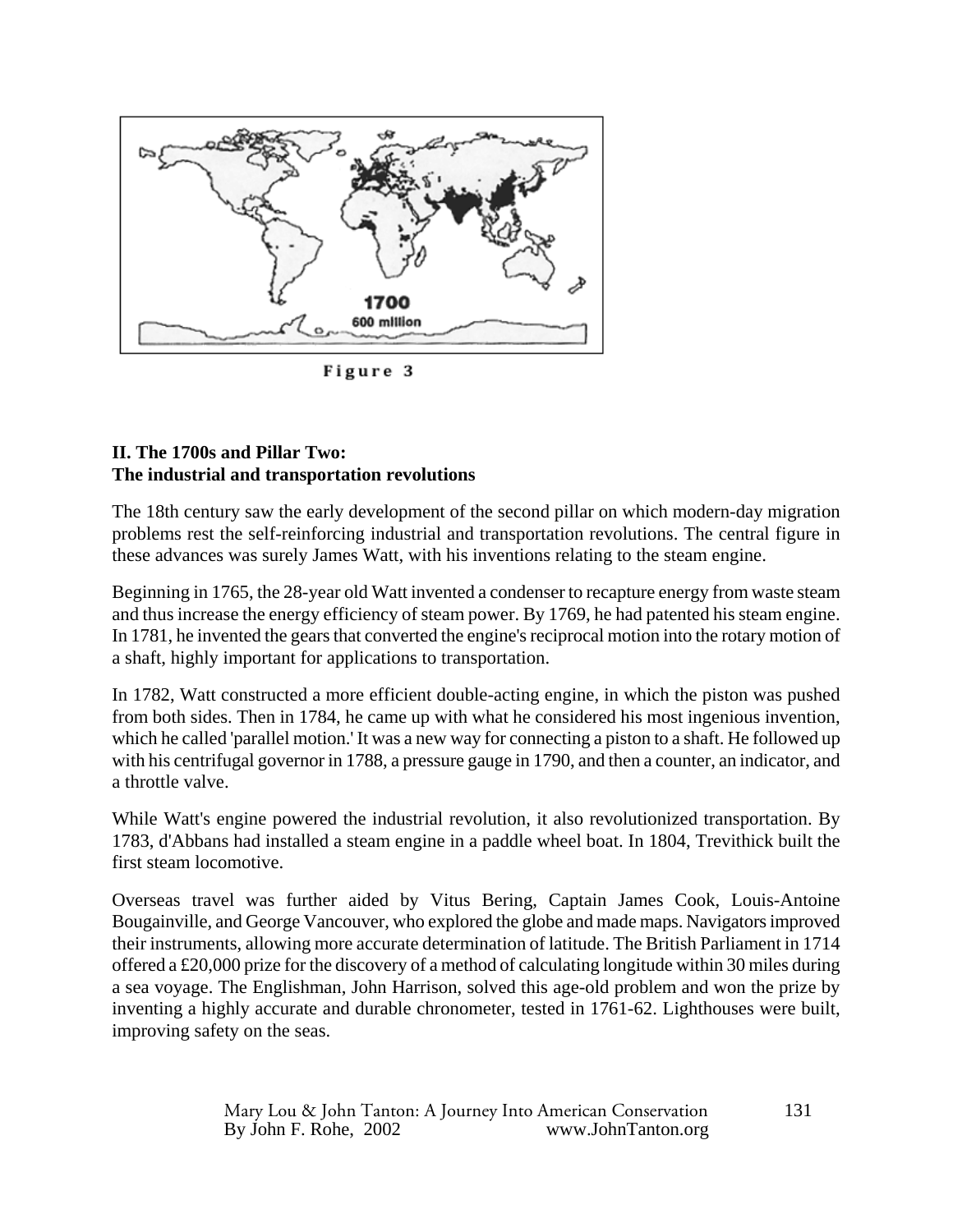The first cast iron bridge was built in 1773, foreshadowing bridging capabilities beyond those allowed by wood and stone. Extensive canal systems were dug in Europe (and started in the American colonies) to transport fuel, food and fiber.

Heralding yet another transport revolution, the Montgolfier brothers flew the first lighter-than-air fire balloon in 1783.

Other industrial changes that I won't detail improved the living conditions of the populace, increasing health and life expectancy, and hence human numbers. The result when combined with better transportation more people who were more mobile.

During the 1700s, the public health and medical fields continued to evolve, addressing chiefly infectious disease. A veterinary school opened in 1761, starting us toward control of animal-borne diseases, such as undulant fever and bovine tuberculosis. In 1776, Jenner introduced small pox vaccination, reducing the death rate. This ancient scourge had killed 10 to 20 percent of those infected—which was nearly everyone, for it is an extremely virulent disease.

Advancing us along the road toward better individual health care, Fahrenheit invented the mercury thermometer in 1714. Aymaud did the first surgery for appendicitis in 1731 (without anesthesia, probably just draining an abscess). Chest percussion (important for detecting tuberculosis) came along in 1761, the same year that Morgagni launched the study of pathological anatomy.

Fiture 4 approximates the demographic situation at the close of this second century of major industrial, transportation, public health, and medical advances. Humans now numbered about 900 million—six times the population used as the starting point for this paper.



Figure 4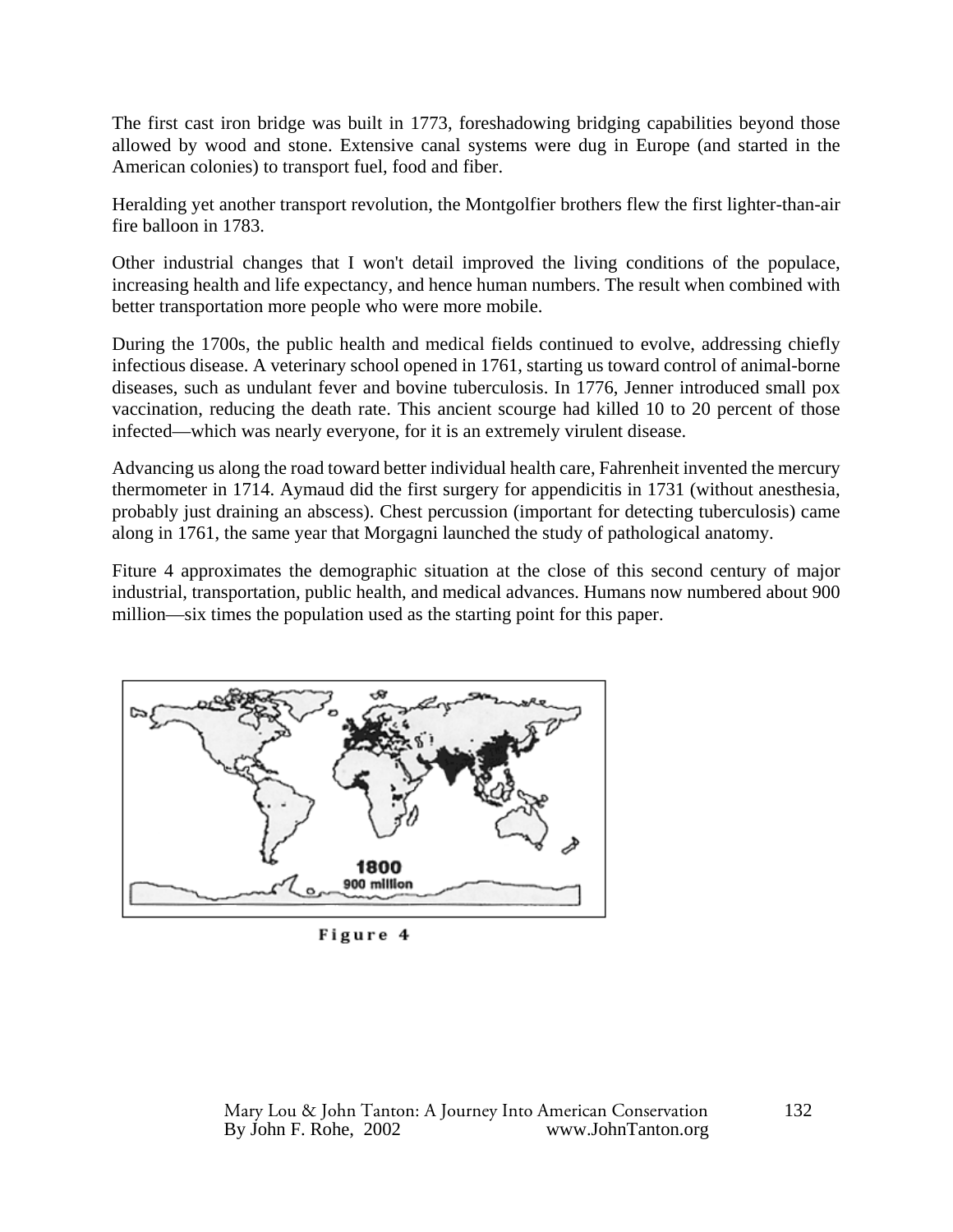# **III. The 1800s and Pillar Three: Better communications**

By 1800, two of the three pillars undergirding today's migration problems were well in place and undergoing rapid development. First, public health improvements combined with better living conditions had started to cut the death rate and engender population growth—the principle 'push' factor in human migration. Second, transportation improvements launched in the 1700s and advanced in the 1800s made it possible in the 1900s to move huge numbers of people long distances with greater speed, safety, and ease, at a moderate cost.

The 1800s witnessed the early development of the third pillar that supports today's mass international migration improved communications. This century—the first electrical century produced a virtual pantheon of electrical greats, like Faraday, Maxwell, Morse, and Marconi, who laid the foundations for the communications revolution.

André Amperé set down the laws of electrical dynamic action in 1820. Faraday described electromagnetic rotation in 1821, discovered electromagnetic induction in 1831, conceptualized electrical and magnetic lines of force in 1832, and in 1834 wrote the Law of Electrolysis (of great importance in chemistry). Ohm formulated his Law of Potential and Resistance in 1827. Wheatstone invented his bridge for electrical measurements in 1833. By 1834, Morse had installed a functioning telegraph between Baltimore and Washington and had developed his Morse code. A printing telegraph appeared in 1856. Lord Kelvin invented the galvanometer in 1858. Maxwell published his famous and fundamental equations in 1865. Edison improved the telegraph in 1872, and Bell invented the telephone in 1876.

But then the limitation of the wire was broken! Hertz reported on the nature of radio waves in 1888, and the 21-year old Marconi announced the invention of the wireless telegraph in 1895; it utilized the Morse code. As the century closed, Fessenden transmitted human speech by radio waves for the first time.

The stage was now set for the inexpensive and nearly instantaneous transmission of information to the most remote corners of the globe, where it could stimulate interest in migration. (Some years ago, herdsmen in East Africa actually held up their annual migration for two weeks so they could watch the last episodes of *Dallas*!) Improvements in transportation enabled masses of people to migrate, either to fulfill their highest hopes or to escape their worst fears. And migrate they did, by the tens of millions.

# **Further Medical Advances**

These movements will be reviewed shortly, but first let us note the continued evolution of the public health, medical, and transportation fields.

In 1827, Simpson developed sand filters to purify the London water supply, of obvious benefit to the city's public health. Oliver Wendell Holmes, Sr. wrote a paper on puerperal (childbirth) fever in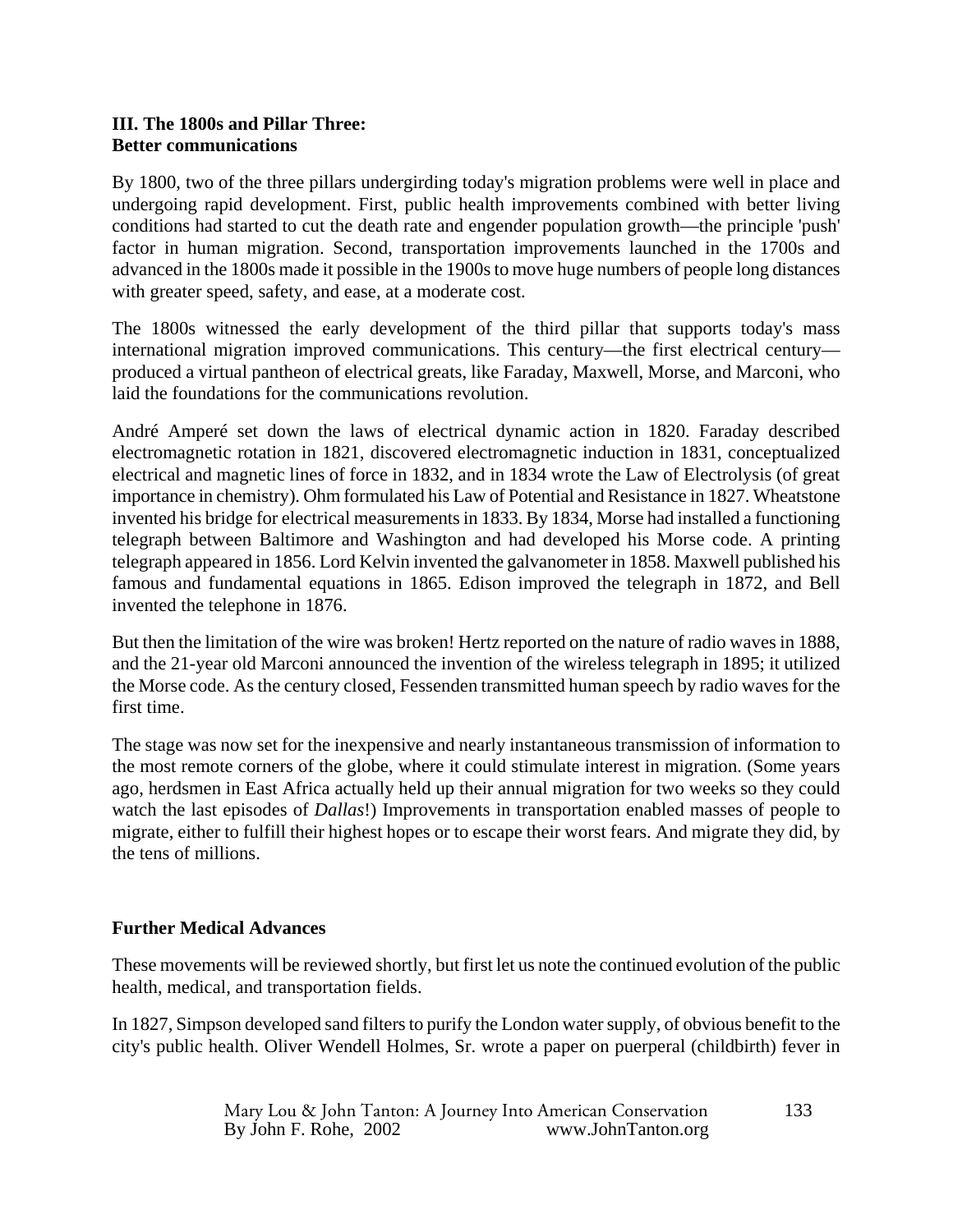1843. The obstetrician Semmelweiss discovered the contagious nature of puerperal fever, and as a preventative, advised his fellow physicians in 1874 to simply wash their hands between patients as they attended women in labor. He was driven mad when the medical establishment pilloried him for such radical advice. Pasteur formulated the germ theory of fermentation (1861), invented pasteurization (1864), a chicken cholera vaccine (1880), and a vaccine for the dreaded rabies (1885). After he died in 1895, the Pasteur Institute was established in Paris to perpetuate his work and memory.

One of the most significant public health measures of the century, however, was Englishman Thomas Crapper's invention of the flush toilet, which he demonstrated at the Health Exhibition in London in 1884. This device helped control water-borne diseases, no mean killer of people cholera epidemics around the middle of the nineteenth century killed 30,000 people in London alone.<sup>5</sup>

Care for individual patients was still ineffectual, but some progress was being made. In 1816, René Laënnec invented the stethoscope - important for diagnosing and treating the ancient (and now recrudescent) scourge of tuberculosis. The British medical journal, *The Lancet*, first appeared in 1823, fostering the communication of medical ideas. Morton gave the first ether anesthetic in 1846; the first appendectomy (now with anesthesia) followed in 1847.

In 1865, Lord Lister introduced the disinfectant carbolic acid and launched the concept of antiseptic surgery, tolling the end of the era of 'laudable pus' in medicine. In 1871, Hansen discovered the leprosy bacillus.

Robert Koch identified the anthrax bacillus in 1876 and developed a method for staining and identifying bacteria in 1877. In 1882, he discovered the tubercle bacillus, developed an inoculation against anthrax (1883), and in 1887, formulated his seminal 'Four Postulates' for proving the bacterial causation of a disease.<sup>6</sup> To round out his career, he traveled to India to discover the causative organism of cholera and while en route, identified the organisms that caused two varieties of Egyptian conjunctivitis (a severe eye inflammation). What a record!

Closing out the medical events of the 19th century the malarial parasite was discovered in 1890, the plague bacillus in 1894, and the dysentery bacillus in 1898. Steam sterilization of surgical instruments started in 1886, rubber gloves were introduced in 1890, and Roentgen discovered X-rays in 1895. The translation of these advances into definitive, personal and life-saving systems of patient care was to come in the next century.

As a result of public health measures and better living conditions fostered by the industrial revolution, death rates decreased, especially among the young. Children who formerly would have died survived to reproduce themselves, and human numbers expanded. By 1850, population approached 1.2 billion—approximately eight times our starting population of 150 million in 1 A.D.

### **Further Transportation Advances**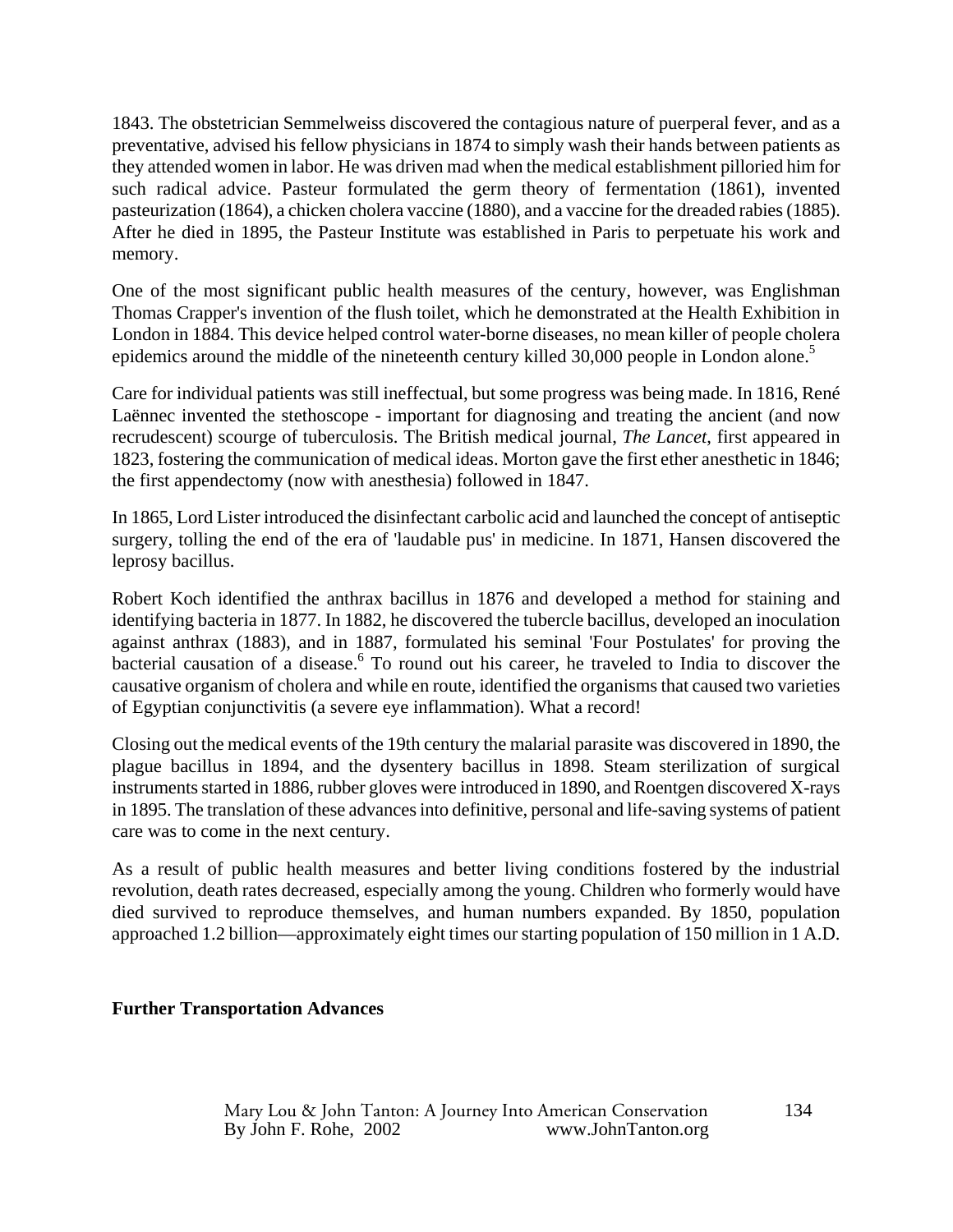Industrialization and transportation also evolved rapidly in the 1800s. Fulton built a steam-powered paddle boat in 1803. Bell had a steamship running on the Clyde in Scotland by 1812. Fresnel invented his prisms in 1822, greatly improving the efficiency of lighthouses and safety on the high seas. The first steamship crossed the Atlantic in 1827, reducing travel times by days and eventually weeks. A steam-powered, screw propeller ship first appeared in 1829, and could do 6 knots! In 1872, Lord Kelvin invented a machine that allowed ships to take accurate depth soundings at sea—another major advance in safety.

On the rail front, George Stephenson built the first practical locomotive in 1814. Trains first carried passengers in Britain in 1825, and in the United States in 1828. The first Swiss railroad opened in 1847, and three years later Robert Stephenson (George's son) constructed the first cast iron bridge capable of carrying a train. Rail lines were pushed through the Brenner Pass by 1867 and construction of the trans-Siberian railroad was begun in 1891 (and completed in 1917).

Transportation by car was not far behind. Macadam developed a road building process that still bears his name. An internal combustion engine was developed in 1860. Benz built the first singlecylinder motor car engine in 1885, and followed up in 1893 with the first four-wheel car. Ford's first 'flivver' appeared in 1894.

Advancing the concept of air travel, Count Zeppelin constructed his lighter-than-air ship in 1895.

We would be remiss if we failed to note the highly significant agricultural revolution that took place alongside the industrial one. New crops from the New World rounded out and enhanced the diet potatoes in the north of Europe, tomatoes and maize (corn) in the south.<sup>7</sup> Cultivation of sugar beets started after the British blockaded ports and supplies of cane sugar during the Napoleonic wars.

# **Patent and Copyright Laws**

Let us pause here to note the creation of two key social conventions that bridged these three centuries and facilitated much of this: scientific innovation patent and copyright laws.

An early patent law, the statute on monopolies, was adopted in England in 1623. As one of its first acts, the United States Congress passed a comprehensive patent statute in 1790. So did France in 1791, as did numerous other countries in the 1800s. The International Convention for the Protection of Industrial Property was signed in Paris in 1883, initially by 11 countries.

The first copyright act, the Statute of Anne, passed in England in 1710. Denmark followed suit in 1741, the United States in 1790, and France in 1793. The Bern Convention, an international copyright accord, took effect in 1886 with 14 signatories.

These social measures served the twin goals of financially protecting those who made scientific advances while assuring that the innovations were disclosed and eventually became public property. They were of more importance in the transportation and communications fields than in medicine,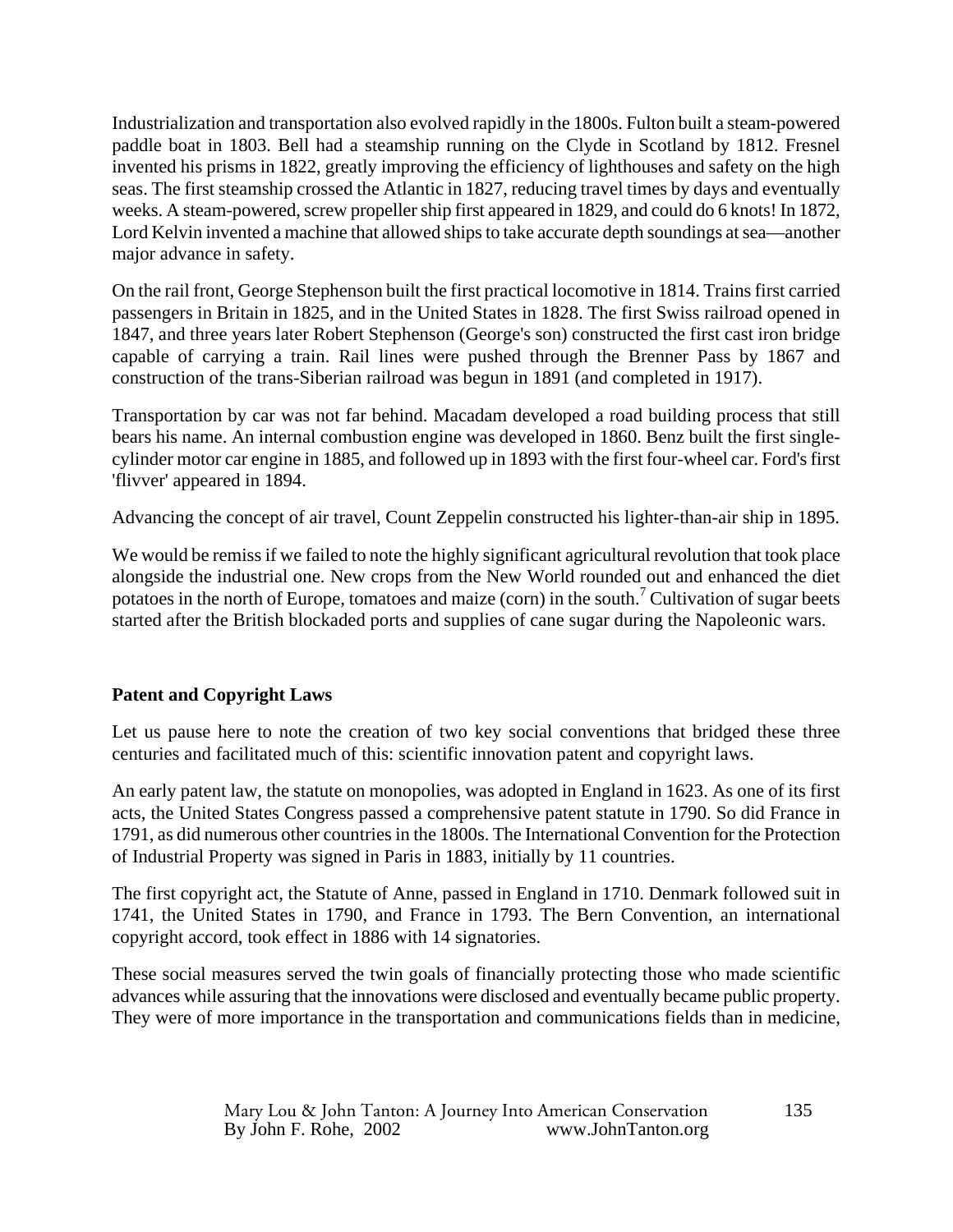where a different ethic of freely sharing discoveries (at least among physicians) was and still remains in place.

# **The Situation at the Close of the 19th Century**

Having reviewed the three main lines of discovery and invention both caused and enabled the mass migrations of the 1800s and 1900s, let us pause to sum up mankind's situation after three centuries of continuous scientific advancements. Figure 5 approximates the demographic situation in 1900, with a world population of about 1.6 billion, about ten times our starting point of 150 million.



Figure 5

The Reverend Thomas Robert Malthus published On the Principle of Population in 1798. It was no accident that his seminal essay appeared then. By the end of the 1700s, Europe's population had grown to the point where, given the then-available technology, it pressed hard upon its resource base. The Europeans were worried about supporting their increasing numbers.

As a practical matter, the space and resources of the Americas were not yet available to the Old World. It took months to cross the ocean in tiny ships—with frequent dismastings, sea sickness, and shipwreck in the bargain. The oft-cited (but little read and less-understood) Malthus observed that while humans had great reproductive powers and often had many children, the human population increased much more slowly than high birth rates would seem to predict. In his view, numbers were held in check by 'misery and vice,' that is, the classic Four Horsemen of the Apocalypse war, civil strife, hunger, and death. Shortages of food, clothing and shelter, coupled with diseases, killed many people or kept them from marrying and reproducing. Malthus's chief concern was with food supplies, and the slow rate at which they could be increased.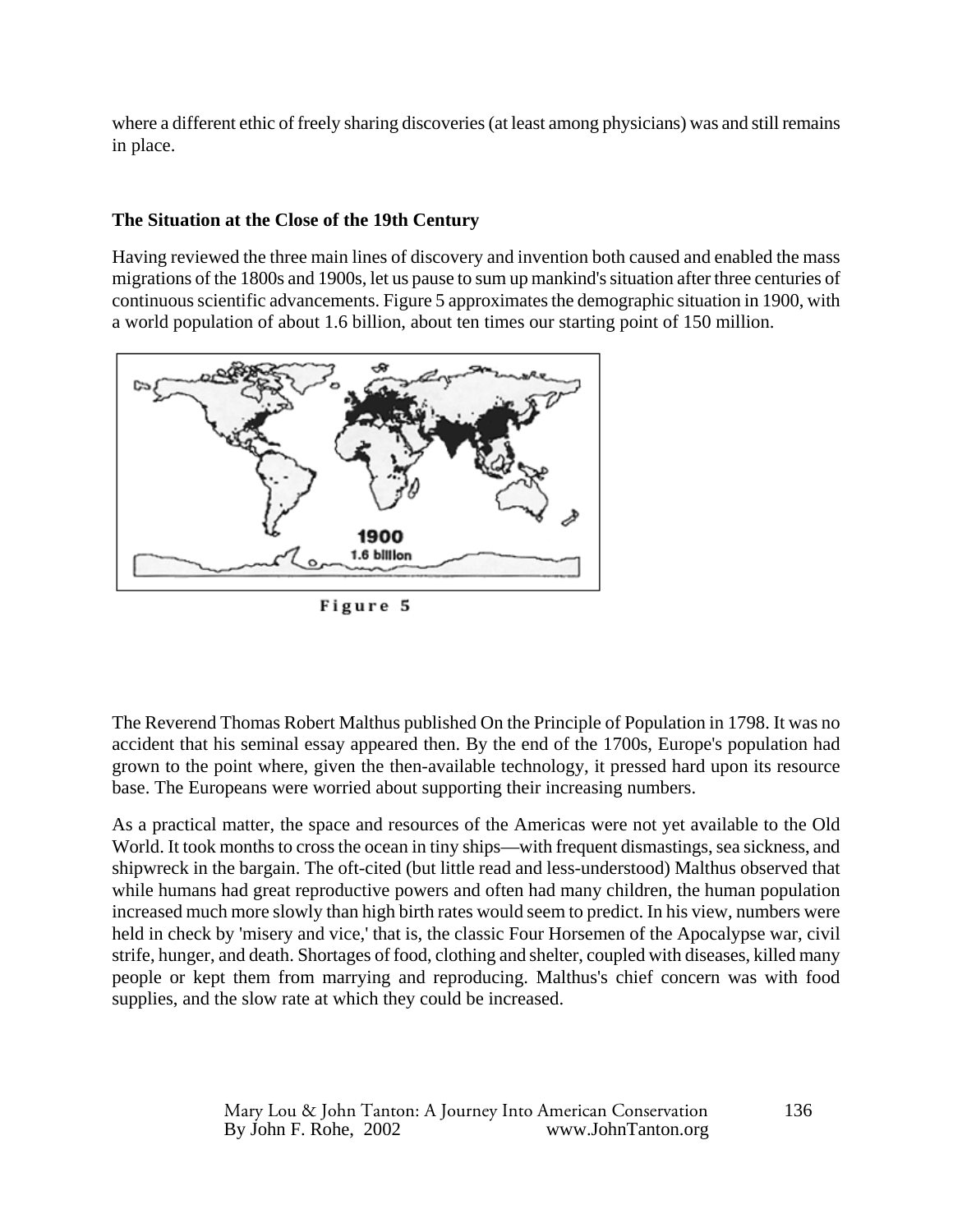Then the unexpected happened. Thanks to improvements in transportation, the New World became more accessible. Surplus people poured out of Europe (perhaps 50-60 million between 1840 and 1930). Resources were imported by the Old World to supply its industries, and overseas markets opened up for the resulting manufactured goods.

As railroads reached the American midwest, they were able to carry grain to Atlantic seaports where it could be shipped inexpensively to Europe. The flood of cheap imported food closed down farms all across England, Europe, and into Russia.<sup>8</sup>

Traveling east, ships were heavily laden with bulky raw materials; returning west, they were lightly loaded with more compact manufactured goods. Rather than carry ballast on the westward leg, the steamship companies decided instead to haul paying passengers. (The streets of Boston in the earlier years had been paved in part with stones from Europe—non-paying ballast stones!) To that end, agents were sent to the interior of Europe to promote emigration, at which they proved very effective. The displaced farmers and others embarked on boats returning to America, where they took up farming and perpetuated the cycle of dislocation. My maternal great-grandfather was typical. Migrating at age 27 after discharge in 1854 from one of the many German armies, he was eventually naturalized at Niagara Falls, New York in 1868. He became a farmer, as are many of his descendants to this day.

Europe's incessant wars, and such catastrophes as the potato blight of the 1840s and '50s (which also occurred on the Continent though with less severe consequences than in Ireland)<sup>9</sup> drove others to leave.

The net result of the opening up of the New World was that Malthus's cup of 'misery and vice' was taken away for a while. Europeans pushed by straightened circumstances at home and pulled by the opportunities of the New World, proceeded to colonize the newly opened lands and utilize their resources. I specify Europeans because this migration was largely a Europe-to-New World phenomenon, and was based on the European scientific advances outlined in this paper.

By contrast, in Africa (except for the slave trade), on the Indian subcontinent, and in Asia, population growth remained largely in situ. (It was also much less, due to the absence of most of the factors we've cited that engendered European population growth and migration.) Only the Europeans were in a position to export their excess population, and use these expatriates to harvest and ship back home overseas resources. The colonists in turn provided a market for manufactured goods, further spurring the Industrial Revolution. Indeed, demographer Kingsley Davis calculates that had Europe not been able to export its surplus people, its population in 1970 would have been 50 percent larger than it was—1.08 billion rather than  $650$  million.<sup>10</sup>

Davis also notes that until the great trans-Atlantic migration of 1840-1930, the historic direction of migration had generally been from sparsely settled territories to thickly settled ones, and from lessadvanced to more-advanced areas, i.e., from the rural to the urban. Then the direction of the flow reversed, with people leaving thickly settled and developed Europe for the sparsely populated and rugged overseas frontiers. Today, he notes, the historic pattern has returned, with flows now running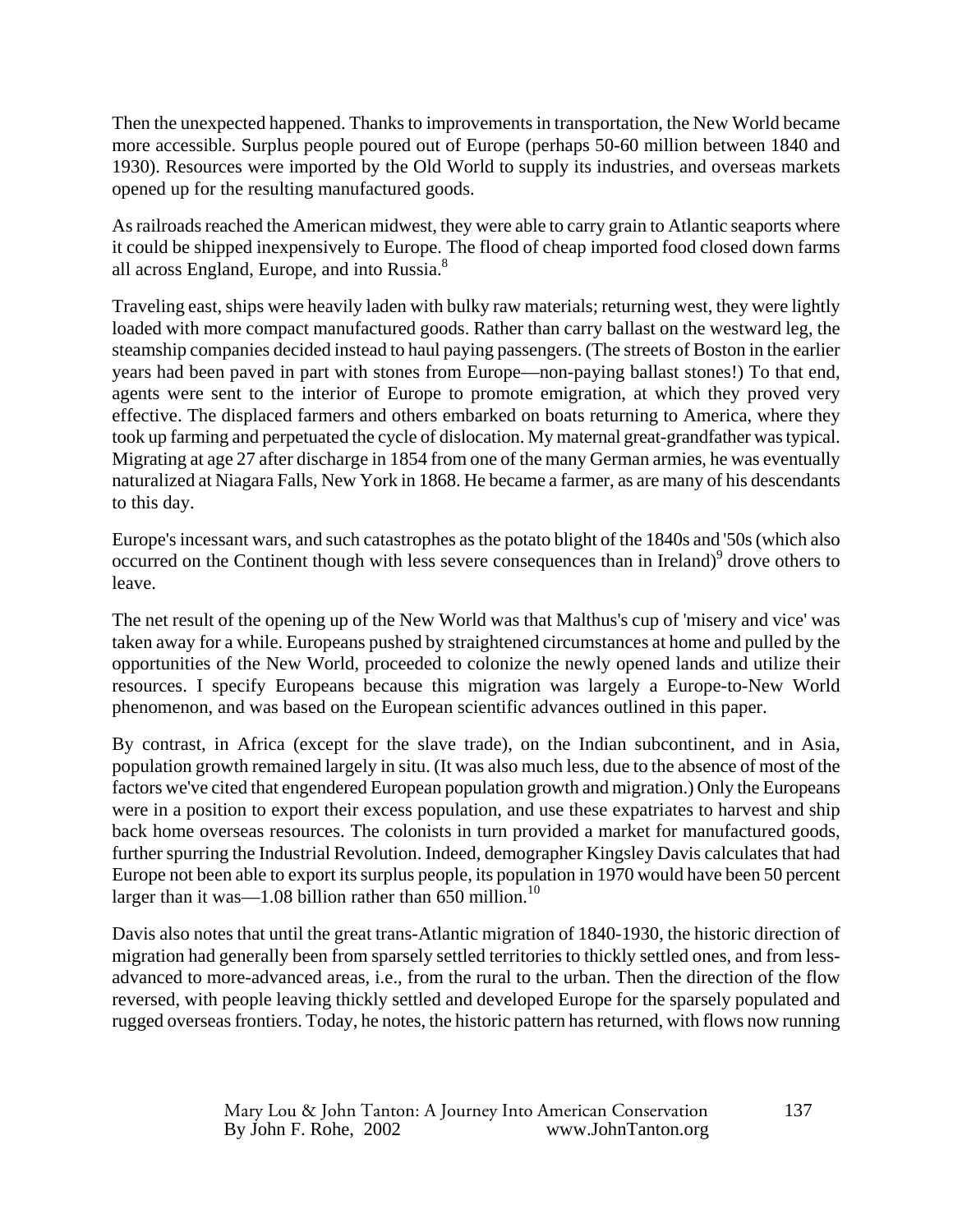toward the developed countries, though in some cases the donor countries are more thickly settled than the recipient ones.<sup>11</sup>

# **The 20th Century: Raising the Stakes**

We now arrive at our own century, the population dynamics and scientific developments of which are well enough known that they need not be reported in detail. Suffice it to state that in the transportation and communication fields, innovation and advancement have gone apace, stimulating interest in and facilitating migration.

Medicine, however, has changed. While public health measures have continued to appear (vaccines for diphtheria, whooping cough, tetanus, polio), the age of potent, life-extending, *individualized* health care is upon us. This is now an increasingly important factor in the expansion of human numbers.

In addition, our scientists have given us pesticides to suppress plant and animal diseases, and fertilizers, herbicides, and the green revolution to produce more food. We Homo sapiens have responded by increasing our numbers to match and test these new limits. Here is a summary of our situation at century's end.



Figure 6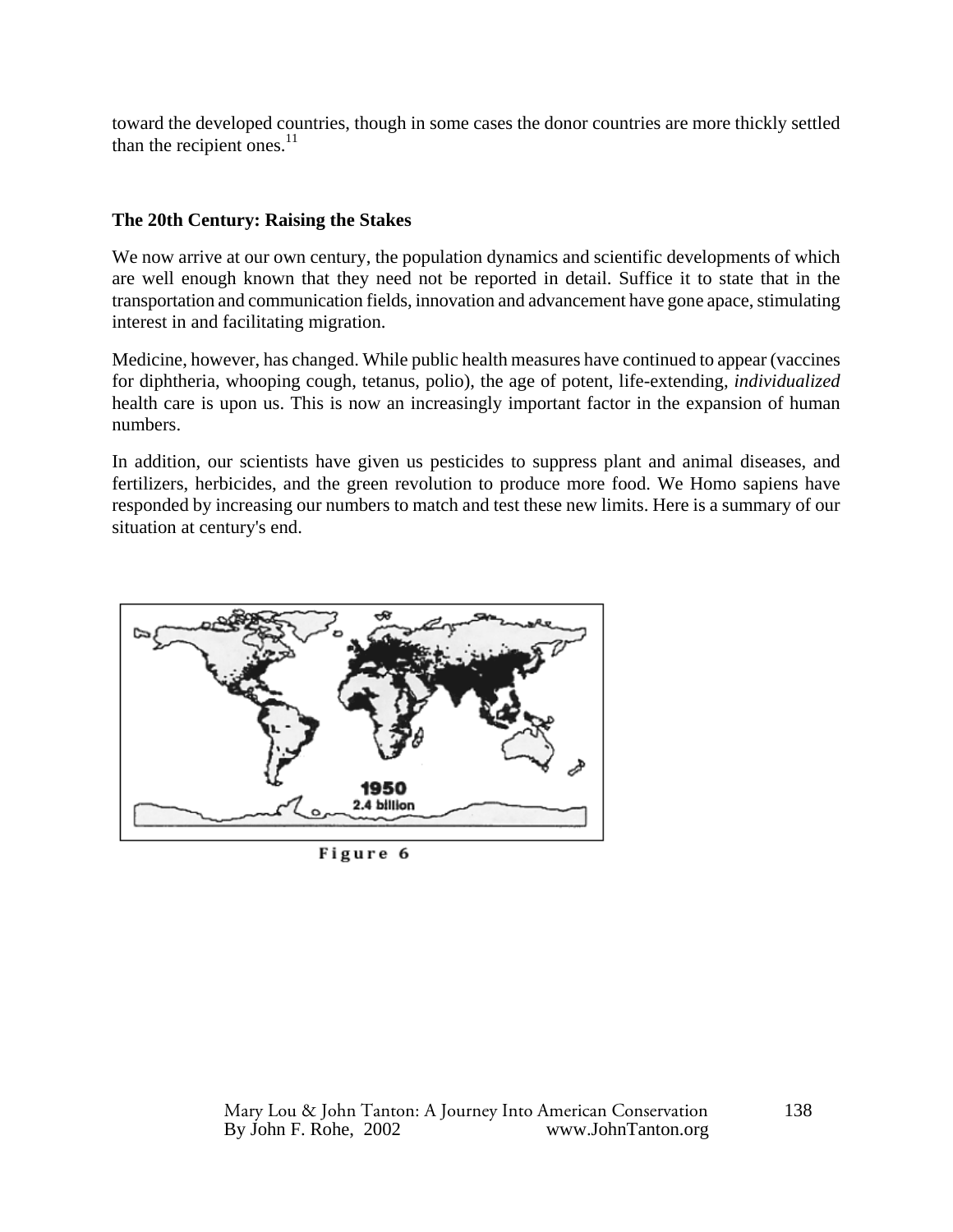

Figure 7

#### **Population Push Pressures**

World population by 1950 had reached about 2.4 billion, sixteen times our base-year number of 150 million. By 1985 - just 35 years later - it had doubled to approximately 5 billion. (Figures 6 and 7.) As of the 1990s, the percentage rate of population growth may be down somewhat, but it now applies to a progressively larger base, so that today the net increase (births minus deaths) is 10,000 per hour, 250,000 per day, 90-plus million per year - the fastest numeric increase in world history. When India lost 30,000 people in an earthquake in 1993, it replaced that number by itself in just two eight-hour shifts; its population currently grows by 50,000 per day.



Figure 8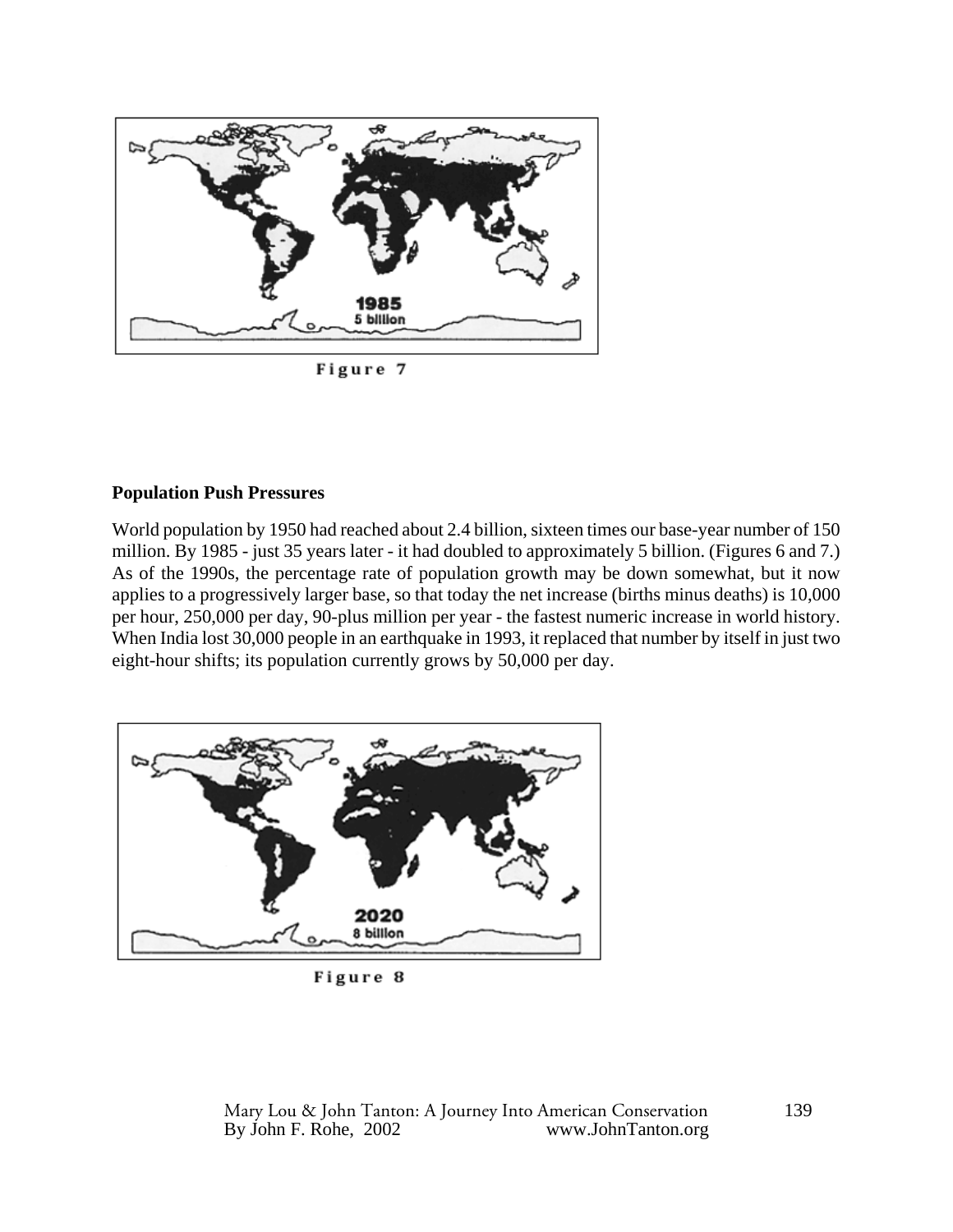Making matters worse, demographic momentum now at work (and beyond reversal in the short term) will greatly swell world population over the next few decades, inevitably increasing human misery and therefore migration push pressures. (Figure 8.)

In the U.S. by 1990, our population had grown to 250 million, nearly sixty-four times the 4 million counted in the first census in 1790. The Census Bureau now projects that by 2050, our population will reach 392 million—a further 60 percent increase—due chiefly to admission of large numbers of young and fertile immigrants.<sup>12</sup>

Beyond just human numbers, consider:

### **Employment Push Pressures**

In March of 1994, the International Labor Organization reported that per capita income for the world's workers fell in 1993 for the fourth straight year. Thirty percent of the world's labor force— 820 million people—were unemployed or under-employed at the beginning of 1994.<sup>13</sup>

Basing our prediction on the number of people already born (this is not a 'guesstimate'), we can see that between 1990 and 2010 the work force of the less-developed countries will expand another 800 million, far more than the *entire* current work force of the more-developed countries (less than 500 million). Where will these people find work?

### **Social and Political Push Pressures**

Freedom House, which reports annually on the status of freedom around the globe, states that as of 1993, only 19 percent of the world's population lives under conditions it describes as 'free.' Those living under 'partially free' conditions make up 40 percent; the 'not-free' account for 41 percent. Adding these last two figures together, we find that over 80 percent of the world's 5.4 billion people - some 4 billion souls - live under conditions less than 'free.' Most of these people could improve their lot in several ways by moving to a developed country. This reservoir of human discontent grows by about 80 million per year, as 90 percent of the world's annual population growth of 90 million occurs in less-developed and less-free countries.

### **Environmental and Natural Disaster Push Pressures**

A nearly endless list could be cited deforestation-exacerbated floods in Bangladesh;14 the collapse of fisheries in the Black and Azov Seas resulting from the accidental introduction of the West Atlantic comb jelly fish;15 pollution in the former  $USSR$ ;<sup>16</sup> the desertification of Africa's Sub-Sahara; and so on.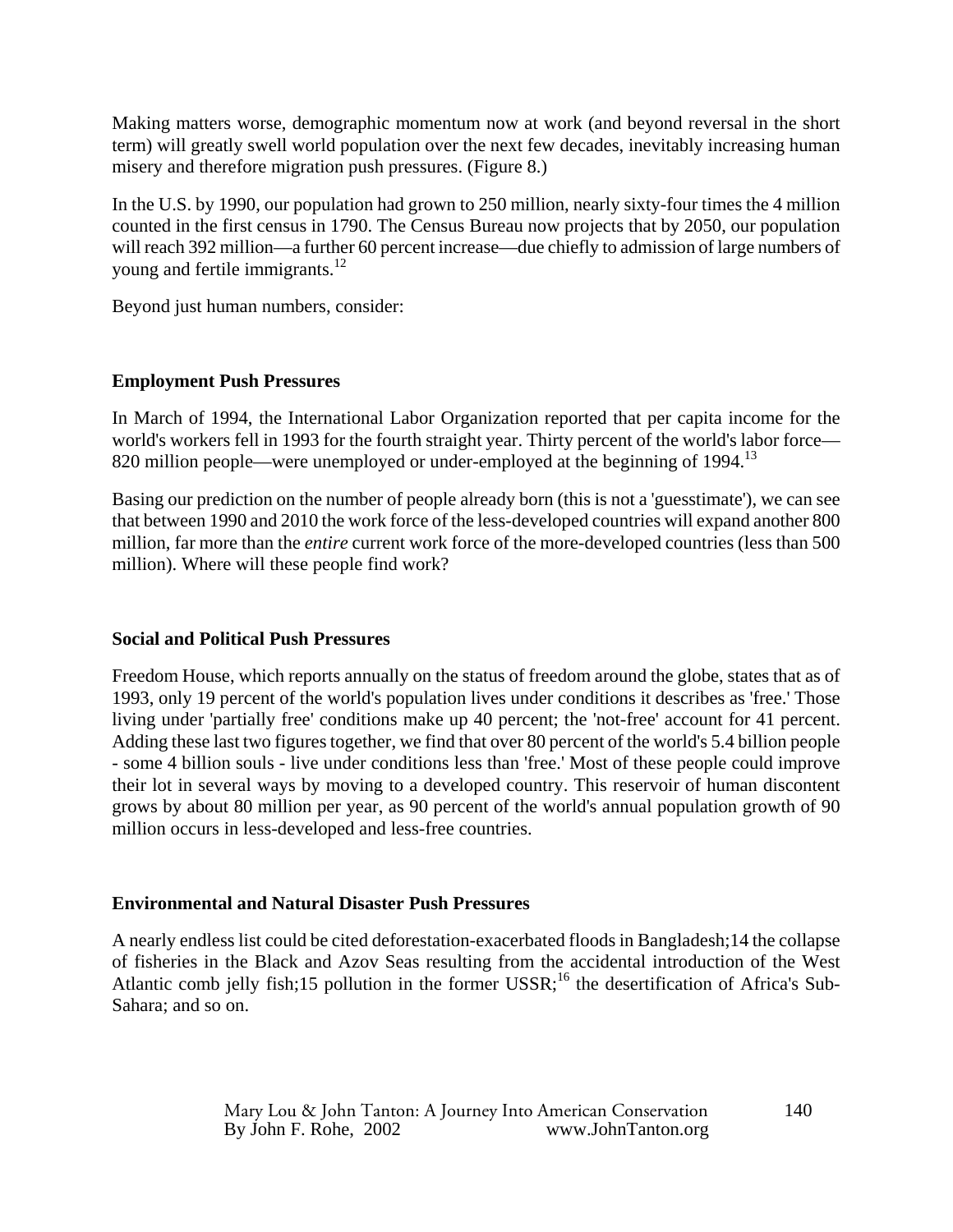Natural disasters such as earthquakes, volcanic eruptions, and floods now find many more people 'in harm's way.' Many of the people displaced by such acts of God are candidates for moving to higher and firmer ground.

# **But to Where Can Such Populations Move?**

North America cannot accommodate huge additional numbers—it is now quite fully occupied, with scarcely any virgin land or untapped resources awaiting settlers. Easily accessible resources have been substantially harnessed and, in many cases, run down. South America still has sparsely populated areas, but is hardly in a position to resettle tens of millions of people with the attendant economic costs and social turmoil.

Europe is more densely populated than North America, and an even less likely candidate for resettling millions of migrants. For instance, reunited Germany has a surface area about equal to that of the combined states of Oregon and Washington; but it has a population one-third that of the *entire* United States. The Netherlands is twice as densely populated as Germany, with an average 1,300 people per square mile. How can either of these places receive millions of newcomers? The same is true of most of Europe and the habitable portions of Africa and Asia. The globe's hospitable lands are in the main already taken up.

Does outer space offer an answer? Regrettably not, at least in our time. We know of no other liveable planets. Even if we did, just to keep up with population growth, we would need to fire 10,000 people an hour into space - *never to return*. Anything less would be demographically ineffective. Any volunteers?

# **In Addition: Growing Resistance to Migrants**

From the pool of 4 billion potential migrants, there are probably fewer than four million persons worldwide who are allowed to migrate legally each year—about one in 1,000, or 0.1 percent. (Table 1.) Of the 170-plus member countries of the United Nations, only a handful still *seek* immigrants. And in each of these countries, public opinion polls show strong opposition to both illegal and legal immigration. Serious reexamination of immigration policy is under way in all of these countries with sharp reductions as a possible outcome. The other U.N. members are in the market for newcomers only under the most stringent of conditions, and usually in very limited numbers.

In retrospect, it took only 200 years—1790 to 1990—to skim the cream of the Americas' resources and return mankind to the conditions faced in Europe in 1798 when Malthus wrote his essay millions of people in dire circumstances, with huge pools of under- or unemployed labor. But now the numbers are vastly larger, and no virgin continents await settlers.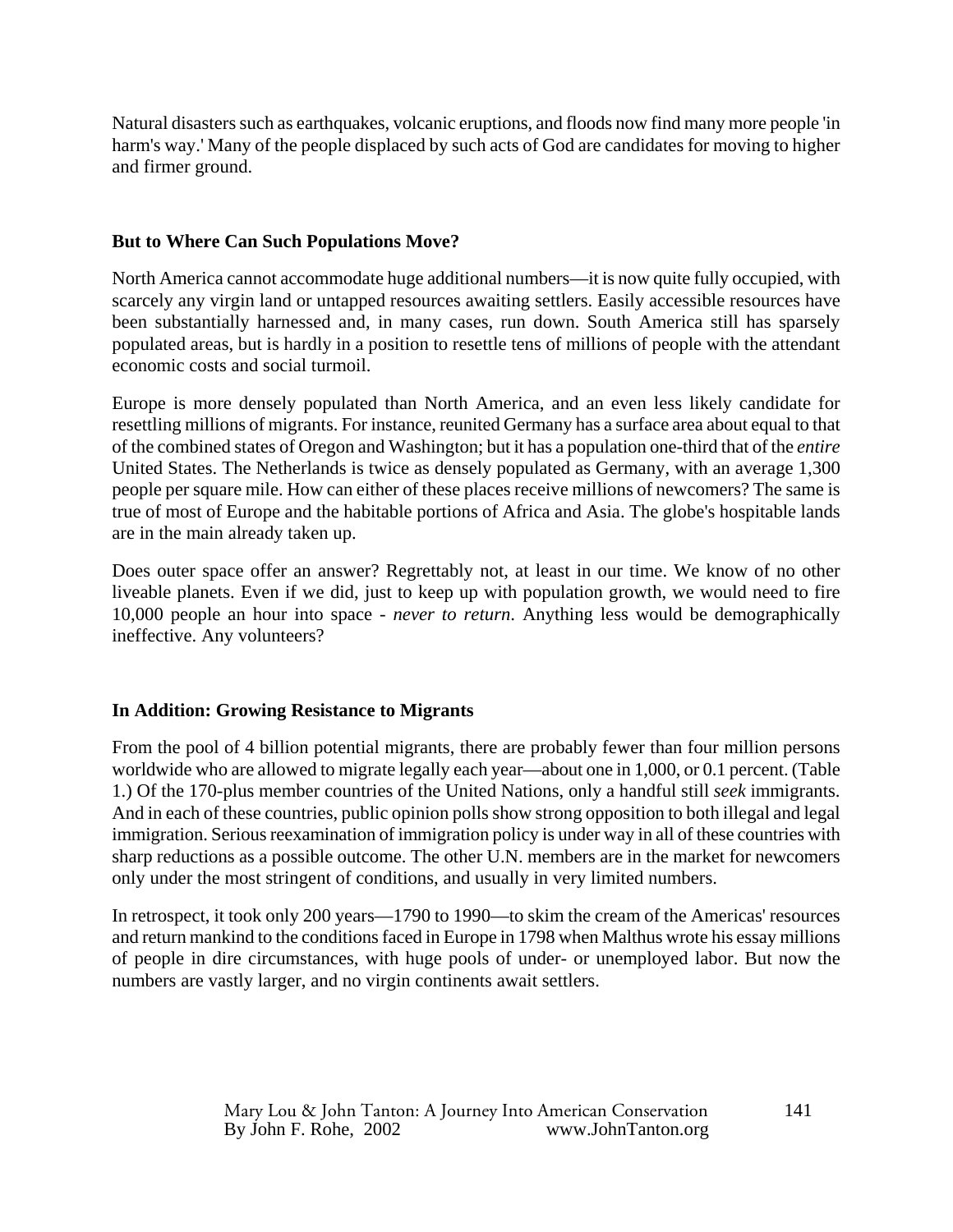#### **Table 1**

#### **Legal Immigration to the Main Immigrant-Receiving Nations**

Country and Year

for which data is available Number

| Australia (1991-92)             | 107,400   |
|---------------------------------|-----------|
| Canada (1991)                   | 230,781   |
| Federal Rep. of Germany (1992)* | 1,489,449 |
| <b>France (1990)</b>            | 176,115   |
| <b>Israel</b> (1992)            | 77,032    |
| Italy (1992)**                  | 11,350    |
| Sweden (1989)                   | 58,944    |
| United Kingdom (1990)           | 51,960    |
| United States $(1990)$ ***      | 1,536,483 |
| TOTAL                           | 3,739,514 |

\*This includes 281,847 ethnic Germans from the former East Germany, Eastern Europe and Russia.

\*\*Italy doesn't consider itself a country of immigration and so does not keep relevant data. The 11,350 are family reunification visas and asylees (2,650), but do not include tens of thousands of people of Italian descent returning from places such as Argentina.

\*\*\*This includes 880,372 aliens granted permanent residence under the provisions of the 1986 Immigration Reform and Control Act.

SOURCES: Center for Migration Studies (Washington, DC); European Forum for Migration Studies (Bamberg, Germany)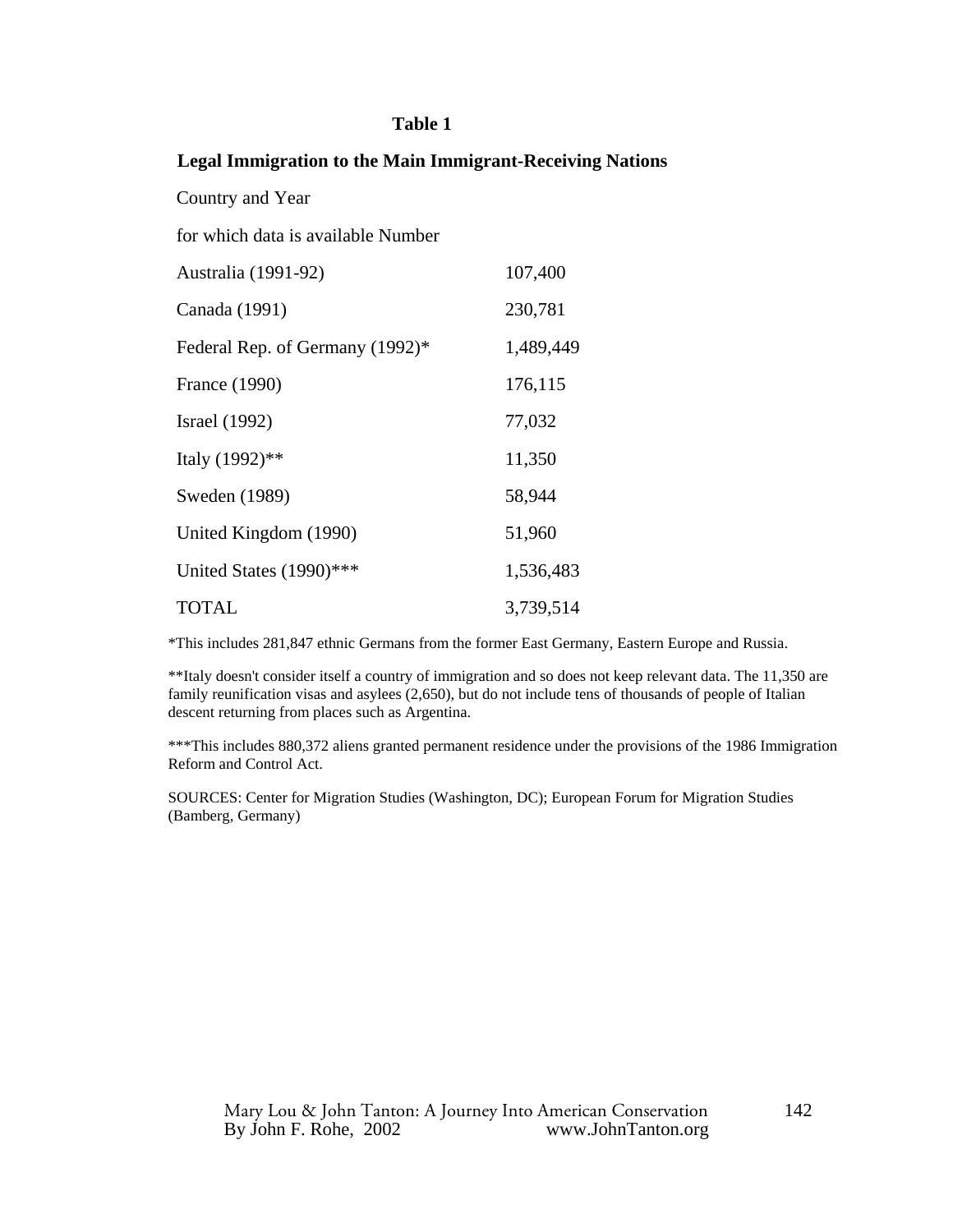## **End of the Migration Epoch?**

It is hard to envision a win/win outcome to our migration dilemma. In sum, as the second millennium closes we find the 'irresistible force' of growing migration pressure confronting the 'immovable object' of escalating resistance to migration.

# **How Will It All Turn Out?**

If the developed countries cannot or will not control their borders, they will quickly be swamped in the remaining years of this century or the opening ones of the next. It seems unlikely that their welfare systems can provide benefits to any and all who can afford the price of a ticket, or that their social, political, and economic systems can cope with the resultant plethora of languages, religions, races, and ethnicities. Even if the developed countries take in tens of millions, it will have little effect on the growing numbers of people left behind. In this hapless scenario, migration would stop only when it is no longer worth moving - only when abject poverty prevails everywhere. I cannot believe the developed countries would allow this to happen.

If the developed countries do muster the will and the very considerable resources required to control their borders, we will be the subject of 'Isle-of-Prosperity-in-a-Sea-of-Misery' TV shows—shows that vividly portray the chaos and anarchy that many envision for the Third World.17 Given that many of the developed countries' resources come from the less-developed regions (the U.S. for instance, imports more than 50 percent of its oil) the developed world's future is far from assured in this scenario.

In contrast, let us assume some outpouring of compassion. Say 8 million legal migrants were accepted worldwide in one year, twice the present annual number. That would accommodate only one months' world population increase, and do nothing to decrease the ranks of the discontented. What happens the next year? Do we accept another 8 million, while falling further behind?

My estimate is that as these alternate futures become known, the forces working world-wide to secure borders and decrease immigration will prevail. By the turn of the century, both illegal and legal migration will be severely curtailed. Trans-border migration of impoverished tens of millions, as occurred between 1840-1930, is simply impossible to envision; this would be viewed everywhere as an invasion. It is now and would then be vigorously resisted by whatever means necessary.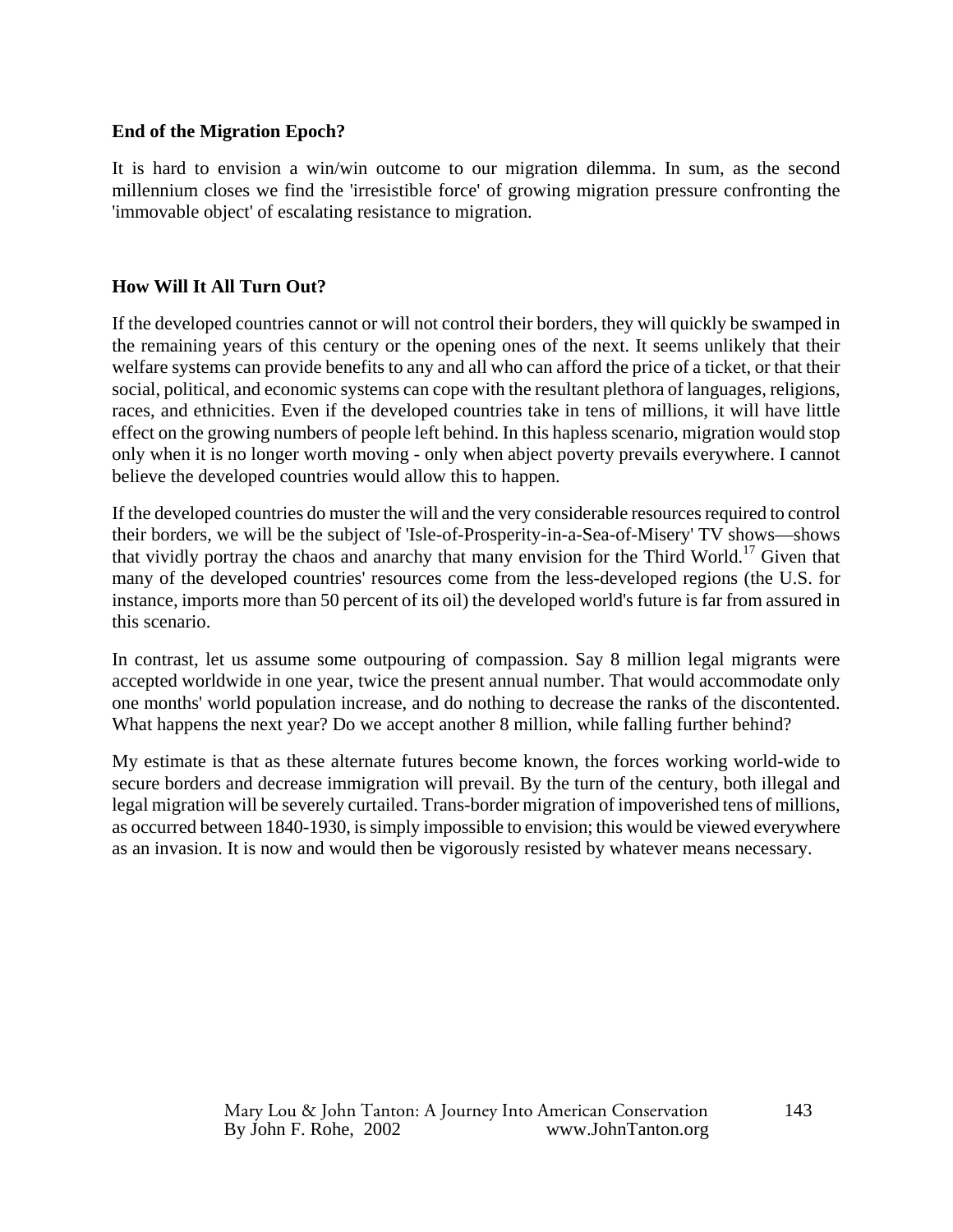# **Toward a New Paradigm**

I have picked my words carefully. I write of the virtual end of migration of people who will be *welcome*, wherever in the world they may settle. Doubtless, some clandestine migration will continue, but most migrants will increasingly be resented by the majority of the populace in the target countries.

The world is not *full*, but is *fully occupied*, and by those who for reasons lamented by some and lauded by others, do not wish to divide their patrimony into smaller pieces by admitting more people. Unfortunately, we can offer no encore analogous to the occupation in the 1800s and 1900s of the Americas and Australia/New Zealand. There are no new continental land masses to be discovered, and few remaining unclaimed virgin resources. We have finally done it—we have spread completely across the *habitable* surfaces of the globe, and fulfilled at least one Biblical injunction to be fruitful, multiply, and subdue the earth.

The three scientific revolutions that made migration a solution in the *fin de siècle* times of the 1890s have now made it a difficult problem in the *fin de millénaire* times of the 1990s. To review

1. Medical and public health science are relentlessly saving lives and, by postponing death beyond the fertile years, pushing human populations to ever higher levels.

2. Communication technology is constantly evolving and ever cheaper, informing people of bad conditions at home and greener grass elsewhere.

3. Transportation improvements are making it ever more possible for huge numbers of people to move at relatively small expense anywhere on the globe in a matter of hours.

I predict that future historians, looking back on the end of the second millennium, will report that just as mankind went through Ages characterized as Stone, Bronze, and Iron, so it went through an Immigration Epoch that bridged all of those ages, and came to a close about the year 2000. Movement of people continued just as did use of stone, bronze, and iron, but the human race had to find ways other than migration to address its problems. There was no alternative.

An important chapter in human history had closed.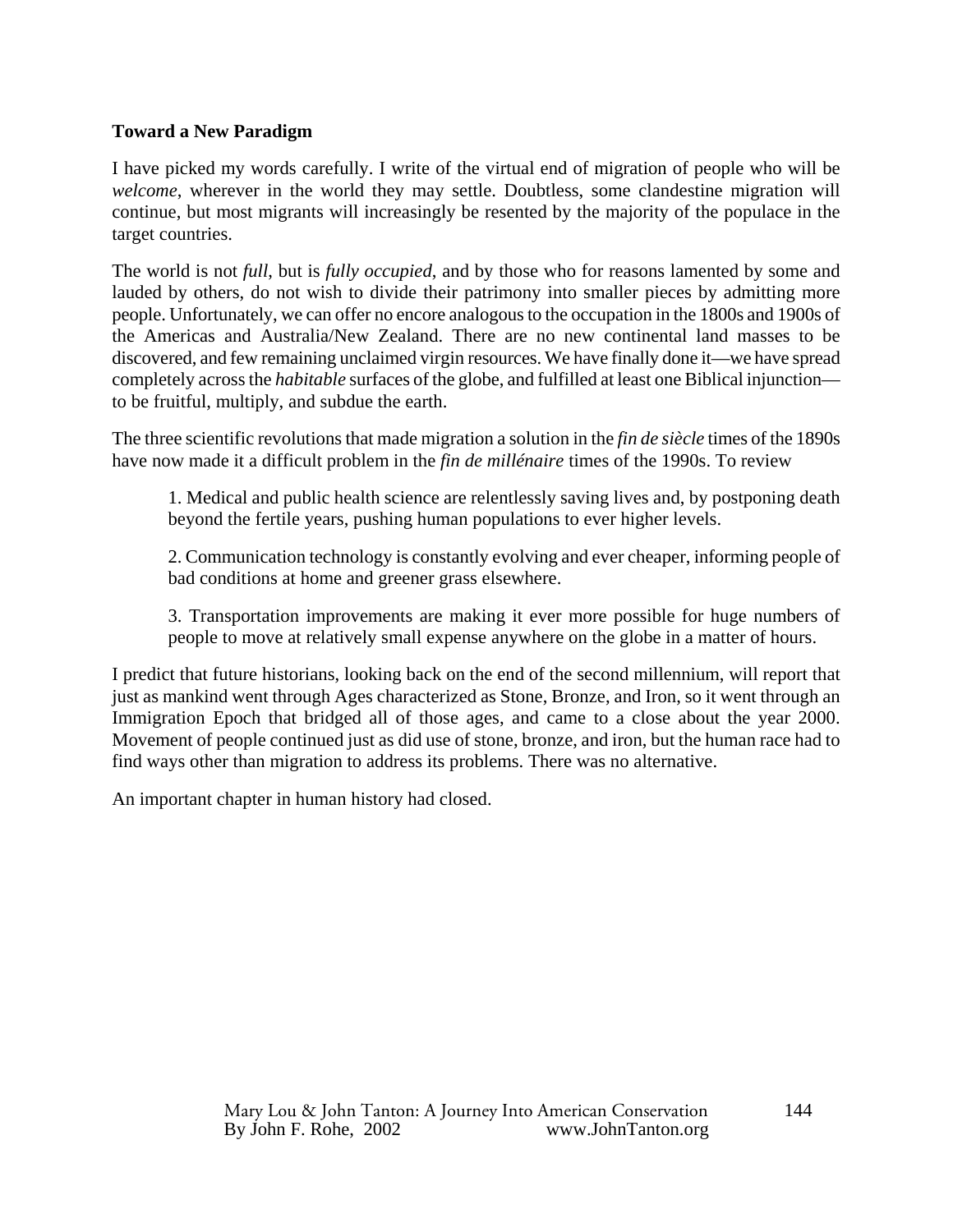# **Needed: A Paradigm Shift**

The world has changed since our Republic was formed 200 years ago. Our mental image of it must change to keep pace. Thomas Kuhn calls such readjustments 'paradigm shifts' and defined them in his 1962 book, *The Structure of Scientific Revolutions*, as 'a set of assumptions about reality—an accepted model or pattern that explains the world better than any other set of assumptions.<sup>18</sup>

The next section lays out side-by-side some of the paradigm shifts needed to align our view of international migration with new realities.

| The Old Dogma                                                                                                                                                                                       | The New Understanding                                                                                                                                                                                                                                                                                       |
|-----------------------------------------------------------------------------------------------------------------------------------------------------------------------------------------------------|-------------------------------------------------------------------------------------------------------------------------------------------------------------------------------------------------------------------------------------------------------------------------------------------------------------|
| 1. There is enough for all, regardless of numbers.<br>Selfishness and greed are the problem. Just<br>distribution is the solution.                                                                  | 1. Resources and livable conditions are<br>scarce. Manna does not fall from heaven.<br>Scarcity is the rule, and requires a degree of<br>self interest.                                                                                                                                                     |
| 2. The population problems and pressures can be.<br>solved by moving people to sparsely populated<br>countries.                                                                                     | 2. Population problems are beyond solution<br>by migration. No habitable, unclaimed<br>lands remain. Most people will never be<br>able to leave the country of their birth.                                                                                                                                 |
| 3. Large scale migration can continue indefinitely.                                                                                                                                                 | 3. The large scale migration of the last 200<br>years is an aberration enabled by conditions<br>that cannot be replicated. In a limited<br>world, it must necessarily come to an end.                                                                                                                       |
| 4. National boundaries are arbitrary and<br>illegitimate. We should transfer our allegiance<br>upward to world government. Robert Frost was<br>right 'Something there is that doesn't love a wall.' | 4. The nation-state is one of the essential<br>levels of human government. Modern life is<br>impossible without it; most people will<br>transfer their loyalties down to the clan or<br>tribe, not upward to world government.<br>Robert Frost's neighbor had it right 'Good<br>fences make good neighbors. |

# **A Proposed Shift in the Immigration Paradigm**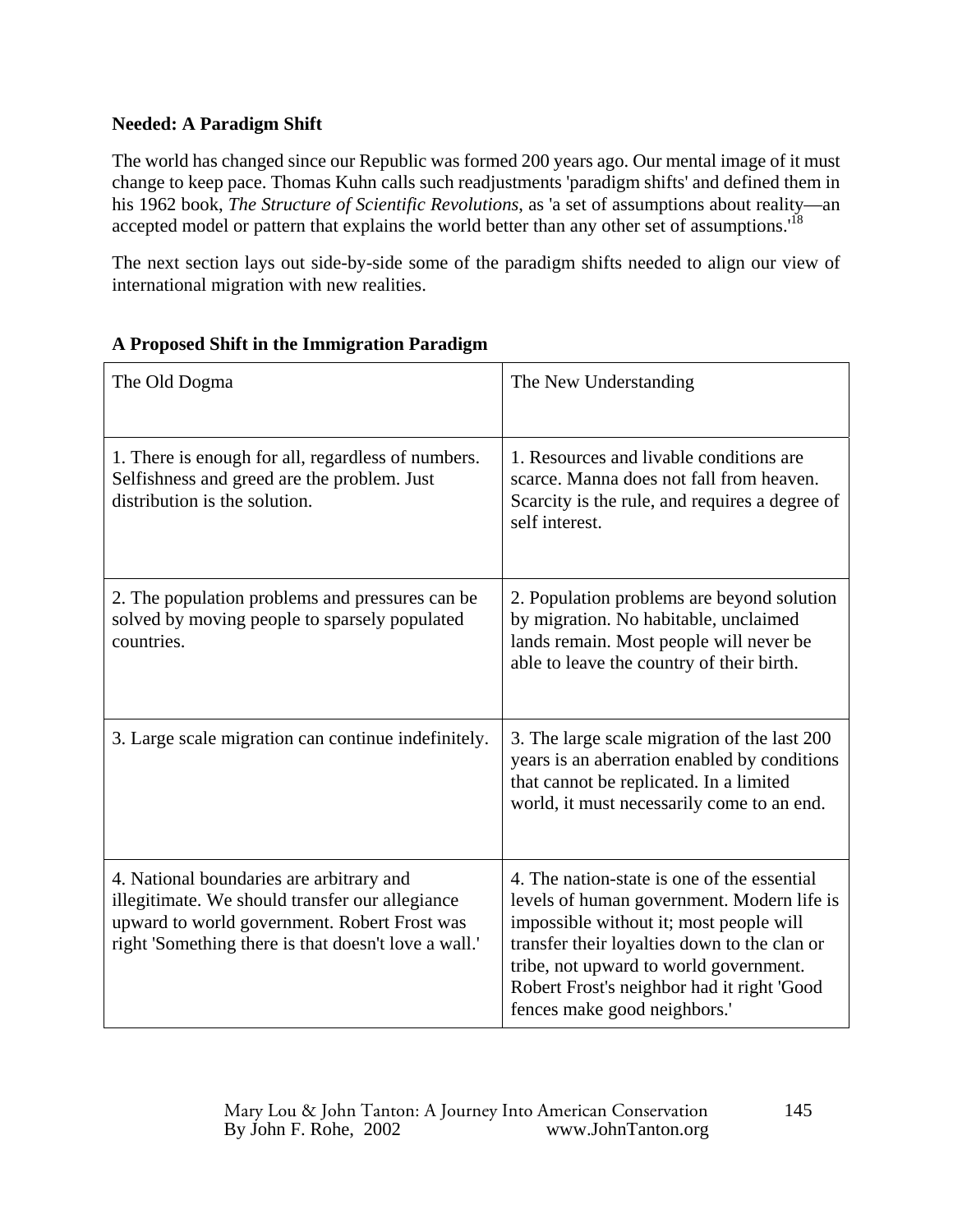| 5. We are a nation of immigrants. The Statue of<br>Liberty stands for open immigration.                                            | 5. All nations are nations of immigrants at<br>some point in their history. The United<br>States is not special in this regard. The<br>Statue of Liberty stands not for<br>immigration but for the rule of law and<br>'Liberty Enlightening the World.' |
|------------------------------------------------------------------------------------------------------------------------------------|---------------------------------------------------------------------------------------------------------------------------------------------------------------------------------------------------------------------------------------------------------|
| 6. Immigration is primarily a civil liberties<br>problem to be dealt with by specialists lawyers,<br>judiciary committees, courts. | 6. Immigration is primarily a population<br>and resource problem. Policy should be set<br>by demographers, resource committees and<br>biologists, in consultation with the<br>citizenry.                                                                |
| 7. The proper focus of our attention is on those<br>who migrate - the less than 0.1 percent.                                       | 7. The proper focus is on the 99.9 percent<br>of people who remain at home to contend<br>with the conditions that migrants leave<br>behind. They are the ones who most need<br>and deserve our support.                                                 |
| 8. Those who migrate are to be celebrated as<br>heroes.                                                                            | 8. Those who stay and struggle to change<br>things for the better - the Lech Walesas of<br>the world - are the real heroes.                                                                                                                             |
| 9. Limiting immigration is selfish or worse.                                                                                       | 9. Limiting immigration and hence<br>population growth is our duty if we are to<br>pass our national estate on to our<br>successors in livable condition. Migrants<br>are usually selfish in their motivation.                                          |
| 10. Diversity is good and more diversity is better -<br>without limit.                                                             | 10. Commonality is also good and essential<br>to workable social arrangements. Too much<br>diversity leads to divisiveness and conflict.                                                                                                                |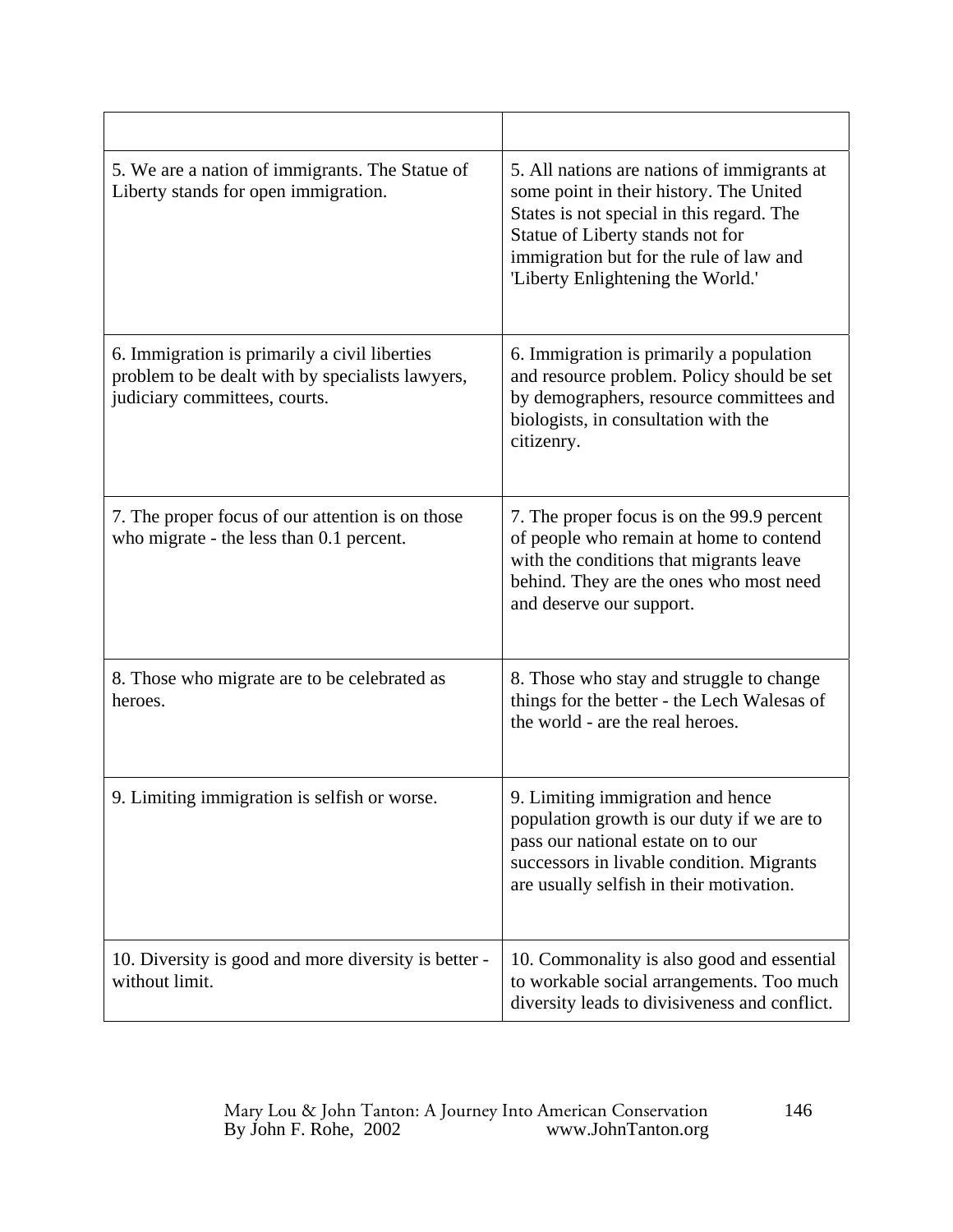# **But what about ethics and morals? What is the** *right* **thing to do?**

Many great human questions are at bottom ethical and moral, rather than economic or political. Elimination of the age-old practice of slavery was not based on cost/benefit analysis. Philosophers and their governments have long sought to define the 'just' war. Volunteer associations by the hundreds are actuated by high-minded concepts of right and wrong, even in this secular era.

Down through the years, many codes of conduct have appeared to guide mankind in wrestling with ethical or moral decisions. Without such common, agreed-to benchmarks, resolution of disputes and probably even civilized life would not be possible.

Control of migration is one of the great and age-old human questions. Based on the new paradigm presented above, we need to develop a new set of principles to guide the formulation of immigration policy. These are the ones that seem to be evolving:

# **A New Decalogue For An Increasingly Crowded World**

Principle I: World population growth of 10,000 per hour, 250,000 per day, 90-plus million per year, dwarfs the absorptive capacity of the few countries still willing to receive legal (and certainly illegal) immigrants. The stresses caused by population growth cannot be solved by international migration. They must be confronted by and within each individual nation.

Principle II: The nation-state, remains an *essential* unit of human governance. Sovereignty is the guarantee of a nation's and its citizens' right to exist. Sovereignty includes the right to regulate entry into one's territory. The United Nations' *Universal Declaration of Human Rights1*9 recognizes this by enumerating a right of emigration, but not of immigration. The alternative to delineating and controlling borders is anarchy.

Principle III: *Each nation* has a solemn responsibility to provide for the health, education, employment, and security of its own citizens. No nation can expect to solve deficiencies in these areas by exporting its surplus people. Fundamental to the concept of national rights and responsibilities is the duty of each nation to match its population with its political, social, and environmental resources, in both the short and the long term. No nation should exceed what the biologists call its 'carrying capacity.'

Principle IV: In setting its immigration policy, any nation must *first* look after the *interests of its own citizens*, including those at the bottom of the socio-economic ladder. The long term consequences of any actions, including the need to ensure social cohesion, and the long range management of social, political, and environmental resources must be considered. Passing these on in healthy condition to future generations must be a fundamental objective of public policy. This is not selfish; it is a requirement of social responsibility.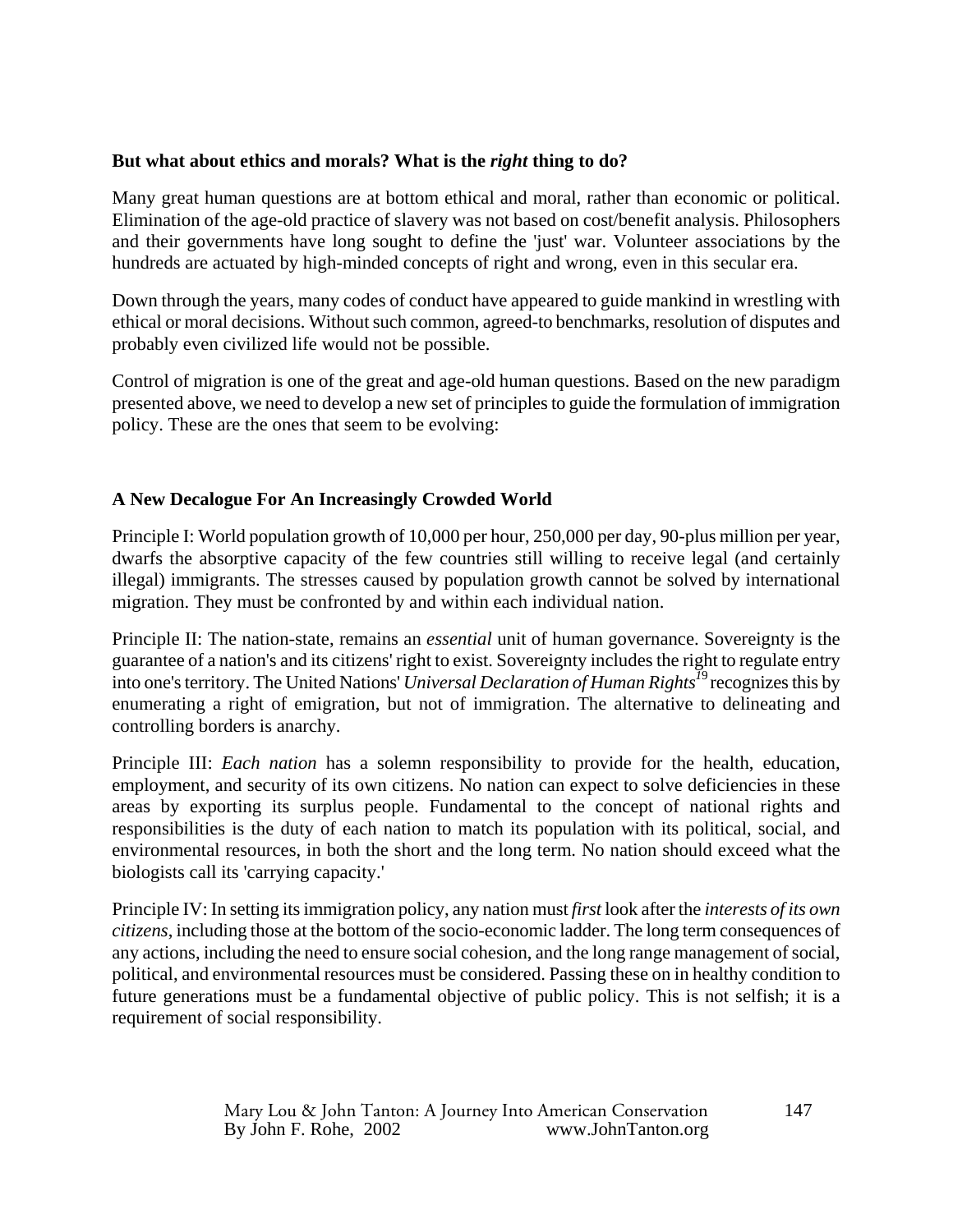Principle V: *Each nation* should *train* its own technical and professional personnel, matching supply to demand. The developed countries in particular should not continue to encourage a brain drain from the less-developed countries, luring their talented people, and thus benefitting from the scarce capital that went into their education. On their part, the less-developed countries should educate their citizens in fields appropriate to their own country's needs, and not for some personnel export market.

Principle VI: *Each nation* should arrange to *do its own drudgery work*, even if this means extra expense to improve the wages and conditions of service workers. Communities within the developed countries that have few or no immigrants have long demonstrated their ability to maintain themselves without outside help. In the long course of human history, there have always been those who wanted to harvest the product of another's labor. This was the underlying theme of slavery. It is time we closed this chapter of human history.

Principle VII: *Illegal immigration* is unacceptable, both for the individual migrant and for the recipient nation. Newcomers should arrive legally, indicating their respect for the laws and customs of their prospective new land. If workers have legal status, it will reduce the temptation of potential employers and others to exploit newcomers because of their illegal status. Illegal immigration should be held to the irreducible minimum.

Principle VIII: *Legal immigration* should come under the discipline of a 'budget' concept, one that specifies an all-inclusive ceiling. If more in one category are to be admitted, balancing cuts must be made elsewhere.

The three fundamental questions that must be answered to set a policy on legal immigration are:

1. *How many* people shall we admit, and *what factors* should be taken into account in setting this limit?

2. *Who* should be chosen to immigrate, and *what criteria* should be used for choosing among candidates?

3. *How* can we humanely enforce the rules we decide upon?

To be taken seriously, any proposed legal immigration policy must set out specific answers to this 'How-Who-How' trilogy.

To underscore the value of citizenship, legal immigrants should enjoy a lesser 'bundle of rights' than citizens during their trial period of legal resident alien status. When they become eligible for naturalization, they should either commit themselves fully to their new country by becoming citizens and receiving full rights and accepting full responsibilities—or, if they choose not to make this commitment, should return home, making room for someone else. Both dual citizenship and permanent, lifelong resident alien status are ethically unacceptable. People should commit themselves to one polity or another, and participate fully in efforts to improve its social, political and economic life.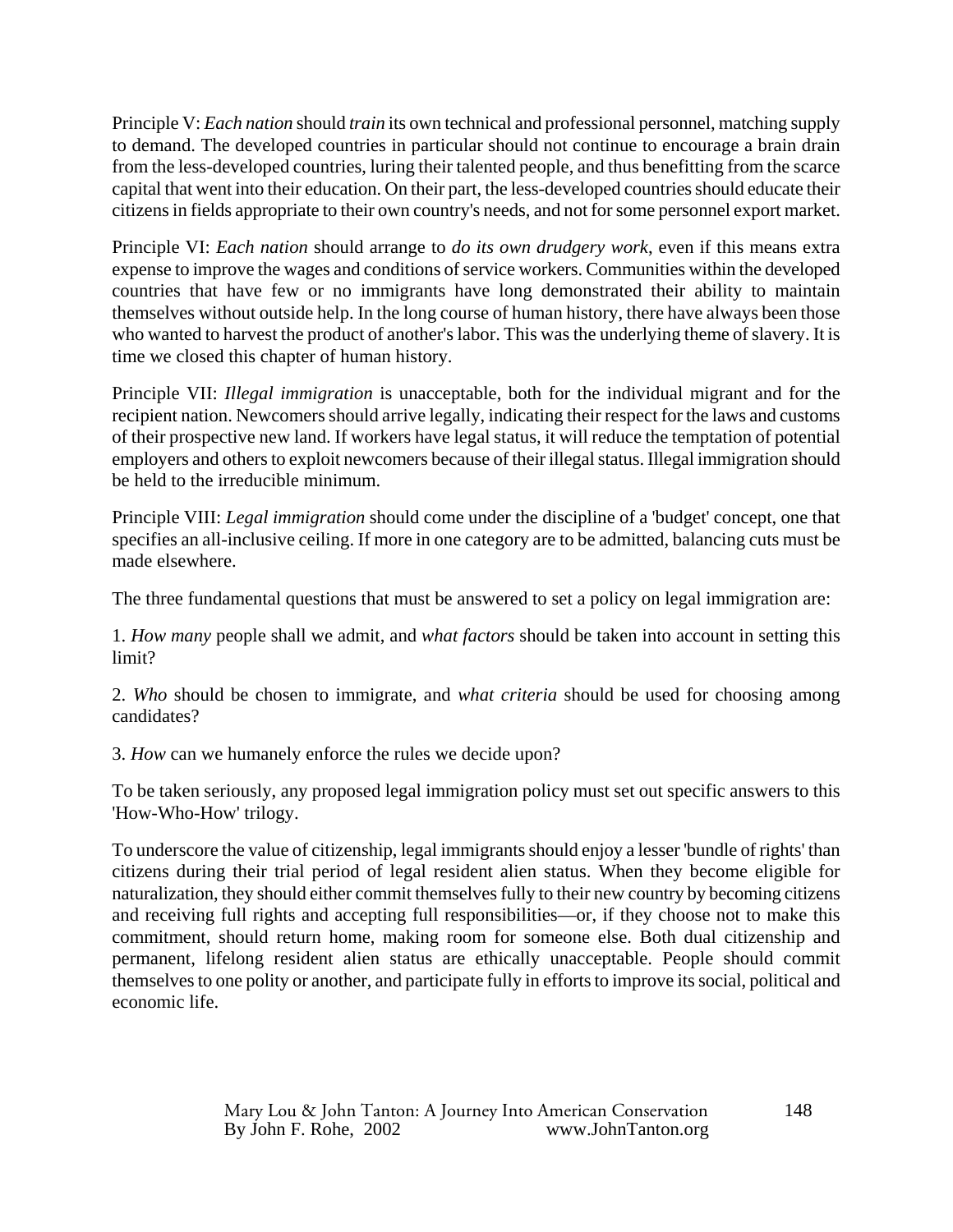Principle IX: Concerning asylees and *refugees*, the emphasis should be on temporary succor with eventual repatriation, rather than permanent settlement. The UN High Commissioner for Refugees states that repatriation must be the solution for most refugee problems, given the numbers involved.20 The limited refugee funds available are better spent on the relatively inexpensive per capita maintenance of many refugees in their region of origin, rather than on expensive permanent resettlement of a few in the developed countries. Refugees should not be introduced to the developed countries if there is to be any hope of repatriation.

Principle X: The *epoch of international migration* as a solution to human problems is over for the overwhelming majority of mankind. Most people will never be able to move from their place of birth; there are simply too many people and too few places left to go. Instead, individuals will have to work to change conditions they find unacceptable.

Acknowledgement of the realities underlying these principles could usher in a whole new epoch in human history, one in which support will flow toward individuals attempting to deal with their problems, rather than to those who simply take flight from them.

The astute reader will note that we have not placed heavy emphasis on a plethora of 'immigrants' rights.' Rather, we emphasize the rights (and responsibilities) of the citizens in both the receiving and sending countries.

Many axioms and corollaries to this basic set of ten principles could and need to be enunciated. However, these broad guidelines can provide an overall framework for policy making.

# **In Summary: End of the Migration Epoch!**

It is now time to remove the question mark from the title of this essay and replace it with an exclamation point to assert that the convergence of events and data show that we are fast approaching the end of the Migration Epoch. *Welcoming* international migration—legal, and especially illegal—is no longer a practical option for almost all of the world's people. Rather, they will have to bloom where they are planted if they are to bloom at all. They will have to work to change conditions they don't like rather than just move away from them. Helping make it possible for them to stay rather than leave is the proper focus for our efforts.

Rampant twentieth-century population growth has brought sobering new realities. We must adjust our immigration paradigm and its derivative ethical system accordingly.

# **NOTES**

1 In pursuit of his demographic and immigration policy interests, Tanton has served as organizer and president of Northern Michigan Planned Parenthood (1965-71); as chair of the national Sierra Club Population Committee (1971-74); as a member of the national Zero Population Growth board (1973-78); as chair of its Immigration Study Committee (1973-75); as its national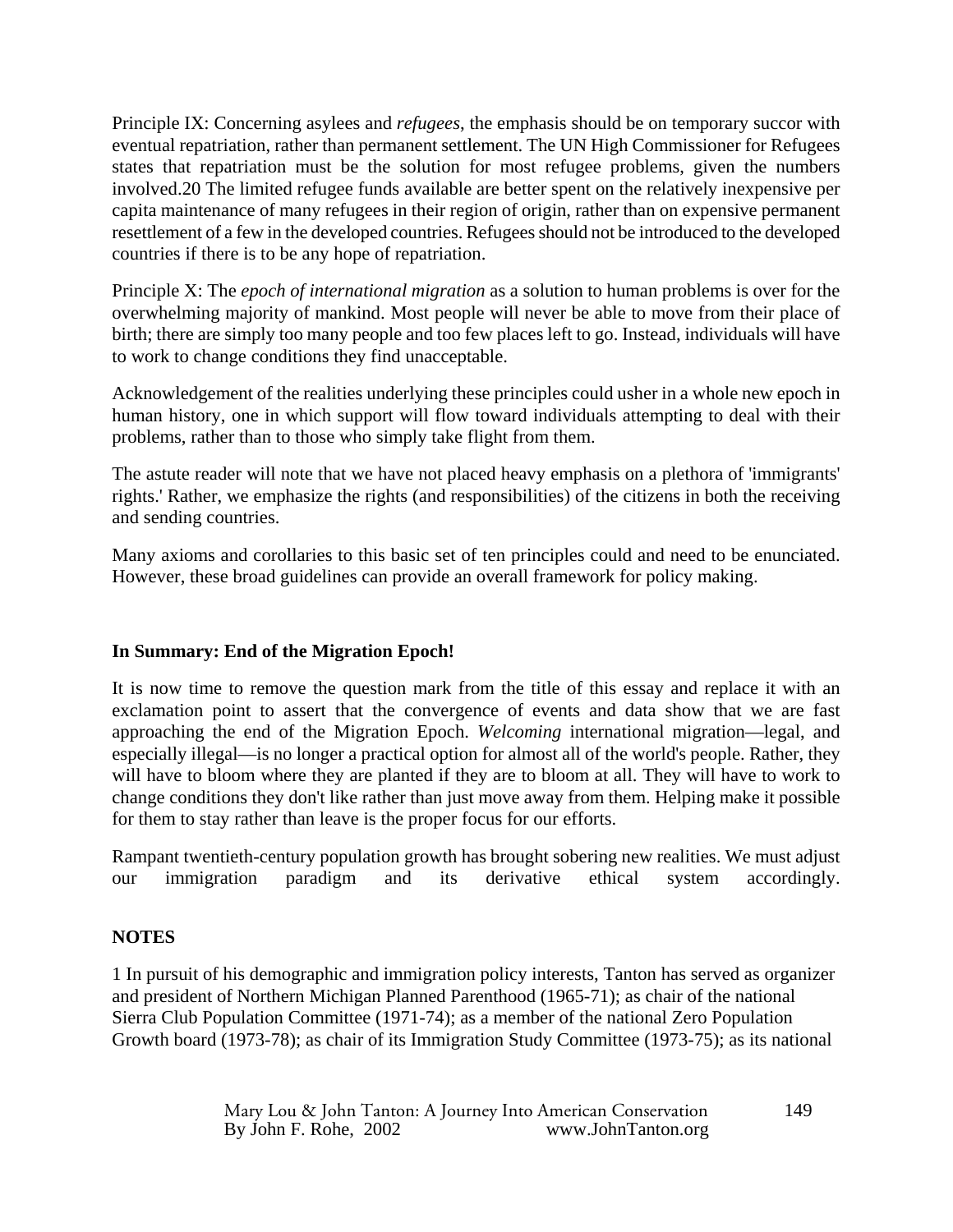president (1975-77); as organizer (1979) of the Federation for American Immigration Reform (FAIR) and its chair (1979-87); and as a board member of Population/Environment Balance (1980-90).

2 For an excellent overview of these early human movements, see Kingsley Davis, 'The Migration of Human Populations,' *Scientific American*, Vol. 231, No. 3, September 1974, pp. 93- 105. In my view, this article is one of the classics in immigration literature.

3 The main resource used to construct these population growth maps was *The Atlas of World Population History* by C. McEvedy and R. Jones (New York Penguin Books, 1978) plus data published by the Population Reference Bureau, Inc., 1875 Connecticut Avenue, N.W., #520, Washington, D.C. 20009, 202-483-1100.

4 The dates for the historical events mentioned throughout this paper are taken from *The Timetables of History* by Bernard Grun (New York Touchstone Books/Simon & Schuster, 1982). This book was originally published in German as Werner Stein's *Kulturfahrplan* - an excellent addition to the library of anyone with an interest in history.

5 William Ecenbarger, 'Flushed with success,' *Chicago Tribune Magazine* (April 4, 1993), pp. 23 ff.

6 Koch's Postulates

1. Obtain an organism from a diseased individual.

2. Grow it in pure culture.

3. Inoculate a healthy individual with the organism and precipitate the original disease.

4. Successfully reculture the same organism from this newly infected individual.

Koch held that this sequence proved that the organism was the cause of the disease.

7 William McNeill in *Seeds of Change A Quincentennial*, Herman Viola and Carolyn Margolis (eds.) (Washington, D.C. Smithsonian Institution, 1991).

8 Daniel P. Moynihan, *Pandaemonium: Ethnicity in International Politics* (New York Oxford University, 1993), pp. 137-138.

9 Cecil Woodham-Smith, *The Great Hunger* (New York Harper & Row, 1962); McNeill, op. cit.

10 Davis, op. cit, p. 99.

11 Davis, op. cit., p. 95, 100, 102.

12 Gary Blonston, 'Census Forecast for 2050 Gives Minorities Big Gains,' Detroit Free Press, December 4, 1992, p. 3A.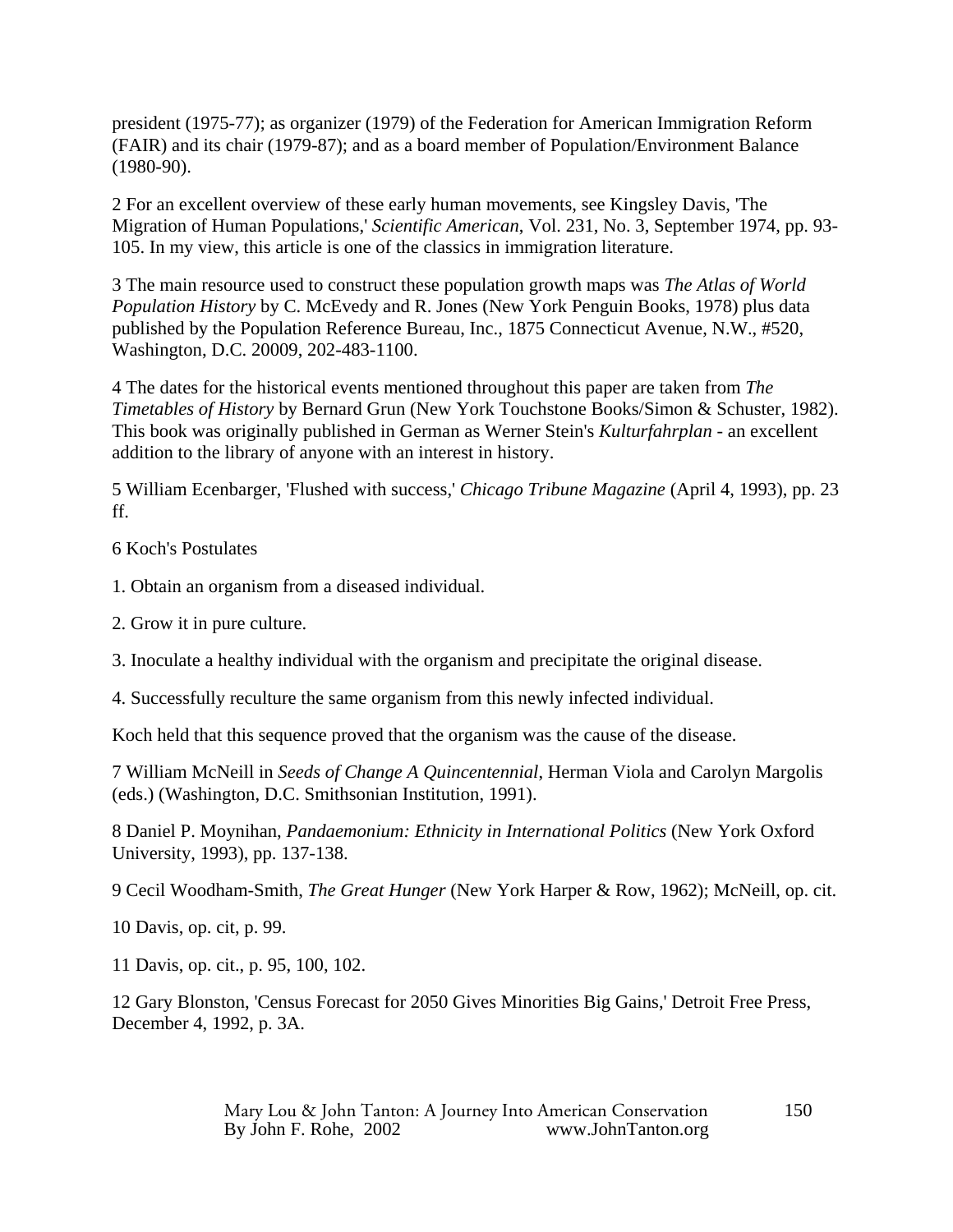13 David R. Sands, '1 in 3 Worldwide Can't Find a Job or Living Wage,' *The Washington Times*, March 7, 1994.

14 Thomas F. Homer-Dixon, Jeffrey H. Boutwell and George W. Rathjens, 'Environmental Change and Violent Conflict,' *Scientific American* (February 1993), pp. 38-45.

15 John Travis, 'Invader Threatens Black, Azov Seas,' *Science*, Vol. 262, November 26, 1993, pp. 1366-1367.

16 Jon Thompson, 'East Europe's Dark Dawn; The Iron Curtain Rises to Reveal a Land Tarnished by Pollution,' *National Geographic*, June 1991, pp. 36-69.

17 Robert D. Kaplan, 'The Coming Anarchy,' *The Atlantic Monthly* (February 1994), pp. 44-76; Jean Raspail, *The Camp of the Saints* (New York Charles Scribner's Sons, 1975); Homer-Dixon, op. cit.

18 David Osborne, 'The Power of Outdated Ideas,' *Chicago Tribune*, January 12, 1992, p. 13.

19 *Universal Declaration of Human Rights*, December 10, 1948, Article 13, No. (2).

20 See in general 'The State of World Population 1993,' United Nations Fund for Family Planning.

Editorial Note: John invited the response of six people likely to object to this thesis. Their comments and his responses can be found on *The Social Contract* website at

www.TheSocialContract.com in the Archives Section, Volume V, No. 1, The above article is in Vol. IV, No. 3. A reprint of this material is available from *The Social Contract* Bookstore, located on the website.

Editorial Note: John invited the response of six people likely to object to this thesis. Their comments and his responses can be found on *The Social Contract* website at www.TheSocialContract.com in the Archives Section, Volume V, No. 1, The above article is in Vol. IV, No. 3. A reprint of this material is available from *The Social Contract* Bookstore, located on the website.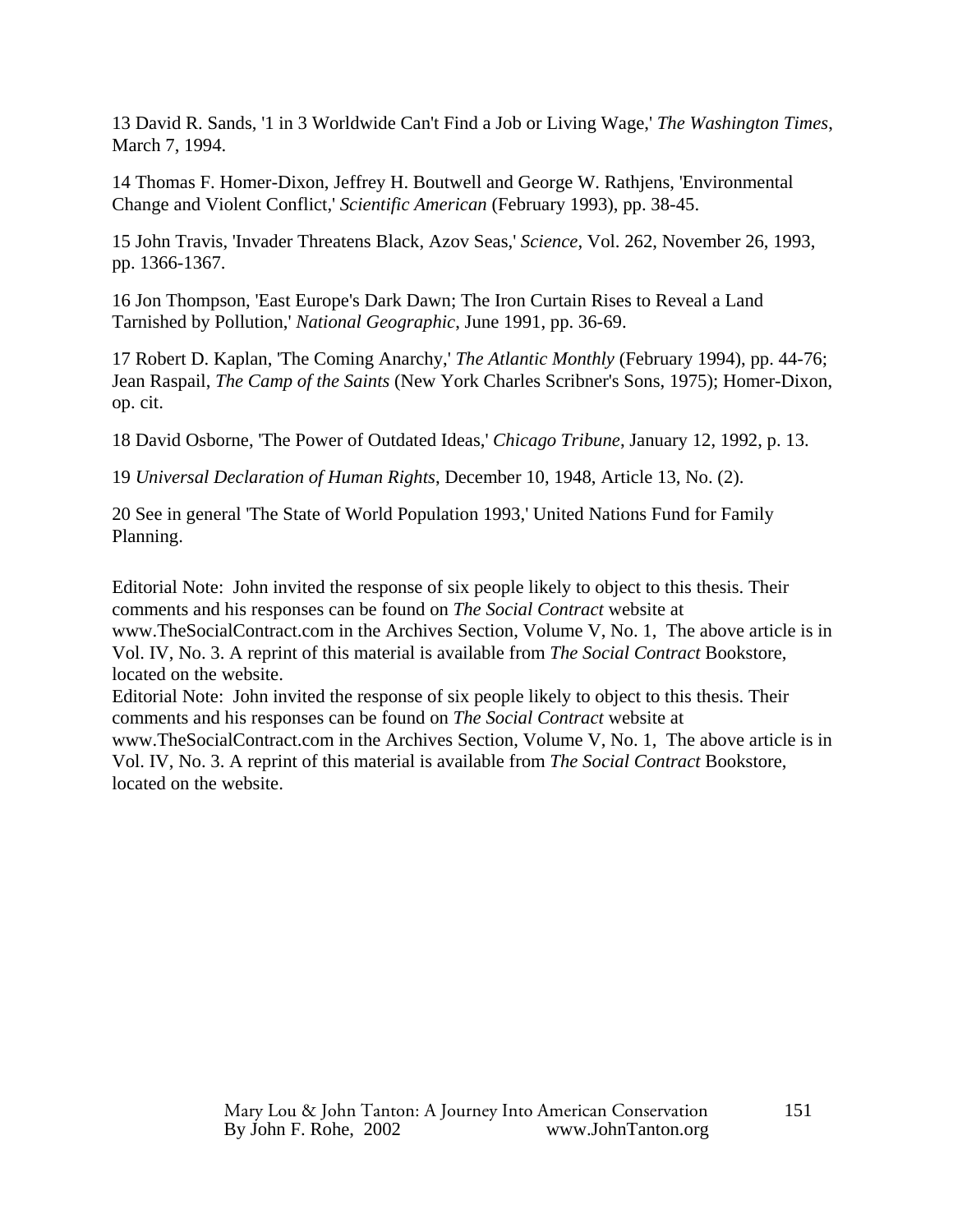# **Appendix C. Mary Lou Tanton's Viewpoint on Abortion**

*The following Viewpoint by Mary Lou was published on Wednesday, July 2, 1969, in the Charlevoix Courier. The law at the time allowed for an abortion only to save the life of the mother.* 

If no abortions were being done, critics of abortion law reform might have a point. The fact of the matter is that abortions are being done. A 1968 questionnaire sent to Michigan physicians indicates fifeen thousand women requested abortions. It is not known how many of these women resorted to self-induced or criminal abortions. It is known that criminal abortions are the leading cause of maternal death in our nation. An estimated one out of every five American women will have an "out-of-the-hospital" abortion by age forty-five. Only one-third of these will have the services of a medical doctor; the remaining 650 thousand will risk death or crippling at the hands of the criminal abortionist.

The present abortion law in Michigan accomplishes two things: It forces women to have children they don't want or to have an illegal abortion. It does not prevent them from having an abortion. What strange satisfaction derives from forcing a mother to the haunts of the criminal abortionist? Or from promoting compulsory pregnancy? To quote Dr. James Lieberman, Chief, Center for Studies of Child and Family Mental Health at the National Institute of Mental Health, "Pregnancy as punishment for sex has not been notably effective."

It has been suggested your readers "look at the places where such laws have been enacted and see what is happening . . .

In June 1967 the California Legislature passed what was hailed in some quarters (and damned in others) as a "liberal" reform of the laws governing abortion. Yet under the new laws a couple of modest means, the parents of two idiot children, sought and were refused a hospital abortion to terminate the wife's accidental pregnancy. She bore a third idiot child.

A seventeen-year-old girl was seduced by an older man who was driving her home from a babysitting job. Her request for an abortion was denied. In an effort to abort the child, she leaped off the roof of her family garage and died in the fall.

A married woman was raped and became pregnant. Medical authorities approved an abortion, but the district attorney vetoed it on the grounds that her husband might really be the father of the child. The child was born, deeply resented by its "parents."

During 1968 nearly live thousand legal abortions were reported in California, a sevenfold increase above the estimated rate of therapeutic abortions before the new law. Yet these figures don't begin to make a dent in the estimated one hundred thousand dangerous illegal abortions performed in California each year. The "abortion mill" in that state remains in the "office" of the criminal abortionist! The total effect of that law has been so far from what its boosters had envisioned that some of the men and women who pressed for its passage are now trying to get an initiative on the ballot to have this, and the 1872 abortion law itself, repealed.

It must be borne in mind that contraceptives are not available to more than a fraction of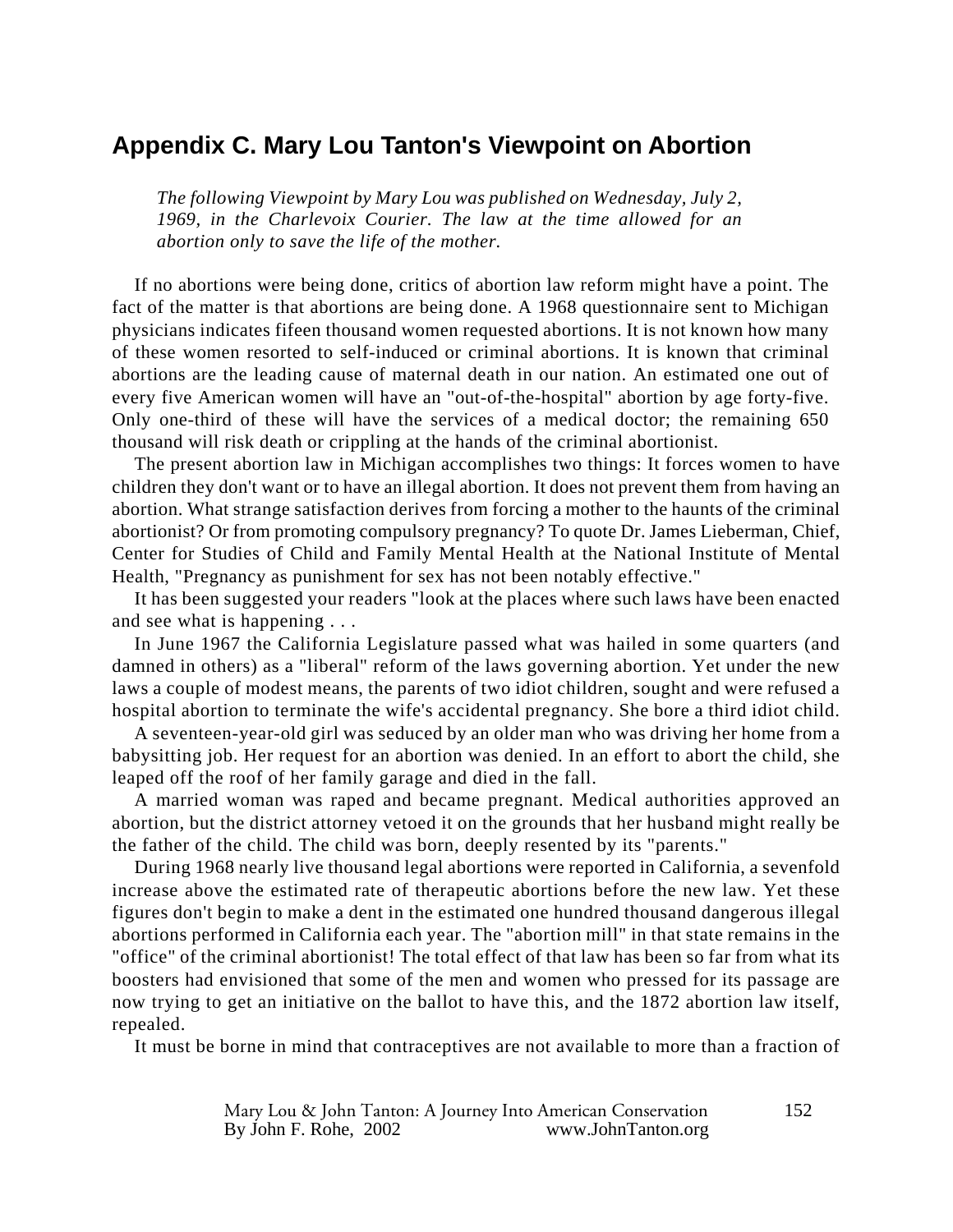the five million underprivileged women of childbearing age who need and in most cases want them. An estimated 4,500,000 have not practical access to contraceptives at all. Must these women be subject to "compulsory pregnancy" and "unwanted, unloved, uncared for" children? Certainly a prime birthright of every human being is to be wanted and loved . . . would we wish it otherwise?

The public in Michigan has developed an increasing awareness of the problems of public health. We have mustered our public and private health forces in a concerted attack on venereal disease. We no longer pretend VD. doesn't exist, nor do we refuse to treat it. But in the abortion field where we deal primarily with the married (eightyfive to ninety percent), we ignore the problem and create what credible statisticians estimate is the third most extensive illegal and criminal apparatus in the nation.

"In a democratic secular society, those who oppose abortion should not deny medical protection to those who do not oppose it . . ." The foregoing is from a statement of beliefs of the Michigan women for Medical Control of Abortion. The following groups are among those urging reform or repeal of existing abortion laws: Michigan State Medical Society, American Medical Association, American Public Health Association, American College of Obstetricians and Gynecologists, Florence Crittenton Association of America, Metropolitan Detroit Council of Churches, National YWCA, Detroit YWCA, Protestant Episcopal Church-Diocese of Michigan, Detroit Annual Conference of the Methodist Church, Unitarian Universalist Association, American Baptist Convention, American Friends Service Committee, American Civil Liberties Union, Planned Parenthood-World Population. Furthermore, in Michigan ninety-five percent of non-Catholic physicians and fifty-six percent of Catholic physicians have indicated they favor reform or repeal of Michigan's abortion law.

Some segments of our society are not exhibiting the same love and concern for existing children in need as for the unborn! Katherine Finseth, M.D., states: "There is a distinction between the unborn fetus, and the infant viable outside the uterus, in terms of the role that our social and medical institutions can play in its support ... In a society in which there are current problems of child neglect, maternal misery, and considerable numbers of illegitimate pregnancies, these distinctions must be considered. In a world with prospects of overcrowding and major famines before the end of this century, these distinctions must be considered."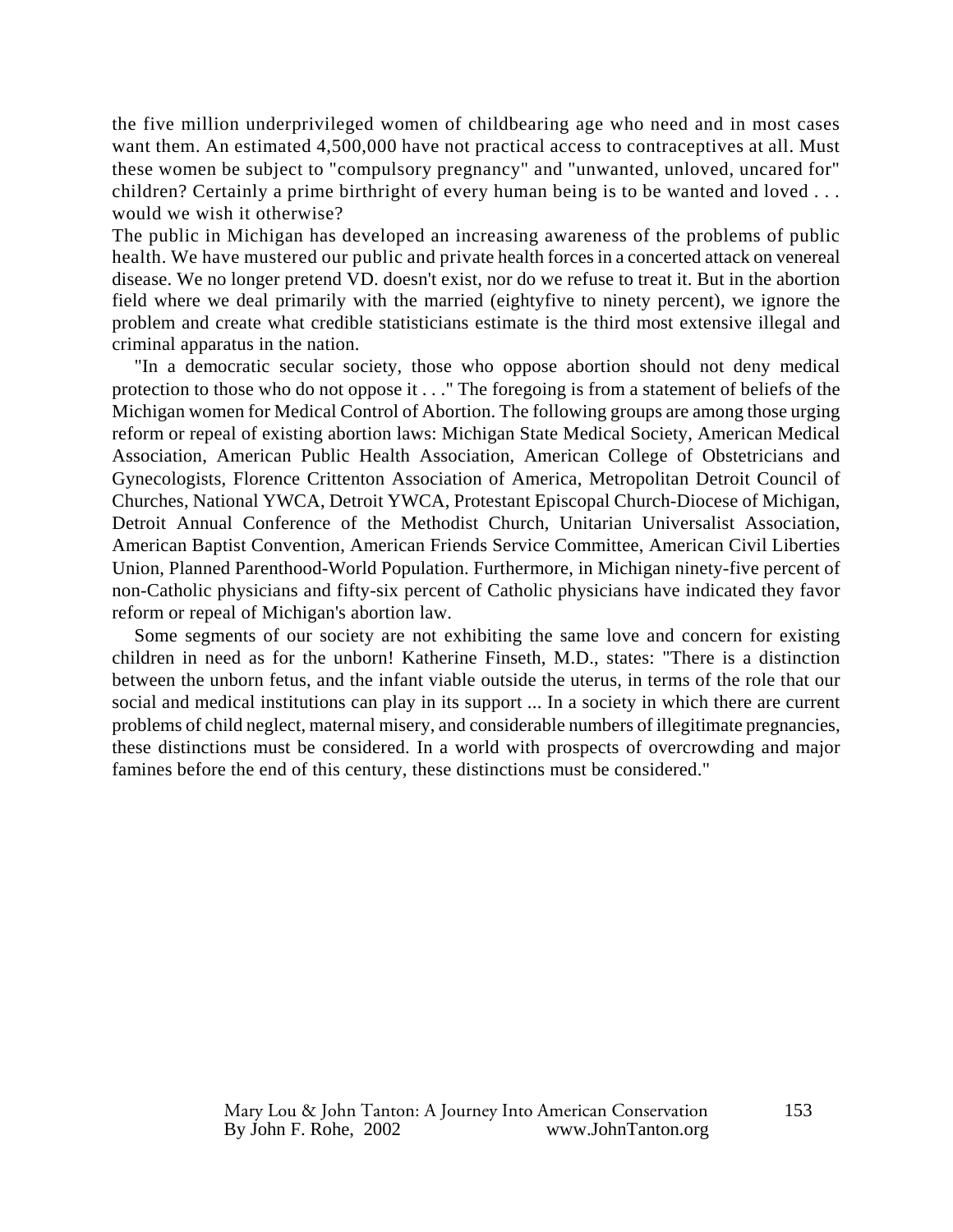# **Appendix D. Social Contract Themes during John H. Tanton's Editorship**

While John served as editor of *The Social Contract*, he selected the following themes for the quarterly journal. The themes were selected to prompt an interest in issues of emerging national significance.

**The Uses and Misuses of History, Winter 1990-1991.** John built this theme around the logical fallacy known as "False Analogy." Just because something worked in the past does not necessarily mean it will work again today. For example, just because high levels of immigration were assimilated during the first two decades of the century does not necessarily suggest the same is true today. When is it permissible to rely on history as precedent? When is it not?

**A World Without Borders, Spring 1991. Music** knows no borders. It is a universal language. On the other hand, the cells in our body, from the vantage of John's medical training, require semi-permeable borders. Without a membrane, the cell would be exposed to a host of complications. impermeable membranes, on the other hand, would cause the cell to suffocate. This edition of *The Social Contract* assembled articles evaluating the applicability of history to the immigration debate. Might principles in the musician's world without borders be applicable to our world experiencing a daily net population gain of 230,000 people?

**Politically Correct on Immigration, Summer 1991**. John's editorial comments reviewed the three stages through which the United States was likely to progress as it reached the goal of a full and rational discussion of immigration policy:

l. The Emma Lazarus/Statue of Liberty Phase. In this phase, Emma Lazarus's poem on the Statue of Liberty is quoted in response to all questions on immigration policy: "Give me your tired, your poor, your huddled masses yearning to breathe free ... " End of discussion.

2. The Caveat Phase. In this stage, thoughtful people would begin entertaining questions about immigration. Accordingly, the conversation would open apologetically: "1 want you to know I'm not a racist, but I've been wondering about the wisdom of this aspect of the immigration policy . . . "

3. The Mature Phase. In this stage, the ethics of a rational immigration policy for the world and for our successors could be rationally discussed. In the summer of 1991, John expressed the belief that "we have been in the Caveat Phase for several years and seem to be arrested there."

**Immigration and Free Trade with Mexico, Fall 1991.** People instinctively favoring *inter*national "free" trade under various trade treaties would not favor *intra*national "free" trade if that would return us to the era before child labor laws, OSHA, Social Security Insurance, Workers Compensation, unemployment insurance, health plans, environmental controls, retirement plans, employee stock ownership plans, profit sharing, anti-trust regulations, etc. The protections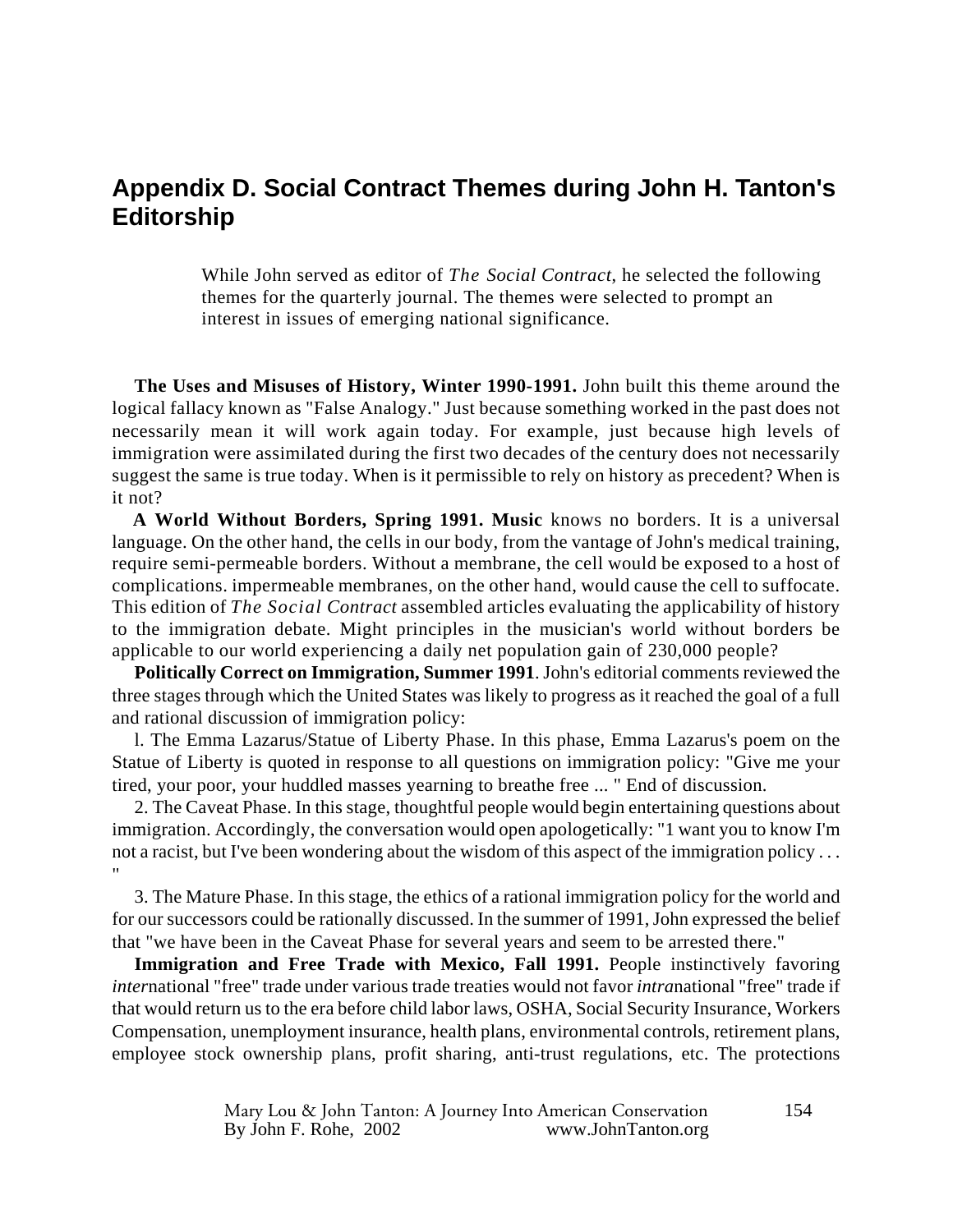established to confer dignity upon the work force and safety in our environment resulted from long, hard-fought battles. These reforms are undermined when our workers and our surroundings are placed in direct global competition under free trade treaties with other countries not affording similar protections.

**Getting Past the Immigration Taboo, Winter 1991-1992.** The U.N. High Commissioner for Refugees lists 18 million refugees worldwide. Additionally, 20 million people in Africa are displaced by natural or political causes. On the other hand, of the 160-plus countries belonging to the United Nations, only three openly admit appreciable numbers of legal immigrants. Of the world's population, approximately 3 billion people live under conditions that are either "not free" or "partially free." to China, the poverty level was set at thirty-eight dollars per year, and 50 million Chinese qualify.

The migration pressures are steadily increasing. Approximately 3 billion people worldwide could improve their circumstance by migrating to the few immigrant-receiving countries. And the potential pool of migrants is increasing by about 80 million per year. But worldwide, only about 3 million people are willingly received as immigrants each year. On the other hand, there are 3 billion potential migrants. That means only .1 percent are willingly received as immigrants.

Conclusion: The vast majority of people, 99.9 percent, according to John, will have to "bloom where they are planted." They will never be able to solve their personal or societal problems by moving away from them ... The age of migration is at an end for all but the tiniest fraction of the human race. Sadly, the few who are able to pack up and leave are often the very ones on whom their fellow citizens most need to rely for social change—those with some education and a view of a better future, those whose dissatisfaction can energize thetas to help bring about the changes that could make life more acceptable at home. if these people leave, how will change ever come? Should we pat ourselves on the back for facilitating their exodus? The United States accepts approximately one million immigrants per year (including a low estimate for illegal alien flow), Canada receives about 150,000, and Australia accepts approximately 125,000.

**Words, Symbols and Roadblocks in the Immigration Debate, Spring 1992.** This edition of *The Social Contract* focused on the symbolism of the Statue of Liberty. Emma Lazarus's poem is, according to John, "arguably one of the most politically potent documents ever written in North America."

**Twenty Years Later: A Lost Opportunity (remembering the 1972 report of the Commission on Population Growth and the American Future), Summer 1992.** This *Social Contract* commemorated the twentieth anniversary of the first attempt to articulate a national population policy. As chair of the Sierra Club Population Committee, John had testified before President Nixon's Commission on Population Growth and the American Future. The central message of the commission's report, as submitted to President Nixon in 1972 by John D. Rockefeller 111, stated this: "After two years of concentrated effort, we have concluded that, in the long run, no substantial benefits will result from further growth of the Nation's population, rather that the gradual stabilization of our population would contribute significantly to the Nation's ability to solve its problems."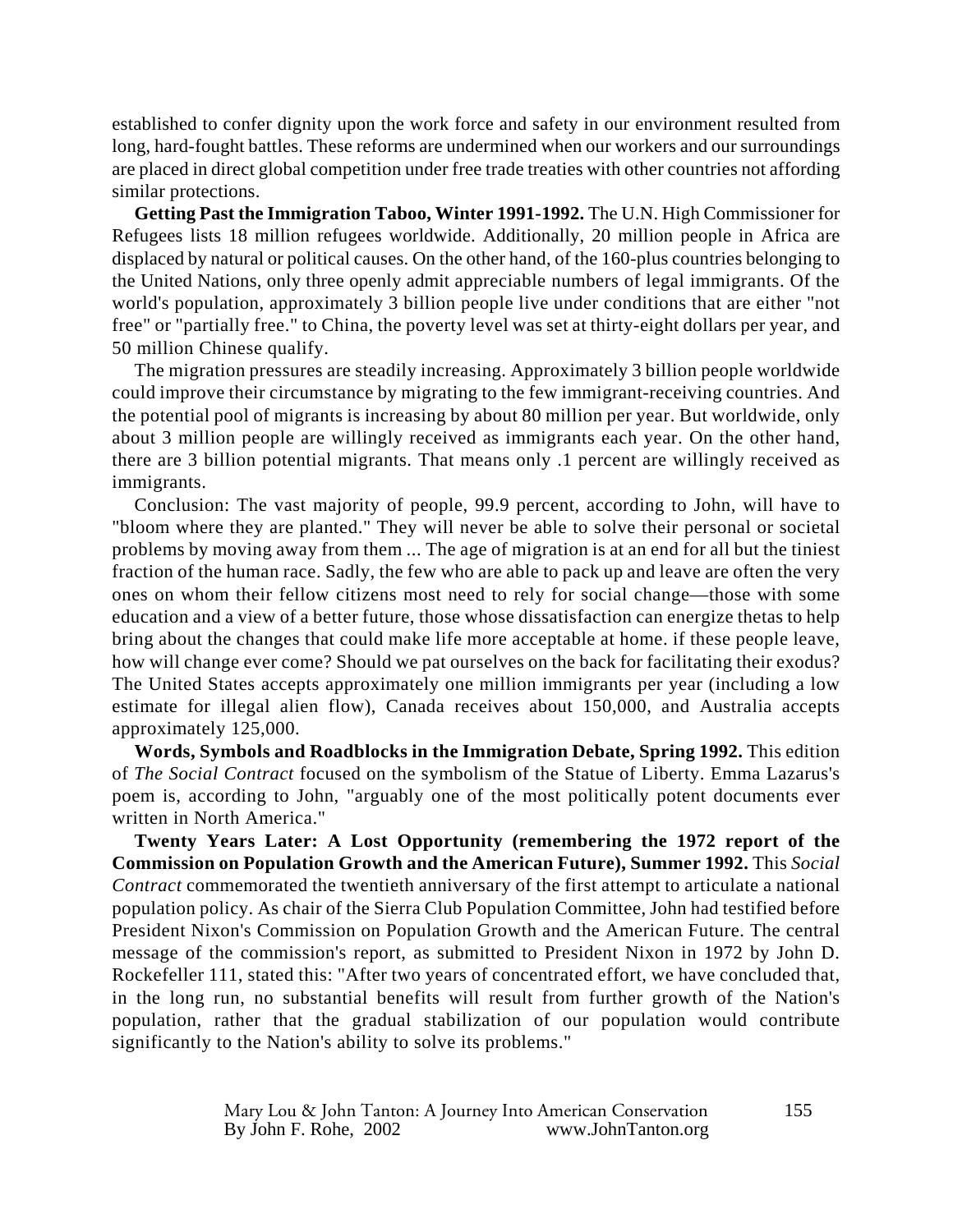Insights from the 1972 report included quality of life gains, freedom of choice, the risks of just "coping," population as the amplifier of environmental decline, social consequences of population growth, the effect of further regulations to cope with population pressures, political overpopulation, population and national security, the fears of an aging population, and smaller families tending to liberate women and to foster women's rights. Twenty years later, John found a nation eagerly responding to the message by reducing its fertility but still unable to meaningfully discuss the effect of immigration at home and abroad.

**Revealing the Costs of Immigration, Fall 1992**. Since he began working on the immigration issue in the late 1960s, John professed that if reasonable people did not take up the issue and deal with it while moderate and socially acceptable measures would suffice, then it was likely the issue would end up in the streets. In this edition of *The Social Contract* the theme demonstrated that reasonable people in fact did not take up the issue, and it has ended up in the streets. The findings of a 1992 study revealed that more than fifty percent of the 1,933 defendants in a Los Angeles County study were identified as deportable, criminal aliens. This edition also featured studies on the costs of immigration on the welfare system.

**The Role of Churches in Population Growth, Immigration and the Environment, Winter 1992-1993.** John pointed out that the adherents of many faiths have often worked for high immigration levels, sometimes for noble reasons, and sometimes for less exalted reasons. Sincere ideas about the "brotherhood of man" or the "universalism that disdains national borders" leads some to argue for the unimpeded movement of people. On the other hand, some groups see immigration as the way to increase their numbers and to guarantee the continuance of their influence, political power, and existence. Roy Beck, international traveling correspondent for the national United Methodist Reporter, penned the lead story on religion and the environment.

**A Land of Opportunity: Crime and Immigration, Spring 1993.** Looking at the war on drugs, the Nigerian crime network, and Asian gangs, ethnic gangs, and the associated costs led to these cover stories. In his editorial comments, John stated, "If one has a problem, the first line of defense should be to limit its size, especially if the same actions will help address other difficulties such as unemployment, social discord, and population—induced environmental decline."

**What Makes a Nation? Summer 1993.** "'The land of the free and the home of the brave,'" according to John, "has enjoyed the attributes of a nation without thinking much about 'What makes a nation?"' There has been a reasonable degree of cohesiveness, though the 1992 Los Angeles race riots pitted the black against the Mexican against the Korean. Diversity is essential to a nation. It provides resourcefulness and the opportunity for new ideas to flourish. In asking "What makes a nation," this cover theme asks what it takes to make a functional political unit on the national level. What politics are needed to maintain (or reclaim) civility? **NAFTA and Immigration, Fall 1993.** This was the second *Social Contract* in as many years resisting the drift toward globalism under free trade agreements. Money has the ability to scour the planet, at the speed of light, for the weakest child labor laws, the lowest worker safety standards, and the poorest environmental protections. As free trade agreements open the nation's borders to trade, they also freely undermine the protections developed during two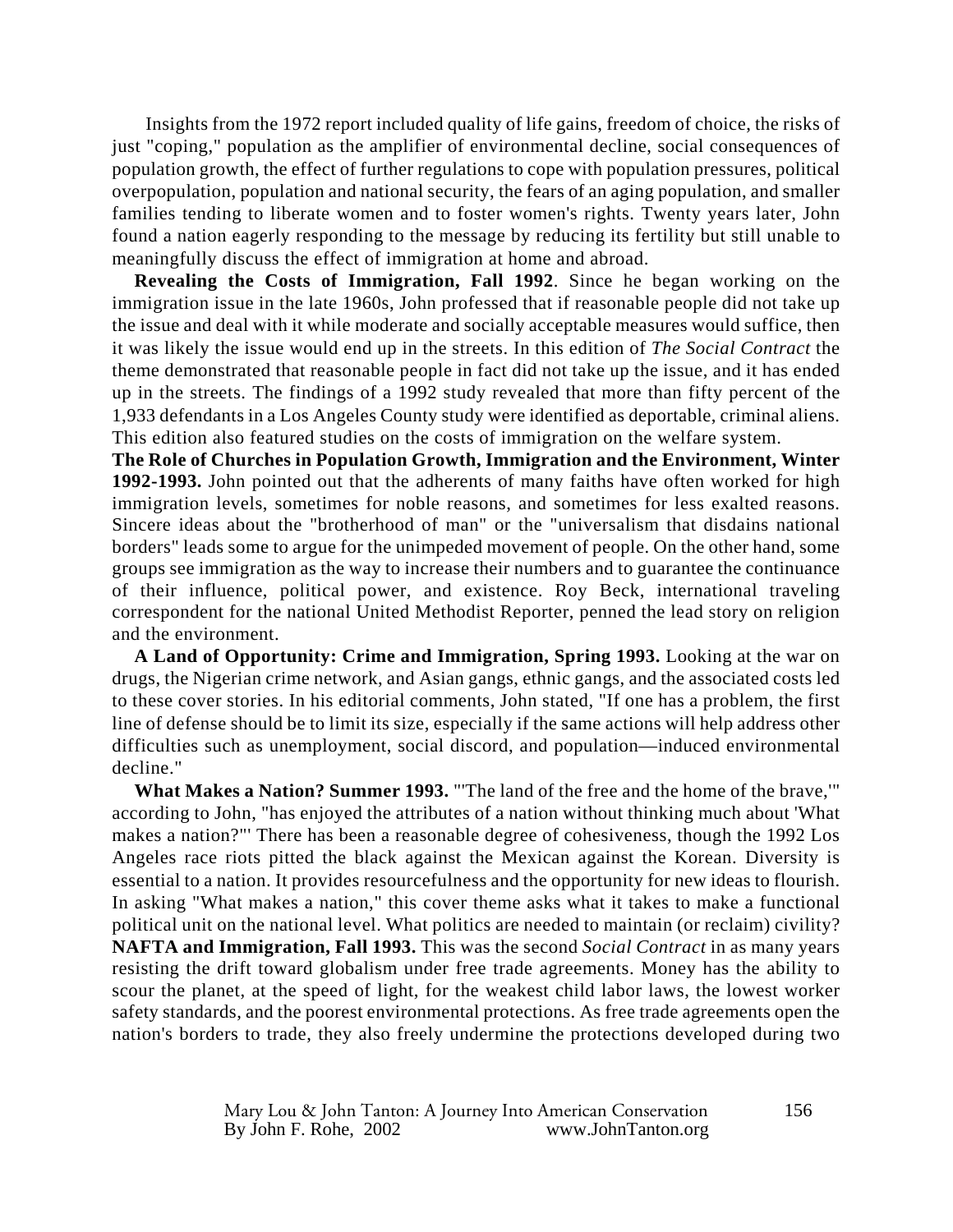hundred years of industrialization. As more goods cross the borders, more people follow. John also questions the effect of foreign economic growth on indigenous cultures and lifestyles. Free trade can become a form of imperialism. Moving U.S. jobs to Mexico is not equivalent to moving Mexicans into U.S. jobs, but they are two sides of the same economic coin. Both discriminate against America's poor. John's early concerns over surrendering national sovereignty to a multi-national trade tribunal are beginning to materialize. Even water from the Great Lakes might be considered a "commodity" under NAFTA, and thus subject to its control. Under Article VI of the U.S. Constitution, treaties such as NAFTA become the "supreme Law of the Land." Will the public trust in water resources yield to the quest for profits under international trade treaties?

**An International Perspective on Migration, Winter 1993-1994.** In this edition, John turned to international affairs. During his October 1993 Writer's Workshop in Washington, D.C., lie scheduled people from Australia, New Zealand, the United Kingdom, and Germany to join writers from the United States. He reflected on the worldwide nature of the migration dilemma as he observed that this is not just an American concern. The lead article was authored by Ranginui Walker, a New Zealander of Maori descent. Walker presented the native peoples' view on immigration in New Zealand. "The reduction of the Maori to a position as one of many minorities," according to Dr. Walker, "negates their status as people of the land." John expressed the hope that, "Despite the dire prospects, those bold souls who cannot or will not give up will find in these pages some of the knowledge, ideas, and encouragement they need to press on in the quest for a more sane immigration policy"

**End of the Migration Epoch, Spring 1994.** The lead story in this edition of *The Social Contract* will likely be recognized as John's opus. It was entitled "End of the Migration Epoch? Time for a New Paradigm." The first section in this Appendix is dedicated to this essay. In his editorial comment in the Spring 1994 journal, John congratulated the *Atlantic Monthly* for having published articles on immigration every three to four months. The *Atlantic Monthly* is one of our nation's earliest magazines. In 1992, the *Atlantic Monthly* published articles on the U.S.-Mexican border and an article on the divisive relationships among ethnic groups in Los Angeles.

**The U.S. Congress and U.S. Population Growth, Summer 1994.** John's editorial comment focused on new and novel arguments for claiming refugee status. A Norwegian sailor claimed refugee status in Australia because his home country had not banned whaling. This was coupled with a backup claim that his nation of origin had jailed men for refusing compulsory military service.

If everyone is a refugee, then no one is a refugee. New bases for claiming refugee status include sexual orientation, Chinese objectors to the one-child policy, Seventh Day Adventists and Jews in Russia, athletes and musicians, those subject to tribal unrest, women in Islamic or other countries not attaining equal rights (approximately one billion would qualify here), people in Islamic countries wanting to use alcohol, Christians and Jews in fundamentalist Islam countries, smokers in countries opposing tobacco, and users of hallucinogenic drugs as a religious practice.

John suggests these problems—real in most cases—could never be solved just by moving people away from them. The numbers are far too great. The issues must be confronted on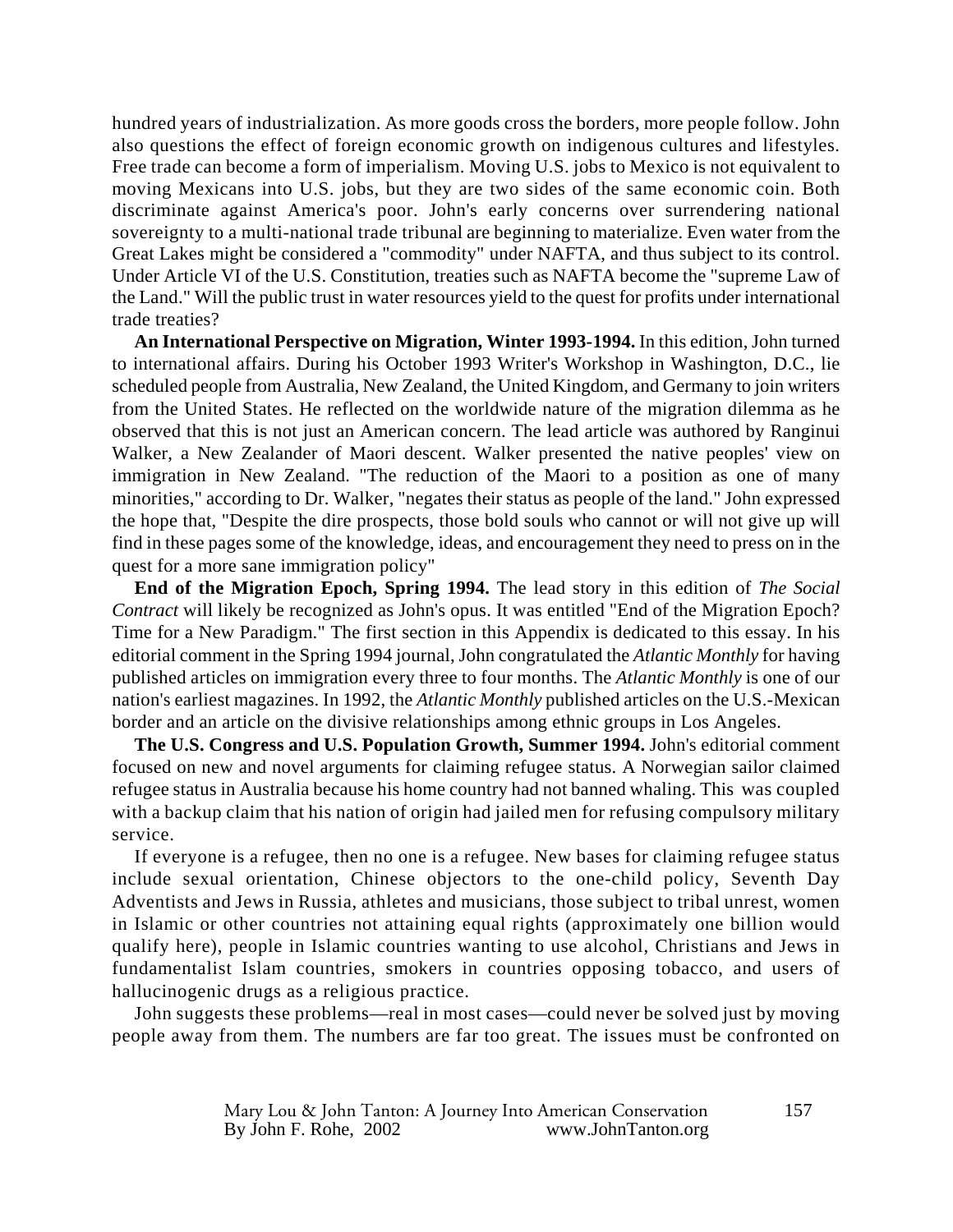home ground. When the catalysts for change leave, the prospects for change are diminished.

**Irredentism and the American Southwest, Fall 1994.** Irredentism refers to the desire to regain a lost territory. Along the Mexican border, what might be seen as a separatist movement by Hispanic groups might actually be part of a Mexican irredentism movement. This is explored at length in this edition of *The Social Contract.* The edition was printed just days before California passed Proposition 187, in which voters decided to terminate social services to illegal residents in California. The financial burdens strained the system. John predicted the proposition would pass (as it did) and that the new idea would pass through four stages: first, wild enthusiasm when it was adopted; second, bitter disappointment if it were not implemented; third, a search for the guilty; and fourth, punishment of the innocent.

**Camp of the Saints Revisited, Winter 1994-1995.** *The Social Contract* brought Jean Raspail's *The Camp of the Saints* back into print. Remarkably *The Camp of the Saints* became the cover story of the December 1994 *Atlantic Monthly.* In Raspail's work (first translated and released for U.S. publication in 1975), the overpopulated masses from the East converge upon the shores of Western nations. The West struggles with its compassion. The issue is taken to the streets. Raspail foreshadows a world in which reasonable people are unable to responsibly address population and immigration issues in a timely manner.

**Religious Lobbies and the Immigration Debate, Spring 1995.** The cover asked whether individual churchgoers knew what religious groups were saying on their behalf. The lead story was written by Roy Beck. He focused on what major religious denominations had to say about immigration, while also exposing what Washington lobbying offices were actually doing. The two do not always coincide. John began to show the strains of attempting to enable reasonable people to discuss reasonable solutions to the immigration dilemma: "One needs courage and an optimistic nature to wade through such a collage of reports and essays and come up still willing to fight on! But we need the facts and clear-eyed assessments."

**Blacks and Immigration, Summer 1995.** In *The Social Contract*, John recognized the centennial anniversary of Booker T. Washington's Atlanta Exposition speech. While black leadership has never been particularly active on immigration policy questions, people of color continue to be jostled to the back of the bus by U.S. immigration policy.

One hundred years ago, on September 18, 1895, Booker T. Washington offered his "Cast Down Your Bucket Where You Are speech. Washington pled for the hiring of blacks, rather than the importation of foreign workers. In his speech, Washington drew on a metaphor: "A ship lost at sea for many days suddenly sighted a friendly vessel. From the mast of the distressed vessel was seen a signal, `Water, water; we die of thirst!' The answer from the other vessel at once came back: 'Cast down your bucket where you are.' A second time the signal: Water, water; send us water!' ran up from the distressed vessel. And the answer was the same: 'Cast down your bucket where you are.' The captain of the distressed vessel, at heeding the injunction, cast down his bucket. It surprisingly came up full of fresh, sparkling water from the mouth of the Amazon River. To those of my race who depend on bettering their condition in a foreign land or who underestimate the importance of cultivating friendly relations with the Southern white man, who is their next-door neighbor, I would say: `Cast down your bucket where you are'—cast it down in making friends in every manly way of the people of all races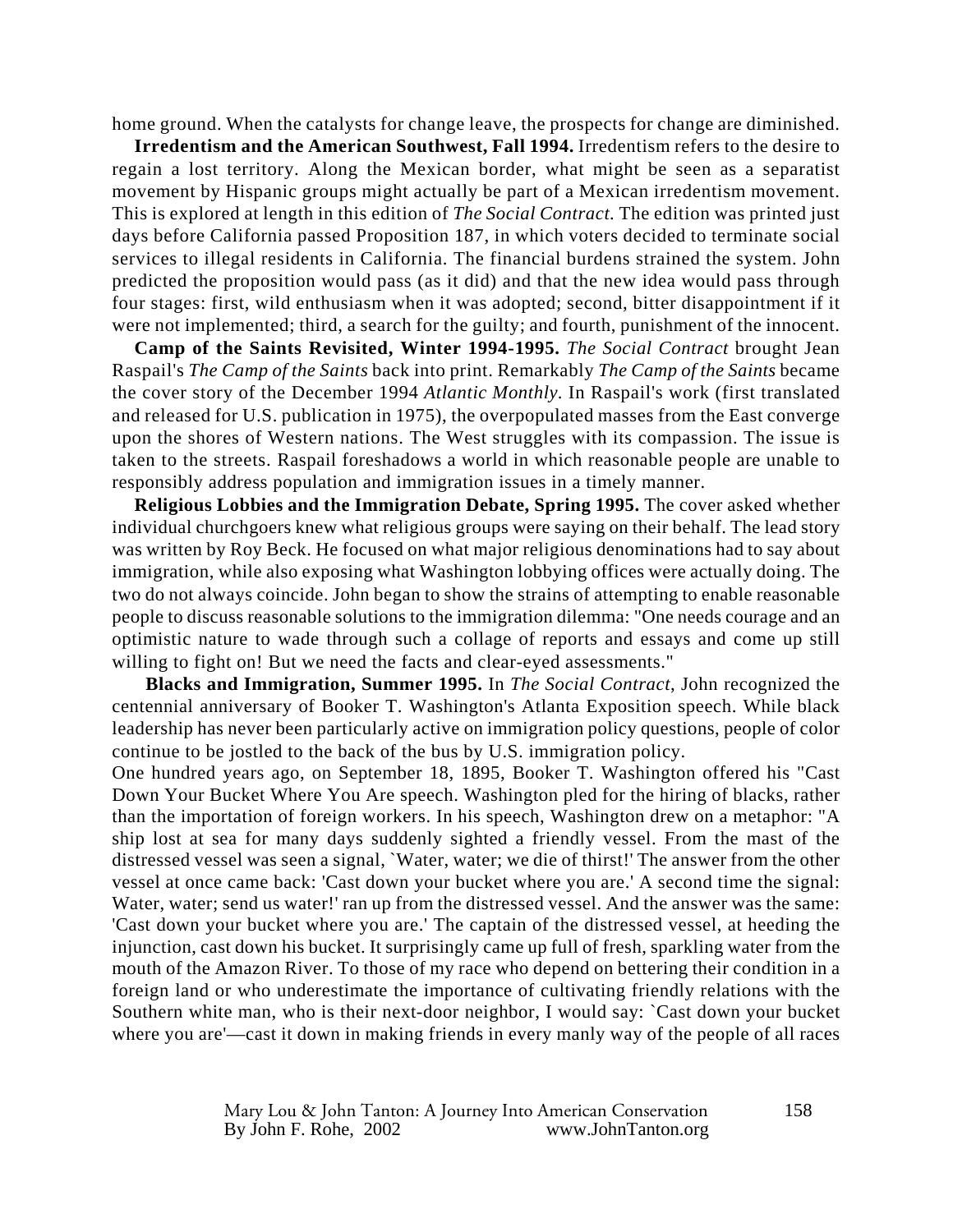by whom we are surrounded."

**Weighing the Arguments, Fall 1995.** This edition of *The Social Contract* attempted to again strike a balance. John's editorial comment acknowledged the noteworthy contributions of many immigrants, including Albert Einstein, Henry Kissinger, Sidney Poitier, and others. But before the score card was put away, he noted, the score card of others should also be considered. Noting that not all newcomers were Albert Einsteins, the lead story by James S. Robb included information on Giuseppe Esposito, father of the Mafia in America; Donovan Ellis, the man with twenty-six aliases who was arrested at least fifty times for a variety of crimes including firearms, drugs, armed robbery, and others; Sirhan Sirhan, Robert Kennedy's slayer; Michael Flannery, financier of the Irish Republican Army; Rosario Aimes, active in Soviet espionage; Vyacheslav Kirillovich Ivankov, the highest ranking Russian mobster in America; and the Marielitos Boatlift in which Fidel Castro emptied his prisons of hardened criminals, sending them to the United States. Partially because of the Marielitos Boatift, twenty-five percent of all federal prisoners in this country are foreign-born.

Other criminals include Meyer Lanski, kingpin of American crime, who immigrated to the United States from native Poland, Charles Ponzi, affable inventor of pyramid schemes; Colin Ferguson, road executioner of the Long Island Railroad, and Sheik Omar AbdelRahrnan, the blind Islamic clerk from Sudan who organized fanatical followers into planting a  $_{\text{max}}$ sive bomb beneath the World Trade Center in 1993.

The objective in this *Social Contract* was not to diminish the positive benefits of immigration but rather to suggest that a rational discussion should acknowledge a balanced assessment of the pluses and minuses of international migration. John's editorial comment also noted Pope John Paul II's visit to the United States calling for an open-ended U.S. immigration policy. In response, John suggested charity should start at home, with the Vatican leading through example and opening its doors to immigrants without limit. The Vatican retains a formidable border and is perhaps the most rigorous border patrol in the world.

**Affirmative Action for Immigrants, Winter 1995-1996.** In second lead story in as many editions, James S. Robb pointed to faculty hiring preferences, American university enrollment, government contracts, and affirmative action favoring the foreign born to the ti citizen. Other essays in this journal included a collage of material population, immigration, language, and national unity.

**Help in Analyzing the Debates, Spring 1996.** Having recently completed a course on logic conducted by David G. Payne, Ph.D., John directed this edition of *The Social Contract* to evaluate logical fallacies in the immigration debate. Dr. Payne authored the lead story. Typical fallacies were exposed, such as ad hominem fallacies, ad populum fallacies, and causal fallacies. Logical fallacies can proceed both directions. As an example of the causal fallacy, just because federal deficit has been growing substantially since the adoption the 1965 immigration bill does not, necessarily, suggest immigration are solely responsible for the federal deficit.

**The Battle for Official English, Summer 1996.** In the Letter from the Editor, John focused upon language as the tie that bind nation. Correspondingly, language differences divide people even when they are not physically distinguishable (for example, as in Lanka). This edition of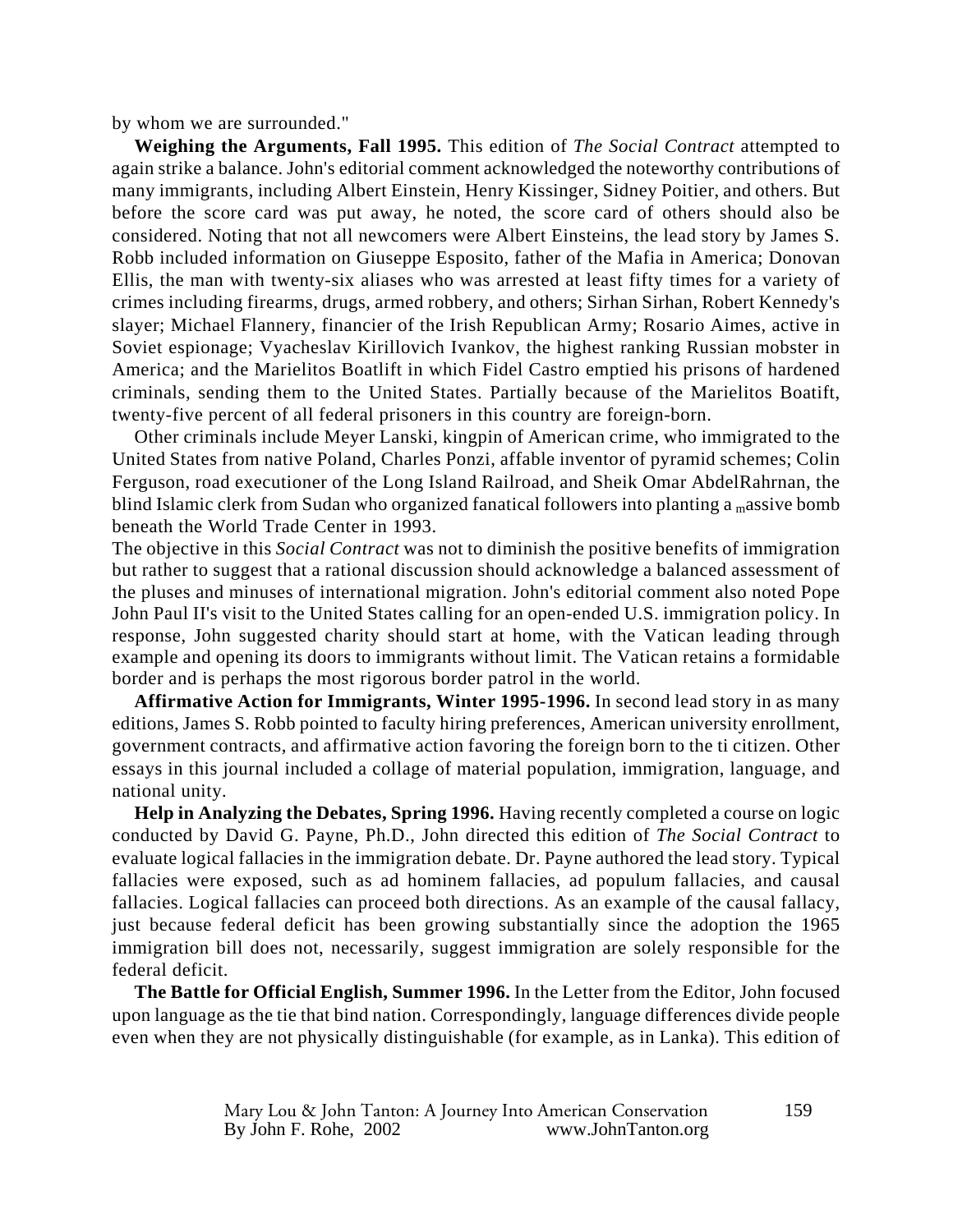*The Social Contract* coincided with the effort to bring an English language case from Arizona to the U.S. Supreme, Court. With the assistance of U.S. Foundation, Arizona passed a constitutional amendment making English the official language of state government. It passed by a vote of 51.5 percent to 49.5 percent. This constitutional amendment was challenged as violating the right free speech (presumably to speak in the language of choice while the course of government duties and on the government payroll). The case drew national attention. Supporters of the constitutional amendment prevailed in a unanimous decision of the U.S. Supreme Court but the decision was based exclusively on procedural issues. In a subsequent case involving substantive First Amendment issues, the constitutional amendment became emasculated.

 **Anchor Babies, the Citizen-Child Loophole, Fall 1996**. This edition of *The Social Contract* analyzed the practice of granting citizenship to children born to illegal alien parents on U.S. soil. In 1992, nearly 96,000 babies were born to illegal aliens in California. Perhaps as many as 200,000 citizen-children were added to the population that year. John's editorial note compared this number with the average total annual migration to the United States. Between 1925 and 1965, the average annual total was 178,000! Anchor babies might exceed many other immigrant categories.

**Looking Back on the 1996 Elections, Winter 1996-1997.** John's editorial comment recognized then-Senator Spencer Abraham, of John's home state, becoming chair of the immigration Subcommittee of the Senate Judiciary Committee. In making his announcement, Senator Abraham traveled not to his home state of Michigan but rather to California. There he appeared with a number of computer executives to deliver the message that Americans weren't good enough for the jobs they had to offer, so they were offering the jobs to low-paid workers from overseas.

 **Restraining the American Brain, Spring 1997.** John's Letter from the Editor was entitled "The Reverse Brain Drain." Earlier editions of the journal had discussed the effects of placing American workers in front-line competition with the under-employed or unemployed of the world. In short, the wages, household incomes, and working conditions of America's neediest were declining. In this issue of *The Social Contract*, the effects of skilled migration were evaluated, resulting in not only a brain drain in foreign lands but also a brain restrain in the United States. The preferences in medical research fields for foreign-born scientists caused physician Mark Godec to profess, "Any nation that believes it can hire people from other countries to do its thinking is in serious trouble."

In reviewing the Rand Report on Higher Education, David Simcox of the Center for Immigration Studies highlighted the tensions and contradictions resulting from affirmative action in favor of foreigners on our campuses.

 The Spring 1997 journal also included an excerpt from a 1928 book showing there is nothing new about the request by business and agriculture Ior cheap foreign labor. John reported he has continually heard from highly trained Americans complaining of unfair competition from foreigners. "It is time" according to John, "to address their very real employment concerns."

 **The Abuse of Asylum and Refuge, Summer 1997.** As of 1997, approximately 20 million persons were registered as refugees with the United Nations High Commissioner for Refugees.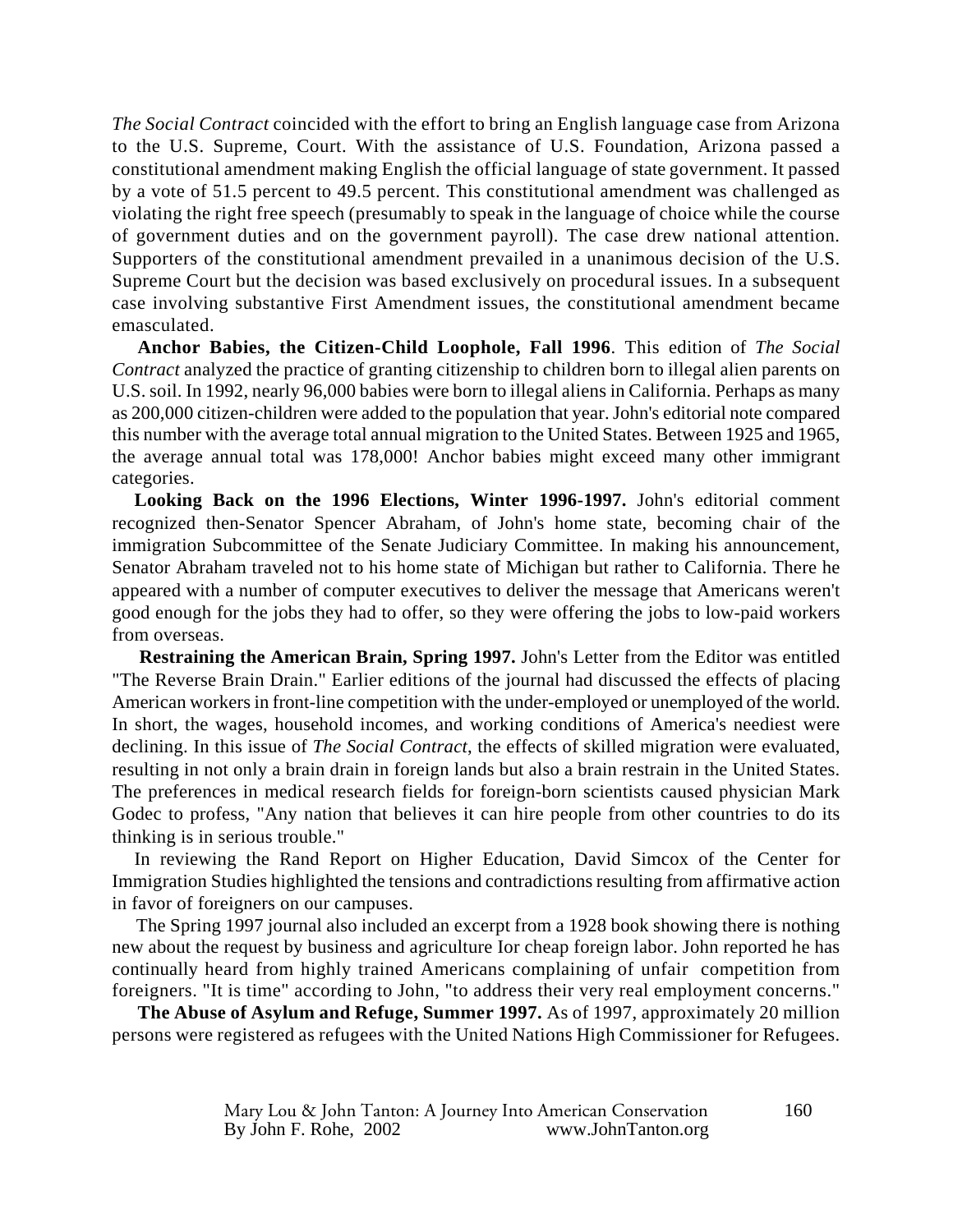By definition, refugees are persons living outside their country of origin, and hoping for admission to a third country (not the one they are currently in). The U.N. indicated another 4 million persons were internally displaced within their own countries, technically not refugees. Additionally, there were asylees: persons who had left (often illegally) their country of origin and fled into another nation where they were applying for residence. By U.N. definition, a "refugee" is someone fleeing because of "persecution or a well-founded fear of persecution on account of race, religion, nationality, or membership in a particular social group, or political opinion."

 John pointed out there was no concept in the legislation that the social, political, economic, or environmental disruptions causing the refugee to flee might be only temporary, after which they could return home. Moreover, there was no notion that in returning home, the former refugee might help to resolve the disruptive conditions. There was also no concern about those left behind to live with the conditions the refugee might have helped to change. John recognized that a number of reforms were possible, but one of the most effective would be this: make asylum and refugee status temporary and not convertible to permanent status. This would be based on the understanding from the outset that when the home front settled sufficiently for a safe return, the asylee or refugee would return home to help their countries and societies make progress. "In the bigger picture and in the longer run," John said, "we need to think of Lech Walesa and Vacla Havel as examples. Either of them would have been readily accepted as an asylee or refugee and perhaps even feted with a tickertape parade to congratulate ourselves on our magnanimity. But they chose to stay and fight for what they believed in and made a better life for themselves and their countrymen in this and future generations. They should be our role models."

**Carrying Capacity & Caring Capacity: Are They at Odds? Fall 1997.** John offered the guest editorship of this journal to Lawrence Harrison, visiting scholar at the Center for International Affairs at Harvard University, and director of five missions in Latin America for U.S. AID between 1965 and 1981. Mr. Harrison has authored several books on cultural values and economic/political success. His letter from the (guest) editor stated: "when we try to apply ethical considerations to migration and immigration issues, the result is murky in the extreme. Ethics collide with one another. Those whose first allegiance is to humankind everywhere are likely to advocate less restrictive immigration policies. Those whose first allegiance is to human beings in their own society are likely to advocate a more restrictive approach, because open policies inevitably lead to costs for the receiving society, and, in the case of the United States at least, costs are often paid by the less affluent.

Dr. Harrison asked which position was more ethical? While he could not answer the question to his satisfaction, he clearly falls into the latter group. This is based on a practical, pragmatic approach to life, rather than more universal concerns. Because he might order his priorities differently, does that make him more right? More moral?

Dr. Harrison also expressed concerns about the division in our society along racial and ethnic fault lines, concerns that have been intensified by recent immigration volume. He wondered whether we can find our way out of the disagreement by debate of moral considerations? This led to his conclusion that we should let the people decide on the levels. "Let democracy work."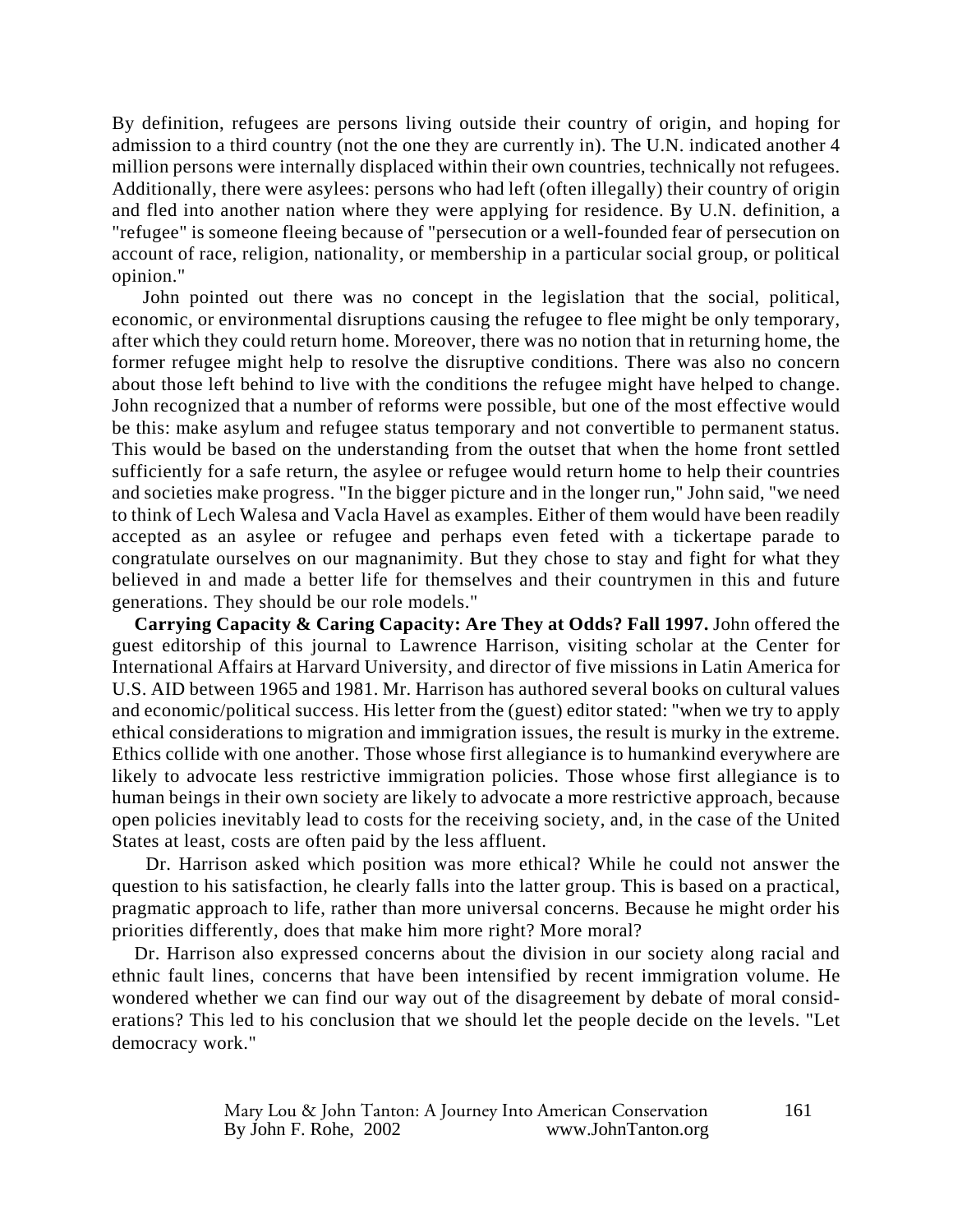**Australia's Identity Crisis, Winter 1997-1998.** This issue of the journal spotlighted ten essays on the effects of immigration in Australia. John recognized an "astonishing correlation" of issues and concerns between North America and Australia. In case there is any doubt that demography is destiny, John reminded the reader of Malaysian prime minister Dr. Bin Mohamad Mahathir's threat to use the surging populations of developing nations as the ultimate weapon against the West.

**Malthus Revisited, Spring 1998.** The letter from the editor's desk was entitled "The Durable Rev. Malthus." John posed the following question: "Which of us expects our writings to still be under discussion two hundred years from now?" Thomas Robert Malthus achieved this distinction with his *Essay on the Principle of Population,* published anonymously on June 7, 1798. Irrespective of our personal views on the ethics of explosive demographics in certain nations and the migratory pressures on others, all participants in the debate will acknowledge that this essay is the foundation upon which other population studies exist.

As this edition of *The Social Contract* went to press, the *Detroit News* pronounced Malthus "thoroughly discredited" by the economic advances of the Industrial Revolution. Notwithstanding, the writings of Thomas Robert Malthus remain a durable building block in the evolution of Western thought. He held the first chair in economics in the West. He observed limits to growth in all biological systems. He found excess reproduction by all species—all would reproduce beyond the carrying capacity provided by their niche in the ecosystem. Thus, scenes of misery and vice would be visited upon the surplus population of all species.

The terms misery and vice were carefully selected. Vice refers to human intervention to excess population, such as war and infanticide. Misery, on the other hand, refers to involuntary intervention, such as famine and disease.

Efforts to discredit Malthus essentially reduce to an abiding belief in the intellect of the human species to rise above universal biological laws. John's editorial comment began to draw attention to the effect of prolonged, voluntary subreplacement level fertility in man) of the developed nations.

**Europhobia: The Hostility Toward European-Descended Americans, Summer 1998.** This edition of *Tlie Social Contract* rounded out eight full years of John's service as editor and publisher. In the summer of 1998, John retired as an ophthalmologist at the Burns Clinic in Petoskey and surrendered the editor's post at *The Social Contract* to Wayne Lutton.

Wayne has a Ph.D. in modern history, had served as associate editor of *The Social Contract*  for six years, and had participated in the immigration debate for decades. John looked forward to concentrating on different aspects of the 'immigration question, chiefly fundraising and, outside of the structure of the U.S. Foundation, attempting to touch off the political phase of the immigration reform movement. John remained publisher of the journal after he resigned editorship.

In the opening remarks of this issue, John realistically conceded that a color line separates Americans. What started as a concern over a surging population's assault on the natural integrity of the land led to increasing recognition of cultural implications, culminating in the aptly titled theme "Europhobia."

Phobias are irrational fears. John looked at the demographic destiny of the United States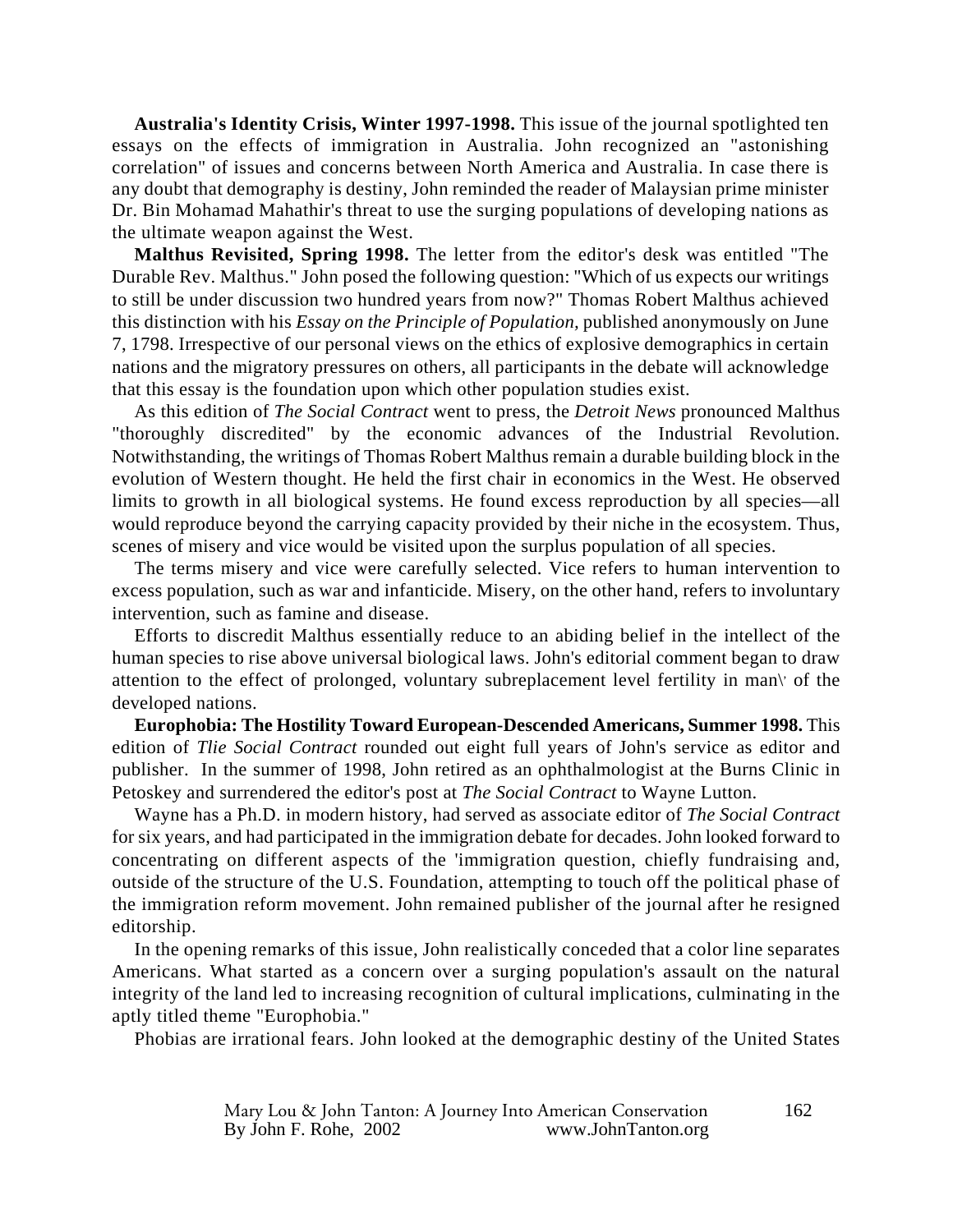and asked, "How might affirmative action work when there is no majority against whom claims can be made?"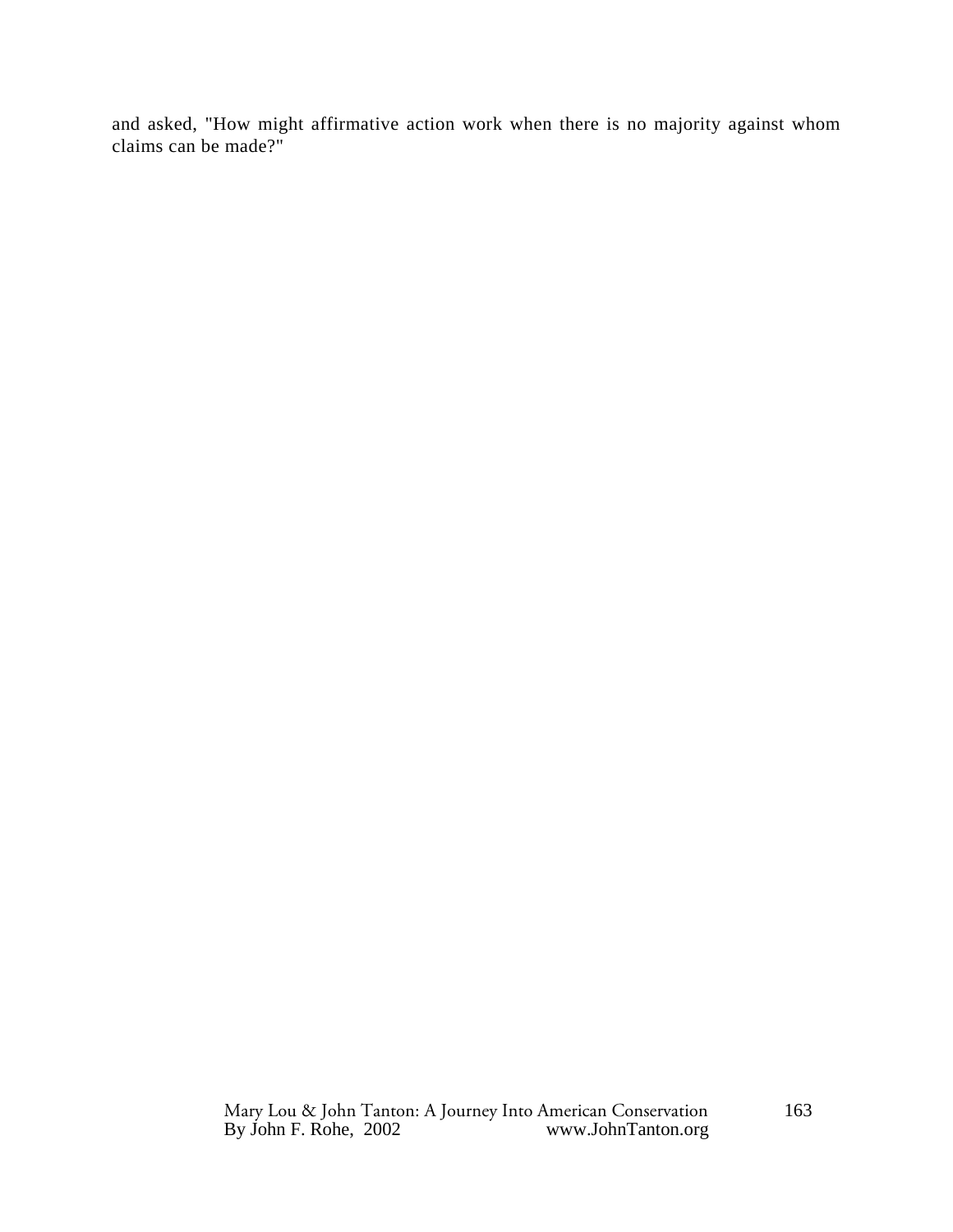# **Appendix E. Nothing More Can Be Done . . . A Fable for Our Times**

#### **by John H. Tanton**

Editorial note: This essay was written during John's five-year tenure as chair of the American Academy of Ophthalmology Low Vision Rehabilitation Committee in the early 1990s. It reveals his sensitivity and philosophy about the practice of medicine. The essay was distributed to all ophthalmologists in the United States and was also published in *Ophthalmology* Clinics of *North America,* Vol. 7, No. 2, June 1994.

Once upon a time there was a trial lawyer who was also a juvenile diabetic. Despite taking reasonably good care of his diabetes, he developed peripheral vascular complications and gangrene of one foot. A below-knee amputation was required. The attorney was concerned that with the leg removed, he might not be able to return to his usual promenading around the courtroom and an otherwise active lifestyle.

"Not to worry," his orthopedic surgeon reassured him. "Even though it is necessary to remove your lower leg, we have learned many ways through the years to replace the function with one sort of prosthesis or another. With a little luck and *some* work on your part, we should be able to get you back to nearly normal function."

The rehabilitation process started soon after surgery. initially, the patient got up in a wheel chair to provide some mobility. When the edema and reaction of the operation began to subside and the patient could tolerate having the leg dependent, he was referred to physical therapy for long-arm crutches. The therapist made sure that they were of the right length and gave him some instruction in their use. He soon learned that it was easier to use two crutches than one, for this allowed a swing-through gait, and that if only one crutch were used it should be on the side opposite to the operated leg. These were minor points, but it made a big difference to the patient to have them explained.

After he was out of the hospital and back in his law office, he began to note that the long-arm crutches rumpled his suits and made his armpits sore. In addition, he was unable to carry papers very well. The physical therapist, who had stayed in touch with him during his rehabilitation process, suggested that he switch to the short Canadian crutches, which were much more convenient to use, left his hands free without setting the crutches aside, and made it easier for him to carry papers in a shoulder bag, which the physical therapist also suggested.

When the stump was finally healed, the orthopedic surgeon referred his patient to the prosthetist. When the artificial leg was ready, it was back to the physical therapist for gait training. Adjustments along the way were needed to the socket, after which a final leg was made, complete with an articulating ankle and a flesh-colored "skin."

In the end, the attorney was delighted: The focus of his care had been not just fixing the leg, but fixing the patient. The plan for his rehabilitation had been outlined beforehand, had been started early, and had been adjusted to his particular needs along the way. He had received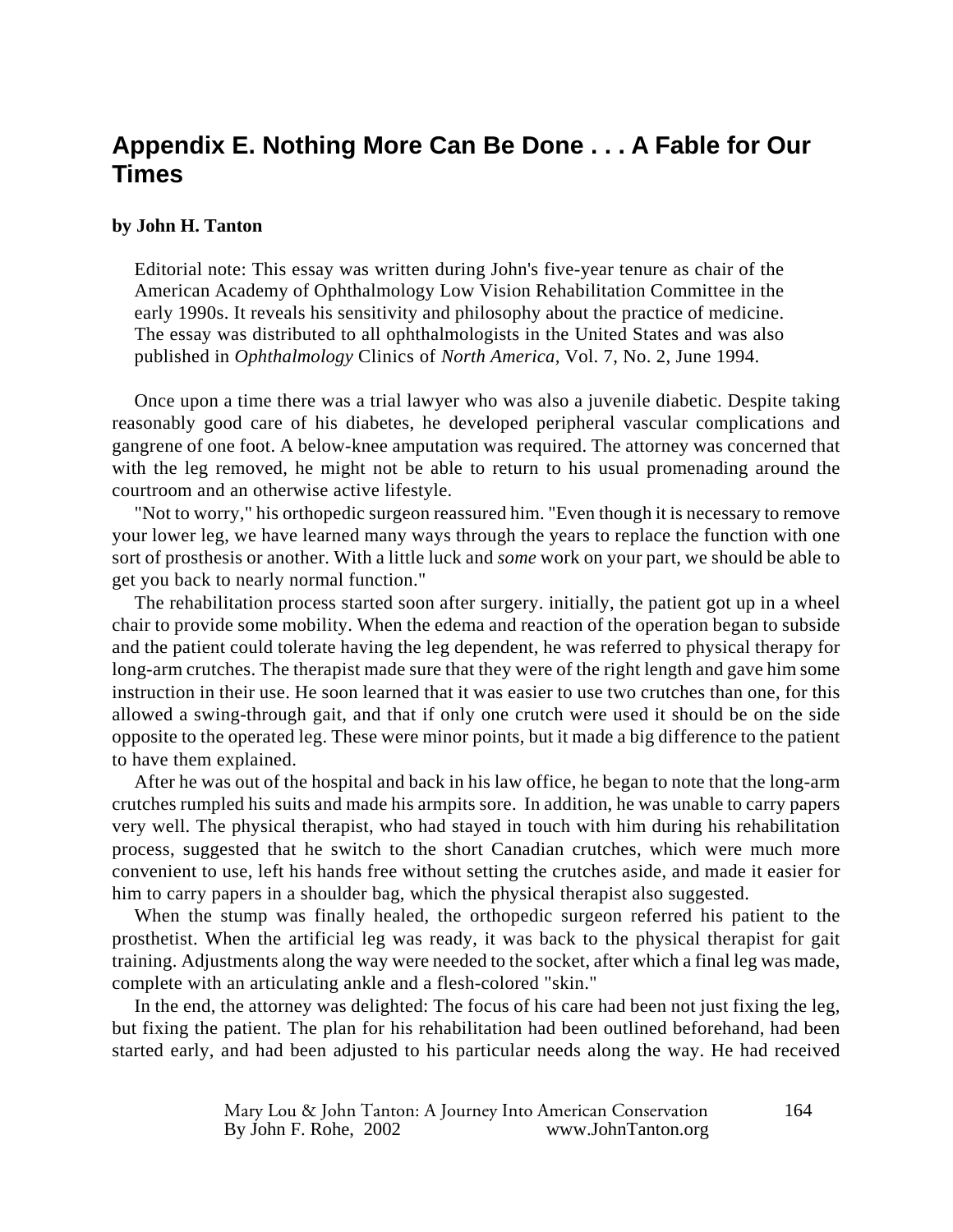encouragement and emotional support. His disease had led to a disability but, thanks to the care he had received, very little ultimate handicap.

Time passed, and our attorney developed diabetic maculopathy. His ophthalmologist went right to work, but despite the best that modern diabetic management, angiography, and laser treatment could offer, the patient ended up with 20/100 vision in his better eye, and with peripheral and central field defects to boot. The retinal specialist, who could no longer be bothered with such mundane things as refracting patients, announced in magisterial tones that the treatment was complete and that ...

"Nothing more can be done."

He gave the attorney an appointment for a three-month follow-up examination, with the pupils to be dilated on arrival so the doctor could complete his examination with a minimum of time.

Our attorney went into a profound funk. He could no longer read well enough to keep up his legal practice and so was faced with unemployment and loss of income. He had difficulty measuring his insulin dosages, trouble getting around in dim lighting, and was unsure of himself crossing the street. His fellow pedestrians seemed to resent his awkward mobility and gave him no quarter. Since our patient's vision was impaired, he had lost the prime means of gathering information that might have led him to some rehabilitative treasures for his new handicap.

Fortunately, a relative came to his rescue. She had read of an ophthalmologist who was actually interested in rehabilitating not only the eye, but the whole patient! The patient was kindly received at this doctor's office and was scheduled for a full one and a half hour examination. The ophthalmologist participated in the workup, but much of it was clone by others who had been specifically trained in the rehabilitation of the visually impaired.

Our attorney was shown a range of optical aids such as high add bifocals, base-in prism reading half eyes, and a lighted pocket magnifier that once again allowed him to read the menu at business lunches in dimly lit restaurants. A theater buff, he was given a head-borne telescope that allowed him to follow the action on the stage.

Then he was introduced to a series of *nonoptical* aids, such as a white support cane, valuable not so much for support, but because it announced to his fellow pedestrians that he had some visual difficulties, to which they might defer. He was shown devices for measuring his insulin dosage and was given absorptive lenses to help out with glare problems. He was surprised to learn how much yellow lenses could improve visibility under marginal conditions. A closedcircuit TV (CCTV) also proved to be a big help for his legal work.

Finally, he was told about some social service items that were available. For instance, although he was no longer able to see well enough to qualify for a driver's license, he was able to obtain the non-driver's card issued by many driver's license bureaus to serve as an identification document. He was introduced to a low vision support group, where similarly affected patients exchanged ideas on what had worked best for them, and where they gained confidence and discharged some of their frustrations.

In the end, it turned out that there was indeed a great deal more that could be done, if not for the eye, at least for the patient as a whole. Our disabled attorney was rehabilitated to the point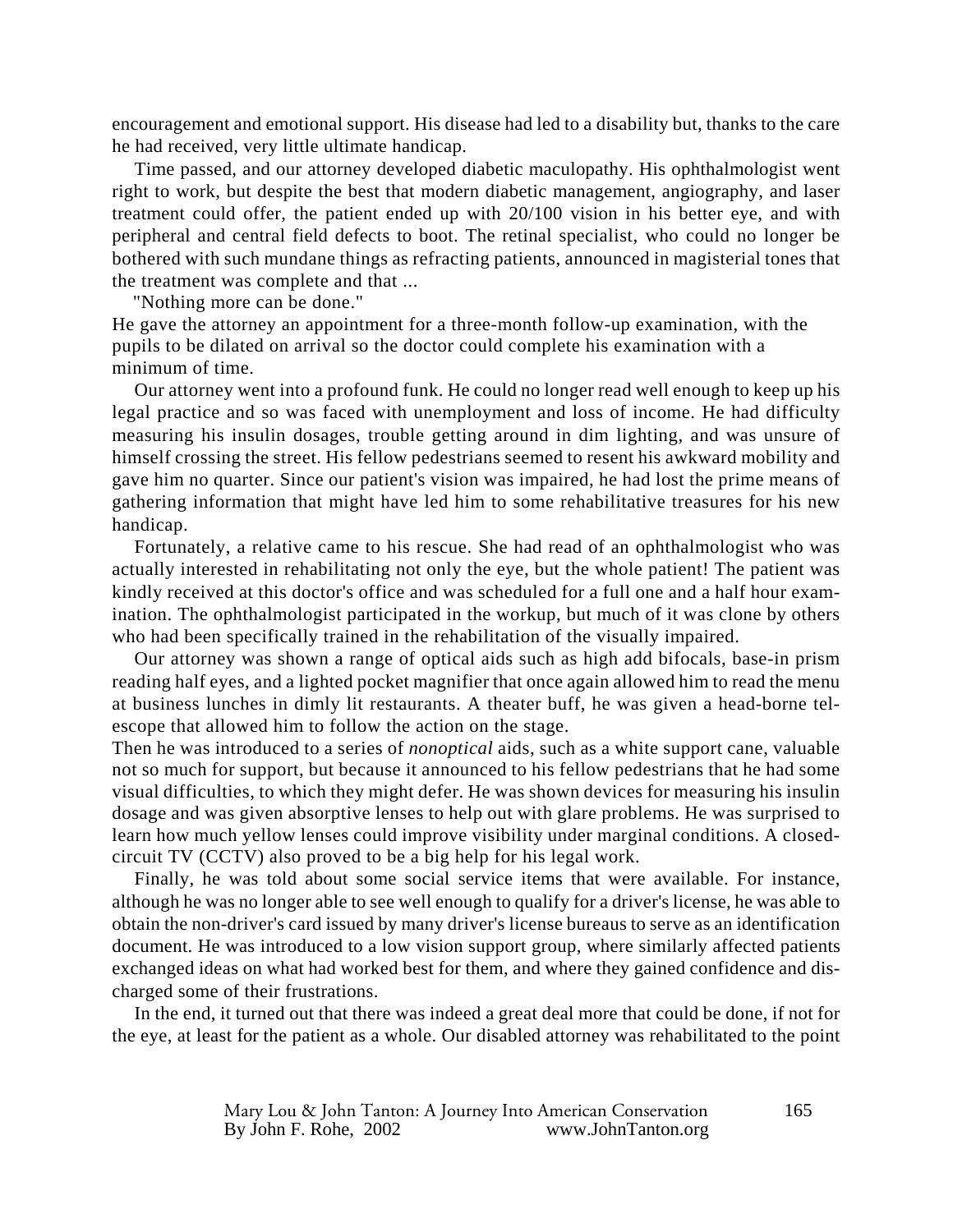where he could resume his law practice on a satisfactory; if somewhat less intense, level.

But his pleasure with the low vision rehabilitation services he had received was balanced by his anger at the doctor who had treated only his eye and then dumped him back on the street. At his next follow-up visit, he confronted his surgeon with the contrast in rehabilitation care that he had received from ophthalmology as compared with orthopedics. The ophthalmologist stammered a bit, saying something about being a highly trained specialist, about being very busy, that there was no money to be made in low vision rehabilitation work, and that ophthalmology was a fairly narrow field whose practitioners couldn't be expected to know very much about the whole patient in which the eye rides around.

The attorney took into account that the medical care had been first rate. He settled out of court for just his economic loss between the time his ophthalmic care was completed and when he had finally found rehabilitation services on his own.

#### **The Morals of the Story**

- I. Even though it may be true that nothing more can be done for the eye, it is almost never true that nothing more can be done for the patient.
- II. Providing rehabilitation services for their visually impaired patients is the medical and moral-and will likely soon become the legal responsibility of all ophthalmologists. It is no more acceptable for an ophthalmologist to abandon a patient once the medical treatment is completed, but before needed rehabilitation services have been provided, than it would be for an orthopedic surgeon to abandon an amputee to hopping around on one leg. The difference is that common public knowledge would condemn an orthopedist who acted in this way, whereas a similar deficiency in the ophthalmic field is not yet so apparent to the layman. The ophthalmologist must *either provide* these services or *refer* the patient to someone who does.
- III. Low vision rehabilitation services should start *early,* as soon as the patient's disease proves disabling, and long before a handicap is well established. The mild measures needed in the early stages of visual decline are often simple, inexpensive, and relatively easy to provide. They should be available as part of the routine care offered by every ophthalmologist.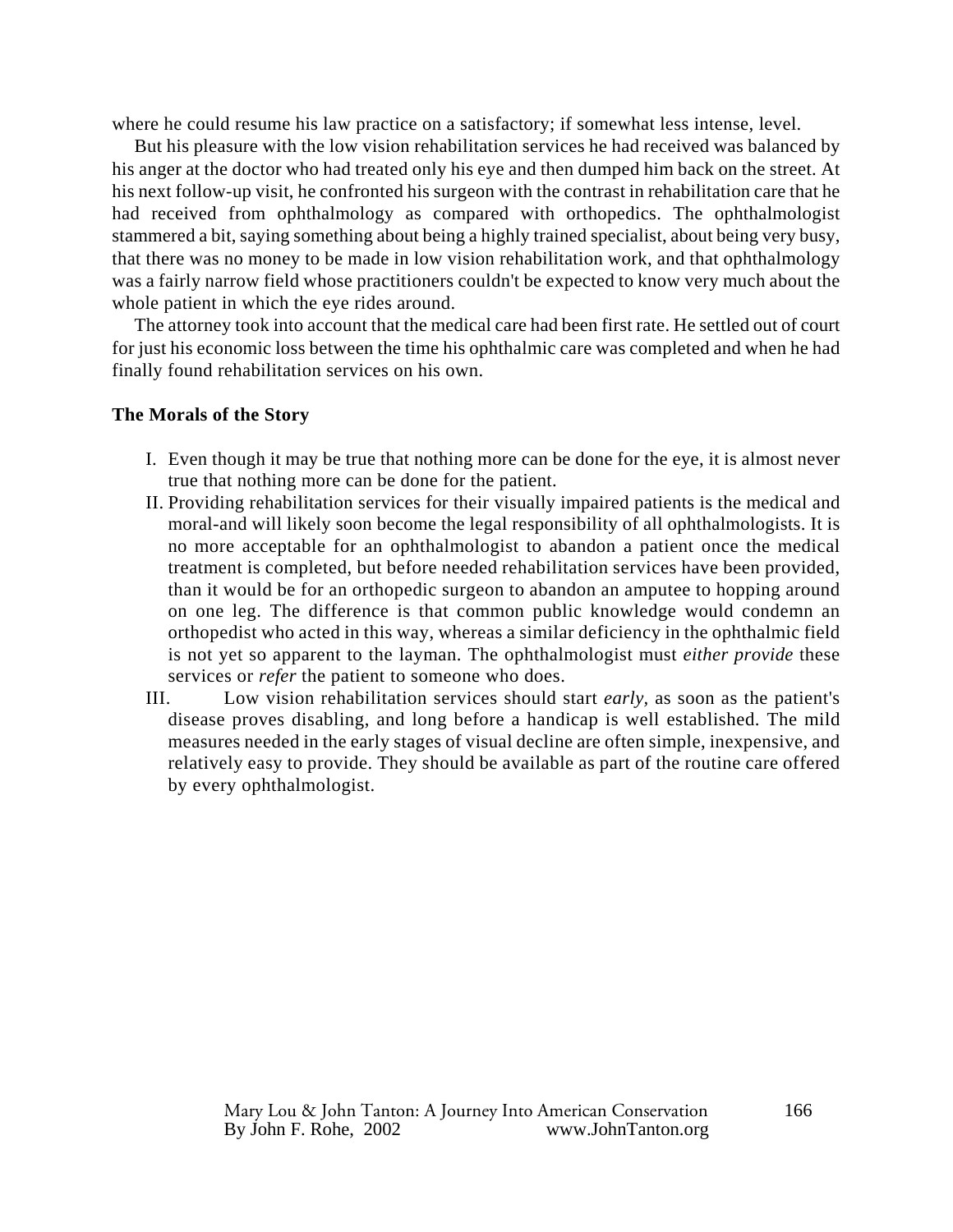# **Appendix F. Mary Lou Tanton's Twenty-Five Most Influential Books**

The following list has been prepared by Mary Lou.

### **Childhood**

*1. Holy Bible* 

Old and new testaments were studied and verses memorized.

- *2. Girls' Stories* of *Great Worneri* by Elsie Egermeier This book gives inspiring accounts of women's achievements.
- *3. A Cliild's Gaulen of Verses* by Robert Louis Stevenson This is a favorite book with timeless illustrations by Jessie Willcox Smith.
- *4. Heidi* by Johanna Spyri Heidi exemplifies respect for elders as well as empathy, grit, and determination.
- *5. Folk Tales Children Love* published by Platt & Munk Co and edited by Watty Piper These are stories with morals, a favorite folk reading.
- *6. The Good Master* by Kate Seredy This book provides memorable lessons in human kindness.
- *7. Complete Works of Janles Whitcomb Riley*  These volumes were a gift from my Grandfather DeGraff and foster love and respect for rural lamily living.
- *8. Junior Scholastic* and *Weekly Rcader*  These cover current events-specifically economics, geography, and politics.
- *9. Huckleberry Finn* by Mark Twain This is enjoyable reading for its personal loyalties and unique literary style.
- 10. The Little Pi<sup>i</sup>rrce by Antoine de Saint Exupery The Little Prince is a tale of hidden truths and of what really matters.

### **Adult Life**

- *11. Nineteen Eighty-Four* by George Orwell A futuristic book, revealing of human interactions.
- *12. Brave New World* by Aldous Huxley

The first of several Huxley creations read and yet to be reread.

- *13. The Prophet* by Kahil Gibran A book of heartening joys and truths.
- *14. The Power of Myth* by Joseph Campbell Describes important links with past beliefs and practices.
- *15. Heroes and Hero Worship*

Presents the hero as divinity, prophet, poet, priest, man of letters, king.

*16. A Touch* of *Greatness* by Harold Kohn

Gives examples that lives of great men remind us we can make our lives sublime.

17. Unch<sup>'</sup> Tom's Cabin by Harriet Beecher Stowe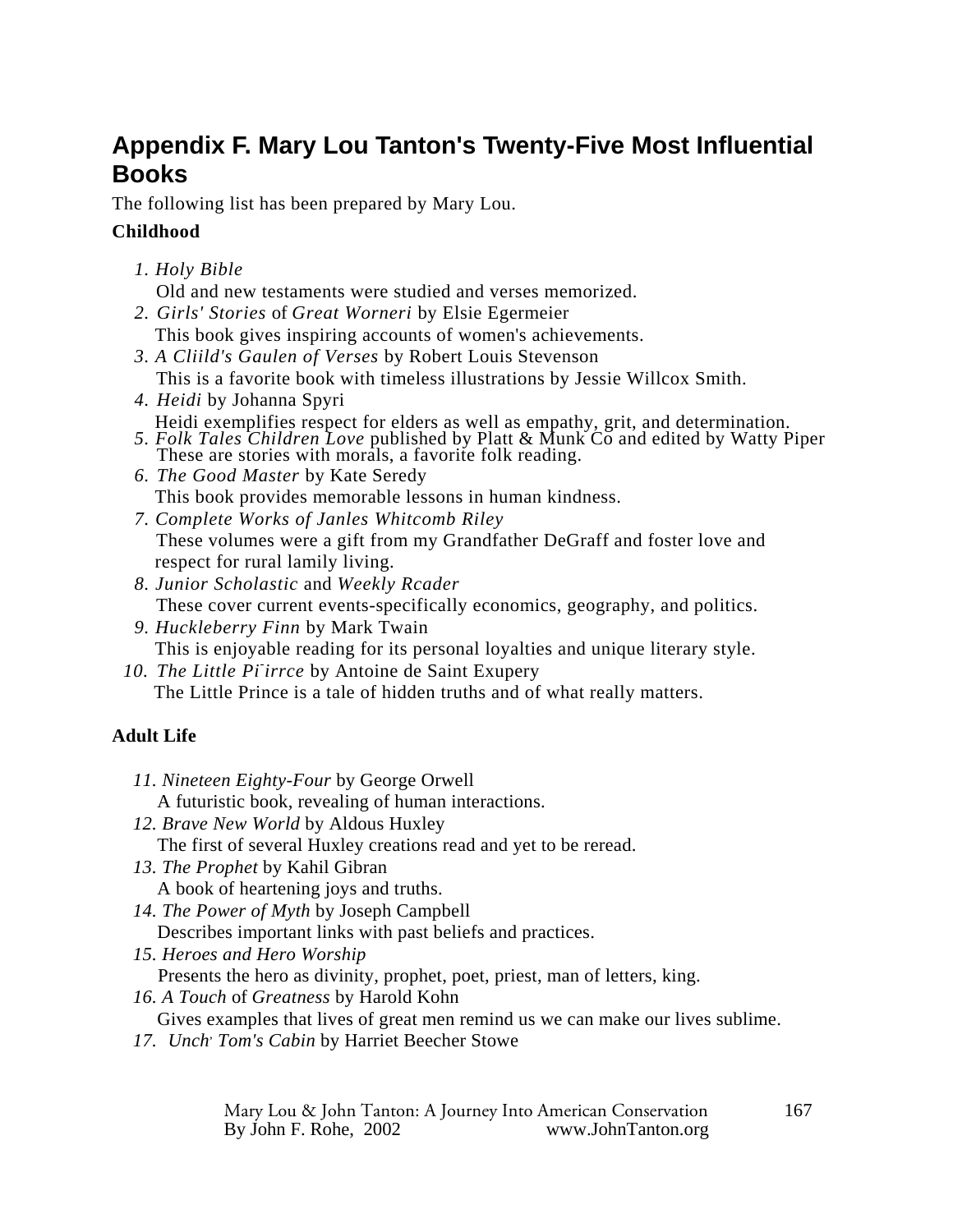A story of slavery and race relations in the United States.

- *18. Silent Spring* by Rachel Carson This book sounded the alarm for stewardship of our planet Earth.
- *19. North with the Spring* by Edwin Way Teale

Records the seventeen-thousand-mile journey with North American spring.

- *20. The Population Bomb* by Paul Ehrlich This book heralded efforts to control the U.S. birth rate.
- *21. Babies by Choice or By Chance* by Alan E Guttmacher Discusses the importance of birth control for effective family planning.
- *22. A Sand Coutity Almanac* by Aldo Leopold This beautiful work links the human spirit with wild things and wilderness.
- *23. Desert Solitaire* by Edward Abbey An autobiographical melding of sensitive human and desert life.
- *24. Human Options* by Norman Cousins Demonstrates that humans determine and guide attitudes in life and health crises.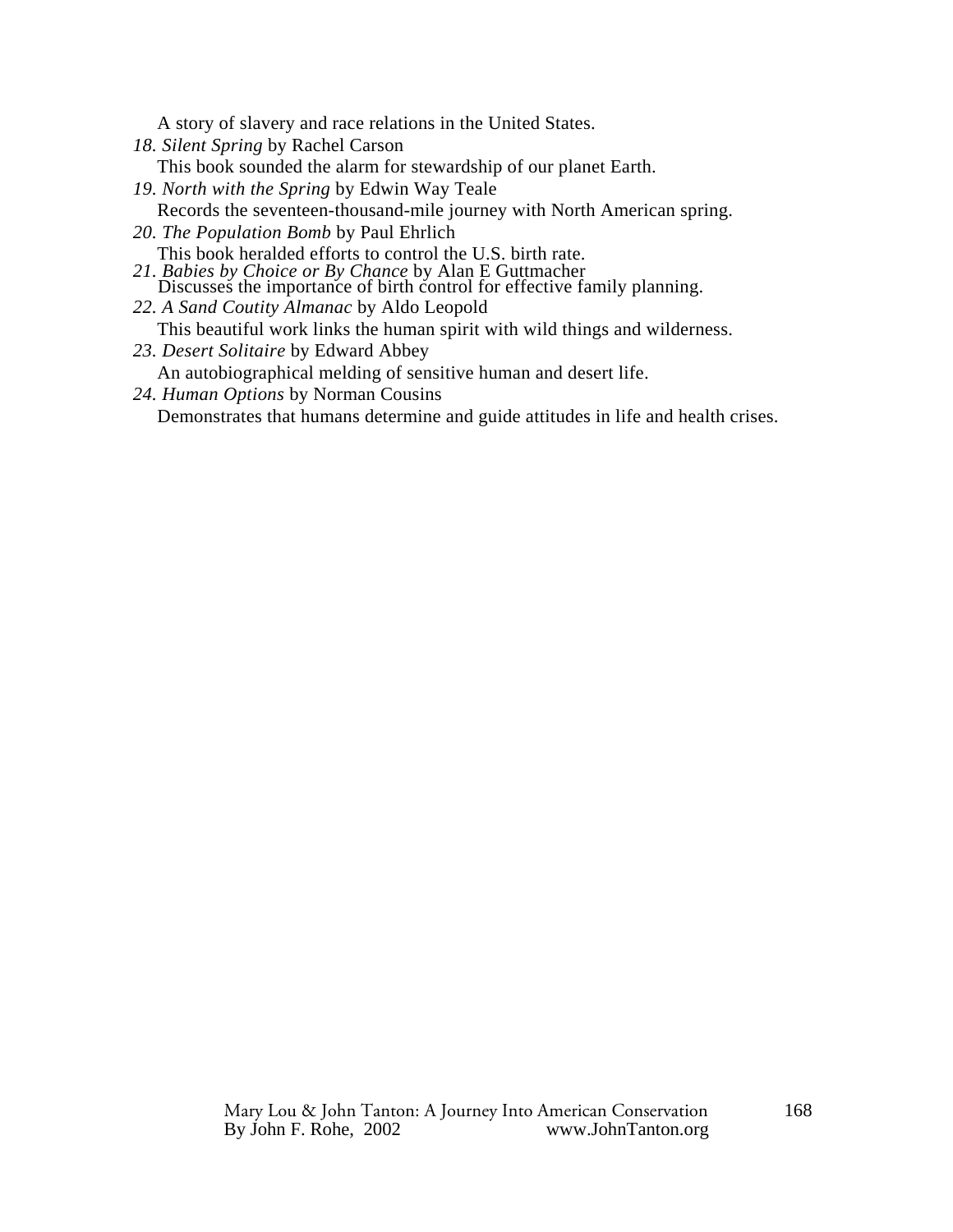# **Appendix G. John H. Tanton's Twenty-Five Most Influential Books**

The following list has been prepared by John. It is roughly in the order of priority.

#### **Childhood**

*1. Bible* (King James version)

 I read it all the way through two times ("begats" and all). I learned many quotes and precepts from it, which show up even today in such items as "The Jonah Syndrome" paper, the English is also fine, as in Psalm 90:10: "The days paper, years are threescore years and ten; and if by reason of strength four score.'

- *2. Webster's Unabridged Dictionary*  This was a regular dinner table companion, thanks to my wordsmith father.
- *3. Compton's Encyclopedia*  This was the encyclopedia my folks bought for us.
- *4. National Geographic*
- Provided basic sex education and travel.
- 
- *5. Life/Post* Magazines For photos and jokes. *6. Michigan Farmer* newspaper Covered progressive farming.
- *7. Organic Farmer Journal*  Covered even more progressive farming.
- *8. Sebewaing Blade*  Provided the weekly gossip/news sheet.
- 9. *Bay City Times* Our daily newspaper.

#### **Adult Life**

- *10. Bartletts Familiar Quotations*  Consulted almost daily-sometimes several times a day.
- *11. American Heritage Dictionary* Consulted almost daily and copiously underlined.
- 12. *Encyclopedia Britannica* (1975 Edition)
- Consulted weekly or more frequently.
- 13. *A Conflict* of *Visions* by Thomas Sowell See especially Chapter 2-a sensible world view ("weltanschauung").
- *14. Voyage of the Beagle* and *Origin of Species* by Charles Darwin Exciting travel and basic evolutionary biology.
- 15. "The Migration of Human Populations" by Kingsley Davis, *Scientific American,* September, 1994, Vol. 231, No. 3, pp. 93105.

Mary Lou & John Tanton: A Journey Into American Conservation 169<br>By John F. Rohe, 2002 www.John Tanton.org By John F. Rohe, 2002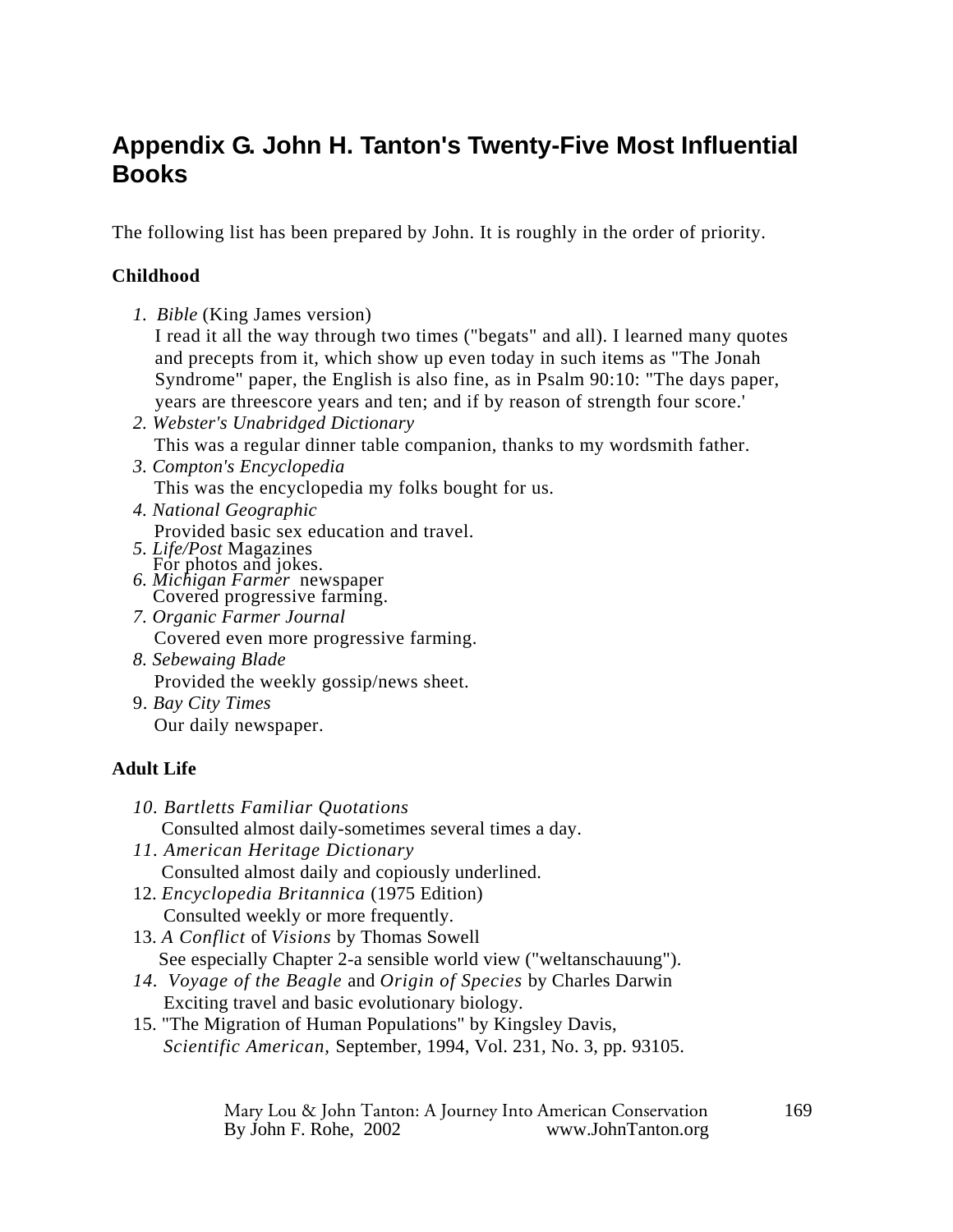The seminal human migration article.

- *16. Population Bomb* by Paul Ehrlich This had a big influence on me. I bought copies by the case and handed them out. I became friends with Ehrlich, and we hosted the Hardin Festschrift together.
- 17. Population Reference Bureau *Bulletins* About the only source of demographic information in the late '50s when I got started.
- *18. The Living Wilderness*  This is a journal of the Wilderness Society; I read each issue cover to cover. It fueled my interest in wilderness and natural areas preservation.
- *19. A Sand County Almanac* by Aldo Leopold Classic on a land ethic.
- *20. Lonely Land* by Sigurd E Olson A classic book on backcountry canoe travel.
- 21. Report of the Commission on Population Growth and the American Future (1972) A basic set of documents on population.
- 22. *Limits to Growth* by Donella Meadows This is the foundational text on this topic, which led to the Mitchell Conferences and my paper on immigration that launched FAIR.
- 23. *Costs of Economic Growth* by Ezra Mishan A skeptic's view of the benefits of economic growth by a British economist.
- 24. *Decline and Fall of the Roman Empire* by Edward Gibbon First among many readings on history.
- 25. *Life of Dr. Johnson* by James Boswell Great language, quotes, and sayings.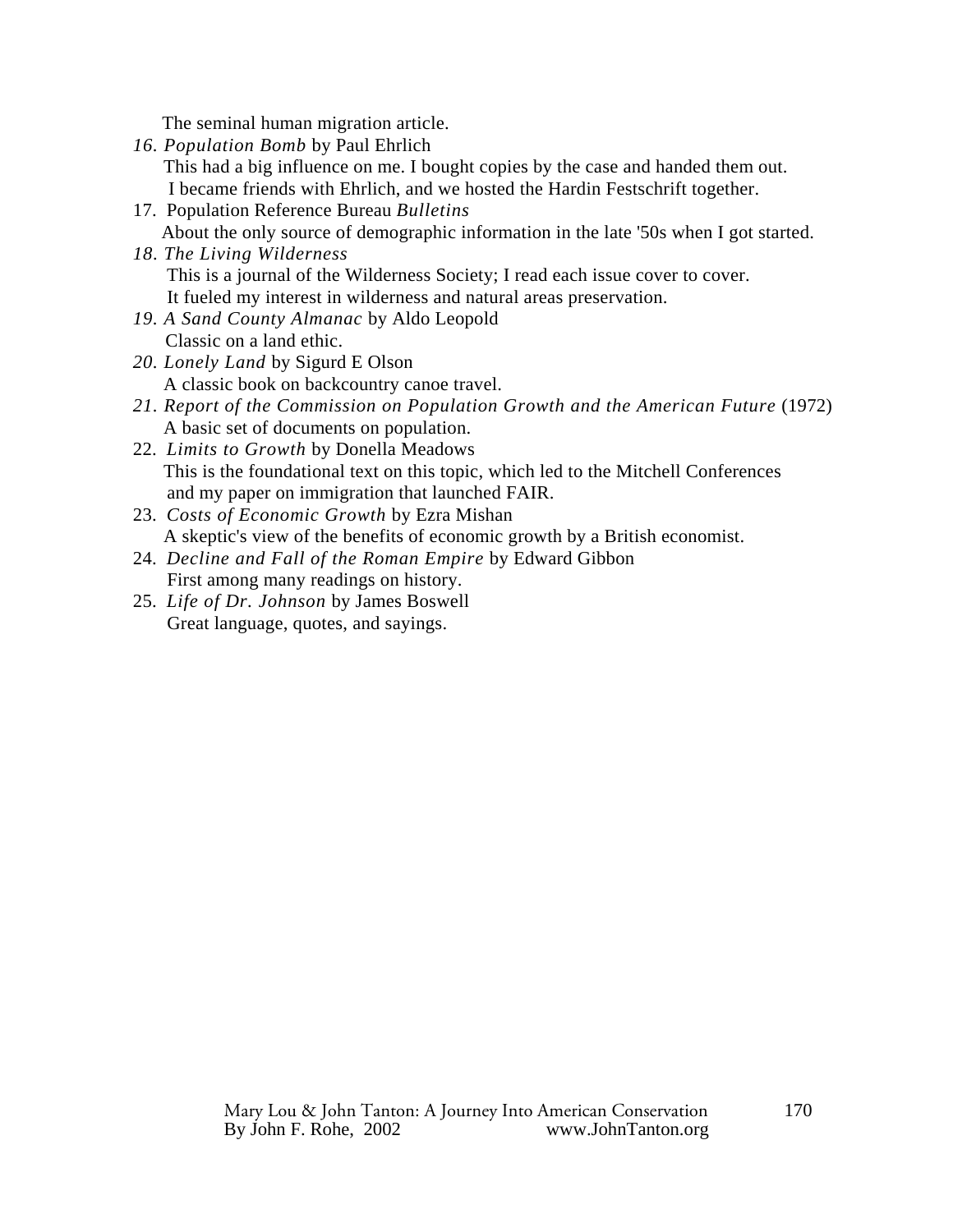# **Appendix H. "Cast Down Your Bucket Where You Are"**

### **by John H. Tanton**

In the following comments written on April 10, 2000, John offers thoughts on Booker T. Washington's essay regarding employment opportunities for the underprivileged in the United States.

At the Atlanta and Cotton States and International Exposition held in 1895, Booker T. Washington, the founder of the Tuskegee Institute, gave a famous speech that has come to be known by the phrase at the head of this article.

Thirty years after the close of our Civil War, Washington was looking for a way "Up from Slavery" (as he titled his autobiography) for those so recently freed from bondage. He thought he saw a good avenue in the expanding industrialization coming to our nation, if only the captains of industry would offer jobs to blacks, rather than import workers from overseas. Here in part is what he wrote:

*A ship lost at sea for many days suddenly sighted a friendly vessel. From the mast of the distressed vessel was seen a signal, "Water; water; we die of thirst!" The answer from the other vessel at once carne back: "Cast down your bucket where you are." A second time the signal: "Water; water; send us water!" ran up from the distressed vessel. And the answer- was the same: "Cast down your bucket where you are." The captain of the distressed vessel, at heeding the injunction, cast down his bucket. It surprisingly came up full of fresh, sparkling water from the mouth of the Amazon River:* 

*To those of my race who depend on bettering their- condition in a foreign land or who underestimate the importance of cultivating friendly relations with the Southern white man, who is their next-door neighbor, I would say: "Cast down you bucket where you are"—cast it down in making friends in every manly way of the people of all races by whom we are surrounded.* 

*To those of the white race who look to the incoming of those of foreign birth and strange tongue and habits for the prosperity of the South, were I permitted I would repeat what I say to my own race, "Cast down your bucket where you are."* 

Washington went on to urge that blacks be given jobs as the industrial economy developed. For the most part, the employers looked overseas instead.

Another contemporary of Washington's shared his views. Frederick Douglass wrote in his biography *My Bondage and My Freedom* that "The old employments by which we have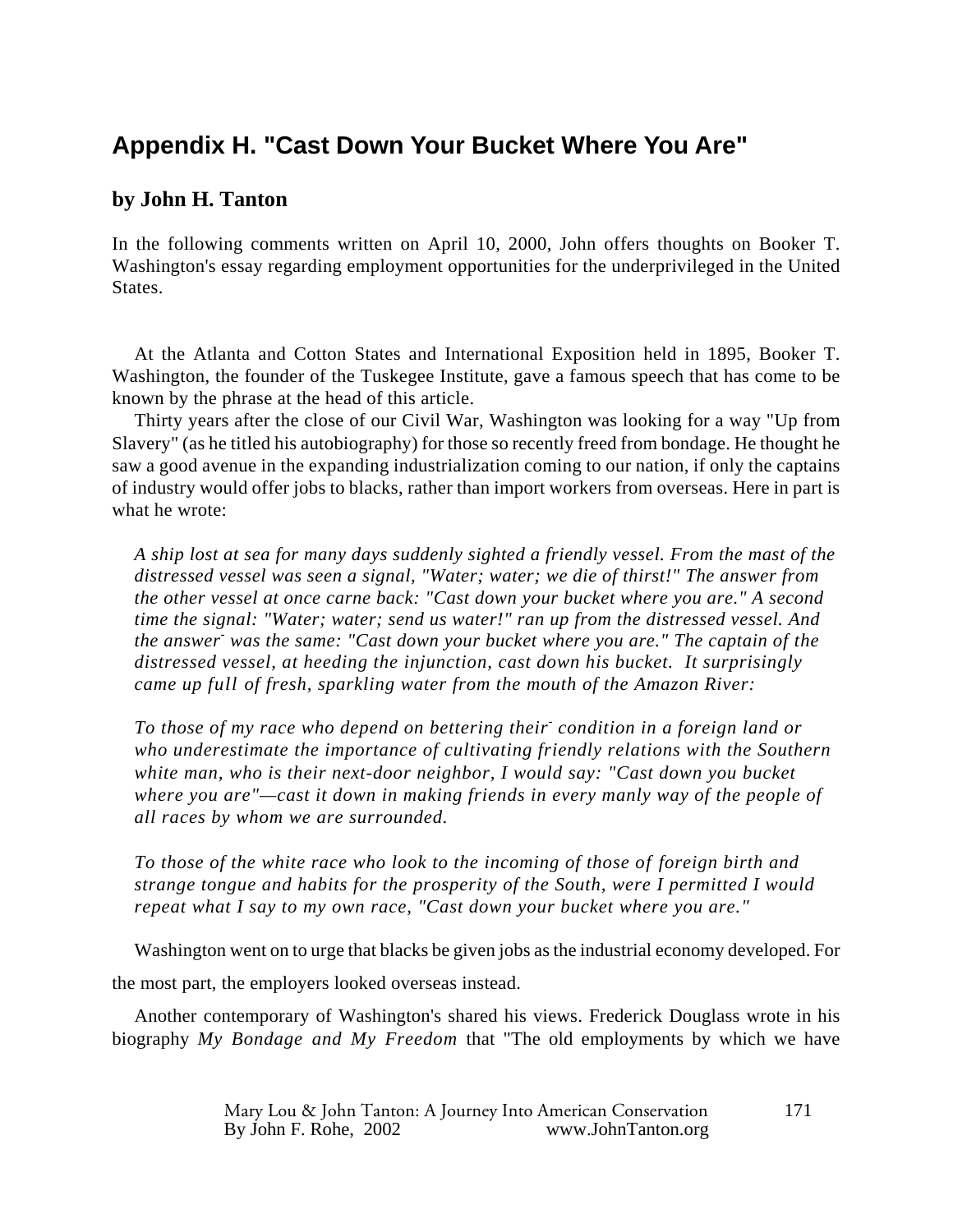heretofore gained our livelihood are gradually, and it may seem inevitably, passing into other hands. Every hour sees the black man elbowed out of employment by some newly arrived immigrant whose hunger and whose color are thought to give him a better title to the place." Today's low unemployment rate still leaves blacks with twice the level of unemployment of whites. But it gives us the best opportunity of a generation to realize Washington's dream for advancement of all the folks at the bottom of the socioeconomic pile. This is not through some government redistribution or welfare program; it is through the workings of a free labor market. A tight labor market is the working man's best friend, for it will improve wages and conditions, will help level the income disparity that has been growing in recent years, and sends strong signals as to where the opportunities are ... and aren't. The tight labor market has been the key factor in enabling us to reduce welfare roles. So let's celebrate it, rather than make it into bad news.

Journalist Ben Wattenberg in his book *The Good News Is the Bad News Is Wrong* contends there are three maxims in the news business: Bad News is Good News; Good News is No News; and finally Good News is Bad News. We can apply this to the treatment of the unemployment rate. Back when it was high, that was Bad News (and hence good copy); when the rate fell, that was good news, and hence not worthy of much reporting; and now that the rate is at record lows, that has become Bad News, for employers supposedly can't find workers (at the wages and conditions they'd like to offer.

Let's join Booker Washington in calling on American business to "Cast Down Your Bucket Where You Are" by letting the much-admired free market work its magic via the Smithian "Invisible Hand."

*Editorial Note:* Booker T. Washington's speech can be found at [www.TheSocialContract.com](http://www.thesocialcontract.com/) by searching for his name.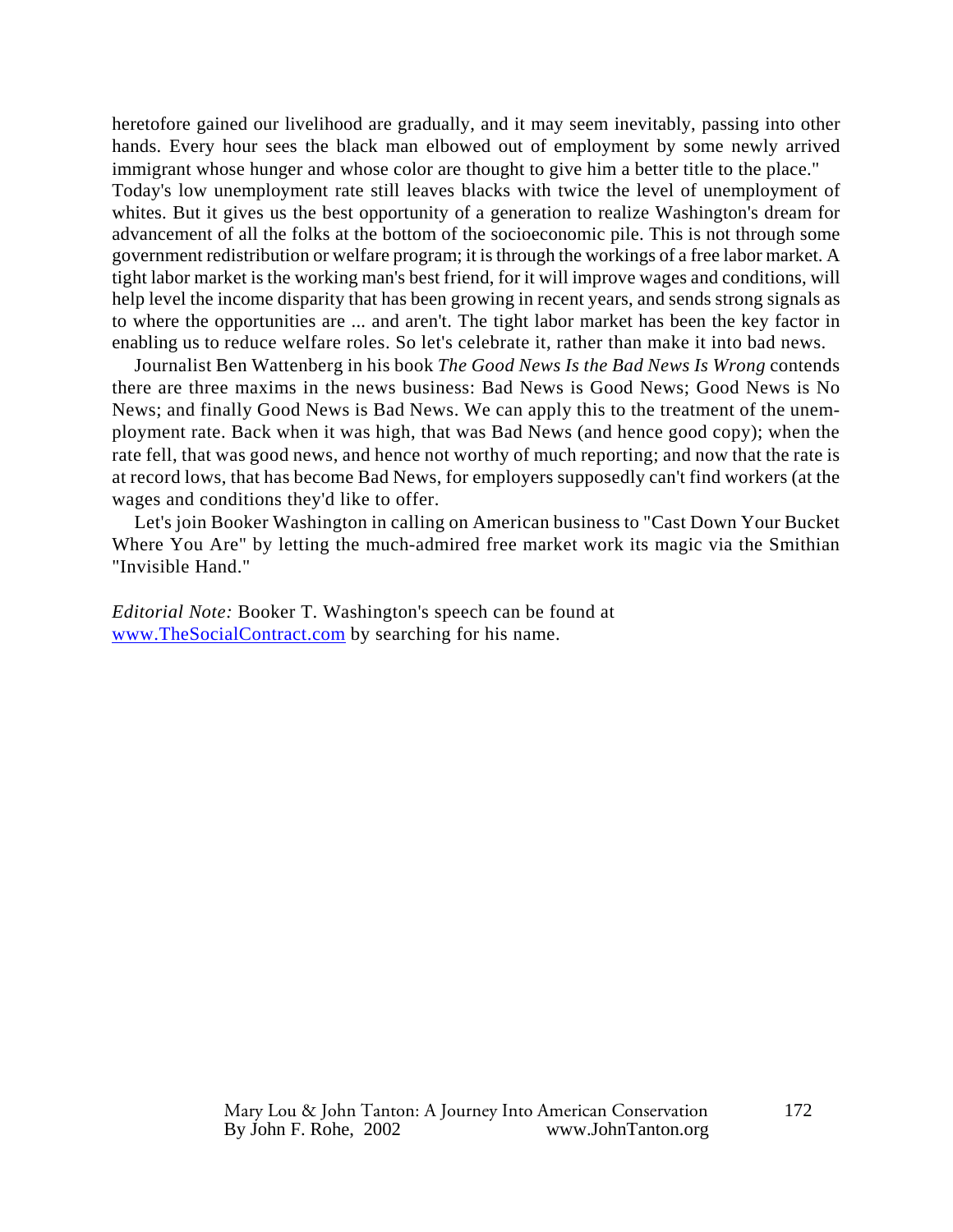# **Endnotes**

 $\overline{a}$ i. *1999 World Population Data Sheet*, Population Reference Bureau.

ii. Population Reference Bureau, P.O. Box 96152, Washington, DC 20090-6152. website: www.prb.org/

iii. Garrett Hardin, *Living Within Limits*, Oxford University Press, 1993, p. 161.

iv. Philanthropic is derived Greek, late Latin, and French, meaning love of mankind. Barnhart, Robert K., *The Barnhart Concise Dictionary of Etymology*, Harper Collins Publishers, 1995.

v. See Statistics maintained by the United Nations High Commissioner for Refugees at  $\langle$ www.unhrc.ch $\rangle$ .

vi. *2000 World Population Data Sheet,* Population Reference Bureau.

vii. Hardin, Garrett, *Living Within Limits*, Oxford University Press, 1993.

viii. Donella H. Meadows, Dennis L Meadows, Jorgen Randers, and William W. Behrens III, *The Limits to Growth*, Potomac Associates, New American Library, 1972.

ix. Tanton, John H., *International Migration as an Obstacle to Achieving World Stability*, The Economist, July 1976, page 221 to 227.

x. Brown, Mary Elizabeth, *Shapers of the Great Debate on Immigration, a Biographical Sketch*, Greenwood Press, 1999.

xi. Roper Starch, *Attitudes Toward U.S. Population Size and Growth*, March, 1996, Prepared for Negative Population Growth, Inc.

xii. Tanton, John H., *International Migration as an Obstacle to Achieving World Stability*, The Economist, July 1976, page 221 to 227.

xiii. A summary of the legislative activity on the Simpson-Mazzoli Bill can be found in *The Social Contract*, Winter 1990-91, Graham, Otis L., Jr., "Uses and Misuses of History in the Debate over Immigration Reform," p. 45. This article can also be retrieved from <www.TheSocialContract.com>

xiv. Reimers, David M., *Unwelcome Strangers, American Identity and the Turn Against Immigration*, Columbia University Press, 1998, page 116.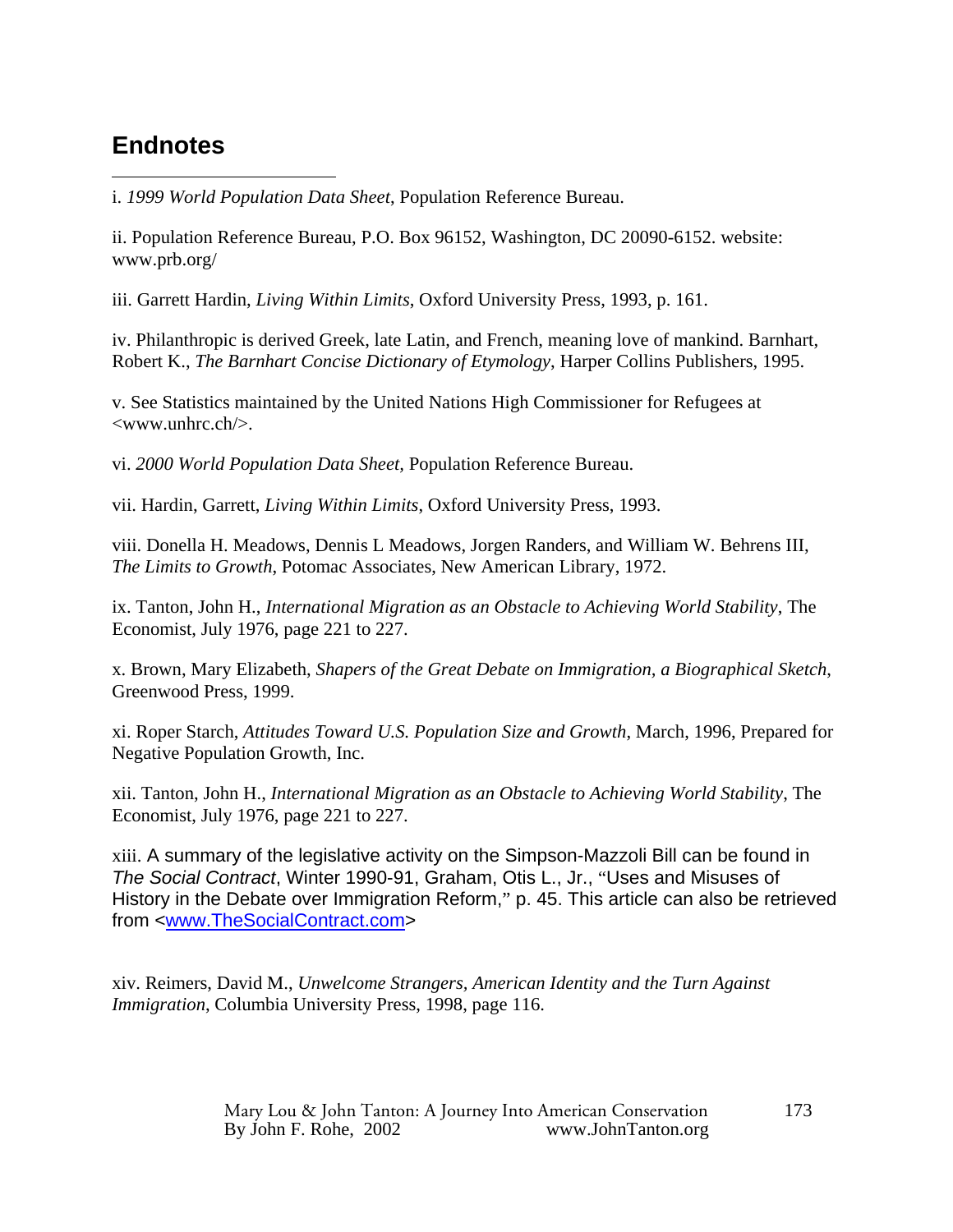xv. Replacement level fertility refers to the total fertility rate (TFR). Demographers tell us a TFR of 2.1 children per women is "replacement level." The ".1" accounts for early mortality.

xvi. Bouvier, Leon F. and Bertrand, Jane T., *World Population, Challenges for the 21st Century*, Seven Locks Press, 1999, page 3.

xvii. Cooper, Mary H., *Population and the Environment*, CQ Researcher, congressional Quarterly, Inc, Volume 8, No. 26, July 17, 1998, pg. 618, quoting from "*New Perspectives on Population: Lessons from Cairo*," Population Bulletin, March 1995, Natural Resources Defense Council. See also *Global Issues, Selections from The CQ Researcher*, Congressional Quarterly, Inc., 2001.

xviii. Roy Beck and Leon Kolankiewicz, "The Environmental Movement's Retreat from Advocating U.S. Population Stabilization (1970 - 1998): A First Draft of History," Vol 12, No. 1, 2000, *Journal of Policy History*, Pennsylvania State University, also found at <www.NumbersUSA.com> scroll to Issues, Environment.

xix. Lester R. Brown and Hal Kane, *Full House*, W.W. Norton & Co., 1994.

 $\overline{a}$ 

xx. Tanton, John H., *International Migration as an Obstacle to Achieving World Stability*, The Economist, July 1976, page 227.

xxi. According to the Population Reference Bureau Glossary found at www.prb.org, the Total Fertility Rate (TFR) means: "The average number of children that would be born alive to a woman (or group of women) during her lifetime if she were to pass through her childbearing years conforming to the age-specific fertility rates of a given year. This rate is sometimes stated as the number of children women are having today."

xxii. U.S. Census Bureau, *Current Population Reports*, Series P23-194, "Population Profile of the United States: 1997." U.S. Government Printing Office, Washington D.C., Page 9, 1998.

xxiii. Lytwak, Ed, *A Tale of Two Futures: Changing Shares of U.S. Population Growth*, NPG Forum, Page 5, March, 1999.

xxiv. *A FAIR Plan: An Immigration Reform Agenda for the 106th Congress*, the Federation of American Immigration Reform, 1999.

xxv. See, for example, Edward O. Wilson, *The Diversity of Life*, Harvard University Press, 1992.

xxvi. Sowell, Thomas, *A Conflict of Visions*, William Morrow & Co, 1988.

xxvii. *Skirmish in a Wider War* became the title to John's Oral History conducted by Otis L. Graham, Jr. Ph.D., on April 20 and 21, 1989. A copy of the Oral History can be found with John's preserved papers at the University of Michigan Bentley Historical Library.

> Mary Lou & John Tanton: A Journey Into American Conservation 174<br>By John F. Rohe, 2002 www.JohnTanton.org By John F. Rohe, 2002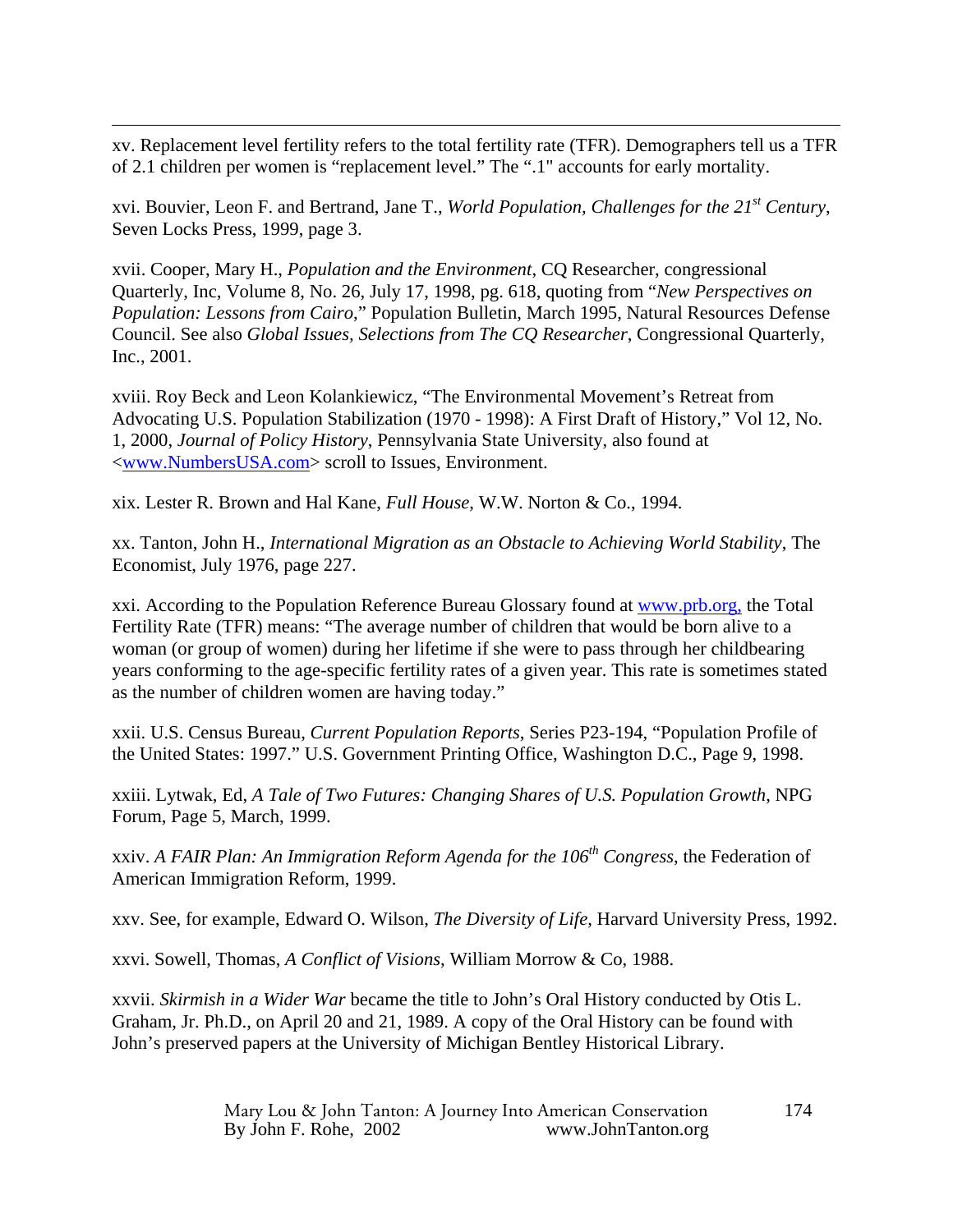xxviii. The reflections can also be found in John's Oral History, *Skirmish in a Wider War* conducted by Otis L. Graham, Jr. Ph.D., on April 20 and 21, 1989. A copy of the Oral History can be found with John's preserved papers at the University of Michigan Bentley Historical Library.

xxix. U.S. Bureau of the Census, Document CPH-133, "1990 Census: Languages Spoken at Home and Ability to Speak English for Persons 5 Years and Over." Reprinted in the *Social Contract*, Winter 1995 - 1996, Vol, VI, No. 2.

xxx. In an *Officer Safety Bulletin* released by the U.S. Department of Justice on October 25, 2000, FAIR was listed with several other organizations as an "anti-immigration and hate crime organization." Shortly after the study was released, FAIR was removed from the list. Nevertheless, this experience demonstrates how hate crimes legislation can be used to chill legitimate debate.

xxxi. Mark Landler et al, "What Happened to Advertising?" *Business Week*, September 23, 1991; Alan Durning, *How Much is Enough?*, W.W. Norton & Company, 1992.

xxxii. Miller, John, *Egotopia*, The University of Alabama Press, 1997, page 42.

xxxiii. United States Supreme Court Justice Potter Stewart relied upon this oft-quoted phrase in defining "obscenity" under the First Amendment in *Jacobillis* v *Ohio*, 378 U.S. 184; 84 S. Ct. 1676; 12 L. Ed. 2d 793 (1964).

xxxiv. Personal correspondence from Mary Lou Tanton.

 $\overline{a}$ 

xxxv. *PATTERNS ON THE LAND: Our Choices– Our Future*, Michigan's Trend Future, Michigan Society of Planning Officials, page 4, 1995.

xxxvi. James Howard Kunstler, *The Geography of Nowhere*, Simon & Schuster, 1993, p. 131.

xxxvii. Taxpayers for Common Sense, *Road to Ruin*, ISBN 1-888-415-12-6, 1999.

xxxviii. Wilson, Edward O., *Consilience, The Unity of Knowledge*, Alfred A. Knopf, Inc., 1998.

xxxix. James R. Hepworth and Gregory McNamee, *Resist Much Obey Little, Remembering Ed Abbey*, Sierra Club Books, 1996.

xl. Tennyson, Lord Alfred, *The Princess*, 1847.

xli. Heather May, "English Only" The Only Way, Advocate Says, *The Salt Lake Tribune*, October 15, 2000..